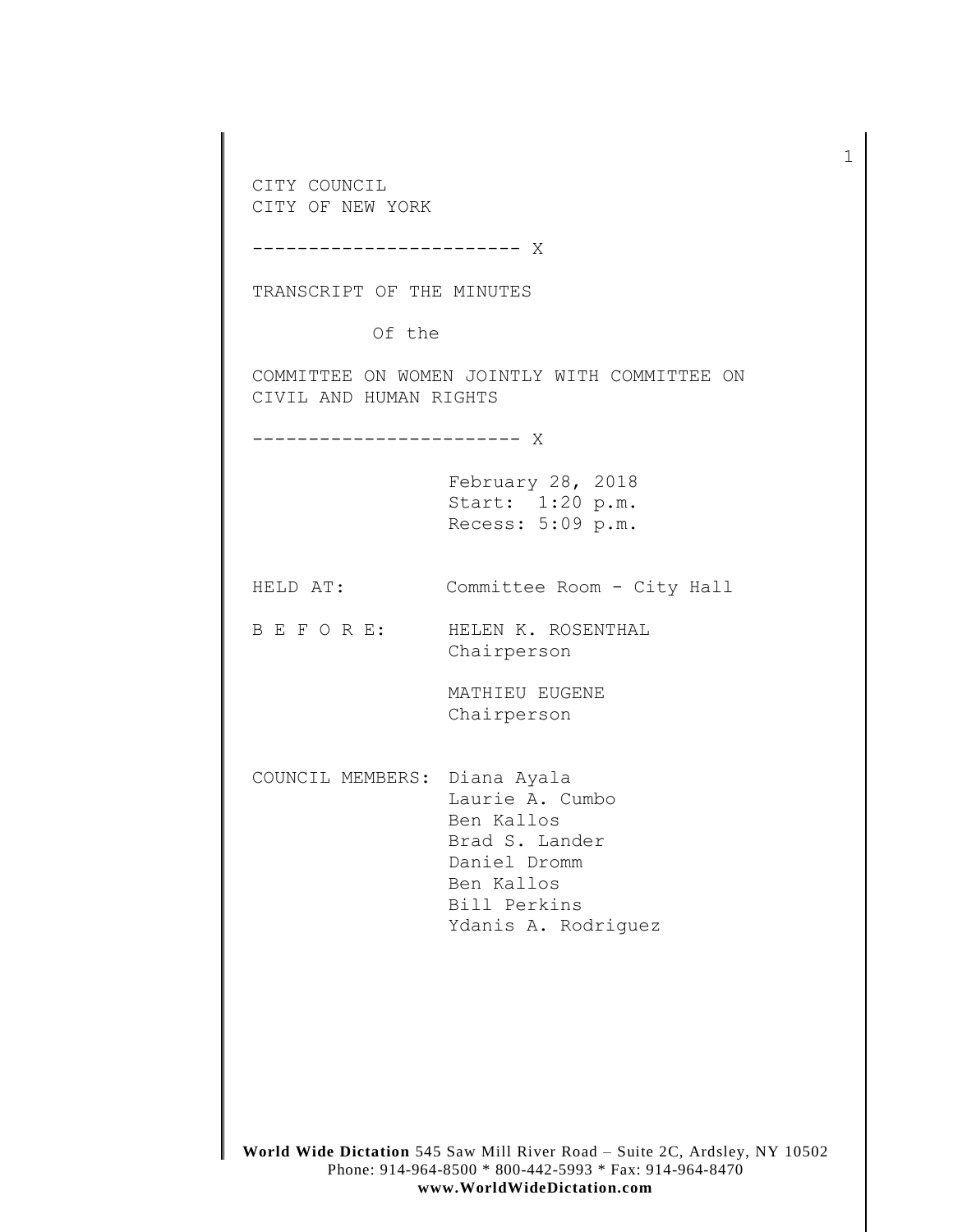## A P P E A R A N C E S (CONTINUED)

Dawn Pinnock, Executive Deputy Commissioner Dept. Citywide Administrative Services, DCAS

Carmalyn P. Malalis, Chair and Commissioner City Commission on Human Rights, CCHR

Elizabeth Holtzman, Former NYC Comptroller, CCHR

Elaine Reiss, Commissioner Equal Employment Practices Commission, EEPC

Charise Terry, Executive Director Equal Employment Practices Commission, EEPC

Patrick Boyle, Director Research Initiatives and Public Hearings Research Unit, Equal Employment Practices Commission

Emily May, Co-Founder & Executive Director, Hollaback

Meredith Maskara, Chief Executive Officer Girl Scouts of Greater New York

Susan Scafidi, Founder and Director Fashion Institute at Fordham University

Jeff Trexler, Associate Director & Teacher Fashion Institute at Fordham University

Francesca Burack, President and CEO Fearless Talent Development and National Women's NYC Federation of Business & Professional Women

Blake Johnson, Supervising Social Worker Safe Horizons Community Program Helpline

Sarah Brafman, Attorney, A Better Balance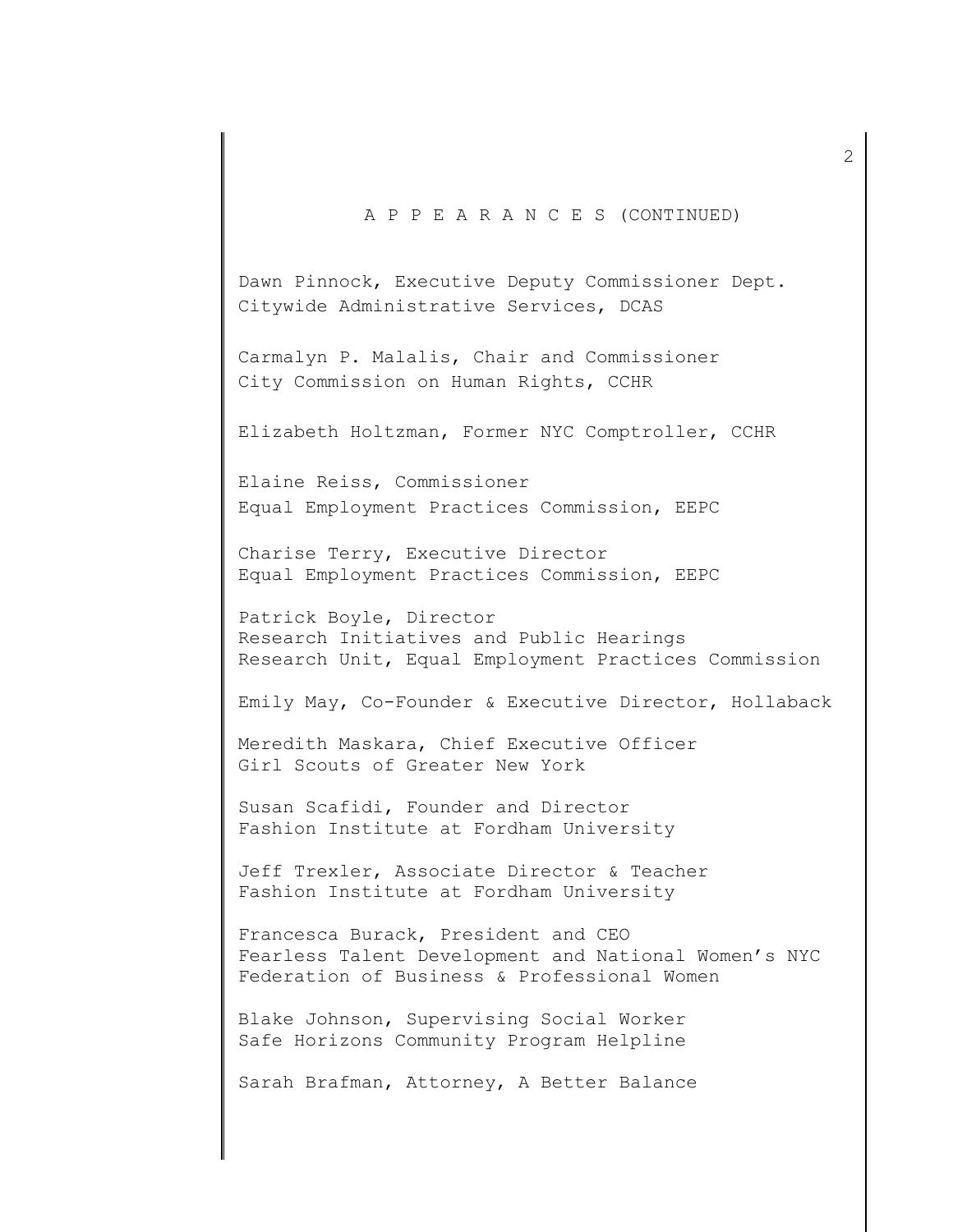Rachel Piazza, Teacher, Women's and Gender Studies University of Lovell & Founder, Feminist Self-Defense

Jeran Arisa, Sexual Harassment Policy City University of New York, CUNY

Paige Sanborn

Christina Chang, Vice President of Public Affairs, Planned Parenthood, New York City

Zoe Ridolfi Starr, Co-Chair Policy Sexuality Education Alliance of New York City

Emily Kadar, Government Affairs & Advocacy Manager National Institute for Reproductive Health

Maneesha Srivatava, Program Manager Peer Health Exchange

Ethan Derringer Samick, Public Policy & Program Manager at Citizens Union

Becca Litwin, Girls for Gender Equity

Brittany Brathwaite, Organizing Innovation Manager Girls for Gender Equity

Izzy (Isidora) Finkelstein, Program Coordinator School and Community Violence Prevention Center for Anti-Violence Education

Jacqueline Castro, Peer Educator, Center for Anti-Violence Education, Sophomore, High School of Telecommunications on Technology, Bay Ridge

Jubi Salai, Peer Educator, Center for Anti-Violence Education and Freshman, Fort Hamilton High School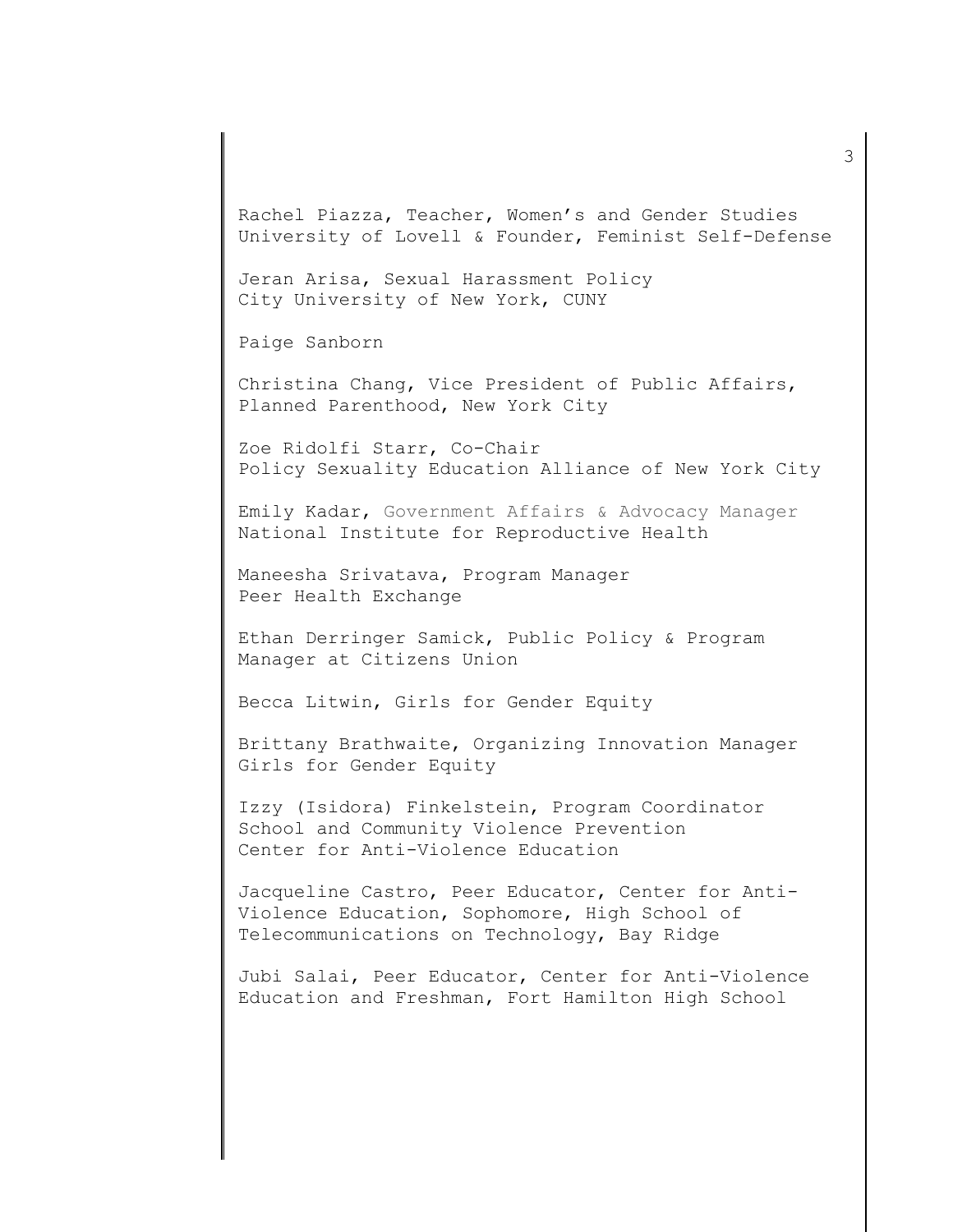| $\mathbf 1$  | COMMITTEE ON WOMEN JOINTLY WITH COMMITTEE ON<br>CIVIL AND HUMAN RIGHTS<br>4 |
|--------------|-----------------------------------------------------------------------------|
| $\mathbf{2}$ | [sound check, pause]                                                        |
| 3            | CHAIRPERSON ROSENTHAL: Good afternoon.                                      |
| 4            | My name is Helen Rosenthal and I chair the Committee                        |
| 5            | on Women. Chair Eugene of the Committee on Human                            |
| 6            | Rights will make a statement just as soon as I'm                            |
| 7            | finished here today, and I'm so glad we're doing this                       |
| 8            | hearing together. We are here today to commit                               |
| 9            | ourselves to ending sexual harassment in the city of                        |
| 10           | New York. For the more than 330,000 municipal                               |
| 11           | employees, and for all those who work in New York                           |
| 12           | City this hearing will be the first of many aimed at                        |
| 13           | making that commitment a reality. Today, we will                            |
| 14           | examine the city's existing policies both for its own                       |
| 15           | workforce and for the private sector. We know we                            |
| 16           | have strong sexual harassment protections on the                            |
| 17           | books under federal, state and local law. We know                           |
| 18           | that the City Charter lays out detailed procedures to                       |
| 19           | ensure a safe and respectful workplace, but we also                         |
| 20           | know that in far too many cases, reality has not                            |
| 21           | caught up with the law. Survivors of sexual                                 |
| 22           | harassment are still too often unsure of their rights                       |
| 23           | let along of how to safely assert them. Bystanders                          |
| 24           | are still too often uncertain of their                                      |
| 25           | responsibilities let alone how they can intervene.                          |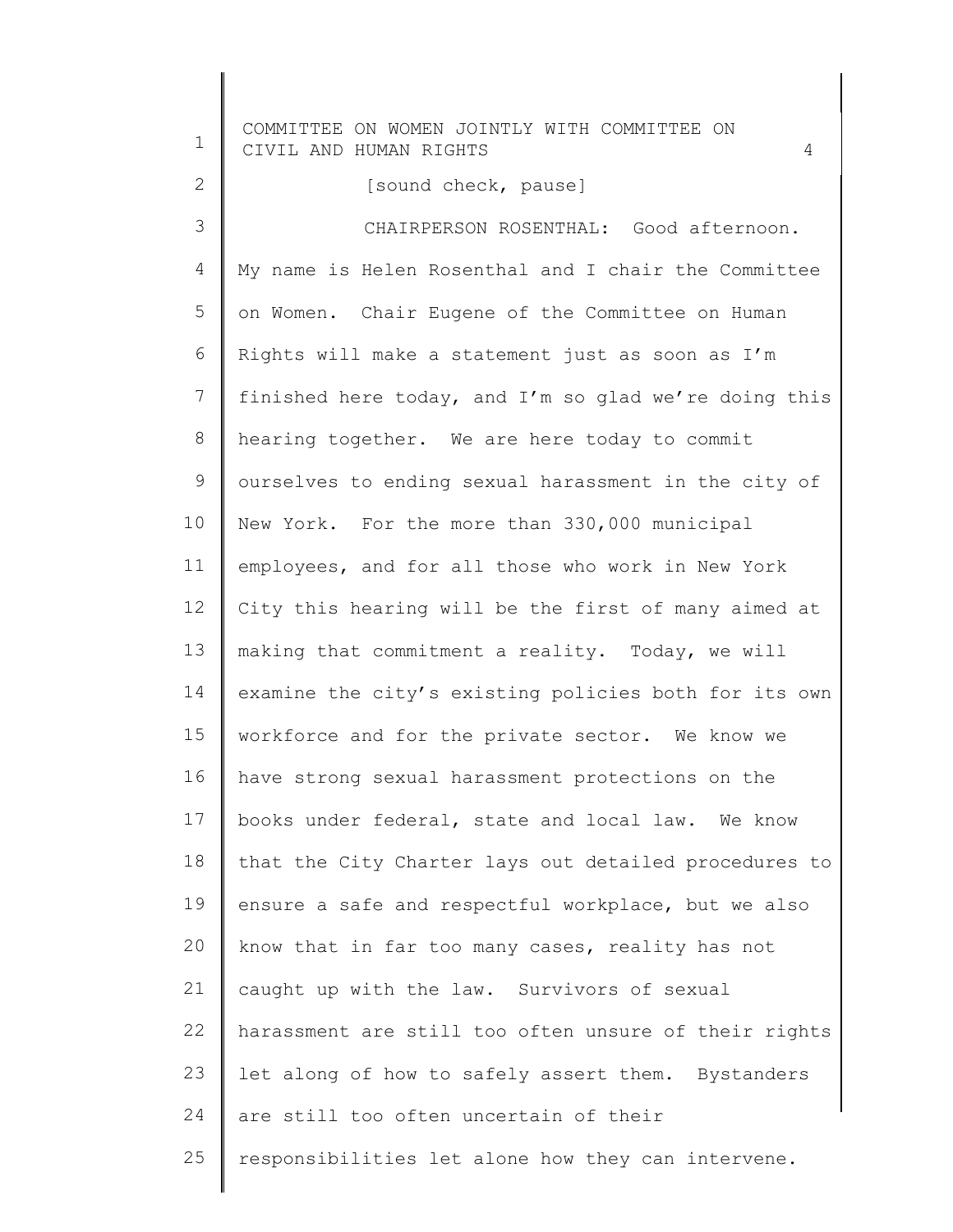1 2 3 4 5 6 7 8 9 10 11 12 13 14 15 16 17 18 19 20 21 22 23 24 25 COMMITTEE ON WOMEN JOINTLY WITH COMMITTEE ON CIVIL AND HUMAN RIGHTS 5 Accordingly, harassers are still too often able to operate with impunity. As recently as 2016, the Federal Equal Employment Opportunity Commission Report found that just 7 to 13% of survivors of sexual harassment ever file a complaint, let alone find justice. That legacy of underreporting gets us to the reason our committees are holding this hearing now. The reason we are approaching this issue with such urgency can be summed up in three words: #MeToo. Countless women and men have raised their voices and built the #MeToo movement. The courage grace of these survivors demand a reckoning not just for the powerful individuals finally brought to account, but for our society as a whole. We owe them a great deal of gratitude and more to the point, we owe them action. Today, the committees will consider a package of legislation that represents the first step toward comprehensively addressing sexual harassment for those who work in New York City. Twelve bills are being introduced and discussed that expand protections, confront flawed processes, and establish new mechanisms from accountability. I want to personally thank Speaker Corey Johnson for his leadership and partnership in pulling this package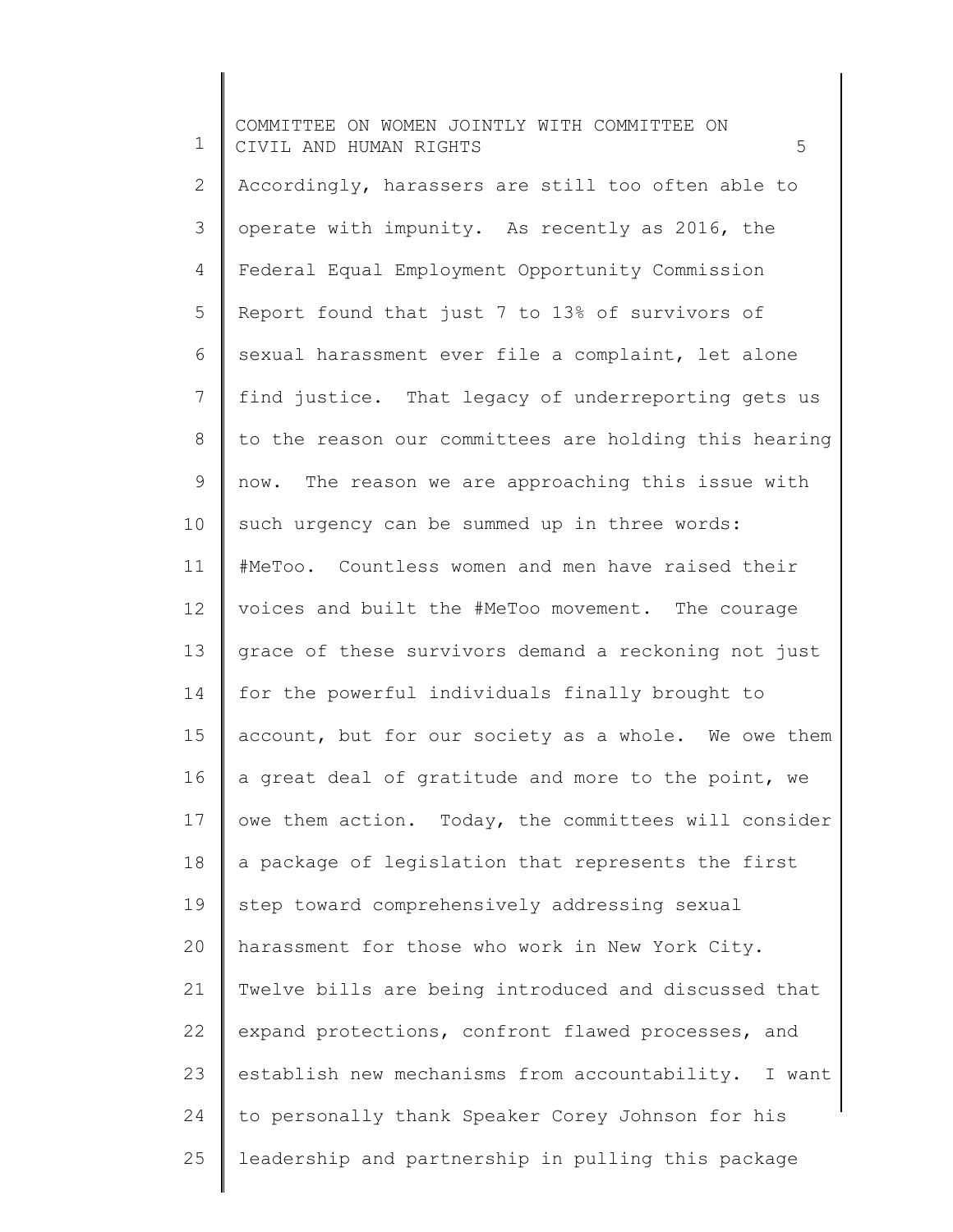1 2 3 4 5 6 7 8 9 10 11 12 13 14 15 16 17 18 19 20 21 22 23 24 25 COMMITTEE ON WOMEN JOINTLY WITH COMMITTEE ON CIVIL AND HUMAN RIGHTS 6 together. Meeting the #MeToo moment means moving past the temptation to quickly check a box. Instead, we must commit ourselves to the long hard work of confronting old attitudes and crafting new policy and that starts with listening. The committees want to hear the stories of workers in the public and private sectors, and we want to hear from the city about the number of complaints and the outcomes and the good work that they are already doing. Women have raised their voices and demanded action before the testimony of Anita Hill in the Early '90s describing the hostile work environment created by Supreme Court nominee Clarence Thomas Introduced the term sexual harassment tot the nation and sparked an unprecedented public conversation. Here in New York in 1993, Comptroller Elizabeth Holtzman audited the city's Sexual Harassment Policy. The audit exposed the city's policy as completely inadequate to protect the rights of survivors. There was one agency that was willing to even comply at that time for an audit. The Department of Transportation and the audit revealed not many complained, and those who were—who complained were then harassed and forced or chose forcibly to leave. Just as the work began then, the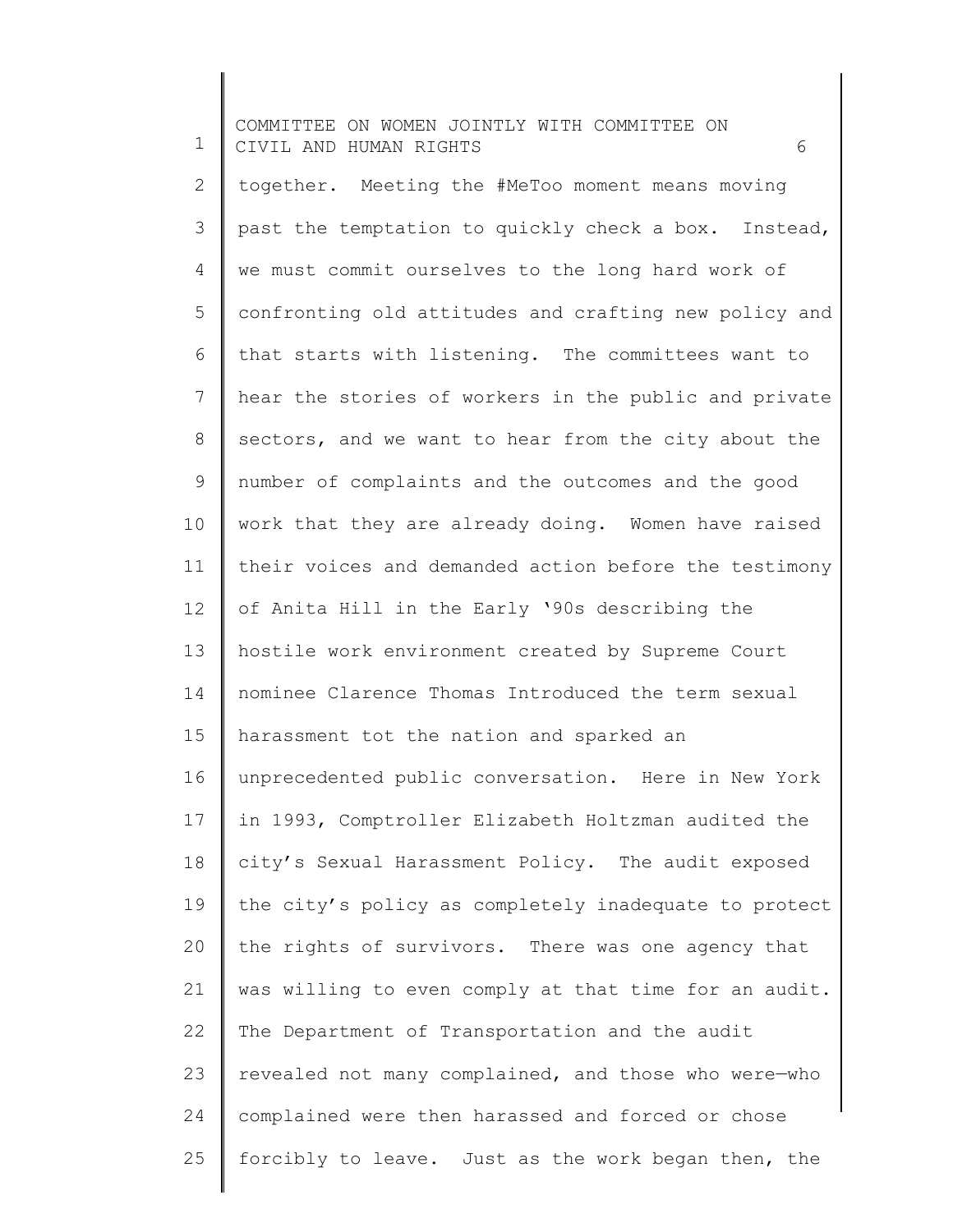1 2 3 4 5 6 7 8 9 10 11 12 13 14 15 16 17 18 19 20 21 22 23 24 25 COMMITTEE ON WOMEN JOINTLY WITH COMMITTEE ON CIVIL AND HUMAN RIGHTS 7 issue was allowed to fade away. Clarence Thomas was confirmed to the Supreme Court. That would never happen today. The Comptroller's audit touched only on the Department of Transportation, but her work was resisted by all city agencies, and her term of office ended. The public conversation moved on. We cannot allow it to fade away again. Instead, we must take responsibility for crafting the most comprehensive, most survivor centered and most holistic anti-sexual harassment policy and procedures in the country. As the largest employer in New York this starts with the city getting its own house in order and leading the way. Each and every one of our more than 330,000 employees is entitled to a safe and respectful workplace, and we must do more to guarantee it. Progress has certainly been made in the 25 years since Elizabeth Holtzman's audit. The Equal Employment Practices commissions multiple audits now of Department of Transportation in the intervening years for instance reveal significant changes to their complain process. We will hear more today about the steps that have been taken. We all acknowledge, though that critical gaps still remain in terms of training, employee, engagement and most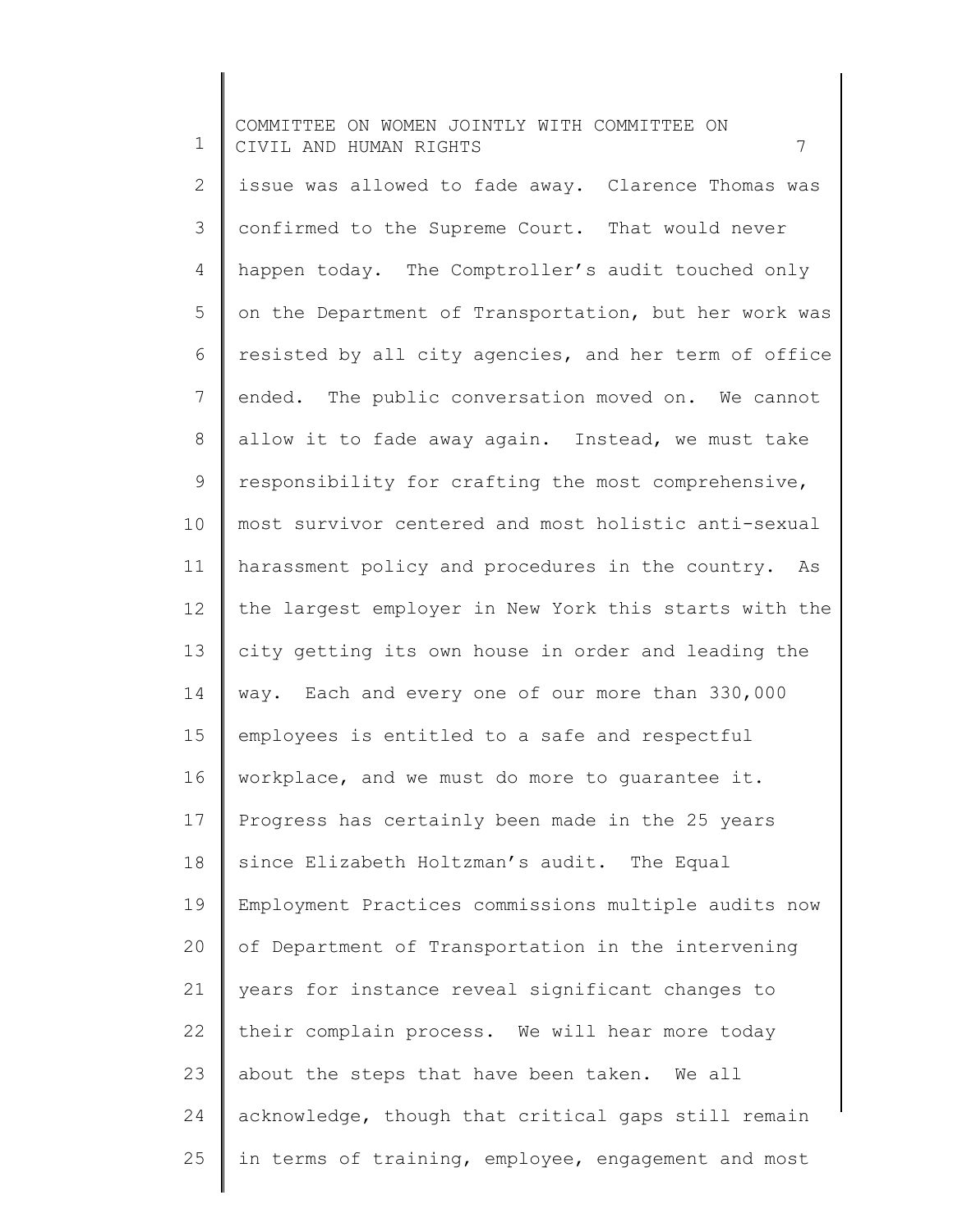1 2 3 4 5 6 7 8 9 10 11 12 13 14 15 16 17 18 19 20 21 22 23 24 25 COMMITTEE ON WOMEN JOINTLY WITH COMMITTEE ON CIVIL AND HUMAN RIGHTS 8 importantly accountability. More must be done. As has been reported in recent weeks, the city while it has a centralized easily accessible database, may not quite be ready yet to announce its—the accumulated information of complaints and results and we know and we'll hear from them today that they're taking strides to move the ball forward with that. Better practices do exist. California's Los Angeles County seems to be ahead of the curve. Since the county initiated its comprehensive plan in 2011, employee litigation costs have been cut in half. L.A. County has found success by emphasizing that complaints can be submitted to an independent age entity rather than an employee's own agency, and by ensuring that their policy of mandatory reporting by supervisors of sexual harassment incidents is enforced with reprimands and fines. And the county is still working to improve its process. Just this year, legislators announced the creation of a new survey that will go complainants to gauge satisfaction with the process. As we move forward New York City must explore taking additional steps like these and other, and as we lead the way four our own workforce, we must ensure that no one is left behind. This means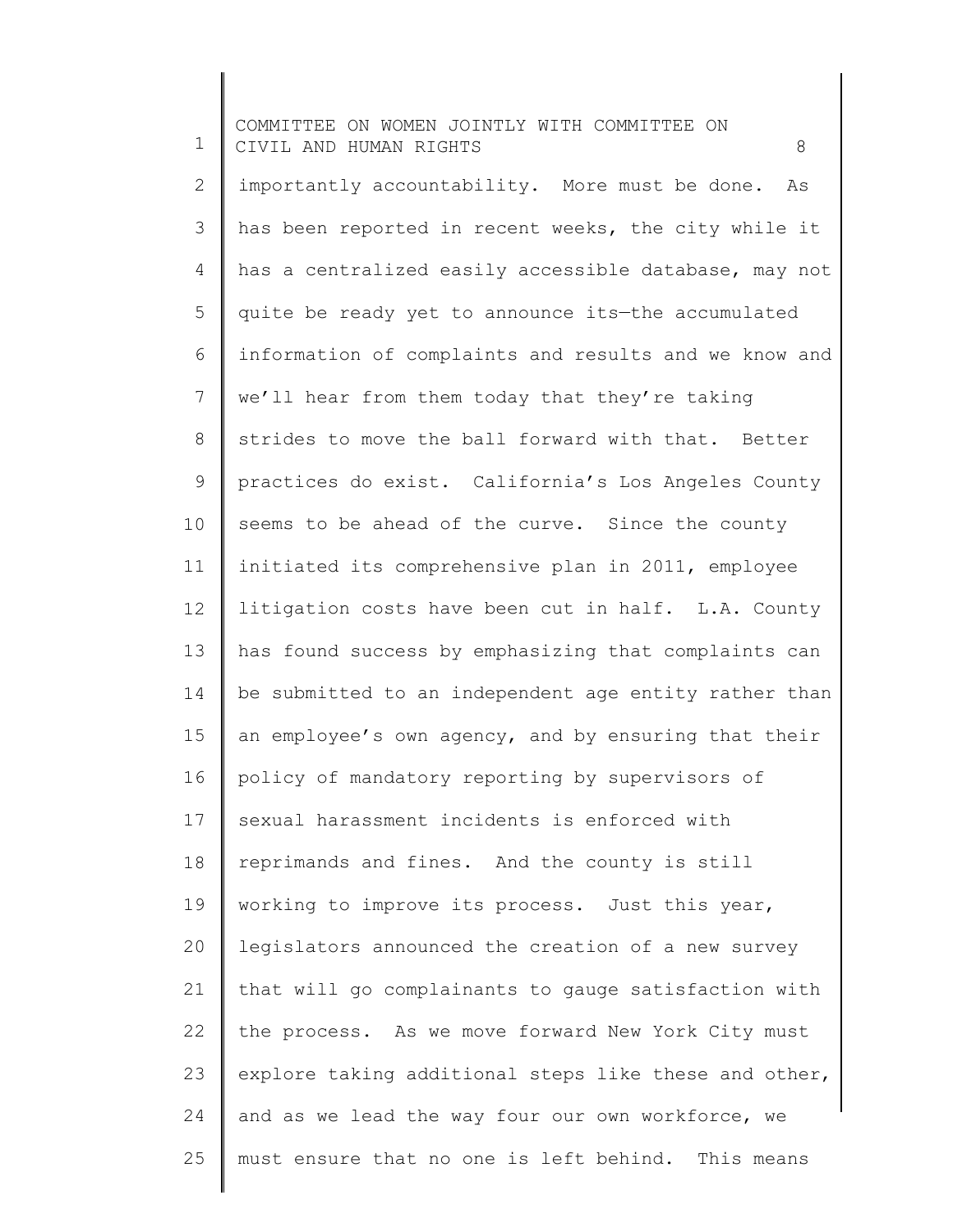1 2 3 4 5 6 7 8 9 10 11 12 13 14 15 16 17 18 19 20 21 22 23 24 25 COMMITTEE ON WOMEN JOINTLY WITH COMMITTEE ON CIVIL AND HUMAN RIGHTS 9 adding protections and policies for those in the private sector as well making sure that all workers know their right, and know how to access the resources that they need. As Morah Dunnigan wrote recently, It is still explosive, radical and productively dangerous for women to say what we really mean. I think the #MeToo Movement has demonstrated a power in making our voices heard. As policy makers, it is time for us to listen. Today, we will hear from the Department of Citywide Administrative Services responsible for the city's Equal Employment Opportunity policy as well as the New York City Commission on Human Rights, responsible for enforcing the city's Human Rights protections for both the public and private sectors. We will also hear from the Equal Employment Practices Commission, the independent body tasked by the New York City Charter with monitoring the city's compliance with equal employment laws as well as many advocacy groups and experts. I want to thank everyone here at the Council who worked non-stop for making this hearing possible including my Legislative Director Sean Fitzpatrick, and my Women's Issues intern Amena Shekupilwah (sp?) I also want to thank Terzah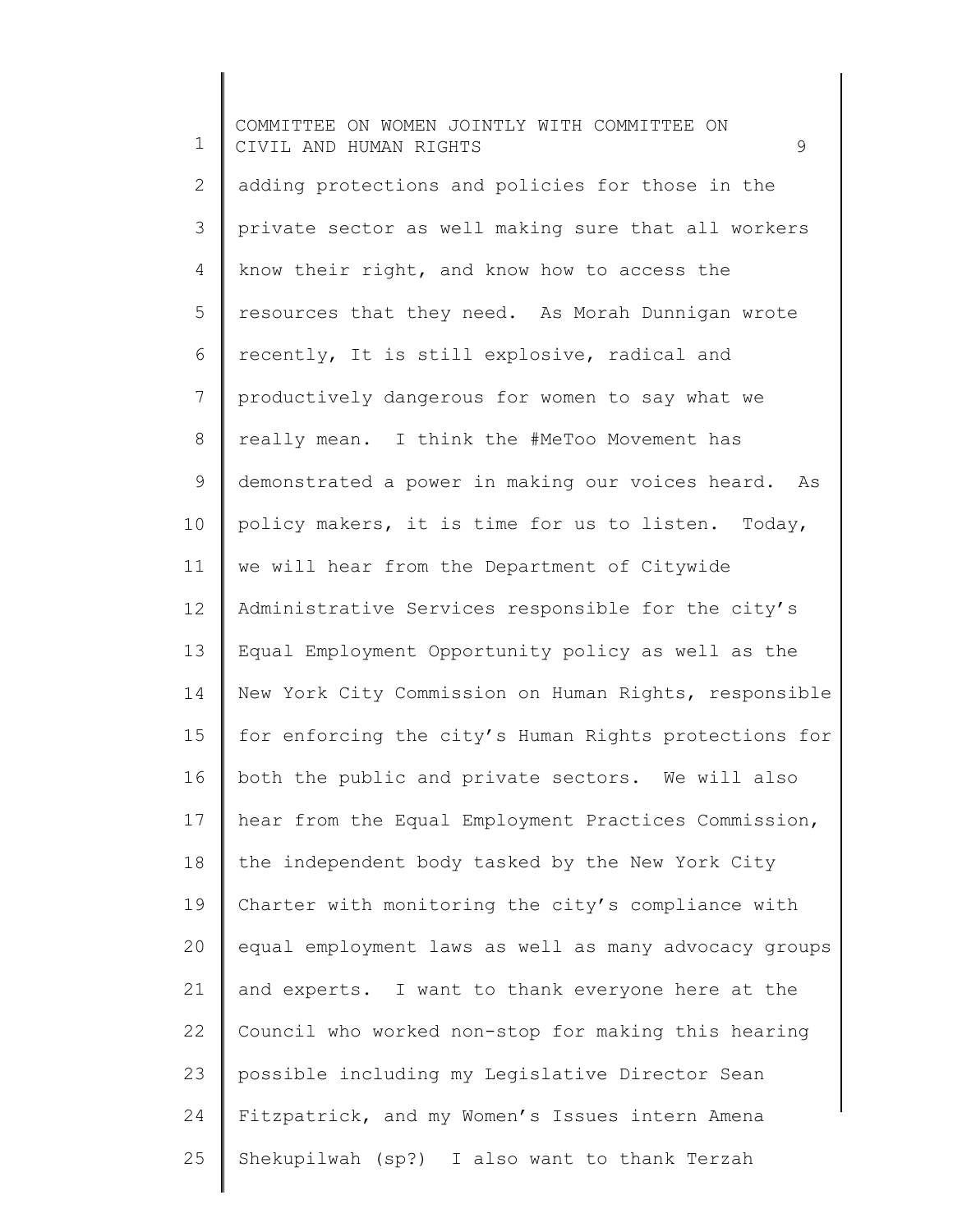1 2 3 4 5 6 7 8 9 10 11 12 13 14 15 16 17 18 19 20 21 22 23 24 COMMITTEE ON WOMEN JOINTLY WITH COMMITTEE ON CIVIL AND HUMAN RIGHTS 10 Nasser's entire team in the Council's Human Services Division including Aminta Kilowan, Counsel to the Committee on Women, Counsel Malcolm Butehorn, Bakit Meurig, Counsel to the Committee on Civil and Human Rights; Policy Analyst Chloe Rivera and Joan Povolny Legal Fellow Ravia Kaseem, and Finance Analyst Sheila Johnson and Daniel Kroop. I want to especially thank the team for their work on the Committee Report, which is an invaluable resource I urge everyone to go online and read. So, I'd like to welcome Public Advocate Tish James, Council Member Diana Ayala, Council Member Mark Levine, Council Member Danny Dromm, and I'd like ask Council Member Eugene first to make his introduction. Thank you. CHAIRPERSON EUGENE: Thank you vey much, Co-Chair Rosenthal. Thank you. Good afternoon. My name is Mathieu Eugene and I'm the Chair of the Committee on Civil and Human Rights. I'd like to thank my colleague Chair Rosenthal for taking the lead on this very important topic: Sexual Harassment: Best Practices and Polices in New York City. This the first meeting for both of our committees and decision, and I'm proud that we are

joining the important social conversation about

25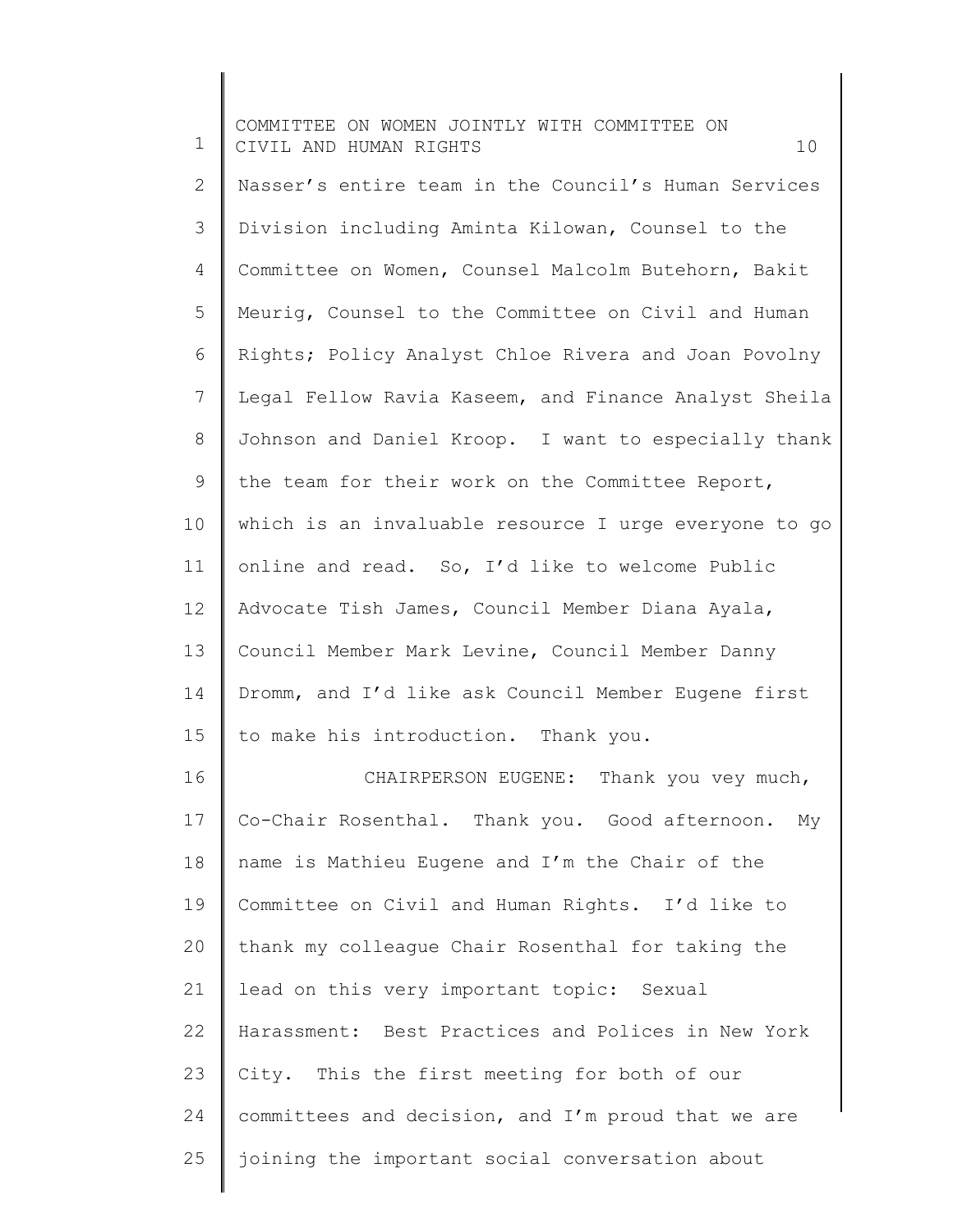1 2 3 4 5 6 7 8 9 10 11 12 13 14 15 16 17 18 19 20 21 22 23 24 25 COMMITTEE ON WOMEN JOINTLY WITH COMMITTEE ON CIVIL AND HUMAN RIGHTS 11 harassment and are sold as persecuted by—lead to campaign. But we have started it in New York City. The Commissioner on Human Rights reports that—that their investigation into sexual harassment increases by nearly 50% over the last two years with 109-109 claims filed during the 2015-2016 period as compared to 73 during the 2013 and '14 period. As of December 2017, the CCHR was given 340 complaints of gender discrimination of which 40% are claims of sexual and gender based harassment and 85% of which are workplace related. This year the divisiveness of this issue has highlighted the need to re-examine and inform civil industries including our policy and government institution. At this hearing today, the Council hopes to examine what New York City can do better and gather input on this important package of sexual harassment legislation. The city of New York is the largest employer in the New York City. We stand to lead by example, and such standards that we serve as a benchmark citywide and perhaps even nationwide. Currently, New Yorkers as a recourse to civil agencies to report sexual harassment at the federal, state and local levels. Civil entities exist within the city that are just sexual harassment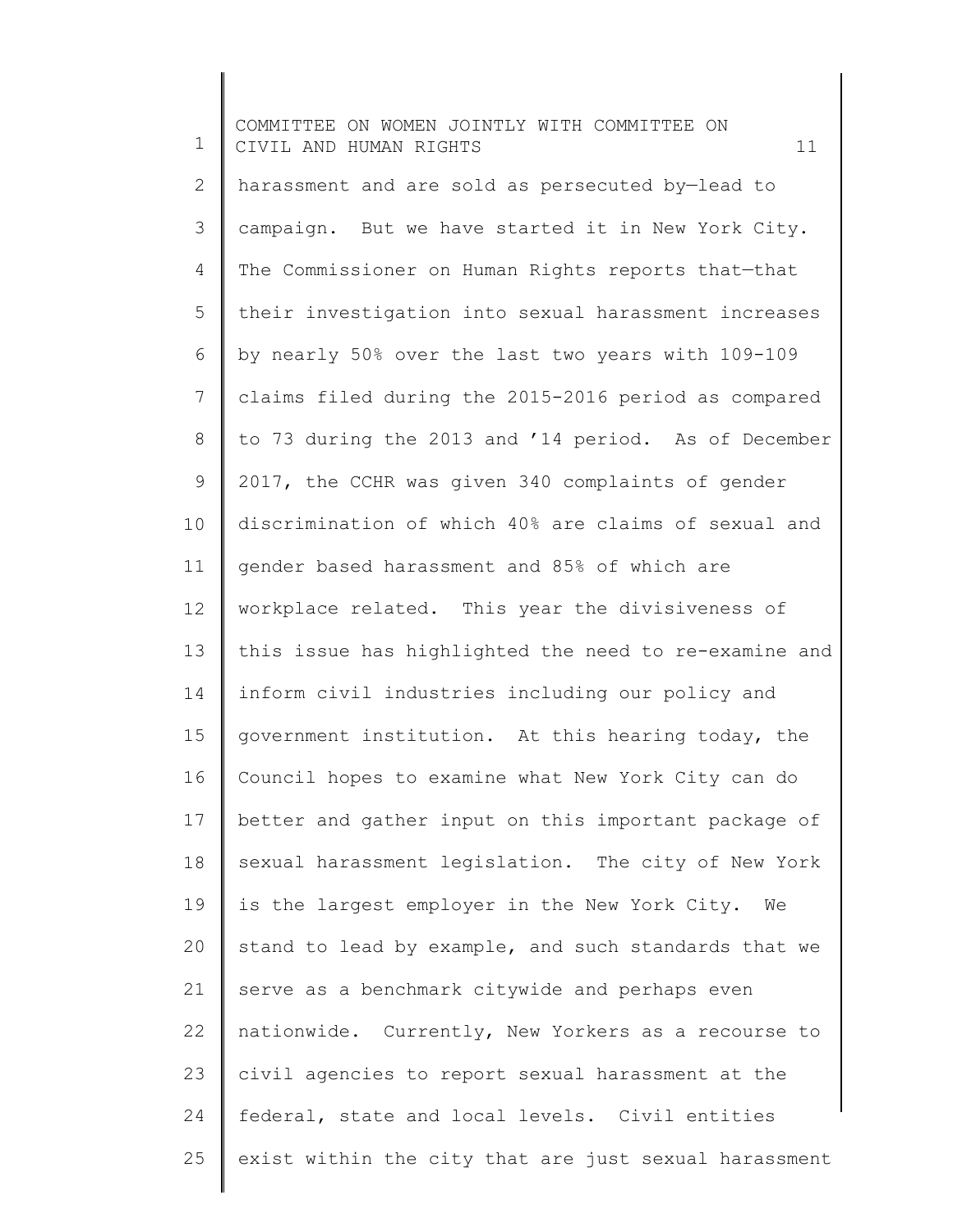1 2 3 4 5 6 7 8 9 10 11 12 13 14 15 16 17 18 19 20 21 22 23 24 25 COMMITTEE ON WOMEN JOINTLY WITH COMMITTEE ON CIVIL AND HUMAN RIGHTS 12 including two agencies which my Mike Kennedy oversees, the City Commission on Human Rights and the Equal Employment Practices Commission. New York City has the most comprehensive (sic) of Human Right Code in the country. An individual can make complaints to CCHR for free. City employees can make a complaint to the Equal Employment Opportunities Official or contact the CCHR pursuant to the City Charter, the Department of Citywide Administrative Services, DCAS, and Department Equal Employment Opportunity Policy as well as agendas and policies for city agencies to implement DCAS and the city's legal obligation. The Equal Employment Practices Commission is tasked with monitoring compliance that of getting city agencies to ensure that they are implementing city policies and complying with federal, state and local laws. As Chair of the Civil and Human Rights Committee, it is my goal during this legislative session to work with CCHR and the EEPC as well as other relevant New York officials and city agencies to ensure that our city is doing all that it can to rule out sexual harassment and hold perpetrators accountable. I look forward to hearing testimony today and collaborating with litigant (sic) city agencies, advocacy groups,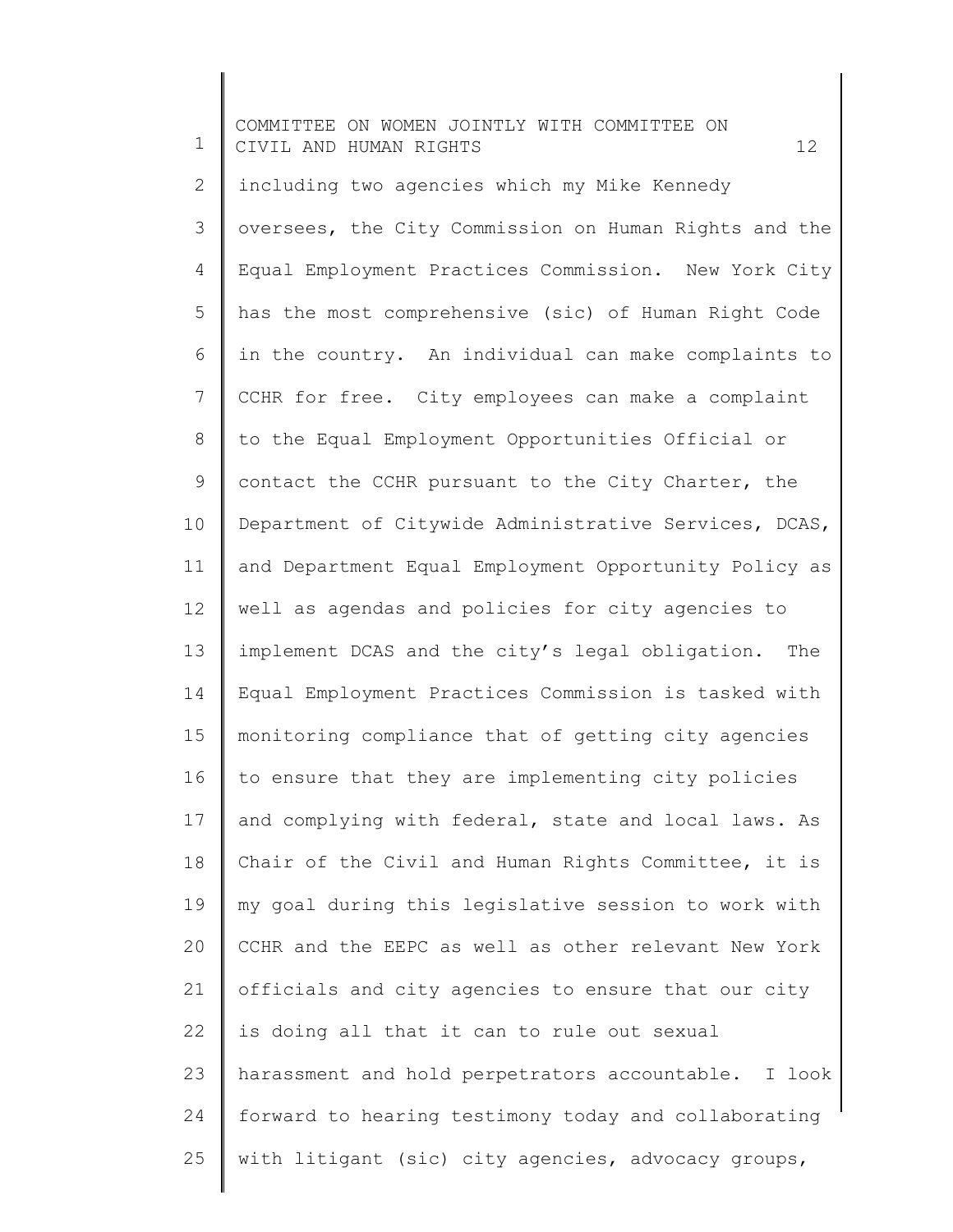1 2 3 4 5 6 7 8 9 10 11 12 13 14 15 16 17 18 19 20 21 22 23 24 25 COMMITTEE ON WOMEN JOINTLY WITH COMMITTEE ON CIVIL AND HUMAN RIGHTS 13 academics, and other stakeholders to ensure that New York City adopts effective laws and policies to combat sexual harassment and assault. And I would like to take the opportunity also to thank you each one and all of you here, and all the wonderful person from there—that's hear from the City Council work together to make this possible. And again, thank you to all of you inkling my colleagues and the wonderful Public Advocate. Thank you so very much. Thank you. Now I will turn it over to my co-chair Council Member Rosenthal. CHAIRPERSON ROSENTHAL: Thank you so much, Dr. Eugene. [coughs] Let's see. I'm going to ask Council Member Levine actually to make some remarks because I know you have another hearing to attend. COUNCIL MEMBER LEVINE: Well, thank you to both our co-chairs. I'm pleased to be one of the sponsors of the bill today. I have to say I can't think of a moment where it was more important that we had strong leadership from the Woman's Committee, and we're very luck to have Chair Rosenthal in that role. Council Member Dromm and I were just lamenting the dearth of men in this chamber right now, and it is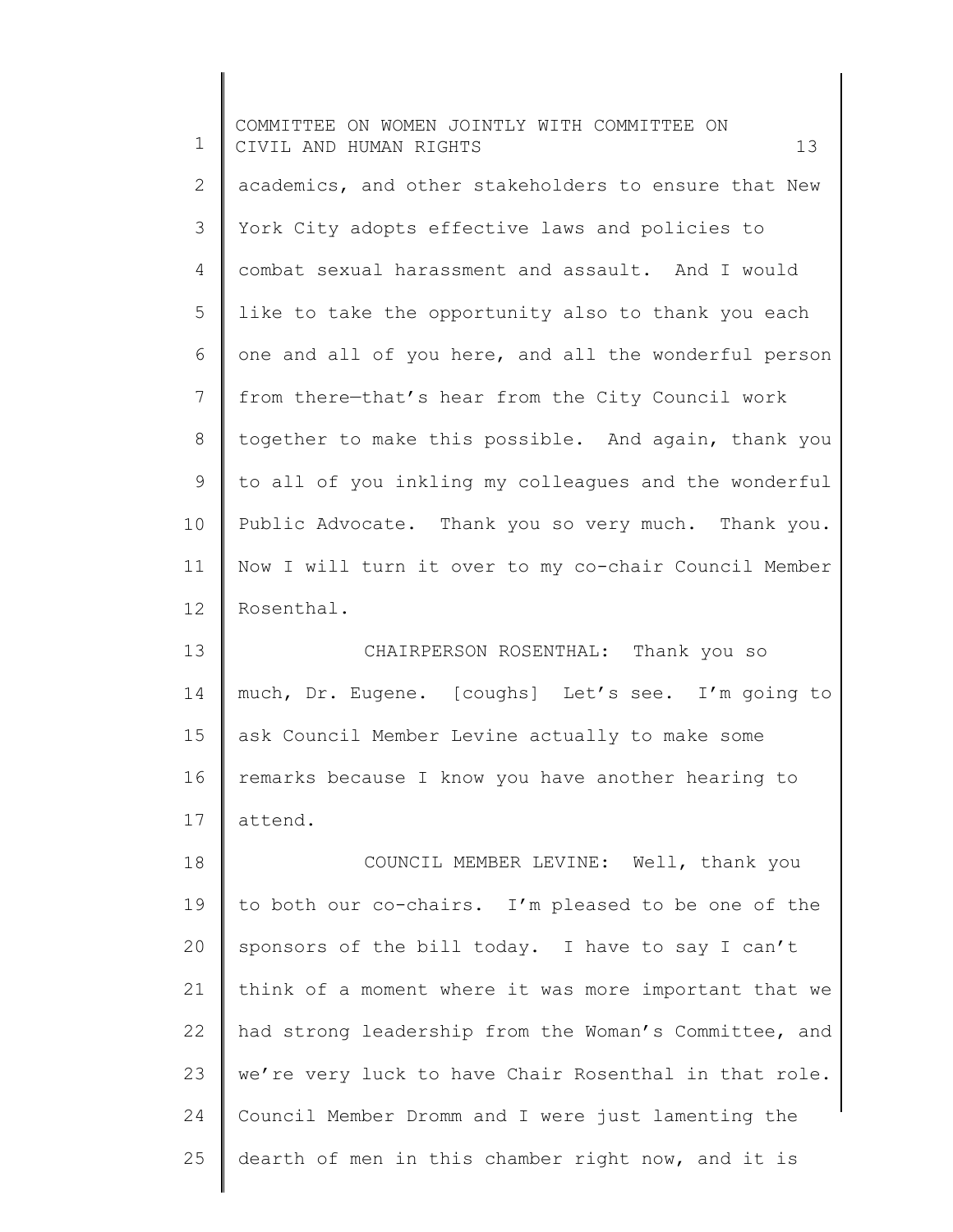1 2 3 4 5 6 7 8 9 10 11 12 13 14 15 16 17 18 19 20 21 22 23 24 25 COMMITTEE ON WOMEN JOINTLY WITH COMMITTEE ON CIVIL AND HUMAN RIGHTS 14 important that—that men own this epidemic and that we speak out about it, and not flinch from the ugly truths that are emerging. I also think it's important that we men not be overly verbose in this debate as we tend to be, and I'm going to try and model that behavior by being very brief myself and and just observing that at a time when we're seeing the epidemic of sexual harassment playing out in Hollywood and Congress, we would be dangerously naïve to think that we were immune from it here in the city of New York, a city government with 325,000 employees. It's remarkable how few cases have made it into the headlines in this tabloid driven town, but we know as painful as it is to acknowledge that sexual harassment is a reality faced by far too many victims in our city government, and we need to shine a light on that. We need to get the facts, and the bill that I'm introducing would help to do that by requiring our city to report agency by agency every year on the number of—number of sexual harassment complaints filed with HR, the number of cases where a discrimination process is commenced, the number of cases in which a determination is made whether they're substantiated, what sanctions that are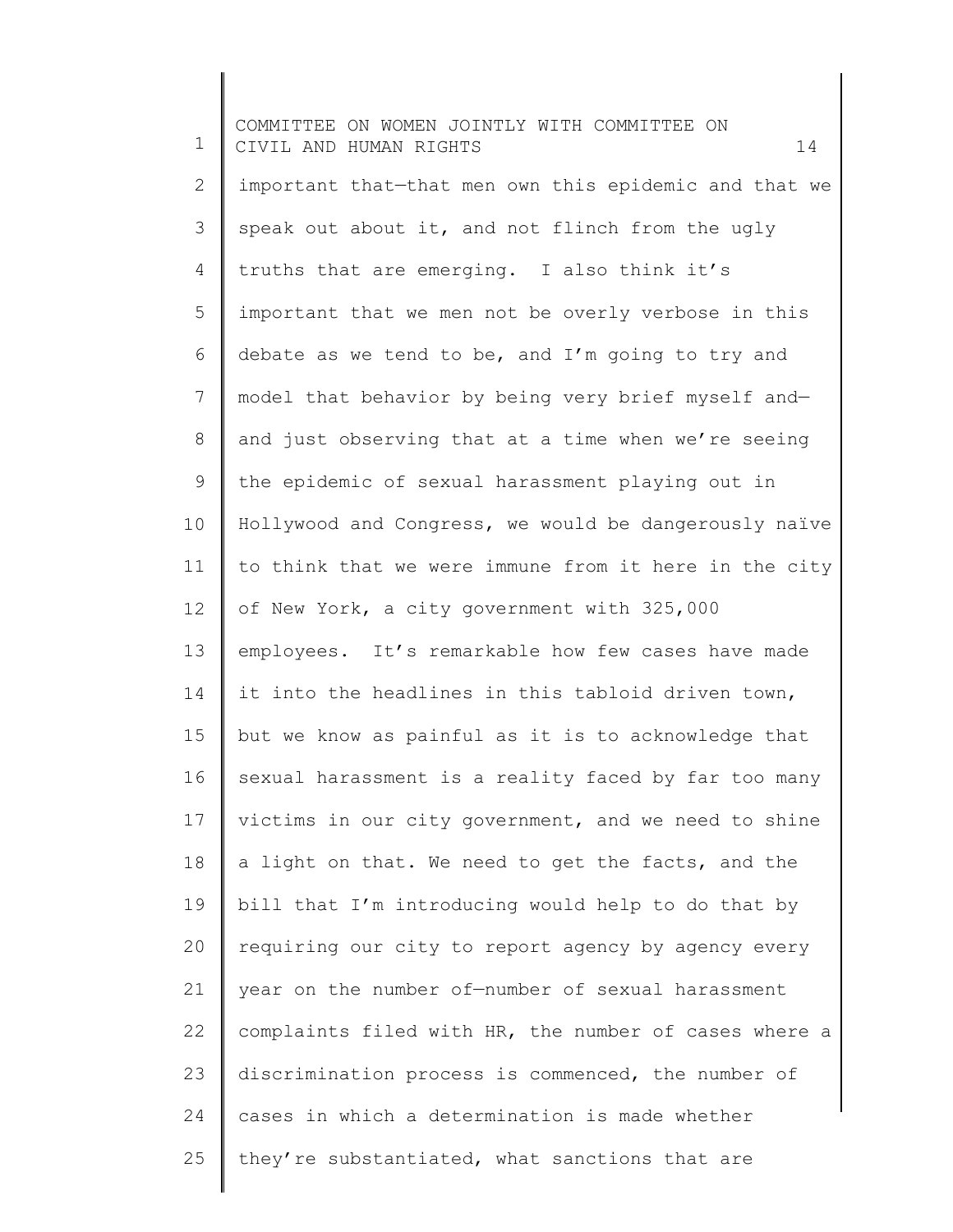| $\mathbf 1$  | COMMITTEE ON WOMEN JOINTLY WITH COMMITTEE ON<br>15<br>CIVIL AND HUMAN RIGHTS |
|--------------|------------------------------------------------------------------------------|
| $\mathbf{2}$ | applied, how many cases are dropped because the                              |
| 3            | victim recants or refuses to go forward with the                             |
| 4            | case. This information we've never had as                                    |
| 5            | policymakers. We've never had it as the public, with                         |
| 6            | not any personal identification, but it will give us                         |
| 7            | a chance to confront the scale of the problem in the                         |
| 8            | city to hold ourselves accountable for solving it,                           |
| $\mathsf 9$  | and we believe to direct good policy going forward.                          |
| 10           | Thank you again Madam Chair to both our co-chairs.                           |
| 11           | CHAIRPERSON ROSENTHAL: Thank you. Also,                                      |
| $12 \,$      | I'd like to ask the Public Advocate who is also                              |
| 13           | sponsor of one of the bills to give some more on this                        |
| 14           | now as well.                                                                 |
| 15           | PUBLIC ADVOCATE JAMES: I want to thank                                       |
| 16           | the co-Chairs for holding this hearing, Council                              |
| 17           | Member Rosenthal and Council Member Eugene. I am one                         |
| 18           | of the prime sponsors of T2018-1463. The bill would                          |
| 19           | mandate that all private employers with 15 or more                           |
| 20           | employees must conduct annual anti-sexual harassment                         |
| 21           | training. Supervisors and managerial employees of                            |
| 22           | such employer shall receive additional training                              |
| 23           | focusing on this specific responsibilities of those                          |
| 24           | employees in the prevention of sexual harassment and                         |
| 25           | retaliation and measures they may take to                                    |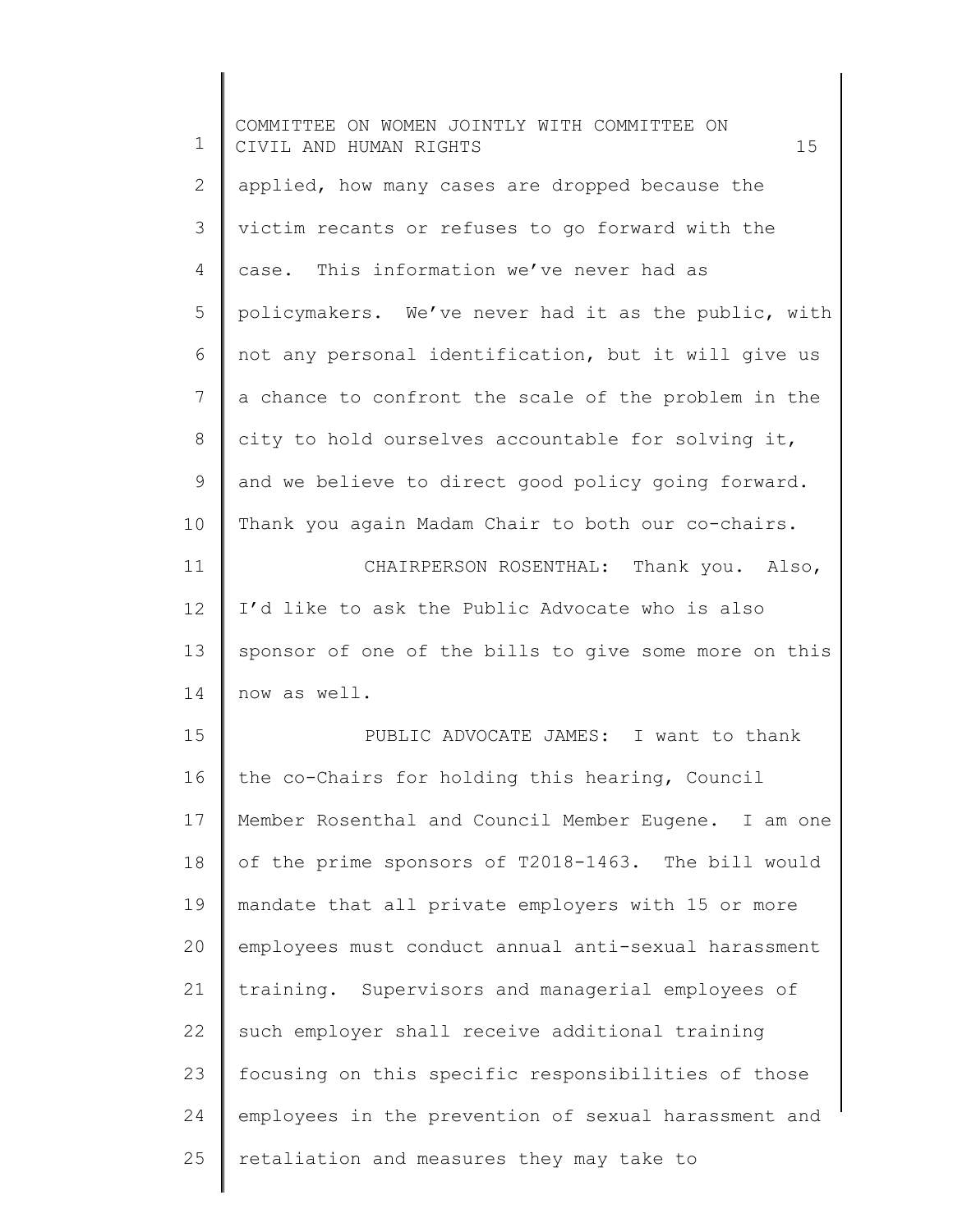1 2 3 4 5 6 7 8 9 10 11 12 13 14 15 16 17 18 19 20 21 22 23 24 25 COMMITTEE ON WOMEN JOINTLY WITH COMMITTEE ON CIVIL AND HUMAN RIGHTS 16 appropriately address sexual harassment complaints. The New York City Commission on Human Rights in order to help employees meet this mandate would also be responsible for creating a series of online interactive training modules to be posted on their website for access by employers. We will no longer allow women to be diminished, to be objectified, to be subjects of harassment, direct propositions for sexual favors, to be touched, to be patted, to be victims of sexual abuse. No, today my sisters, my young sisters in particular no, today we war. Today we demand respect, and we know that sexual assault is often about power, and so today we flip the scrip, and today we demonstrate our power by enacting into legislation and by discussing an issue that unfortunately for so often has gone unnoticed. Today we do it with 11 powerful women of the City Council, 11 plus 1, me. [laughter] So, we are at a moment a crossroads where real fundamental change seems possible, but change is not inevitable. We must not squander this moment. We must seize it. A #MeToo moment has shown a light under a lot—a lot of dark rocks, and many seem surprised by the vast scope of this epidemic, but I am not surprised. Women are not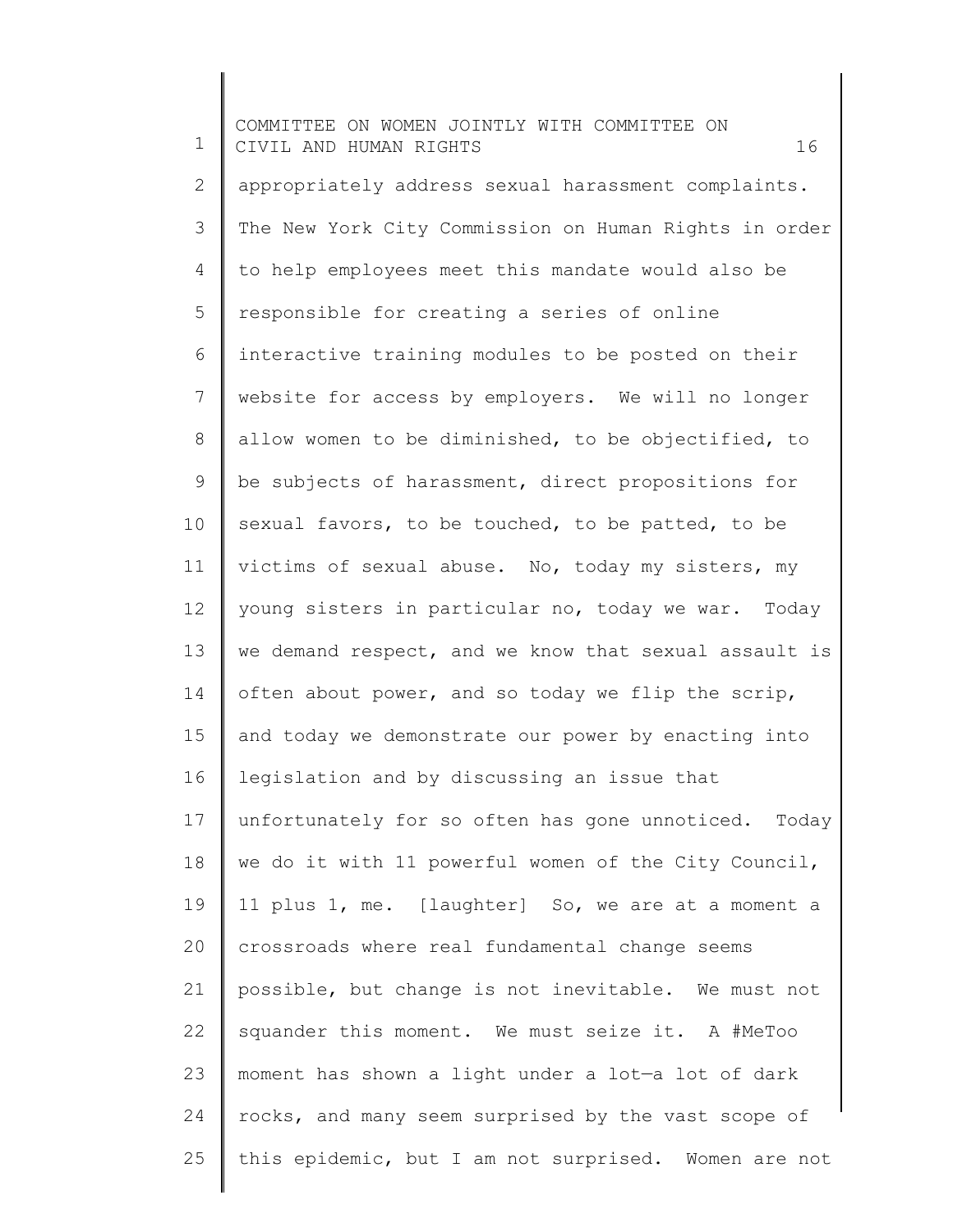1 2 3 4 5 6 7 8 9 10 11 12 13 14 15 16 17 18 19 20 21 22 23 24 25 COMMITTEE ON WOMEN JOINTLY WITH COMMITTEE ON CIVIL AND HUMAN RIGHTS 17 surprised. We all have a friend, a sister, a mother who was forced to put away their dreams because of a toxic culture of Misogyny and systematic harassment, and yes, most of us have been victims and we cannot know exactly how much promise was denied the world, but we know that it is far too much that these—that these stories are far too common. We can talk about Fox News and we can talk about Harvey Weinstein all that we want, but we all have our own individual and personal Harvey Weinstein that we know. And so this legislation will allow us to be more transparent in the city, more responsive and provide better avenues for reporting so that filing a complaint should not be burdensome. It must be clear and independent, and we can and we must ensure that every agency in the city of New York properly trains its workers and its managers and we can and we must report on the incidents that do happen and take a hard look at ourselves to determine how we can do better going forward. We recognize that this is—we don't have all of the answer, but this is just the beginning. We can and we must ensure that everyone in and out of city government knows their rights and the resources available to them, and we can and we must use our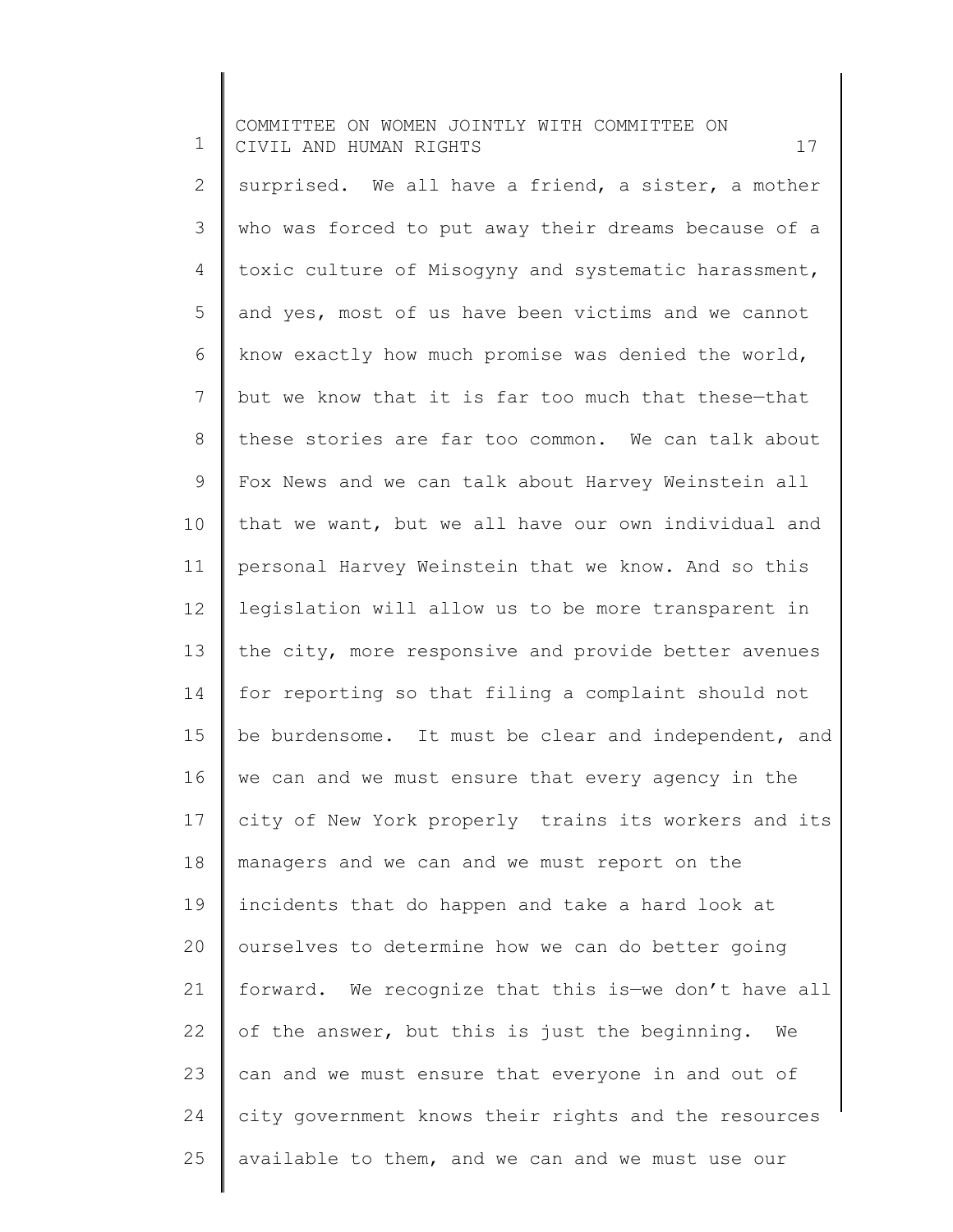1 2 3 4 5 6 7 8 9 10 11 12 13 14 15 16 17 18 19 20 21 22 23 24 25 COMMITTEE ON WOMEN JOINTLY WITH COMMITTEE ON CIVIL AND HUMAN RIGHTS 18 power to legislate our power of the purse, our taxpaying dollars to ensure that private businesses within our city that do business with us do the right thing, and we can and we must push companies to disclose mandatory arbitration policies that keep harassment in the shadows and out of the courts, which is the firmest pillar of government, and we can and we must create more transparency and oversight over non-disclosure agreements, which are often used to cover up sexual harassment and/or sexual discrimination. We can and we must mandate the training that too many companies currently ignore and we can and we must extend the protection of the Human Rights Law to every New Yorker no matter where they work, and we can and we must find the funding from the city or do—from the city or do business with the city disclosure, which is mandatory, and we must have a comprehensive policy in place. But more importantly, we must—we must let women know that they are not alone, and that we stand with them. As Elinor Roosevelt once said: It's basically up to the women. And so, for the 11 powerful women who I call my sisters and my friends, I urge them to move the bill and to turn a hashtag into a law. I thank the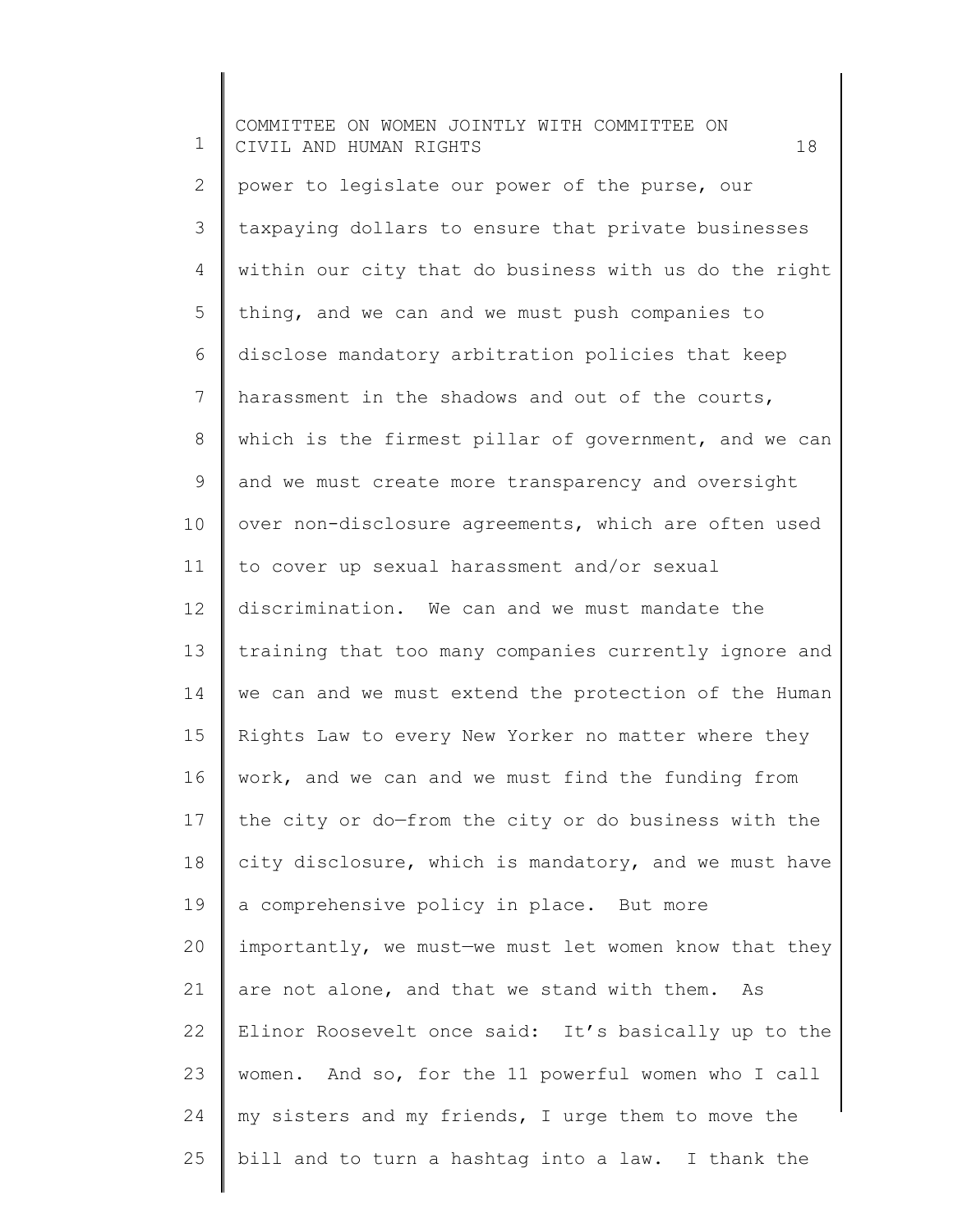1 2 3 4 5 6 7 8 9 10 11 12 13 14 15 16 17 18 19 20 21 22 23 24 25 COMMITTEE ON WOMEN JOINTLY WITH COMMITTEE ON CIVIL AND HUMAN RIGHTS 19 Chair. I thank all of you, and I thank all of the advocates and all of the young women who were here today. This is leadership looks like. CHAIRPERSON ROSENTHAL: I think that's a new one, turn as hash tag into a law. That's beautiful. I want to welcome Majority Leader Laurie Cumbo, and see if she would like to say a few words about her legislation. MAJORITY LEADER CUMBO: Thank you, Chair Rosenthal and thank you for all that are here today especially those that were on the steps of City Hall today saying it loud and proud. About 1 in 5 Americans have experienced sexual harassment at work. About half of American women are sexually harassed at least once after joining the workforce. One in three women ages 18 to 34 have been sexually harassed at work. Seventy-one percent of those women said they did not report it. Gender harassment is the most prevalent form of sexual harassment. Perhaps 15 to 20% of American women experience it annually. Imagine that in our work places. So many women, often young, often undocumented, many immigrant women of color often are facing harassment that generally goes unreported. Seventy-one percent of women in the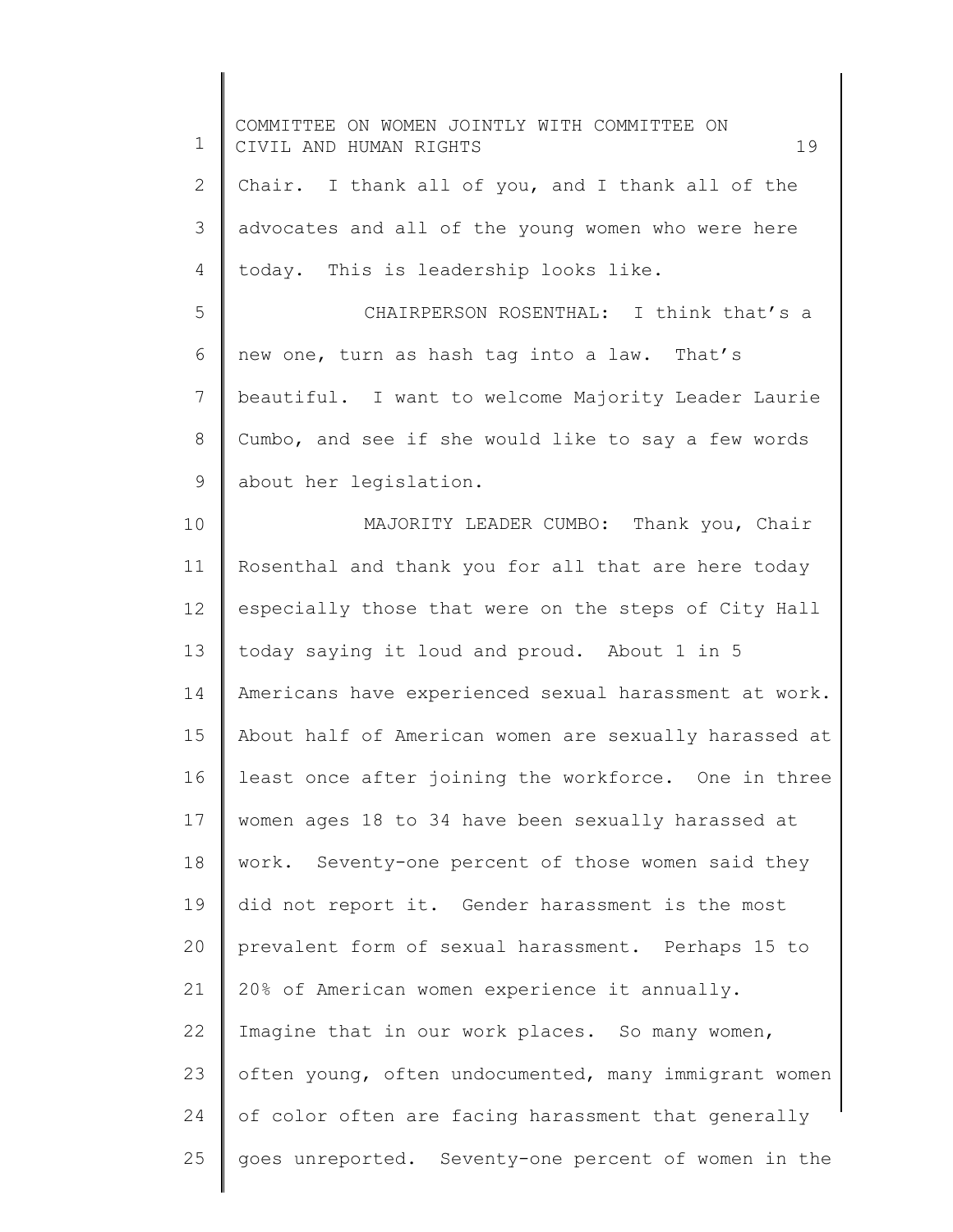1 2 3 4 5 6 7 8 9 10 11 12 13 14 15 16 17 18 19 20 21 22 23 24 25 COMMITTEE ON WOMEN JOINTLY WITH COMMITTEE ON CIVIL AND HUMAN RIGHTS 20 workplace said that they have not reported I, and today is so important because we are saying you can o longer say you didn't know. You can no longer say we've always done it this way. You can no longer say I just didn't understand. We are putting it out through this package of legislation that now you will have to know that this type of behavior will not be tolerated in the workplace, and as our former—well, excuse me, as our current president-hopefully it will be former soon—has said, you can do whatever you want. This is a pushback. You can't do whatever you want. You can't do whatever you want and think that everyone likes it. No one likes it. This is a package of bills that's going to make sure that women and men particularly those are that are immigrant women and men have an opportunity to work in a safe and comfortable environment, and to know that they are there for their minds, their work ethic, their creative and their talent abilities and not for the bodies. I'm very proud of the bill that I am supporting and introducing with Speaker—excuse me. I'm also doing another one--Public Advocate Letitia James mandating that private employers conduct antisexual harassment training for their employees. The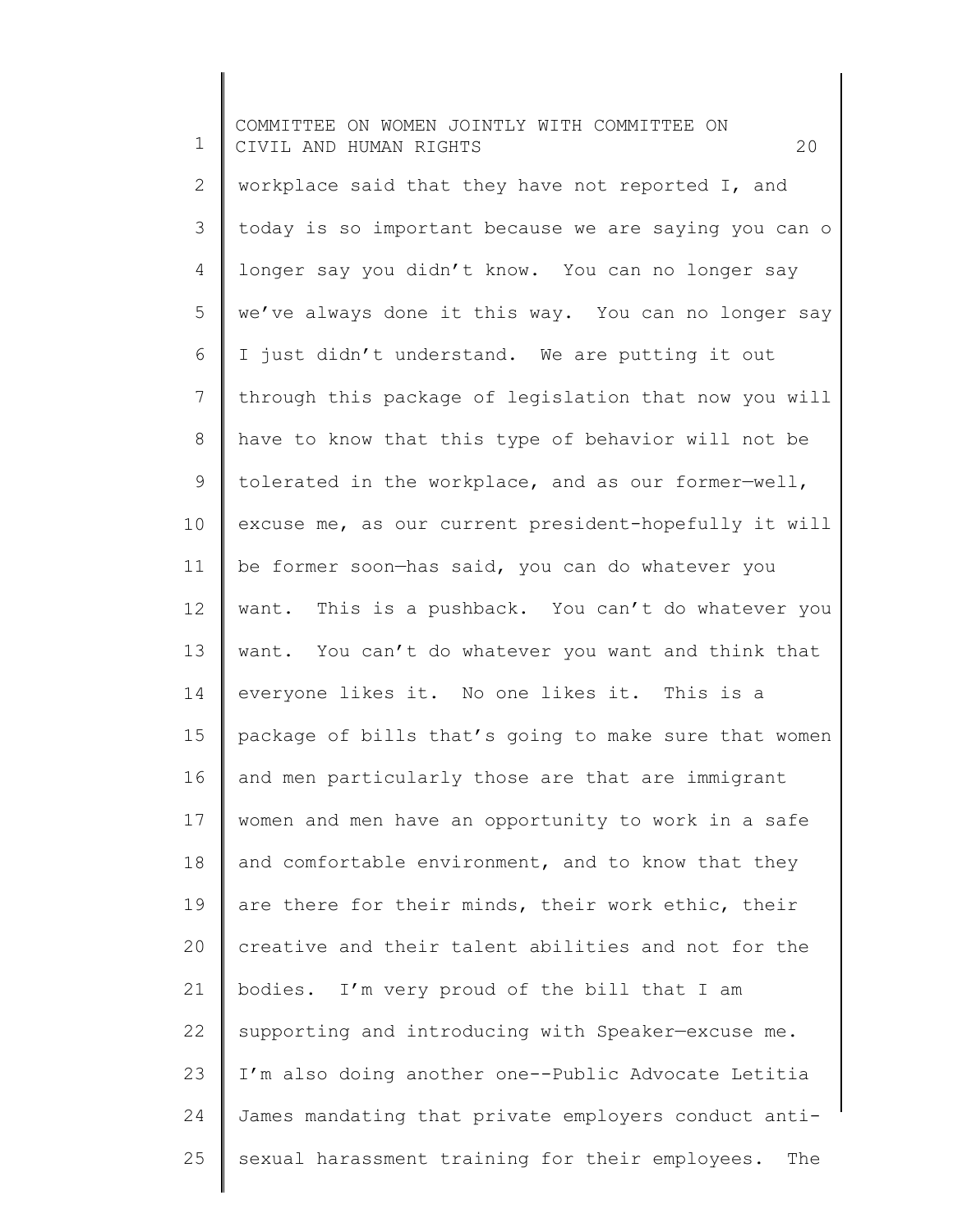1 2 3 4 5 6 7 8 9 10 11 12 13 14 15 16 17 18 19 20 21 22 COMMITTEE ON WOMEN JOINTLY WITH COMMITTEE ON CIVIL AND HUMAN RIGHTS 21 city of New York recognizes the importance of requiring anti-sexual harassment training as part of a holistic approach to combatting workplace sexual harassment. I'm also working with Council Member Robert Cornegy and requiring employers to post written policies and procedures to prevent sexual harassment. While anti-sexual harassment training is vitally important, so, too, is a daily reminder to employees and supervisors, managerial personnel of what their rights and responsibilities are. A simple and understandable poster outlining those rights and responsibilities will ensure that employees know what they can do to address sexual harassment in the workplace, and this is going to be so incredible for so many moving forward. I thank you, Chair Rosenthal for conducting this very important hearing, and as Public Advocate Letitia James said, we are taking a hashtag and turning it into legislation. Thank you so much. CHAIRPERSON ROSENTHAL: I would now like to turn it over to the Administration. Thank you.

23 24 25 LEGAL COUNSEL: Would you all please raise your right hands? I just need to swear you in. Do you affirm to tell the truth, the whole truth, and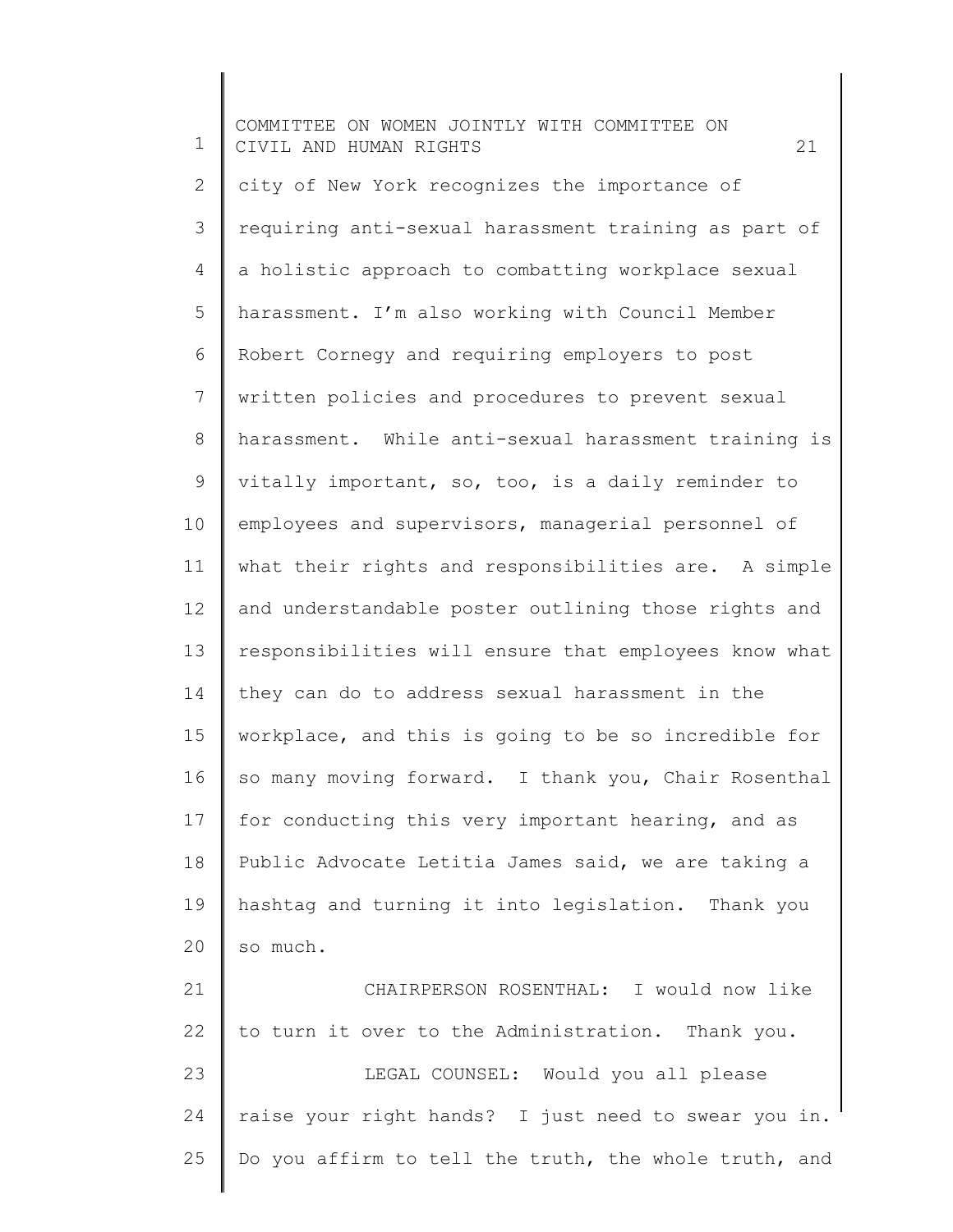1 2 3 4 5 6 7 8 9 10 11 12 13 14 15 16 17 18 19 20 21 22 23 24 COMMITTEE ON WOMEN JOINTLY WITH COMMITTEE ON CIVIL AND HUMAN RIGHTS 22 nothing but the truth in your testimony before this committee, and to respond honestly to Council Member questions? DEPUTY COMMISSIONER PINNOCK: Okay, I do. LEGAL COUNSEL: Thank you. DEPUTY COMMISSIONER PINNOCK: Thank you. Good afternoon Chair Rosenthal, Chair Eugene, Public Advocate James and members of the City Council Committee on Women and the Committee on Civil and Human Rights. I am Dawn Pinnock, and I proudly serve as the Executive Deputy Commissioner for the Department of Citywide Administrative Services also known as DCAS. I am joined today by members of my Citywide Diversity and Equal Employment Opportunity team more commonly known as Citywide Diversity and EEO, and I am pleased to have the opportunity to testify today with Carmalyn P. Malalis, Chair and Commissioner of the City Commission on Human Rights to inform you about the work the city is doing to prevent sexual harassment. One of the cornerstones of our municipal workforce comprised of hardworking women and men. It is a system based on merit, fitness, fairness and equity. In a city as large and

25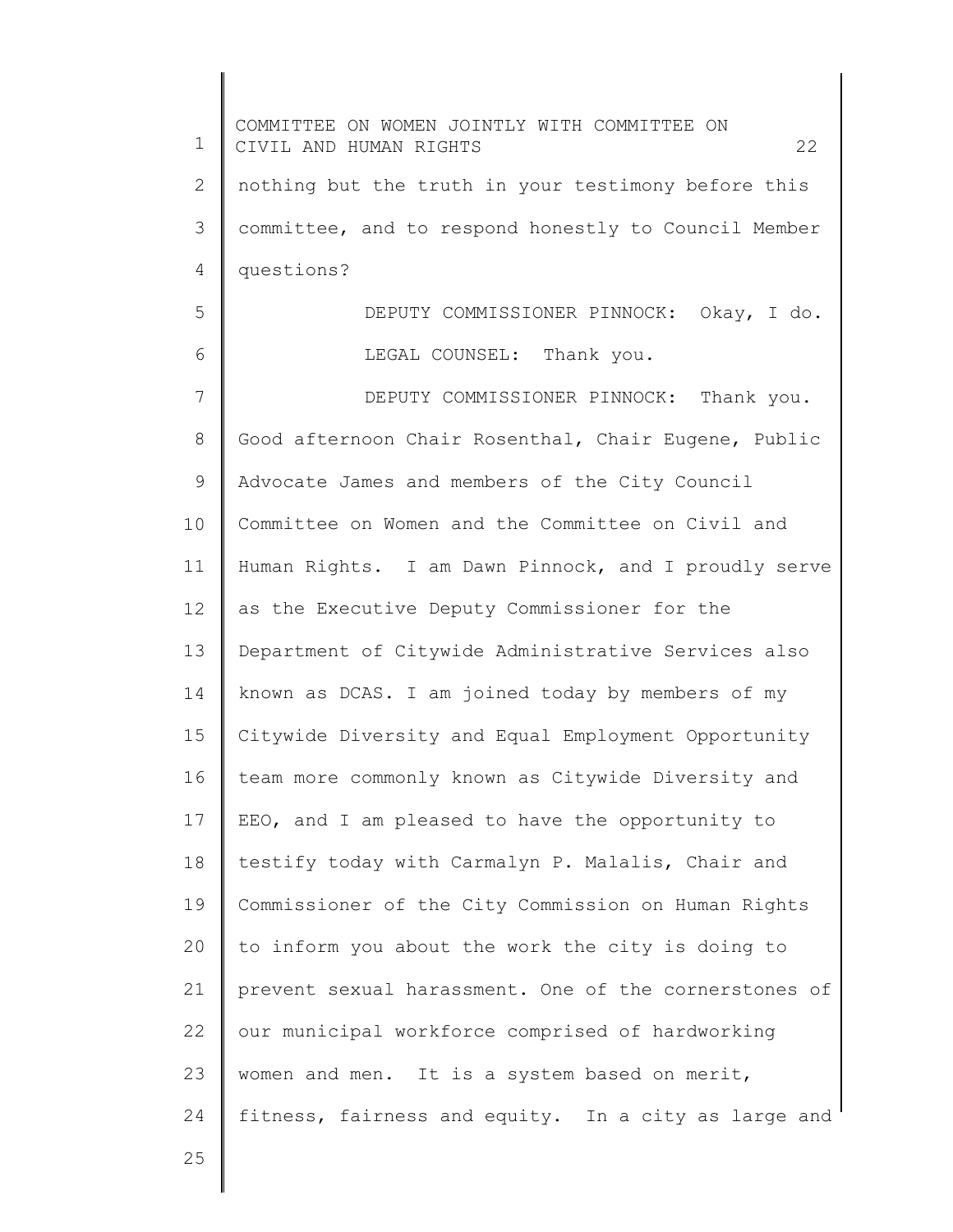| 1  | COMMITTEE ON WOMEN JOINTLY WITH COMMITTEE ON<br>23<br>CIVIL AND HUMAN RIGHTS |
|----|------------------------------------------------------------------------------|
| 2  | as diverse as ours, it is important to recognize that                        |
| 3  | all employees--                                                              |
| 4  | CHAIRPERSON ROSENTHAL: [interposing]                                         |
| 5  | Deputy Commissioner, I am so-so appreciate your                              |
| 6  | patients. I'm really embarrassed to have to do this.                         |
| 7  | I'm going to ask that we interrupt for one minute.                           |
| 8  | We had hoped that the former Comptroller was Holtzman                        |
| 9  | who is running out of town would have a minute just                          |
| 10 | to give some quick testimony. I though she had left.                         |
| 11 | It turns out she's here. May I ask your patience?                            |
| 12 | It will be short and sweet, but it's so poignant--                           |
| 13 | DEPUTY COMMISSIONER PINNOCK: Of course.                                      |
| 14 | CHAIRPERSON ROSENTHAL: -- and it will help                                   |
| 15 | us all understand why we're here today with absolute                         |
| 16 | gratitude to the work you're doing. Thank you.                               |
| 17 | [background conversation, pause] Again, thank you and                        |
| 18 | thank you, Commissioner. Comptroller Holtzman.                               |
| 19 | ELIZABETH HOLTZMAN: Thank you very much                                      |
| 20 | Chair Rosenthal and Chair Eugene, and members of the                         |
| 21 | Committee, Public Advocate. First of all, let me                             |
| 22 | thank you for your graciousness and courtesy in                              |
| 23 | accommodating my schedule. I want to thank also the                          |
| 24 | witnesses who were kind enough and gracious enough to                        |
| 25 | allow me to go first. Normally, I wouldn't do this,                          |
|    |                                                                              |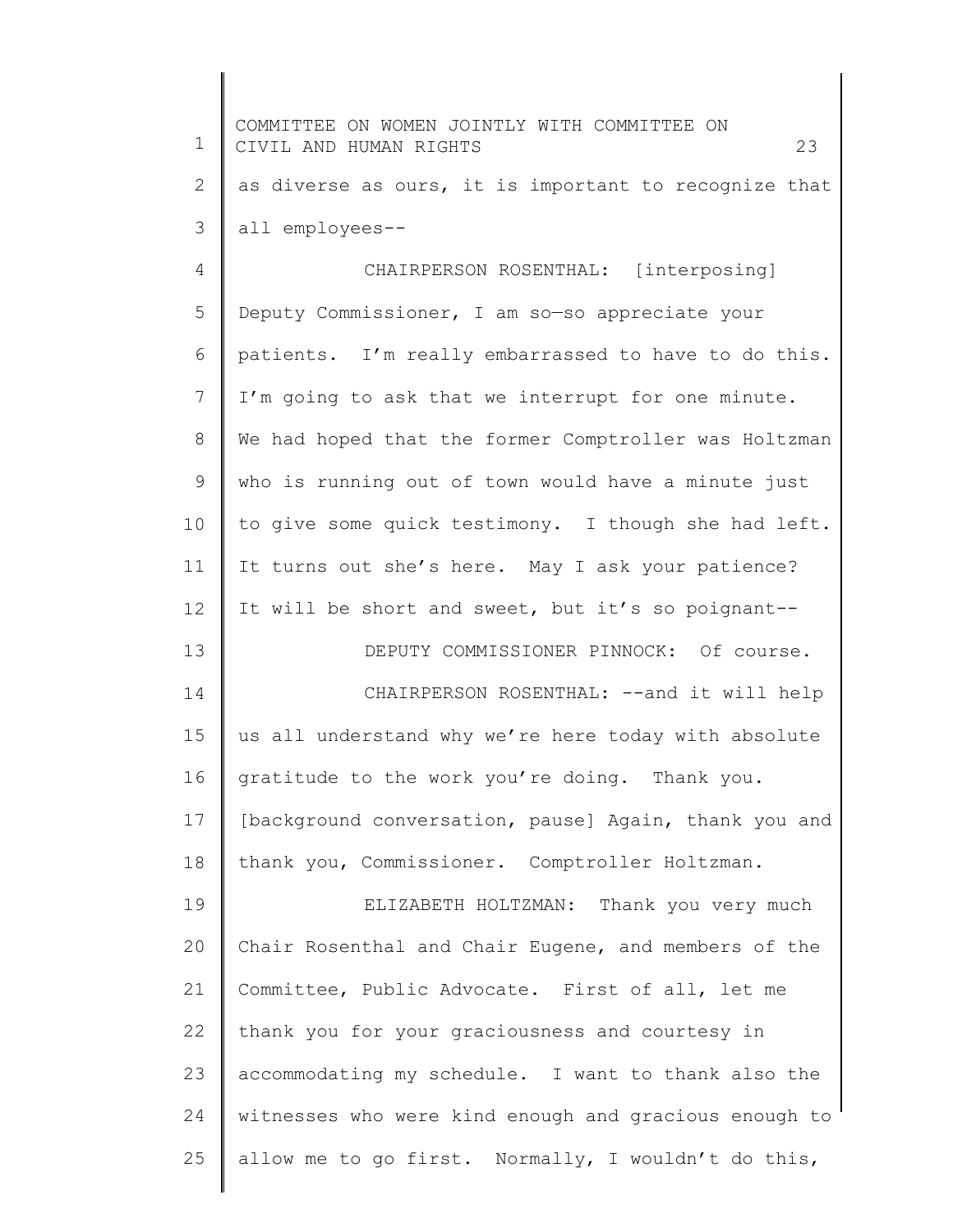1 2 3 4 5 6 7 8 9 10 11 12 13 14 15 16 17 18 19 20 21 22 23 24 25 COMMITTEE ON WOMEN JOINTLY WITH COMMITTEE ON CIVIL AND HUMAN RIGHTS 24 but I have to catch a train. [laughs] So, I—I just will try to be very brief and summarize my remarks, which I will submit to the Council. I want to thank you Chair Rosenthal and you Chair Eugene for the vision that you've had in holding this hearing and thank also the Council Speaker for supporting this effort. I want to congratulate you on your leadership and tackling an issue that is vital to the employees of New York City government and vital to the employees of all work—of all entities in New York City. It's vital for all New Yorkers and to the whole country. You are at the forefront of showing the way to change we sorely need and the solutions you fashioned to the widespread and terrible problem of sexual harassment can become a tool for making the lives of city government employees better as well as becoming a model for the entire nation. The Me—the #MeToo Movement opened the eyes of America to the continue horrific problems of sexual harassment on the job. Too many women and even some men have been victimized. It even happened to me when I was a young summer law intern. An out-of-town conference we were attending, the head of the organization I was working for asked me to come to his hotel room to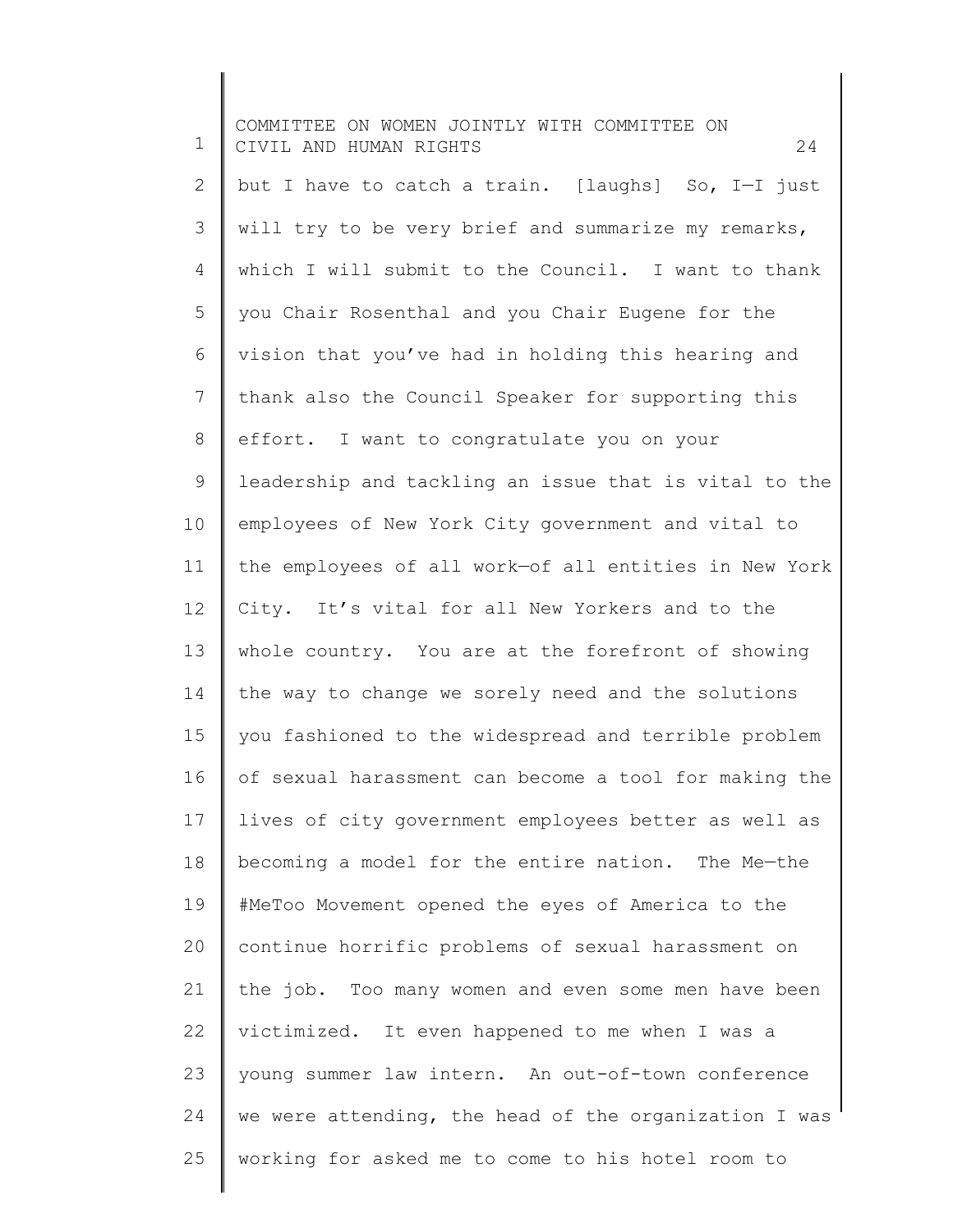1 2 3 4 5 6 7 8 9 10 11 12 13 14 15 16 17 18 19 20 21 22 23 24 25 COMMITTEE ON WOMEN JOINTLY WITH COMMITTEE ON CIVIL AND HUMAN RIGHTS 25 discuss a legal issue, and when I entered, he physically threw me on the bed. Luckily, before he landed next to me, I was able to scramble off the bed and run out of the room. I didn't need the job for my future career. That was a fortunate thing, but too many of use don't have that choice. New York City government needs to be an example for the country in terms of how it deals with sexual harassment of its employees. We often tout our progressive leadership, but we need to be able to show that the reality of our city practices matches the values we espouse. Twenty-four years ago when I was New York City Comptroller, I undertook to investigate how the city was handling the problem of sexual harassment in its workforce. I prompted to do this by a complaint from the victim about sexual harassment in the Fire Department. Sexual harassment was not high on the city's agenda at the time, and so when my office sent out inquiries to every city agency seeking information on agency policies and how the agency handle victims' complaints, we hit a brick wall. Agencies flatly resisted. They refused to cooperate. The corporation counsel objected as well. Finally, luckily one agency responded, the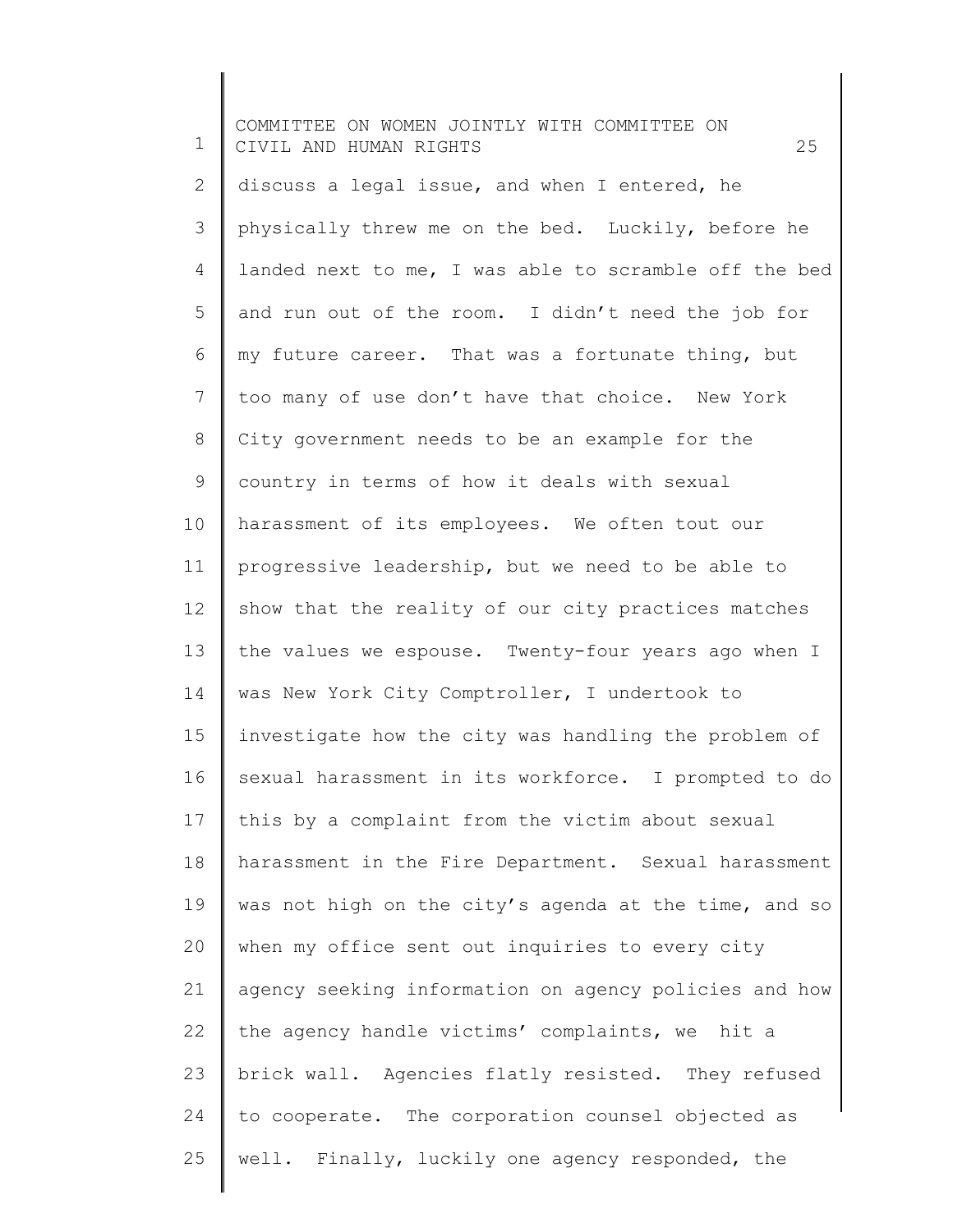1 2 3 4 5 6 7 8 9 10 11 12 13 14 15 16 17 18 19 20 21 22 23 24 25 COMMITTEE ON WOMEN JOINTLY WITH COMMITTEE ON CIVIL AND HUMAN RIGHTS 26 Department of Transportation. My office analyzed the information we received from DOT including how the complaints were handled and discovered to our dismay that the agency was re-victimizing the victims when they came forward to complain, and was failing to take action against the perpetrators. Instead of protecting its workforce, DOT just allowed sexual harassment to persist and fester. On top of that the city—the agency's failure to respond in a proper way to sexual harassment opened the city up to major liability. My office issued a report on what we found. The report is entitled *Sexual Harassment at the New York City Department of Transportation, A Case Study*. It was issued in 1993. I provided a copy of the report to Chair Rosenthal and I respectfully requested it be inserted in the record sot that it can be made public for others to examine. I'll be happy to give you a copy. It's worth looking at. If I could just find that. You said I was going to be a minute, but I just was re-reading it as I was waiting, and you'll see for example there was no punishment of any serious nature. People made complaints, and you can imagine how difficult it was to make the complaint to begin with because you don't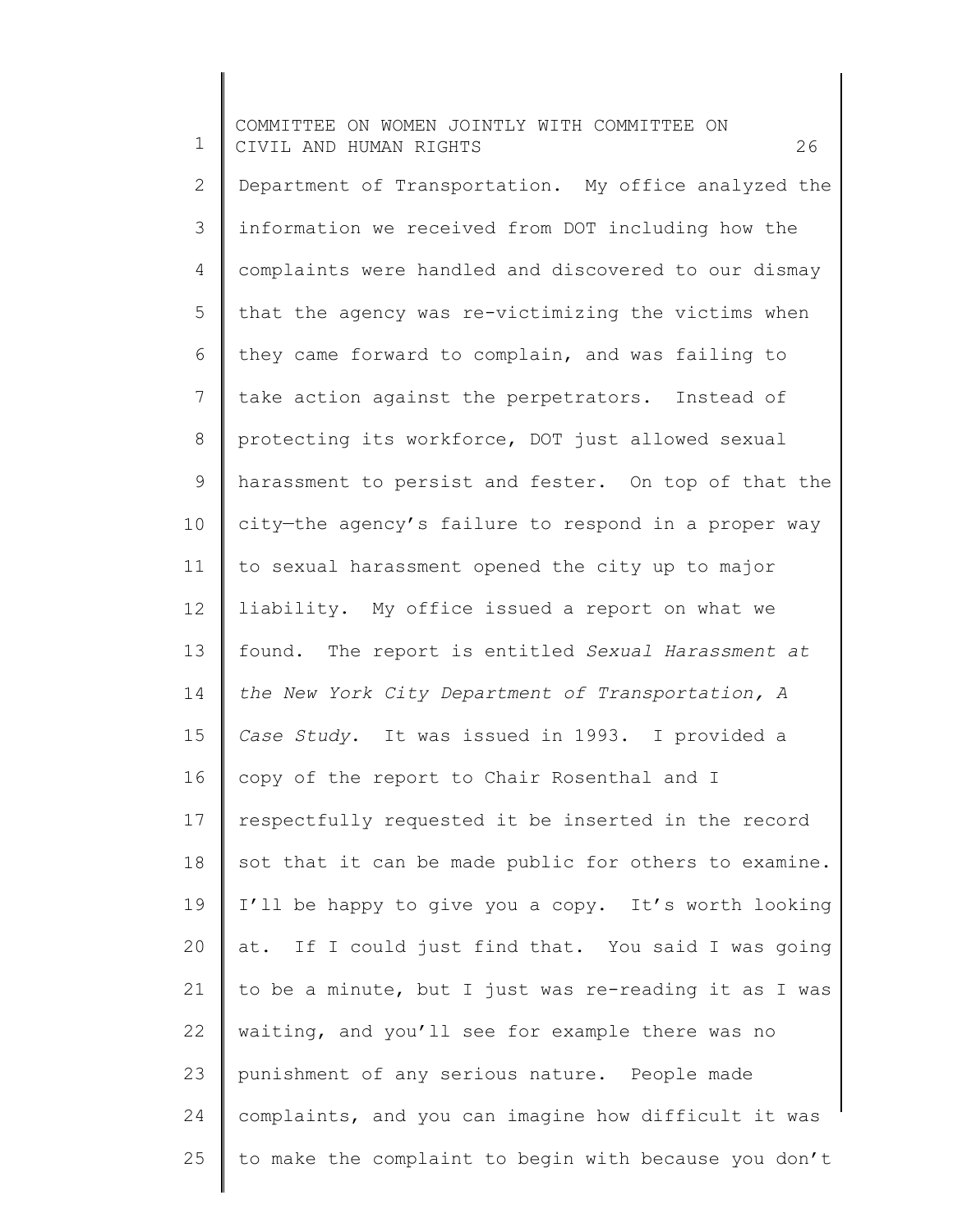1 2 3 4 5 6 7 8 9 10 11 12 13 14 15 16 17 18 19 20 21 22 23 24 25 COMMITTEE ON WOMEN JOINTLY WITH COMMITTEE ON CIVIL AND HUMAN RIGHTS 27 know what's to going to happen, and the complaint is substantiated and all that happens is there's a reprimand and something entered into the file, and by the way, it's noted in one of these cases that no record of this shall—complaint shall be kept outside of the information contained in the EEO's file. So, it's—it was a way just to protect and preserve a system of ongoing harassment. That has to end, and that's what I think is the wonderful thing about today, and actually it's a great thing about this country is that we didn't learn from the mistakes we made, and change that and not make these mistakes again. I want to say that it's critical given our report and the absence of follow-up that New York City government is doing the right thing. You have to make sure the city's anti-harassment policies are effective, comprehensive and fair. We need to make sure that they incorporate the best practices and use around the country even the world. We need to seek out leading academic thinking and research on the subject, and talk to advocacy groups working as victims. In short, we need to ensure that the city's policies for its workforce are the finest anywhere providing protection for victims and holding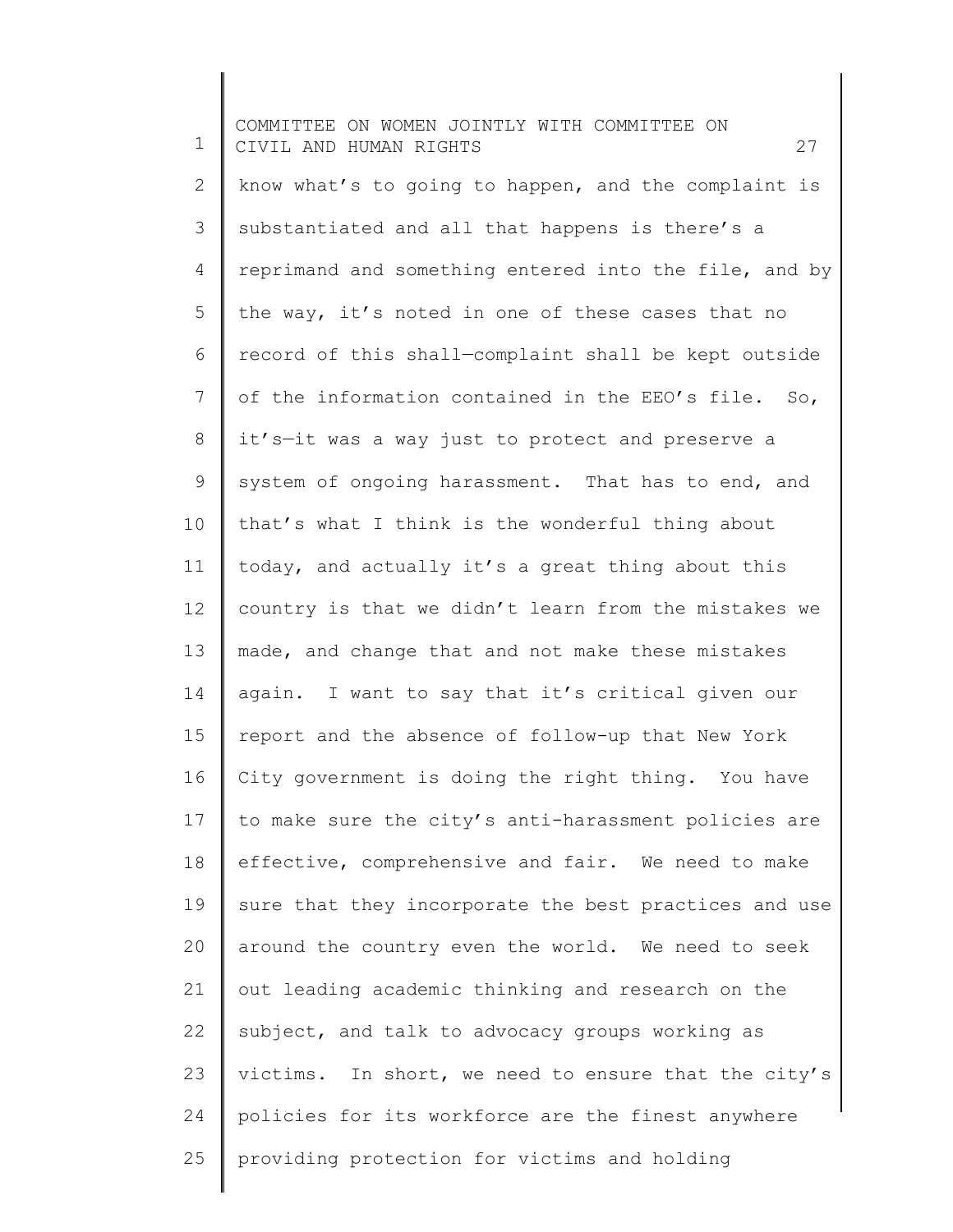1 2 3 4 5 6 7 8 9 10 11 12 13 14 15 16 17 18 19 20 21 22 23 24 COMMITTEE ON WOMEN JOINTLY WITH COMMITTEE ON CIVIL AND HUMAN RIGHTS 28 perpetrators accountable, and with the leadership of the City Council and—and these two committees and the support of the Mayor, I know this can happen, but excellent policies are not enough. The City Council and other independent entities such as the Comptroller's Office or the Department of Investigation should examine the actual practices of city agencies. What is really happening? Are victims still being victimized? Are protected perpetrators still being protected? Is it the same old, same old or has things really changed and changed enough? Finding out the reality is going to be a tall order. In addition, the city needs to extend its anti-harassment policies to businesses with which it does business and to companies in which the city's pension funds invest. Its procurement and investment clout need to be put to work on this issue as well. Now, that you have made such an important start on this mission, you cannot and should not stop until it is clear that justice is truly being done, and I pledged to be of whatever assistance I can in this endeavor. Thank you very much and thank you again to members of the Administration.

25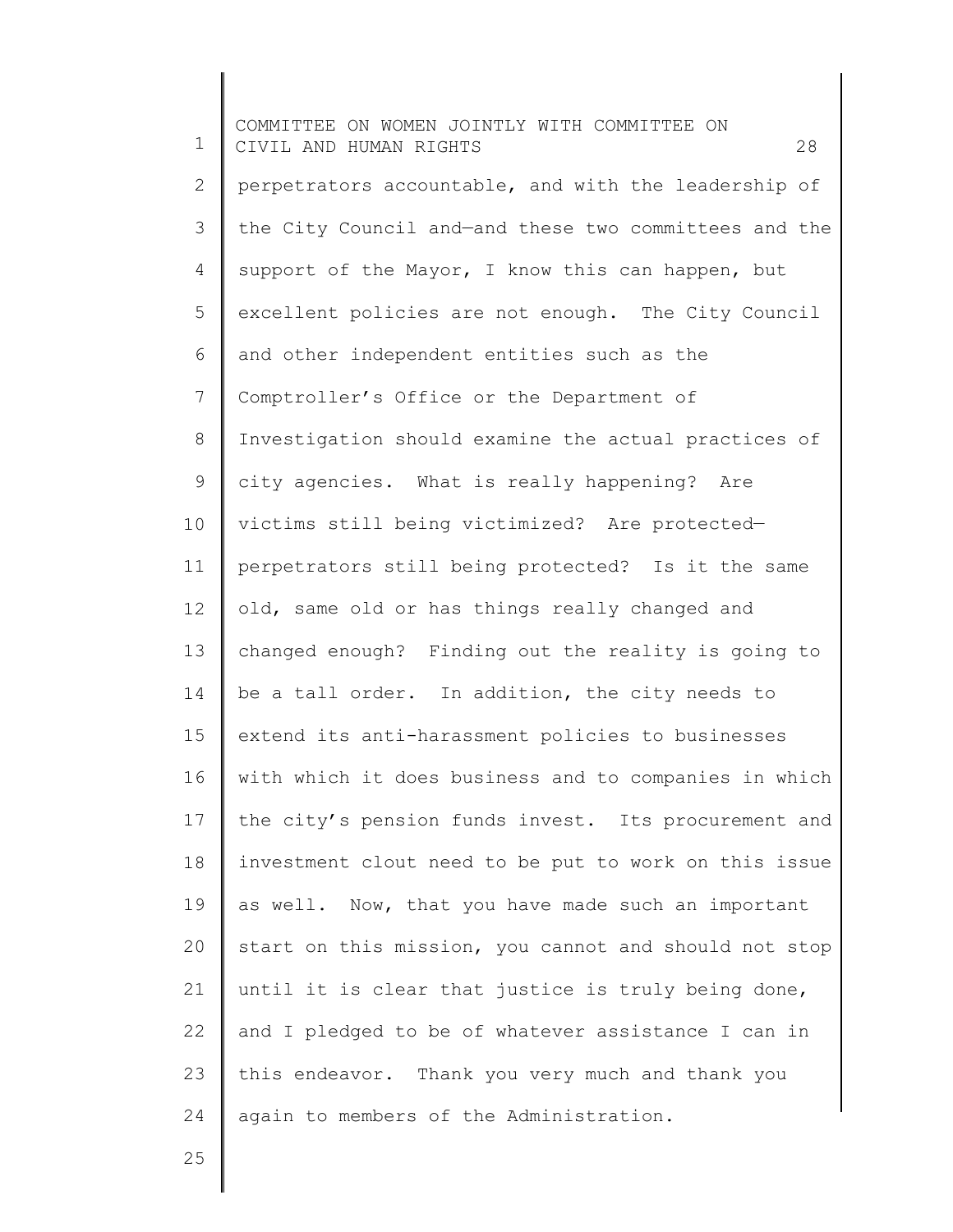| $\mathbf 1$    | COMMITTEE ON WOMEN JOINTLY WITH COMMITTEE ON<br>29<br>CIVIL AND HUMAN RIGHTS |
|----------------|------------------------------------------------------------------------------|
| $\mathbf{2}$   | CHAIRPERSON ROSENTHAL: Thank you. We                                         |
| 3              | really appreciate your time. Thank you for staying                           |
| $\overline{4}$ | and I know how tight it is to get to your train, so                          |
| 5              | I'm going to let you go.                                                     |
| 6              | ELIZABETH HOLTZMAN: Thank you very much.                                     |
| 7              | CHAIRPERSON ROSENTHAL: That's right, my                                      |
| $8\,$          | colleagues. I saw Council Member Reynoso was here                            |
| $\mathcal{G}$  | for a moment and I'd like to ask the administration                          |
| 10             | to come back and actually start from the beginning,                          |
| 11             | if that's alright with you. [background comments,                            |
| 12             | pause]                                                                       |
| 13             | DEPUTY COMMISSIONER PINNOCK: Okay. Good                                      |
| 14             | afternoon, Chair Rosenthal, Chair Eugene, Public                             |
| 15             | Advocate James and members of the City Council                               |
| 16             | Committee on Women and the Committee on Civil and                            |
| 17             | Human rights. I am Dawn Pinnock, and I proudly serve                         |
| 18             | as the Executive Deputy Commissioner for the                                 |
| 19             | Department of Citywide Administrative Services also                          |
| 20             | known as DCAS. I'm joined today by members of my                             |
| 21             | Citywide Diversity and EEO Team more commonly known                          |
| 22             | as CDEEO. I am pleased to have the opportunity to                            |
| 23             | testify today with Carmelyn P. Malalis, Chair and                            |
| 24             | Commissioner of the City Commission on Human Rights                          |
| 25             | to inform you about the work the city is doing to                            |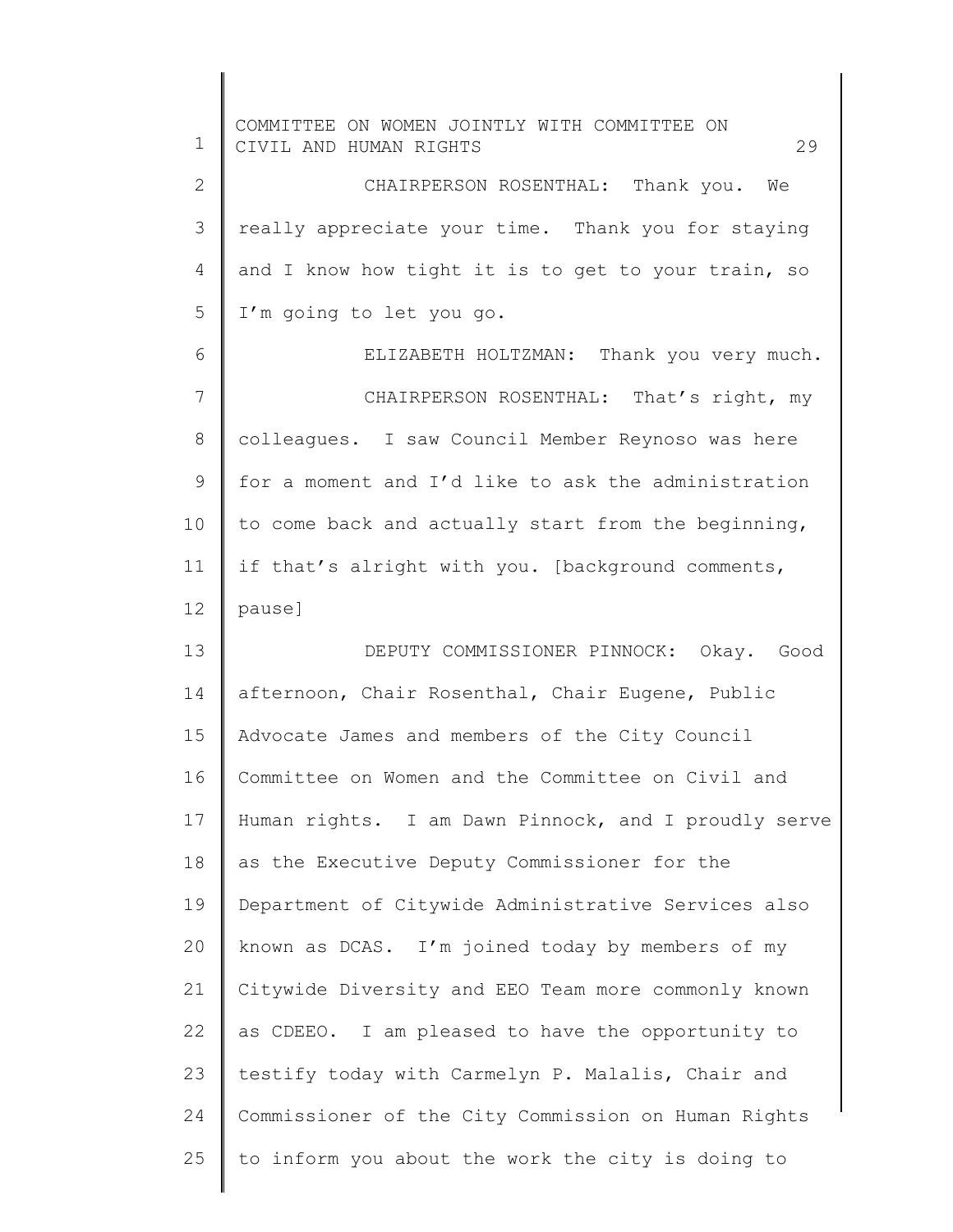1 2 3 4 5 6 7 8 9 10 11 12 13 14 15 16 17 18 19 20 21 22 23 24 25 COMMITTEE ON WOMEN JOINTLY WITH COMMITTEE ON CIVIL AND HUMAN RIGHTS 30 prevent sexual harassment. One of the cornerstones of our municipal workforce comprised of hardworking women and men is a system based on merit, fitness, fairness and equity. In a city as large and as diverse as ours, it is important to recognize that all employees should be afforded the opportunity to work in a safe environment that is free from discrimination and harassment. Of particular concern is the issue of sexual harassment and the dark cloud it casts on the protections that our employees so richly deserve. I'm here today to provide some information on how DCAS and it's Office of Citywide Diversity and EEO partner with city agencies to ensure that EEO claims in general and sexual harassment claims in particular are addressed in a professional, thoughtful and transparent manner. Citywide Diversity and EEO's primary mission is to enable city agencies to comply with the Citywide EEO Policy, and the City Charter provisions and laws governing equal employment opportunities. To this end, we assist and collaborate with city agencies in developing measures and initiatives to effectively fulfill their EEO obligations and their commitment to diversity and inclusion. Pursuant to Chapter 35,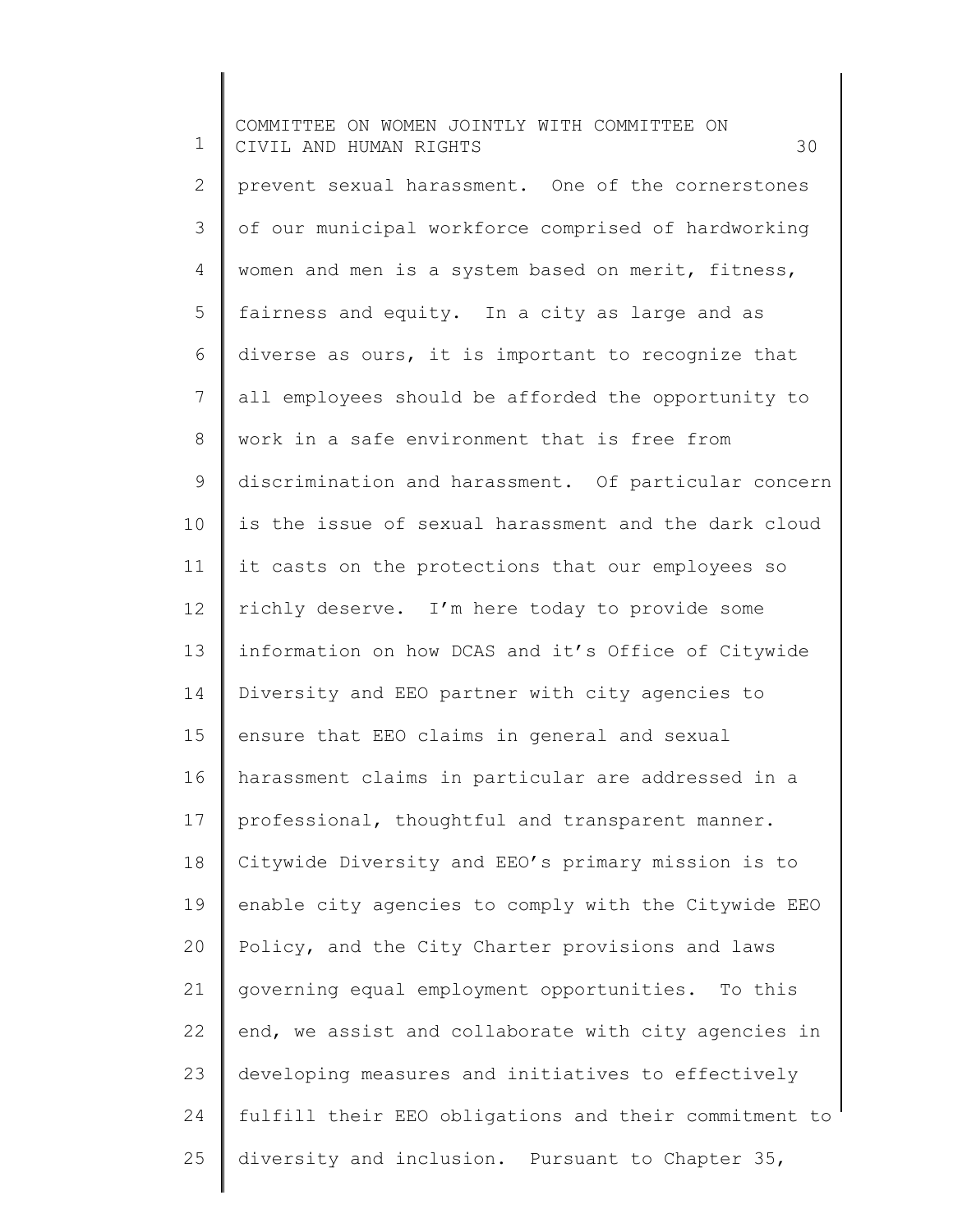1 2 3 4 5 6 7 8 9 10 11 12 13 14 15 16 17 18 19 20 21 22 23 24 25 COMMITTEE ON WOMEN JOINTLY WITH COMMITTEE ON CIVIL AND HUMAN RIGHTS 31 Section 814 of the Charter, DCAS is responsible for establishing uniform procedures and standards to assist city agencies to effectively implement the mandated responsibilities with respect with EEO and equity. The city's EEO policy established pursuant to this authority recognizes all the protections as provided by city, state and federal law including the prohibition on sexual harassment. The implementation of the city's EEO Policy and its related procedures are mandatory for city agencies and the Citywide Diversity and EEO team monitor citywide compliance. DCAS established these procedure—procedures to drive uniformity and consistency across city agencies in implementing the city's EEO policy. These procedures include, but are not limited to, the EEO Complaint Procedural Guidelines, Reasonable Accommodation Procedural Guidelines, and the Work Place Gender Transition Guidelines. DCAS has established standardized training and reporting requirements to further drive agency's compliance under the EEO Policy and to ensure that all persons receive the same information with respect to EEO and equity in the workplace. DCAS also developed and delivered Standardized EEO Diversity and Inclusion Training.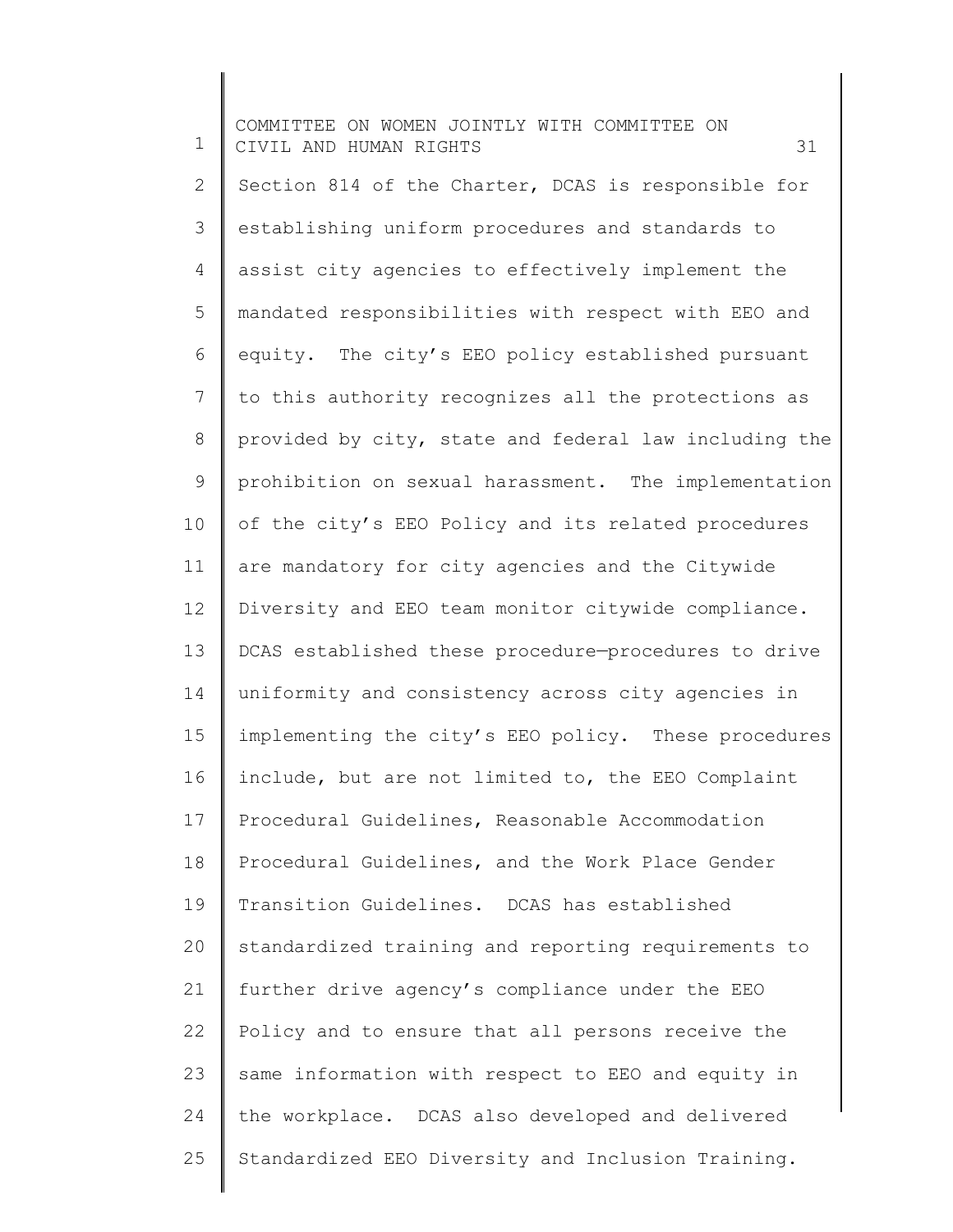1 2 3 4 5 6 7 8 9 10 11 12 13 14 15 16 17 18 19 20 21 22 23 24 25 COMMITTEE ON WOMEN JOINTLY WITH COMMITTEE ON CIVIL AND HUMAN RIGHTS 32 These courses are consistent with best practices and guidance provided by civil rights—rights enforcement agencies like the United States Equal Employment Opportunity Commission, EEOC, New York State Division of Human Rights and the New York City Commission on Human Rights. EEO Diversity and Inclusion trainings are offered year-round and are accessible to all city employees. Section 815 of the Charter requires agency heads to adopt measures and program to ensure equal employment opportunity in accordance with the Uniform Procedures and Standards established by DCAS. The City's EEO Policy further requires agencies to conduct a thorough review of all EEO complaints, which include complaints of sexual harassment, and requests for reasonable accommodations and to report these complaints to DCAS on a quarterly basis. The EEO Complaints Procedural Guidelines instruct agency EEO officers, investigators and Counselors in their investigation of EEO complaints in a fair, consistent and timely manner. In addition to providing step-bystep instructions to each phase of the complaint intake and investigative processes, the guidelines include sample questions for investigation, templates for letters and specifies the timeframes within which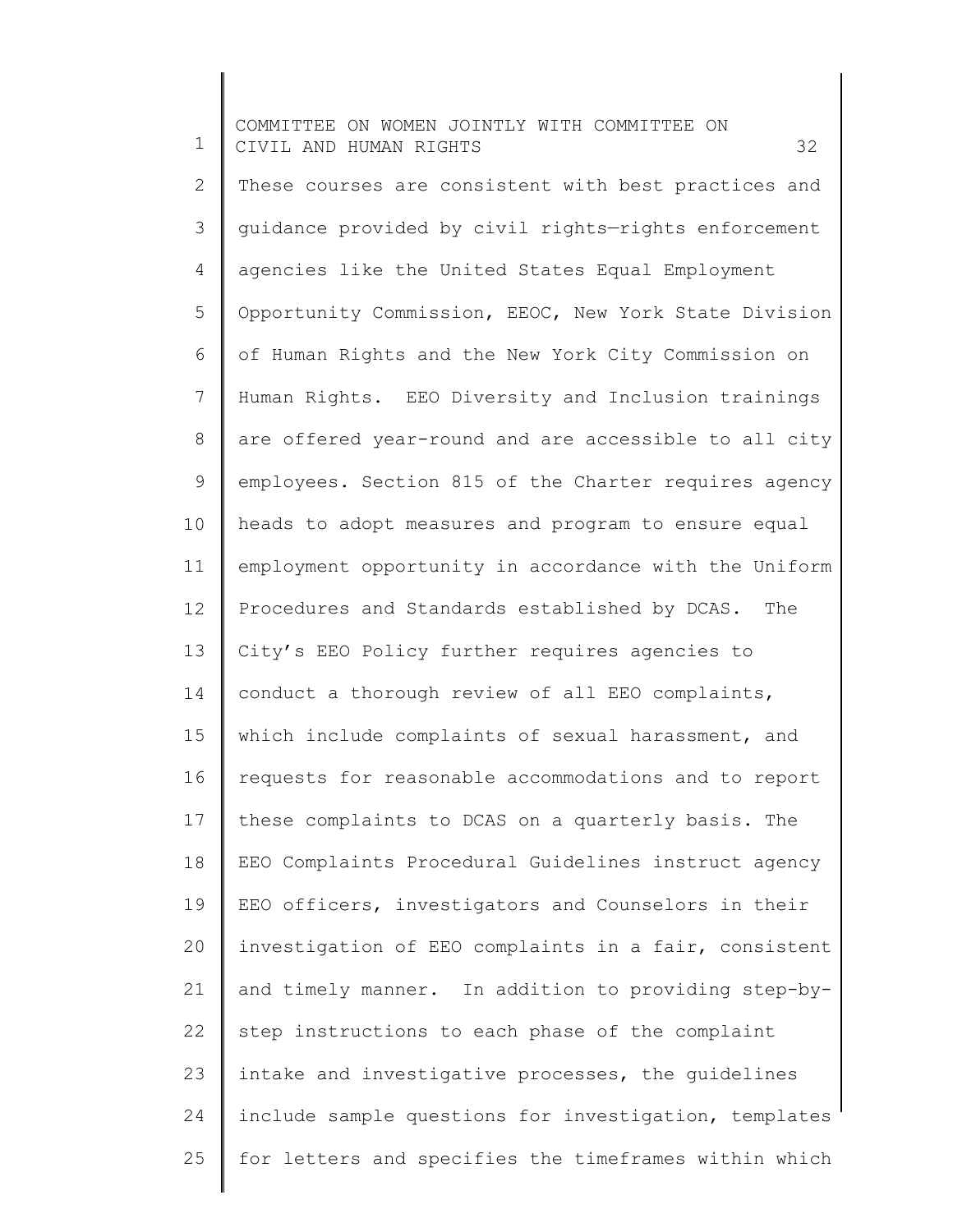1 2 3 4 5 6 7 8 9 10 11 12 13 14 15 16 17 18 19 20 21 22 23 24 25 COMMITTEE ON WOMEN JOINTLY WITH COMMITTEE ON CIVIL AND HUMAN RIGHTS 33 complaints can be submitted and when investigations should be completed. DCAS also undertakes third-party investigations when agencies have a conflict of interest and investigating the complaint themselves. It shares that function with the city's Law Department in an effort to ensure that every internal complaint will be fully and fairly investigated. The City Charter requires each agency head to adopt and implement an annual diversity and EEO plan that the agency will undertake to ensure fair and effective measures to provide equal employment opportunity. The Citywide EEO Plan requires the agency to submit to DCAS quarterly reports on their efforts to implement the diversity and EEO plans. It also requires the agencies to submit complaint data, and data concerning reasonable accommodation requests for the recorder to DCAS. The Citywide Diversity—excuse me—the Citywide EEO plan requires agencies to submit these reports to the Mayor's Office, DCAS, the City Council and the Equal Employment Practices Commission, EEPC. Citywide diversity and EEO uses these reports to inform policy statements, training and to provide ongoing guidance to agencies. In addition to our Charter authority, DCAS' commitment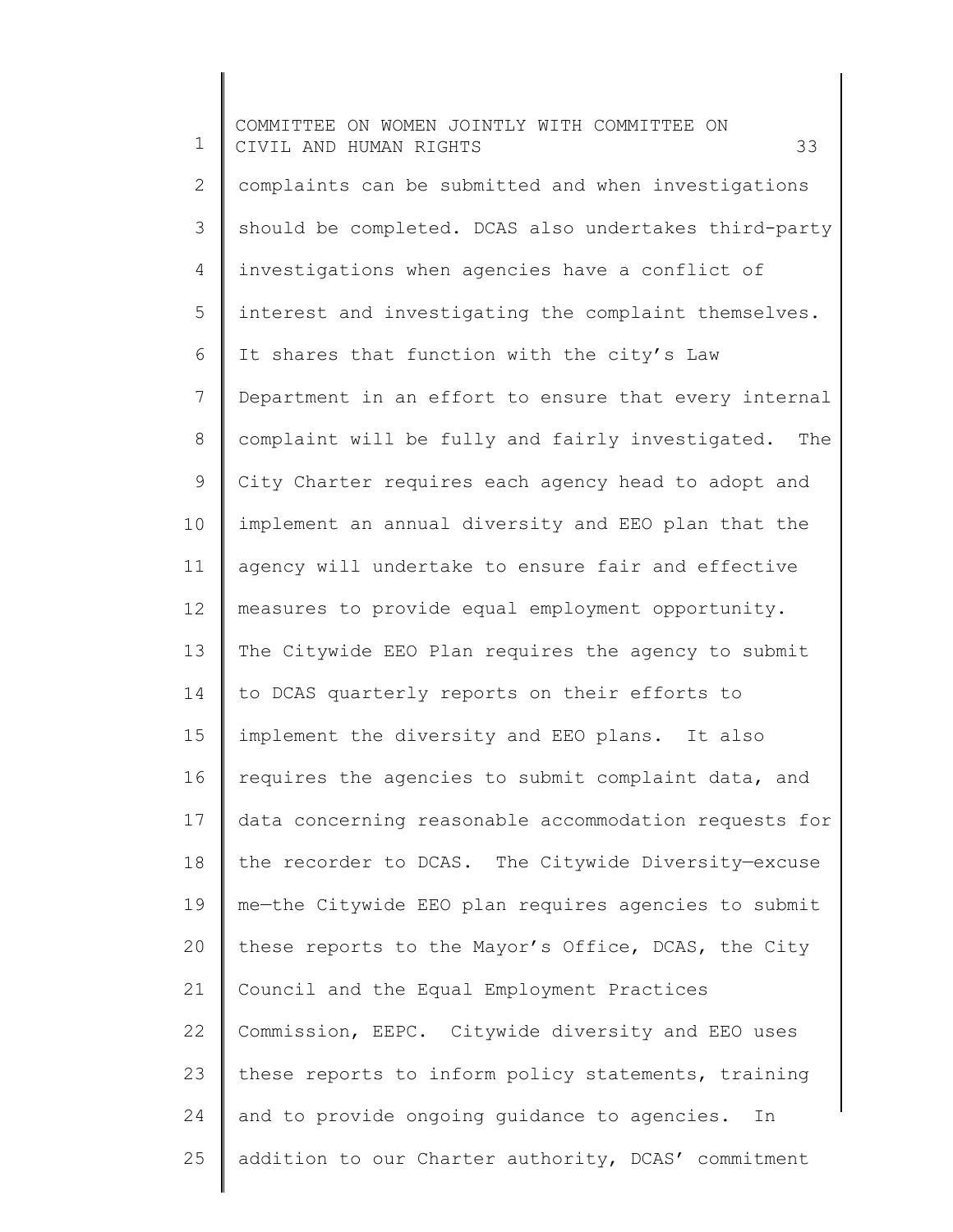1 2 3 4 5 6 7 8 9 10 11 12 13 14 15 16 17 18 19 20 21 22 23 24 25 COMMITTEE ON WOMEN JOINTLY WITH COMMITTEE ON CIVIL AND HUMAN RIGHTS 34 to fostering and informed equitable and inclusive workplace is further demonstrated in its ongoing provision of consultation, interpretive guidance of policy and training that goes beyond what the Charter requires. On a monthly basis the Citywide Diversity and EEO team host best practices meetings with the EEO officers from across the city to discuss relevant topics including, but not limited to proposed legislation, complaint trends, upcoming training, quarterly plan submission, EEO and Diversity and inclusion trends and benchmarking. The team also utilizes engagement surveys to assess training content, training needs and to identify other opportunities for citywide information sharing. The city's EEO community also has 24 access—24-hour access to standardized procedures, templates and other relevant resources via DCAS' EEO and diversity website. Additionally, Citywide Diversity and EEO's training portfolio have continued to expand with its creation of courses covering unconscious bias, structured interviewing, disability etiquette, and LGBTQ awareness and inclusion. With regards to sexual harassment, DCAS is taking a holistic approach to equip agencies with the resources needed to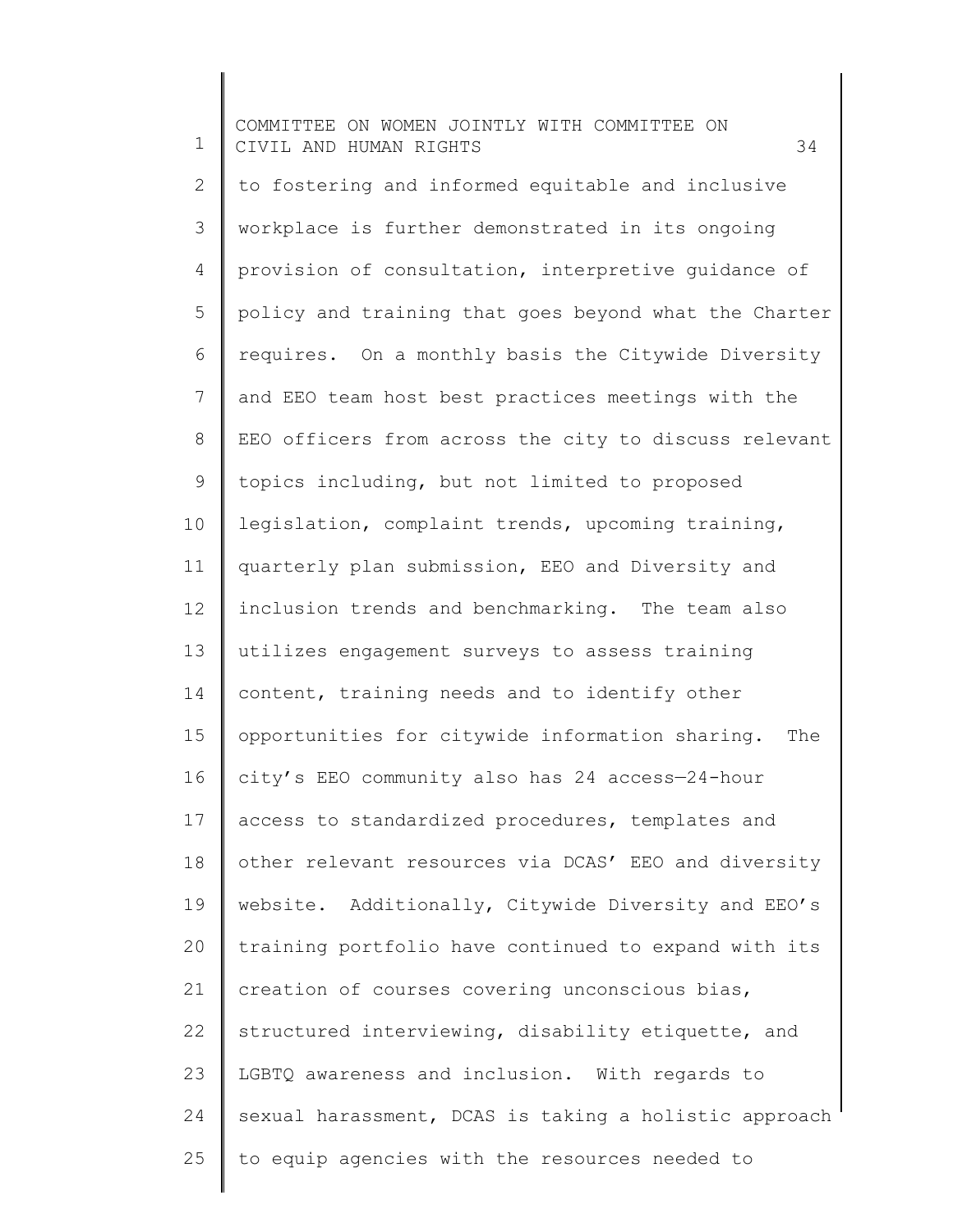1 2 3 4 5 6 7 8 9 10 11 12 13 14 15 16 17 18 19 20 21 22 23 24 25 COMMITTEE ON WOMEN JOINTLY WITH COMMITTEE ON CIVIL AND HUMAN RIGHTS 35 prevent sexual harassment and other inappropriate workplace behaviors and to deal with and report incidents when they arise. Since Fiscal Year 2009, DCAS has offered EEO, e-Learning and instructor led training, which covers sexual harassment and complaint filing. This training is part of our ongoing offering of courses, and is available to all city employees with access to a computer or via enrollment in a classroom course. The city's EEO practitioners are further required to take a five-day intensive diversity and EEO training program as part of their onboarding process, or as a refresher course based on material developments in the law or the city's EEO requirements. Additionally, over the last year, DCAS has worked to develop a specific e-Learning modules on sexual harassment prevention entitled *Sexual Harassment Prevention: What to Know About Unlawful and Inappropriate Behavior in the Workplace*. The creation of a citywide module on sexual harassment is a first for the city, and serves as another example of the city's commitment to its workforce and the ongoing work being done to improve workplace culture. The module was first piloted with EEO professionals and attorneys across the city in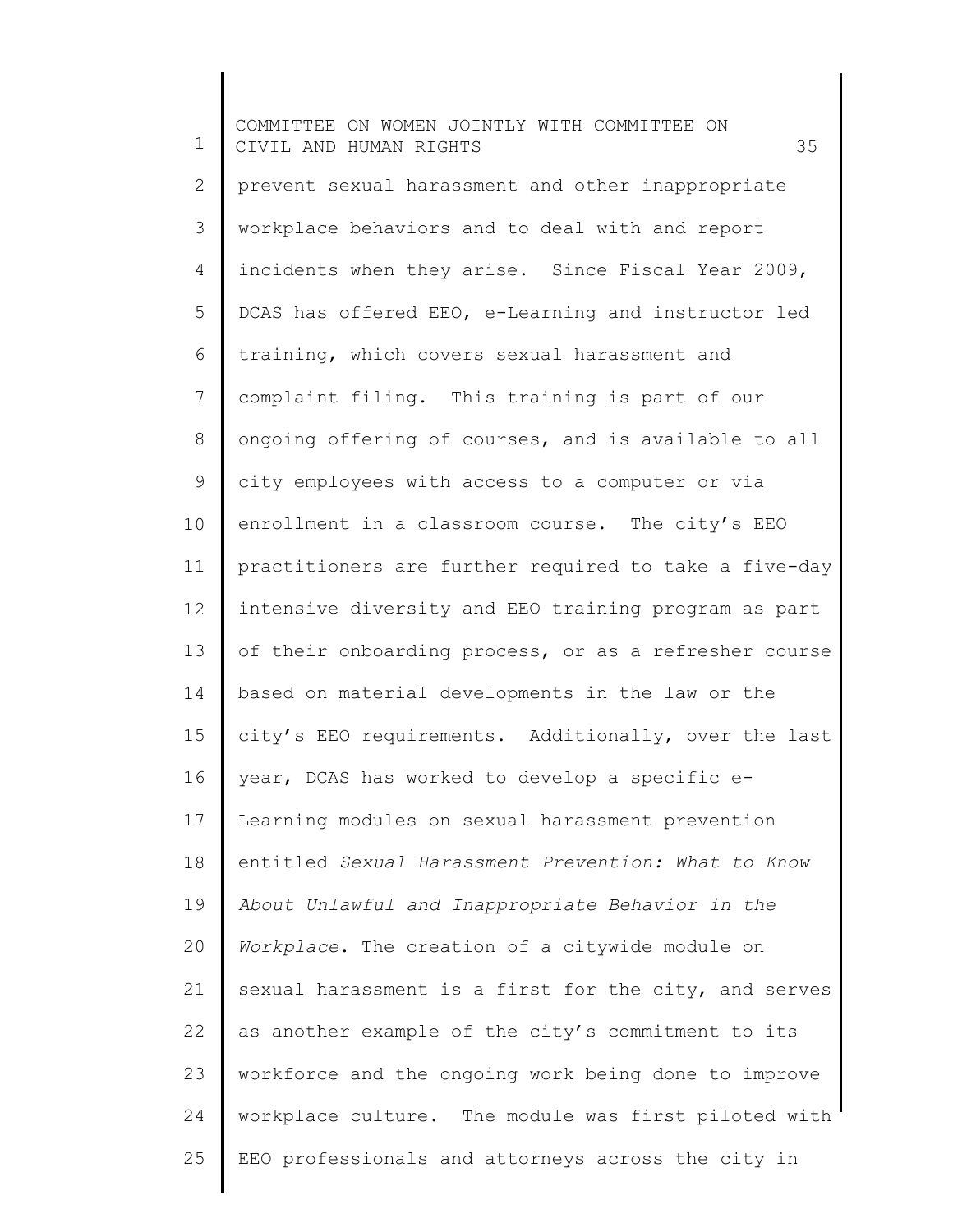1 2 3 4 5 6 7 8 9 10 11 12 13 14 15 16 17 18 19 20 21 22 23 24 25 COMMITTEE ON WOMEN JOINTLY WITH COMMITTEE ON CIVIL AND HUMAN RIGHTS 36 January. Feedback from these pilot sessions had been incorporated, and it is my pleasure to announce that the module is complete and ready for launch. This interactive training will be rolled out to agencies in phases starting with DCAS. Additionally, at the second phase of this project, DCAS will develop instructor led training for individuals without direct access to computers, and will explore the creation of bystander training as well as targeted training for managers and supervisors. To supplement resources currently provided to city agencies looking to release communications regarding sexual harassment, Citywide Diversity and EEO has also prepared a template for a sexual harassment policy statement for agency heads. Agencies will be able to adopt the language or customize the statement to incorporate to agency specific information prior to disseminating the statement to their employees on an annual basis. I'm pleased to share that the template is also ready for distribution. Once issued, the Policy Statement will be posted on the DCAS, EEO and Diversity website to complement the release of the e-Learning module. Consistent with public and private practices, Citywide Diversity and EEO has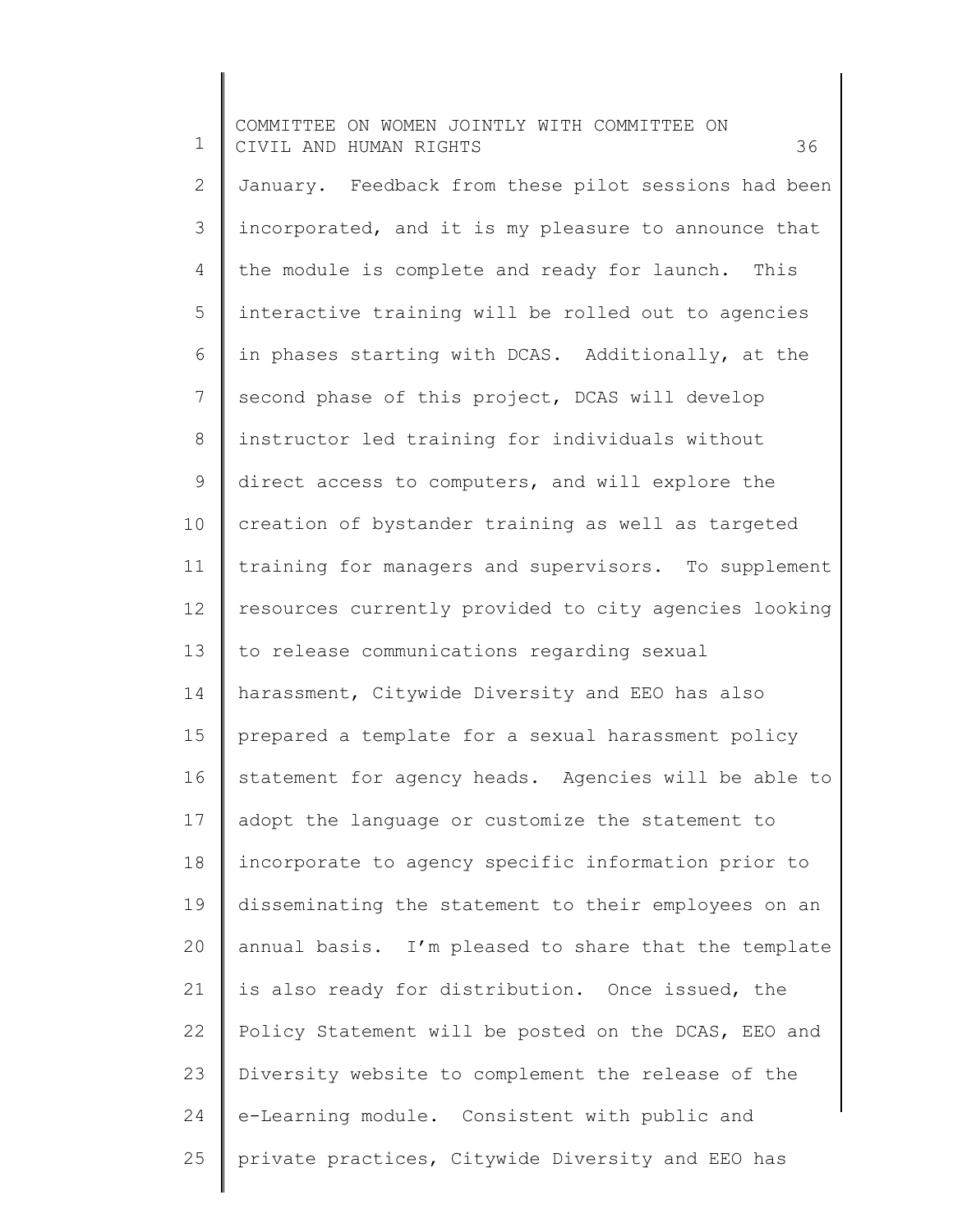1 2 3 4 5 6 7 8 9 10 11 12 13 14 15 16 17 18 19 20 21 22 23 24 25 COMMITTEE ON WOMEN JOINTLY WITH COMMITTEE ON CIVIL AND HUMAN RIGHTS 37 taken a holistic approach to fostering a citywide workplace culture in which employment and advancement decisions are made fairly, employees are treated equitably, the inclusion of diverse experiences are embraced and that harassment of any kind is not tolerated. Our provision of standardized resources, consultation and an expanded training portfolio to EEO professionals and all public servants positions the city to identify and effectively address inappropriate workplace communications and behaviors. Although sexual harassment is the topic of today's hearing, it is incumbent up all of us as members of the Municipal workforce to confront harassment in all of its forms as individuals and as a community. Our individual and collective efforts will create a safe space within every city agency to ensure that direct and indirect increase and complaints of harassment are handled appropriately and expeditiously. In the coming months, my colleagues in Citywide Diversity and EEO and I will continue to engage city agencies to review our existing EEO policies and procedures, and to strengthen them where necessary. We also look forward to discussing with the committees the recent bills introduced in the City Council on this topic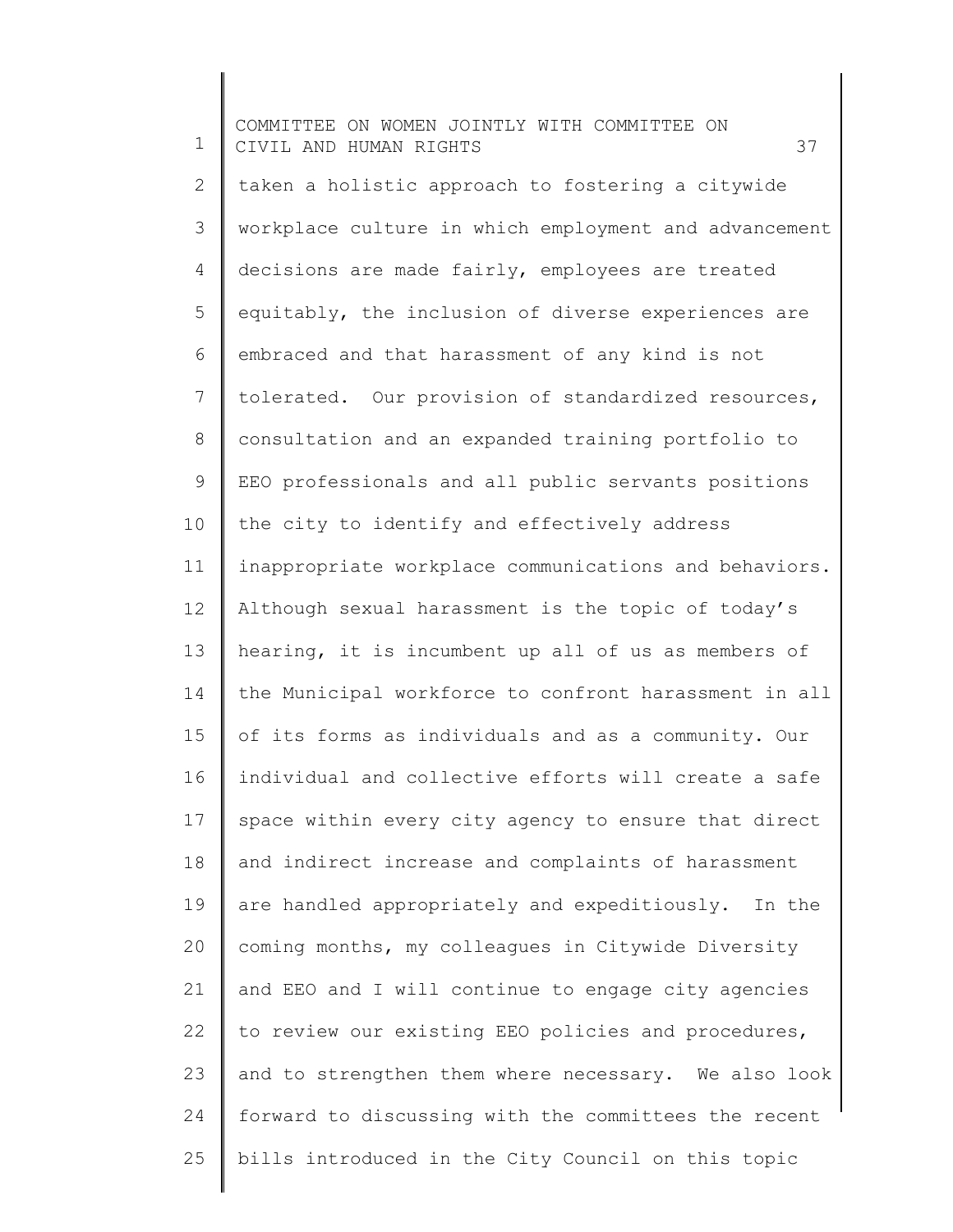| 1              | COMMITTEE ON WOMEN JOINTLY WITH COMMITTEE ON<br>38<br>CIVIL AND HUMAN RIGHTS |
|----------------|------------------------------------------------------------------------------|
| $\mathbf{2}$   | and to helping to further refine them as necessary to                        |
| 3              | fill any gaps in the already strong laws and policies                        |
| $\overline{4}$ | the city had implemented to address all forms of                             |
| 5              | employment discrimination. I thank you for the                               |
| 6              | opportunity to highlight the work performed by the                           |
| 7              | DCAS team. With respect to sexual harassment, EEO,                           |
| $\,8\,$        | Equity and inclusion. We look forward to the                                 |
| $\mathsf 9$    | Council's continued partnership, and will gladly                             |
| 10             | answer any questions.                                                        |
| 11             | CHAIRPERSON ROSENTHAL: I want to welcome                                     |
| 12             | Council Member Lander.                                                       |
| 13             | COMMISSIONER MALALIS: Good afternoon,                                        |
| 14             | Chair Rosenthal, Chair Eugene, members of the                                |
| 15             | Committees on Women and Civil and Human Rights.<br>T                         |
| 16             | want to say it's a pleasure to be here today with my                         |
| 17             | colleagues from DCAS, and I want to introduce one of                         |
| 18             | my colleagues from the Commission on Human Rights.                           |
| 19             | My Deputy Commissioner for Policy and IGA, Deana                             |
| 20             | Sussman who is here with me as well today. I'm                               |
| 21             | Carmalyn P. Malalis, and I'm Chair and Commissioner                          |
| 22             | for the New York City Commission Human Rights. For                           |
| 23             | those in the room that do not know, the Commission is                        |
| 24             | a city agency mandated by statutes to enforce New                            |
| 25             | York City's robust protections against discrimination                        |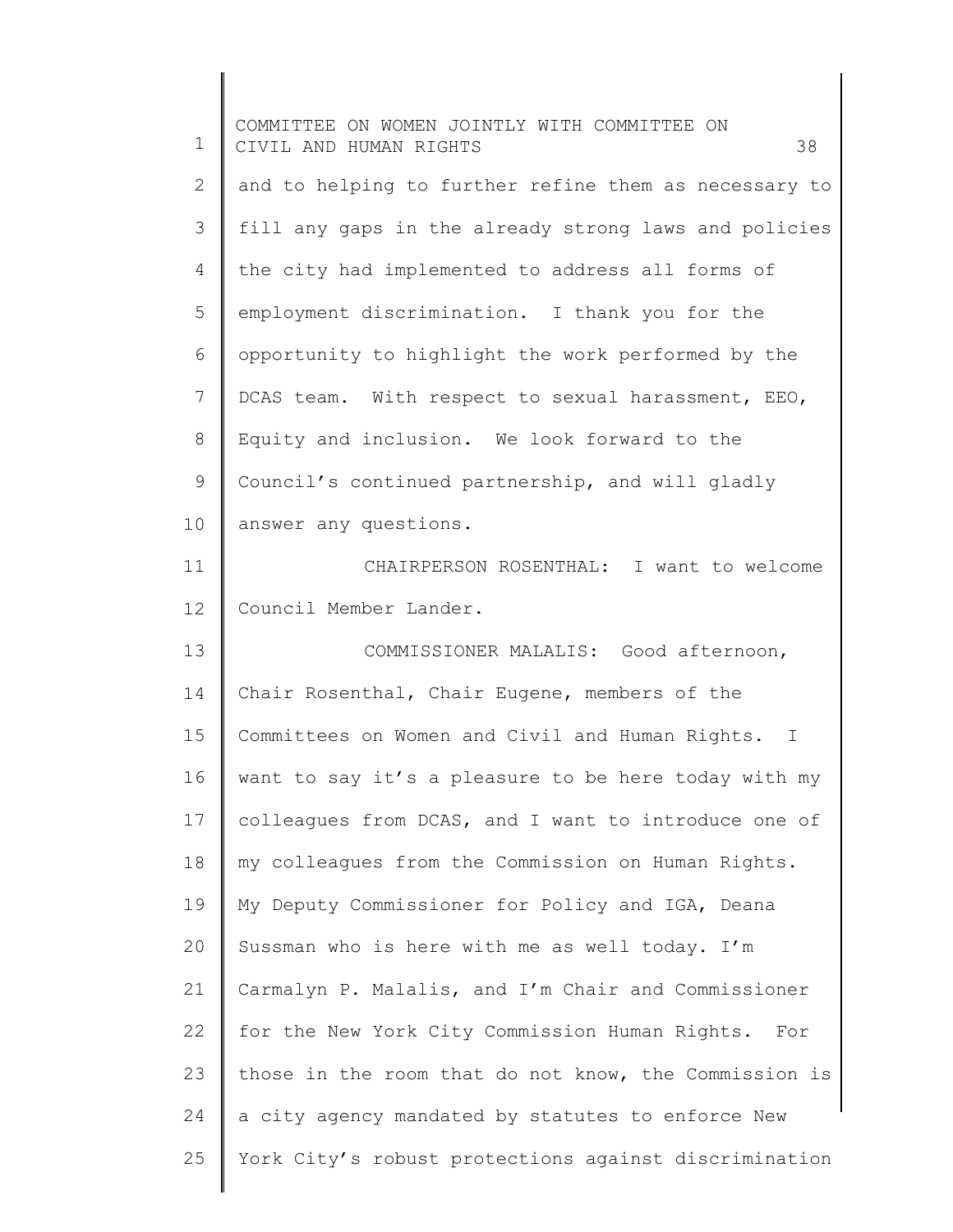1 2 3 4 5 6 7 8 9 10 11 12 13 14 15 16 17 18 19 20 21 22 23 24 25 COMMITTEE ON WOMEN JOINTLY WITH COMMITTEE ON CIVIL AND HUMAN RIGHTS 39 and harassment including sexual harassment. I want to thank you for convening today's hearing on this very critical topic. The commission has been the leader in the fight against sexual harassment for decades, and today we proudly continue that work by aggressively enforcing the city Human Rights Law in this area, which is more protective and more robust than protections at the state and federal level. In the 1970s, one of my predecessors now Congressperson Eleanor Holmes Norton held the country's first ever public hearings on gender discrimination when she chaired this agency and, in fact, the first reported usage of the term sexual harassment was at a Commission on Human Rights hearing in 1977. While sexual harassment in the workplace is not a new phenomenon, we are nationally experiencing a reckon with regards to this all too common human rights abuse, and deeps thanks are owned to the women, men and non-by married people who have been bravely coming forward at much personal and profession expense to share their stories of sexual harassment and assault across different industries. The wave of people breaking their silence has been studied and it has been unrelenting, and it is our hope that this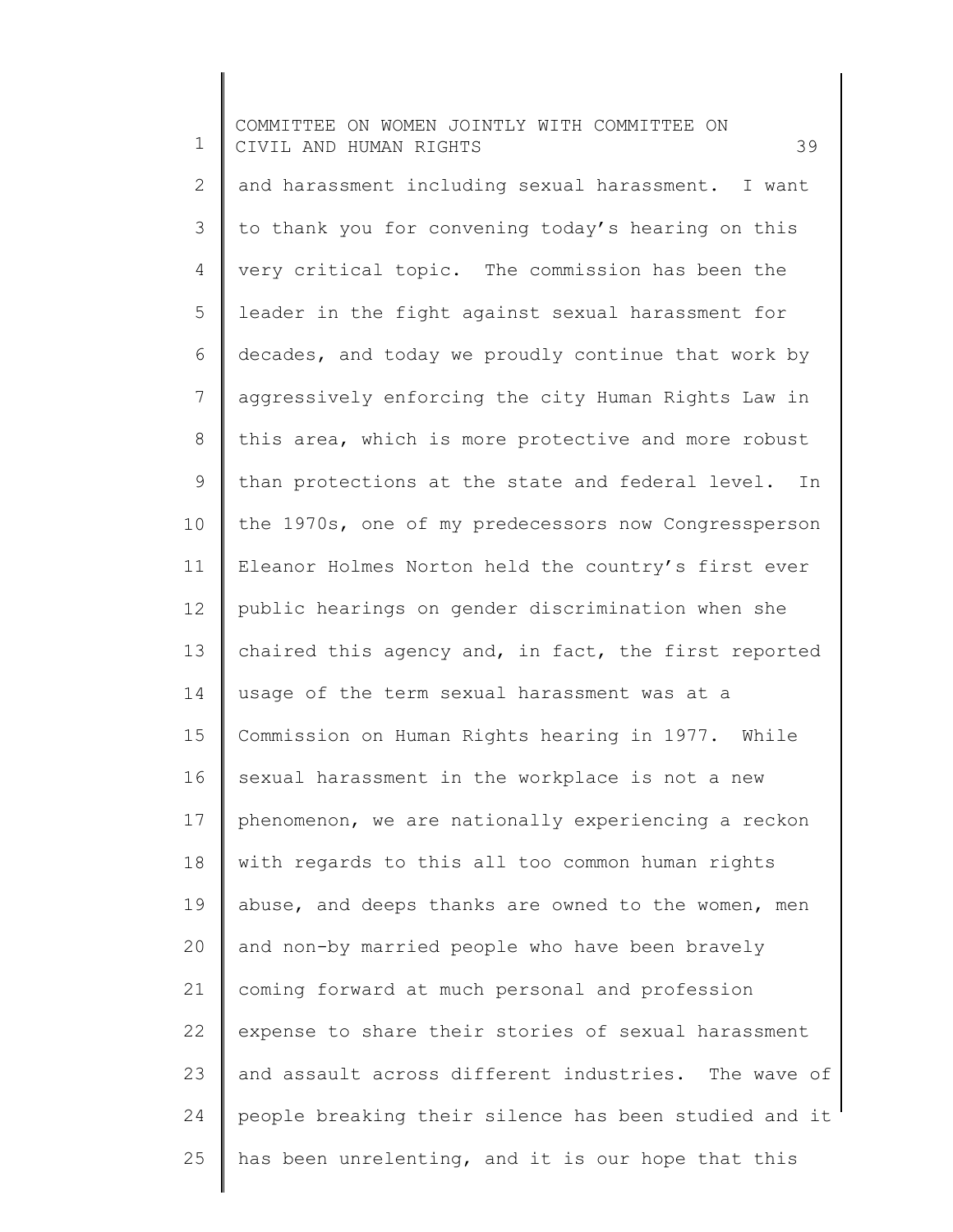1 2 3 4 5 6 7 8 9 10 11 12 13 14 15 16 17 18 19 20 21 22 23 24 25 COMMITTEE ON WOMEN JOINTLY WITH COMMITTEE ON CIVIL AND HUMAN RIGHTS 40 collective work allows even more voices to be heard, and even more stories to be surfaced. The power structures that have existed for so long to allow this behavior to persist for in some cases decades to silence victims, to shame victims to make victims that they are powerless, they are crumbling upon us, and sexual harassment is being exposed for what it, an abuse of power and privilege, and it is being exposed in many of these instances with women leading the way. Though abuse is in the entertainment industry continued to dominate the headlines, we know that low-wage workers, immigrant workers, domestic workers, LGBTQ workers and workers of color experience sexual harassment at extremely high rates, and their unique and intersection vulnerabilities make it even harder for them to assert their rights, protect themselves and demand justice. And many of these kinds of workers they file claims at the Commission on Human Rights, and though their stories of discrimination, harassment and retaliation are known to the Commission staff, the people that investigate and prosecute their claims as well as the people who work to strengthen and educate their communities' employers, we also know that their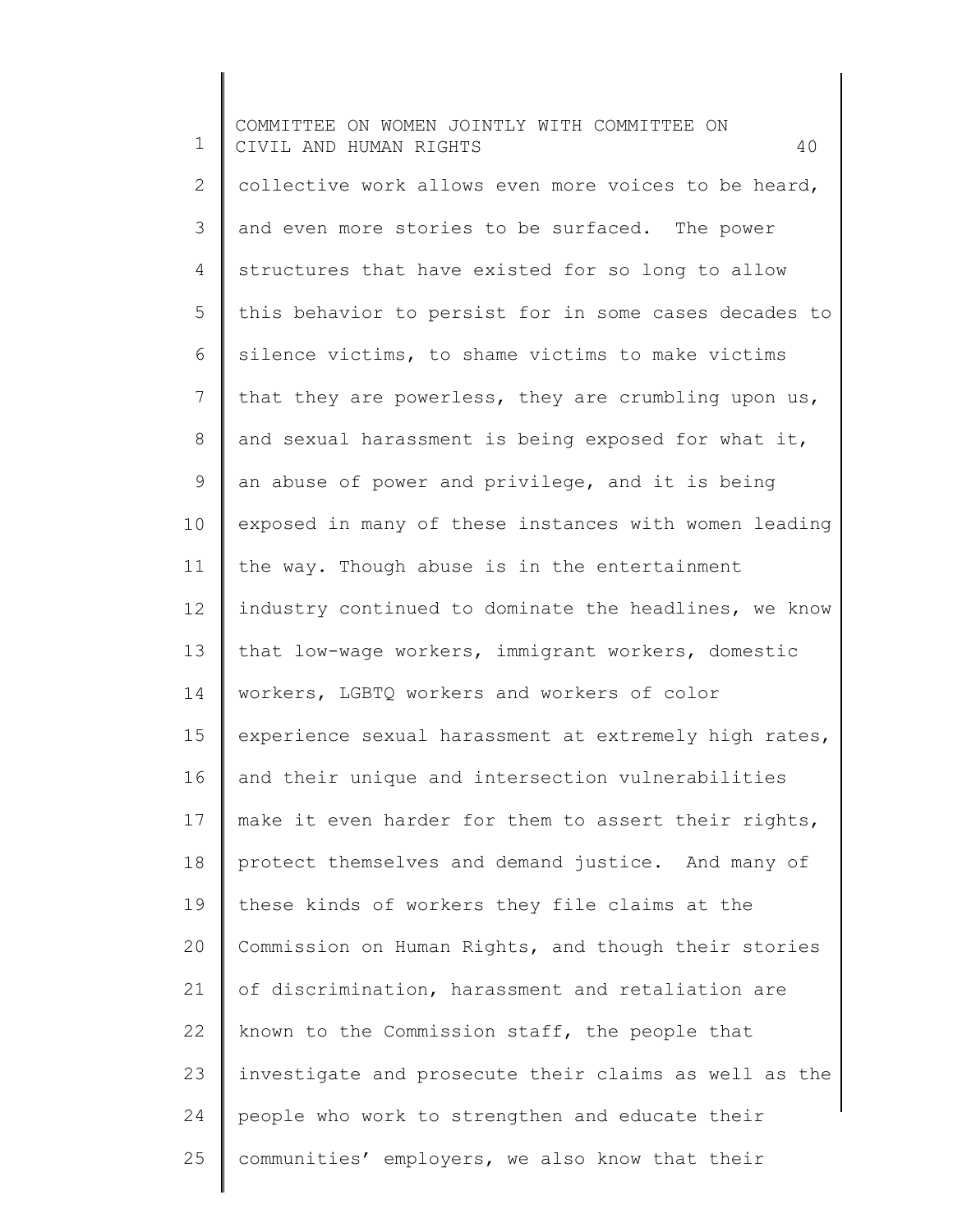1 2 3 4 5 6 7 8 9 10 11 12 13 14 15 16 17 18 19 20 21 22 23 24 25 COMMITTEE ON WOMEN JOINTLY WITH COMMITTEE ON CIVIL AND HUMAN RIGHTS 41 stories were not given adequate public airing. And so, with this recognition the Commission organized and held a citywide public hearing on special harassment in the workplace on December 6, 2017, about three months after their renewed interest in #Metoo. We heard testimony from the diversity of industries from construction to domestic workers, to the modeling and fashion industry, and we heard from workers and advocates and government officials about what New York City and the commission could do differently or do better to combat sexual harassment. It was a powerful night where over 100 people converged from across the boroughs and some people even came in from Washington, D.C. to listen to people's experiences, enduring, fighting, challenging and overcoming sexual harassment. We extended invitations to the general public, community based organizations, legal advocates, all of the City Council members, other local and some state elected officials and the Federal Equal Employment Opportunity Commission among others, and right now I want to take a moment to publicly thank all the people some of whom are here today who submitted testimony or testified in person or stayed throughout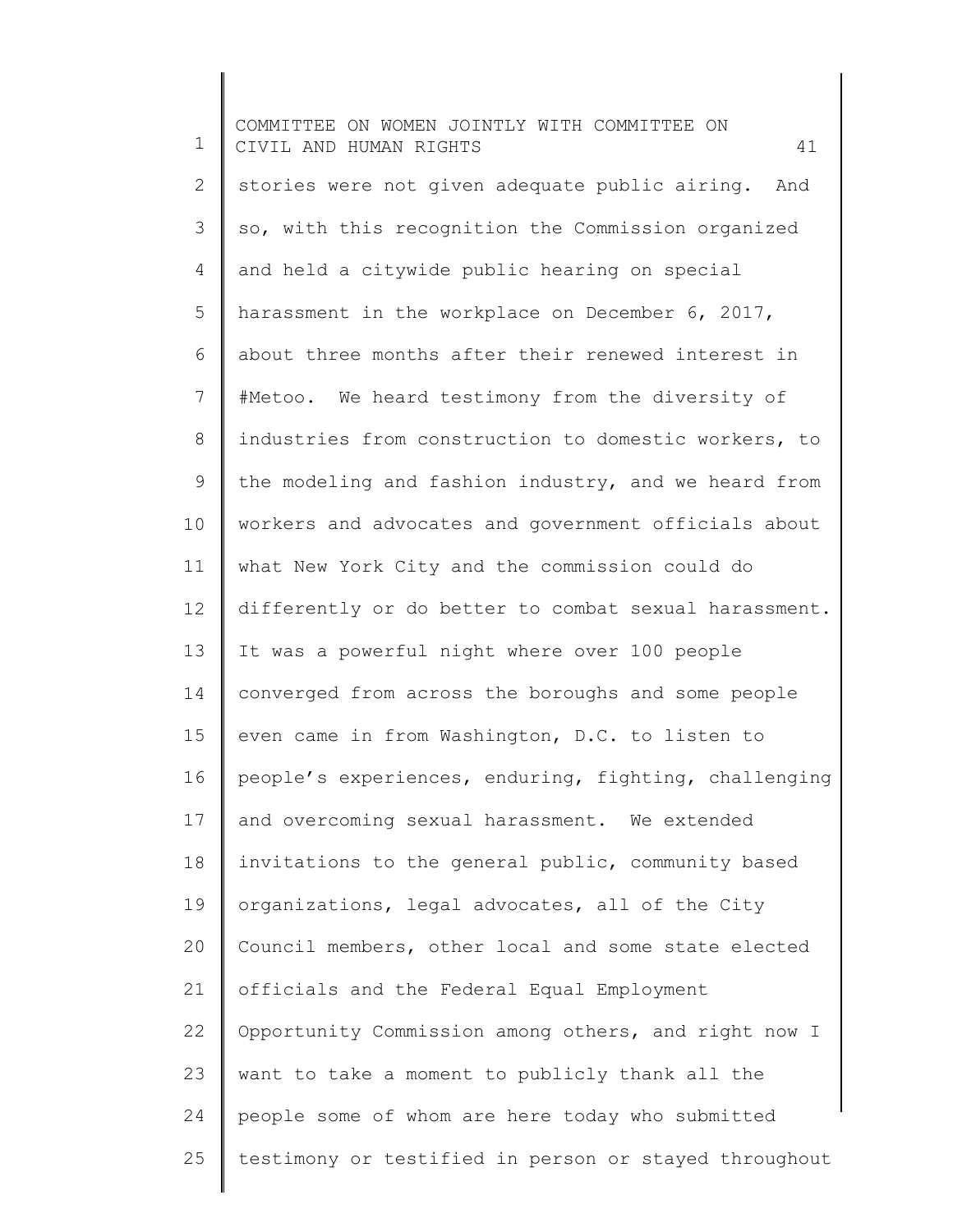1 2 3 4 5 6 7 8 9 10 11 12 13 14 15 16 17 18 19 20 21 22 23 24 25 COMMITTEE ON WOMEN JOINTLY WITH COMMITTEE ON CIVIL AND HUMAN RIGHTS 42 that long night to listen to the testimony, including Public Advocate Letitia James, State Assembly Member Carmen De La Rosa, and the EEOC. The Commission will be releasing a report this spring that will include our findings and recommendations including policy recommendations, best practices for specific types of workplaces and other essential information from the hearing. We will make sure that members of the two committees here in this body receive copies of that report, and we will be happy to review it with you. Starting in early 2016 in response to the activism surrounding the Women's Marc, the Commission has worked with local and national media to contribute to stories on gender discrimination and the unique protections under the city's Human Rights Law. And this work has garnered close to 100 press mentions on gender discrimination and sexual harassment so far. Last year the Commission published a first ever public outreach brochure on city Human Rights Law protections regarding issues that disproportionately affect women including information on pregnancy, caregiver and gender discrimination, along with a fact sheet on sexual and street harassment, both of which are available on our website in ten languages.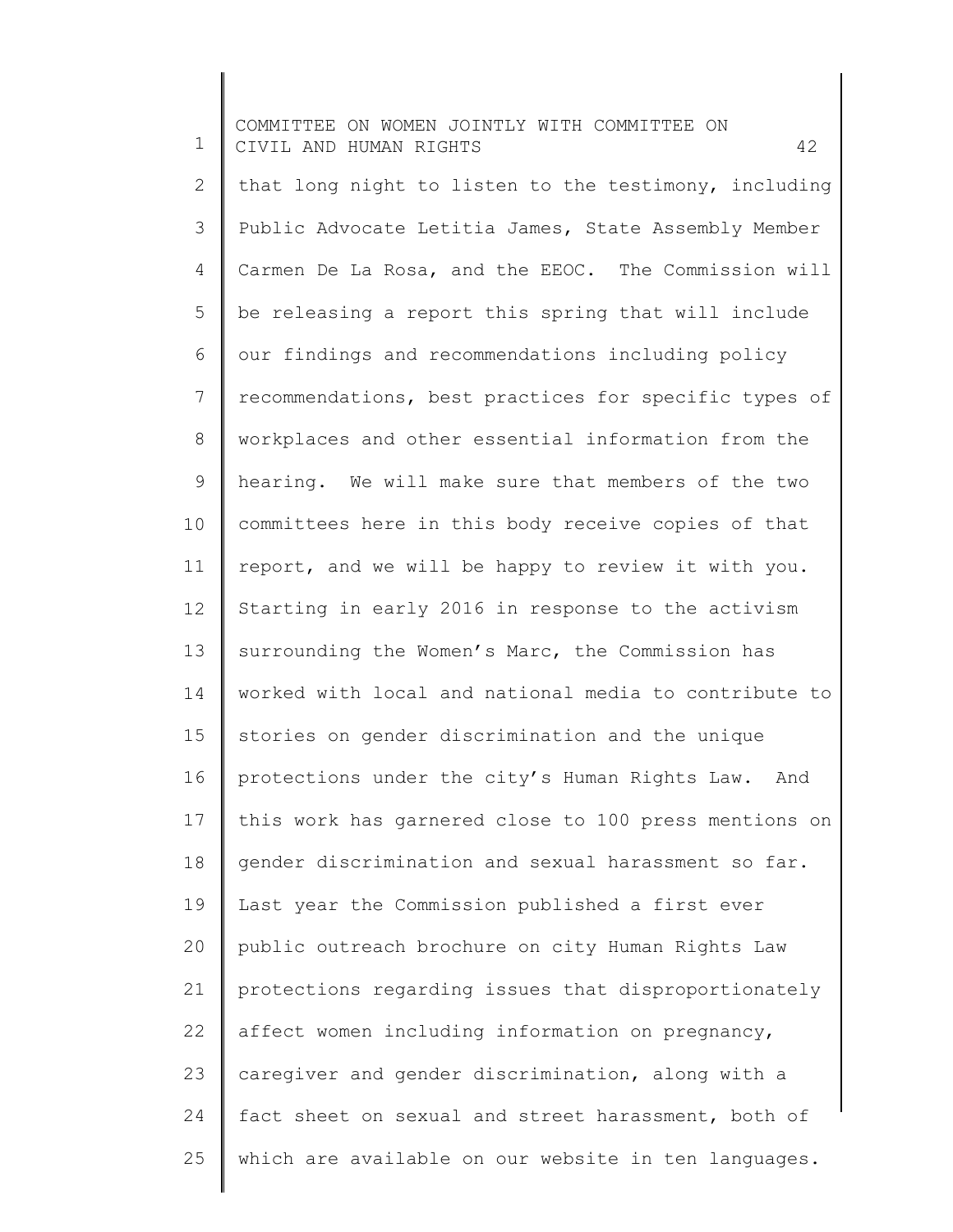1 2 3 4 5 6 7 8 9 10 11 12 13 14 15 16 17 18 19 20 21 22 23 24 25 COMMITTEE ON WOMEN JOINTLY WITH COMMITTEE ON CIVIL AND HUMAN RIGHTS 43 These materials were promoted in a digital and social media ad campaign in March of last year during women's history month obtaining over two million views, and have been distributed at many commission community events and community based organizations across the five boroughs. Over the past few months the Commission's web content on gender discrimination and sexual harassment including video content from our historic December hearing has garnered close to 300,000 views online. And this coming April we will also be launching a citywide public awareness campaign on workplace sexual harassment, protections under city Human Rights law and how to access the commission as a resources with ads in subway cars, bus shelters and across community , ethnic, digital and social media and, of course, in multiple languages. As with our other campaigns over the last three years, we will work with employee rights advocates, advocates for employers and in the management bar chambers of commerce and business associations, community based organizations, legal services, faith based organizations and other groups to make sure that we get the word out. The Commission has also revamped its sexual harassment in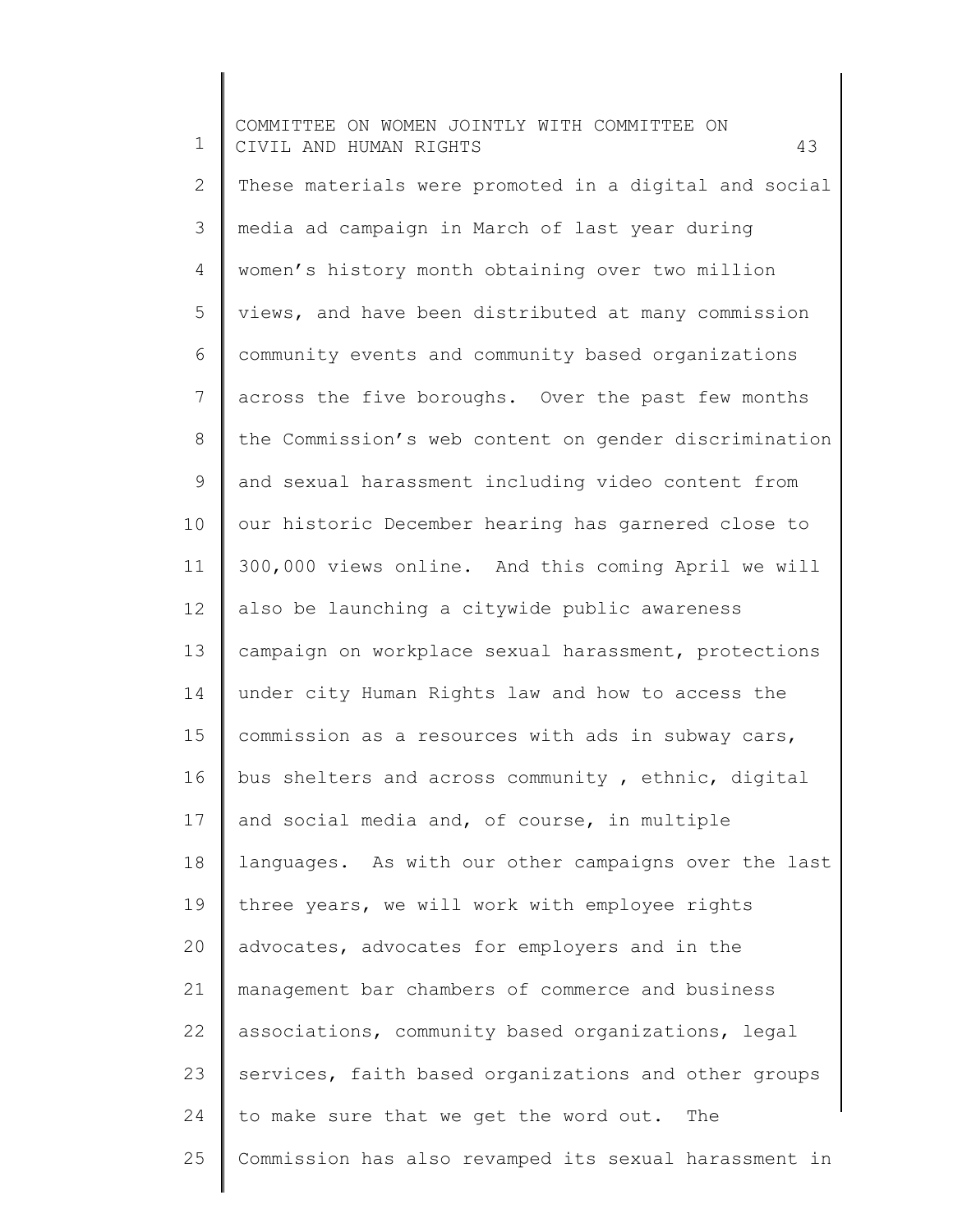1 2 3 4 5 6 7 8 9 10 11 12 13 14 15 16 17 18 19 20 21 22 23 24 25 COMMITTEE ON WOMEN JOINTLY WITH COMMITTEE ON CIVIL AND HUMAN RIGHTS 44 the workplace training, which we provide free of charge to community based organizations, non-profits, business associations, and other entities consistent with our capacity. We received significant interest from different organizations and groups to provide this training and we have been rolling it out this month. Now, in the past few months, the Commission has received quite a bit of retention for his work combatting sexual harassment and strong legal protections that exist within the city. So, you will that in my written testimony I have included some of the issue that is specific to the city's Human Rights Law that for purposes of brevity at the hearing I'm going to—I'm going to skip over. But there is growing recognition that the federal standard, severe or pervasive is insufficient and outdate, and that broader standards like that we have here under the New York City Human Rights Law could be a model elsewhere and, in fact, lawmakers from other jurisdictions including the California State Senate and the U.S. Senate have sought our feedback and expertise in exploring alternative standards and crafting sexual harassment legislation. I want to highlight a few other important aspects of our law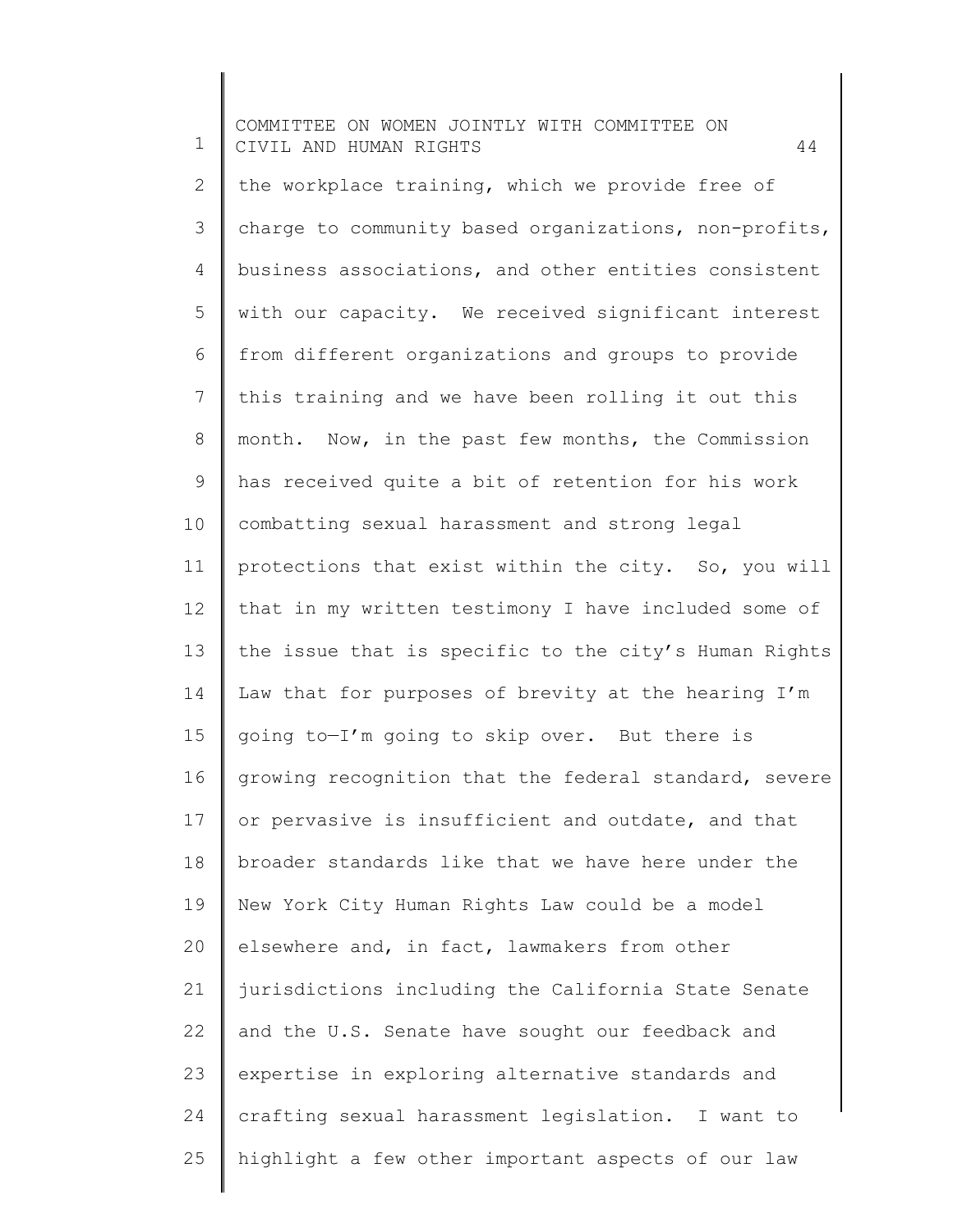1 2 3 4 5 6 7 8 9 10 11 12 13 14 15 16 17 18 19 20 21 22 23 24 25 COMMITTEE ON WOMEN JOINTLY WITH COMMITTEE ON CIVIL AND HUMAN RIGHTS 45 that I think are also relevant to some of the bills in the package, and to some of the questions that folks have been asking. Independent contractors, interns, Volunteers, whether paid or unpaid are also protected under the city Human Rights Law. Specifically, independent contractors who may not have workplace rights under state or federal statutes are protected as employees under the city Human Rights Law so long as they are not employers themselves. We understand that there is proposed legislation to further clarify and expand protections for independent contractors and the Commission is interested in working with the Council to move this legislation forward. In addition, workers who have signed arbitration agreements, may still bring claims to the commission. The commission has authority to bring claims against covered entities without an individual being named, and acting as the complainant, the Law Enforcement Bureau of the Commission can require that the respondent pay damages to the wrong party regardless of whether that individual signed an arbitration agreement. In addition to mandating policy changes, training and the payment of civil penalties to the general fund of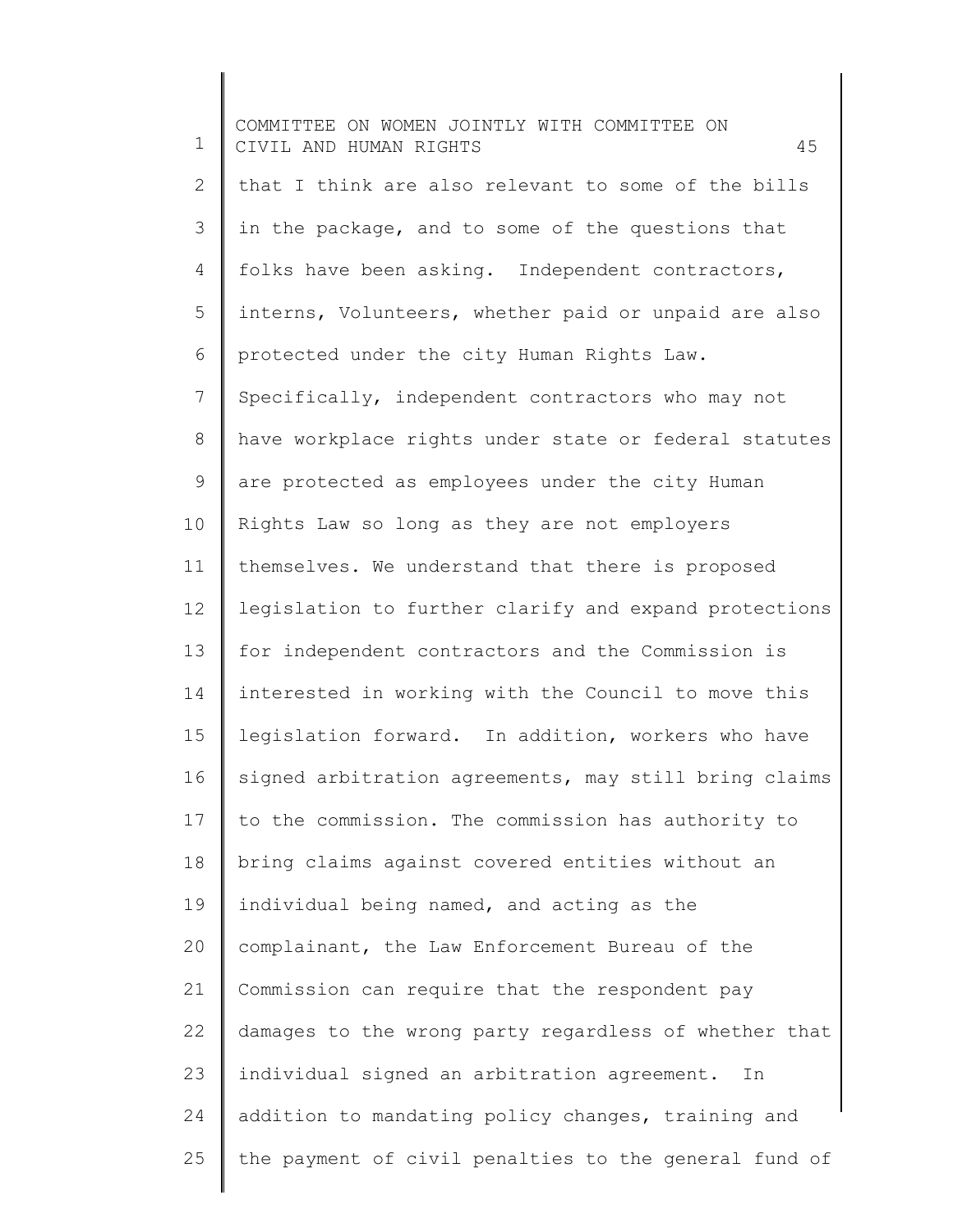1 2 3 4 5 6 7 8 9 10 11 12 13 14 15 16 17 18 19 20 21 22 23 24 25 COMMITTEE ON WOMEN JOINTLY WITH COMMITTEE ON CIVIL AND HUMAN RIGHTS 46 the city of New York. We should all be proud of the robust protections of the City Human Rights Law that it provides to New Yorkers employed at both the public and the private sectors, and I'm grateful to the people, many of whom are in this room up there and out here in the audience who have worked very hard to strengthen these protections. There are, however, certainly areas where we can expand protections and improve access to information and training, and tools to ensure that employers more readily comply with the law. We are proud to be working with the City Council on the package of bills that have just been introduced, and we also look forward to continuing that work together on our shared goals of strengthening the City Human Rights Law and expanding resources to New Yorkers. Over the past three years under my leadership at the Commission, we have been particularly aggressive on sexual harassment cases. Gender based discrimination is consistently one of the most common forms of employment discrimination the commission investigates, and in 2017, claims of gender-based discrimination were the top discrimination area of complaint in employment with 117 claims or 17% of all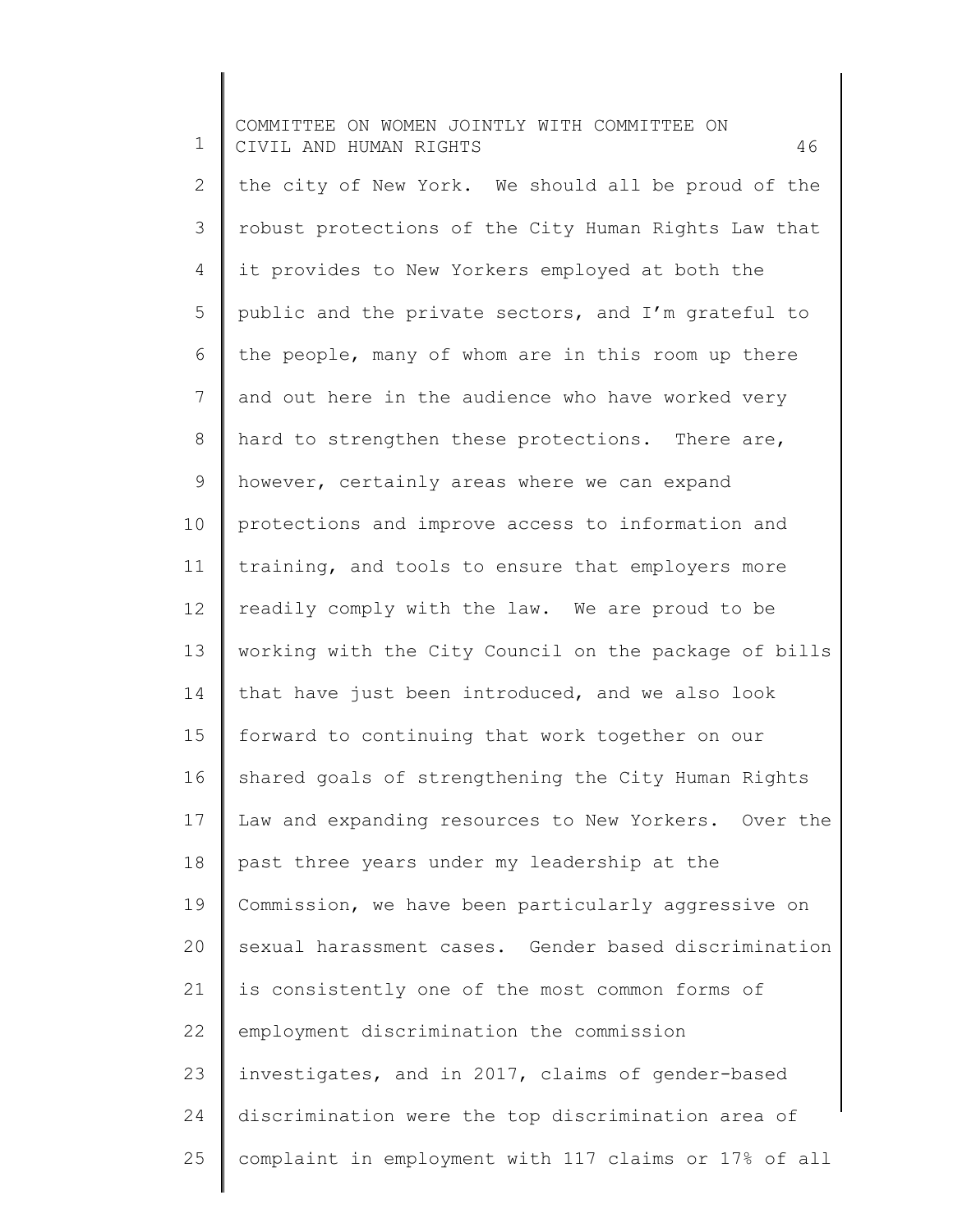1 2 3 4 5 6 7 8 9 10 11 12 13 14 15 16 17 18 19 20 21 22 23 24 25 COMMITTEE ON WOMEN JOINTLY WITH COMMITTEE ON CIVIL AND HUMAN RIGHTS 47 employment related claims. In the last two years, sexual harassment claims at the Commission increased by 43% of the previous two years and since 2015, the commission has secured over \$1.4 million in penalties and damages for sexual harassment cases. In my first year my office issued a final decision in order in a case of egregious sexual harassment involving multiple instances of unwanted touching, and constant lewd comments about the complainant's body and sexual availability over a three-year period. The respondent admitted to the behavior and even claiming that he was entitled to It and the Commission levied the highest penalty ever in commission history, \$250,000 in addition to over \$400,000 in damages to the complainant. Three recent settlements also illustrate both the work of the Commission enforcing the law in this area, and also the importance of the more generous City Human Rights Law Standard. The Commission awarded an employee of a construction company nearly \$60,000 in emotional distress damages and back pay after her Supervisor sent her a lewd text messages, and subjected her to unwanted advances. When she was asked—and when she was asked that her supervisor keep things professional, he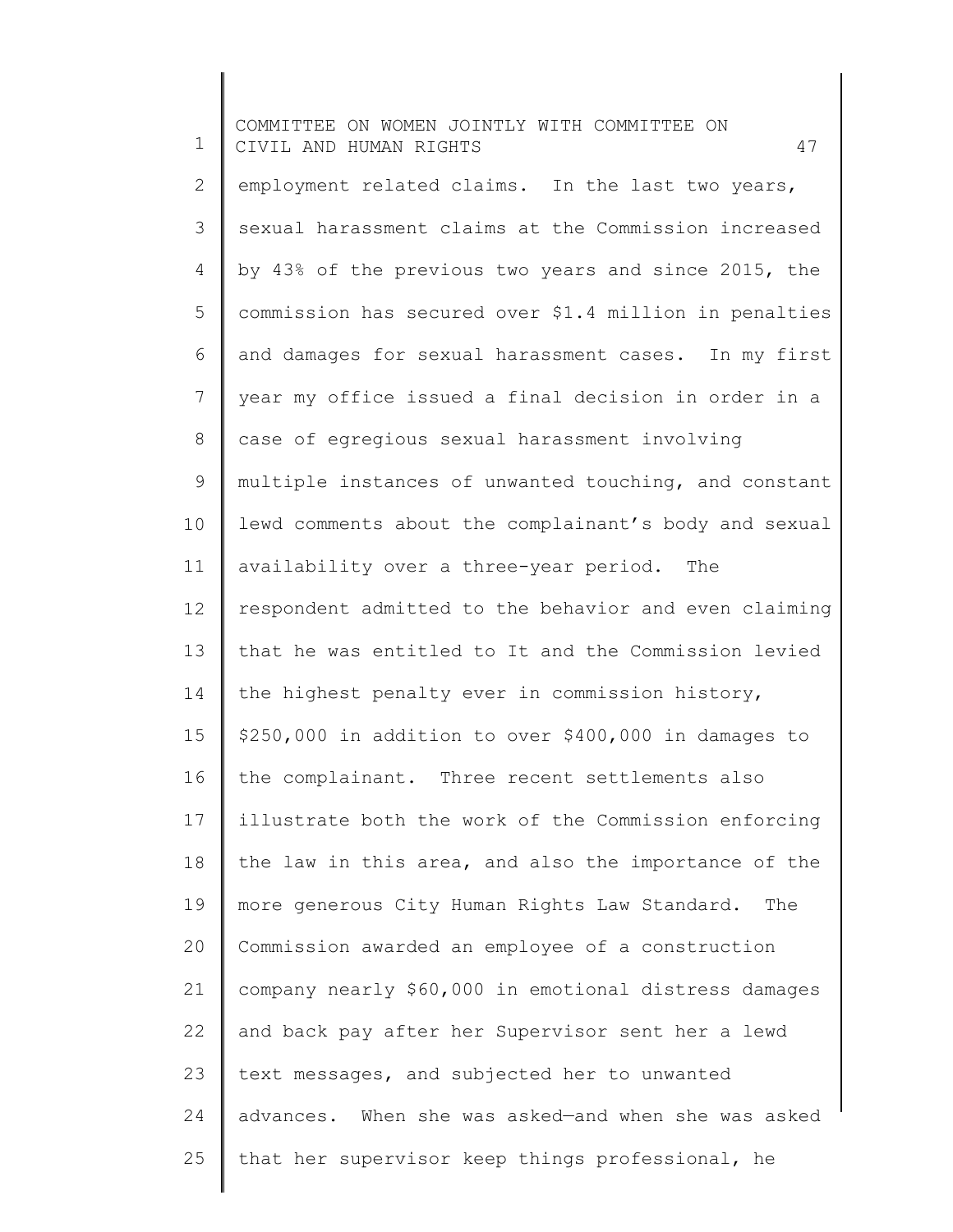1 2 3 4 5 6 7 8 9 10 11 12 13 14 15 16 17 18 19 20 21 22 23 24 25 COMMITTEE ON WOMEN JOINTLY WITH COMMITTEE ON CIVIL AND HUMAN RIGHTS 48 fired her. In another recent case an employee alleged that a supervisor made unwanted comments of a sexual nature towards her and grabbed her crotch. While leering-grabs his crotch while leering at her, and while they were alone in the office. Again, the Commission found probable cause that sexual harassment had occurred and settled the case for \$50,000 in damages for emotional distress to the complainant. And in a case involving a worker at a national fast food chain the Commission found probable cause for the worker's manager rubbed her shoulders and spoke to her in sexually explicit terms. The Commission found that the touching and the comments were sufficient to demonstrate sexual harassment under the New York City Human Rights Law, and settled the case for \$10,000 in damages for emotional distress to the complainant. From now historic public hearing this past December and our upcoming report on sexual harassment to our increased enforcement and heightened damages and penalties to our updated sexual harassment training and extensive communications campaigns, I hope it is clear that the Commission takes our mandate to enforce the broad protections of the City Human Rights Law extremely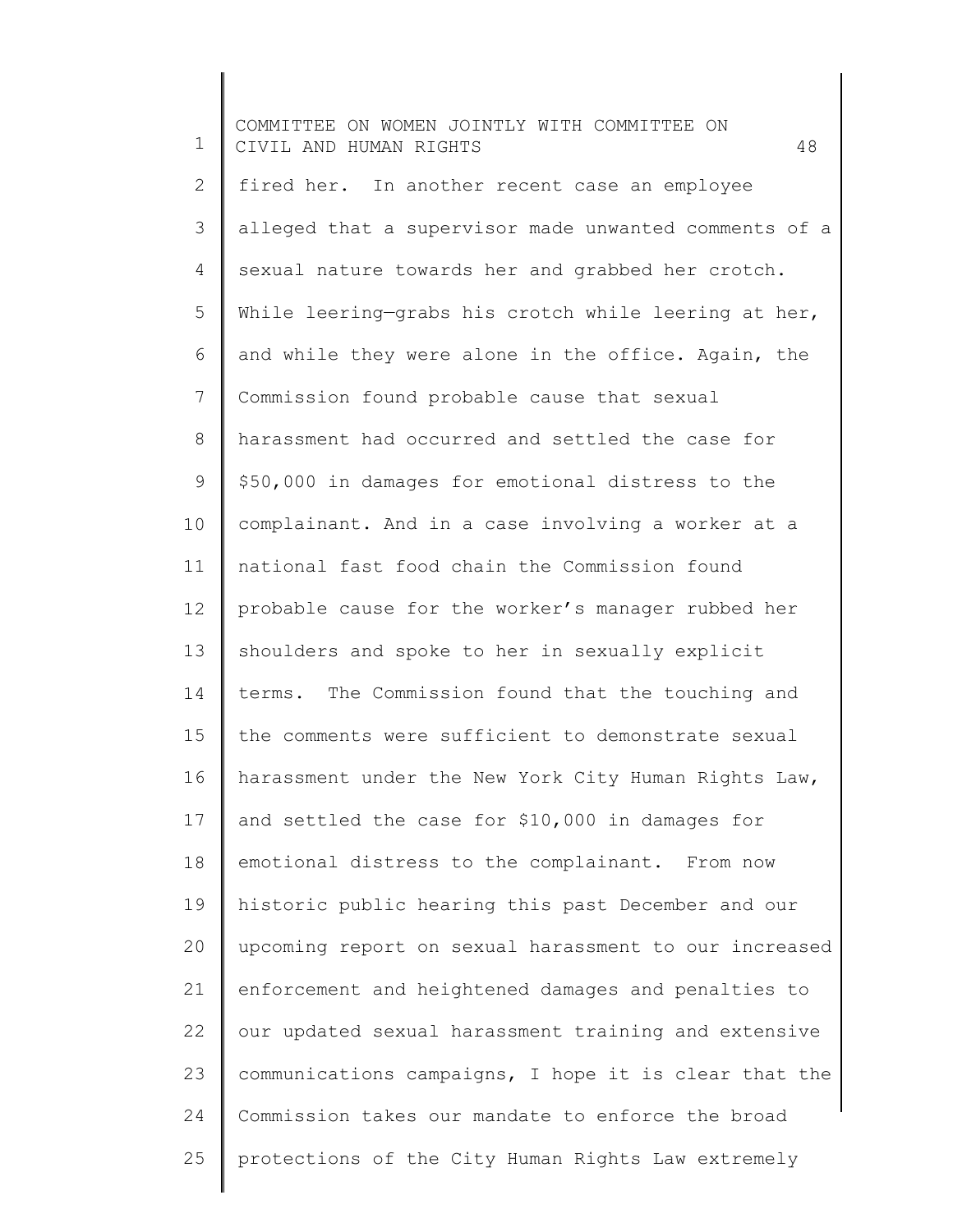1 2 3 4 5 6 7 8 9 10 11 12 13 14 15 16 17 18 19 20 21 22 23 24 25 COMMITTEE ON WOMEN JOINTLY WITH COMMITTEE ON CIVIL AND HUMAN RIGHTS 49 seriously. We will continue to act aggressively on sexual harassment to ensure that New Yorkers feel safe and respected and supported in the workplace. I truly appreciate this opportunity to testify today, and I'm happy to answer any questions. CHAIRPERSON ROSENTHAL: Thank you. Thank you so much. I want to welcome Council Member—Oh, Council Member Rodriguez who was here for a nano second, and let's see. I—I do just want to mention very quickly that Council Member Lander has a bill that would—that we should be talking about as well, and it will come up in a future hearing that protects freelancers. You had mentioned it and I'm looking forward to hearing your comments about his legislation as well. Council Member Eugene, do you want to start with questions or would you like me to jump in? CHAIRPERSON EUGENE: You can start, but I—I just—I just want to ask one or two questions, I'll turn it over to you. We know that harassment s a very tough situation, a very, very tough situation, and that is, you know, the impact on the victim is mot only temporary, it's not only at the time of the aggression, but they are going to be traumatized for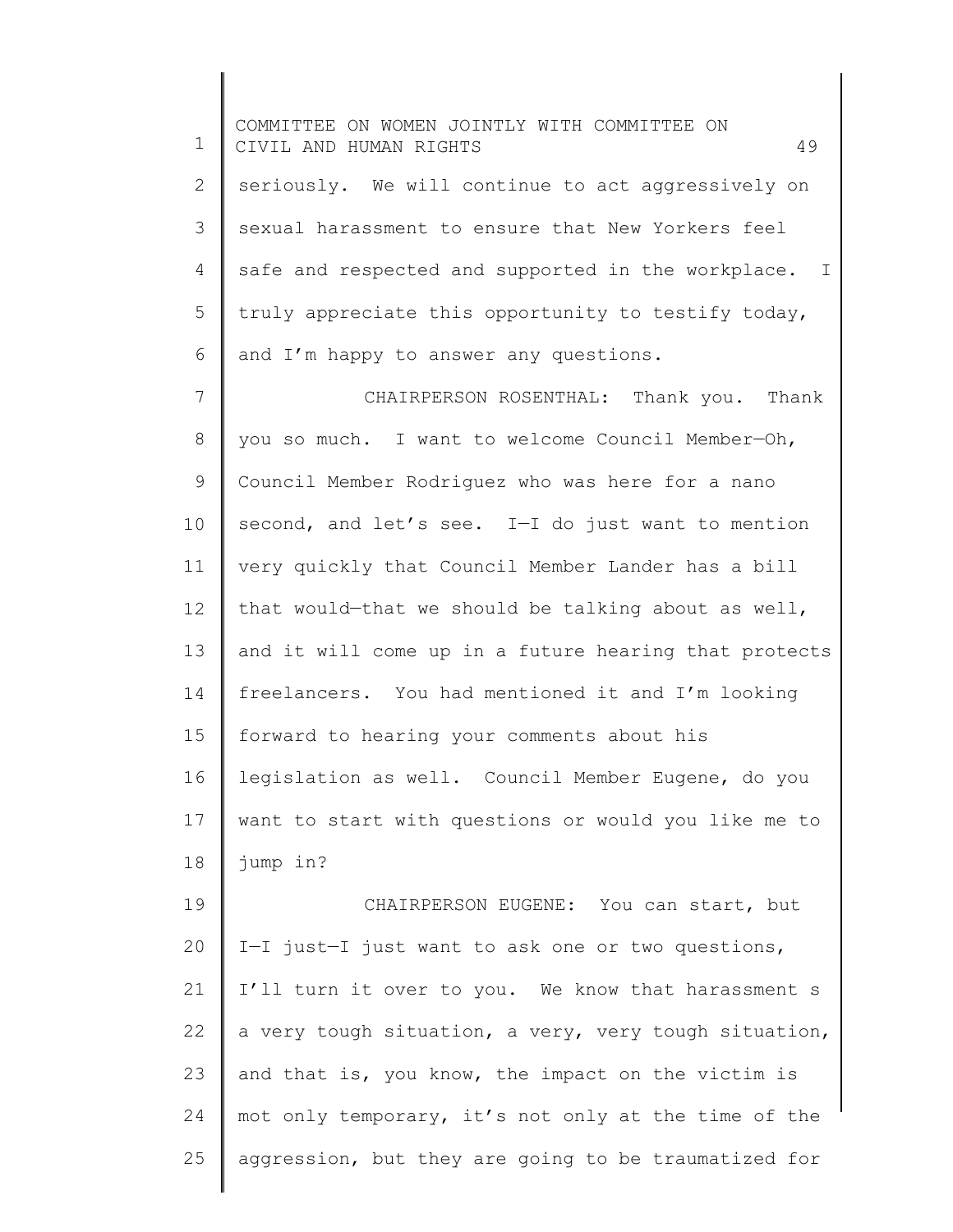1 2 3 4 5 6 7 8 9 10 11 COMMITTEE ON WOMEN JOINTLY WITH COMMITTEE ON CIVIL AND HUMAN RIGHTS 50 all their life, and some of the time they have a situation they're afraid to raise their voices, and to make complaint because of, you know, fear of retaliation. They don't want to lose their job. So what is—what is the—the process, or what the Human Commission right has in place to protect those people and to ensure they can be comfortable to make complaint, and with the necessary changes that we are looking for in the workplace? COMMISSIONER MALALIS: Sure. So, thank

12 13 14 15 16 17 18 19 20 21 22 23 24 25 you for that question, Chair Eugene. You know, it provides me an opportunity to make sure that everyone here knows that the Commission's website has very specific instructions on how folks can contact our agency. We, of course, received complaints from the public either from individuals who are victims of discrimination or harassment themselves from other elected officials from community-based organizations or faith based groups or, you know, kind of the gamut of different entities that are here in New York City that provide us information from which the Law Enforcement Bureau a the Commission on Human Rights is able to investigate these claims, and one of the most powerful provisions I think that we have under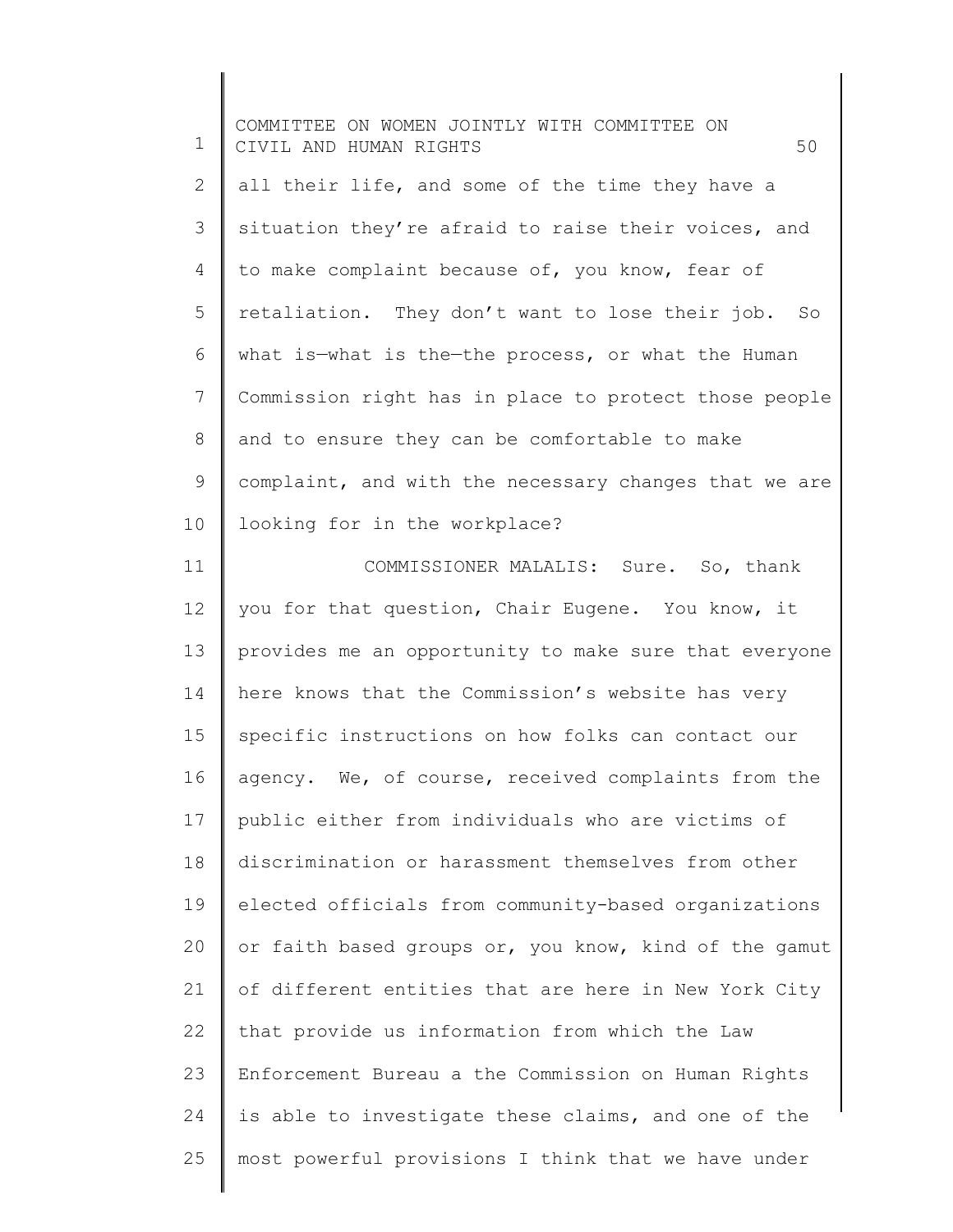1 2 3 4 5 6 7 8 9 10 11 12 13 14 15 16 17 18 19 20 21 22 23 24 25 COMMITTEE ON WOMEN JOINTLY WITH COMMITTEE ON CIVIL AND HUMAN RIGHTS 51 our statute is our ability to initiate those investigations even without having a complainant's name on that complaint. It allows us as the Commission on Human Rights to initiative investigations on behalf of the Commission, which is really on behalf of the city so that people who might be, you know, vulnerable to other forms of retaliation or discrimination, people who do not want to have their names on a formal complaint, we can still investigate their situation without themselves putting their—their—their name or themselves out there, and making themselves more vulnerable. It's a very important provision of the law, and it's something I always try to mention in public settings so folks know that even if they are scared about identifying themselves, that there are other ways that our agency is able to assist them. CHAIRPERSON EUGENE: I'm glad that you mentioned the website because this is the era of technology. Right now, you know, there is nothing we can do without computers, without-- that technology, but we have to admit also New York City is home to so many people coming from all over the place especially immigrant people, people who are not literate in the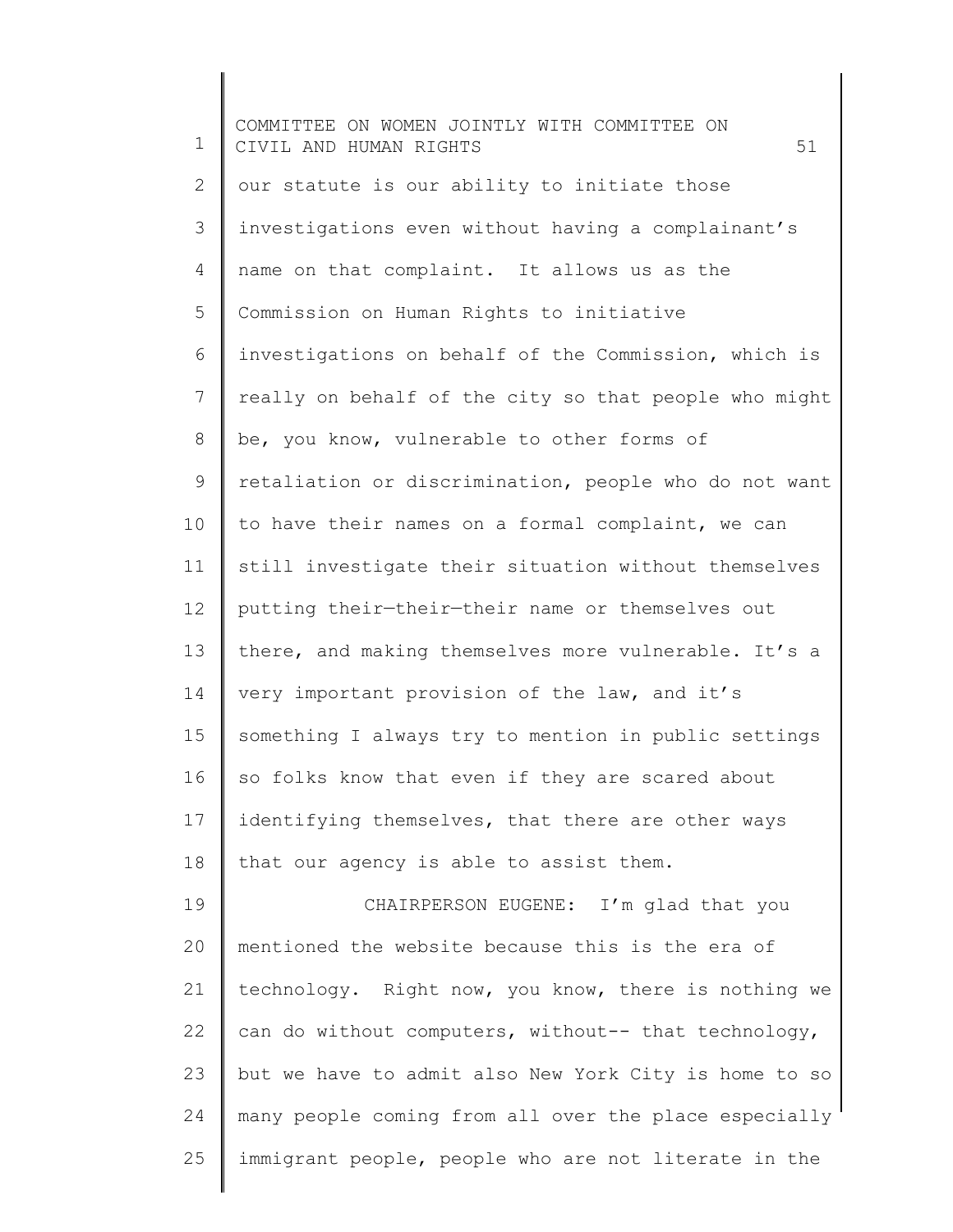1 2 3 4 5 6 7 8 9 10 11 12 13 14 15 16 17 18 19 20 21 22 23 24 25 COMMITTEE ON WOMEN JOINTLY WITH COMMITTEE ON CIVIL AND HUMAN RIGHTS 52 computers, people who don't even speak English properly, and people who are working hard, hardworking people who are trying to strive and to to—to provide for their families and to pay the roof over their head and bring the food on the table. Many of them don't have time to—to-to go to the computer and many of them they don't know really how to use properly a computer. What do you have available to reach out to them to ensure that them also they are protected when they are afraid, when they don't want to raise their voices? Where do they go to get the information to know that to do to raise their complaint, and to formulate their complaints, and to make sure also them also they are protected? COMMISSIONER MALALIS: Right. Absolutely. You raise a great point Chair Eugene and, you know, that is—people often times think of the—the agency and think only about the Law Enforcement Bureau or the law enforcement abilities of the agency. We are, you know, our law is structured in such a way that it also allows us to have a Community Relations Bureau, and that's a mandate of the agency as well, and without it that means that we have community service centers in each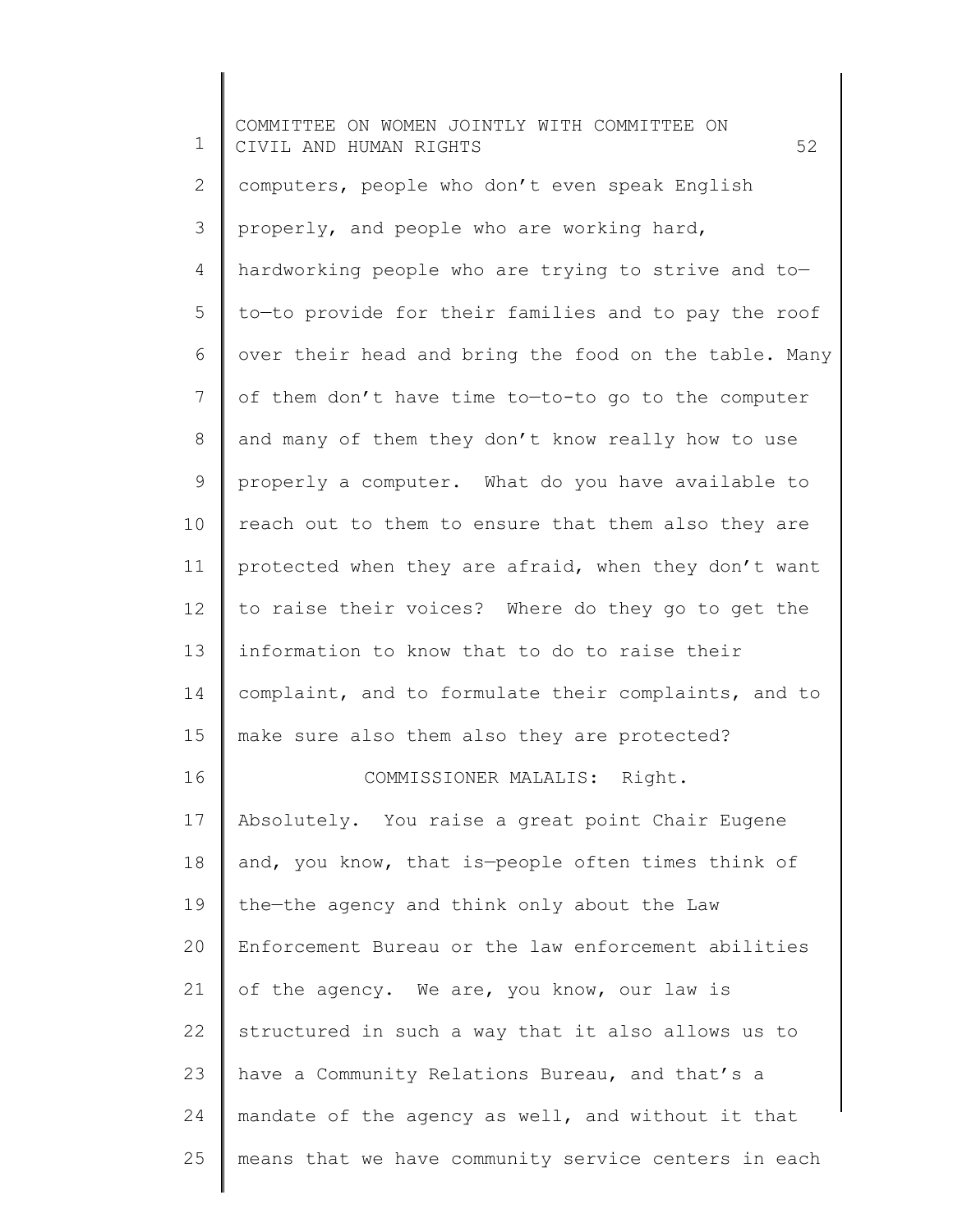1 2 3 4 5 6 7 8 9 10 11 12 13 14 15 16 17 18 19 20 21 22 23 24 25 COMMITTEE ON WOMEN JOINTLY WITH COMMITTEE ON CIVIL AND HUMAN RIGHTS 53 one of the five boroughs. Their mandate is to working within communities meeting people where they are, commuting—communicating with people the way that best expresses the—the ideas to those specific communities so that they know what their rights are under the law, but they know what their resources are at the agency. Since I've been here as Commission of this agency, we have made language access a priority. My staff now speak 36 languages across my agency. When people contact us with language that one of—that does not fall within one of those 36 languages, we, of course, avail of language support services so that we are able to communicate with people. I will also tell you that 100% of our media ad buys are in ethnic and community media. We are well aware that social media and that website information is not the sole way that people in New York City receive their information, and so we do want to make sure that people are receiving our information and information about our resources in multiple ways. CHAIRPERSON EUGENE: [coughs] And thank you very much, but in term of immigrants, but we know that they are facing several challenges, and among the challenges we can mention the culture because,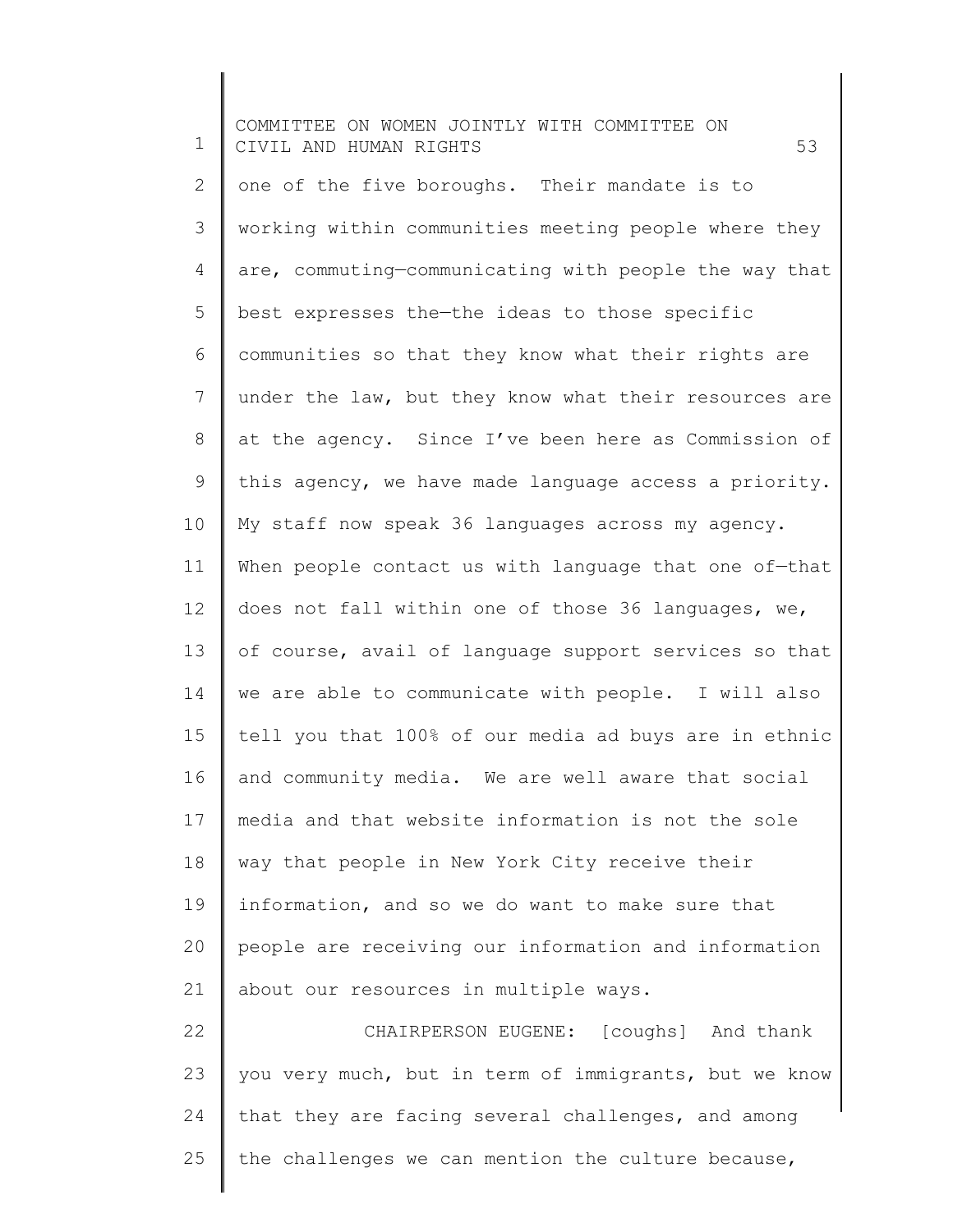| 1  | COMMITTEE ON WOMEN JOINTLY WITH COMMITTEE ON<br>54<br>CIVIL AND HUMAN RIGHTS |
|----|------------------------------------------------------------------------------|
| 2  | you know, people coming from other countries they                            |
| 3  | don't-they don't even have a clue about sexual                               |
| 4  | harassment. They may be harassed, but they don't even                        |
| 5  | know that. As we know that, it could be the culture                          |
| 6  | or the way the motives of events in their countries.                         |
| 7  | So, I think that we have to not only use languages,                          |
| 8  | different languages, but educate them, and the way to                        |
| 9  | educate them in this stuff among this stuff, we have                         |
| 10 | to include also people who speak their languages, and                        |
| 11 | people who know their culture. What do the Human                             |
| 12 | Right Commission has been doing to ensure that                               |
| 13 | people-that, you know, this staff is diverse--                               |
| 14 | COMMISSIONER MALALIS: Uh-hm.                                                 |
| 15 | CHAIRPERSON EUGENE: --include people of                                      |
| 16 | different ethnic background. Of course, we cannot                            |
| 17 | include everybody. Impossible, but to include as                             |
| 18 | many people as we can in order that we can do a                              |
| 19 | better job in serving not only New Yorkers but all of                        |
| 20 | the people, immigrant, regardless of where they come                         |
| 21 | from? What do you know, you have been doing or the                           |
| 22 | Human Right Commission has been doing to ensure that                         |
| 23 | we address the issues, and everybody can understand,                         |
| 24 | can have the information that they need to be                                |
| 25 | protected?                                                                   |
|    |                                                                              |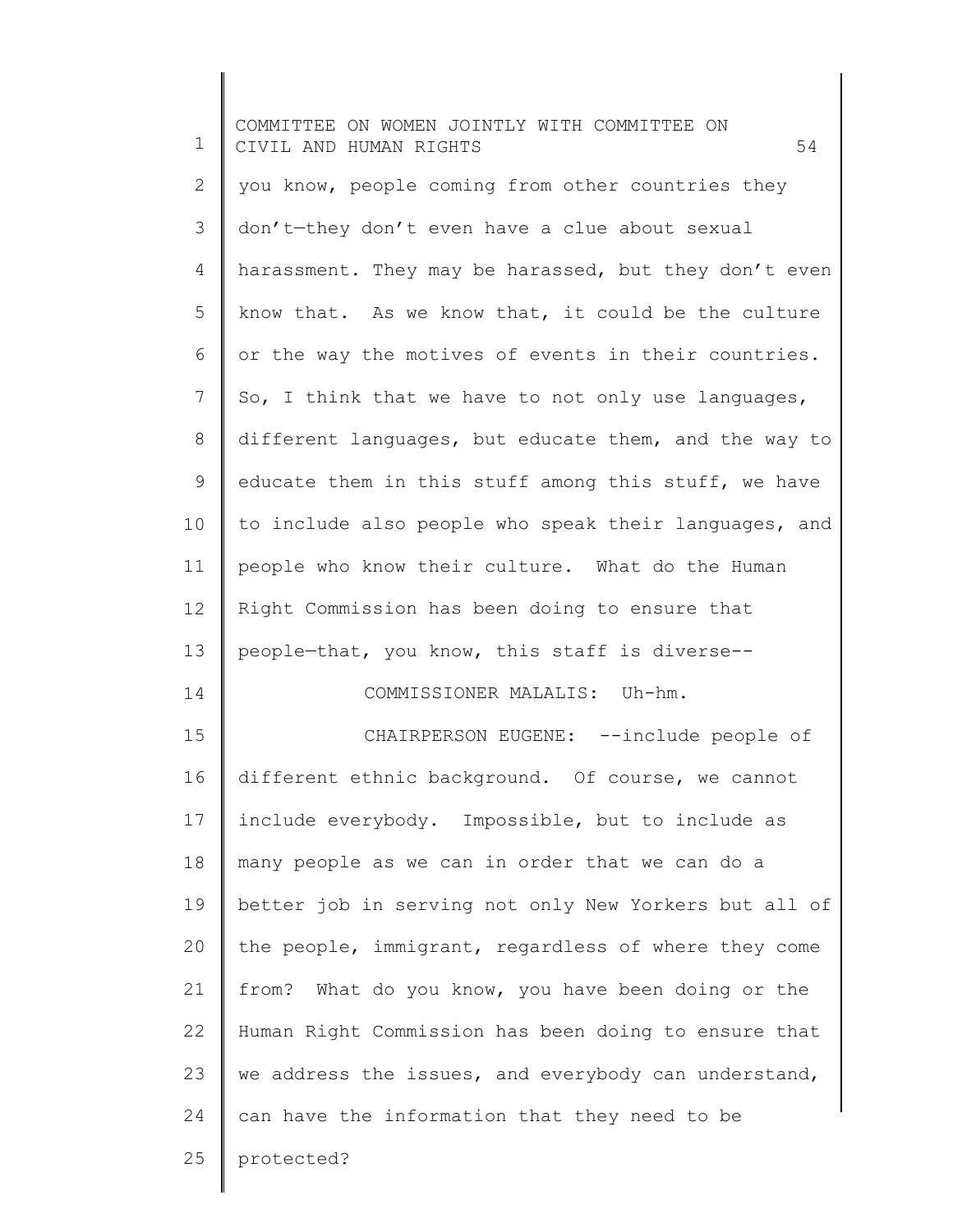1 2 3 4 5 6 7 8 9 10 11 12 13 14 15 16 17 18 19 20 21 22 23 24 25 COMMITTEE ON WOMEN JOINTLY WITH COMMITTEE ON CIVIL AND HUMAN RIGHTS 35 COMMISSIONER MALALIS: Right. I will tell you that coming from an immigrant family myself, reaching out to the city's different immigrant communities is very important to me. I think I mentioned six languages. That's somewhat indicative of the diversity of the staff at the Commission on Human Rights. We are a small agency, but we are an agency filled with people who are strong believes in human rights, and in the work that our agency does. Thanks to the Administration and thanks to the City Council, we've expanded quite a bit in the last three years. We've gone through a staff of 55 to now a staff of 156, and in that three-period—that threeyear period, I'd say the majority of the people who have come to the Commission are people who have persona lived experience working in many of the vulnerable communities that call the Commission that file claims here that reach out to our Community Service Center staff. I think diversity is incredibly important as is, of course, inclusion, which is also why we do mandatory—we internally do mandatory cultural competency trainings for all commission staff. So, I-I 100% agree with you—the—I don't know that anyone deserves, you know, a 100%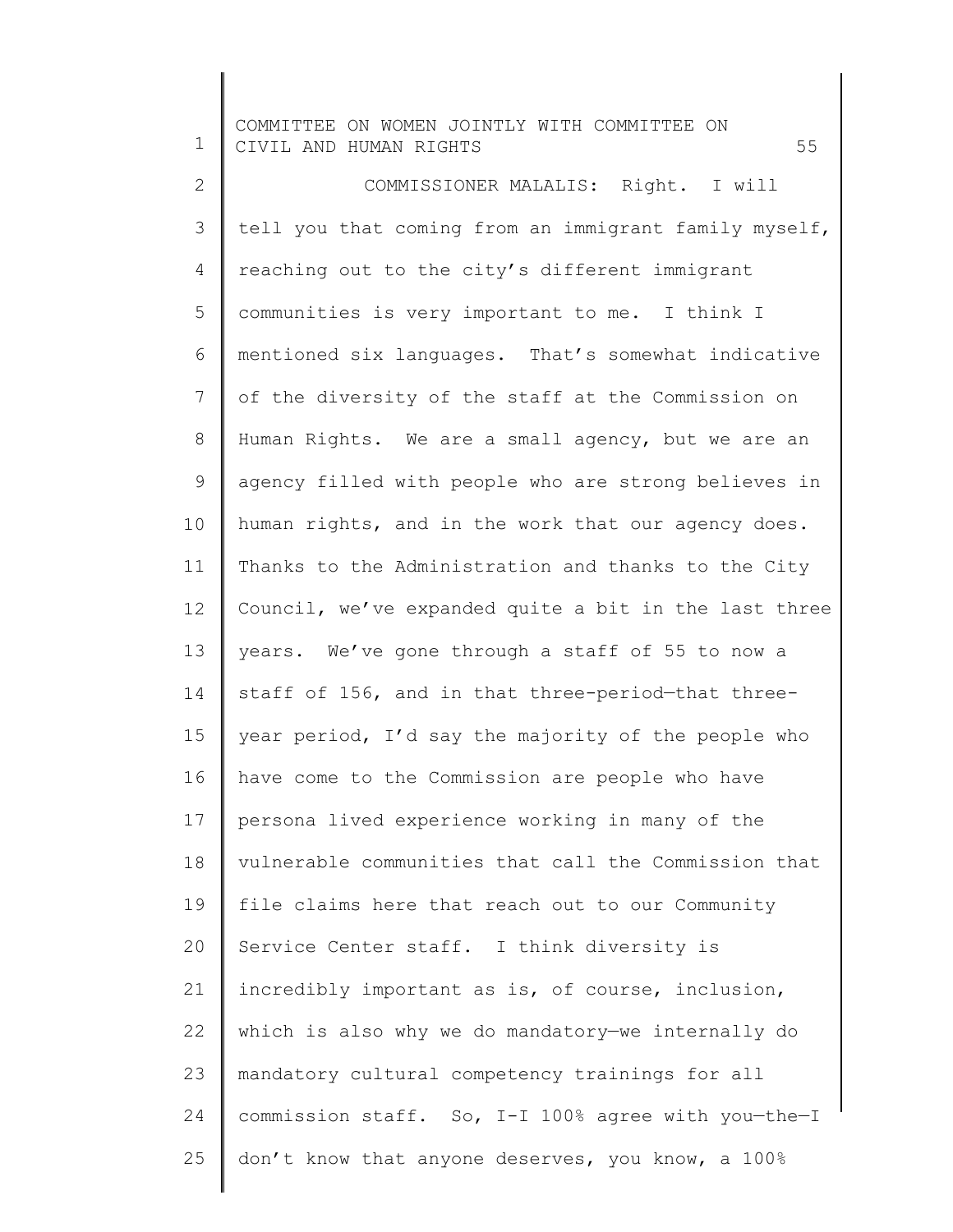1 2 3 4 5 6 7 8 9 10 11 12 13 14 15 16 17 18 19 20 21 22 23 24 25 COMMITTEE ON WOMEN JOINTLY WITH COMMITTEE ON CIVIL AND HUMAN RIGHTS 36 score card in diversity, but you can be sure that it's something that we are always thinking about at my agency, and striving to do better at. CHAIRPERSON EUGENE: When your agency receives a complaint, guide us, explain to us what is the next step, you know, toward the investigation. How do you determine which complaint you're going to investigate and/or not? What—what are the different steps you go through to investigate the complaint, and when you get the result, what are the actions that are being taken? COMMISSIONER MALALIS: Sure. So, the types of claims that come into our agency are by their very nature very fact specific. So, if somebody is calling the agency and is, you know, either asking questions about whether or not we have jurisdiction over their situation or is calling to report a claim of discrimination or harassment, they will speak to one of our Law Enforcement Bureau staff. They will schedule an appointment to actually speak in person with an attorney form our Law Enforcement Bureau, and they'll go over the—the facts and the circumstances that are underlying their complaint. The Law Enforcement Bureau in the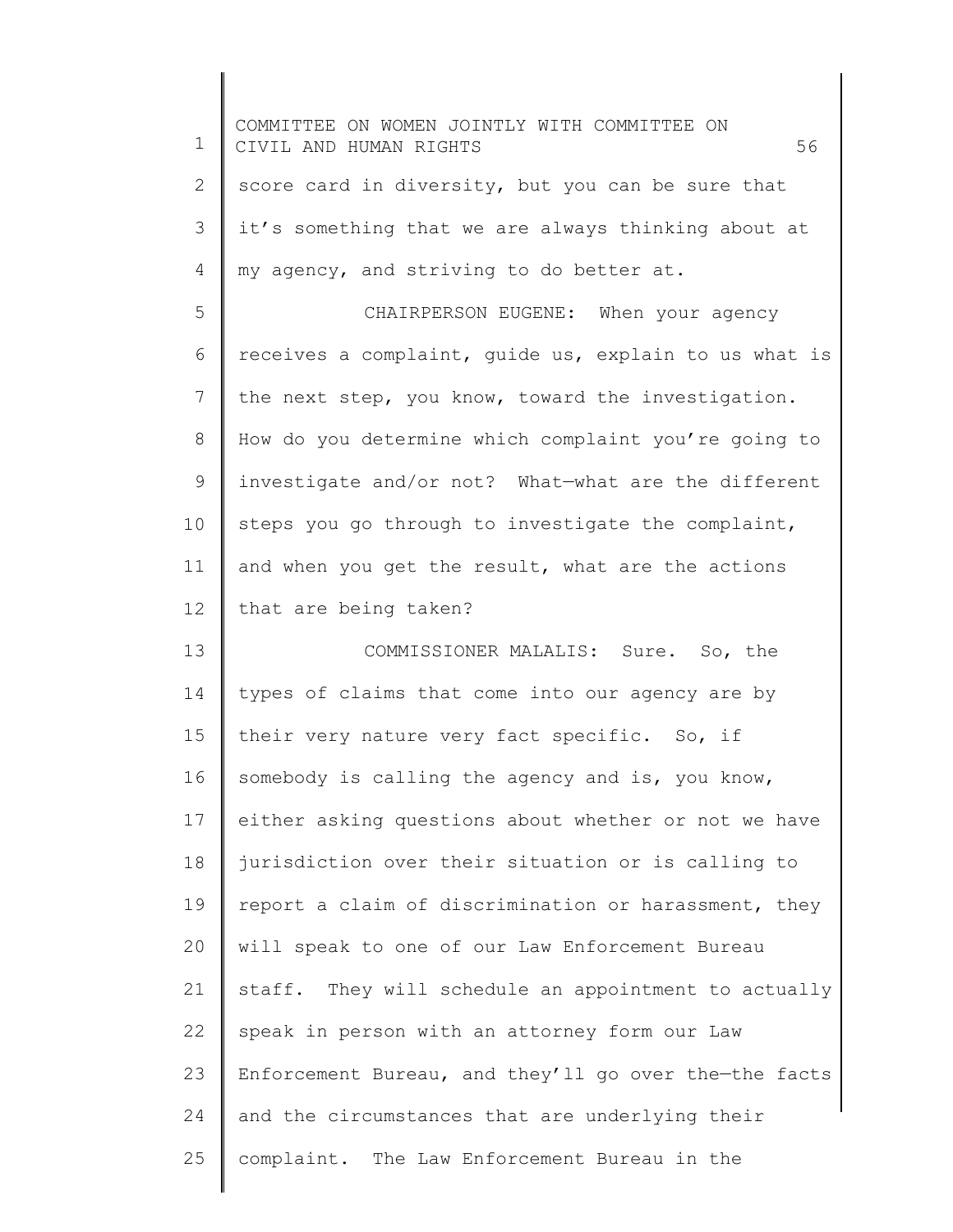1 2 3 4 5 6 7 8 9 10 11 12 13 14 15 16 17 18 19 20 21 22 23 24 25 COMMITTEE ON WOMEN JOINTLY WITH COMMITTEE ON CIVIL AND HUMAN RIGHTS 57 beginning of this type of process has something of a a neutral poster in that they are just fact gathering. They are receiving information from the complainant. They are—they are gathering the information or—or evidence perhaps from other witnesses. They are reaching out to the bad actor or bad actors or potential bad actors in those situations. The entities that are being accused of discrimination and harassment and conducting these types of interviews, and then at some point in this process, the Law Enforcement Bureau doesn't have to make a decision as to whether or not they think that there is probable cause under the Commission on Human Rights Law to believe that the discriminatory act occurred, and it is again based on these types of interviews and evidence being presented. After that determination is made, if there, in fact is a determination that there is probable cause to—to—to say that the discriminatory act occurred, that case then could be referred to the Office of Administrative Trials and Hearings for a full trial on the matter. An administrative law judge con—con you know, convenes the parties for a full trial after which the Administrative Law Judge would then provide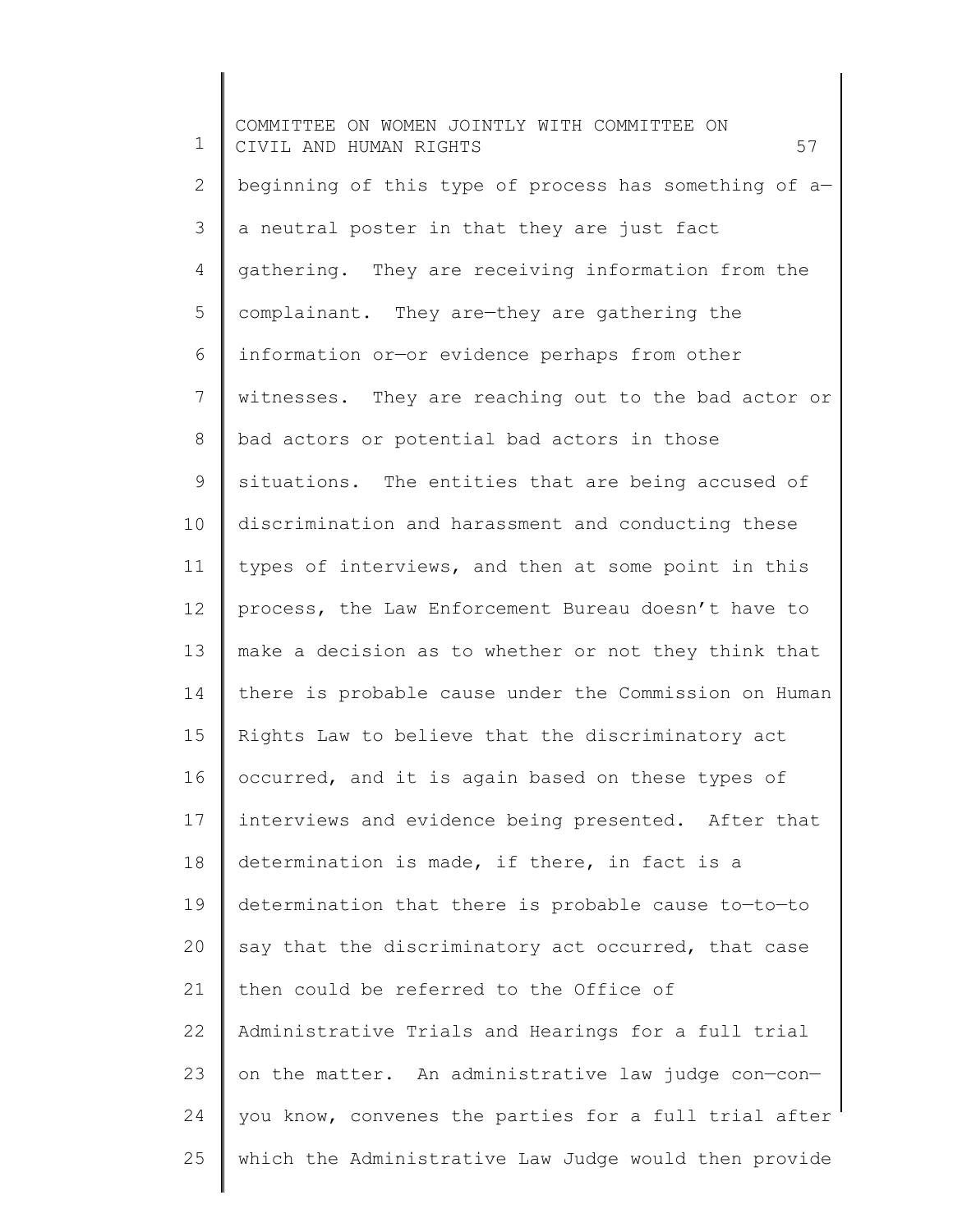1 2 3 4 5 6 7 8 9 10 11 12 13 14 15 16 17 18 19 20 21 22 23 24 COMMITTEE ON WOMEN JOINTLY WITH COMMITTEE ON CIVIL AND HUMAN RIGHTS 58 a report and recommendation on both liability and damages. That report would come back to the Commission on Human Rights and then the Commission on Human Rights would issue a final decision and order on both liability and damages. CHAIRPERSON EUGENE: I'm going to ask the last question because I know many other colleagues are here to ask questions also, but can—what can you tell us about the number of complaints reported to your agencies. How many, you know, from the city workplaces, and how many from non-city workplaces? COMMISSIONER MALALIS: Uh-hm. All types of claims or are we just looking at sexual harassment? Just for clarification. CHAIRPERSON EUGENE: Sexual harassment. COMMISSIONER MALALIS: Sure. If you give me a moment. [background comments, pause] So, we are currently investigating 148 cases of sexual harassment. If you look at all the claims of sexual harassment that are currently under investigation, right now at the Commission on Human Rights, of those 148 cases, 16 of those cases involve city agencies, and of those 16 cases there are 10 cases. Oh, I'm

25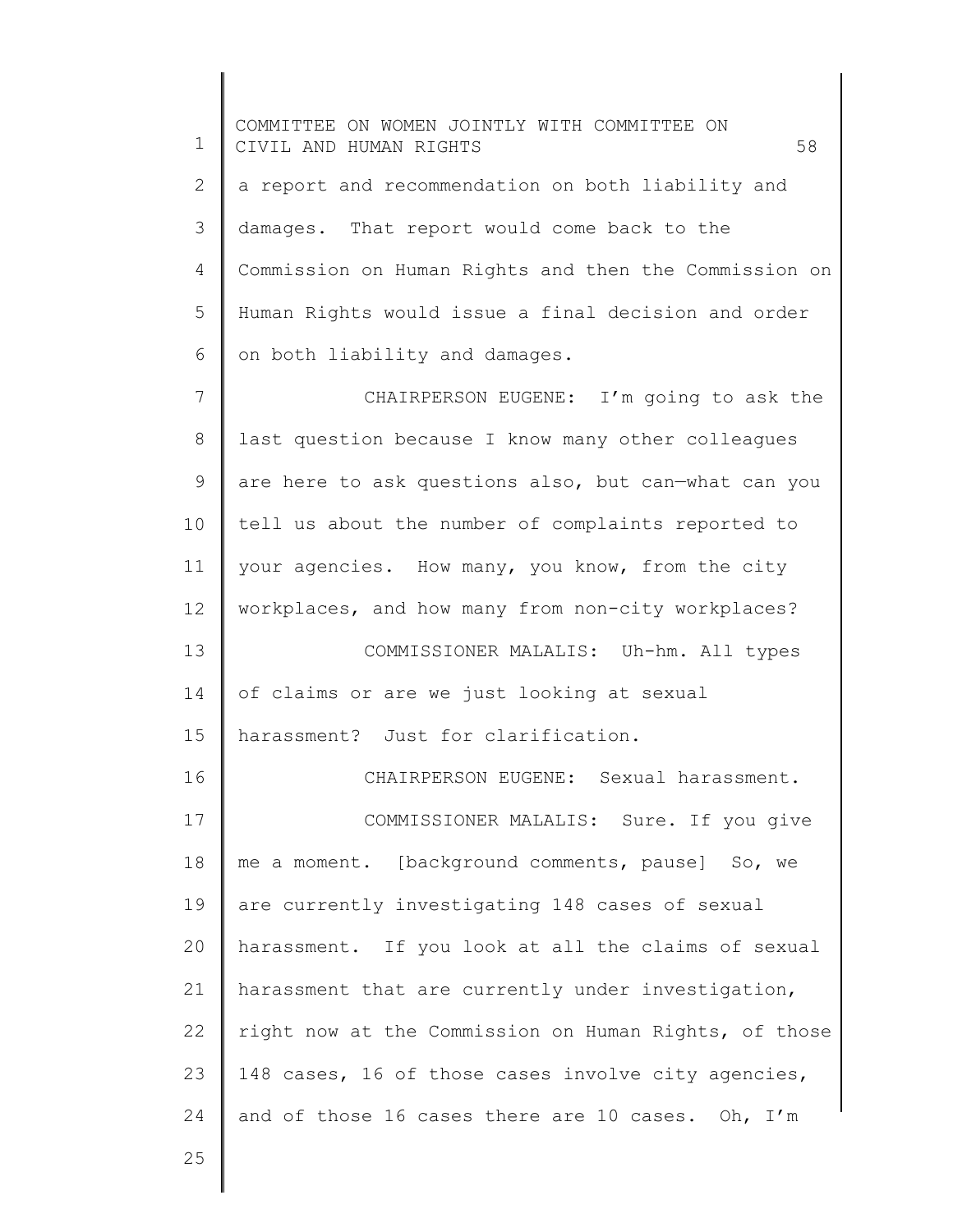1 2 3 4 5 6 7 8 9 10 11 12 13 14 15 16 17 18 19 20 21 22 23 24 25 COMMITTEE ON WOMEN JOINTLY WITH COMMITTEE ON CIVIL AND HUMAN RIGHTS 59 sorry, there are 10 city agencies that implicated in those 16 cases. CHAIRPERSON EUGENE: Well, thank you very much. I will follow up later on. Thank you very much. Pleas Chair Rosenthal. CHAIRPERSON ROSENTHAL: Thank you. I'm going to ask Chair Cumbo—sorry—Council Member Cumbo, Majority Leader Cumbo to next—ask the next round of questions. MAJORITY LEADER CUMBO: Thank you, Chair Rosenthal. Just have two basic questions. As far as the legislation that I've introduced with Public Advocate James, Intro 1463 mandating that private employers conduct anti-sexual harassment training for their employees, other than the amount of hours that are required in order to qualify for that type of training, other than that, do you have other issues as it pertains to this legislation? COMMISSIONER MALALIS: You know, I think for of all thank you for the—thank you for the—piece of legislation and, in fact, it is something that had come up during the December hearing that we had, but but that piece—what that bill covers is something that had come up I think from a variety of different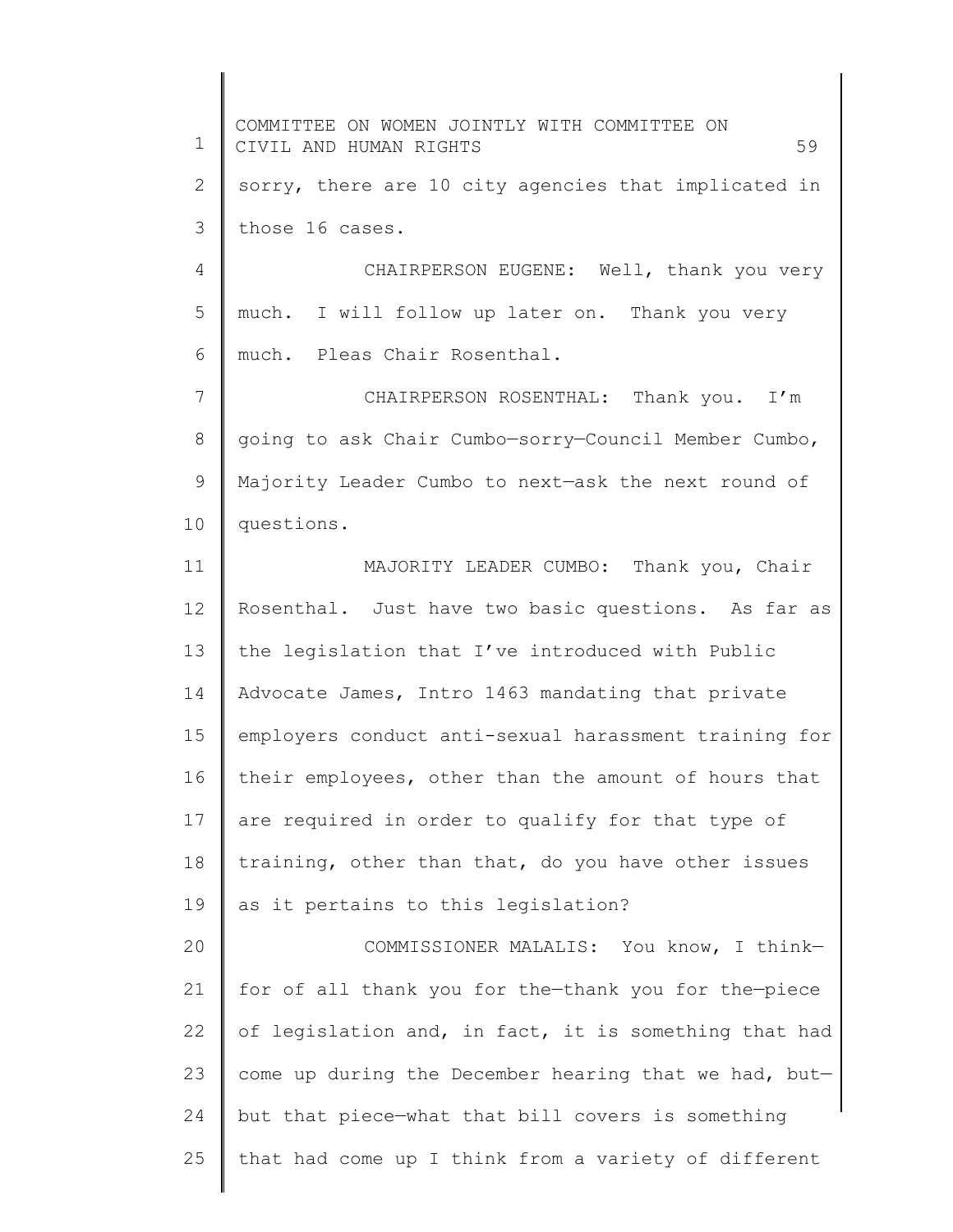1 2 3 4 5 6 7 8 9 10 11 12 13 14 15 16 17 18 19 20 21 22 23 24 25 COMMITTEE ON WOMEN JOINTLY WITH COMMITTEE ON CIVIL AND HUMAN RIGHTS 60 people who testified at our December hearing. So, it was nice to—to get validation for—for that need here. You know, I think as with all the-the types of legislation that come before us, we are always very eager to be working with the City Council on different ways that we could be, you know, tweaking bills to make sure that they are, you know, responsive to whatever the actual need is. MAJORITY LEADER CUMBO: Uh-hm. COMMISSIONER MALALIS: And I said earlier that we were releasing our report from our December hearing coming up in April and one of the reasons we're doing that is because we want to kind of take in all the information that we received not—not only in person at the hearing, but we also allowed a period where people were able to submit written testimony afterwards. So, we've been reviewing all of that testimony so that we could come up with what we think would be the best practices and the best ways of addressing some of the needs, and I suspect that some of the—the things and recommendations that we will be coming up with will be consistent with some things that are in the package. So, I think it's just looking though at the details.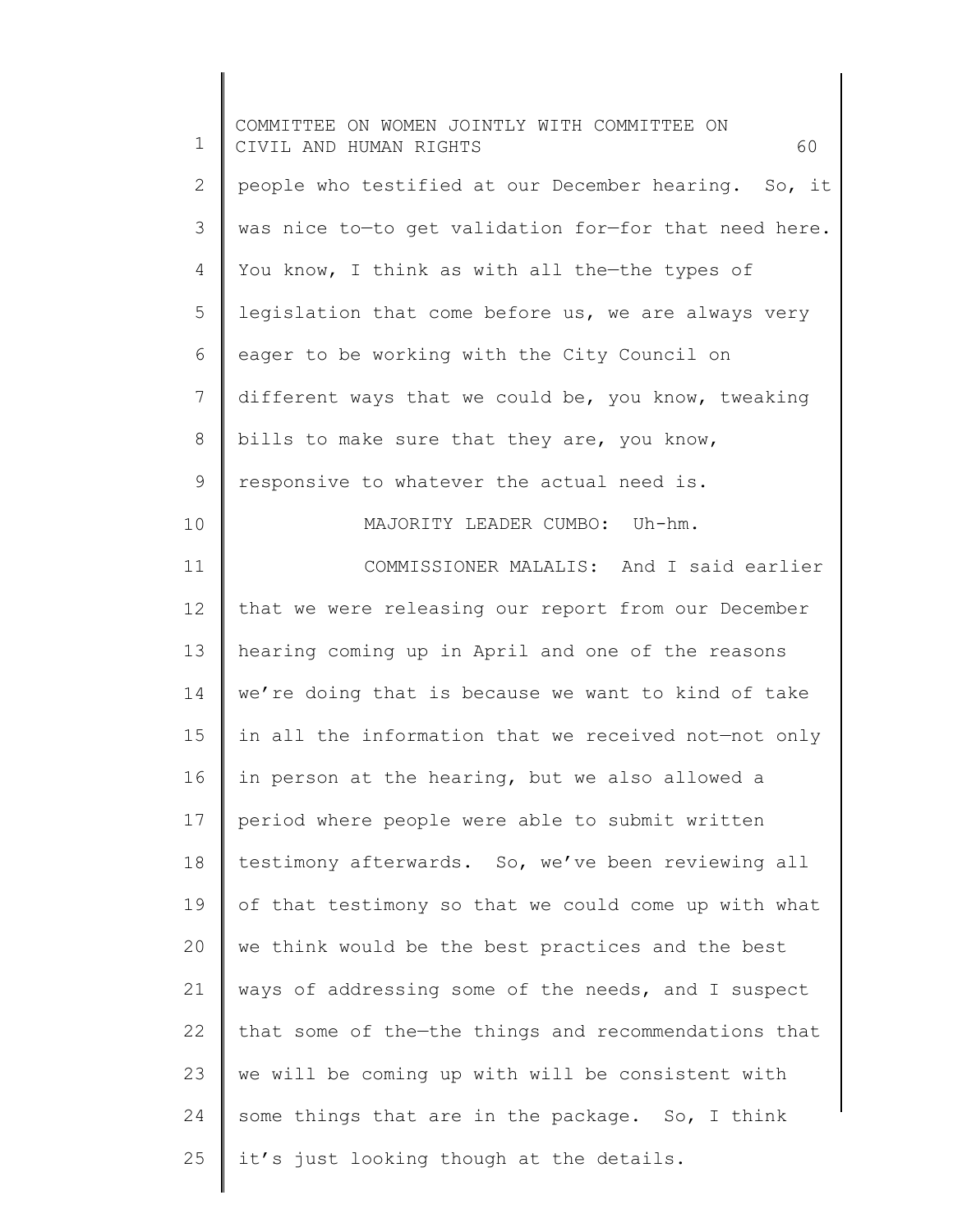1 2 3 4 5 6 7 8 9 10 11 12 13 14 15 16 17 18 19 20 21 22 23 24 25 COMMITTEE ON WOMEN JOINTLY WITH COMMITTEE ON CIVIL AND HUMAN RIGHTS 61 MAJORITY LEADER CUMBO: I think. That sound promising. When do you think that you will have a thorough assessment of the information that you're reviewing currently? COMMISSIONER MALALIS: You mean from our hearing? MAJORITY LEADER CUMBO: Uh-hm. COMMISSIONER MALALIS: So, we are set to release our report in April. MAJORITY LEADER CUMBO: And in April you'll have a better understanding of how this legislation fits with the feedback that you've gotten over that period of time? COMMISSIONER MALALIS: That is my expectation. MAJORITY LEADER CUMBO: Okay, and also is the—for Intro 1462 with Council member Cornegy and myself requiring employers to post written policies and procedures to prevent sexual harassment, what are your thoughts on that piece? COMMISSIONER MALALIS: Again, you'll you'll be happy to hear that that was again a consistent thread that we heard at the hearing. I think you'll also be happy to hear that right now,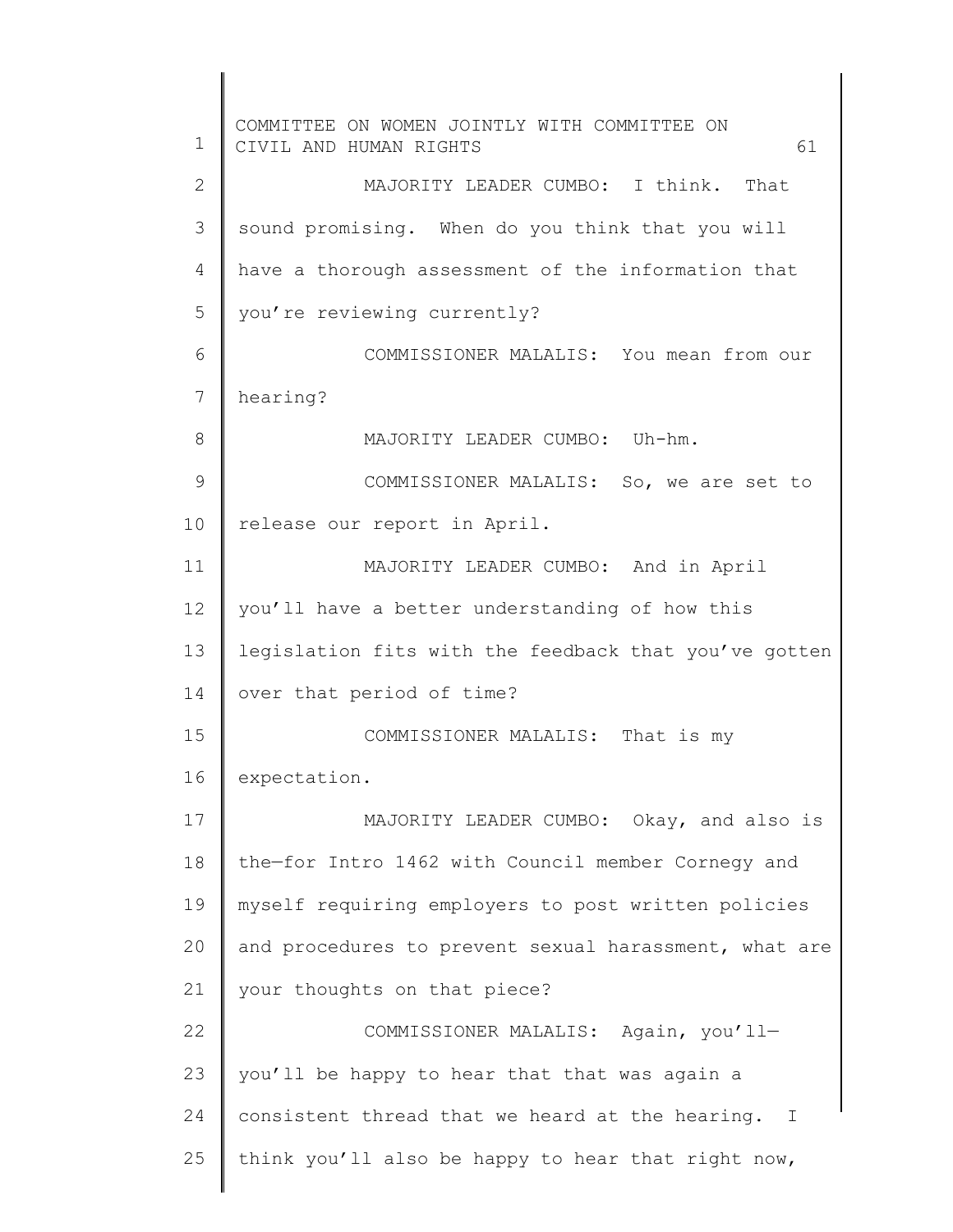1 2 3 4 5 6 7 8 9 10 11 12 13 14 15 16 17 18 19 20 21 22 23 24 25 COMMITTEE ON WOMEN JOINTLY WITH COMMITTEE ON CIVIL AND HUMAN RIGHTS 62 you know, when the commission conciliates or settles matters with respondents, we're already requiring this and I'm tying to think of—I'm challenged to think of a case where we haven't required this. So, we—we, you know, strong support this piece of legislation and again would be working with you to make sure that we have what we need to—to get at the issue we're trying to address. MAJORITY LEADER CUMBO: Happy to hear it and I look forward to the feedback and how we can strengthen this legislation. So that it fits the needs of the advocates and the folks that are unfortunately living with this dynamic everyday in our work environment. Thank you very much. COMMISSIONER MALALIS: Thank you. MAJORITY LEADER CUMBO: Thank you. Chair Rosenthal. CHAIRPERSON ROSENTHAL: Sure. Council Member Lander. COUNCIL MEMBER LANDER: [pause] Thank you to both chairs and—and thank you Chair Rosenthal in particular for your leadership on this topic and helping push the city and the Council forward and thanks so much to our—our city partners and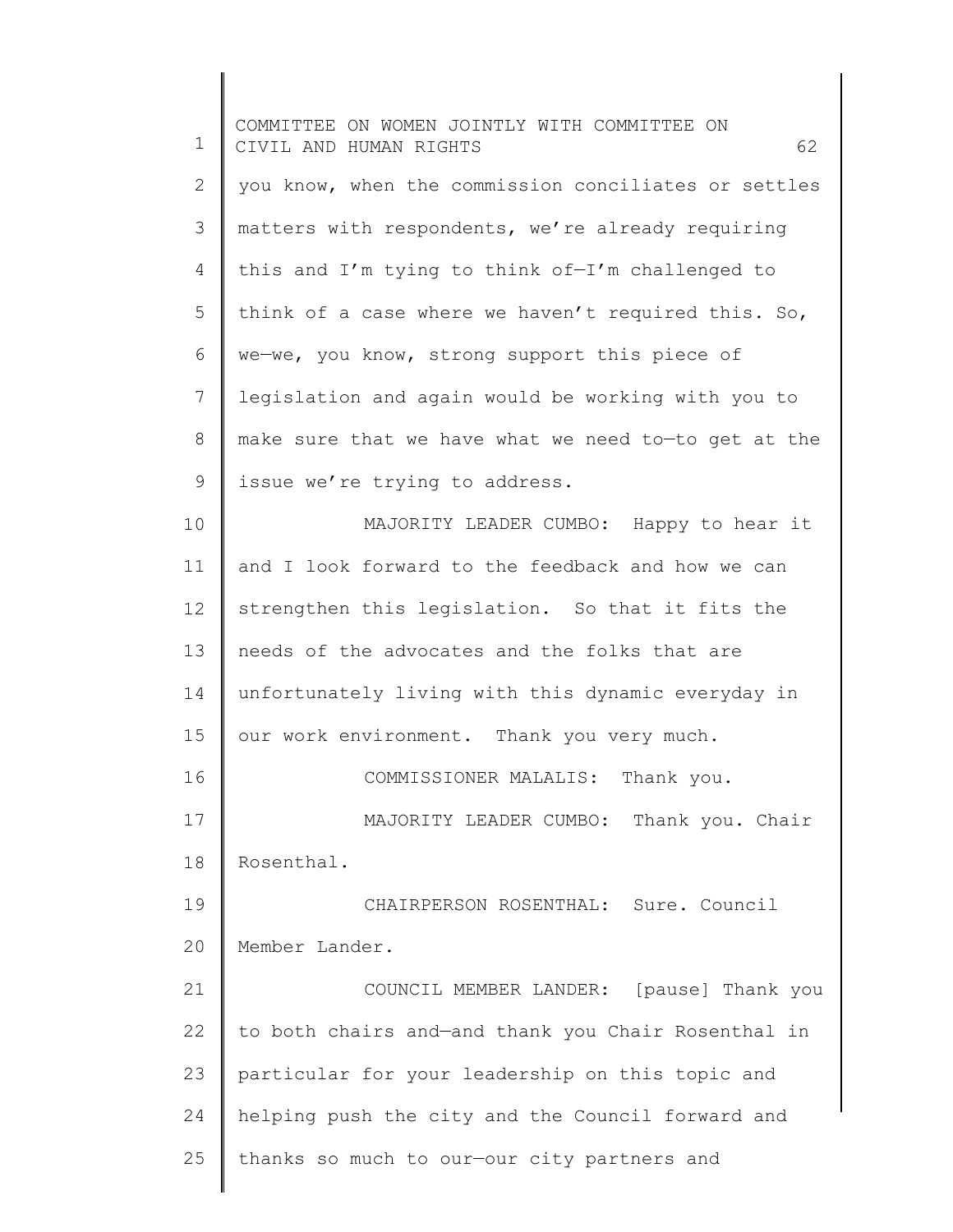1 2 3 4 5 6 7 8 9 10 11 12 13 14 15 16 17 18 19 20 21 22 23 24 25 COMMITTEE ON WOMEN JOINTLY WITH COMMITTEE ON CIVIL AND HUMAN RIGHTS 63 especially to the Human Right Commission. You know, you know, we now—that this is the first hearing of these committees in this term. CHAIRPERSON ROSENTHAL: Yep. COUNCIL MEMBER LANDER: You think about where we were in the first committee, the first couple of hearing we had a term ago. We didn't yet have your leadership. The Commission had really been decimated and you're rebuilding it internally in partnership with the Council, out collective ability to triple basically the funding so that you could grow the staff, and pursue all the things that you're talking about. It's really significant. So, we have a long way to go. I think strength—you know, everything we can do to root out harassment is necessary, and we're called to it. So, I appreciate the work we're doing together, but I do think it's worth noting we've come a long way from where we were, and I'm grateful for your leadership and partnership with the Council in—in doing it. I appreciate it. You were mentioning the—the language to clarify and strengthen the protections that freelances and independent contractors have under the law. I look forward to—I thank the—the Chair for her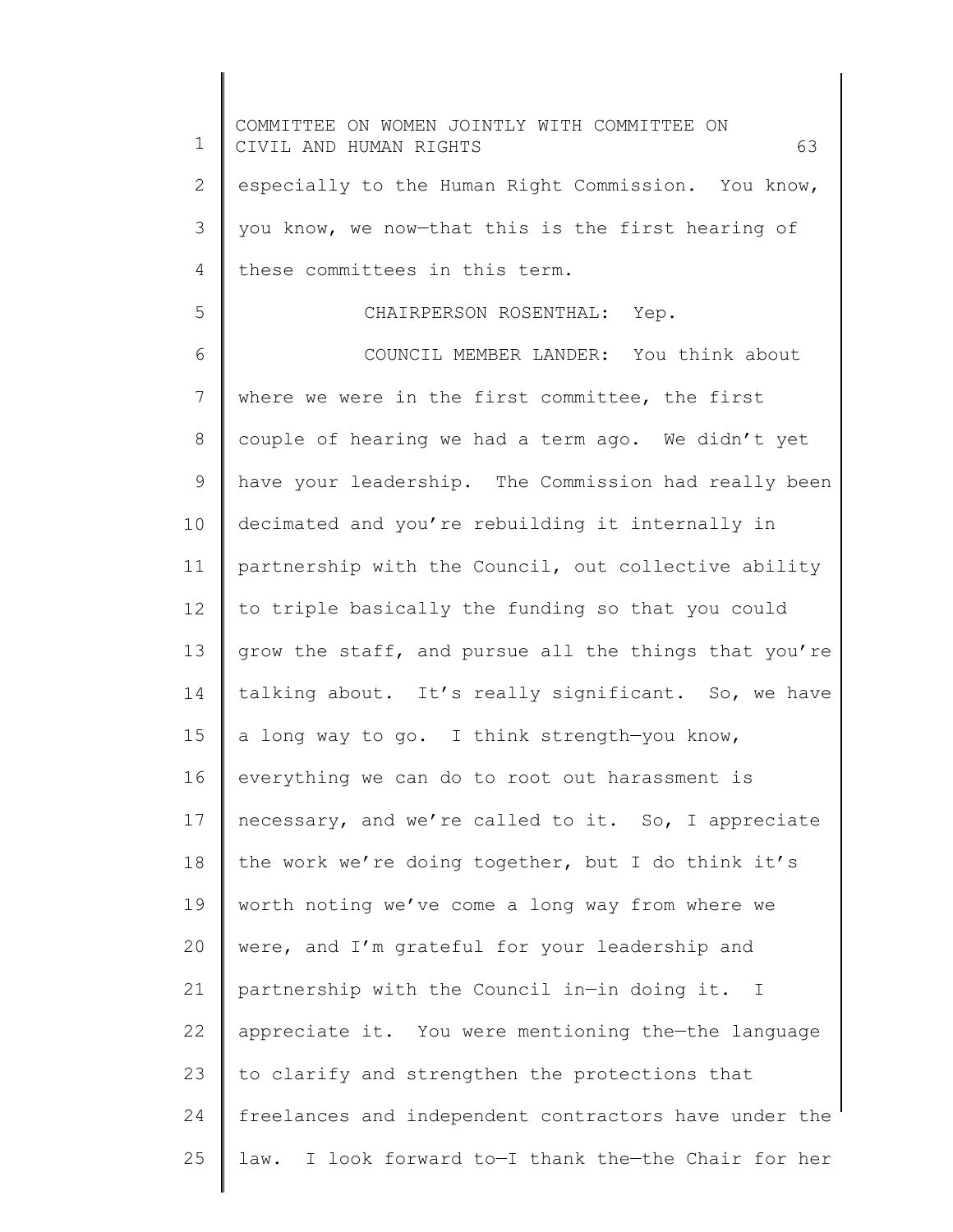1 2 3 4 5 6 7 8 9 10 11 12 13 14 15 16 17 18 19 20 21 22 23 24 25 COMMITTEE ON WOMEN JOINTLY WITH COMMITTEE ON CIVIL AND HUMAN RIGHTS 64 reference to that, and hopefully we can work on-on moving that forward here as well. One particular category of—of contracted or independent workers that we've heard a lot, and there was that articles in the Times about the work Assemblywoman Nily Rozic is doing around models and folks in the modeling industry and particularly pervasive harassment that takes place. I know we've also talked a little about trying to do some other things like address the exclusive contract problem that folks—that makes, you now, workers even more vulnerable there. Was that, you know, was something that you heard at the hearing, and do you have thoughts on what we can do to further strengthen our—our work there. COMMISSIONER MALALIS: Absolutely. DEPUTY COMMISSIONER PINNOCK: Absolutely. I'm—I'm grateful that there were people—some of the people are here today, in fact, who, you know, are working with people from the Models Alliances, folks from Fordham University and people who I think have been working far beyond the time that has just, you know, elucidated the problems that we have in New York City and elsewhere that-that-and the challenges that face folks in the modeling industry. So, we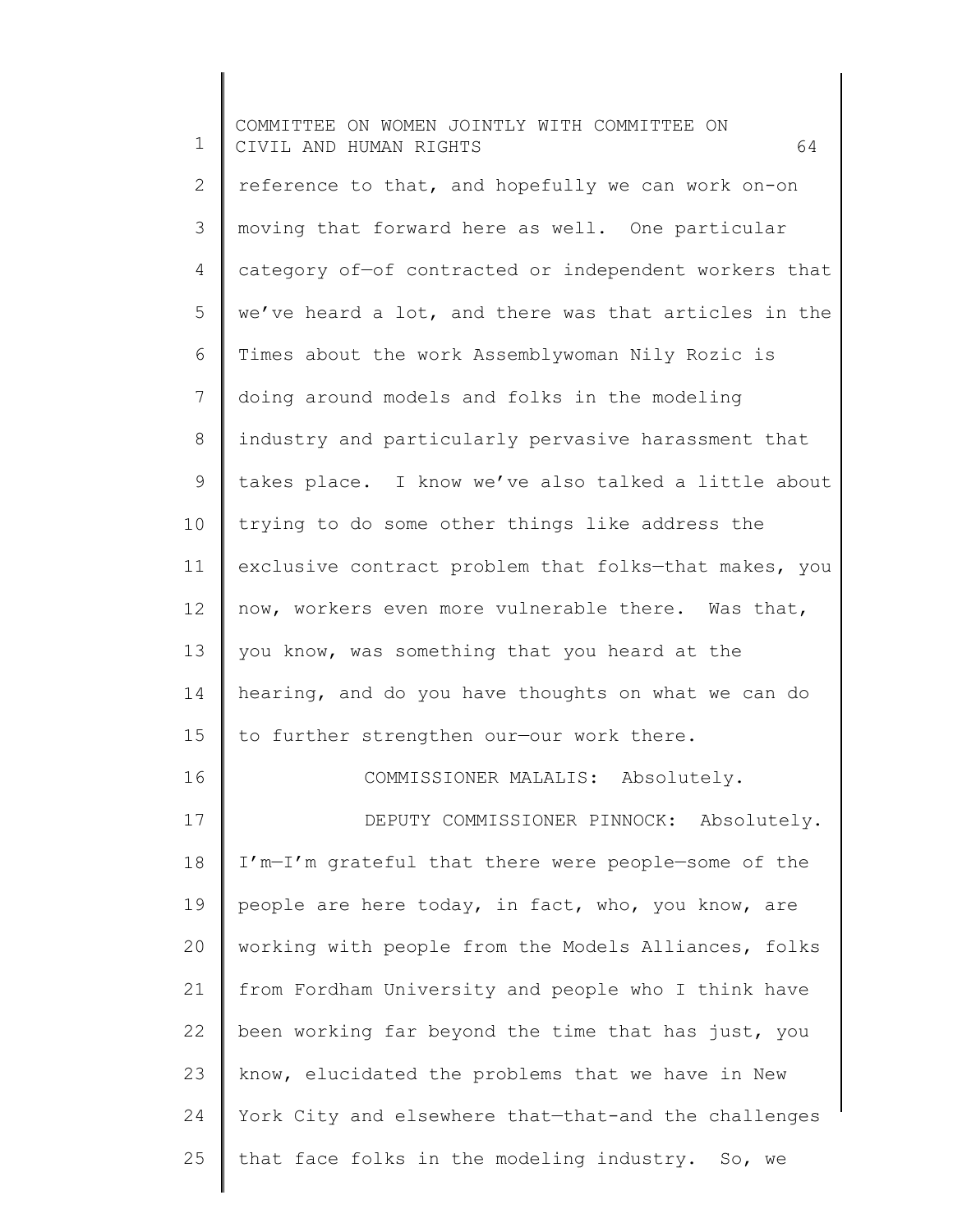1 2 3 4 5 6 7 8 9 10 11 12 13 14 15 16 17 18 19 20 21 22 23 24 25 COMMITTEE ON WOMEN JOINTLY WITH COMMITTEE ON CIVIL AND HUMAN RIGHTS 65 had—we had several people actually testify during our December 6<sup>th</sup> hearing specific to that industry, and certainly we're going to have, you know, parts of our report coming out in April that address that. I think one of the other reasons that the hearing was so helpful it helps also to provide some perspective to folks at the Commission on areas that we obviously can and should be doing more to put out there as our areas of jurisdiction. You know, one of the things that came out of the hearing there had been, I think some—some confusion as to whether or not independent contractors or—which I think is very specific to this—to this industry whether they were covered for purposes of being protected under a law. And one of the things that we're obviously, you know, going to be making clear going forward is that, of course, yes they are. They are covered under the Commission on Human Rights Law unless they are otherwise employers themselves. We look forward to continuing to work with the Council on, you know, this area as with others, and we have been working, like I said wit the advocates for folks in this industry to make sure that they have resources within the agency and they know how to utilize our law.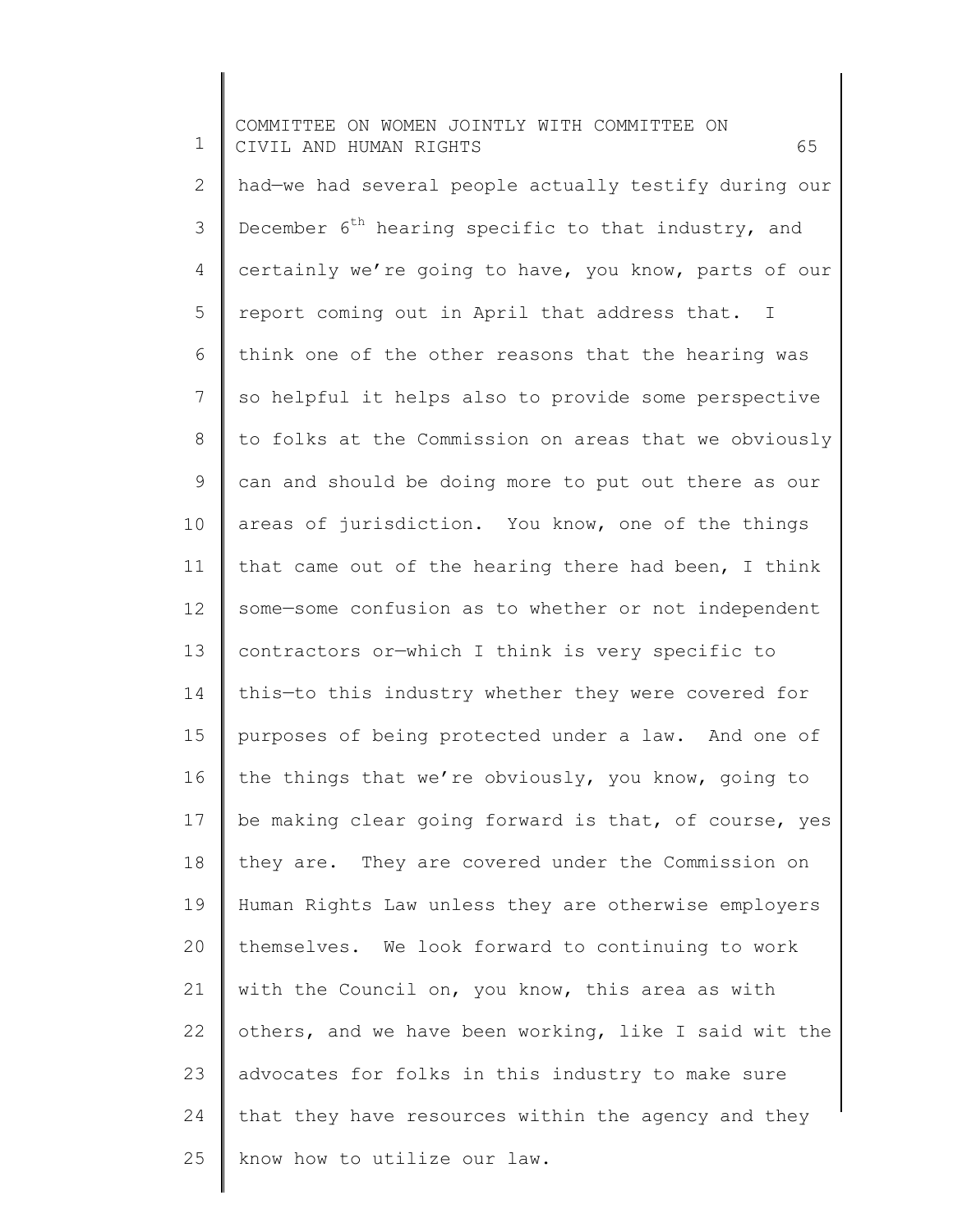1 COMMITTEE ON WOMEN JOINTLY WITH COMMITTEE ON CIVIL AND HUMAN RIGHTS 66

2 3 4 5 6 7 8 9 10 11 12 13 14 15 16 17 18 19 20 21 22 23 24 25 COUNCIL MEMBER LANDER: Thank you. We'll look forward to hearing that testimony, and—and Madam Chairman, we should talk to Assemblywoman Rozic about what she's looking at, and also, you know, this—the as—what we had heard that one—one particular problem is this requirement that folks work under exclusive contracts, which they can't even get outside of and and there might be some room there. My last question I think just speaks to—to what extent we're looking at strategies to change culture as well as regulation and enforcement. Regulation enforcement is critical. That is the charge of the Human Right Commission and not to—but the—you know, we've got a moment right now when we have a responsibility to do everything we can in a much broader way. You know, in our schools and, you know, and we've got a set of things we've long done both on the administration and on the Council side. We do intimate partner violence. The Council funds a series of contracts to try to help do education. There's a set of things taking place in the school, but I guess I just wonder in addition to what's already a lot of work here, are you out of that hearing or elsewhere? To what extent is the administration trying to develop an even broader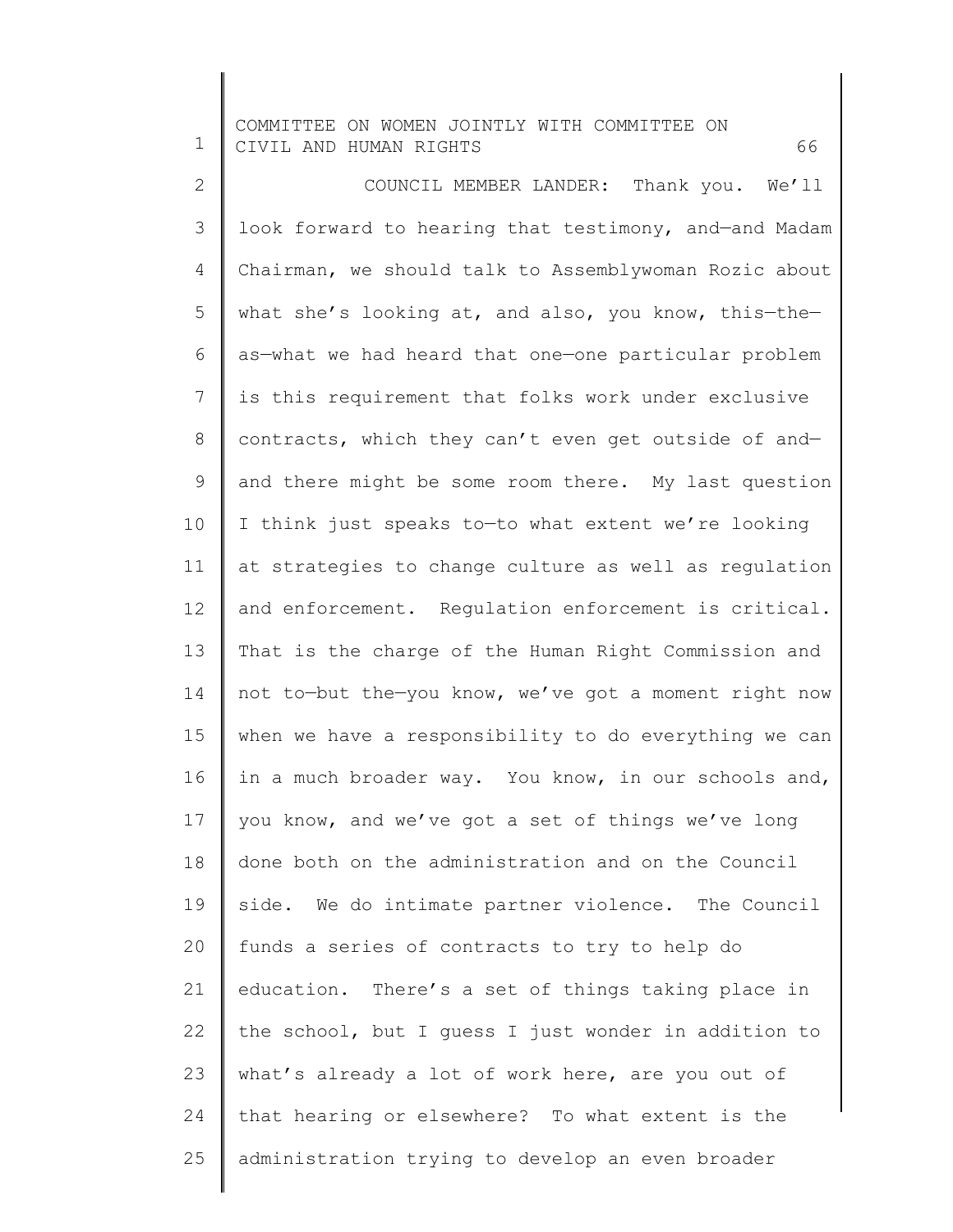1 2 3 4 5 6 7 8 9 10 11 COMMITTEE ON WOMEN JOINTLY WITH COMMITTEE ON CIVIL AND HUMAN RIGHTS 67 approach that says, you know, how we think about what we're educating in our schools and what we're doing through our-- You know, how do we in addition to strengthening our laws and strengthening enforcement, take this moment to just change culture how men and boys are—are brought up and live in this city in a way that makes us, you know, better, respectful, more equal citizens? That's a big task, but it seems like a moment when we should be pushing ourselves to do everything we can.

12 13 14 15 16 17 18 19 20 21 22 23 24 25 DEPUTY COMMISSIONER PINNOCK: Absolutely, and that, you know, certainly the—the contents of our report coming out in April will not be confined solely to just like legal recommendations and best practices of that nature, but I think broadly speaking other ways in which we as a city should be looking to—to make sure we're fostering dignity and respect in this situation and—and in other situations. You know, we—like I said earlier, we have the Community Relations Bureau partly because, you know, we're also very much aware that the way that we have impact throughout the city is not just about enforcement. It's just—it not only about legal enforcement. It needs to be coupled with the types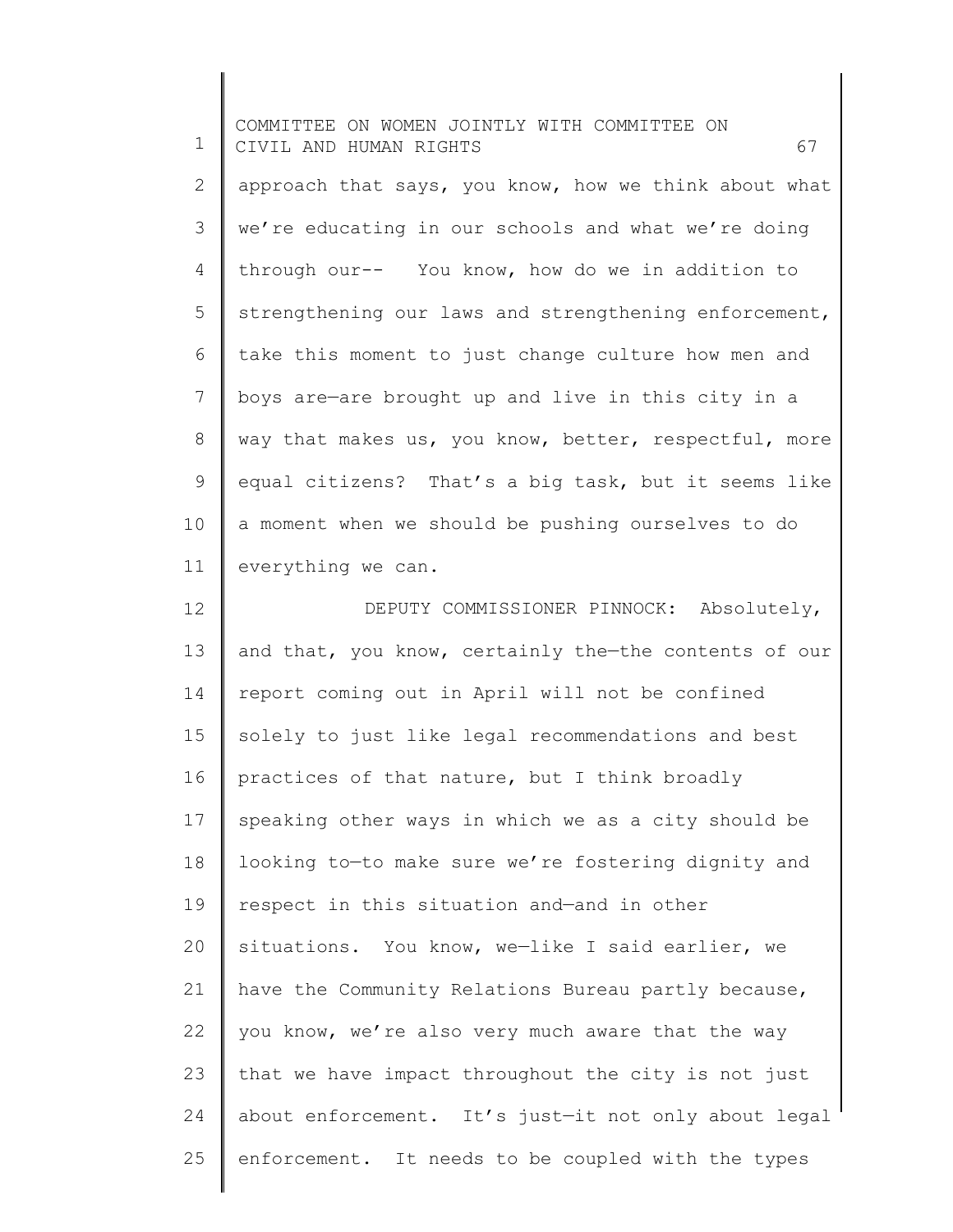1 2 3 4 5 6 7 8 9 10 11 12 13 14 15 16 17 18 19 20 21 22 23 24 25 COMMITTEE ON WOMEN JOINTLY WITH COMMITTEE ON CIVIL AND HUMAN RIGHTS 68 of discussions and workshops and relationship building that takes place more on that community relations side working with schools and working with different communities and organizations to be thinking through how we can best communicate the challenges that women and girls, you know, face in these situations. And to be working frankly with employers and businesses so they have a better understanding of what their obligations are under the law, but also beyond the law what are best practices n these situations? So, even if the law does not require certain things, what can they do as caring employers, people who want to be doing the right thing at the right time? I think beyond the types of trainings on the law that—that, you know, we are we've—we've-we've thought of and, you know, certainly the Council has thought of in terms of training people on what their obligations are or their rights are under the law. This is also an area where I think bystander intervention has been very important. It's—it's great to see folks from Hollaback here. I know that they have been a champion for that for a very long time. The Commission had talked a lot about having engaged in bystander training related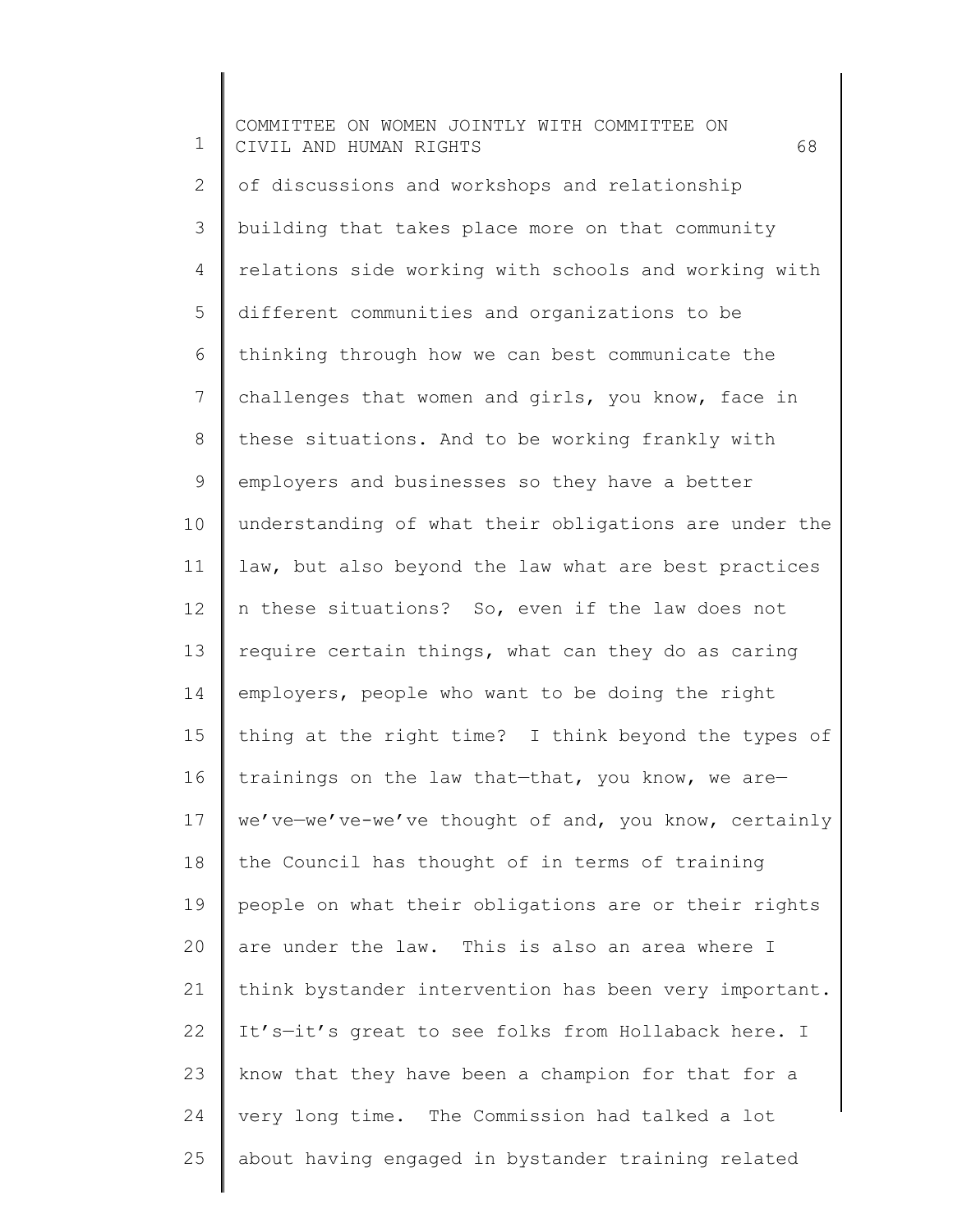| $\mathbf 1$     | COMMITTEE ON WOMEN JOINTLY WITH COMMITTEE ON<br>69<br>CIVIL AND HUMAN RIGHTS |
|-----------------|------------------------------------------------------------------------------|
| $\mathbf{2}$    | work, you know, in the past year and a half. In that                         |
| 3               | time it was very specific to the types of xenophobia                         |
| 4               | or Islamophobia that we or antisemitism that we had                          |
| 5               | seen reported at the agency and this is an area that                         |
| 6               | I think is, of course, very right for us to also be                          |
| 7               | thinking about bystander intervention and to be                              |
| 8               | working with other entities to make sure that people                         |
| 9               | are thinking outside of the box.                                             |
| 10              | COUNCIL MEMBER LANDER: Thank you. I                                          |
| 11              | guess I'll just end in that regard by saying I'm                             |
| 12 <sup>°</sup> | proud that this is my first hearing now as a member                          |
| 13              | of the-the Women's Issues Committee. I was on the                            |
| 14              | Civil and Human Rights Committee already but I asked                         |
| 15              | to be added to this one and I think it-obviously it                          |
| 16              | is inspiring and critical that leadership is taken by                        |
| 17              | women in the city, and it's-it's, you know, having                           |
| 18              | you in that chair and having Chair Rosenthal in that                         |
| 19              | one is-is critical and, of course, it is also                                |
| 20              | important that we find ways to step and not just in                          |
| 21              | that like as a father and a husband way, but, you                            |
| 22              | know, like as a citizen of this city committed to                            |
| 23              | equality and justice we're going to find ways to push                        |
| 24              | the-the men of this city to take our responsibility                          |
| 25              | in the work place for this hearing, but more broadly                         |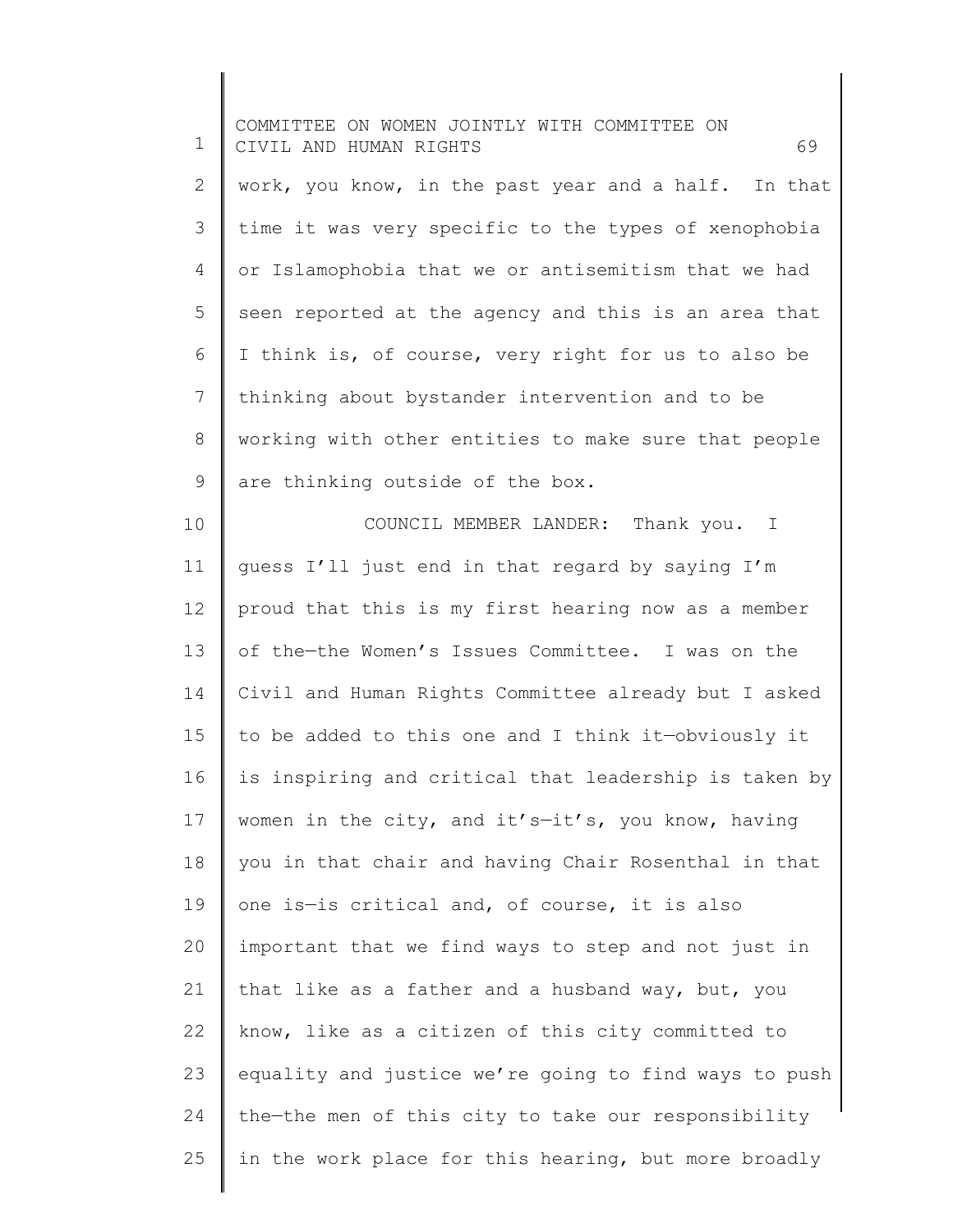1 2 3 4 5 6 7 8 9 10 11 12 13 14 15 16 17 18 19 20 21 22 23 24 25 COMMITTEE ON WOMEN JOINTLY WITH COMMITTEE ON CIVIL AND HUMAN RIGHTS 70 as well. So, if there are thoughts on ways we can continue in addition to these laws to be pushing and doing that better we look forward to—I look forward to working as a member of this committee, and as partner with you on that. DEPUTY COMMISSIONER PINNOCK: Great. CHAIRPERSON ROSENTHAL: Great. Thank you. DEPUTY COMMISSIONER PINNOCK: Oh, I actually wanted to add something just on the city side. So, there's a great deal of training that we've specifically done around EEO regulations as well as sexual harassment, and when you talk about culture, Commissioner Malalis is exactly right. Having a space where there is an open dialogue is key. And so one of the things, and we've actually brought the slides back for you to review our Sexual Harassment Training that we're seeking to launch, is really how we try to hone in on the responsibility and the accountability that mangers and supervisors have. So, not only are they mandatory reporters, they also contribute directly to the culture of an organization. So, if you know that you have a manager and if you are afraid to come forward and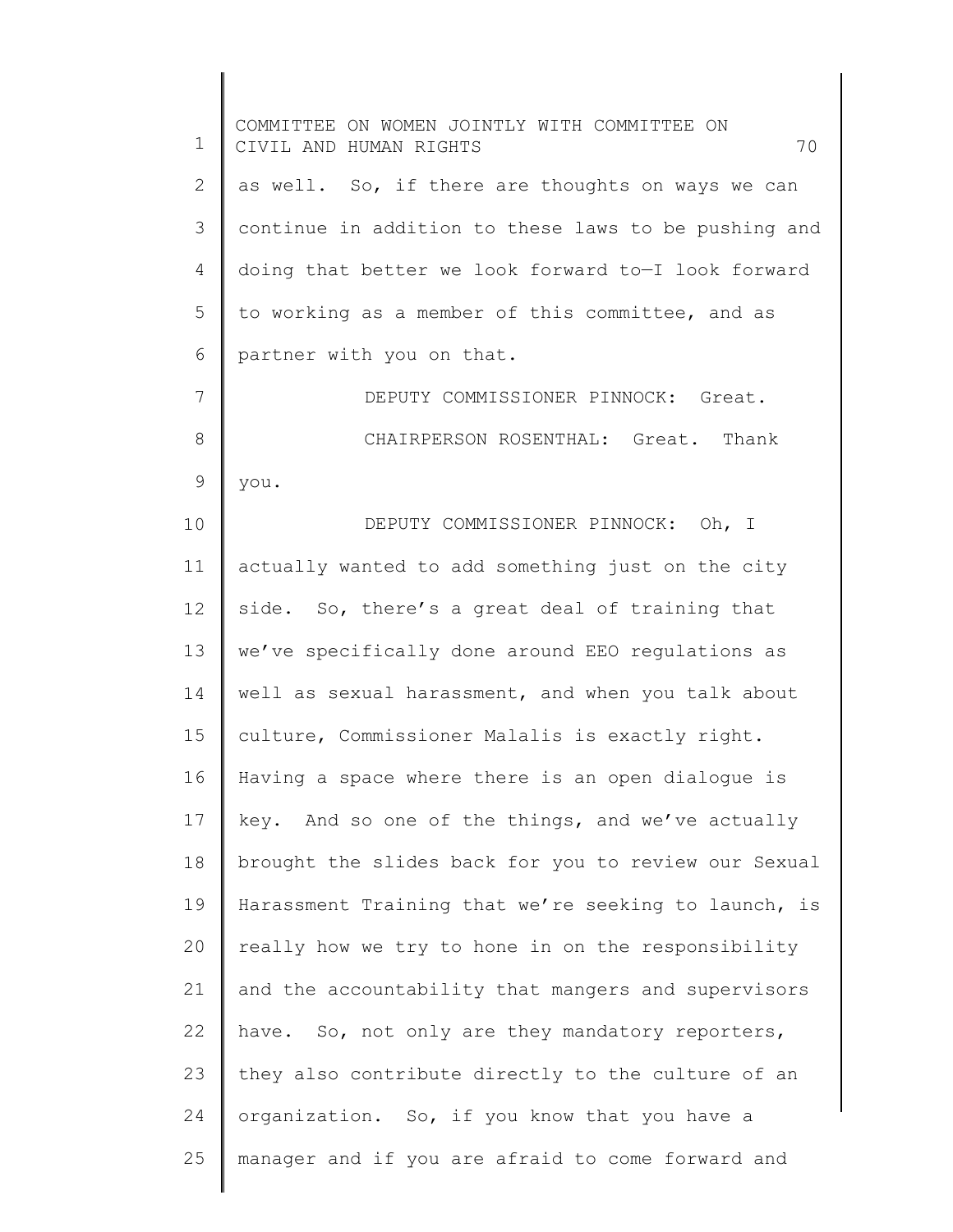1 2 3 4 5 6 7 8 9 10 11 12 13 14 15 16 17 18 19 20 21 22 23 24 25 COMMITTEE ON WOMEN JOINTLY WITH COMMITTEE ON CIVIL AND HUMAN RIGHTS 71 file a complaint, but if you know you share that information with a trust manager or supervisor, and then they in turn can then advocate on your behalf. I—we just think that those things are also very critical to having the kind of workplace culture we want in the city. So, we've been actively working with our EEO Officers to really talk about how we empower not only bystanders, managers, supervisors, HR counterparts, because sometimes they are the first face someone sees when they come into an organization to also own the fact that, you know, harassment anywhere impacts all of us. COUNCIL MEMBER LANDER: Thank you. DEPUTY COMMISSIONER PINNOCK: Thank you. CHAIRPERSON ROSENTHAL: You answered my first question. So, it's really nice segue. I appreciate it. Did you mention you had a sheet with something written on it? DEPUTY COMMISSIONER PINNOCK: We actually brought gifts for you guys, but we didn't know when it was the appropriate time to share it. CHAIRPERSON ROSENTHAL: Now is the appropriate time.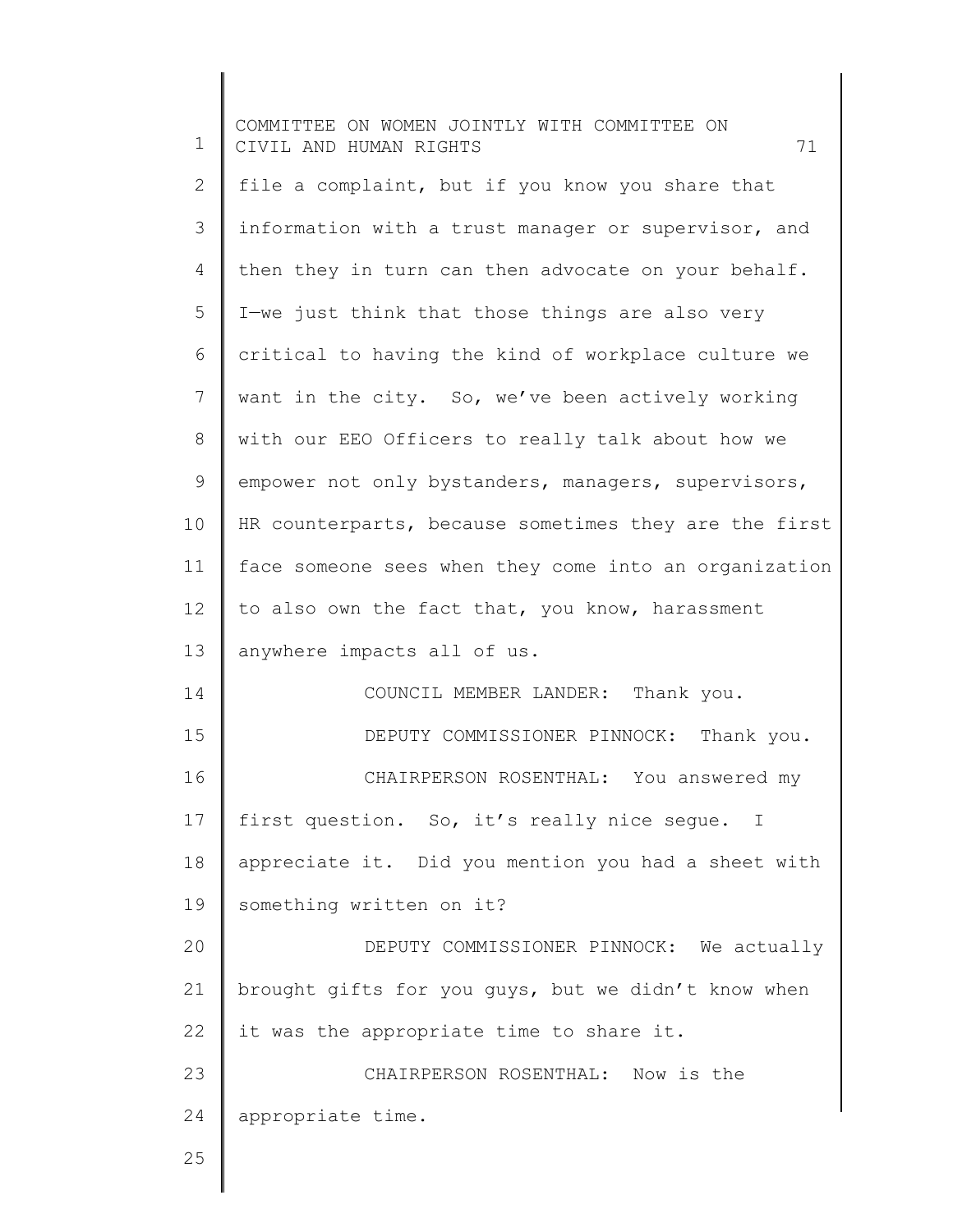1 2 3 4 5 6 7 8 9 10 11 12 13 14 15 16 17 18 19 20 21 22 23 24 25 COMMITTEE ON WOMEN JOINTLY WITH COMMITTEE ON CIVIL AND HUMAN RIGHTS 72 DEPUTY COMMISSIONER PINNOCK: We have the [laughter] the—the slide back. Well, yes. It's actually a screen shot-CHAIRPERSON ROSENTHAL: [interposing] Oh, great. DEPUTY COMMISSIONER PINNOCK: --of our sexual harassment training. As mentioned in our testimony, it's completed. We did not want it actually, it was complete on February 27<sup>th</sup>, coincidentally, but we wanted to make sure that we shared that information with the Council so that you would have a sneak peak before we launched citywide. I think that you will find that the Training Prevention Program that we've put in place really aligns with some of your overarching goals with respect to mandatory training and sexual—related to sexual harassment. CHAIRPERSON ROSENTHAL: Okay, and this was just finished yesterday? DEPUTY COMMISSIONER PINNOCK: It's fresh off the press, this project. CHAIRPERSON ROSENTHAL: Okay. DEPUTY COMMISSIONER PINNOCK: We actually started this project a year ago.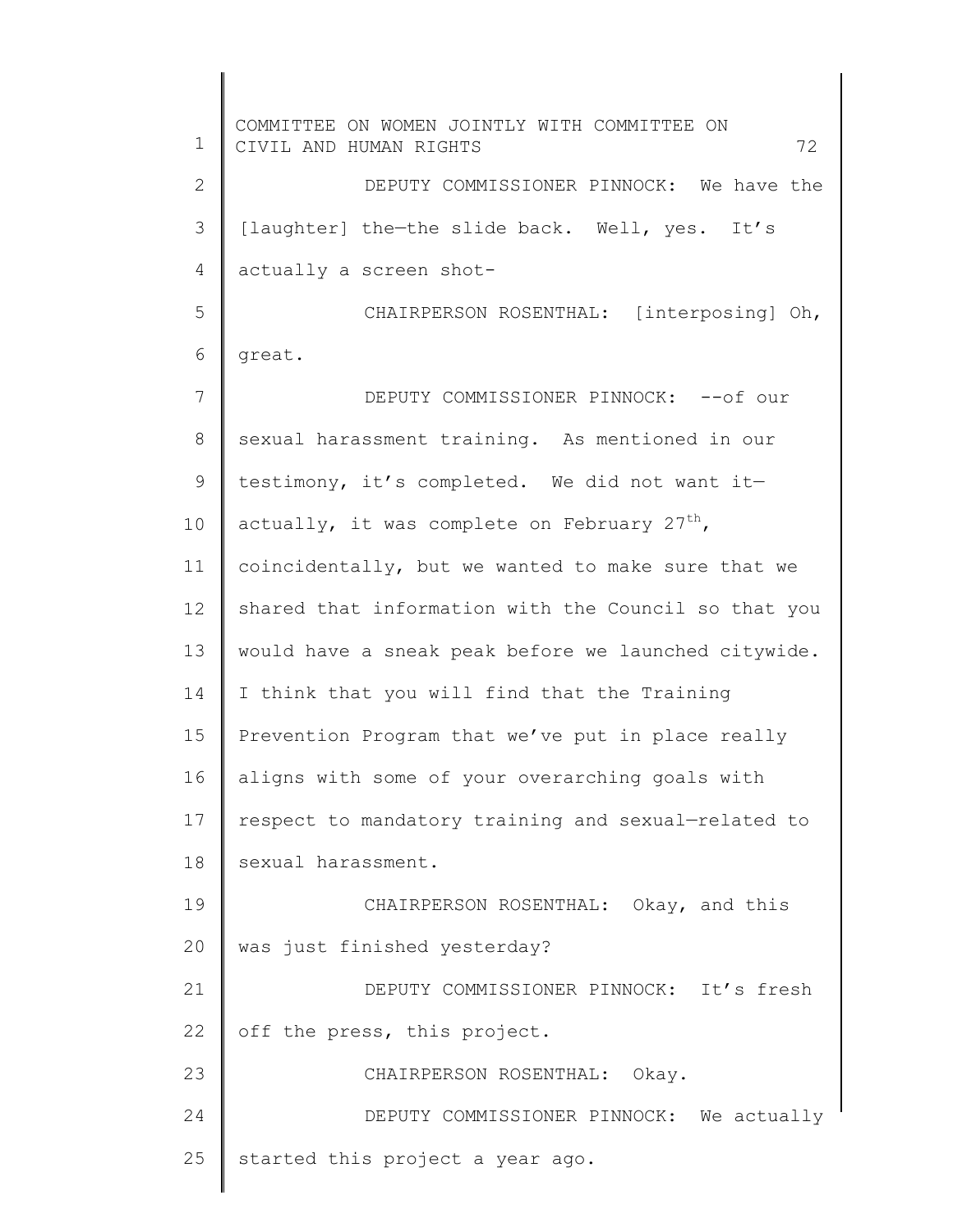1 2 3 4 5 6 7 8 9 10 11 12 13 14 15 16 17 18 19 20 21 22 23 24 COMMITTEE ON WOMEN JOINTLY WITH COMMITTEE ON CIVIL AND HUMAN RIGHTS 73 CHAIRPERSON ROSENTHAL: [interposing] This hearing has already produced the results we hoped for. [laughter] And the Commissioner of Human Rights mentioned that they have a new training as that they created as well. Do those two—are they the same? Do you two work together on that? COMMISSIONER MALALIS: So, our training is specific to the city—it is very much focused on the City Human Rights Law, and our training is generally made available to the public since, you know, we have jurisdiction over both public and private employers and employees and, you know, I mentioned the DCAS training is much more geared towards the city employment-- DEPUTY COMMISSIONER PINNOCK: [interposing] Yes, it is. COMMISSIONER MALALIS: -but DCAS and the Commission on Human Rights do consult quite a bit on things because DCAS is obviously very interested in making sure that they are compliant with the City Human Rights Law. They've been a great partner. In doing these types of trainings.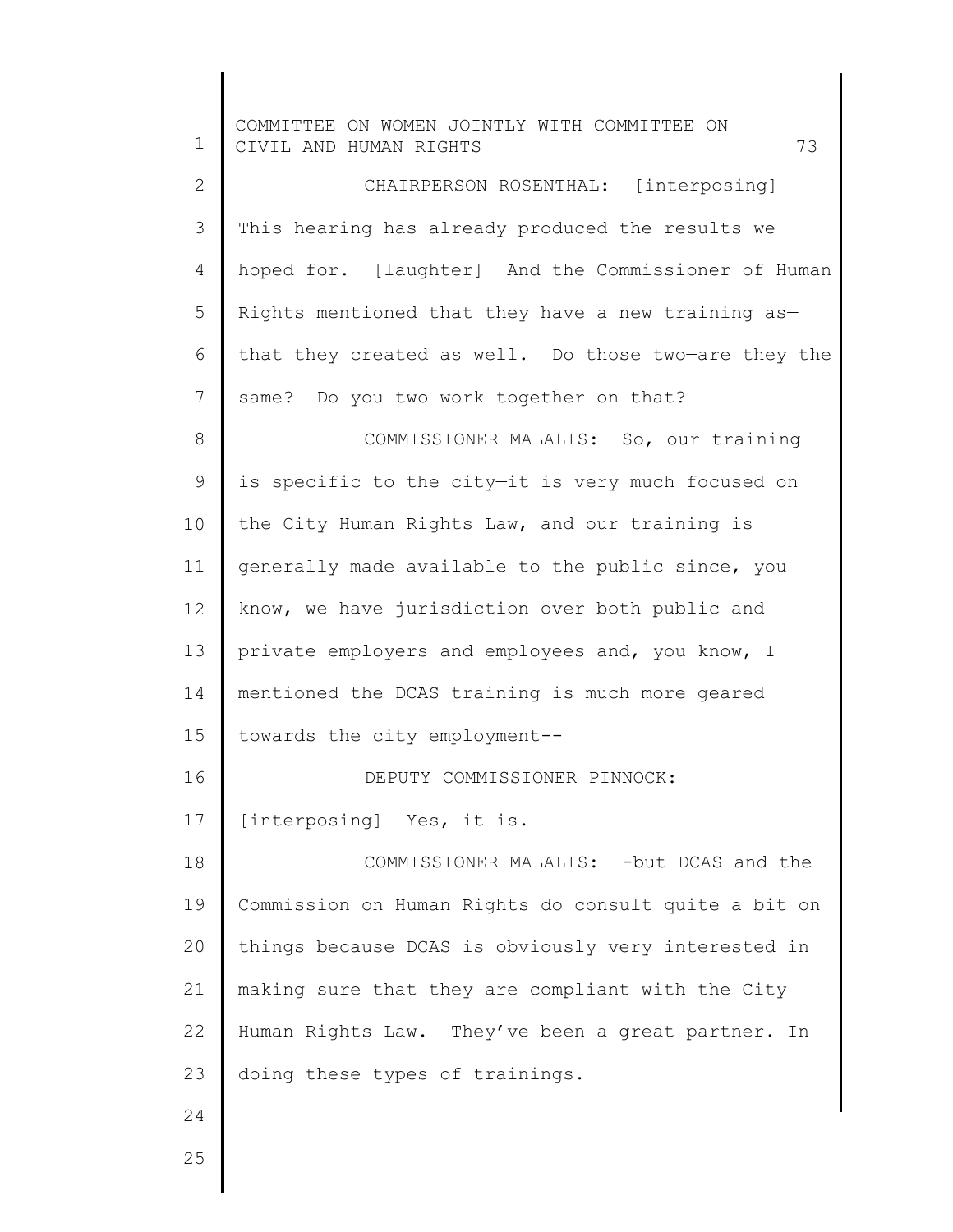| $\mathbf 1$    | COMMITTEE ON WOMEN JOINTLY WITH COMMITTEE ON<br>74<br>CIVIL AND HUMAN RIGHTS |
|----------------|------------------------------------------------------------------------------|
| $\overline{2}$ | CHAIRPERSON ROSENTHAL: Okay. So, we got                                      |
| 3              | it hot off the presses, but you already reviewed it,                         |
| 4              | and you love it?                                                             |
| 5              | COMMISSIONER MALALIS: Um-                                                    |
| 6              | CHAIRPERSON ROSENTHAL: Oh, not?                                              |
| 7              | COMMISSIONER MALALIS: I don't know--                                         |
| 8              | CHAIRPERSON ROSENTHAL: [interposing]                                         |
| 9              | It's okay. It doesn't matter.                                                |
| 10             | COMMISSIONER MALALIS I don't exactly                                         |
| 11             | know what you have in front of you right now. So, I-                         |
| 12             |                                                                              |
| 13             | DEPUTY COMMISSIONER PINNOCK: No, she's                                       |
| 14             | fine.                                                                        |
| 15             | CHAIRPERSON ROSENTHAL: Okay, I guess I                                       |
| 16             | would just want to know I mean you were talking so in                        |
| 17             | such a proud way about the new Training Module that                          |
| 18             | you had just come up with, and I-I just wondered                             |
| 19             | maybe if you could just confirm that they're in sync.                        |
| 20             | They capture the same things. Of course, you're                              |
| 21             | talking to the privet sector as well.                                        |
| 22             | COMMISSIONER MALALIS: We can certainly                                       |
| 23             | make sure they're consistent on law. Uh-hm.                                  |
| 24             |                                                                              |
| 25             |                                                                              |
|                |                                                                              |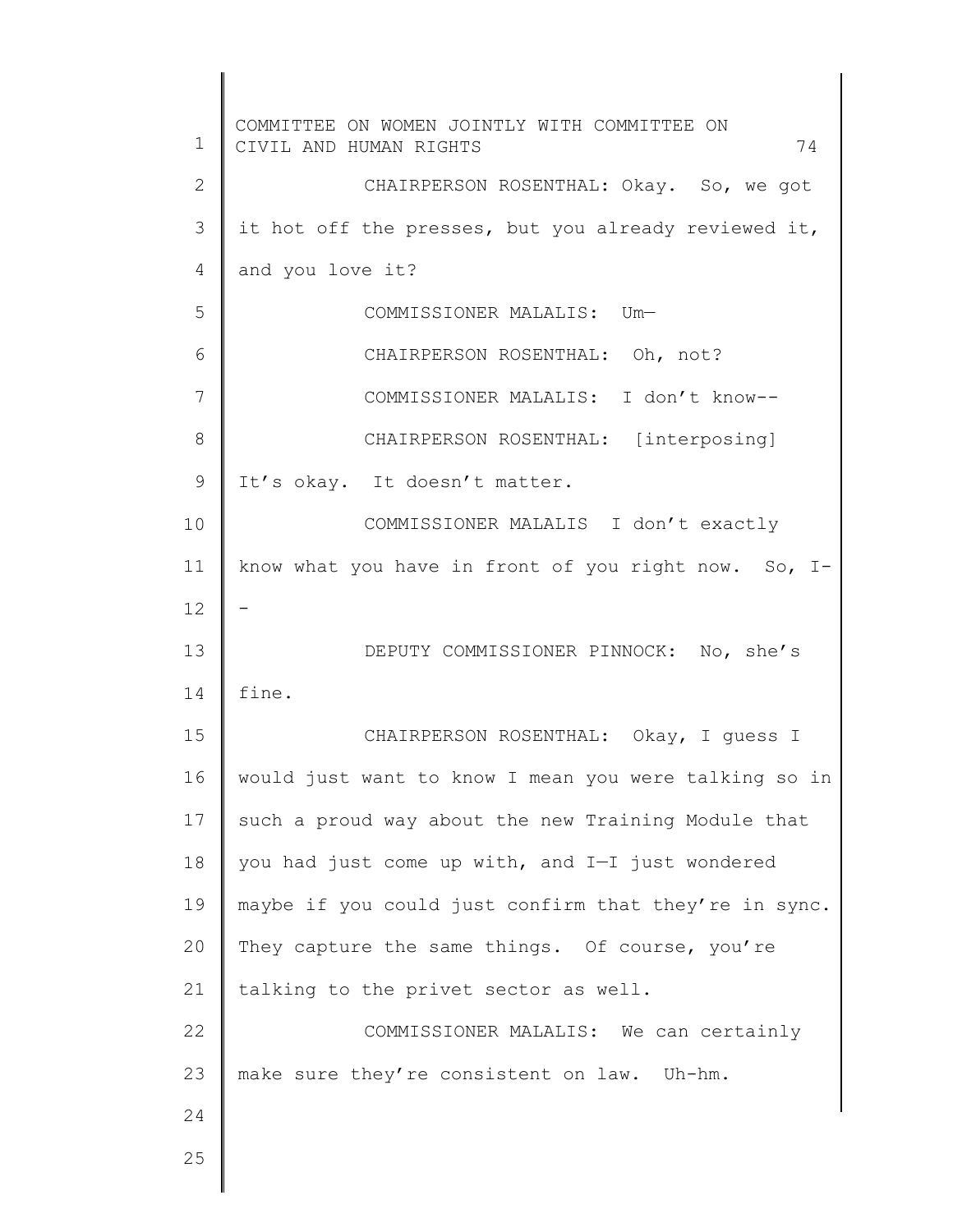1 2 3 4 5 6 7 8 9 10 11 12 13 14 15 16 17 18 19 20 21 22 23 24 25 COMMITTEE ON WOMEN JOINTLY WITH COMMITTEE ON CIVIL AND HUMAN RIGHTS 75 CHAIRPERSON ROSENTHAL: Great. Thank you. So, let's see, Deputy Commissioner—I'm going to get this right, Pinnock. DEPUTY COMMISSIONER PINNOCK: Yes. CHAIRPERSON ROSENTHAL: If we could start with you. Tell me more about the EEO professionals- and this is what you were just talking about--at each of the agencies. Are they hired by the agency with certain criteria of what—of their—what they need to know or are they hired and vetted by DCAS? What criteria is used for these professionals, and do some of the agencies have maybe somebody who fills multiple jobs, EEO being one of—of several, and do you have a sense of how many agencies, you know, have people who are singularly focused on EEO, and I'm wondering if in each agency if they report to the Commissioner themselves or if maybe they report through HR? DEPUTY COMMISSIONER PINNOCK: So, the EEO Officers do report to the agency head. Each agency is required under the Charter to have an appointed EEO officer. In terms of the onboarding process, specifically related to budget and all of that that, the EEO Officer is hired by the agency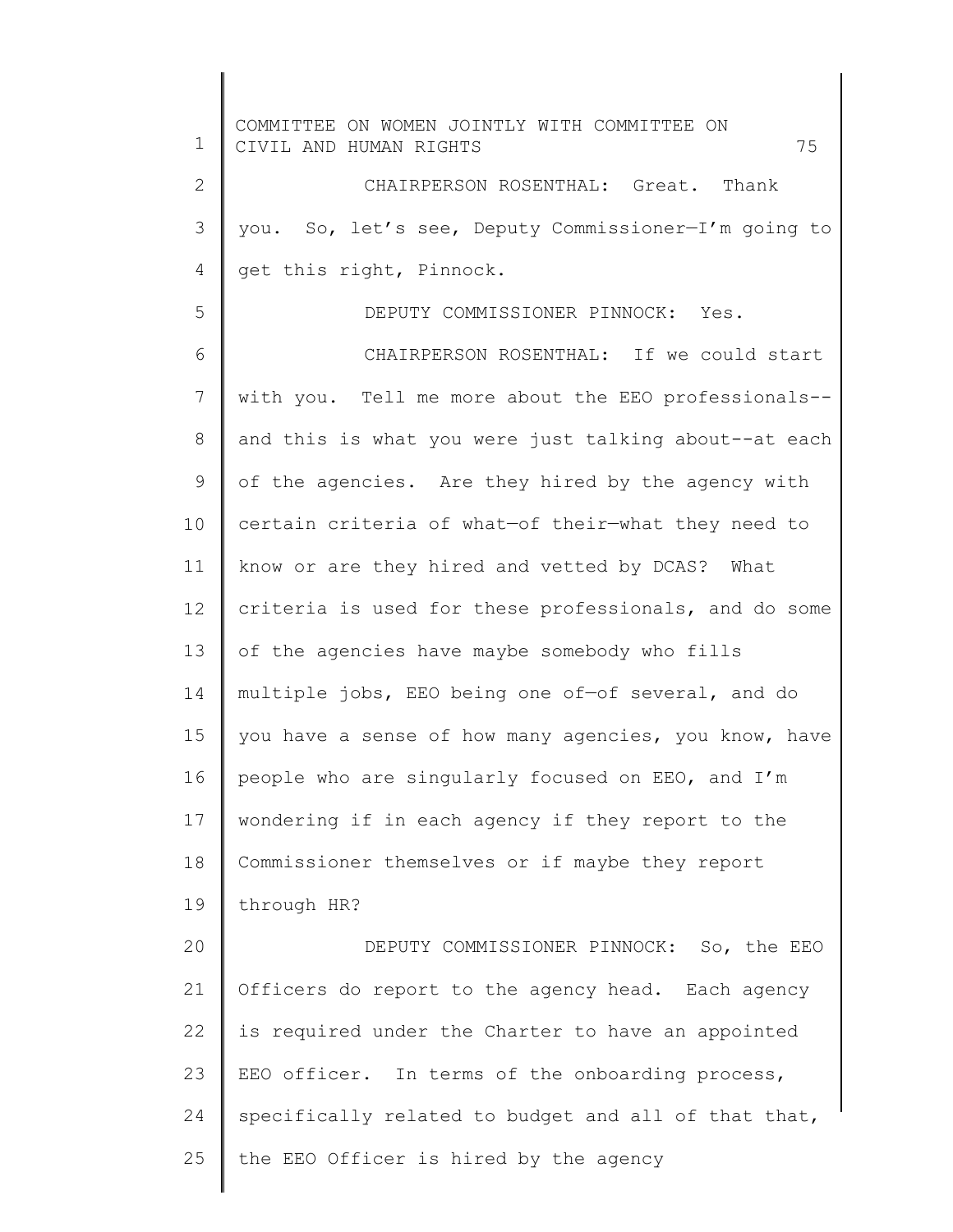1 2 3 4 5 6 7 8 9 10 11 12 13 14 15 16 17 18 19 20 21 22 23 24 25 COMMITTEE ON WOMEN JOINTLY WITH COMMITTEE ON CIVIL AND HUMAN RIGHTS 76 notwithstanding we are part of the vetting process specifically for individuals who are coming on at the most senior levels, Assistant Commissioner and above. For other individuals who might be coming at a different level within city government we are still very much consulted with as it relates to the job posting to ensure that there's consistency, if there are any nuances or agency specific information that should be included, and it's part of our vetting process, when we sit down with a candidate, we sometimes use the information that we know about a particular agency to see how well we believe that they would fair based on organizational culture. Notwithstanding, we also provide an orientation with the EEO Officers when they're brought on board. So, our team--a team of seven--[laughs], they sit down with the newly appointed EEO Officers and really explain what the Charter requires, what their obligations are under the law. It talks to them about the level of resource that they could expect from the Citywide Diversity and EEO Office. We sometimes provide them with a bit of a tutorial with respect to systems that we currently use, but we are very hands-on.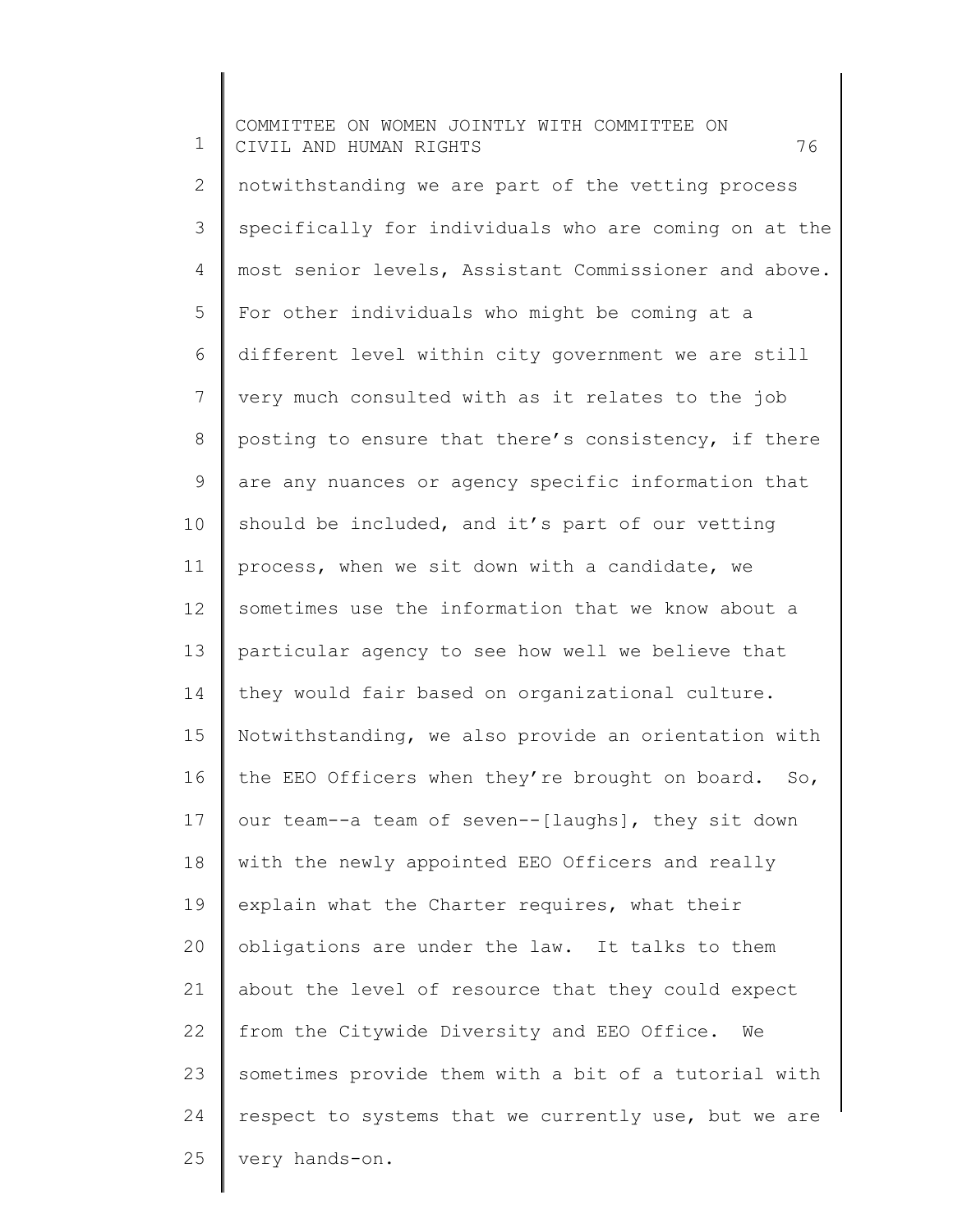1 2 3 4 5 6 7 8 9 10 11 12 13 14 15 16 17 18 19 20 21 22 23 24 25 COMMITTEE ON WOMEN JOINTLY WITH COMMITTEE ON CIVIL AND HUMAN RIGHTS 77 CHAIRPERSON ROSENTHAL: Sorry. Just to make it clear, I—I didn't quite hear you. They all report directly to the Commissioner? DEPUTY COMMISSIONER PINNOCK: Yes, they do. CHAIRPERSON ROSENTHAL: Okay. DEPUTY COMMISSIONER PINNOCK: Yes, they do. We also work directly with the EEO Officers in terms of training. We provide a five-day intensive course where we not only review EEO policy and related employment laws and anti-discrimination laws, we also take through the investigative process. We provide them with guidelines with respect to the investigative process, step-by-step instructions and we do talk to them about matters relating to reporting, because that is a significant portion of their work handling complaints. CHAIRPERSON ROSENTHAL: Sorry, and just real quickly, will they all be given refresher training with the new sexual harassment prevention program that you've come up with? DEPUTY COMMISSIONER PINNOCK: Yes, we actually piloted this course withal the EEO Officers, and the attorneys that we work with across the city.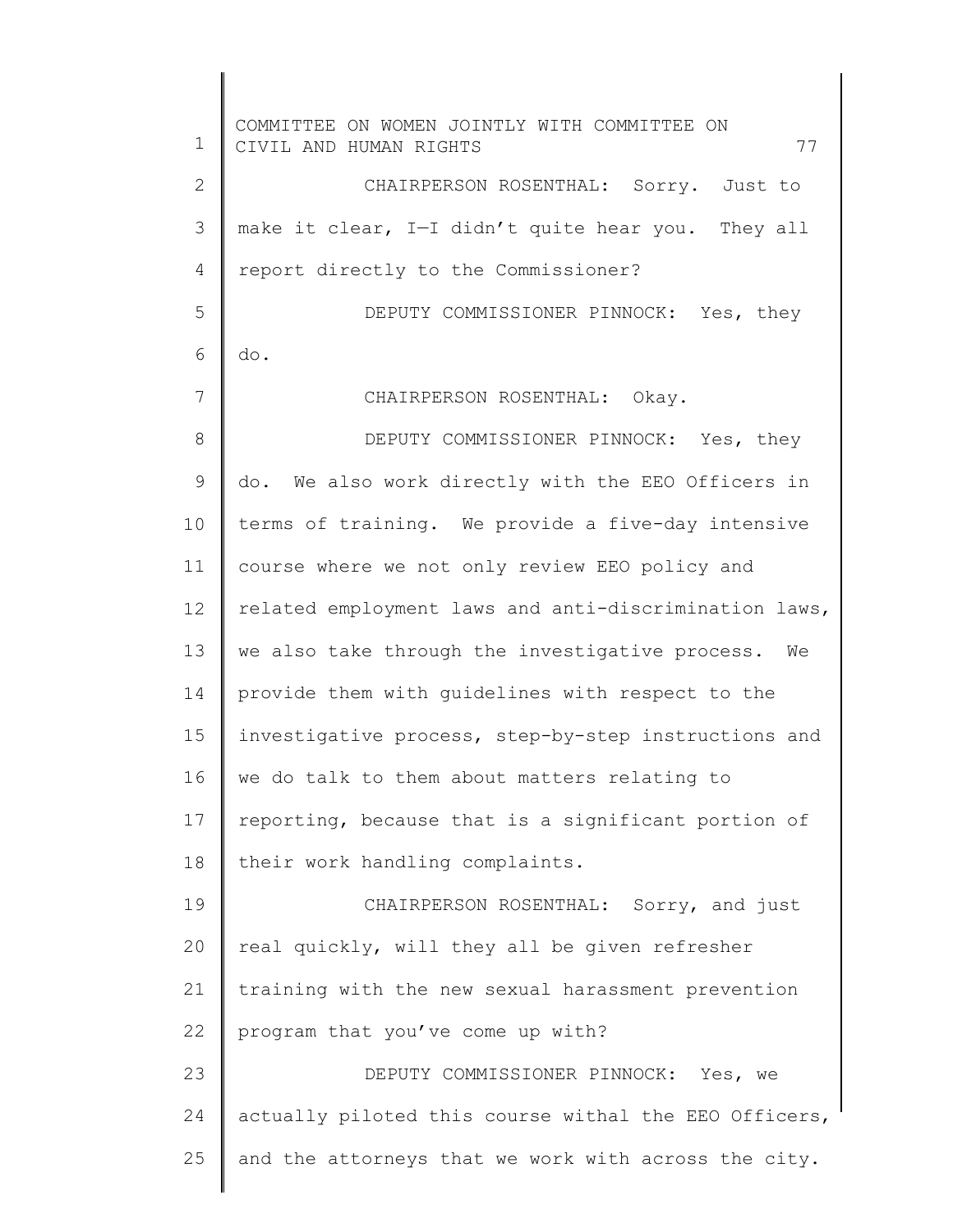| $\mathbf 1$   | COMMITTEE ON WOMEN JOINTLY WITH COMMITTEE ON<br>78<br>CIVIL AND HUMAN RIGHTS |
|---------------|------------------------------------------------------------------------------|
| 2             | The pilot was conducted in January, and then we had a                        |
| 3             | host of focus groups whereby we received comments.                           |
| 4             | You know, in some cases folks wanted something that                          |
| 5             | was a little more advanced. Some individuals thought                         |
| 6             | that it was spot on, and so we incorporated the                              |
| 7             | comments of our colleagues prior to finalizing on the                        |
| 8             | training.                                                                    |
| $\mathcal{G}$ | CHAIRPERSON ROSENTHAL: Sorry, just real                                      |
| 10            | quickly, how many agencies do not current-currently                          |
| 11            | have a vacancy in the EEO position?                                          |
| 12            | DEPUTY COMMISSIONER PINNOCK: I don't                                         |
| 13            | know off hand. I can certainly provide that                                  |
| 14            | information, but also to your question relating to                           |
| 15            | are there some cases where an EEO officer may have                           |
| 16            | another hat? Yes. There are some cases specifically                          |
| 17            | for some of our smaller agencies where the HR lead is                        |
| 18            | also the EEO lead, but I can certainly provide any                           |
| 19            | known vacancy information.                                                   |
| 20            | CHAIRPERSON ROSENTHAL: Yeah, I'd love to                                     |
| 21            | know that information. So, specifically, how many                            |
| 22            | wear two hats, and how many vacancies there are, and                         |
| 23            | how many filled positions there are? And-and                                 |
| 24            | similarly, if you have a sense of turnover, are these                        |
| 25            | people who are-I don't know if you keep that                                 |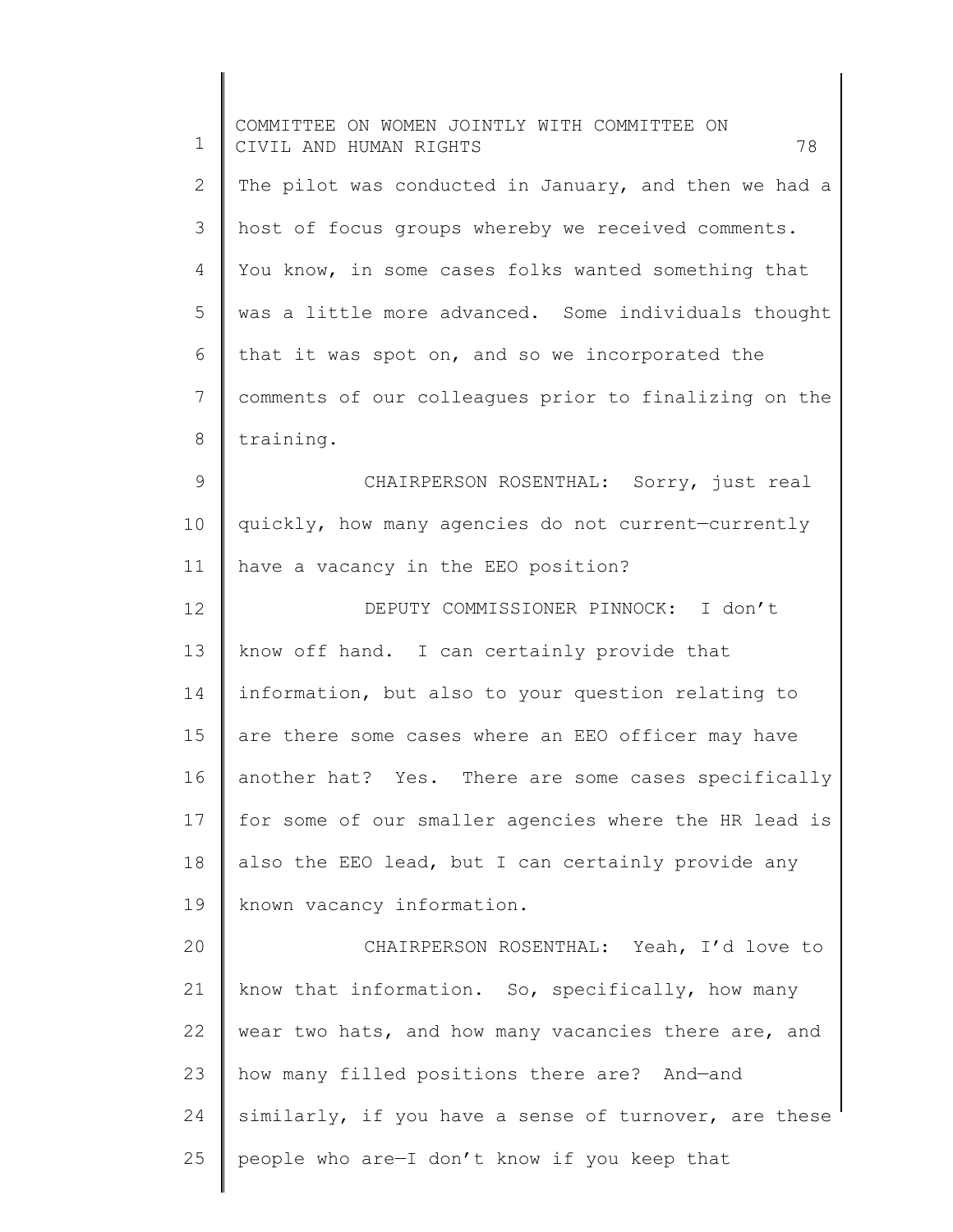| $\mathbf 1$ | COMMITTEE ON WOMEN JOINTLY WITH COMMITTEE ON<br>79<br>CIVIL AND HUMAN RIGHTS |
|-------------|------------------------------------------------------------------------------|
| 2           | information, but turnover would be interesting to                            |
| 3           | know as well.                                                                |
| 4           | DEPUTY COMMISSIONER PINNOCK: Yes,                                            |
| 5           | another hat that I wear is I oversee Human Capital.                          |
| 6           | So, we do have turnover information. So I can                                |
| 7           | certainly provide that.                                                      |
| 8           | CHAIRPERSON ROSENTHAL: So, can you-okay,                                     |
| 9           | So, do you ever currently and-and again and, you                             |
| 10          | know, we're all just waking up-do you currently                              |
| 11          | survey city employees to measure the extent to which                         |
| 12          | they are familiar with the policy and that they're                           |
| 13          | knowledgeable about how to report an incident?                               |
| 14          | DEPUTY COMMISSIONER PINNOCK: We conduct                                      |
| 15          | engagement surveys. However, that specific content                           |
| 16          | has not been included, and I'm happy that you                                |
| 17          | mentioned that because when we saw the bill relating                         |
| 18          | to the climate survey, we certainly think that the                           |
| 19          | current engagement survey that we have potentially                           |
| 20          | serves as a springboard for expansion where we could                         |
| 21          | potentially include that information.                                        |
| 22          | CHAIRPERSON ROSENTHAL: And so, you-so,                                       |
| 23          | you do climate surveys now around other aspects--                            |
| 24          | DEPUTY COMMISSIONER PINNOCK:<br>Yes.                                         |
| 25          |                                                                              |
|             |                                                                              |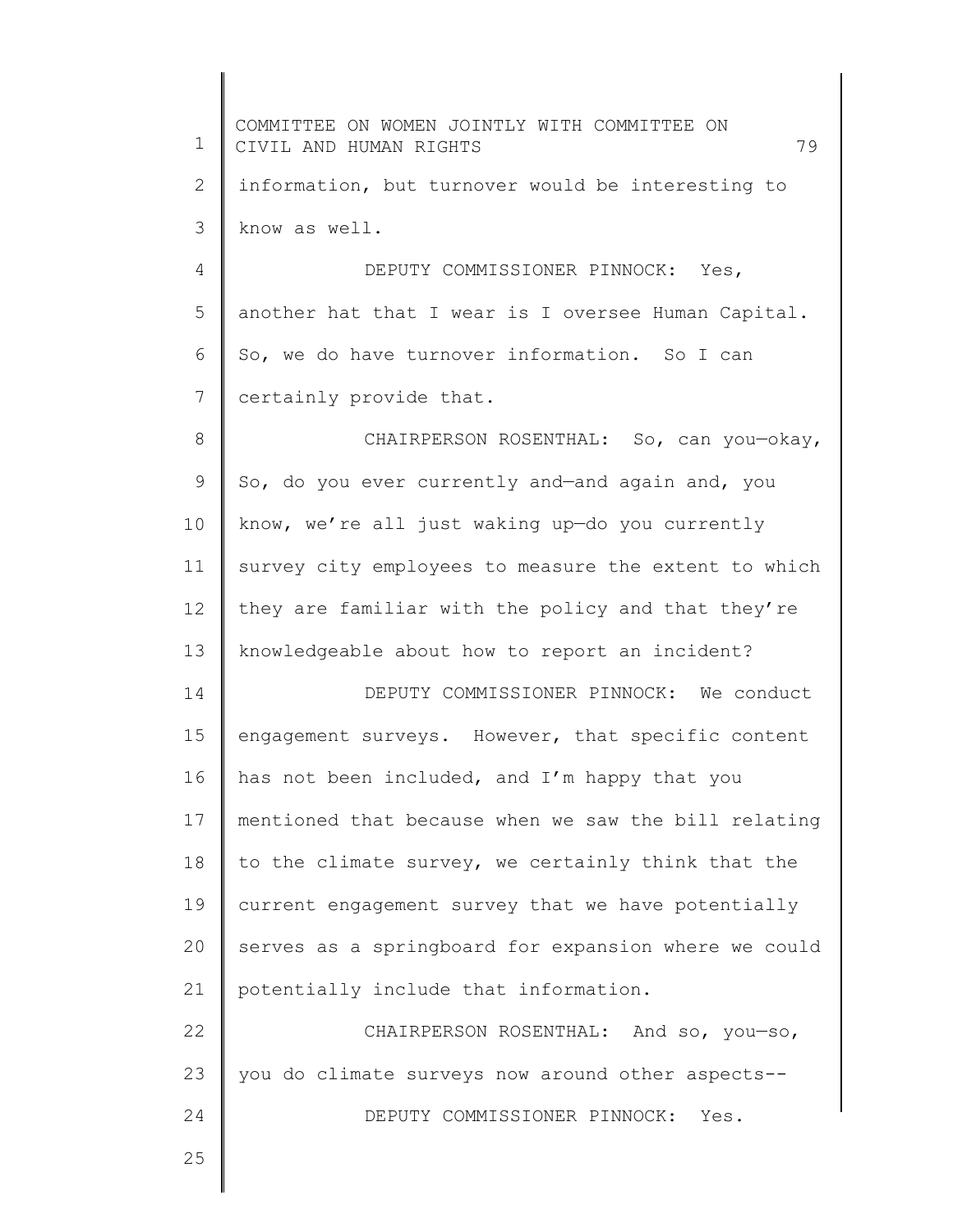1 2 3 4 5 6 7 8 9 10 11 12 13 14 15 16 17 18 19 20 21 22 23 24 25 COMMITTEE ON WOMEN JOINTLY WITH COMMITTEE ON CIVIL AND HUMAN RIGHTS 80 CHAIRPERSON ROSENTHAL: -- of EEO. What is the response rate overall or do some agencies—how often are they sent around, and if you could get us a sense of response rate, that would be really interesting. DEPUTY COMMISSIONER PINNOCK: I will definitely provide specific on the sponsor rate, but I would say overall we send out climate surveys relating to engagement, which is the one that I just talked to you about, but also relating to how effective our training programs have been. CHAIRPERSON ROSENTHAL: Yes. DEPUTY COMMISSIONER PINNOCK: And so generally the response rate loom over 50% so, the EEO community tends to be very, very committed. This work is not for the faint of heart, and so I—I can certainly you with the phone number as well. CHAIRPERSON ROSENTHAL: For the employees are there certain titles that are required to get sexual harassment prevention training or do all employees get sexual harassment prevention training? DEPUTY COMMISSIONER PINNOCK: Yes, at the time that any employee with New York City is onboarded, part of your Onboarding Annual Employee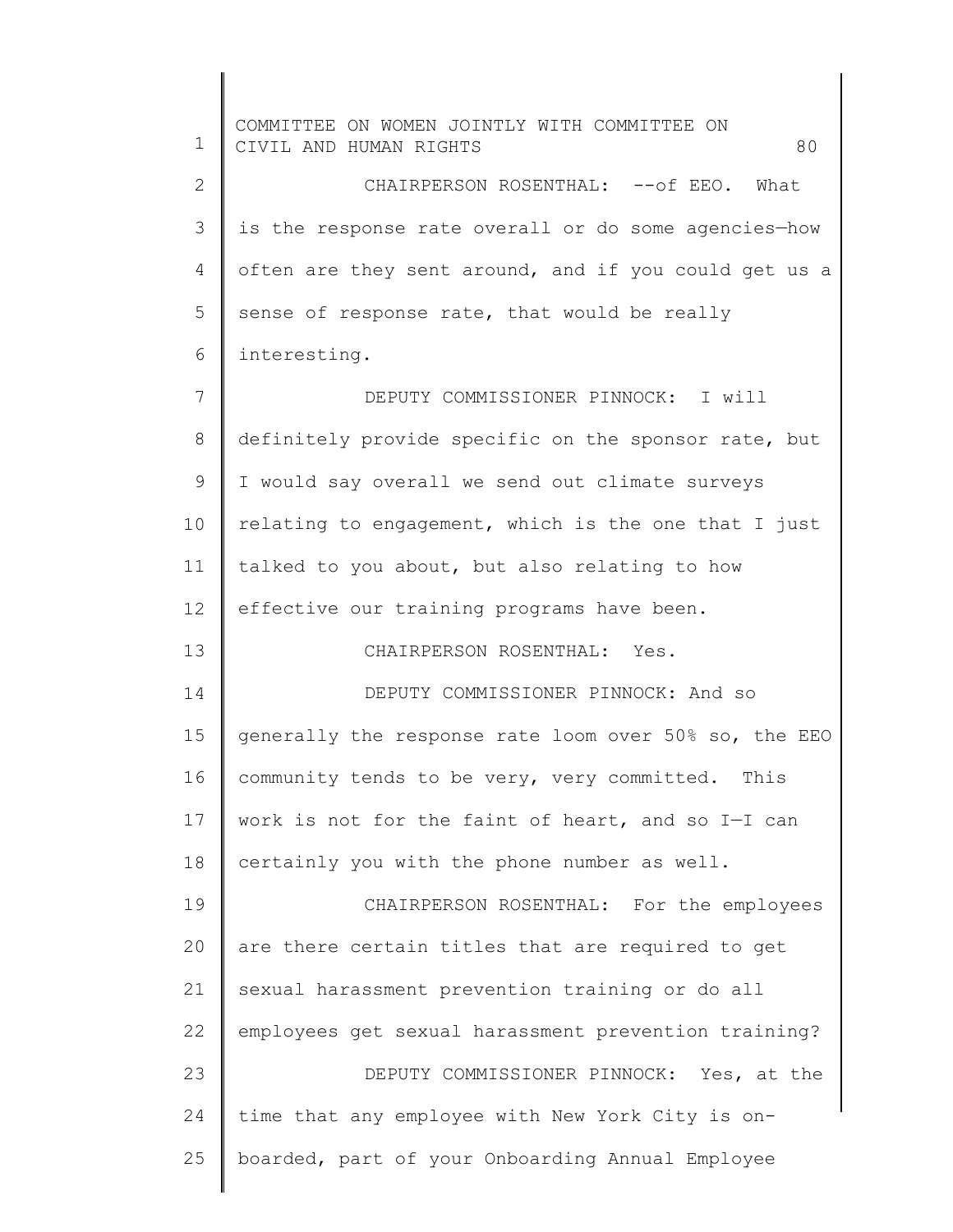1 2 3 4 5 6 7 8 9 10 11 12 13 14 15 16 17 18 19 20 21 22 23 24 25 COMMITTEE ON WOMEN JOINTLY WITH COMMITTEE ON CIVIL AND HUMAN RIGHTS 81 Orientation consists of training specifically on the EEO Policy, and there's a specific section that covers sexual harassment. Within that particular training module we talk about what it means to be a mandatory reporter. We outline the various ways in which you could file a complaint. Whether you do that anonymously, whether you do it in writing. We also inform employees of their rights to submit a complaint external to their agency if they feel a need to do that. So, yes upon hire, every employee receives it and every two years, the EEO training is required across the city. CHAIRPERSON ROSENTHAL: And how often is the Climate Survey sent out? DEPUTY COMMISSIONER PINNOCK: The Climate Surveys really are tied. They more so project based. We—we have not had a special schedule relating to that. CHAIRPERSON ROSENTHAL: Okay, great, and is the—does the policy include separate reporting requirements for managers or supervisors who should be reporting on the incidents? DEPUTY COMMISSIONER PINNOCK: Yes, the EEO Policy there's an accountability Standard section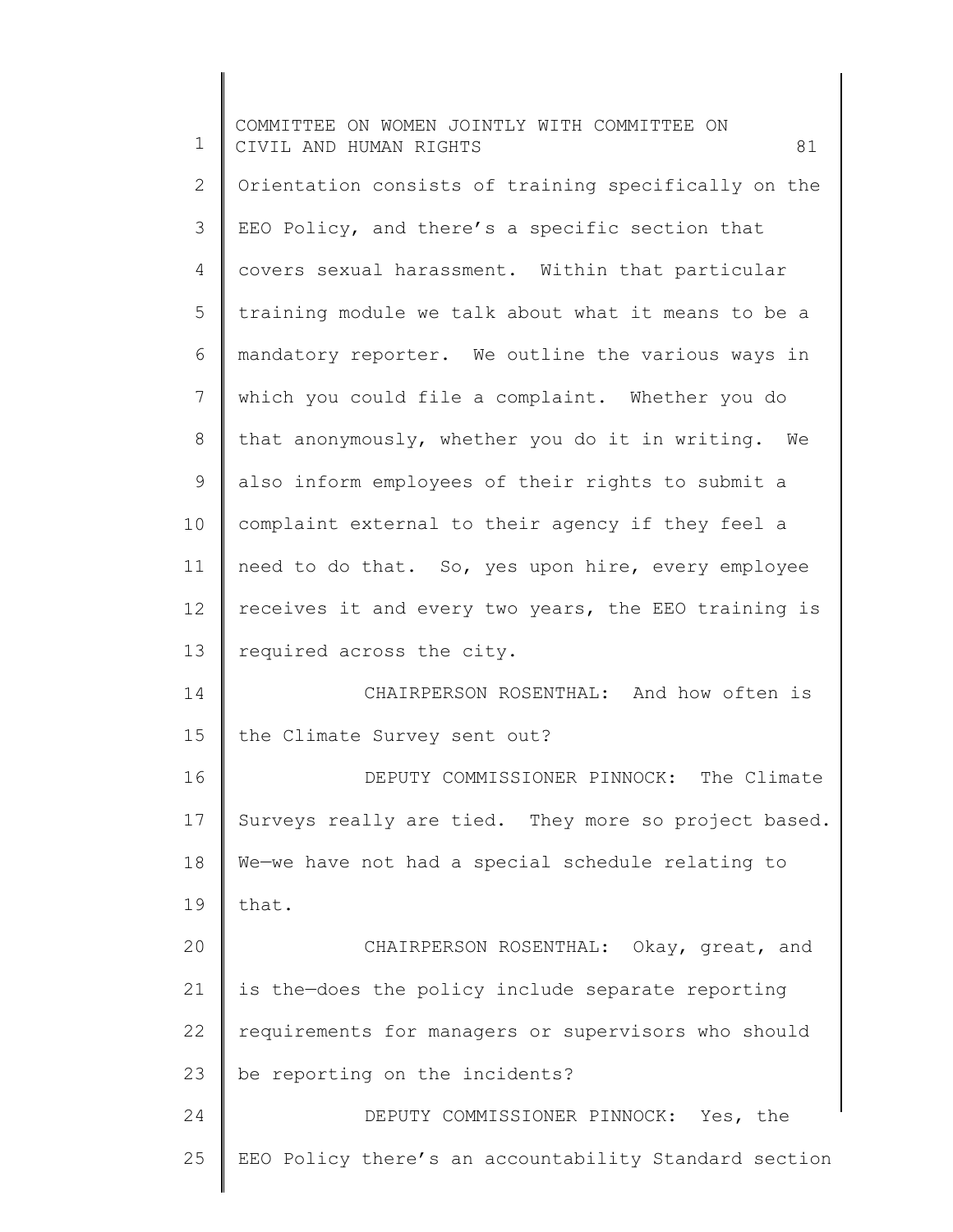| $\mathbf 1$  | COMMITTEE ON WOMEN JOINTLY WITH COMMITTEE ON<br>82<br>CIVIL AND HUMAN RIGHTS |
|--------------|------------------------------------------------------------------------------|
| $\mathbf{2}$ | and specifically we talk about the role of managers,                         |
| 3            | supervisors and HR staff as mandatory reporters, and                         |
| 4            | so essentially it informs them of the fact that when                         |
| 5            | someone submits a complaint, or if they learn or                             |
| 6            | witness anything that they believe relates to                                |
| 7            | discrimination or harassment in the workplace,                               |
| 8            | they're required to share that information with and                          |
| 9            | EEO Officer. In turn, when that information goes to                          |
| 10           | and EEO Officer, the investigative process would be                          |
| 11           | initiated.                                                                   |
| 12           | CHAIRPERSON ROSENTHAL: Has anyone ever                                       |
| 13           | been reprimanded for not reporting?                                          |
| 14           | DEPUTY COMMISSIONER PINNOCK: I'm not                                         |
| 15           | aware of any cases where that has happened.                                  |
| 16           | CHAIRPERSON ROSENTHAL: Okay. If they                                         |
| 17           | were found not to report, what are the consequences?                         |
| 18           | DEPUTY COMMISSIONER PINNOCK: If it is                                        |
| 19           | determined that they-and it's-it's found that they                           |
| 20           | have not reported, then correction action would                              |
| 21           | ensue. That could be something as-it could run the                           |
| 22           | gamut between a reprimand up into including                                  |
| 23           | termination. It would really depend on the nature of                         |
| 24           | the complaint.                                                               |
| 25           |                                                                              |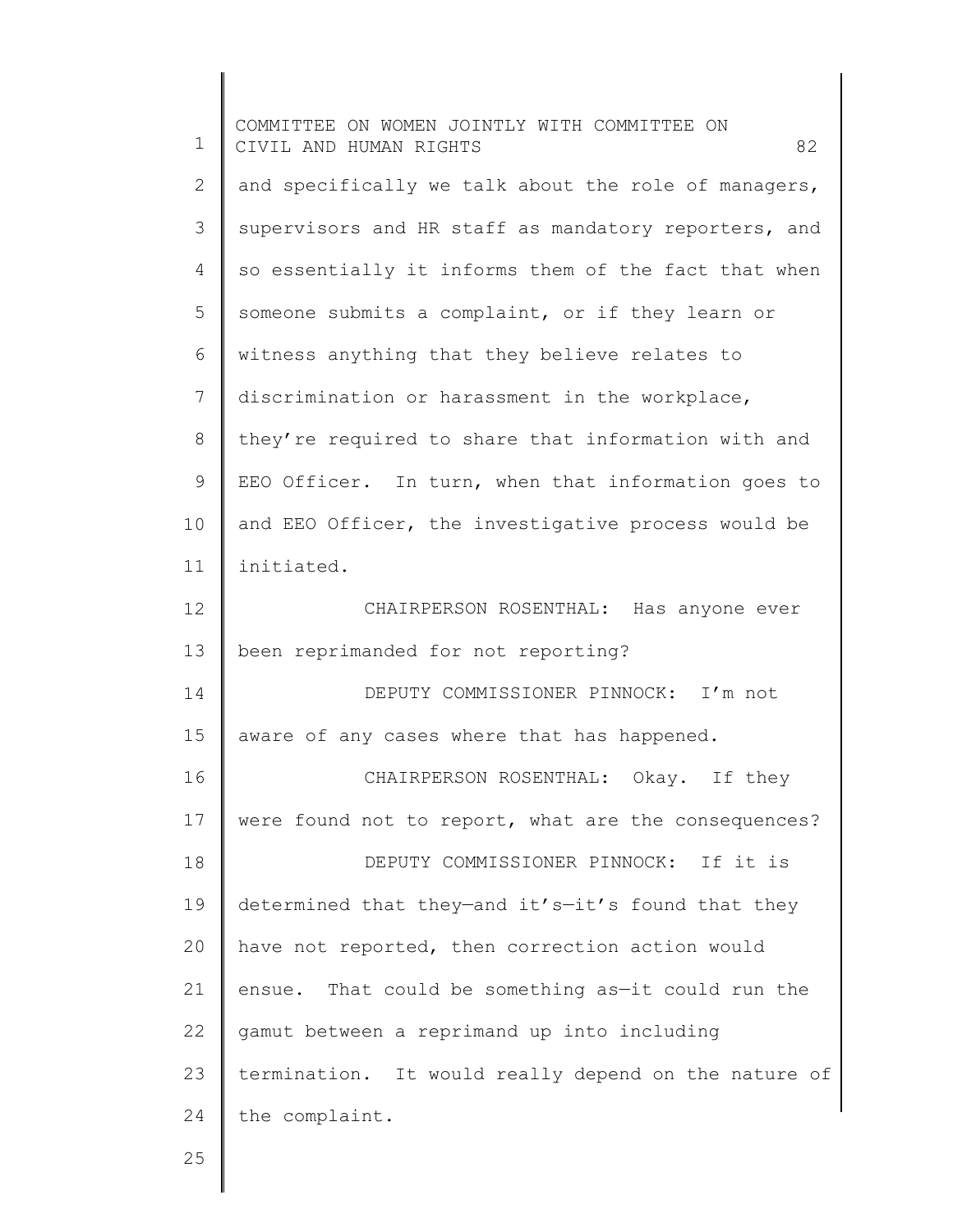1 2 3 4 5 6 7 8 9 10 11 12 13 14 15 16 17 18 19 20 21 22 23 24 25 COMMITTEE ON WOMEN JOINTLY WITH COMMITTEE ON CIVIL AND HUMAN RIGHTS 83 CHAIRPERSON ROSENTHAL: Okay, Great. No case. Sorry, I'm just making sure I'm hearing you. Tell me more about the third-party investigation process that the Law Department and DCAS does. When are there times when that process is not invoked, and what are the circumstances in which it is invoked? DEPUTY COMMISSIONER PINNOCK: The circumstances within which the process is invoked is when there is a conflict of interest. Excuse me. Essentially, in an exceptional case whereby an agency head could be named as responding or they could be named as a witness or the EEO Officer themselves named as the respondent or witness, those matters would be referred to DCAS. As—as stated, we also work with our internal General Counsel's Office and the Law Department in working through the case, and then conducting the appropriate investigation. At the time that we have rendered a determination to share—excuse me—when we've made a determination we're ready to share, we then send that information to the referring agency's General Counsel's office for review and it is up to that's General Counsel's Office then to proceed with the corrective action. And so, I'm not aware of any cases in which that—that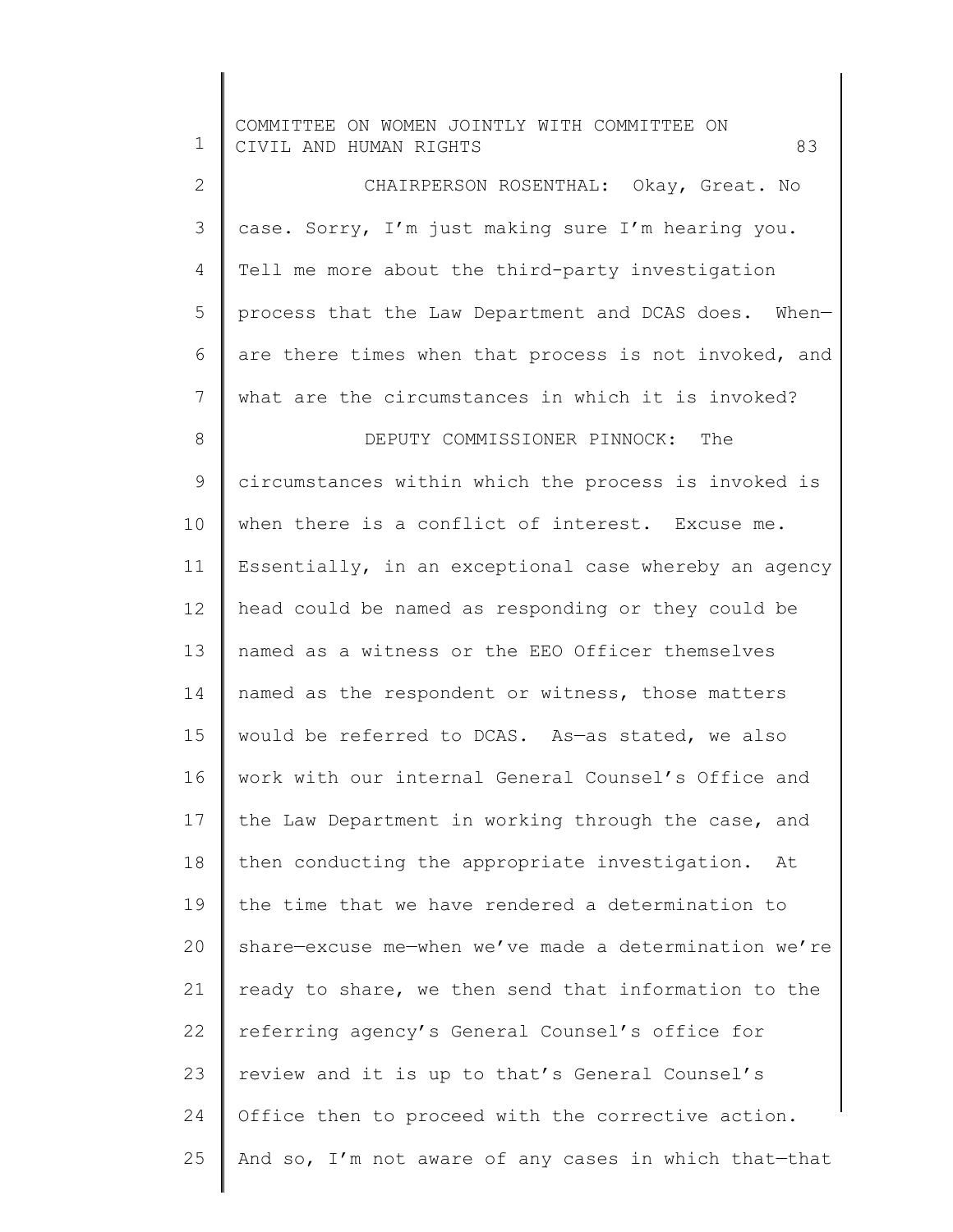| $\mathbf 1$ | COMMITTEE ON WOMEN JOINTLY WITH COMMITTEE ON<br>84<br>CIVIL AND HUMAN RIGHTS |
|-------------|------------------------------------------------------------------------------|
| 2           | process had not been invoked. I thin that our EEO                            |
| 3           | officers as well as their General Counsel's officers                         |
| 4           | at the various agencies they tend to be pretty                               |
| 5           | diligent about referring those cases that they                               |
| 6           | believe that there-that there's-there's a conflict of                        |
| 7           | interest that exists.                                                        |
| 8           | CHAIRPERSON ROSENTHAL: So, how many                                          |
| 9           | times has it gone out of the agency in the last year.                        |
| 10          | Just even a sense of numbers, and how do you know                            |
| 11          | once it goes, the finding goes back to the General                           |
| 12          | Counsel whether or not the-the con-there are                                 |
| 13          | consequences?                                                                |
| 14          | DEPUTY COMMISSIONER PINNOCK: Well, it's--                                    |
| 15          | CHAIRPERSON ROSENTHAL: [interposing]                                         |
| 16          | It's substantiated and what the consequences are?                            |
| 17          | DEPUTY COMMISSIONER PINNOCK: There                                           |
| 18          | certainly is follow up with the agency with respect                          |
| 19          | to how the determination what, in fact, is adopted,                          |
| 20          | our General Counsel's Office along with the support                          |
| 21          | of the Law Department follow-up with the agency                              |
| 22          | directly to ensure that the corrective action has                            |
| 23          | been implemented. In terms of an actual number to                            |
| 24          | what you mentioned at the beginning of the hearing                           |
| 25          | we're still in a very intense and thoughtful process                         |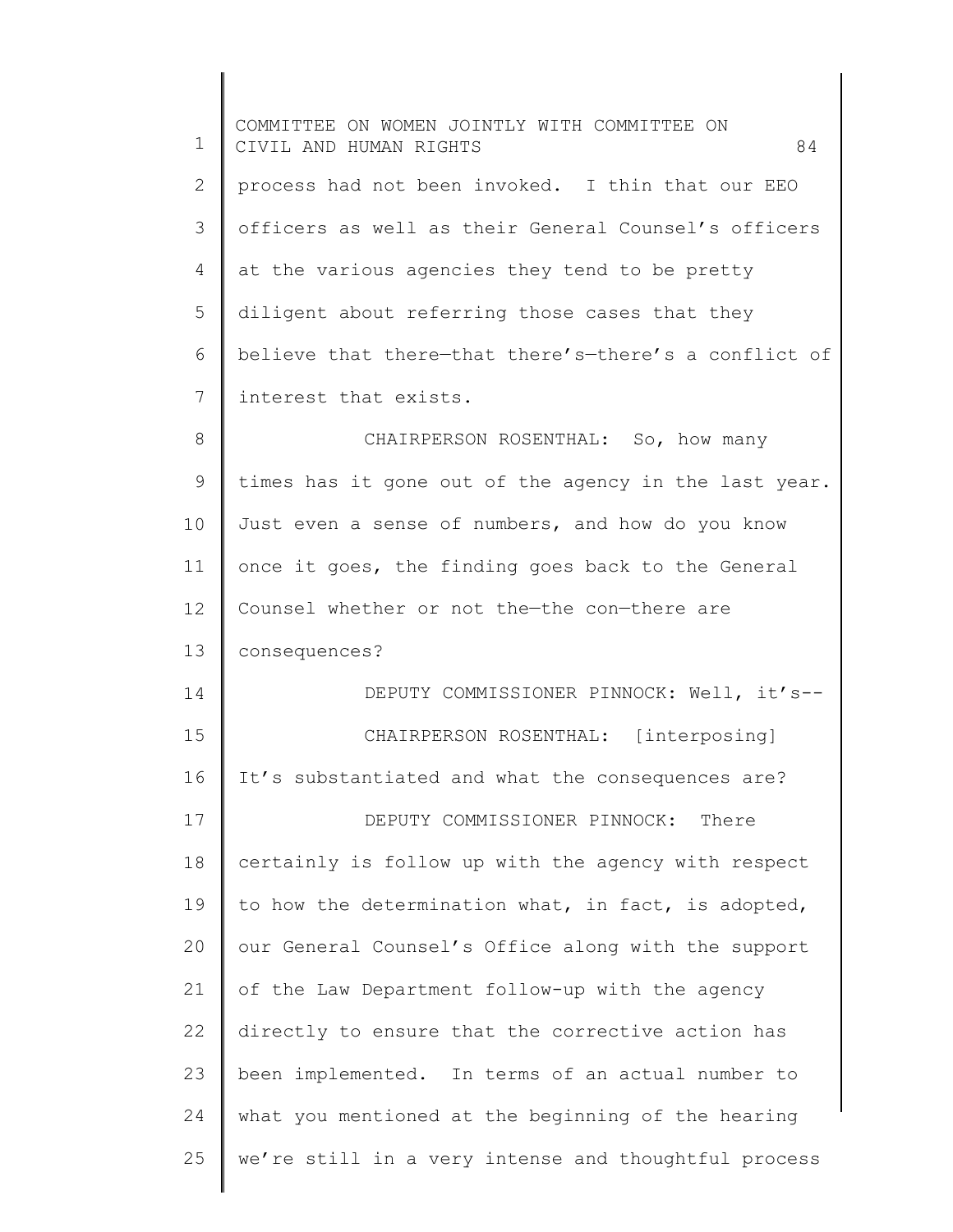| 1               | COMMITTEE ON WOMEN JOINTLY WITH COMMITTEE ON<br>85<br>CIVIL AND HUMAN RIGHTS |
|-----------------|------------------------------------------------------------------------------|
| $\overline{2}$  | with reviewing all of our complaint data, and                                |
| 3               | unfortunately, I don't have that number to share with                        |
| 4               | you today.                                                                   |
| 5               | CHAIRPERSON ROSENTHAL: Do you find that-                                     |
| 6               | I know the Equal Employment Practices Commission also                        |
| 7               | does audits and identifies corrective actions. Have                          |
| 8               | you ever collaborated with them or find-found, you                           |
| 9               | know, validating work that you do for each other?                            |
| 10              | DEPUTY COMMISSIONER PINNOCK: Certainly                                       |
| 11              | we consider the EEPC as a partner. They audit us as                          |
| 12 <sup>°</sup> | well, our HR function and our EEO function.                                  |
| 13              | CHAIRPERSON ROSENTHAL: Okay.                                                 |
| 14              | DEPUTY COMMISSIONER PINNOCK: But we do                                       |
| 15              | view them as a thought partner. So, there are times                          |
| 16              | when we do share information. There are times with                           |
| 17              | the EPC has called on us if there was information                            |
| 18              | they needed in the past.                                                     |
| 19              | CHAIRPERSON ROSENTHAL: Have they ever                                        |
| 20              | called on you to work with the agencies to comply                            |
| 21              | with their recommendations?                                                  |
| 22              | DEPUTY COMMISSIONER PINNOCK: I'm unaware                                     |
| 23              | of any cases.                                                                |
| 24              | CHAIRPERSON ROSENTHAL: Okay. Could you                                       |
| 25              | talk a little bit about filing a complaint                                   |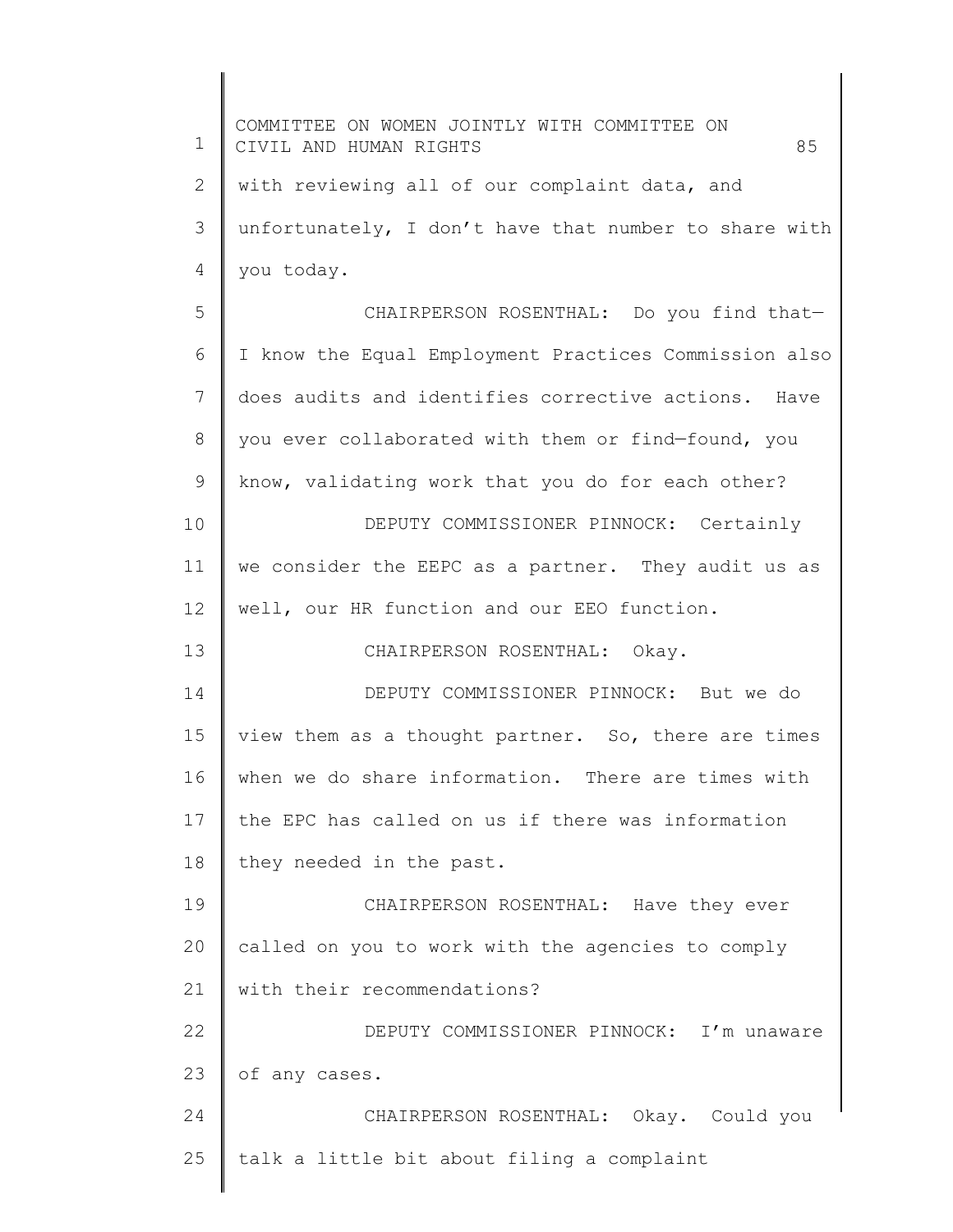1 2 3 4 5 6 7 8 9 10 11 12 13 14 15 16 17 18 19 20 21 22 23 24 25 COMMITTEE ON WOMEN JOINTLY WITH COMMITTEE ON CIVIL AND HUMAN RIGHTS 86 anonymously? How would an employee know that they could do that and how to do that? DEPUTY COMMISSIONER PINNOCK: In the EEO training that they receive at the time that they're on-boarded, they are also informed of their rights to submit an anonymous complaint. Additionally, as a complement to the EEO policy, we've created a handbook. It's called *All About EEO: What You May Not Know.* It's written in a way that is very, very simple, but it's still very impactful, and it—it really emphasizes the appropriate ways to submit a complaint. There's actually a list of steps for a complainant if they're seeking to file where we advise them, you know, on how to ensure that they have dates, names, places, you know adding some specificity to their complaints. That is laid out for them. We also touch upon anonymous complaints, and so we receive those complaints sometimes via telephone or in writing, and once we review that case, we then start our investigative process similar to how we would even if someone were to come in person.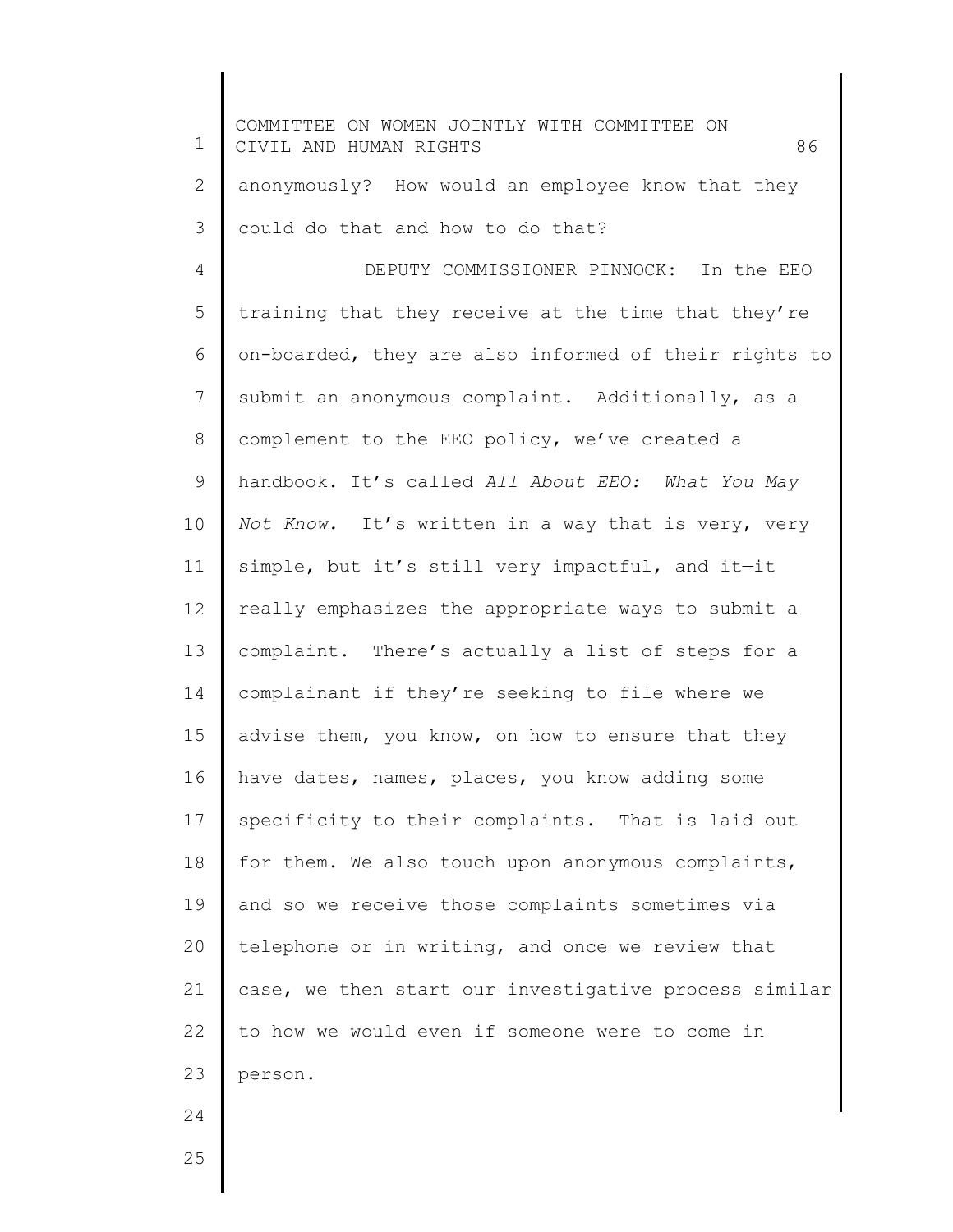1 2 3 4 5 6 7 8 9 10 11 12 13 14 15 16 17 18 19 20 21 22 23 24 25 COMMITTEE ON WOMEN JOINTLY WITH COMMITTEE ON CIVIL AND HUMAN RIGHTS 87 CHAIRPERSON ROSENTHAL: Do you have posters like that are posted around at an agency for, you know, filing a complaint. DEPUTY COMMISSIONER PINNOCK: No. I know that we have the resources on every agency's Internet site through the handbook, but certainly posters could be something we could explore. CHAIRPERSON ROSENTHAL: Okay, great. Council Member Lander has a quick question. COUNCIL MEMBER LANDER: Thank you, Chair. I'm sorry. Yes, I have to—I have to run. So this this comes back to the Human Rights Law, and I appreciate all this line of questioning and I'm eager to follow up on what we—what we can do in city agencies, but I—thank you guys for calling out some of the—the really good advocates and supporters in the crowd like our friends at Hollaback. Seeing our friends from Planned Parenthood reminds me of a question that I wanted to ask. A friend of my in the St. Louis City Council passed a law specifically prohibiting discrimination or harassment based on—on reproductive choice and status, which then the Missouri State Legislature preempted and killed, but that's unfortunately Missouri. I wonder, you know,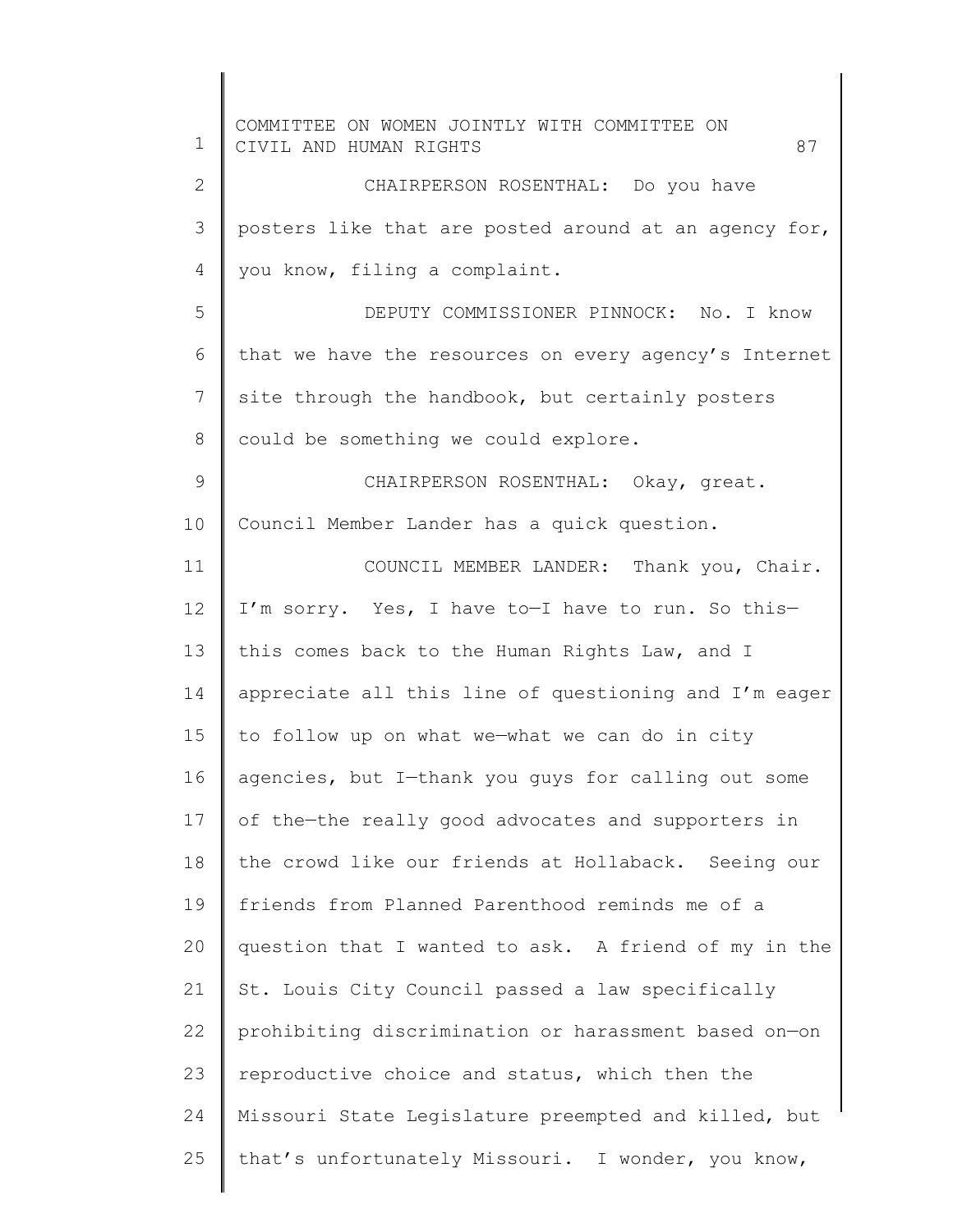1 2 3 4 5 6 7 8 9 10 11 12 13 14 15 COMMITTEE ON WOMEN JOINTLY WITH COMMITTEE ON CIVIL AND HUMAN RIGHTS 88 is that covered—are we—are we covered? Is that something you've heard anything about and we should consider having covered? You know, this was a more specific employment discrimination concern that women who had had abortions or may reproductive choices would face employer discrimination. Hopefully that's not happening, but you could imagine a variety of different ways in which both harassment and discrimination might take place there, and I just wonder do we consider that covered by gender discrimination in the law currently? Is this something you've heard anything about? Is this something we need to pay more attention to in this context?

16 17 18 19 20 21 22 23 24 25 COMMISSIONER MALALIS: We've heard about the bill, and kind of conceptually and subject matter wise there are many ways in which I think some of the situations in which that type of discrimination would manifest itself would currently be covered under our law when you think of broadly gender-based protections, but also specifically. You know, our pregnancy accommodations provision speaks broadly to pregnancy and to [background comments] pregnancy, child birth, and related medical conditions, and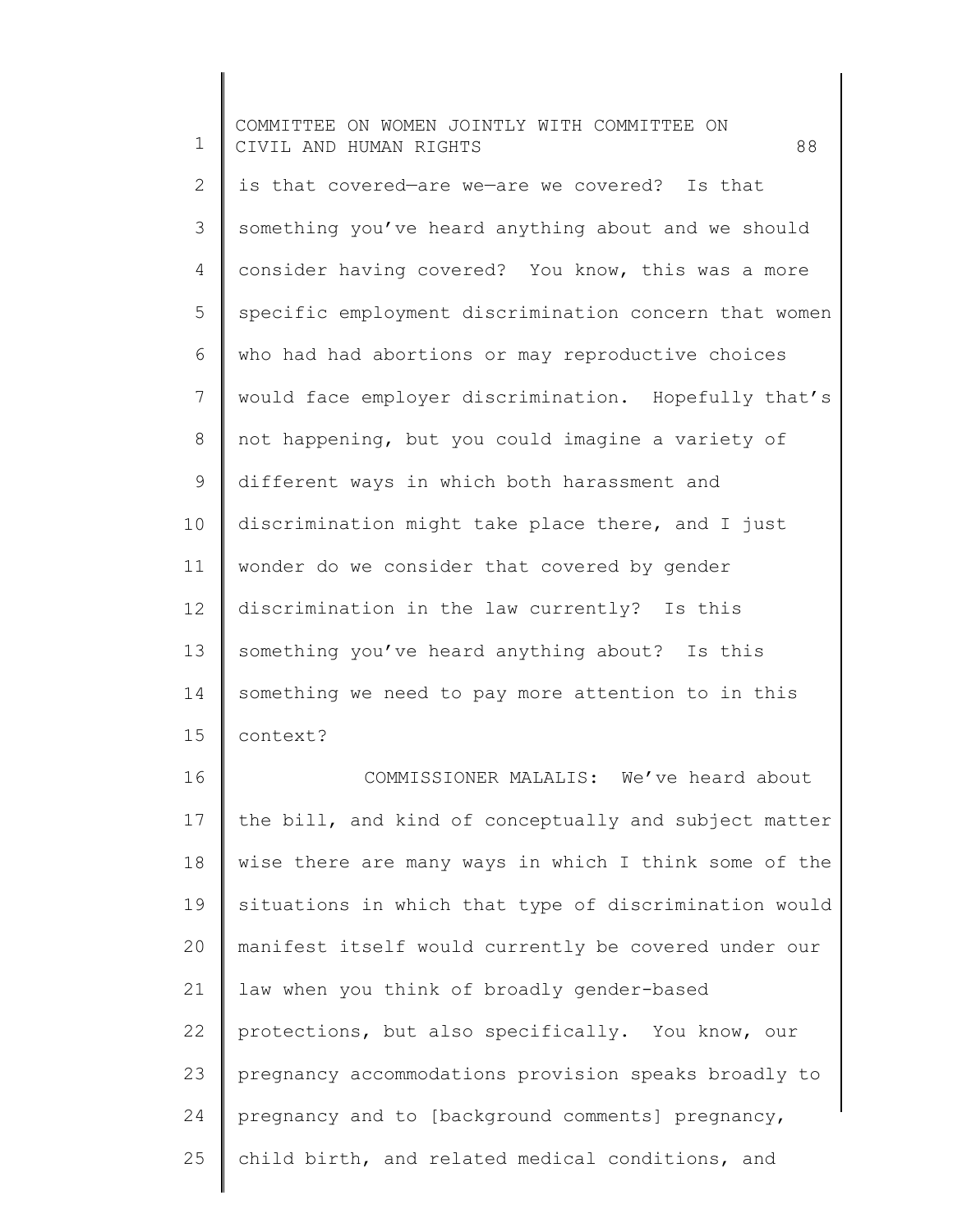1 2 3 4 5 6 7 8 9 10 11 12 13 14 15 16 17 18 19 20 21 22 23 24 25 COMMITTEE ON WOMEN JOINTLY WITH COMMITTEE ON CIVIL AND HUMAN RIGHTS 89 certainly it's one where we would take a look at the legal enforcement guidance that we had released now what? 2016. There are some of the situations I think that would fall under, you know, some of the circumstances you mentioned that we mention in our Legal Enforcement Guidance. COUNCIL MEMBER LANDER: Okay, and Council Member Williams whispers in my other ear that he has that he has that bill here in the New York City Council. So, we don't have to look at Megan Green in St. Louis for it. Okay, I'm glad that it's—that it's introduced that we're looking at it together, and I appreciate again all the-- DEPUTY COMMISSIONER PINNOCK: [interposing] And child birth and related conditions- - COUNCIL MEMBER LANDER: --work you're doing here. (sic) DEPUTY COMMISSIONER PINNOCK: --are also covered in the City's EEO Policy. COUNCIL MEMBER LANDER: Great. Thank you. CHAIRPERSON ROSENTHAL: Thank you. You know, in my—I want to welcome Council Member Jumaane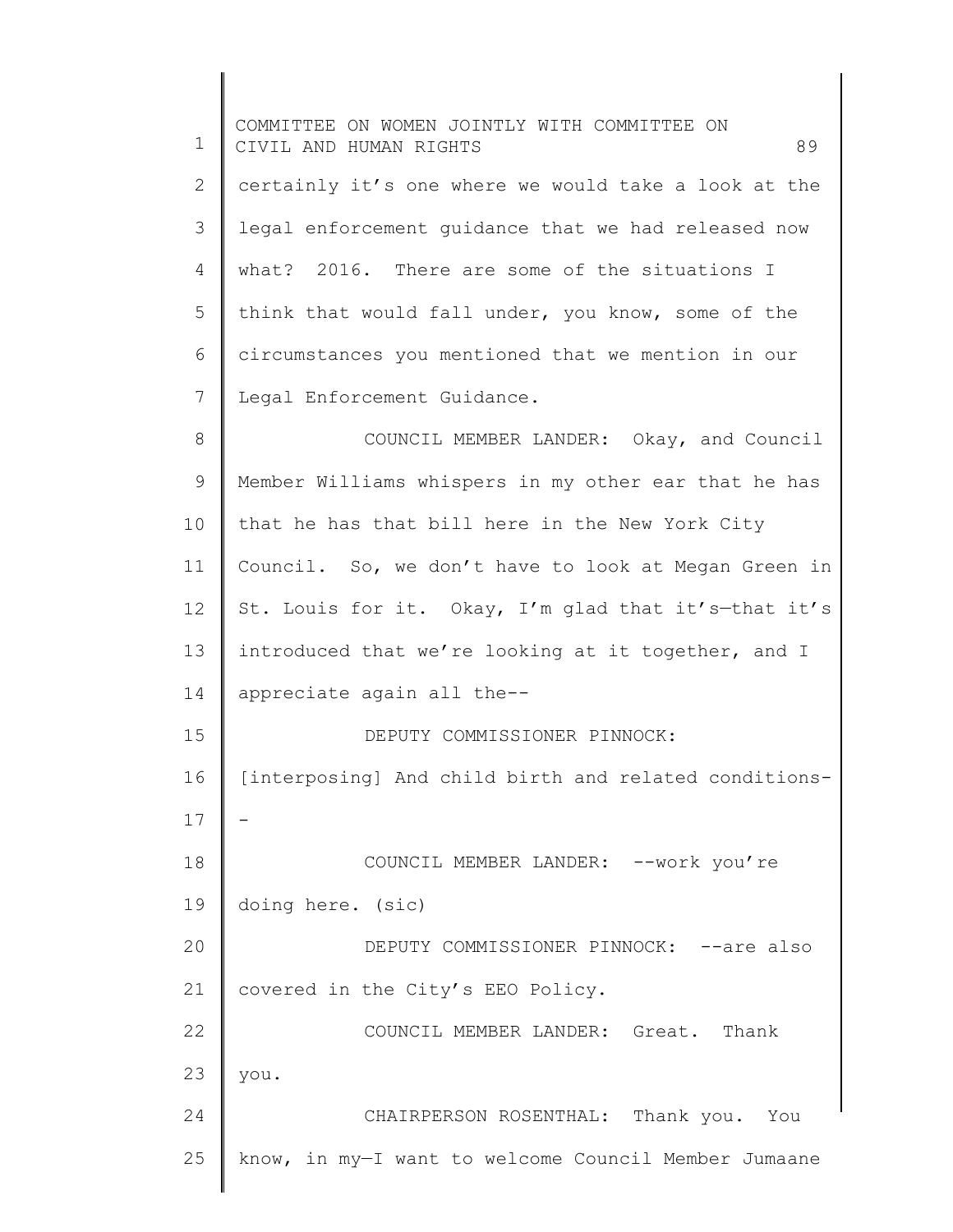1 2 3 4 5 6 7 8 9 10 11 12 13 14 15 16 17 18 19 20 21 22 23 24 25 COMMITTEE ON WOMEN JOINTLY WITH COMMITTEE ON CIVIL AND HUMAN RIGHTS 90 Williams to our hearing. In my first year in the Council we were looking at gender discrimination in the Fire Department, which—which seems to have its challenges. Could you talk about the varying organizational cultures across city agencies, you know, Department of Sanitation, the Fire Department, ACS, and is there consideration of those cultural differences when you're providing information or collecting information from the different agencies? DEPUTY COMMISSIONER PINNOCK: Yes, we do take that into consideration, and that's the reason why our relationship with the EEO Officers is so important. There have been times where in our best practices meetings we've had discussions relating to the impact that culture has on system harassment and discrimination. As a result, we have worked directly with some of our agency partners in terms of developing webinars. We've also worked with them and in some cases some of our larger agencies have greater resources to do this where they also created what they believe is agency specific training to speak to some of those cultural differences. So, while they use our EEO Policy or sexual harassment information as a framework, they build upon that in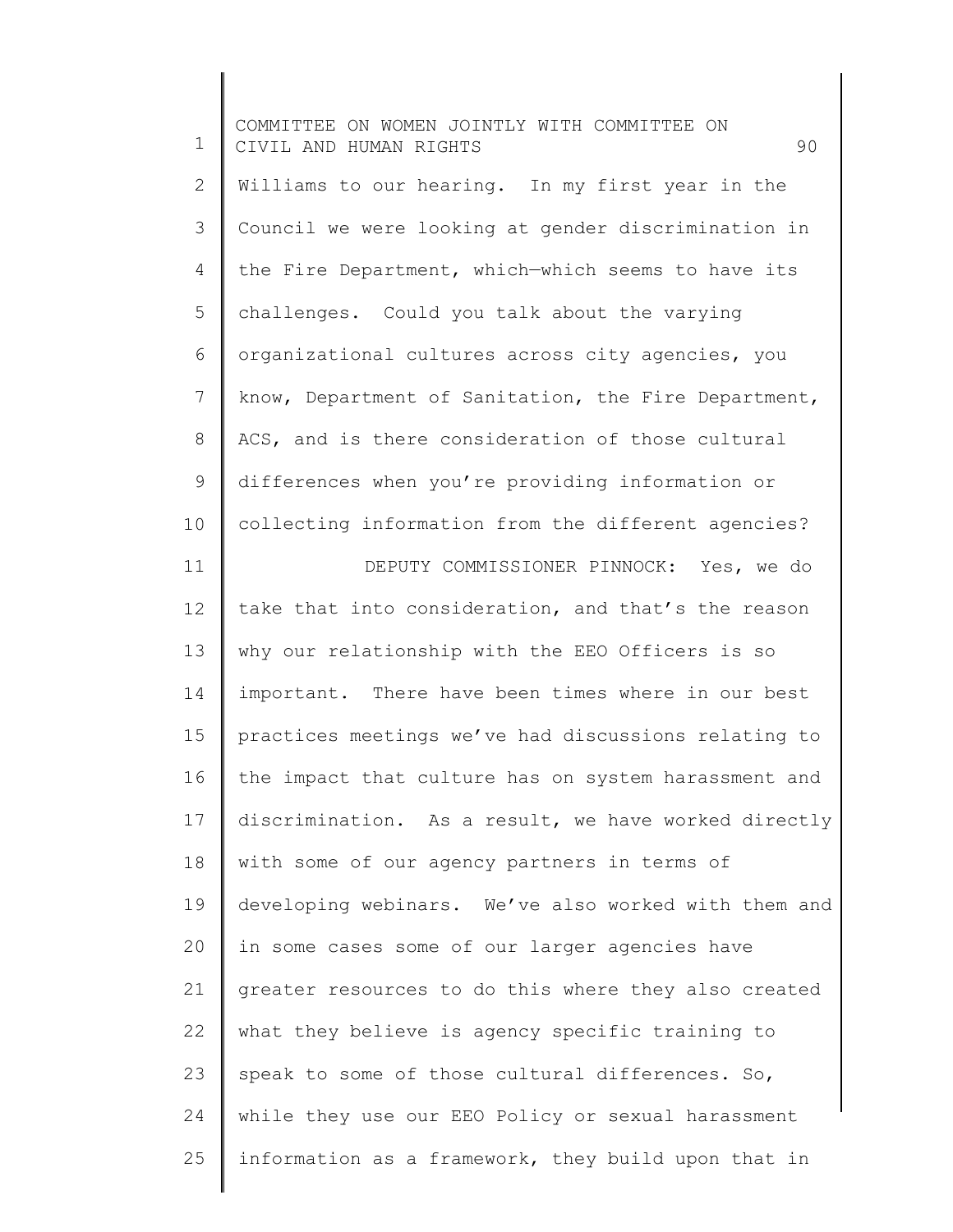1 2 3 4 5 6 7 8 9 10 11 12 13 14 15 16 17 18 19 20 21 22 23 24 25 COMMITTEE ON WOMEN JOINTLY WITH COMMITTEE ON CIVIL AND HUMAN RIGHTS 91 order to provide scenarios that are very specific to their organizational culture. CHAIRPERSON ROSENTHAL: Do you have enough staff to spot check, to go to a fire station and look at a locker room for example? DEPUTY COMMISSIONER PINNOCK: As it relates to our particular staff I would say no. However, we do use our EEO officers, and also by extension they had EEO liaisons that are sometimes unit based or office based to ensure that we broaden our network. CHAIRPERSON ROSENTHAL: Do you know of-of situations where they are spot checking in the Fire Department. I use them as an example only because they're an obvious one. Perhaps there are others as well, but, you know, the information that I hear from the female firefighters how, you know, the, you know, the nude female calendars or, you know, inappropriate language on the walls is horrific, and I'm just wondering, you know, who's—who—how often that's look at, whether it's looked at. DEPUTY COMMISSIONER PINNOCK: I'm unaware of any specific spot checks. However, I will tell you that we've been working very closely with the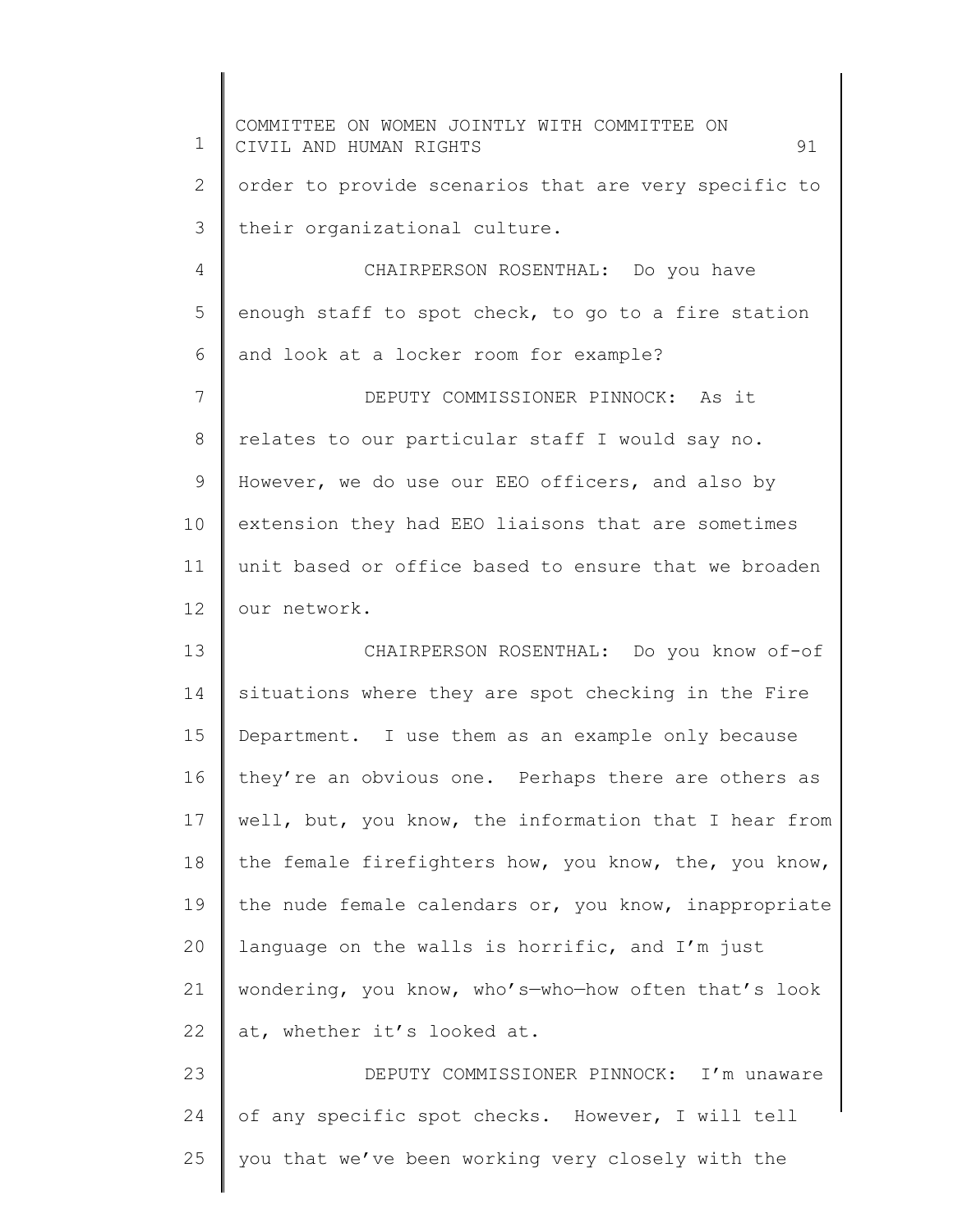| $\mathbf 1$   | COMMITTEE ON WOMEN JOINTLY WITH COMMITTEE ON<br>92<br>CIVIL AND HUMAN RIGHTS |
|---------------|------------------------------------------------------------------------------|
| $\mathbf{2}$  | Fire Department in terms of enhancing the training                           |
| 3             | offering.                                                                    |
| 4             | CHAIRPERSON ROSENTHAL: Okay, great. I                                        |
| 5             | actually am going to ask Council Member Williams if                          |
| 6             | he's ready to ask questions, and I have a last                               |
| 7             | question for you, but I'd like to let him do his                             |
| $\,8\,$       | thing.                                                                       |
| $\mathcal{G}$ | COUNCIL MEMBER WILLIAMS: Thank you very                                      |
| 10            | much, Madam Chair. Mine is more of a comment. I                              |
| 11            | just am sad that I have to be here and grateful for                          |
| 12            | the leadership particularly the women in the Council                         |
| 13            | for-for pushing this issue. Of course, Council                               |
| 14            | Member Rosenthal. You know, I myself just as a male,                         |
| 15            | I wanted to speak about being able to check my male                          |
| 16            | privilege to be able to listen to what was going on                          |
| 17            | particularly in this hearing, and this past hearing,                         |
| 18            | an #MeToo. I remember when we had a hearing around                           |
| 19            | street hails or street whistling I think it's called.                        |
| 20            | What's it called? Street harassment, yes. It was                             |
| 21            | eye-opening to me just again the privilege of males                          |
| 22            | sometimes you don't understand what the impact is. I                         |
| 23            | mean to hear a woman speaking about the impact and                           |
| 24            | from the time I quess maybe you were hitting puberty                         |
| 25            | to just go get some milk because a big hassle, and                           |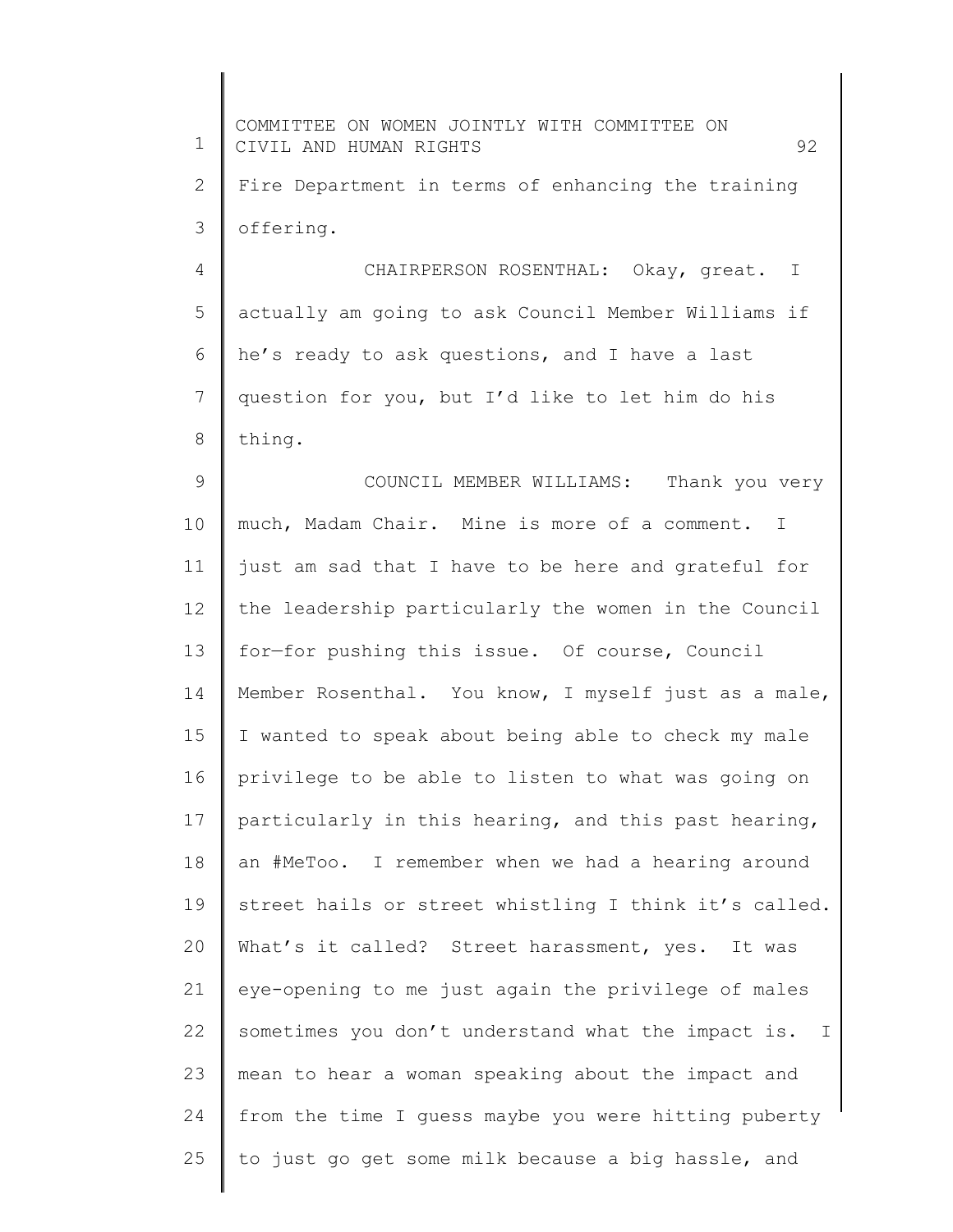1 2 3 4 5 6 7 8 9 10 11 12 13 14 15 16 17 18 19 20 21 22 23 24 25 COMMITTEE ON WOMEN JOINTLY WITH COMMITTEE ON CIVIL AND HUMAN RIGHTS 93 then again hearing these stories as they came out, they were doing two things that helped. One was again my male privilege. Sometimes we have an immediate reaction. That not be the best, and then I also remember my experience as a black person and taking about things that I had and the ways that you have to survive as a black person at work, at school going through society made me pause. And then listening to young—to women I cared about around me start describing what they had to go through, through work and the things that just were appalling as I heard it, and they spoke of it as—as something that bothered them, but something they had to endure in order to continue employing and moving up the ladder. And, those things were just appalling to hear repeated over and over and over as systemic thing that is being accepted. So, I am, you know, proud to be co-sponsoring one of these bills. I'm proud that all of these things are now getting the light they deserve. I think one of the big problems is that we allowed it to hid in plains sight for way too long, and so I—I'm glad to see that hopefully this might provide some relief that people have experienced, but more importantly hopefully and prevent people from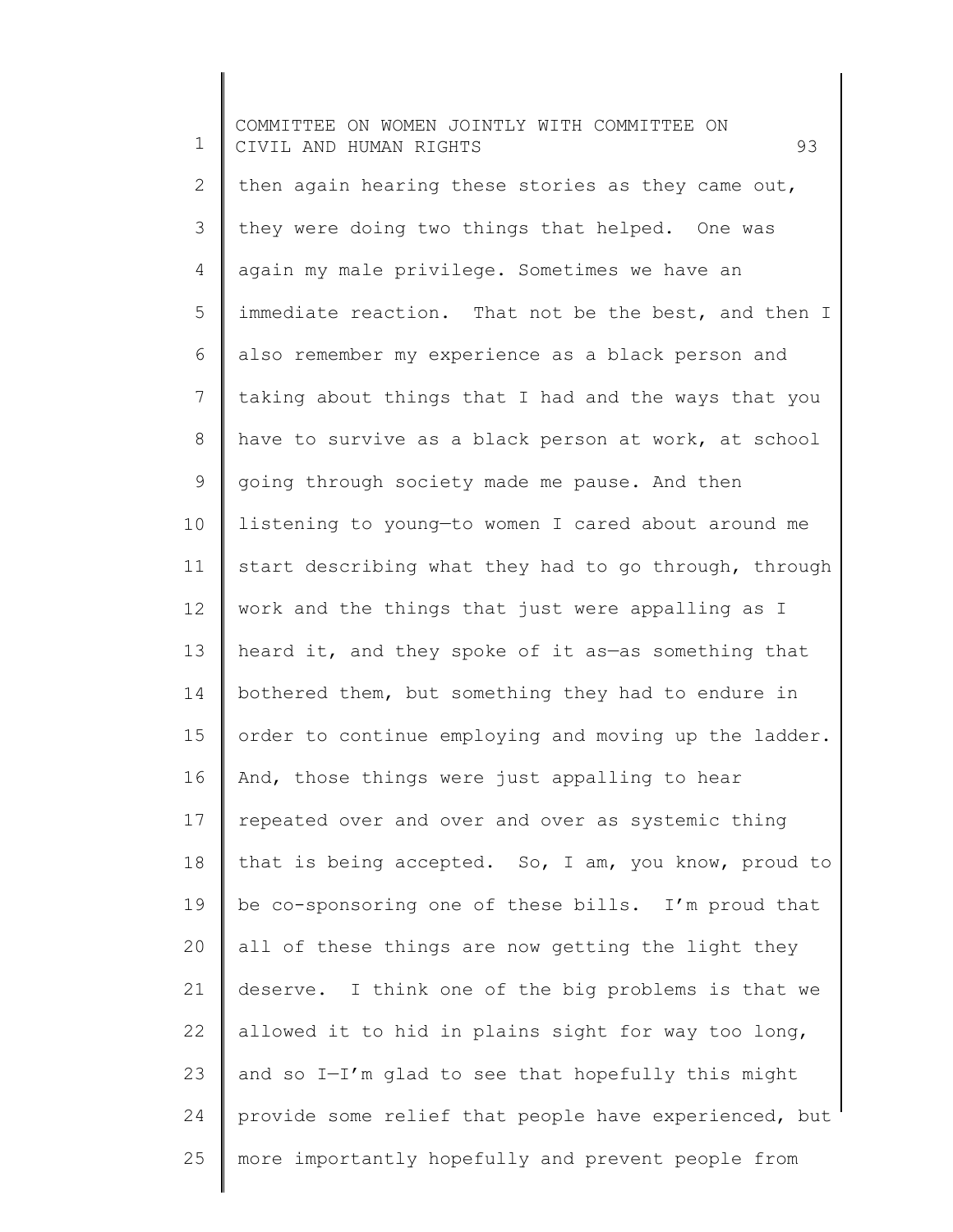1 2 3 4 5 6 7 8 9 10 11 12 13 14 15 16 17 18 19 20 21 22 23 24 COMMITTEE ON WOMEN JOINTLY WITH COMMITTEE ON CIVIL AND HUMAN RIGHTS 94 experiencing it even further, and so as I said in the—in the press conference, there's just really there was no excuse before. There definitely is no excuse now, and hopefully it's well to help push that back. I want to highlight one thing that I read here from Tyler Evens. I'm not sure if she's here. I just happened to read it. She's 15 years old. She goes to Brooklyn Tech, which is my alma mater. So, it just struck me of not even have a thought through high school just reviewing things that many people may have thought was okay that wasn't, and so these young people are bringing this up now. Just horrible examples and of a teacher saying, Baby, turn me on to her favorite male students. One teacher who is better to give who is known to give better grades to certain female students and touch their shoulders. She had a great idea and she that they bring speakers about bullying to the schools, that the students really listen to, but none around sexual harassment, and so maybe that's something that can also be put in to schools as well. So, I just wanted to highlight her experience here, but thank you, Madam Chair, and I'm very excited that we're—we're doing this. I'm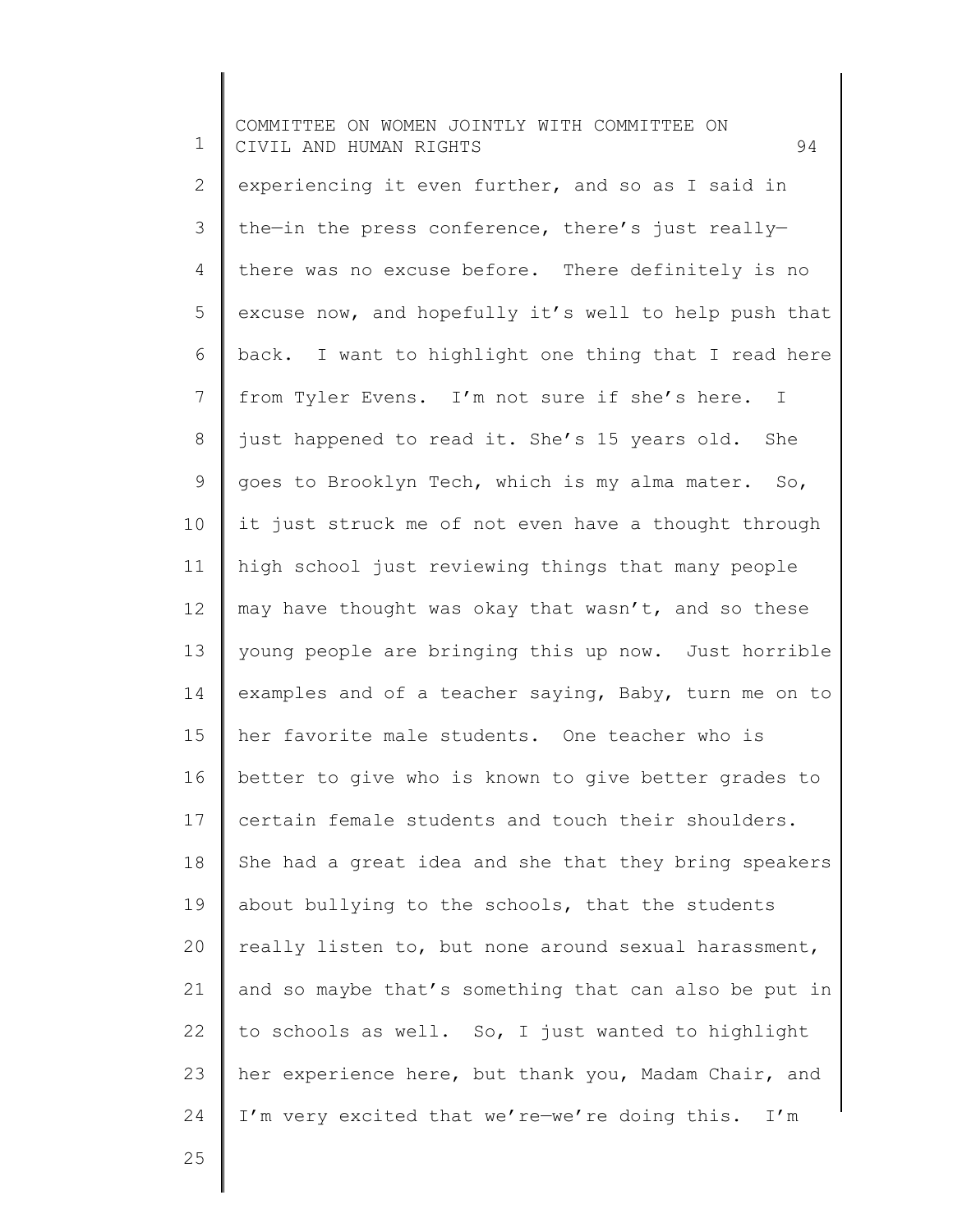1 2 3 4 5 6 7 8 9 10 11 12 13 14 15 16 17 18 19 20 21 22 23 24 25 COMMITTEE ON WOMEN JOINTLY WITH COMMITTEE ON CIVIL AND HUMAN RIGHTS 95 sad that we have to, but I want to thank you for your leadership and others in the Council. CHAIRPERSON ROSENTHAL: Thank you, Council Member Williams. Okay, I have to say this. Council Member Williams, what I really appreciate about you is you are currently the only Council member who has pledged to support a woman following you in the Council ensuring that a woman would get elected, and given that there are only 11 of 51 Council Members who are women, we need more of our colleagues to step up in the way that you have. So, you've—you—you have cred with me. COUNCIL MEMBER WILLIAMS: Well, thank you. [laughter] I hope I—I hope I just didn't piss off my other colleagues, but I'm excited we have [laughter] a slew of candidates-- CHAIRPERSON ROSENTHAL: [interposing] I don't care. Yes. COUNCIL MEMBER WILLIAMS: --who are women. So, I'm very excited and also I wanted to make sure I wasn't equating my experience as a black person with the experience of a woman. I just wanted to make sure I put that out there but it was-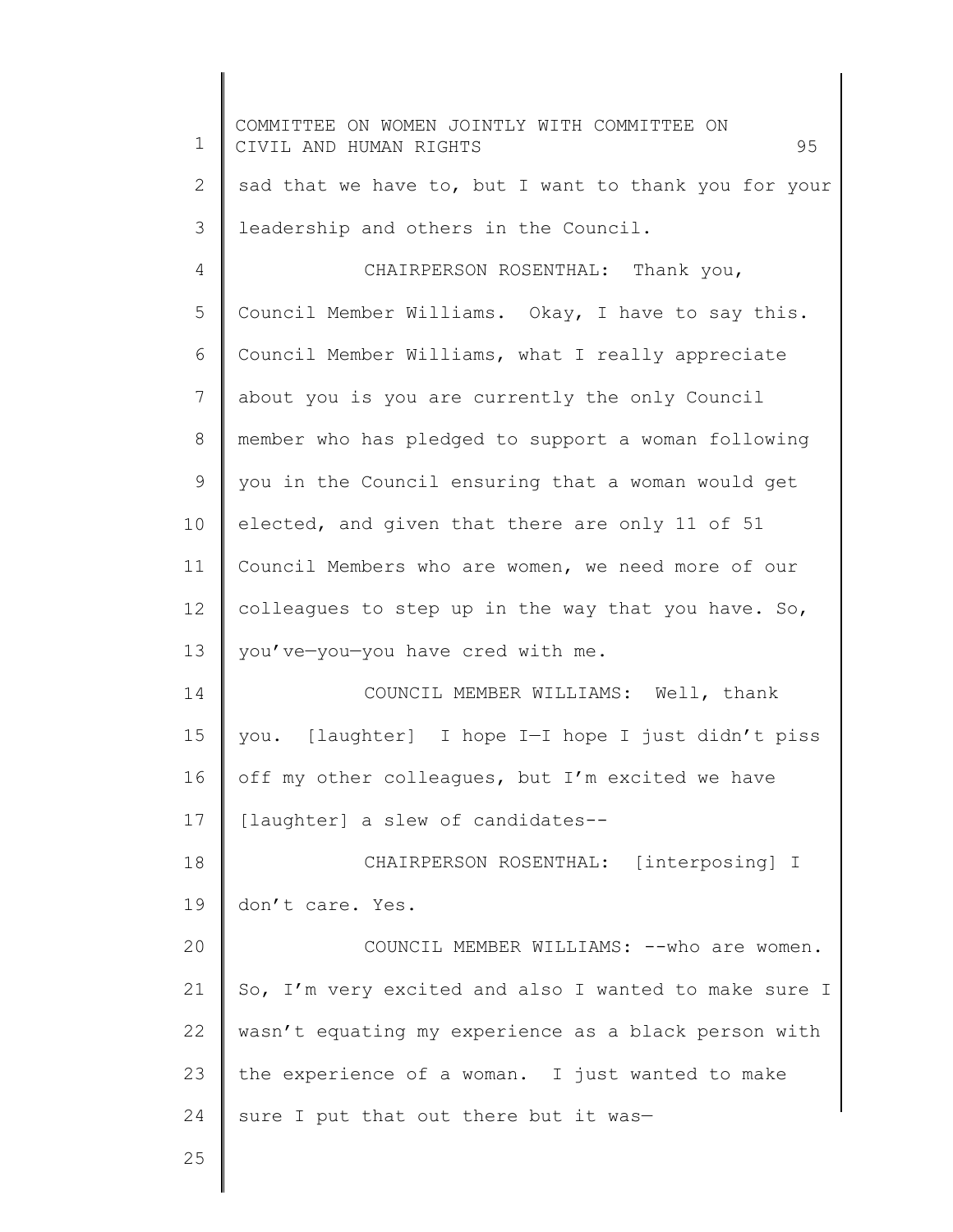| 1            | COMMITTEE ON WOMEN JOINTLY WITH COMMITTEE ON<br>96<br>CIVIL AND HUMAN RIGHTS |
|--------------|------------------------------------------------------------------------------|
| $\mathbf{2}$ | CHAIRPERSON ROSENTHAL: [interposing] I'm                                     |
| 3            | walking the same tight rope.                                                 |
| 4            | COUNCIL MEMBER WILLIAMS: Thank you.                                          |
| 5            | CHAIRPERSON ROSENTHAL: Thank you. Just                                       |
| 6            | one more quick question for you Deputy Commissioner.                         |
| 7            | Could you describe how each agency or give us a sense                        |
| 8            | of the variety and how agencies keep track of                                |
| 9            | complaints, and I know you're working on it, but                             |
| 10           | could you just confirm for the record that you're                            |
| 11           | working on a central database where you would be                             |
| 12           | collecting the same information from every agency and                        |
| 13           | does this require new software or how does this work?                        |
| 14           | DEPUTY COMMISSIONER PINNOCK: So, prior                                       |
| 15           | to Fiscal Year 2014, each agency really followed a                           |
| 16           | paper based complaint filing system. In Fiscal Year                          |
| 17           | 2014, there was more an automated process put in                             |
| 18           | place. That being said, we are at a point where we                           |
| 19           | are trying to confirm that there's been consistency                          |
| 20           | with the youth, you know, of the system as well as a                         |
| 21           | consistency with the understanding of the various                            |
| 22           | categories within the system. So, that's part of our                         |
| 23           | overall review, and I'm sorry---I think that I forgot                        |
| 24           | your last question you asked.                                                |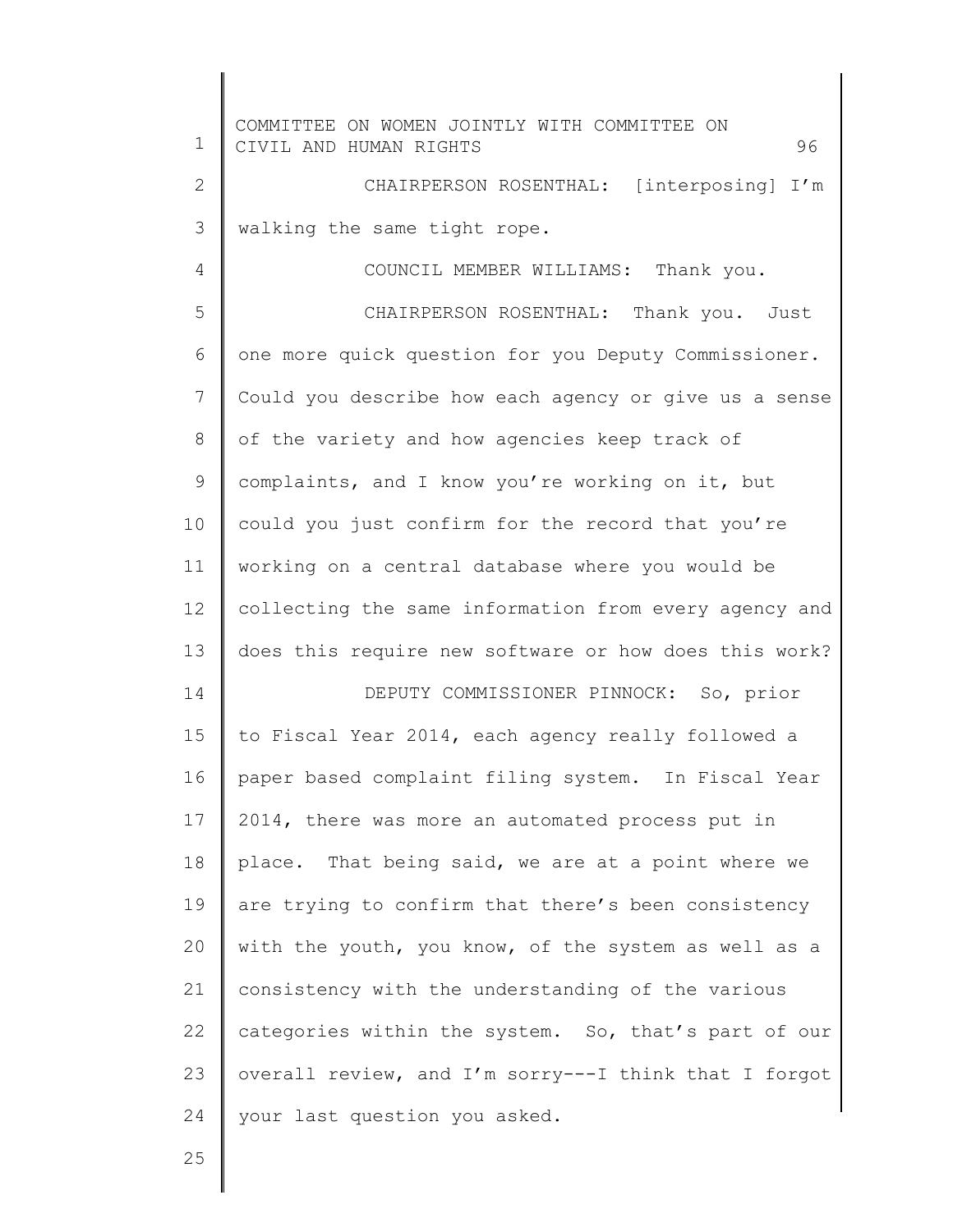1 2 3 4 5 6 7 8 9 10 11 12 13 14 15 16 17 18 19 20 21 22 23 24 25 COMMITTEE ON WOMEN JOINTLY WITH COMMITTEE ON CIVIL AND HUMAN RIGHTS 97 CHAIRPERSON ROSENTHAL: That is the change, what you already described. DEPUTY COMMISSIONER PINNOCK: Okay, and so we actually have created what could be a really solid central or repository of information. CHAIRPERSON ROSENTHAL: Yes. DEPUTY COMMISSIONER PINNOCK: That is the reason why we just need to go through this very thorough review to ensure that there's a clear interpretation of the policy that got use of the system as well as the usage of the system. CHAIRPERSON ROSENTHAL: Okay. Thank you very much. DEPUTY COMMISSIONER PINNOCK: Thank you. CHAIRPERSON ROSENTHAL: Commissioner, if I could just ask you very few questions because we've already— COMMISSIONER MALALIS: [interposing] Sure. CHAIRPERSON ROSENTHAL: -- talked so much together and you've already answered so much. You mentioned that 117—there were 117 claims in 2017 and that that that is an increase, and I know so much work goes into addressing each complaint, but we also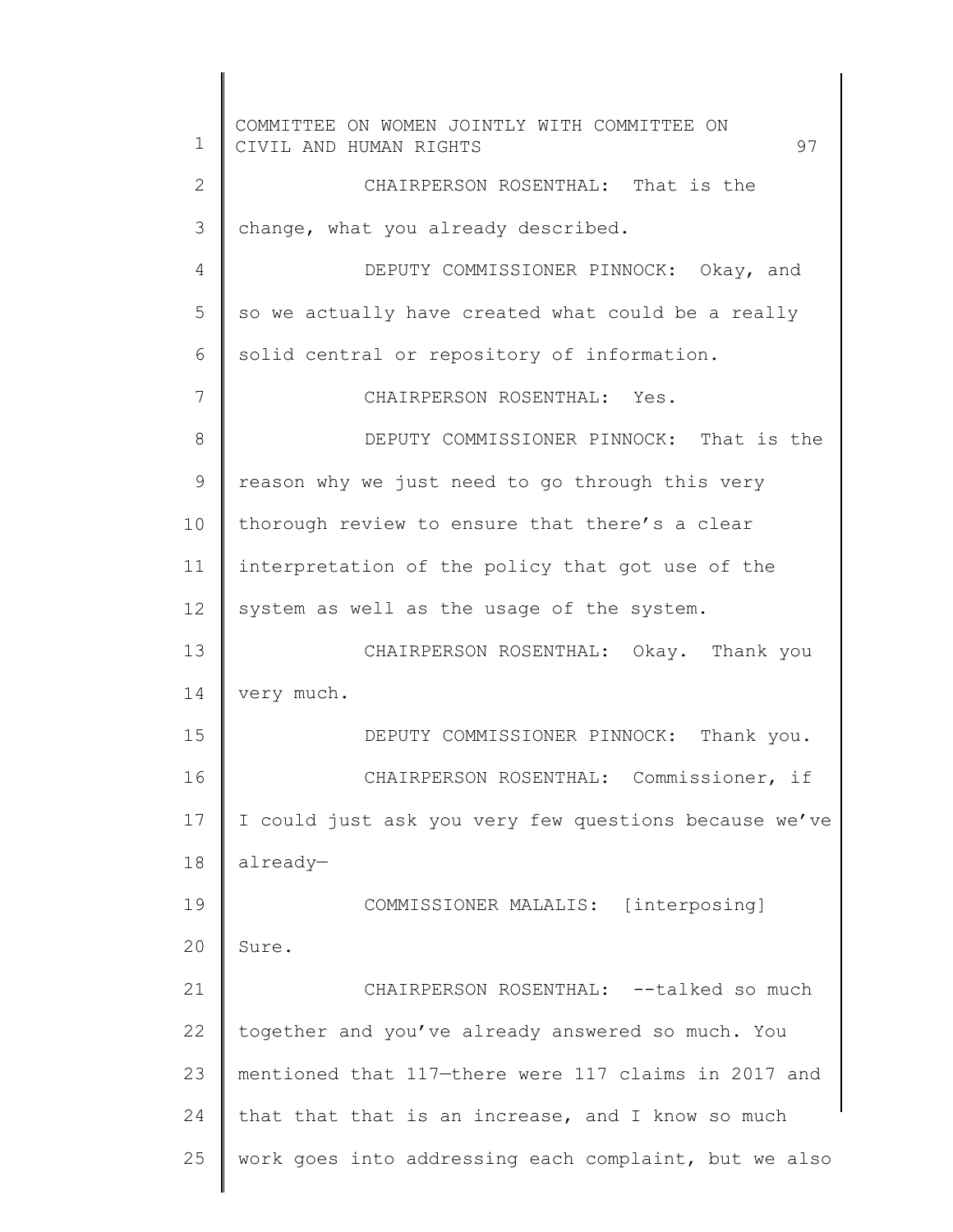| 1     | COMMITTEE ON WOMEN JOINTLY WITH COMMITTEE ON<br>98<br>CIVIL AND HUMAN RIGHTS |
|-------|------------------------------------------------------------------------------|
| 2     | know that it's probably a drop in the bucket compared                        |
| 3     | to what's out there. I'm wondering if you have the                           |
| 4     | resources that you need first to do a public educate-                        |
| 5     | education campaign, which I'm really excited about                           |
| 6     | and excited to learn more about and help with in any                         |
| 7     | way we can, but then, you know, should there be 500                          |
| $8\,$ | complaints or a thousand complaints do you have the                          |
| 9     | resources that you need?                                                     |
| 10    | COMMISSIONER MALALIS: You know, there's                                      |
| 11    | a few things I would say to that. One, you know, my-                         |
| 12    | in my previous life, so to speak, before heading the                         |
| 13    | agency, I was a lawyer who did employment law for a                          |
| 14    | living. I did employee related employment law                                |
| 15    | including, of course, sexual harassment related                              |
| 16    | claims, and having that experience I also know that                          |
| 17    | there are many reasons that people don't necessarily                         |
| 18    | come forward and file as an agency. Everyone's                               |
| 19    | experience I think is very unique--                                          |
| 20    | CHAIRPERSON ROSENTHAL: [interposing]                                         |
| 21    | Yep.                                                                         |
| 22    | COMMISSIONER MALALIS: -- and people's                                        |
| 23    | situations and the vulnerabilities that people have,                         |
| 24    | the priorities that people have in their personal                            |
| 25    | lives are very distinct, and there are certainly many                        |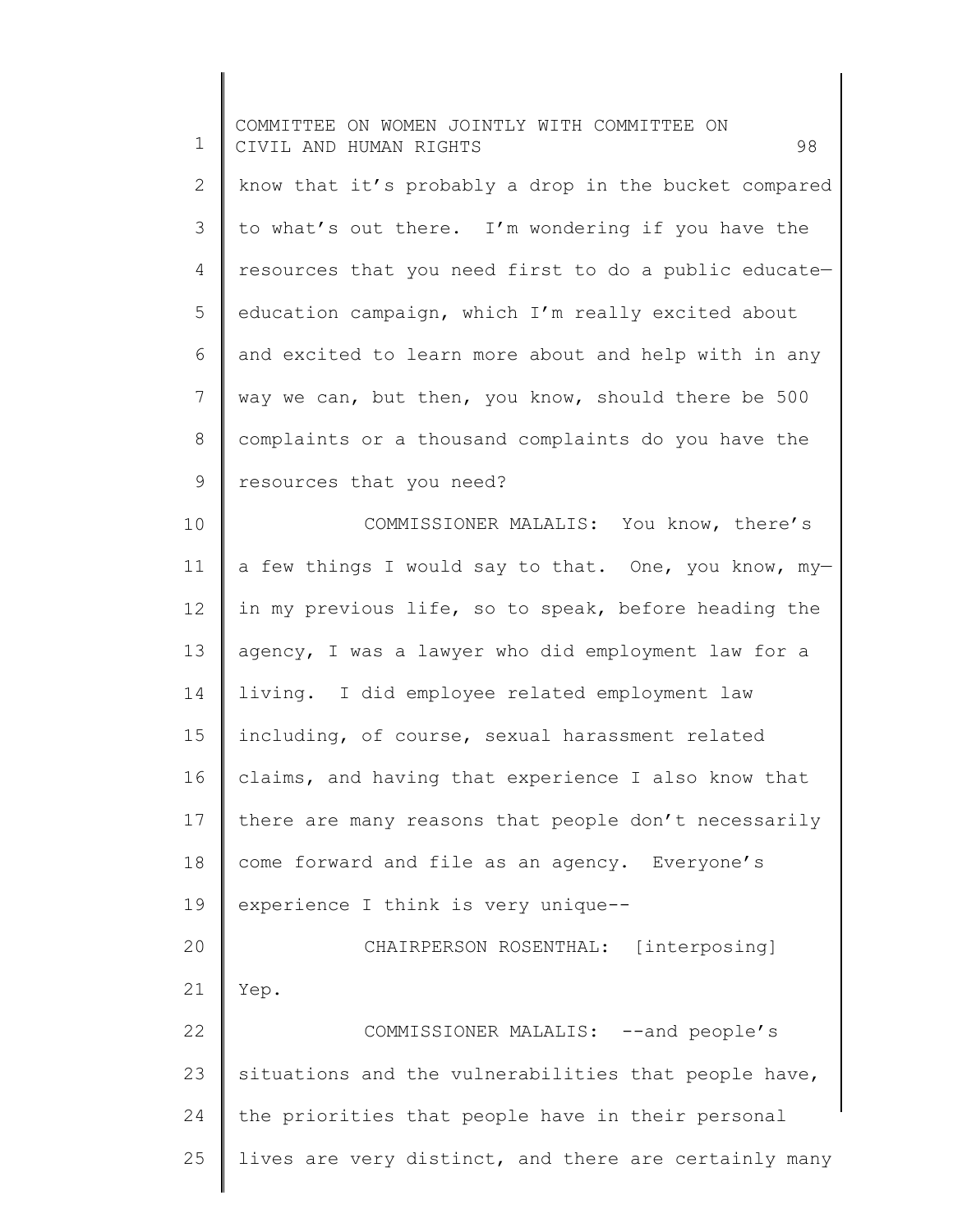1 2 3 4 5 6 7 8 9 10 11 12 13 14 15 16 17 18 19 20 21 22 23 24 COMMITTEE ON WOMEN JOINTLY WITH COMMITTEE ON CIVIL AND HUMAN RIGHTS 99 situations in which rather than choosing to file at an agency, which could be considered something of an escalation, there are many times where employees will with or without counsel speak directly to their employer's HR Department or real (sic) officers or, you know, take other methods or utilize other methods in order to resolve other situations. For that number also specifically as the Commissioner I would say that there are many instances in which depending on, you know, the needs of the complainants coming forward, the Commission also tries to expedite some types of cases, and in some situations that means not even filing a complaint, but reaching out to the employer, reaching out to the business and trying to resolve that claim more expeditiously because the circumstances demand it, frankly. So, I wouldn't—I—I want to just be clear on what that metric may or may not also be including. I think, of course, any agency head would be happy to have resources. That's all a wonderful thing to—to think about. Like I said earlier, we are already planning a, you know, a modest campaign on sexual harassment, on the City Human Rights Law, and what it covers and on the—the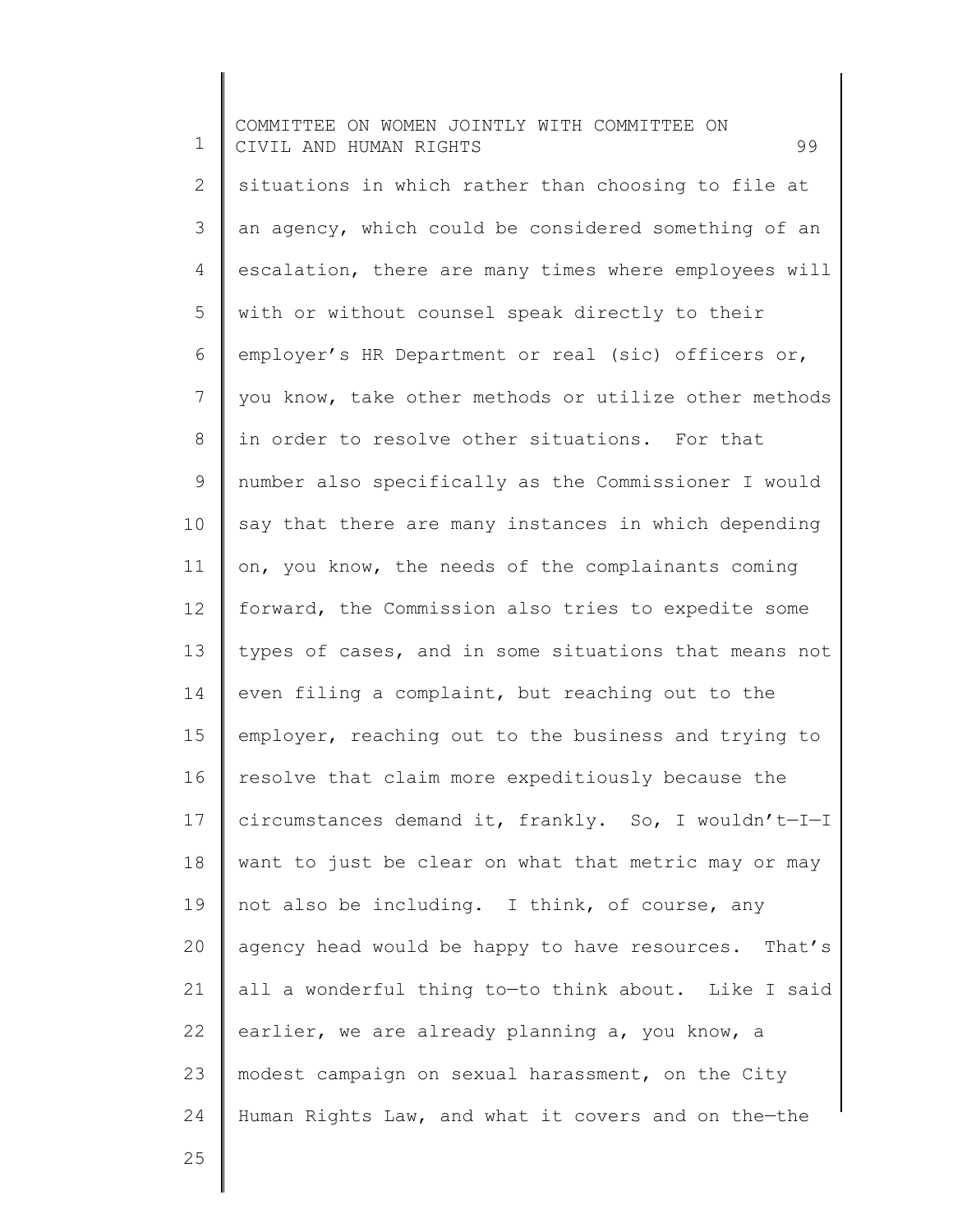1 2 3 4 5 6 7 8 9 10 11 12 13 14 15 16 17 18 19 20 21 22 23 24 25 COMMITTEE ON WOMEN JOINTLY WITH COMMITTEE ON CIVIL AND HUMAN RIGHTS 100 resources available at our agency that will be coming out this spring. CHAIRPERSON ROSENTHAL: Okay. By the way does your office offer mediation services? COMMISSIONER MALALIS: We do that. Yes. CHAIRPERSON ROSENTHAL: Okay, apart from those complaints filed with the—with your Commission on Human Rights, do you have an idea of how many sexual harassment complaints are filed in New York City? COMMISSIONER MALALIS: In New York City in State Court? CHAIRPERSON ROSENTHAL: No, the city. Um, oh-- COMMISSIONER MALALIS: [interposing] So, I'm—I'm—I'm just—so apart from the ones that are filed at our agency, when you say complaints filed do you mean in court, in Federal Court or State Court? I'm just trying to clarify the question. CHAIRPERSON ROSENTHAL: No, I appreciate it, and I'm thinking of what the answer is. Certainly yes for cases that may have gone that far or that route, but perhaps there are other places that collect this information that we're not thinking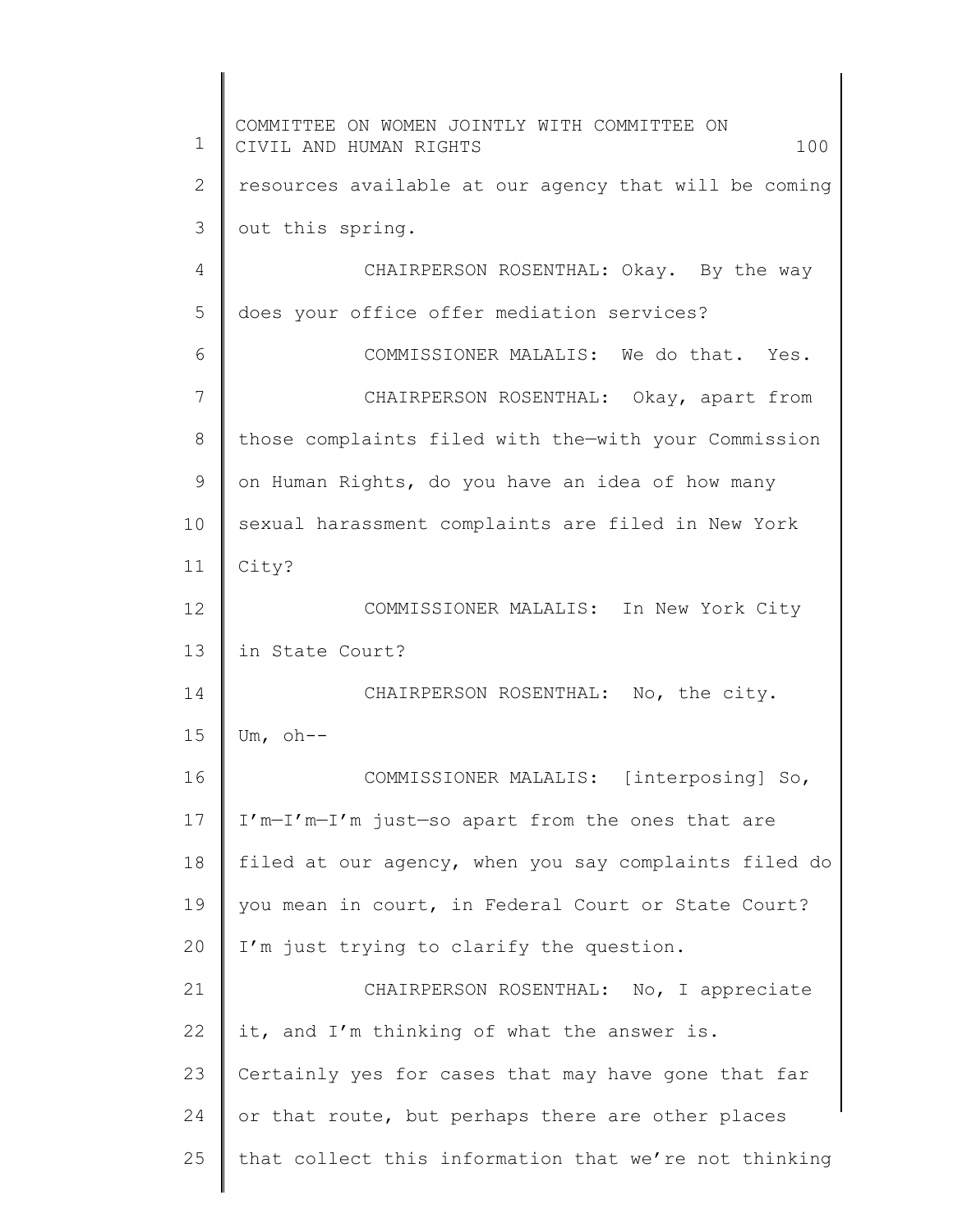1 2 3 4 5 6 7 8 9 10 11 12 13 14 15 16 17 18 19 20 21 22 23 24 25 COMMITTEE ON WOMEN JOINTLY WITH COMMITTEE ON CIVIL AND HUMAN RIGHTS 101 about right now. The district on the—the Federal EEO for example. COMMISSIONER MALALIS: I'm not aware of that—of that number. CHAIRPERSON ROSENTHAL: Okay, so-- COMMISSIONER MALALIS: [interposing] I think there—there is probably, you know, many different ways of kind of slicing that—that—that cake so to speak and depending on which, you know, which units or which communities you're looking at. So, I'm not aware of numbers beyond the stats that we keep for complaints filed at the agency. I mean we could also get back to you-- CHAIRPERSON ROSENTHAL: [interposing] I mean is it in the-- COMMISSIONER MALALIS: We could—I'm happy to get back to you on this. CHAIRPERSON ROSENTHAL: Of course, of course. It's just sort of an interesting thought that there are other places out there that might be collecting this information that we could tap into and know about to make sure that we're—yeah, to know for example, you know, the impact of your education program. Perhaps if there were some other place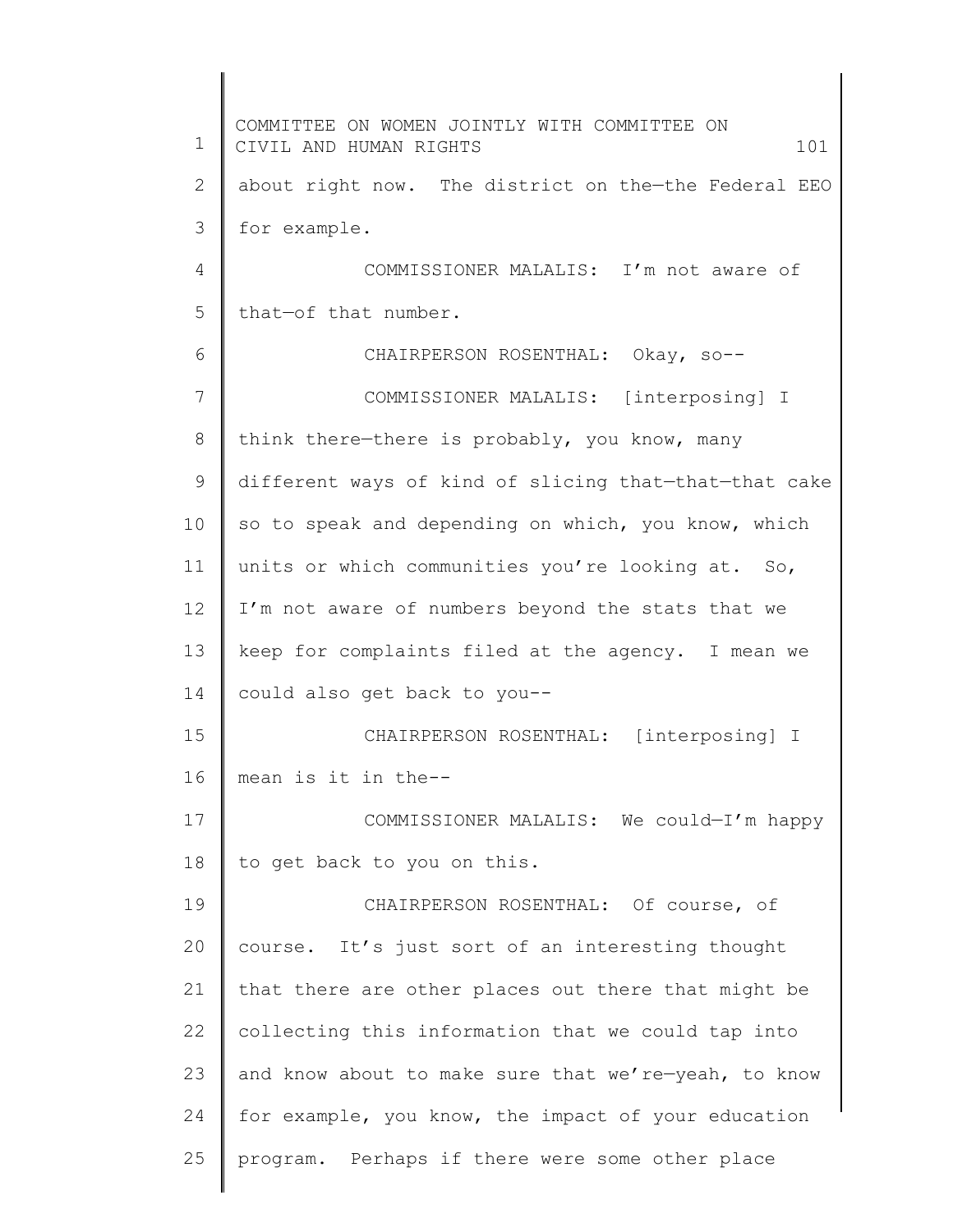| $\mathbf 1$    | COMMITTEE ON WOMEN JOINTLY WITH COMMITTEE ON<br>102<br>CIVIL AND HUMAN RIGHTS |
|----------------|-------------------------------------------------------------------------------|
| $\mathbf{2}$   | that's collecting this information we would want to                           |
| 3              | see the numbers go up, or go down or we would just                            |
| $\overline{4}$ | want to see what direction they go in.                                        |
| 5              | COMMISSIONER MALALIS: So, there's-there                                       |
| 6              | are a few different venues that might be available to                         |
| $\overline{7}$ | people including the New York State Division on Human                         |
| 8              | Rights, and then the Federal EEOC, which has offices                          |
| 9              | in New York City. One question, though, that-that-                            |
| 10             | that I don't know, and we can get back to you on is                           |
| 11             | whether they actually publish data specific to the                            |
| 12             | five boroughs, or if they--                                                   |
| 13             | CHAIRPERSON ROSENTHAL: [interposing]                                          |
| 14             | Yes.                                                                          |
| 15             | COMMISSIONER MALALIS: --as-as the                                             |
| 16             | Commissioner said, sort of slice it in different                              |
| 17             | ways, but we can look into that and also State Court                          |
| 18             | and Federal Court that might be litigating under our                          |
| 19             | law and using our broad standard, but we would not                            |
| 20             | see that at the Commission.                                                   |
| 21             | CHAIRPERSON ROSENTHAL: I really                                               |
|                |                                                                               |
| 22             | appreciate it. You totally answered my question                               |
| 23             | because I think their number was 7,000 Federal EEOC,                          |
| 24             | and I had no context of what that was. So, thank                              |
| 25             | you. I really appreciate your expertise, and looking                          |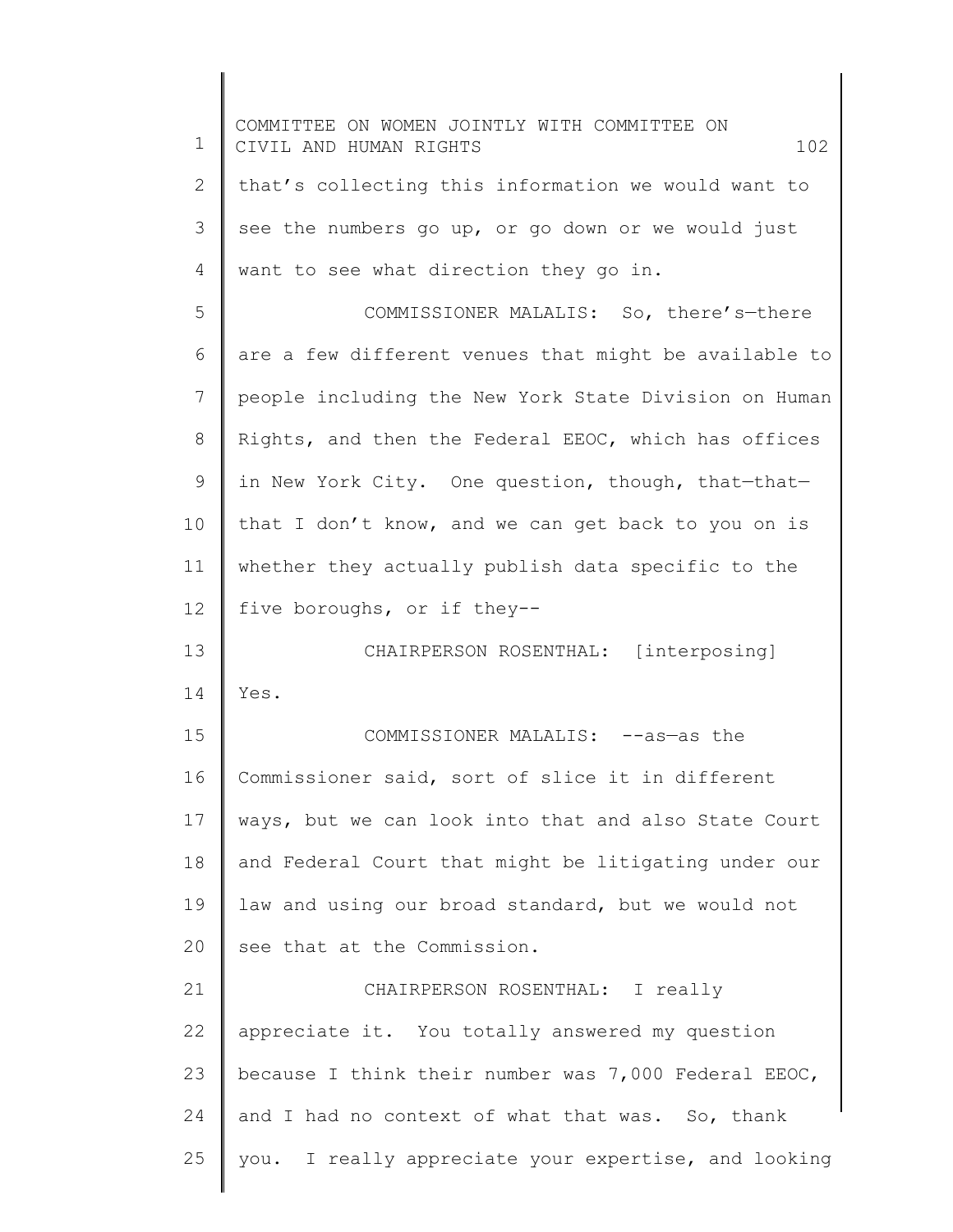1 2 3 4 5 6 7 8 9 10 11 12 13 14 15 16 17 18 19 20 21 22 23 24 25 COMMITTEE ON WOMEN JOINTLY WITH COMMITTEE ON CIVIL AND HUMAN RIGHTS 103 at that. I think that's it for me. Do you have any other questions? CHAIRPERSON EUGENE: Probably one or two questions because I remember that you mentioned that they are training available for the staff. Is that correct in the training? [background comments, pause] Commissioner-- COMMISSIONER MALALIS: Trainings for the staff? CHAIRPERSON EUGENE: What are the trainings—yeah, training available-- COMMISSIONER MALALIS: [interposing] So there are a few different types of trainings— CHAIRPERSON EUGENE: What type training-- COMMISSIONER MALALIS: Sure. CHAIRPERSON EUGENE: --available for the staff for the supervisors in the Human Right Commission in order for them to be able and prepared to address the harassment issues? COMMISSIONER MALALIS: Right, so—so agency heads have the discretion to mandate trainings for their staff. We currently have several trainings internally that are mandated for all of my staff, which include Human Rights 101 Training that's for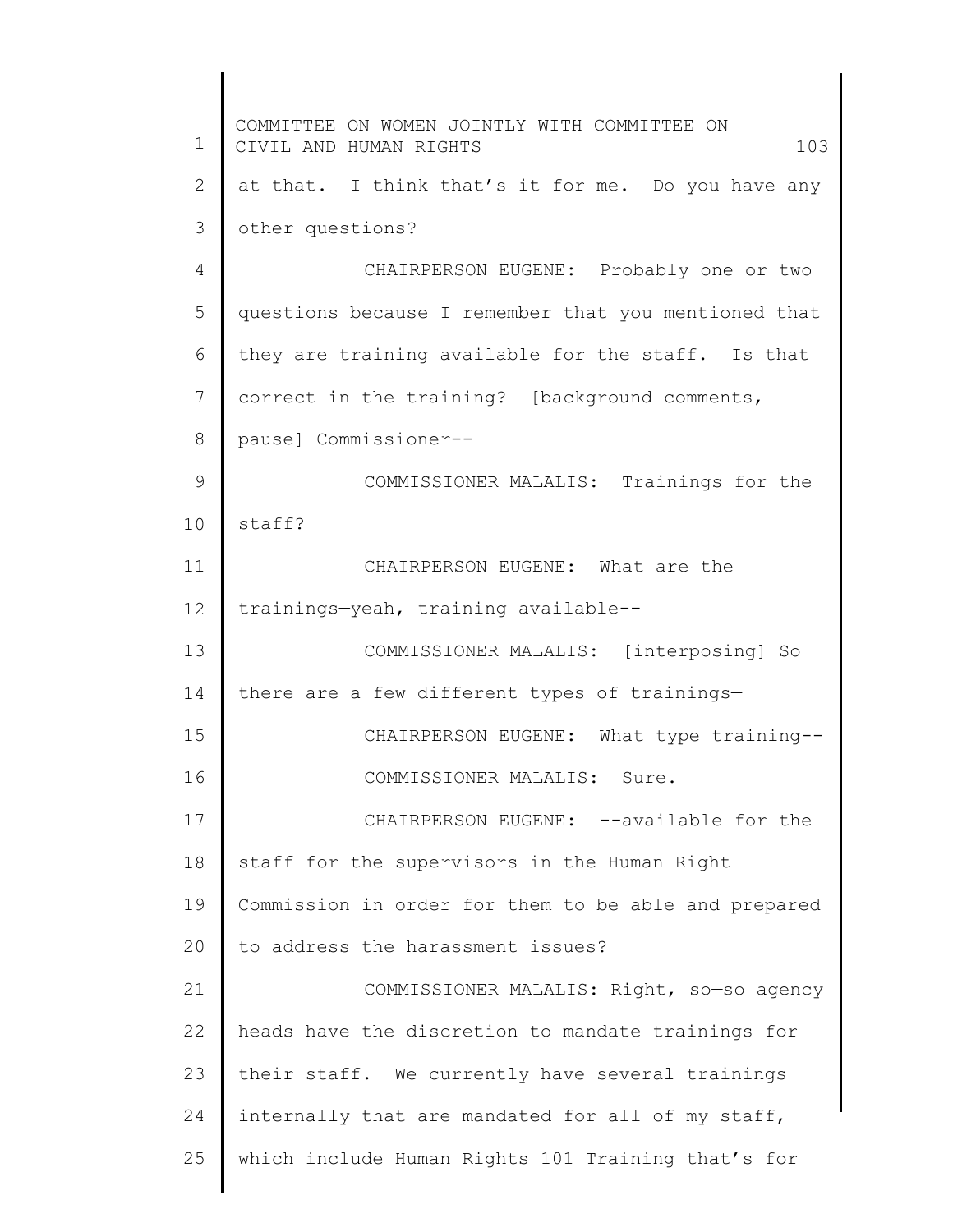| $\mathbf 1$    | COMMITTEE ON WOMEN JOINTLY WITH COMMITTEE ON<br>104<br>CIVIL AND HUMAN RIGHTS |
|----------------|-------------------------------------------------------------------------------|
| $\mathbf{2}$   | all employees so that everyone since we are the                               |
| 3              | Commission on Human Rights have a good understanding                          |
| 4              | as to what the law covers. We have language access                            |
| 5              | training, Transgender 101 working with Transgender                            |
| 6              | People in their communities, working with people with                         |
| $7\phantom{.}$ | disabilities, working with victims of domestic                                |
| 8              | violence, sexual harassment in the workplace,                                 |
| $\mathsf 9$    | conflict of interest training, computer based EEO                             |
| 10             | training, Diversity and Inclusion, Everybody Matters,                         |
| 11             | the DCAS training as well as the Unconscious DCAS                             |
| 12             | Training.                                                                     |
| 13             | CHAIRPERSON EUGENE: In term of training,                                      |
| 14             | you know, to address the sexual harassment, how many                          |
| 15             | times that take place? How often they take place?                             |
| 16             | Is that the monthly, annually? [background comments]                          |
| 17             | DEPUTY COMMISSIONER PINNOCK: Well,                                            |
| 18             | sexual harassment training is covered in the City's                           |
| 19             | EEO Policy.                                                                   |
| 20             | CHAIRPERSON EUGENE: Uh-hm.                                                    |
| 21             | DEPUTY COMMISSIONER PINNOCK: So, every                                        |
| 22             | employee receives that training upon hire, and then                           |
| 23             | every two years thereafter as a refresher.                                    |
| 24             | COMMISSIONER MALALIS: And within my                                           |
| 25             | agency it's annually every year.                                              |
|                |                                                                               |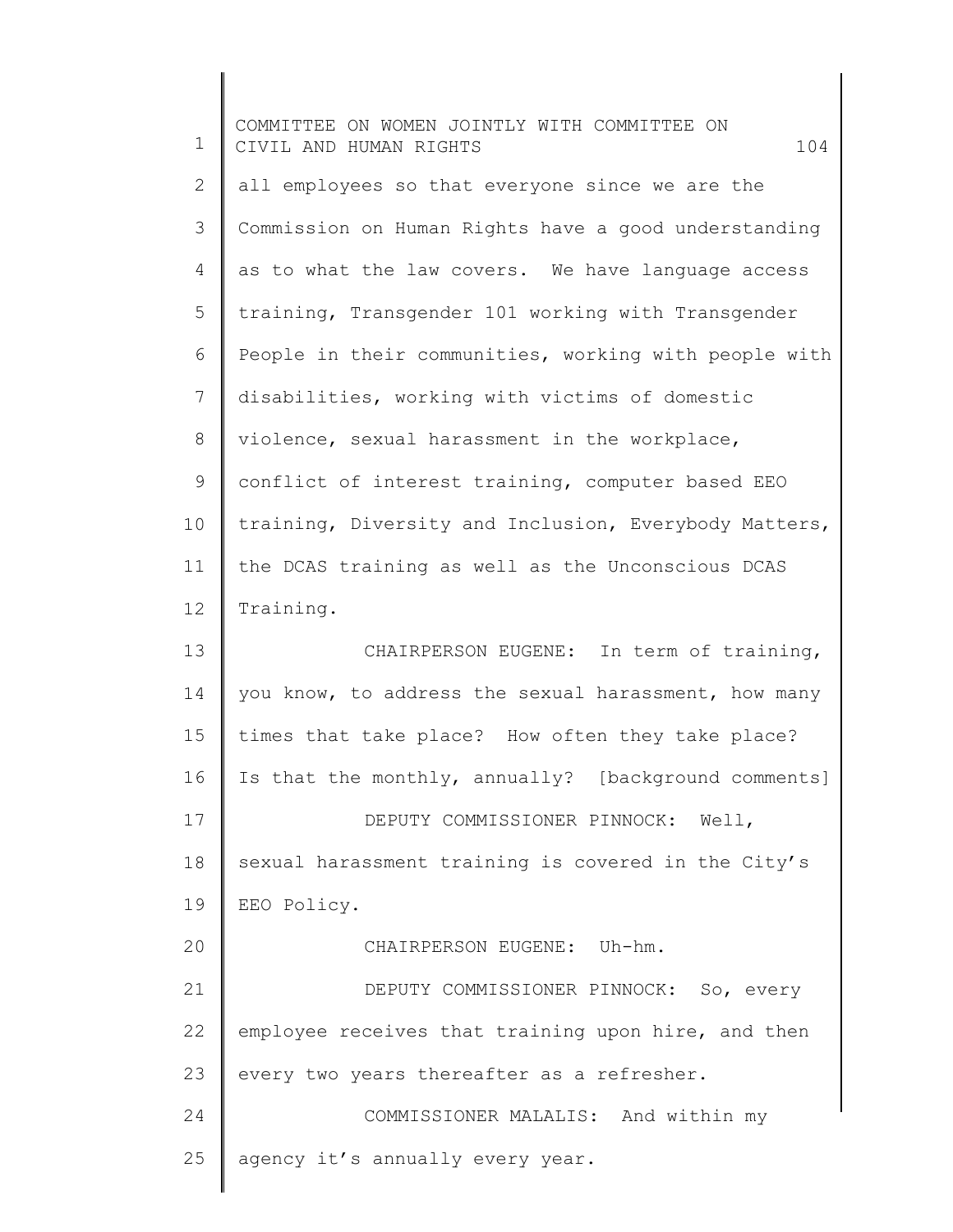| $\mathbf 1$    | COMMITTEE ON WOMEN JOINTLY WITH COMMITTEE ON<br>105<br>CIVIL AND HUMAN RIGHTS |
|----------------|-------------------------------------------------------------------------------|
| 2              | CHAIRPERSON EUGENE: But how do you                                            |
| 3              | measure? Because every time that we are doing                                 |
| $\overline{4}$ | something with that-in this area, we ought to take a                          |
| 5              | moment to evaluate, to quantify, you know, the                                |
| 6              | effects of the benefit of the success of what we are                          |
| 7              | doing. How do you evaluate the effectiveness of                               |
| 8              | those trainings?                                                              |
| 9              | COMMISSIONER MALALIS: Well, one I think,                                      |
| 10             | you know, we-so every year we are re-examining our                            |
| 11             | EEO plan, and we're re-releasing an EEO Plan to                               |
| 12             | agency staff, and the REO Plan has a statement of                             |
| 13             | diversity principles. It has a statement of, you                              |
| 14             | know, what we want in terms of our aspiration for                             |
| 15             | diversity and inclusion within the agency, the                                |
| 16             | statement as to who are the different EEO officers                            |
| 17             | are within the agency, in my agency, the head EEO                             |
| 18             | Officer is also my Chief of Staff, and that is meant                          |
| 19             | to communicate the importance to which we put on this                         |
| 20             | issue, and so part of the-the process of doing that                           |
| 21             | annually is to receive feedback from staff members.                           |
| 22             | Everyone knows when [coughing] I would send it out                            |
| 23             | that they are able to approach me or any number of                            |
| 24             | the other people that are identified as EEO members                           |
| 25             | within my staff so that they can talk to them about                           |
|                |                                                                               |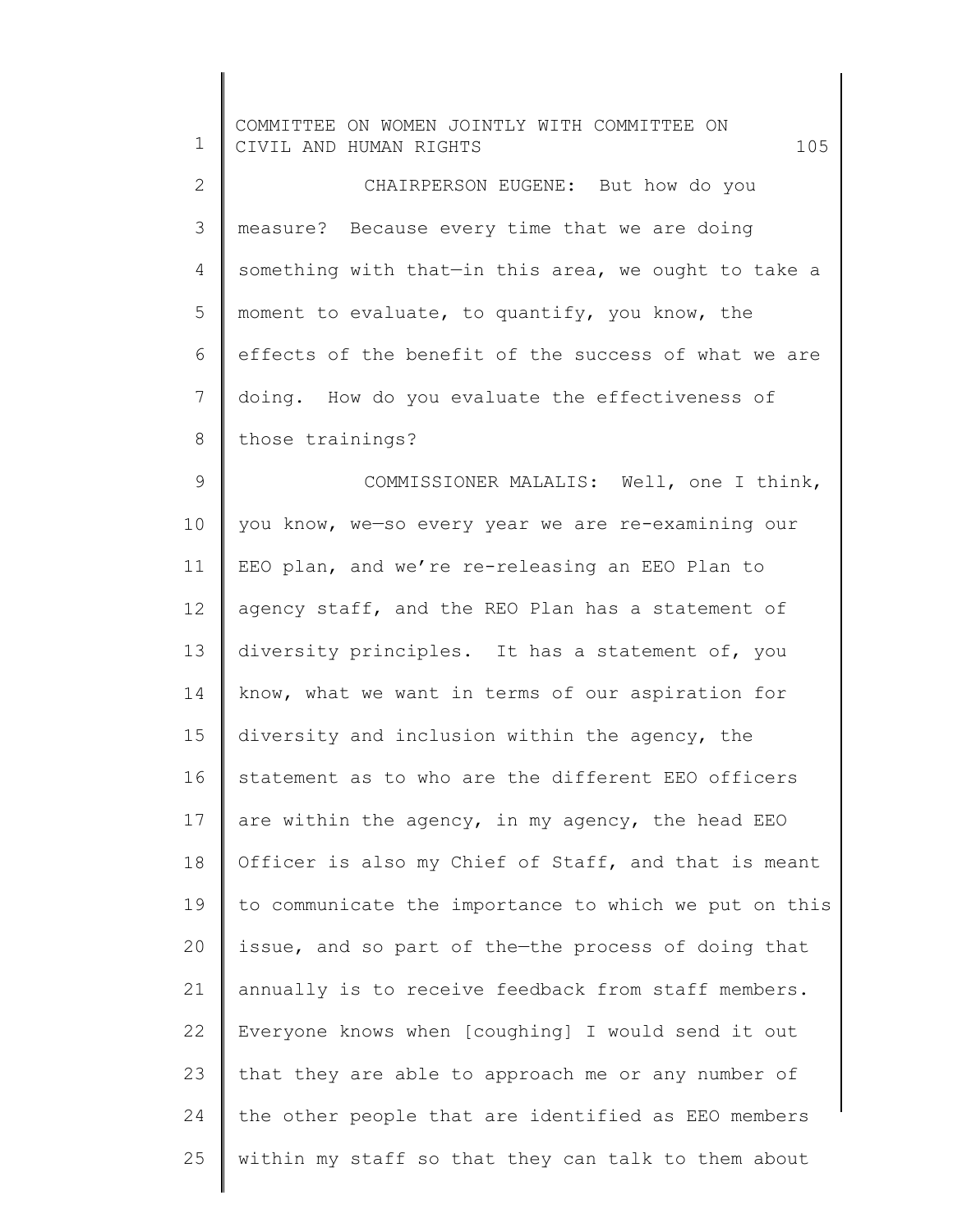1 2 3 4 5 6 7 8 9 10 11 12 13 14 15 16 17 18 19 20 21 22 23 24 25 COMMITTEE ON WOMEN JOINTLY WITH COMMITTEE ON CIVIL AND HUMAN RIGHTS 106 any interests or concerns or—or additions that they would want to make to anything in our Diversity Plan. CHAIRPERSON EUGENE: Thank you. DEPUTY COMMISSIONER PINNOCK: And there are also quarterly updates made to those annual plans of the Commissioner. CHAIRPERSON EUGENE: Thank you very much. Let me ask my last question very quick. First—first of all, let me thank you, you know, all the members of the panel for the effort that you have been doing to address this very, very important issue we are all concerned about. But if you have to do something more than what you are doing right now to better address the issues of sexual harassment, like what it would be? Or, let me put it in another way because my father usually said that my son, there's no perfection. There is no perfection. We—every time we got to re-evaluate what we are doing in improving and do more to reach our goal, what do you believe that should be done from your institution and together with the City Council what can we do as a city, as a society to ensure that we can decrease. Because one of the things also we observe the—there—there was an increase of the complaint for sexual harassment. So,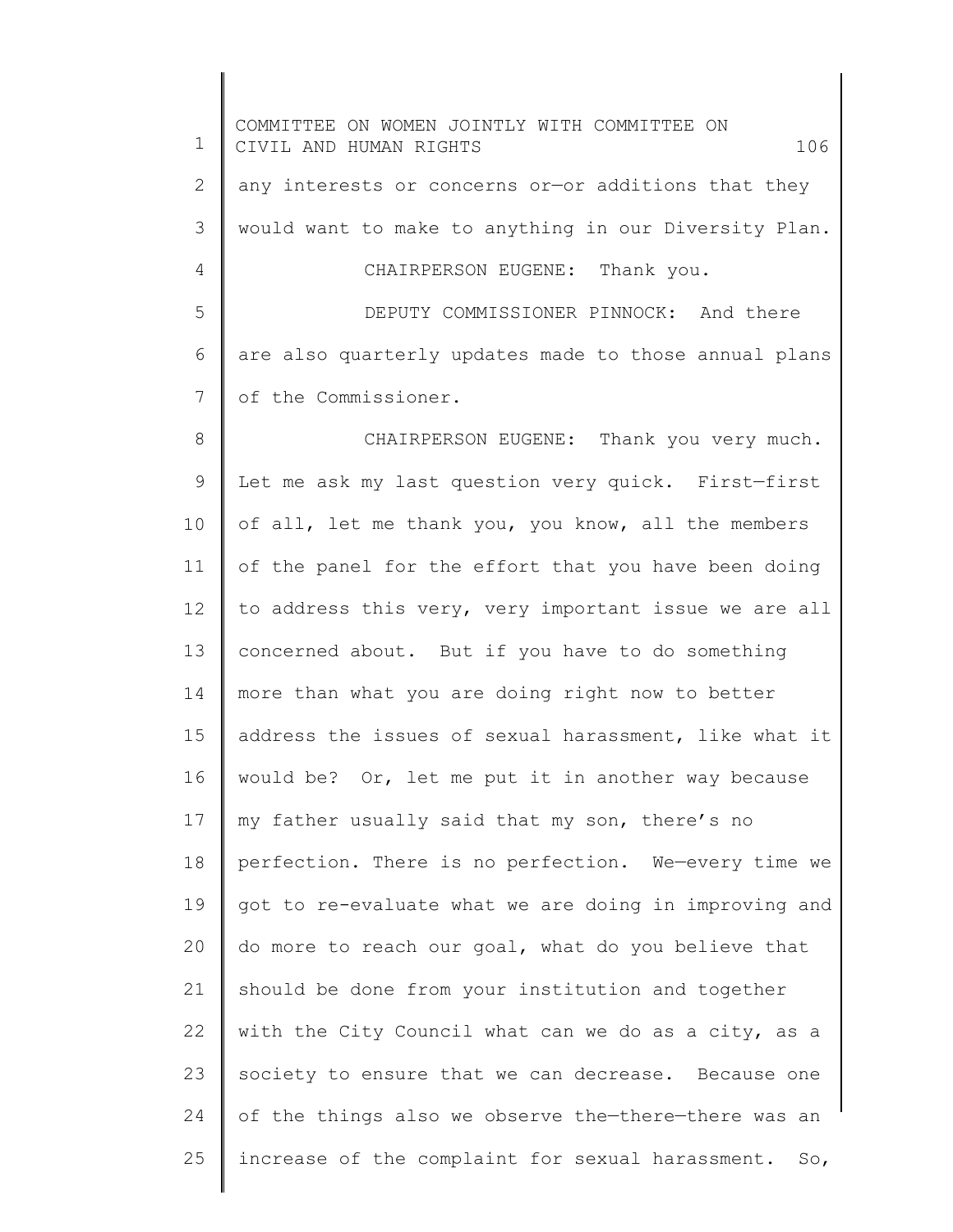1 2 3 4 5 6 7 8 9 10 11 12 13 14 15 16 17 18 19 20 21 22 23 24 COMMITTEE ON WOMEN JOINTLY WITH COMMITTEE ON CIVIL AND HUMAN RIGHTS 107 I don't know how we interpret that. What is—what is the take on that, but what can we do to decrease the number sexual harassment or what is the biggest challenge for you in your effort to address the sexual harassment? COMMISSIONER MALALIS: I think, you know, the reality is in a city of more than 8.5 million there's not a one-size-fits-all approach. It's roughly one of the reasons we held our hearing on December 6 and we wanted diversity of different industries and workers and workers' advocates represented because we wanted to hear, you know, there are certain industries in which people are very isolated, and so the challenges they face are specific to that type of isolation. There are certain industries that are considered nontraditional professions for women, and there are certain challenges that they face. There are certain challenges faced by domestic workers, by immigrant workers, by LGBTQ workers, and so, you know, I keep mentioning this report that we're putting out in April. It is really meant to think through the diversity of different industries and work places

that we have in New York City. It certainly would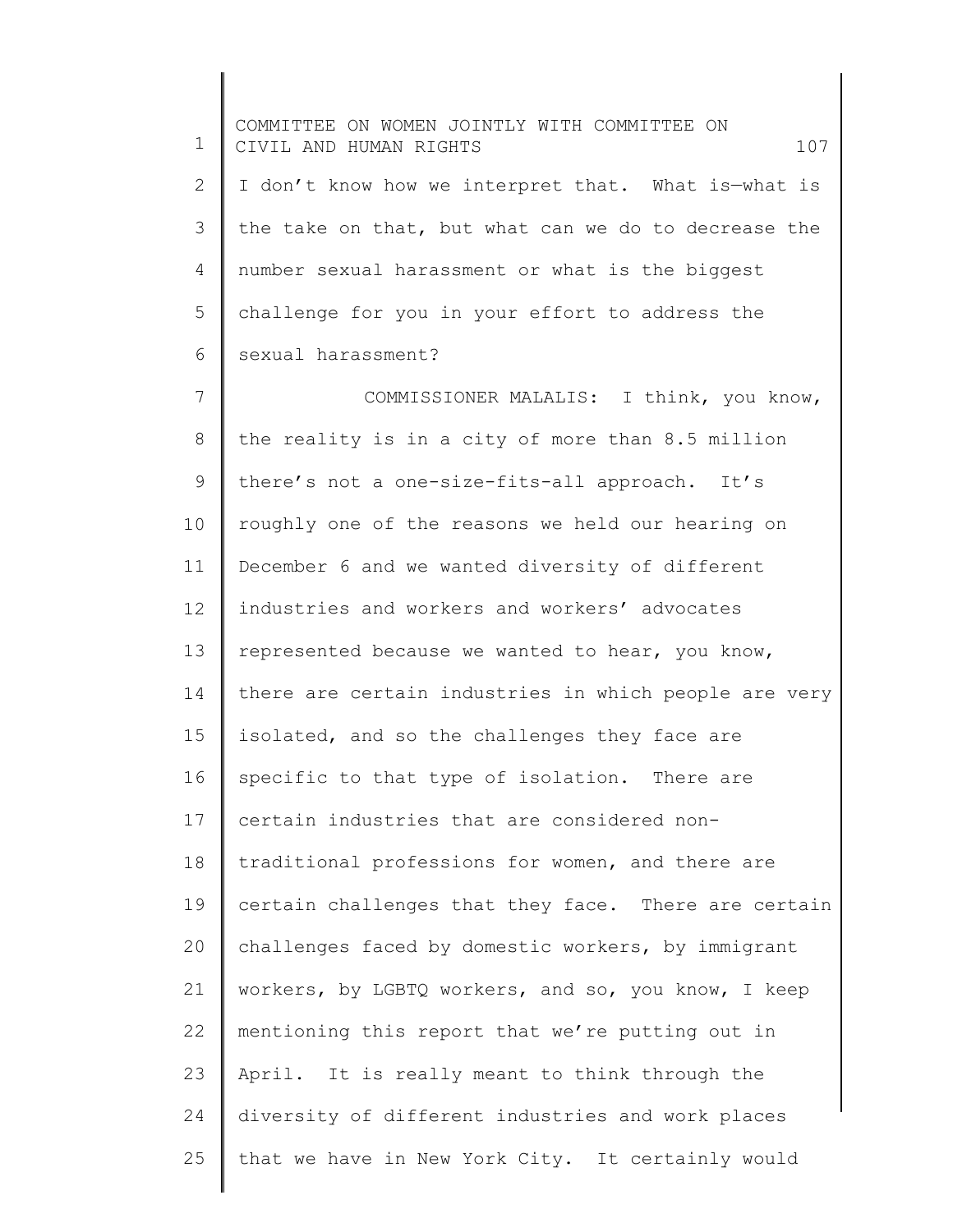1 2 3 4 5 6 7 8 9 10 11 12 13 14 15 16 17 18 19 20 21 22 23 24 COMMITTEE ON WOMEN JOINTLY WITH COMMITTEE ON CIVIL AND HUMAN RIGHTS 108 not be able to cover every single industry, every single workplace because we are New York City, but it is meant to cover many of the—of the different types of experiences at least that were raised earlier in testimony at that hearing. And I think, you know, I think, too, working with all of the different city partners, whether it's business or schools or houses of faith or the City Council, and helping folks be introspective about, you know, how they can be including best practices in their own places of employment is a very important thing, And that's something that we try to do daily, you with the work we do especially with the Community Service Centers we have in each one of the boroughs and in the policy work that we do at the agency. So, I think there are a variety of ways in which we are still, you know, hearing experiences, thinking through what are the best ways of—of recognizing and addressing the situations, and I imagine—my—my great hope as Chair Rosenthal had said earlier in the hearing was that, you know, what—what the city is doing right now is a beginning, and that there will be more conversations to be had. There will be more conversations and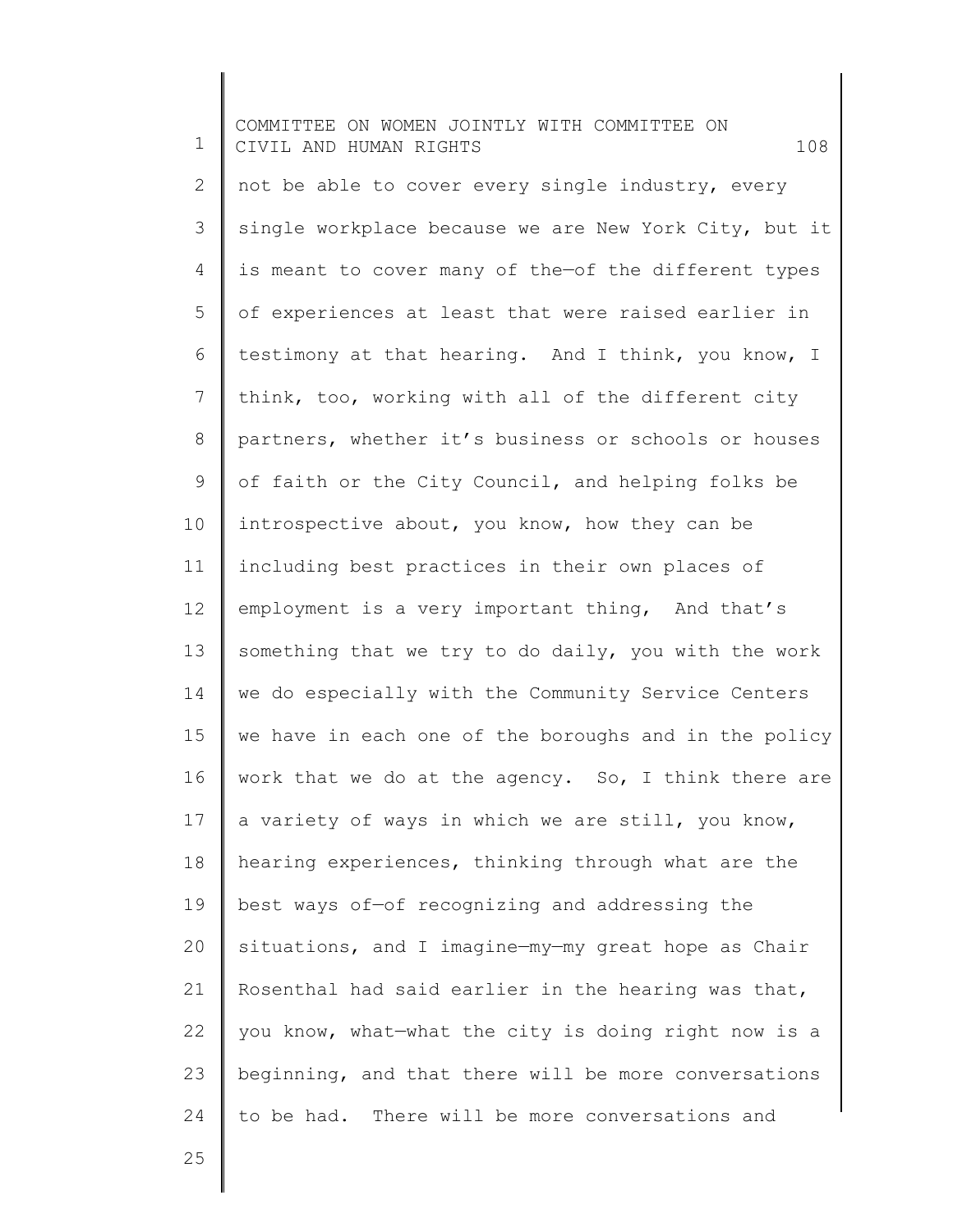1 2 3 4 5 6 7 8 9 10 11 12 13 14 15 16 17 18 19 20 21 22 23 24 25 COMMITTEE ON WOMEN JOINTLY WITH COMMITTEE ON CIVIL AND HUMAN RIGHTS 109 experiences to be aired, and I'll leave it to my colleague to-- DEPUTY COMMISSIONER PINNOCK: Thank you. There are a few things that we are actually considering now, and one of the first is really to create better synergy between our EEO and our HR Leads. There are often times when there are complains that come into an EEO officer that are more appropriate for our HR Lead to handle. Also, there's data that the two can really share to really drill down to see where you're receiving the most complaints. Is it indicative of the culture of this particular department? Has there been a shift in leadership? Has there been some kind or organizational change that's contributed to some of the data we're seeing. So, I definitely think creating that synergy, which is something we're actively working to do, having the EEO team and the Human Capital team work together at DCAS is a model that we really want to share and a model for the entire city of New York. Also, we would like to explore streamlining some of our reporting requirements. Currently, the Charter requires that individual agencies send their data to the EEPC, the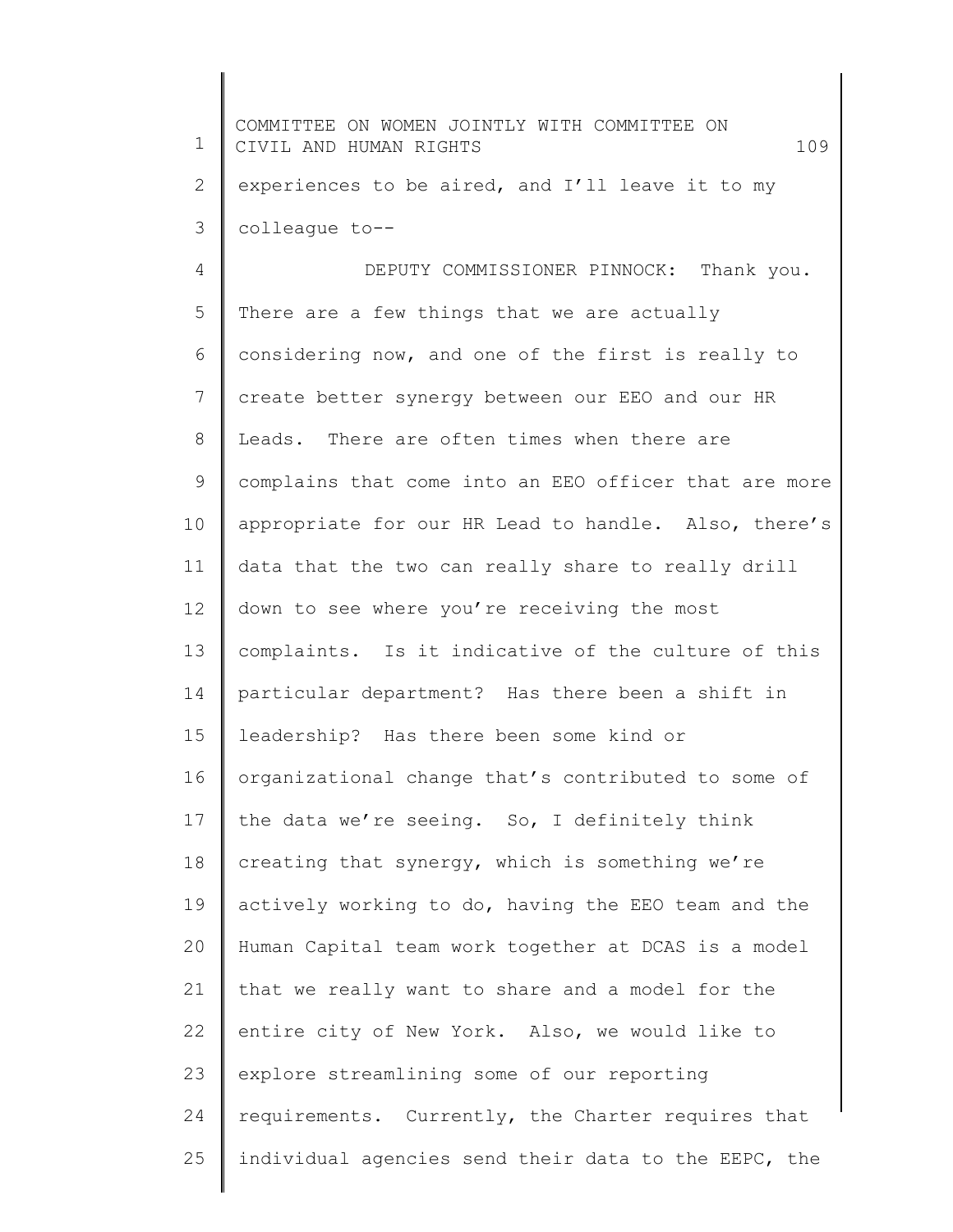1 2 3 4 5 6 7 8 9 10 11 12 13 14 15 16 17 18 19 20 21 22 23 COMMITTEE ON WOMEN JOINTLY WITH COMMITTEE ON CIVIL AND HUMAN RIGHTS 110 Council and the Mayor's Office. We believe that since we provide a citywide function, it's-it's a far better service if we're able to provide all of that information for our city partners where there would just be one file. So, we're all speaking from the same place as it relates to any complaint data that we receive. And lastly, you know, and this is really my pitch for the EEO Officers, they work extremely hard, and so, we're trying to think about ways I which to better support them at the time that they are on-boarded providing them with more information about the agency, really holding their hands a little bit as they get acclimated to their respective agency to ensure that we're increasing the tension within that group, but also that they know that every step of the way since they serve as the eyes and ears that we are here to support them. CHAIRPERSON EUGENE: Thank you very much to all of you, and thank you also for the wonderful job that your institutions are doing to address the sexual harassment issue, and we in the City Council we are dedicated to work together with you because we

are part of the same team. We are all in this

25 together.

24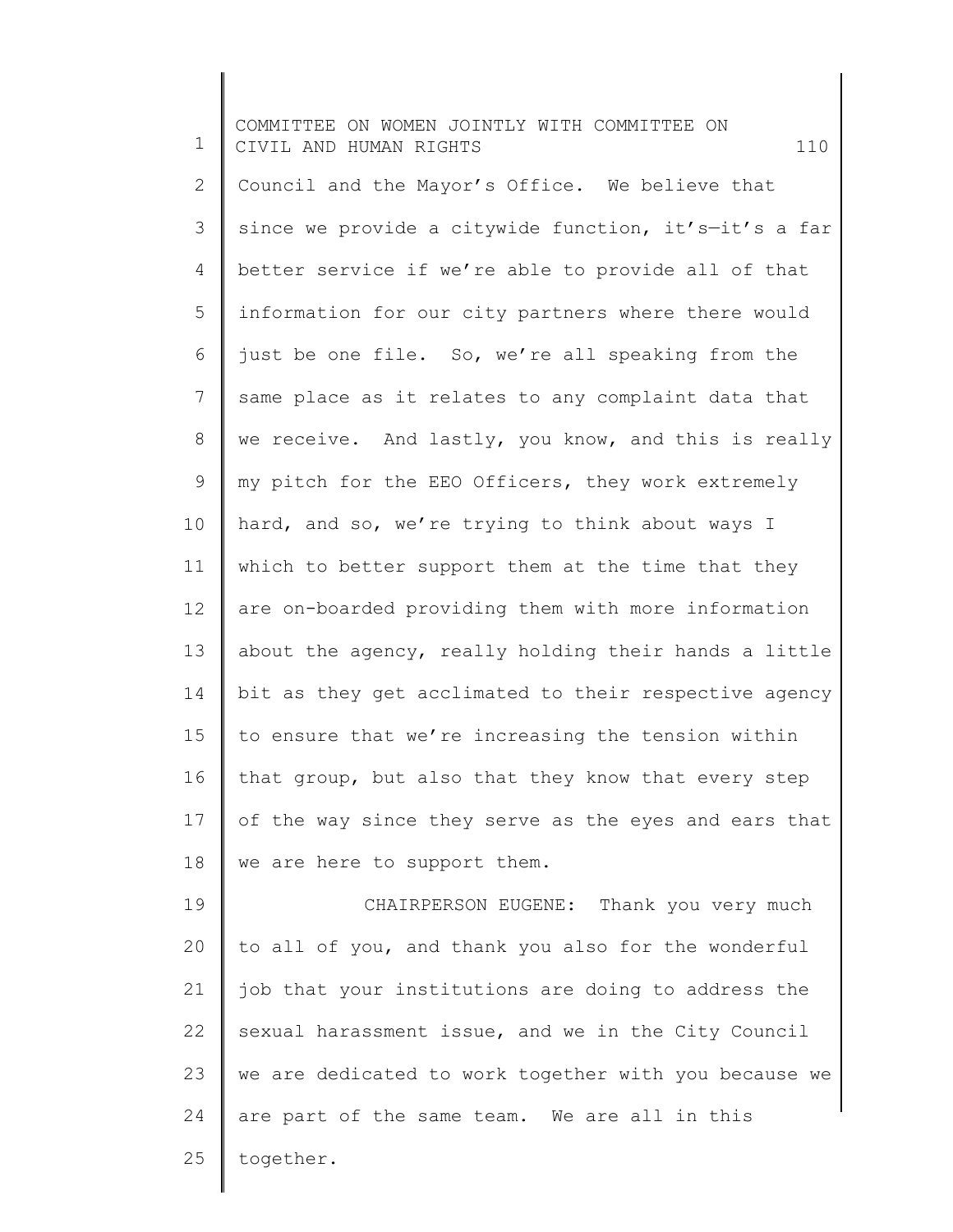1 2 3 4 5 6 7 8 9 10 11 12 13 14 15 16 17 18 19 20 21 22 23 24 25 COMMITTEE ON WOMEN JOINTLY WITH COMMITTEE ON CIVIL AND HUMAN RIGHTS 111 COMMISSIONER MALALIS: Thank you. CHAIRPERSON EUGENE: Thank you so very much. Thank you, Madam Chair. CHAIRPERSON ROSENTHAL: Thank you. I'm not sure I agree with you about the—curtailing the data reporting. So, it's going to be really interesting to talk about and follow up with, and we're going to hear next from the EEPC. So, I'll be curious to know their thoughts about that, but I very much appreciate what you're saying in terms of there being so much data and sort of, you know, who's looking at, who's analyzing it? Is it consistent across the city. DEPUTY COMMISSIONER PINNOCK: I think we'd love to work with you on that. CHAIRPERSON ROSENTHAL: Great. So, Deputy Commissioner Pinnock, really appreciate your time. DEPUTY COMMISSIONER PINNOCK: Thank you. CHAIRPERSON ROSENTHAL: Commissioner Malalis, Deputy Commissioner Sussman, thank you so much for coming. We really appreciate your time. COMMISSIONER MALALIS: Thank you.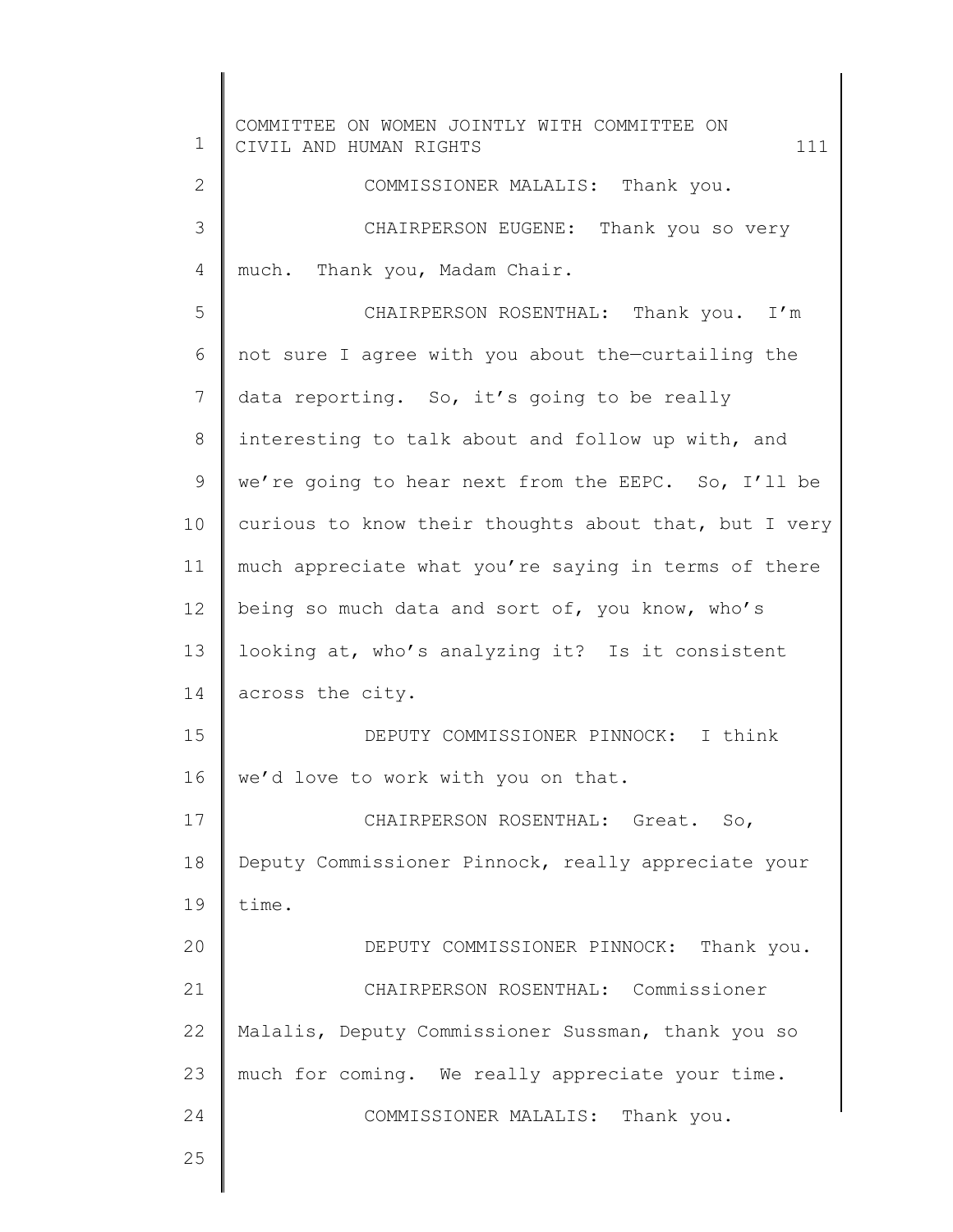1 2 3 4 5 6 7 8 9 10 11 12 13 14 15 16 17 18 19 20 21 22 23 24 25 COMMITTEE ON WOMEN JOINTLY WITH COMMITTEE ON CIVIL AND HUMAN RIGHTS 112 CHAIRPERSON ROSENTHAL: Next, we are going to call up the Equal Employment Practices Commission. So Charise Terry, Elaine Reiss, J. Patrick Boyle, and Alicia as well, and I apologize if I just butchered your name. [pause] So, if the reporters could take it out in the hall, and if we could—so if the reporters could take it out in the hall, and we could hear now from the EEPC, and I'm hoping that someone from City Hall stays back, and will hear the rest of today's—-will be here for the rest of today's hearing. Alright. Okay. ELAINE REISS: Is it on? I think it is. CHAIRPERSON ROSENTHAL: So, yes. Could you please introduce yourselves and start, and if it's alright only because of the lateness of the day, I'm going to put everyone on the clock. I'm sorry. We're going to start with-and this is generous. I know you're not going to feel that way, but we're going to start with three minutes each, and then a little later we're going to switch down to two, and I apologize for that, but just so everyone gets ready, and I know that the questioning from Council members will be less. So, don't-thank you everyone for your time. If you could start Commissioner Reiss.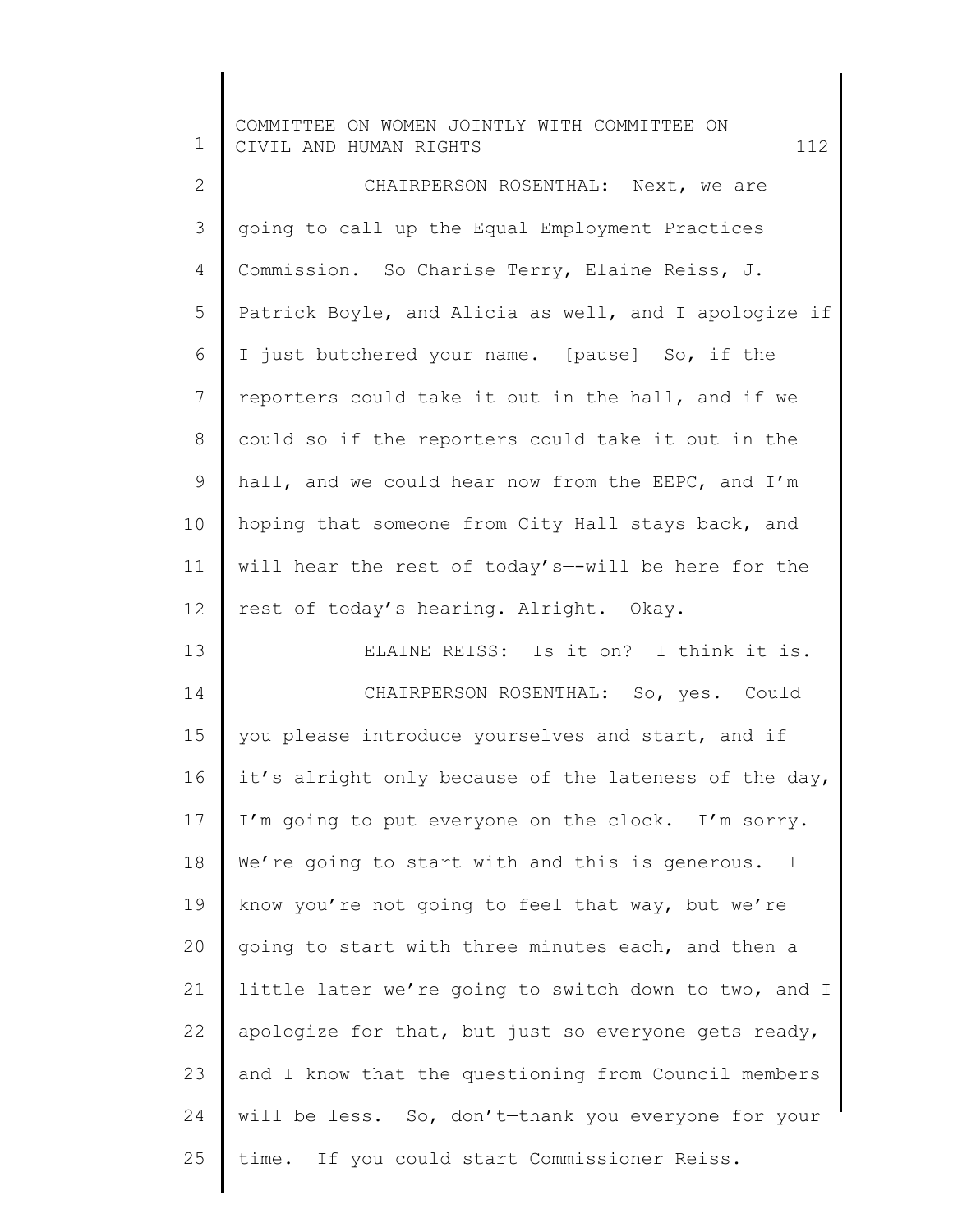1 2 3 4 5 6 7 8 9 10 11 12 13 14 15 16 17 18 19 20 21 22 23 24 25 COMMITTEE ON WOMEN JOINTLY WITH COMMITTEE ON CIVIL AND HUMAN RIGHTS 113 COMMISSIONER REISS: [interposing] I want to start by thanking Council Member Rosenthal and Council Member Eugene for the invitation to come and talk to you today. I want to thank you, Council Member Rosenthal for bringing your staff over and trying to learn about what the EEPC does. I want to thank you as well for sharing the legislation with you, and having read it, and after our explanation today, you will discover why I for one think we need to work with you on the legislation because we do think some of it is duplicative and redundant on what we already do and what we already have been doing for a while. And I do want to for the record to once more make the offer that we did the other day, which is to say we would like to meet with all of the new Council Members to explain what the EEPC does, and with—I'm—I am finished now. I am a Commissioner of the EEPC. I am a Mayoral appointee. You will understand better what that means in about half a second. [laughter] CHARISE TERRY: [off mic] Good afternoon, Chair. [background comments, pause] There you go. [on mic] Good afternoon, Chair Rosenthal and Chair Eugene. My name is Charise Terry. I am the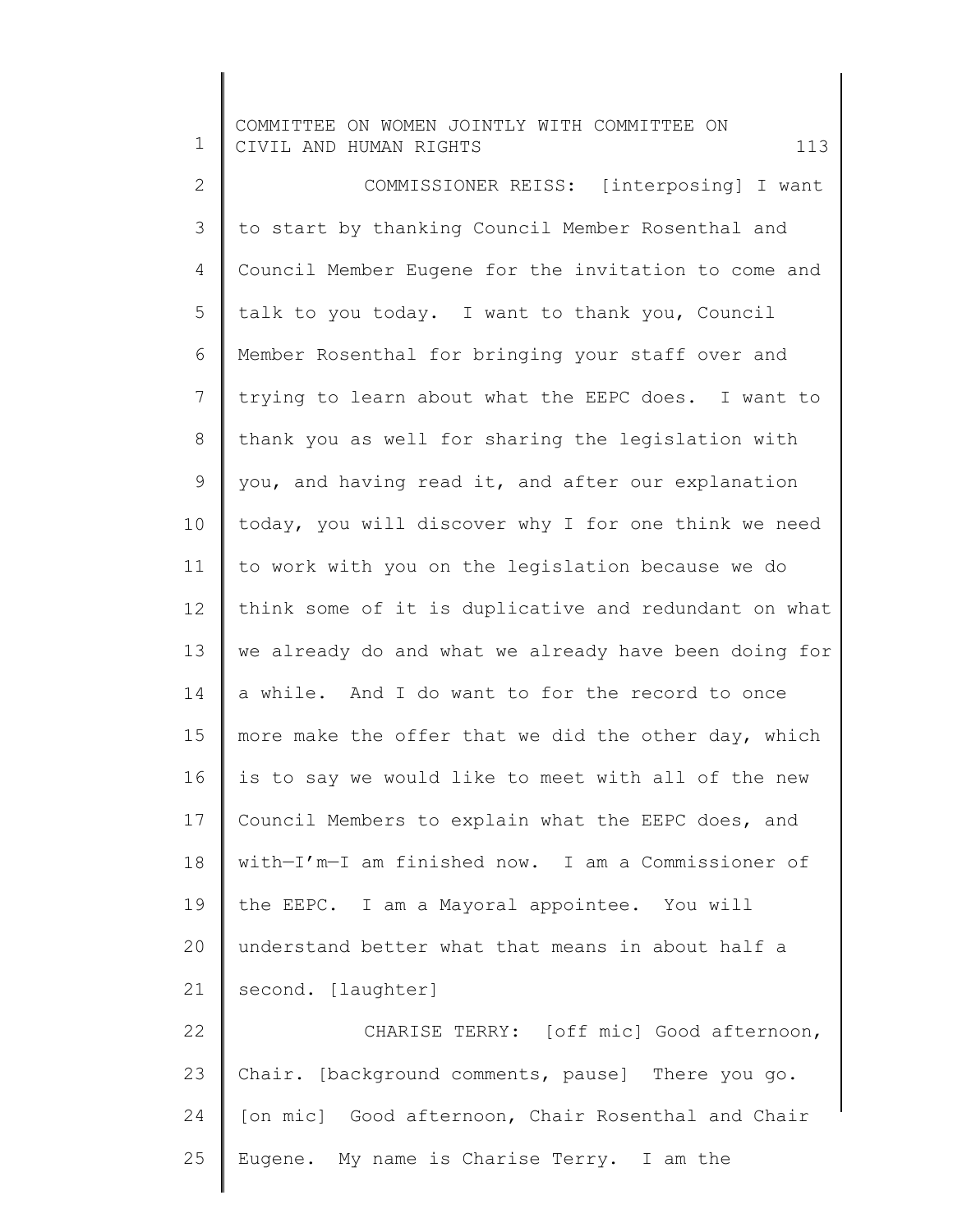1 2 3 4 5 6 7 8 9 10 11 12 13 14 15 16 17 18 19 20 21 22 23 24 25 COMMITTEE ON WOMEN JOINTLY WITH COMMITTEE ON CIVIL AND HUMAN RIGHTS 114 Executive Director of the Equal Employment Practices Commission, and I'll just jump right into my testimony. You can introduce yourself when you present testimony. The Commission—this Commission represented by Elaine Reiss appears before you today to present testimony on its role in instituting best practices and policies for the prevention of sexual harassment in city government. Created by the New York City Charter, the Equal Employment Practices Commission is an independent non-mayoral agency empowered to monitor and evaluate city agencies to ensure that they maintain effective Equal Employment Opportunity or EEO for employees and applicants from protected groups. Agencies which fall under this commission's jurisdiction are those that are funded in whole or in part by the city Treasury, those which the majority of the Board members are appointed by the Mayor, or those which the majority of the board members serve by virtue of being city officers. In order to promote Equal employment opportunities, Chapter 36 of the City Charter authorizes the EEPC to monitor the coordination of Affirmative Employment— Employment Program established by the city; monitor the employment policies, programs, practices of city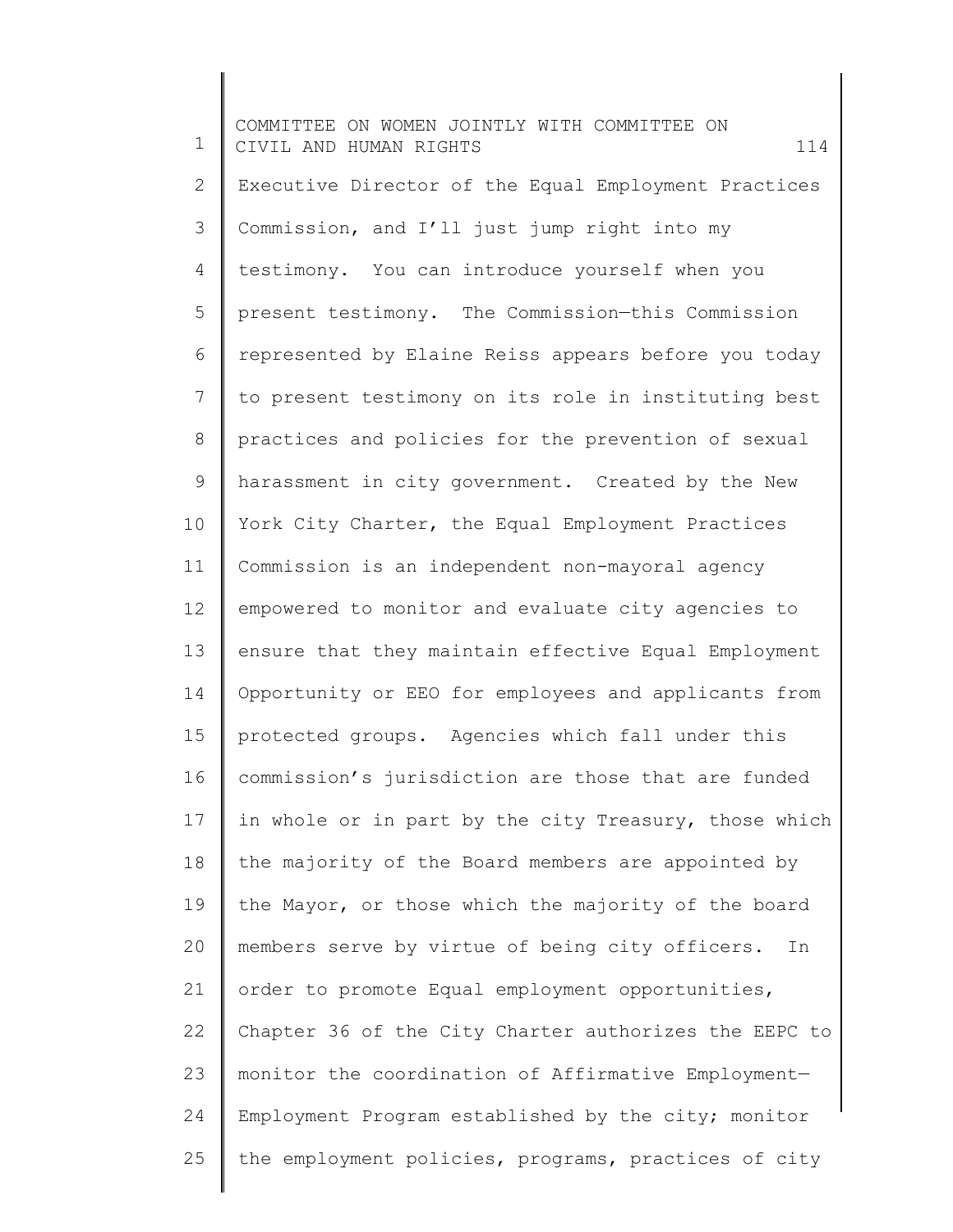1 2 3 4 5 6 7 8 9 10 11 12 13 14 15 16 17 18 19 20 21 22 23 24 25 COMMITTEE ON WOMEN JOINTLY WITH COMMITTEE ON CIVIL AND HUMAN RIGHTS 115 agencies; ensure compliance with the city's Human Rights Law, State and Federal Anti-Discrimination Laws and the EEPC standards and propose polity—policy legislative and/or regulatory recommendations to the Mayor, New York City Council and the Department of Citywide Administrative Services. Chapters 35 and 36 of the New York City Charter assigns to the EEPC powers and duties geared towards the maintenance of Equal Employment Opportunity programs, which include, but are not limited to reviewing and providing suggestions on the Uniformed Standards, procedures and programs with DCAS as well as the plans adopted by the city agencies, auditing and evaluating the programs, policies and procedures of city agencies and their efforts to ensure fair and effective equal employment opportunity at least once every four years. I'll go forward a bit. Making policy and legislative and budget—budgetary recommendations to the Mayor, City Council, DCAS and city agencies as—as deemed necessary to ensure equal employment opportunity within the city of New York, and requesting and receiving from any city agency information and such assistance as my be necessary to carry out the provisions of this charter. To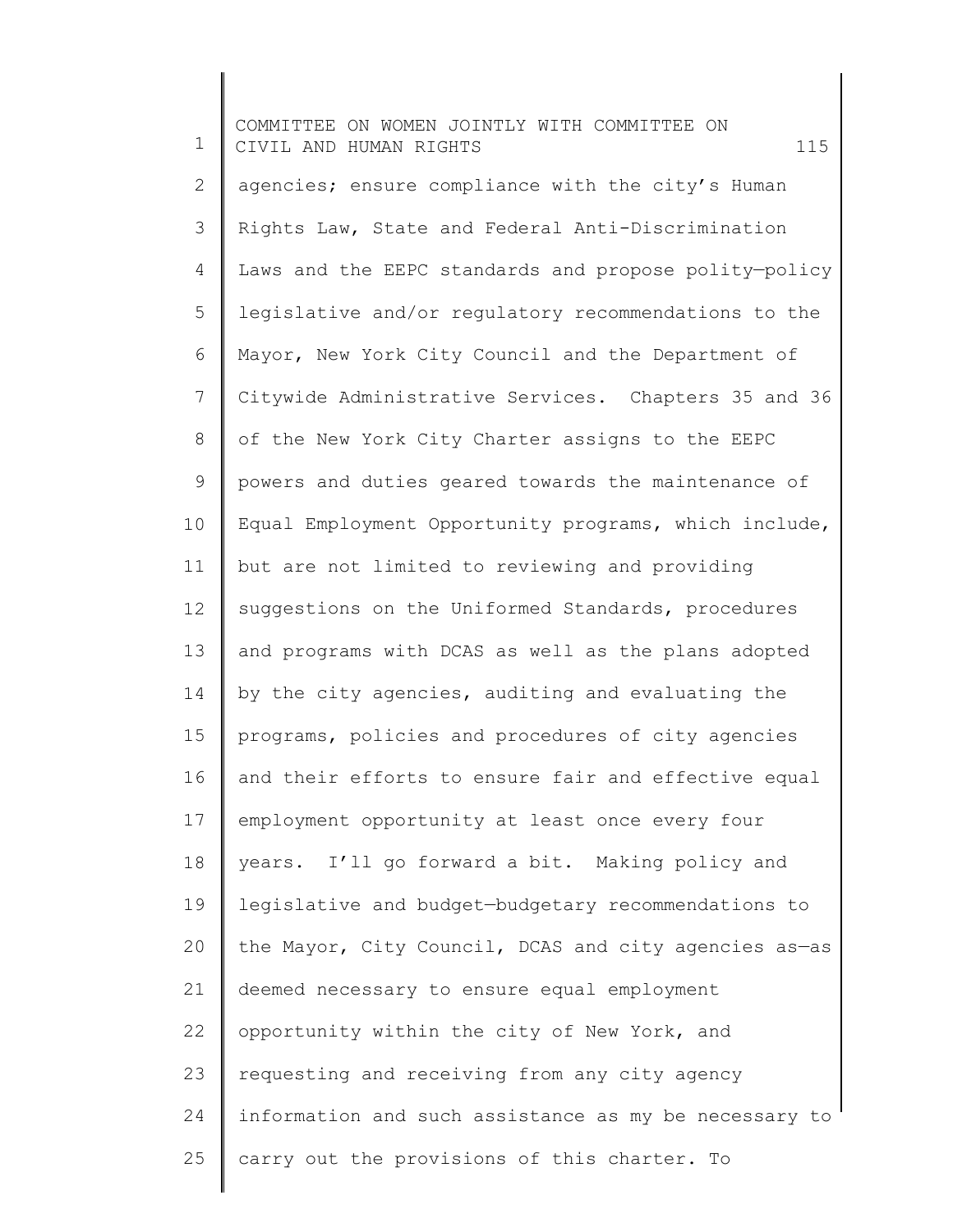1 2 3 4 5 6 7 8 9 10 11 12 13 14 15 16 17 18 19 20 21 22 23 24 25 COMMITTEE ON WOMEN JOINTLY WITH COMMITTEE ON CIVIL AND HUMAN RIGHTS 116 effectuate the aforementioned provisions, the City Charter assigns the board of five per diem Commission members. The board is comprised of two appointees from the Mayor, two from the City Council and the chair is jointly appointed by the Mayor and the Speaker of the Council who all serve in staggered four-year terms. This arrangement is intended to ensure balance [bell] CHAIRPERSON ROSENTHAL: Even with that, we're going to go off the clock. That's alright. Keep going because I see now that you've split it up.  $So --$ CHARISE TERRY: Right. Oh, yeah. CHAIRPERSON ROSENTHAL: If you could put it—look at your testimony. If you could sum it up in some way. CHARISE TERRY: Right. CHAIRPERSON ROSENTHAL: Thank you. CHARISE TERRY: This arrangement is intended to ensure balance in installation from political influence and facilitate exercise of jurisdiction over the employment practices of mayoral and non-mayoral agencies as well as the Offices of elected officials and political appointees. Sexual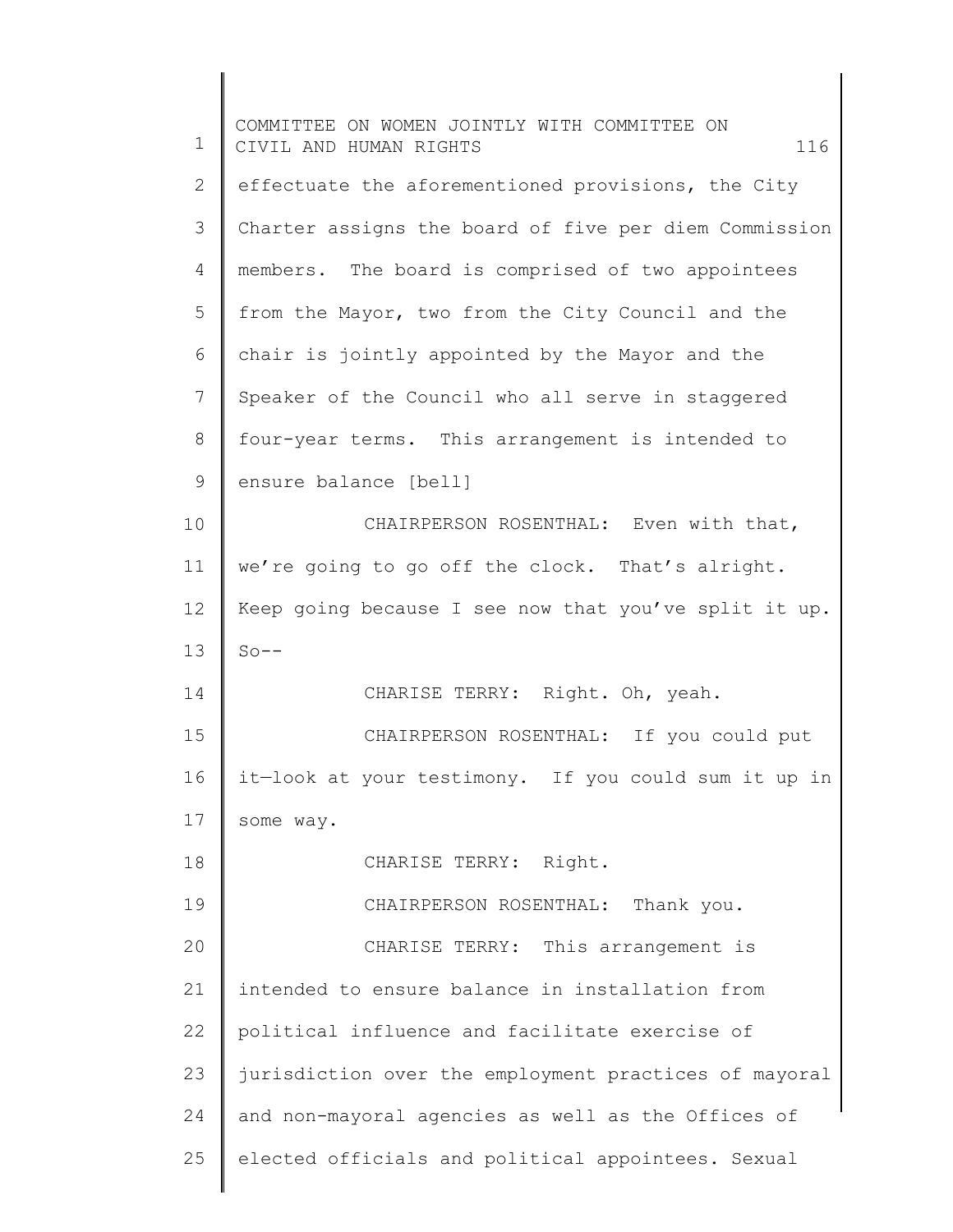1 2 3 4 5 6 7 8 9 10 11 12 13 14 15 16 17 18 19 20 21 COMMITTEE ON WOMEN JOINTLY WITH COMMITTEE ON CIVIL AND HUMAN RIGHTS 117 harassment impacts employment decisions and unreasonable interferes with the work performance thereby creating a barrier to equal employment opportunities. The City Charter authorizes the EEPC to audit and evaluate the employment practices and procedures of city agencies and their efforts to ensure fair and effective equal employment opportunity for females and minority group members. Thus, the EEPC has developed audit protocols that focus on the prevention of and protection from sexual harassment. I am going to skip forward just to save time. Today, we have personnel from the EEPC's Research Unit and Audit Units to describe the role that EEPC has and will assume in addressing the prevention of sexual harassment in New York City government via its audit mandates. [background comments, pause] PATRICK BOYLE: Good afternoon. My name is Patrick Boyle, Director of Research Initiatives and Public Hearings of the EEPC's Research Unit. In

22 23 24 25 2018, the Equal Employment Practices Commission commenced its audit plan using Sexual Harassment. Prevention Audit, SHPA. In preparation for this type of audit, the EEPC has requested citywide complaint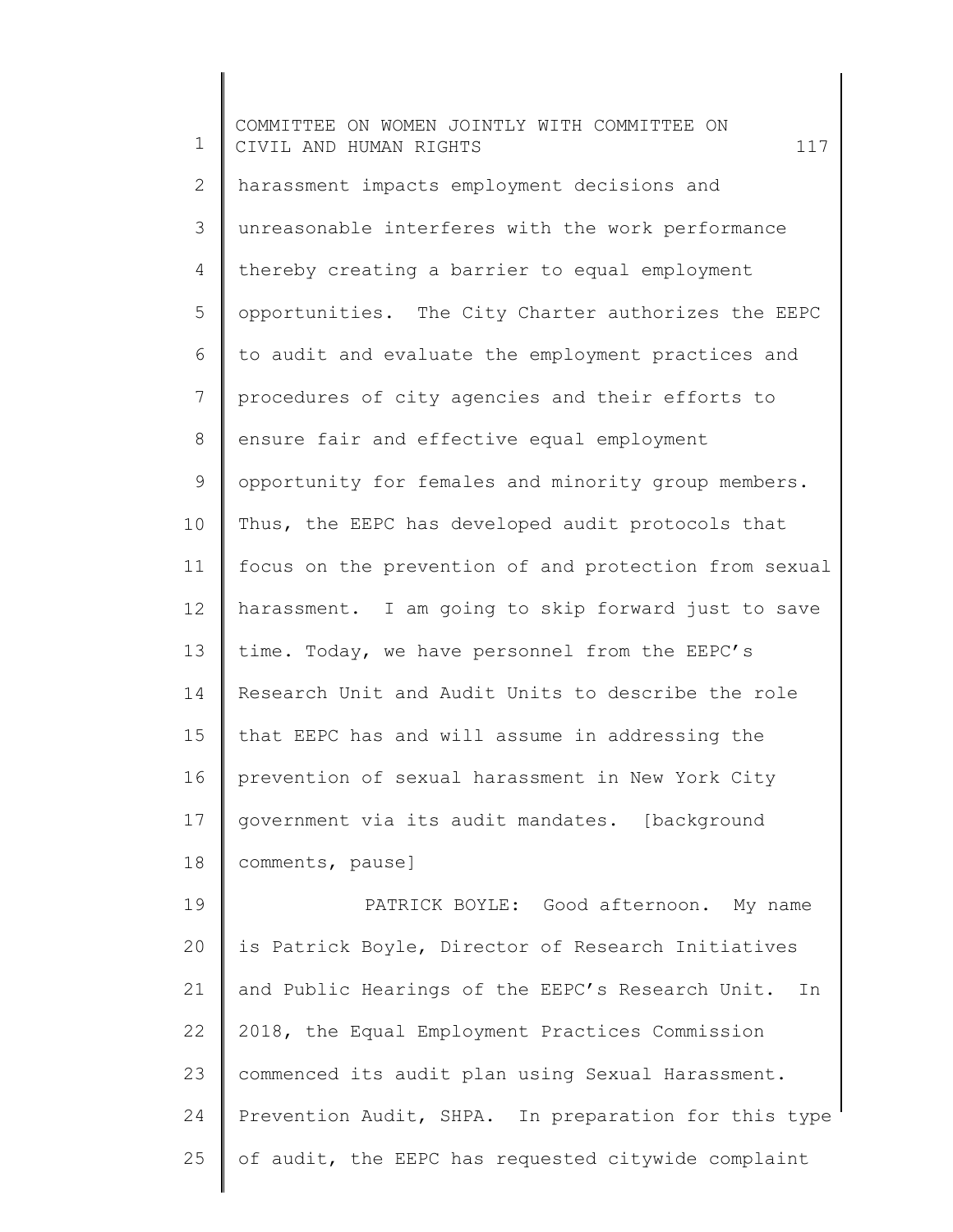1 2 3 4 5 6 7 8 9 10 11 12 13 14 15 16 17 18 19 20 21 22 23 24 25 COMMITTEE ON WOMEN JOINTLY WITH COMMITTEE ON CIVIL AND HUMAN RIGHTS 118 information from the Department of Citywide Administrative Services, Office of Citywide Diversity and Equal Employment Opportunity. The EEPC also request from an agency during its audit a breakdown of the number of and types of discrimination complaints filed internally and externally. This audit is intended to prepare agencies to address potential issues involving sexual harassment. Failure to carefully strap—carefully cap--craft strategies preventing the occurrence of sexual harassment or the inability to manage complaints that may be filed as a result of an incident are costly not only in terms of financial resources, but also the detrimental effects resulting in a hostile workplace, cultural discord and negative public image. The SHPA will assist agencies with implementing corrective actions intended to ensure compliance with federal, state and local laws. They have the standard EEPC Audit process. In addition, the audit can provide agencies with insight identified by the EEPC and guidelines proposed by authorities such as the EEOC and State Division of Human Rights. The SHPA framework examines a series of equal employment intertwined components. As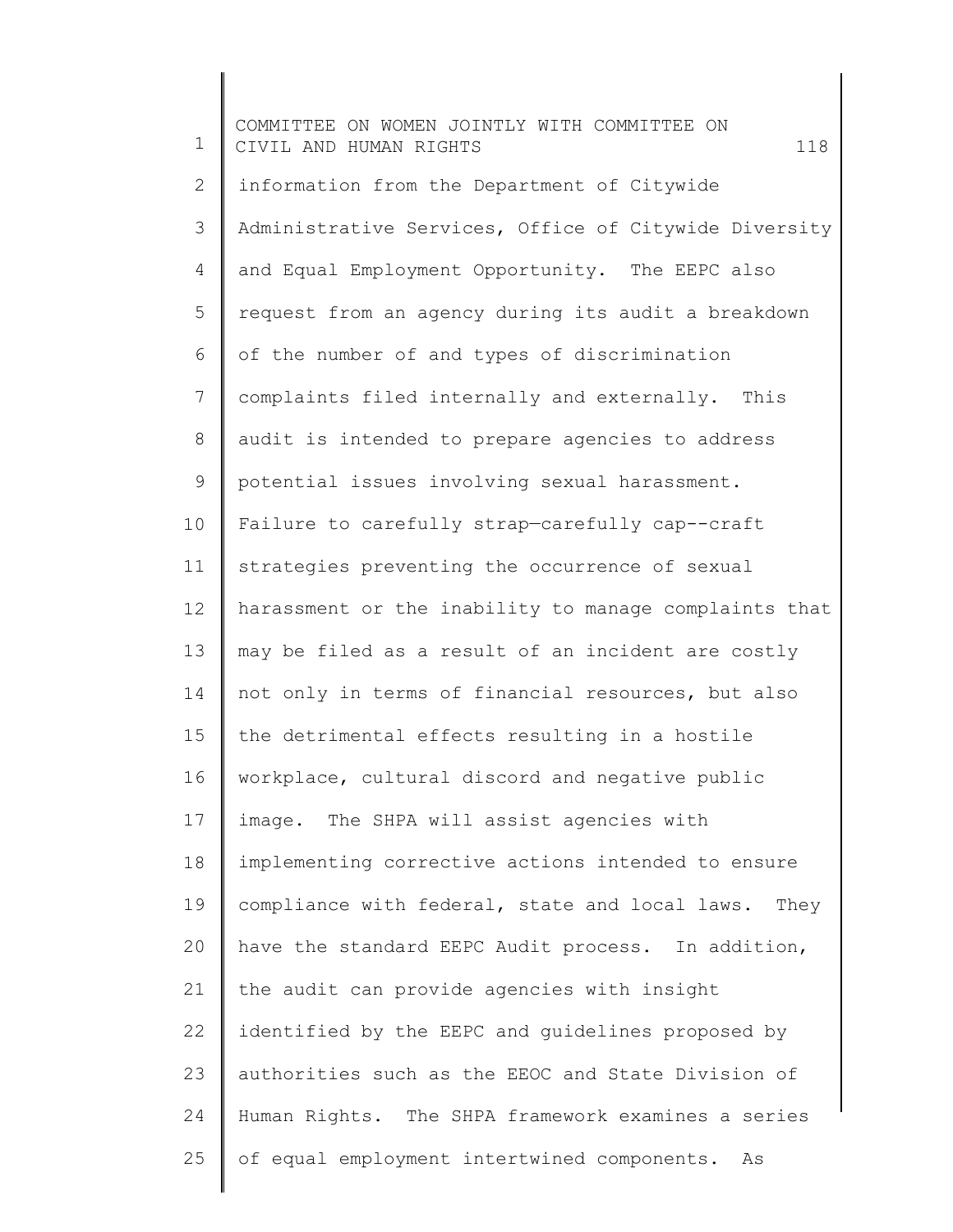1 2 3 4 5 6 7 8 9 10 11 12 13 14 15 16 17 18 19 20 21 22 23 24 25 COMMITTEE ON WOMEN JOINTLY WITH COMMITTEE ON CIVIL AND HUMAN RIGHTS 119 sexual harassment prevention initiatives must remedy must remedy a systemic disruption of the workplace. These components span the entirety of the workforce structure. Senior leadership, human resources departments, equal employment offices, learning and development functions, managers and most importantly the individual employees all play vital roles in the prevention and protection initiative. The initial component focuses on the former sexual harassment. Policy that is set forth by the organization. The policy must contain certain elements that define the issues and procedures while clarifying roles and responsibilities of every employee. This policy should include the obligation to report incidents, how to file complaints and, transparent investigatory processes as well as potential disciplinary actions. The next component focuses on the importance of leadership action. For successful sexual harassment prevention initiatives, leadership must commit to assigning the required resources e.g. time, budget and labor resources, et cetera. This includes effective communications to management and other key stakeholders about the value of leadership accountability and constant vigilance to identify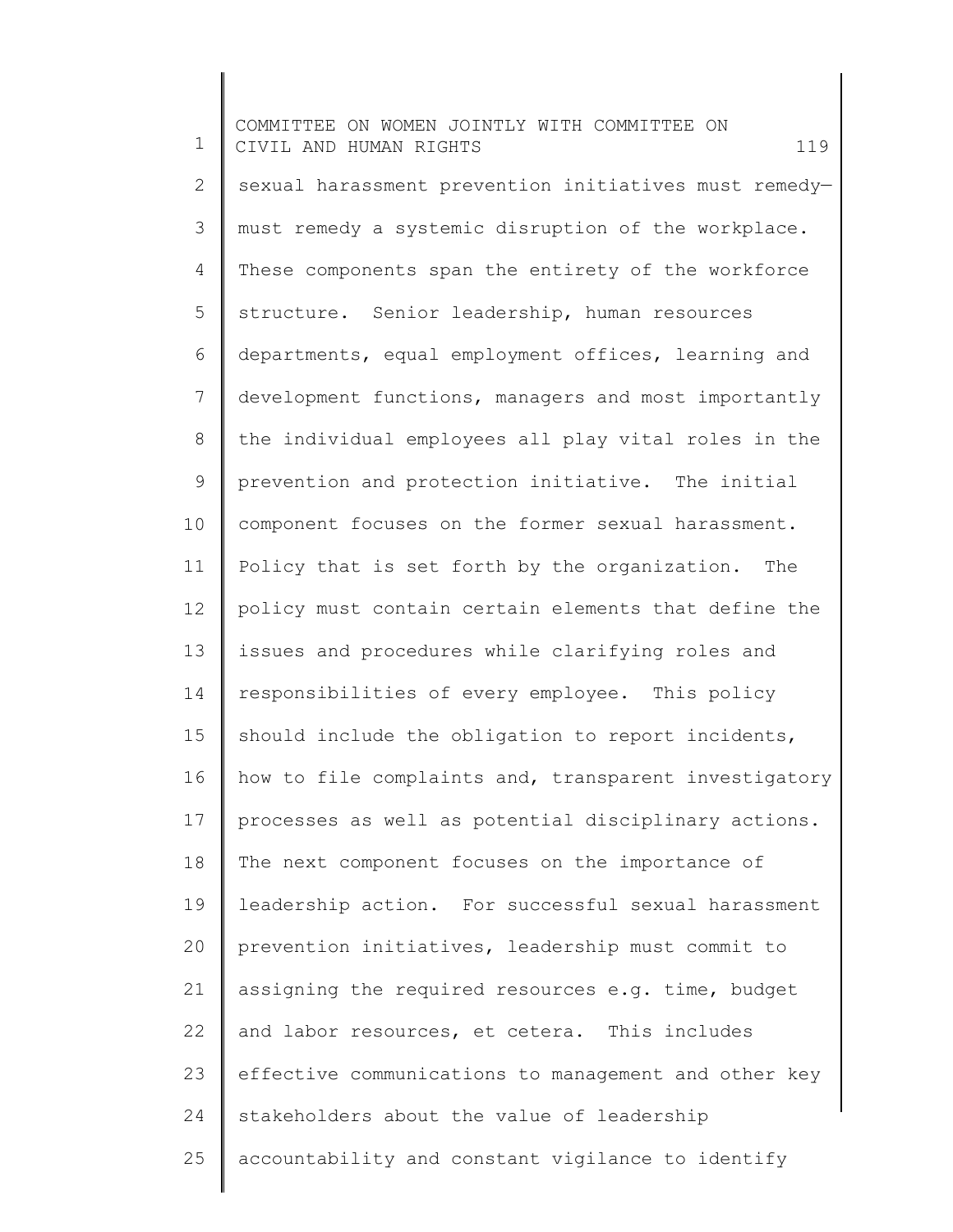| $\mathbf 1$    | COMMITTEE ON WOMEN JOINTLY WITH COMMITTEE ON<br>120<br>CIVIL AND HUMAN RIGHTS |
|----------------|-------------------------------------------------------------------------------|
| $\overline{2}$ | potential risk. This vigilance requires cultural                              |
| 3              | awareness and a commitment to workforce data                                  |
| $\overline{4}$ | analysis. Another component examines the available                            |
| 5              | sexual harassment reporting and tracking system.<br>The                       |
| 6              | ideal process has guidelines in place that assist                             |
| $7\phantom{.}$ | complainants and investigators through the process in                         |
| 8              | a timely well documented and efficient manner. Given                          |
| 9              | the sensitive nature of reporting these events, a                             |
| 10             | procedure that guarantees expedience,                                         |
| 11             | confidentiality, and anonymity when requested for the                         |
| 12             | complainant or whistleblower might be just--                                  |
| 13             | CHAIRPERSON ROSENTHAL: [interposing] If                                       |
| 14             | I could ask you to wrap up. We have your testimony                            |
| 15             | and-and you should know this as well, we have it for                          |
| 16             | the file. If you'd just hit the-the main punchlines,                          |
| 17             | we'd appreciate it.                                                           |
| 18             | ALICIA: [off mic] Good afternoon. Good                                        |
| 19             | afternoon. My name Alicia Duel (sic), the Manager of                          |
| 20             | EEO Analysis in the EEPC Audit Unit. I didn't turn                            |
| 21             | on my mic. Can you hear me, in the EECP Audit Unit                            |
| 22             | and I will be concluding the testimony. The EEPC's                            |
| 23             | Audit Unit consists of one manager myself and four to                         |
| 24             | five EEO Program analysts. The EEO Program Analysts                           |
| 25             | administer audits and serve as a resource to the EEPC                         |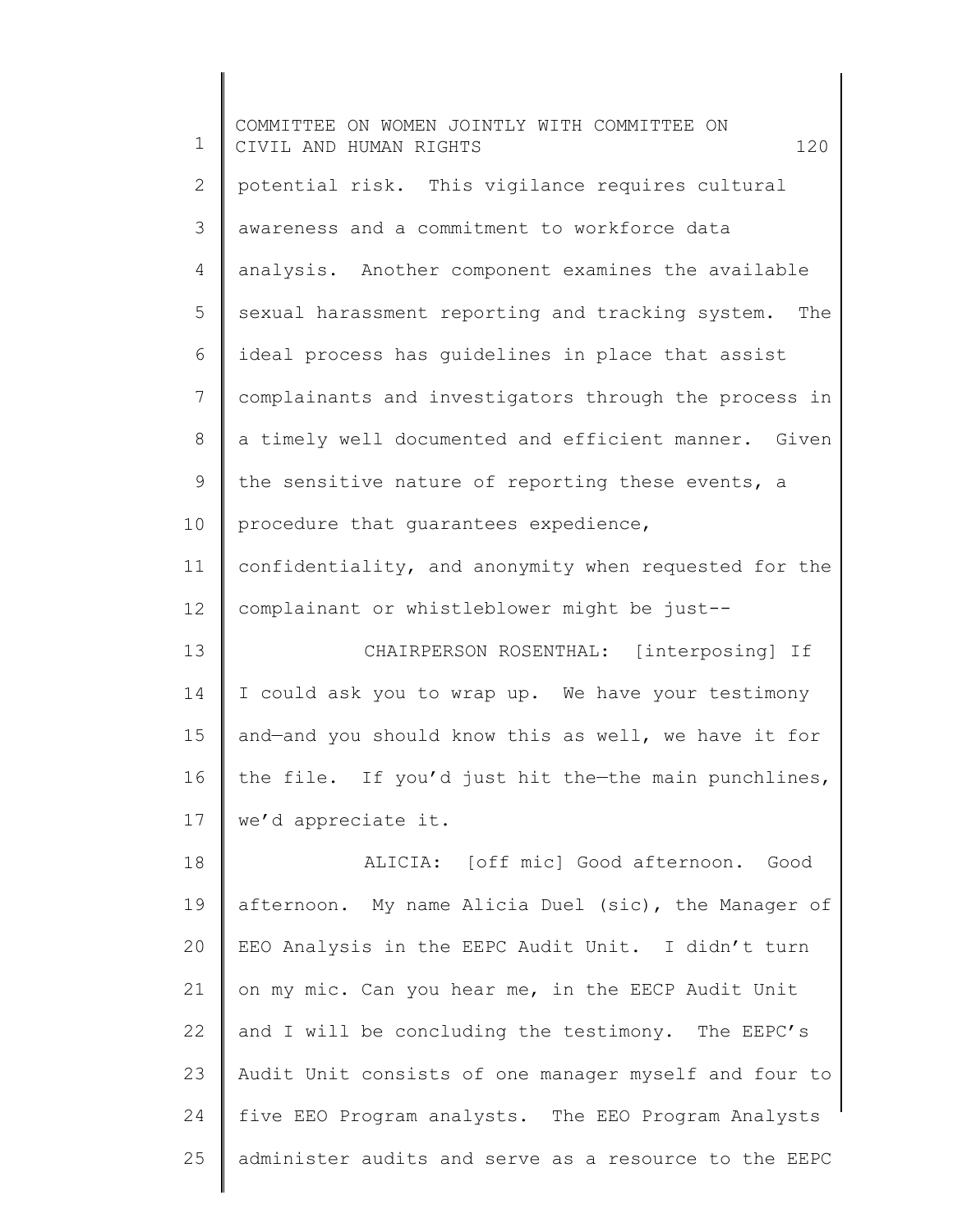1 2 3 4 5 6 7 8 9 10 11 12 13 14 15 16 17 18 19 20 21 22 23 24 25 COMMITTEE ON WOMEN JOINTLY WITH COMMITTEE ON CIVIL AND HUMAN RIGHTS 121 Executive Director and board members for any audit findings and conclusions. This section is about our powers. So, I'll just skip down to during that SHPA and EEO, program analysists will review and examine the complaint and investigation component of an agency's EEO program to ascertain whether the agency has established meaningful and responsive procedures for receiving and investigating sexual harassment complaints. The agency's complaint tracking and monitoring system, the number and types of sexual harassment complaints. The agency's—the agency has received the ability to—of personnel to—I'm sorry. The ability of personnel dedicated to complaint intake and investigation, redacted complaint files and supporting documentation that demonstrates complaints are—were investigated and determination was made and remedial action was documented and the roles and responsibilities of the EEO personnel, the agency counsel and the agency head in complaint investigation procedures. [background comments] CHAIRPERSON ROSENTHAL: Okay, this is amazing, just amazing. I mean and what you were just talking about could you—so, and I know you collect this information for reports that are sent around,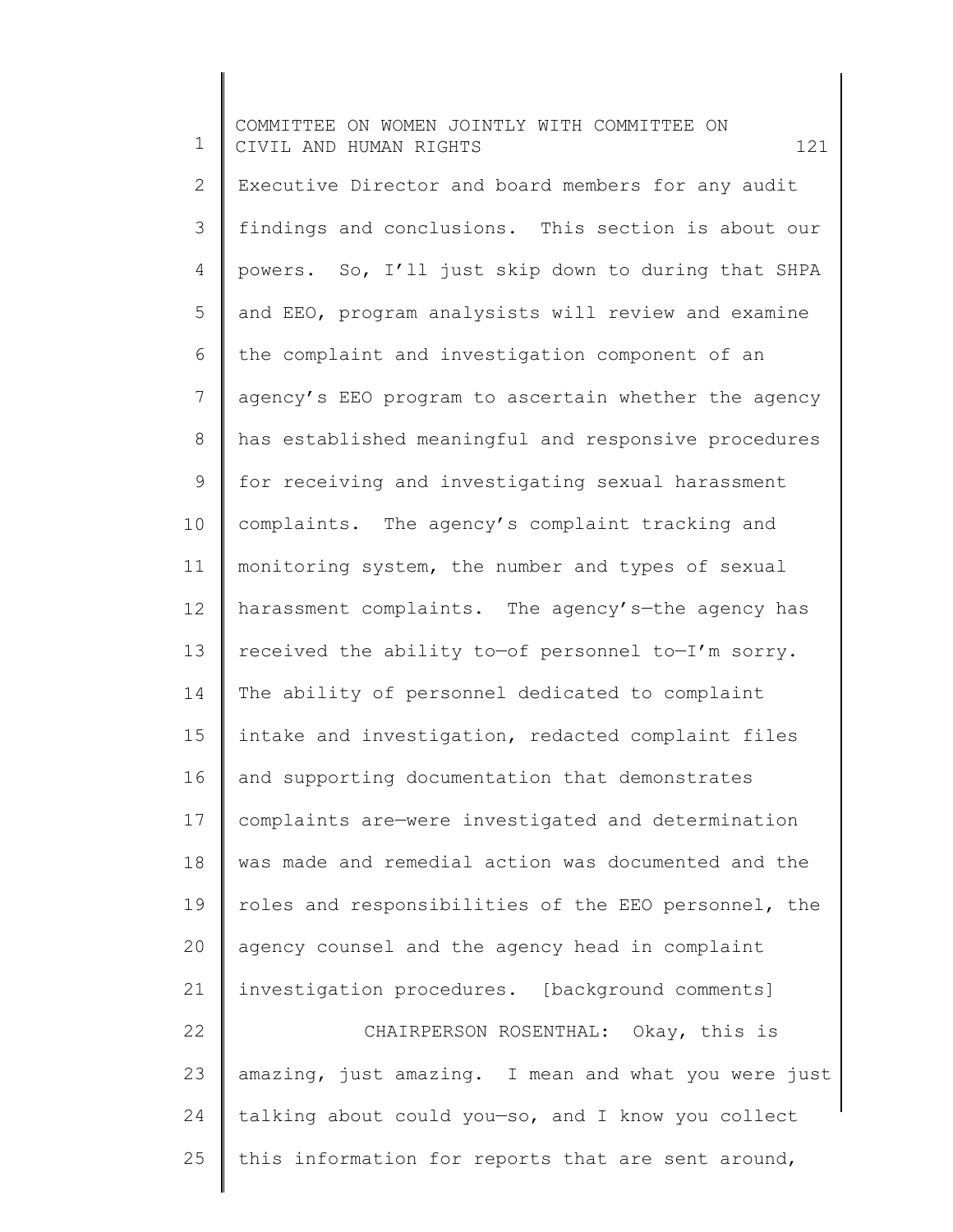1 2 3 4 5 COMMITTEE ON WOMEN JOINTLY WITH COMMITTEE ON CIVIL AND HUMAN RIGHTS 122 but would you be a source of information to know how many complaints were filed, sexual harassment complaints were filed last year or the year before the year with most—

6 7 8 9 10 11 12 13 14 15 16 17 18 COMMISSIONER REISS: I suspect where the response will be after we've continued, we complete the analysis of all of the agencies, and I think as we have stated to you privately, we do a quarter of them annually. We are beginning the sexual harassment, and if you will, analysis, and so four years from today we can tell you that what we hope we can tell you next year as we look at it is what the report is for a good third of the workforce within the city, which is what we're trying to do with putting together our—what agencies we're going to look at next year. Am I correct? CHAIRPERSON ROSENTHAL: Right. I

19 20 21 22 appreciate that. Help me understand why it—what it the—the depth of what you're doing so that it will take four years to answer the question. COMMISSIONER REISS: Because we go

23 24 25 through each—we do it by going through—we do 35 agencies a year. So, our numbers would only be, and remember it is what has happened as opposed to what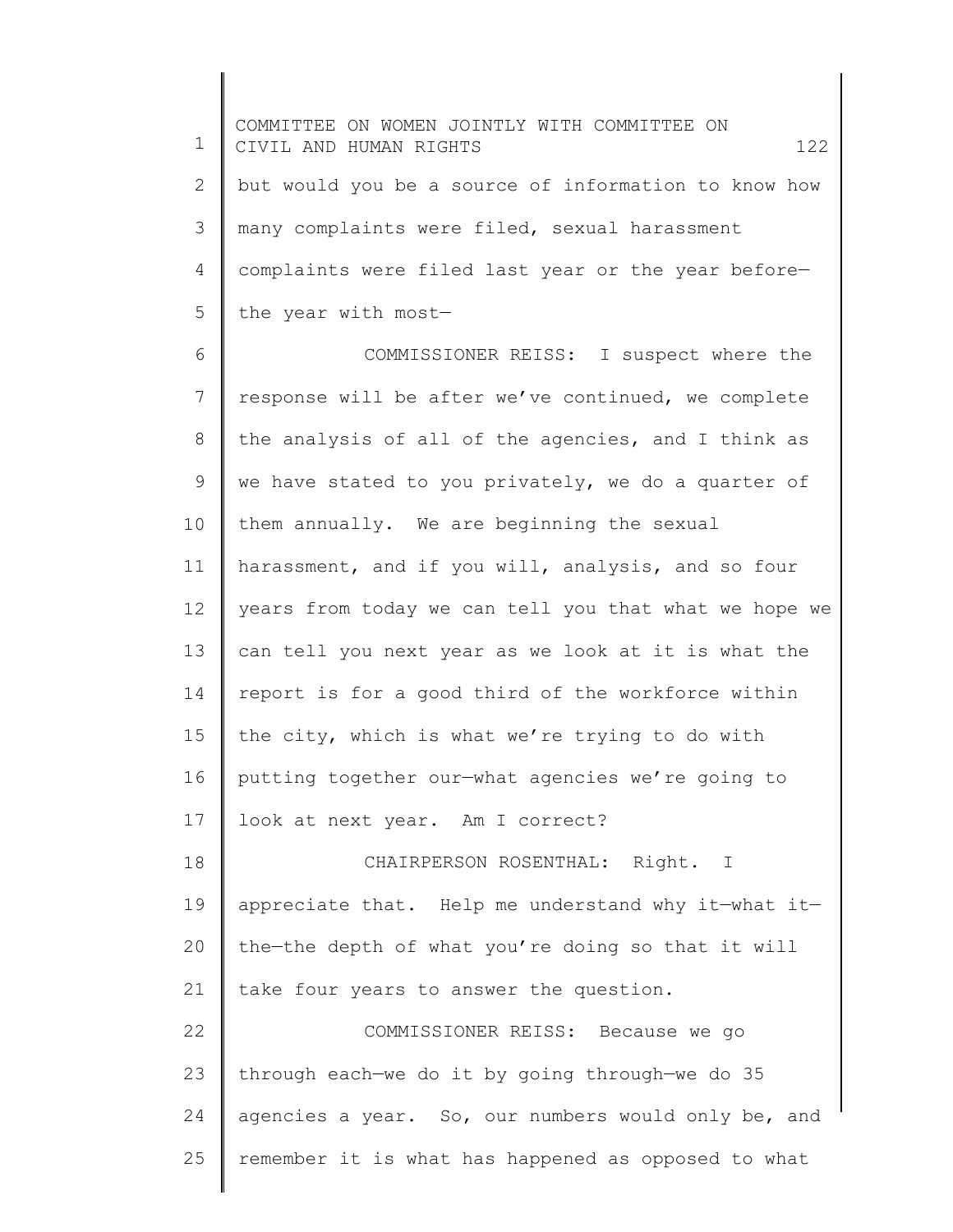1 2 3 4 5 6 7 8 9 10 11 12 13 14 15 16 17 18 19 20 21 22 23 24 25 COMMITTEE ON WOMEN JOINTLY WITH COMMITTEE ON CIVIL AND HUMAN RIGHTS 123 might happen. It's not current. It's just historic. We, therefore, will be able to tell you as to last year what happened in the 35 agencies we looked at, and therefore, what—for the term we look at it. So, we look at it for I guess—is it a two-year term or a three-year term? CHARISE TERRY: I'll answer that. I'll try to answer it a little CHAIRPERSON ROSENTHAL: Look, I know this is a kind of—what I like is I know you're thinking hard about it— CHARISE TERRY: Right. CHAIRPERSON ROSENTHAL: -- and that you understand that it's multi-faceted. Okay. CHARISE TERRY: So, in 2014 and 2015 as we discussed, the EEPC conducted discriminate—an audit called the Discrimination Complaint and Investigation Procedures Audit. Back then we received aggregate data from the Department of Citywide Administrative Services, which you spoke to day. Since they are currently mining the data and I guess maybe speaking with agencies on how their—the data is being reported as Dawn Pinnock testified to, the information that we received—we've received since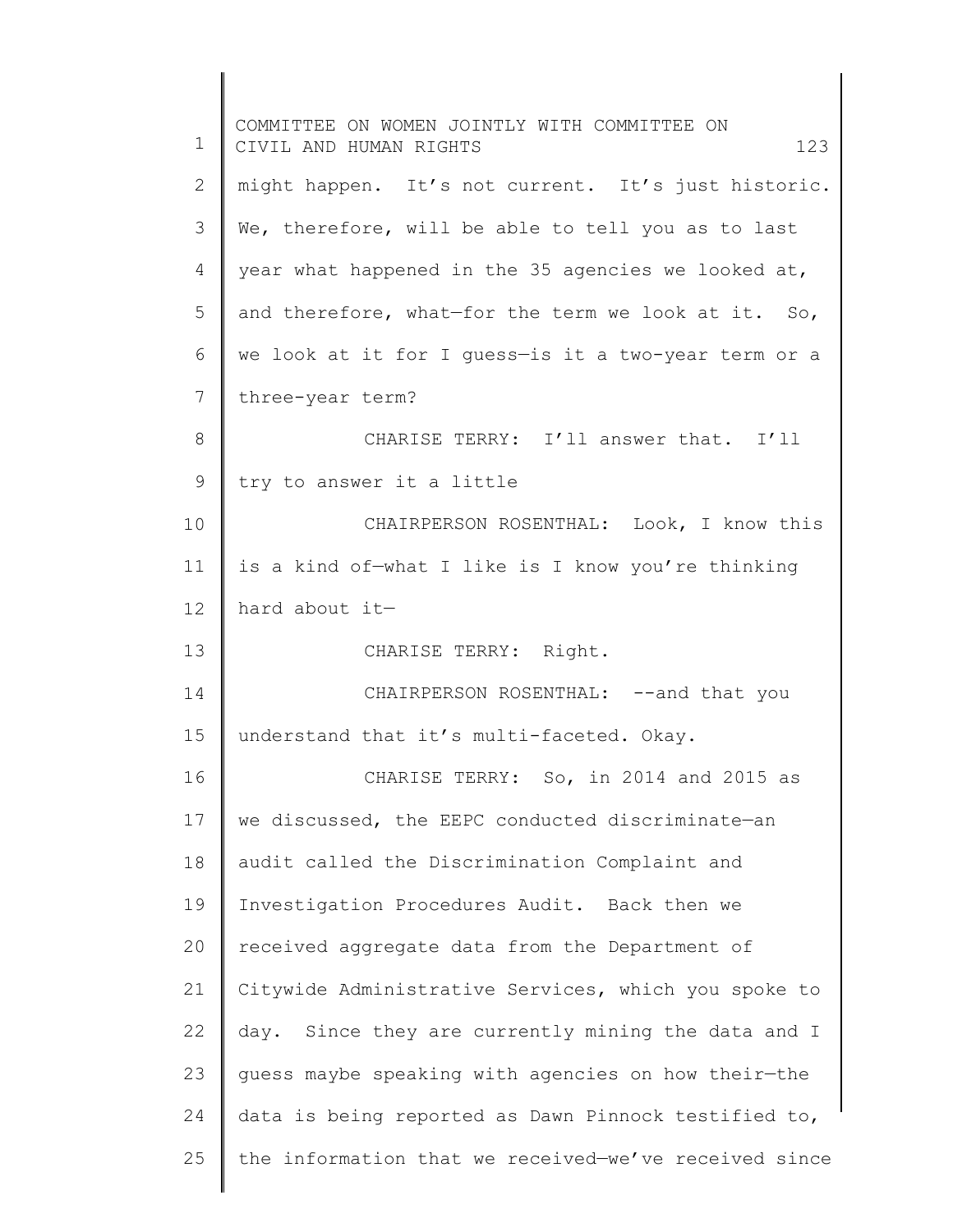1 2 3 4 5 6 7 8 9 10 11 12 13 14 15 16 17 18 19 20 21 22 23 24 25 COMMITTEE ON WOMEN JOINTLY WITH COMMITTEE ON CIVIL AND HUMAN RIGHTS 124 then because we don't receive the information in aggregate from DCAS any more has been from individual agencies doing an audit. So, that's why Commissioner Reiss got it saying that-- CHAIRPERSON ROSENTHAL: The last time you got an annual summary, was to—for—was for CHARISE TERRY: [interposing] Was 2014. CHAIRPERSON ROSENTHAL: 2014, and is that calendar year or a fiscal year? CHARISE TERRY: A fiscal year. CHAIRPERSON ROSENTHAL: Okay, do you happen to remember what the number of sexual harassment complaints were citywide, and—and while Patrick is looking that up, do you—do you think that data systems are in place with the city agencies in between the agencies and DCAS or the agencies and you to report this information almost, you know, in a—as it's happening fashion or do those data systems not exist yet? CHARISE TERRY: Usually what—what we found back then was that every city agency well mayoral agency I should say-- CHAIRPERSON ROSENTHAL: [interposing] Right.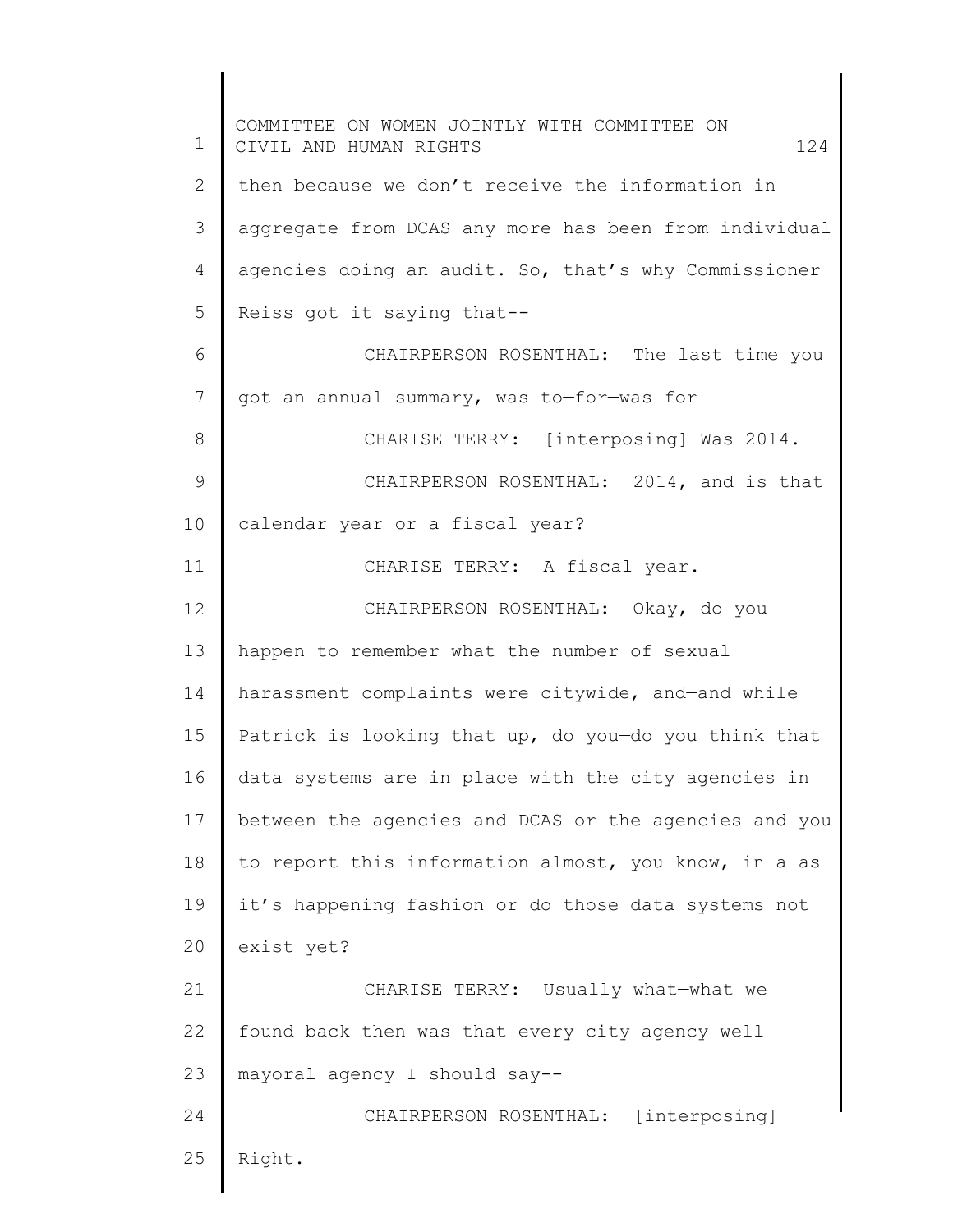1 2 3 4 5 6 7 8 9 10 11 12 13 14 15 16 17 18 19 20 21 22 23 24 25 COMMITTEE ON WOMEN JOINTLY WITH COMMITTEE ON CIVIL AND HUMAN RIGHTS 125 CHARISE TERRY: --reported to—to DCAS like through a quarterly system of reporting. CHAIRPERSON ROSENTHAL: And that quarterly system was everyone is using the same type of spreadsheet that can talk to each other or--? CHARISE TERRY: First it was done by a spreadsheet, and then there was an electronic electronic system that was developed that allowed agencies to log on and—and log in the information. However, that is the system that is currently being checked. CHAIRPERSON ROSENTHAL: Got it so the most recent system is one where every agency can log in, submit their numbers? CHARISE TERRY: Right. CHAIRPERSON ROSENTHAL: And when was the last year that they were dong spreadsheets. Do you remember? You don't have to remember. CHARISE TERRY: 2015. Right. CHAIRPERSON ROSENTHAL: Okay. [background comments] Okay. CHARISE TERRY: Right that's when we received the last spreadsheet.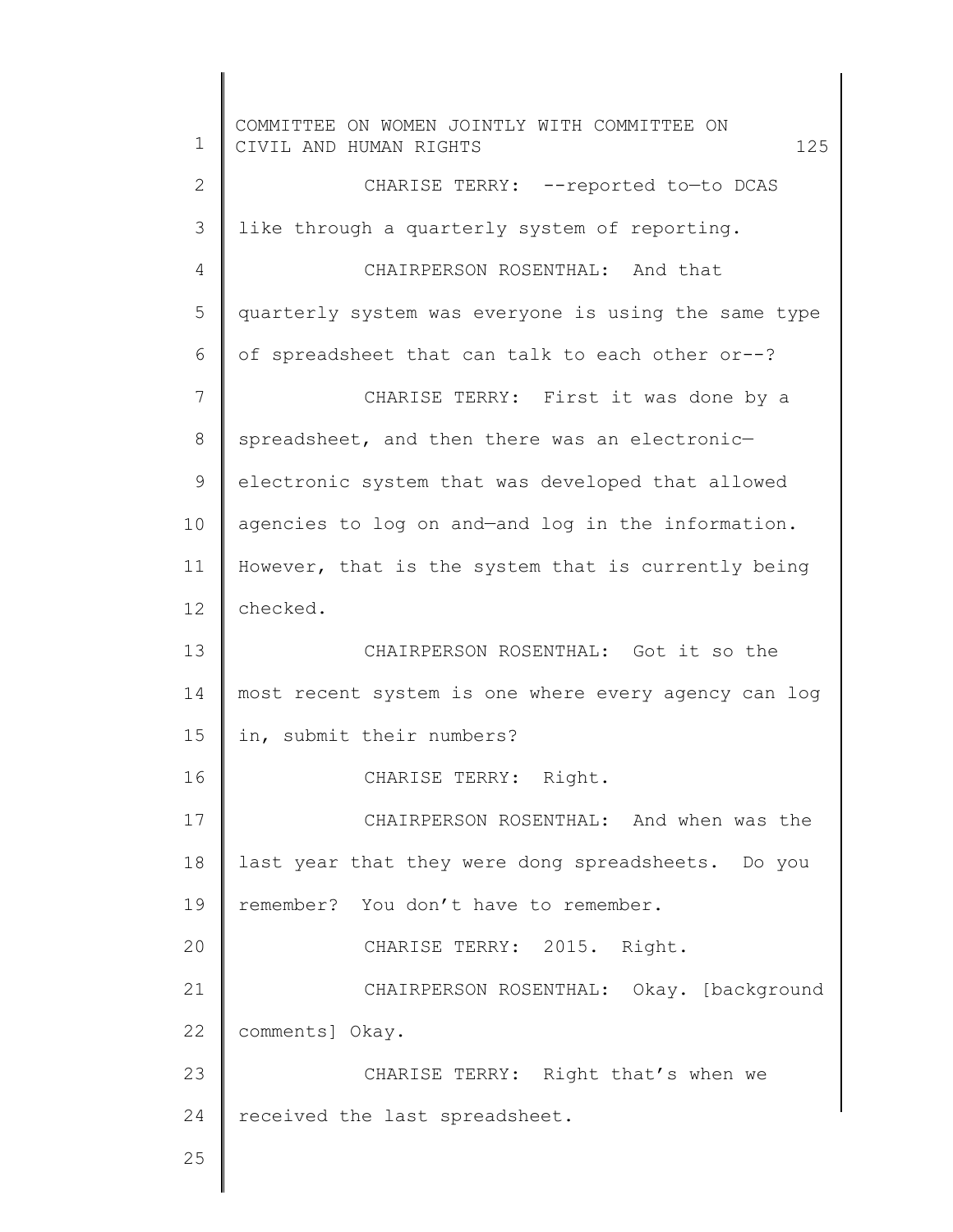1 2 3 4 5 6 7 8 9 10 11 12 13 14 15 16 17 18 19 20 21 22 23 24 25 COMMITTEE ON WOMEN JOINTLY WITH COMMITTEE ON CIVIL AND HUMAN RIGHTS 126 CHAIRPERSON ROSENTHAL: Got it, right for 2014. CHARISE TERRY: Okay, and so do you wan  $to --$ CHAIRPERSON ROSENTHAL: [interposing] Do you have access to that data portal where they are entering—agencies are entering the information? CHARISE TERRY: The EEPC has requested access. CHAIRPERSON ROSENTHAL: You have. That was going to be my next question. So you think you should have access to that portal? CHARISE TERRY: Absolutely. Yes. CHAIRPERSON ROSENTHAL: Right. CHARISE TERRY: We've requested access, and so we are waiting on the access. CHAIRPERSON ROSENTHAL: Could you submit has—was that request made orally or in writing? CHARISE TERRY: In writing. CHAIRPERSON ROSENTHAL: In writing. Could you submit for—for our records-- CHARISE TERRY: [interposing] Sure. CHAIRPERSON ROSENTHAL: -- that request? CHARISE TERRY: Sure.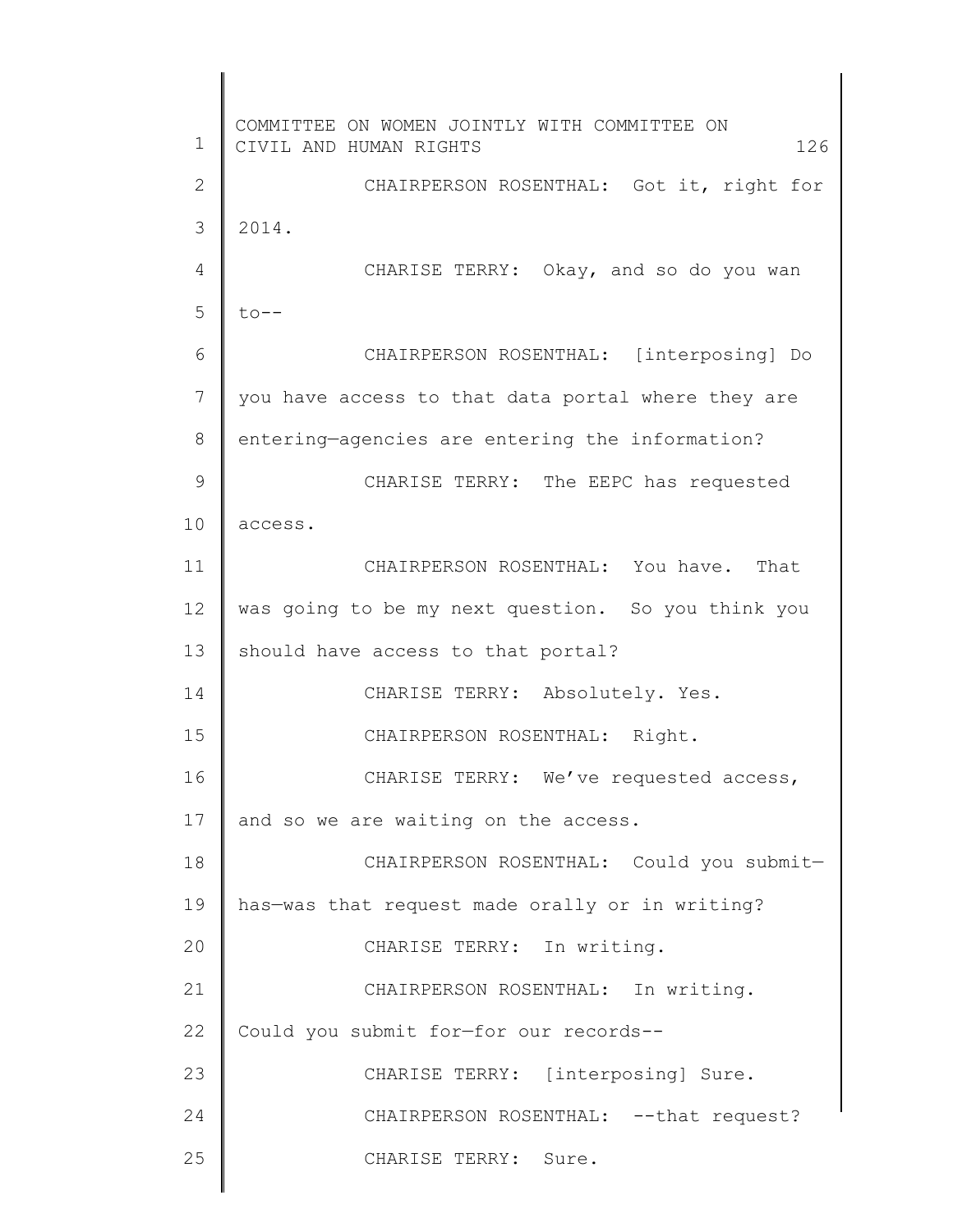1 2 3 4 5 6 7 8 9 10 11 12 13 14 15 16 17 18 19 20 21 22 23 24 25 COMMITTEE ON WOMEN JOINTLY WITH COMMITTEE ON CIVIL AND HUMAN RIGHTS 127 CHAIRPERSON ROSENTHAL: Okay, thank you very much. CHARISE TERRY: Because I think that we have the number that you asked for. CHAIRPERSON ROSENTHAL: Oh, thank you. CHARISE TERRY: Patrick. PATRICK BOYLE: So, the last reports that we received were quarterly reports, and we received three of them. So, the best we could do was pull together the three-quarters and give you the summary, and a three-quarter total for Q2-2015 to Q4-2015, was 78 total sexual harassment complaints filed. CHAIRPERSON ROSENTHAL: So, I'm sorry. Could you just repeat that one more time? PATRICK BOYLE: Sure. CHAIRPERSON ROSENTHAL: I heard up to CUNY. PATRICK BOYLE: So, Q2 to Q4 of Fiscal Year 2015 is the data that we have. During that three-quarter period there were 78 sexual harassment complaints filed. CHAIRPERSON ROSENTHAL: For what agencies? PATRICK BOYLE: For all agencies.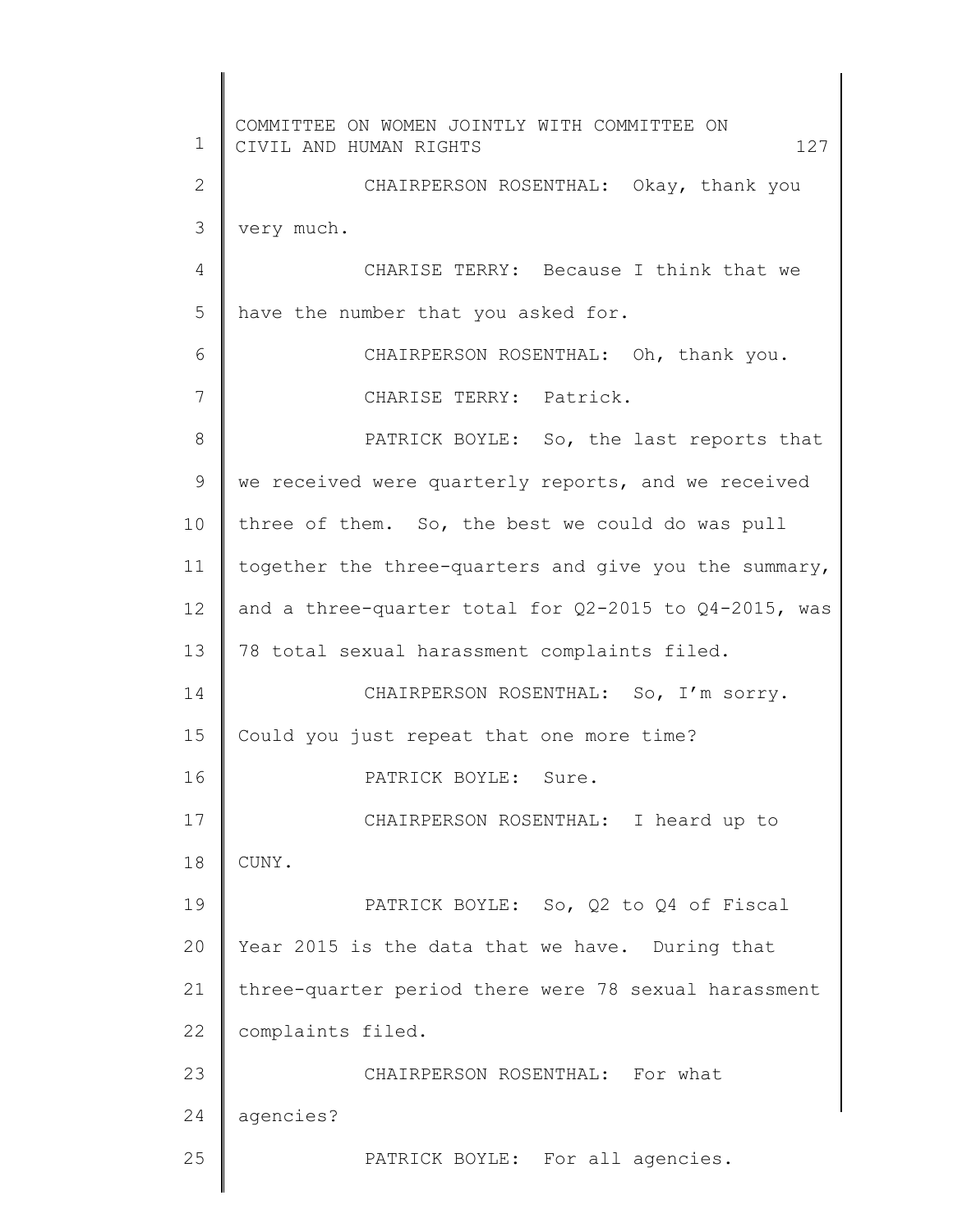1 2 3 4 5 6 7 8 9 10 11 12 13 14 15 16 17 18 19 20 21 22 23 24 25 COMMITTEE ON WOMEN JOINTLY WITH COMMITTEE ON CIVIL AND HUMAN RIGHTS 128 CHARISE TERRY: That's an aggregate. PATRICK BOYLE: That's an aggregate. CHAIRPERSON ROSENTHAL: An aggregate all mayoral. CHARISE TERRY: According to the information and—and—and right. This is—this mayoral agency specifically. PATRICK BOYLE: Uh-hm. CHAIRPERSON ROSENTHAL: Right, so we're not including NYCHA. We're not including H&H. Does it include SCA? CHAIRPERSON ROSENTHAL: Including the DOE. CHAIRPERSON ROSENTHAL: I was just going to ask are the DOE and SCA not included. Okay, so, is it—do you—how—how—would the EEPC have a sense of whether or not the systems in place at agencies are conducive to employees making a complaint? Does that wait for an audit for that to happen or do you have other mechanisms for looking at that? CHARISE TERRY: So the City Charter Chap— Chapter 35— CHAIRPERSON ROSENTHAL: Uh-hm.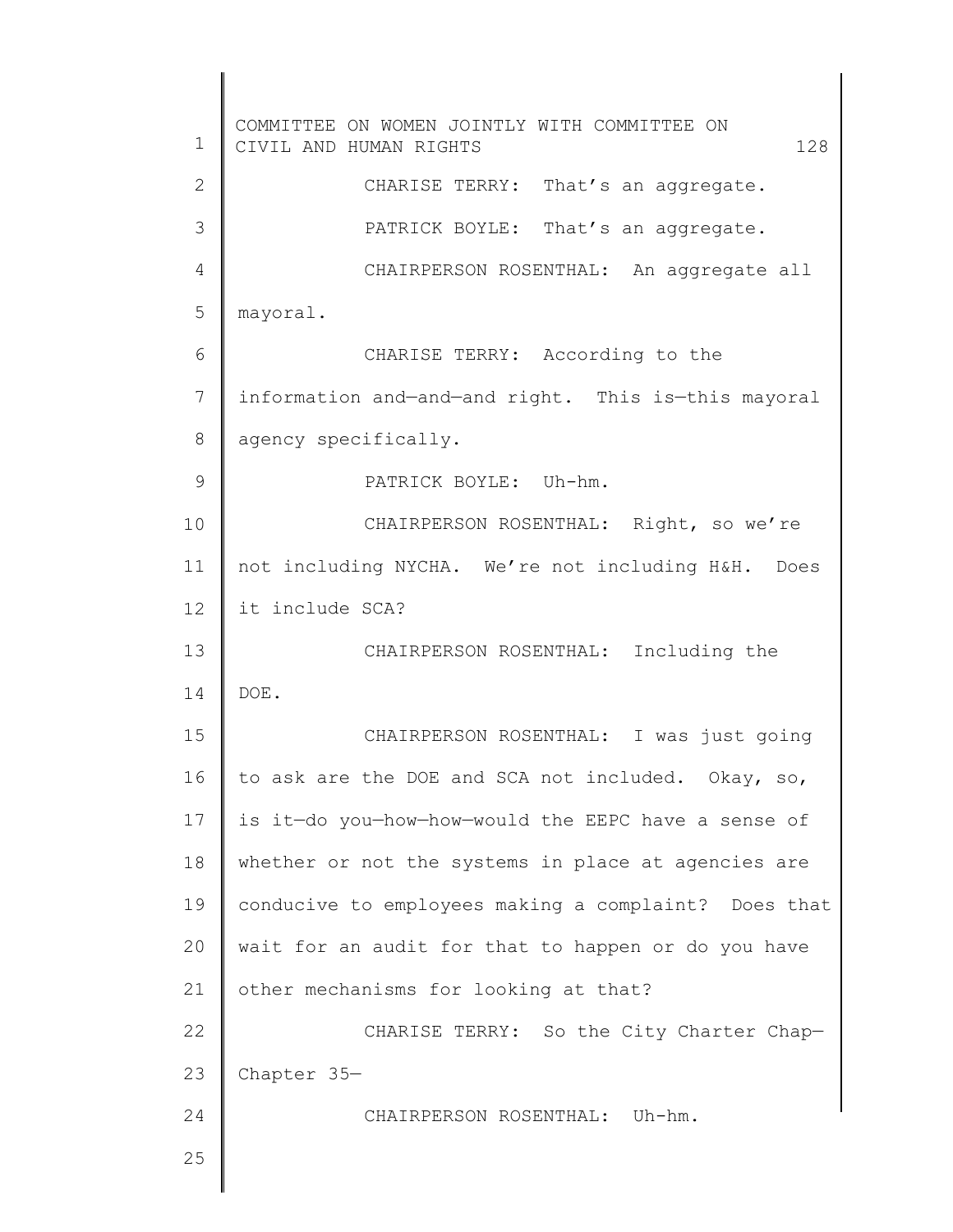1 2 3 4 5 6 7 8 9 10 11 12 13 14 15 16 17 18 19 20 21 22 23 24 25 COMMITTEE ON WOMEN JOINTLY WITH COMMITTEE ON CIVIL AND HUMAN RIGHTS 129 CHARISE TERRY: --dictates that city agencies should submit an agency specific plan on their efforts to implementing Equal Employment Opportunity as well as quarterly reports on their quarterly efforts to implementing the plan. CHAIRPERSON ROSENTHAL: Efforts meaning like a qualitative report? CHARISE TERRY: It's qualitative and quantitative. So, that report would have data that indicates whether or not employees were trained. It would have whether or not they hired any EEO staff. All of the efforts that they've taken to implement whatever the EEO plan was for that year. CHAIRPERSON ROSENTHAL: Do any-- CHARISE TERRY: [interposing] That's also the data—excuse me—that's also the—the report that would include the complaint information. COMMISSIONER REISS: Councilwoman Rosenthal, I think you're asking a rather difficult question, and I don't think we can really respond to it, and that is that while we will audit what the rules require, I don't think we can really audit culture and the cultural change that this hearing is trying to bring about.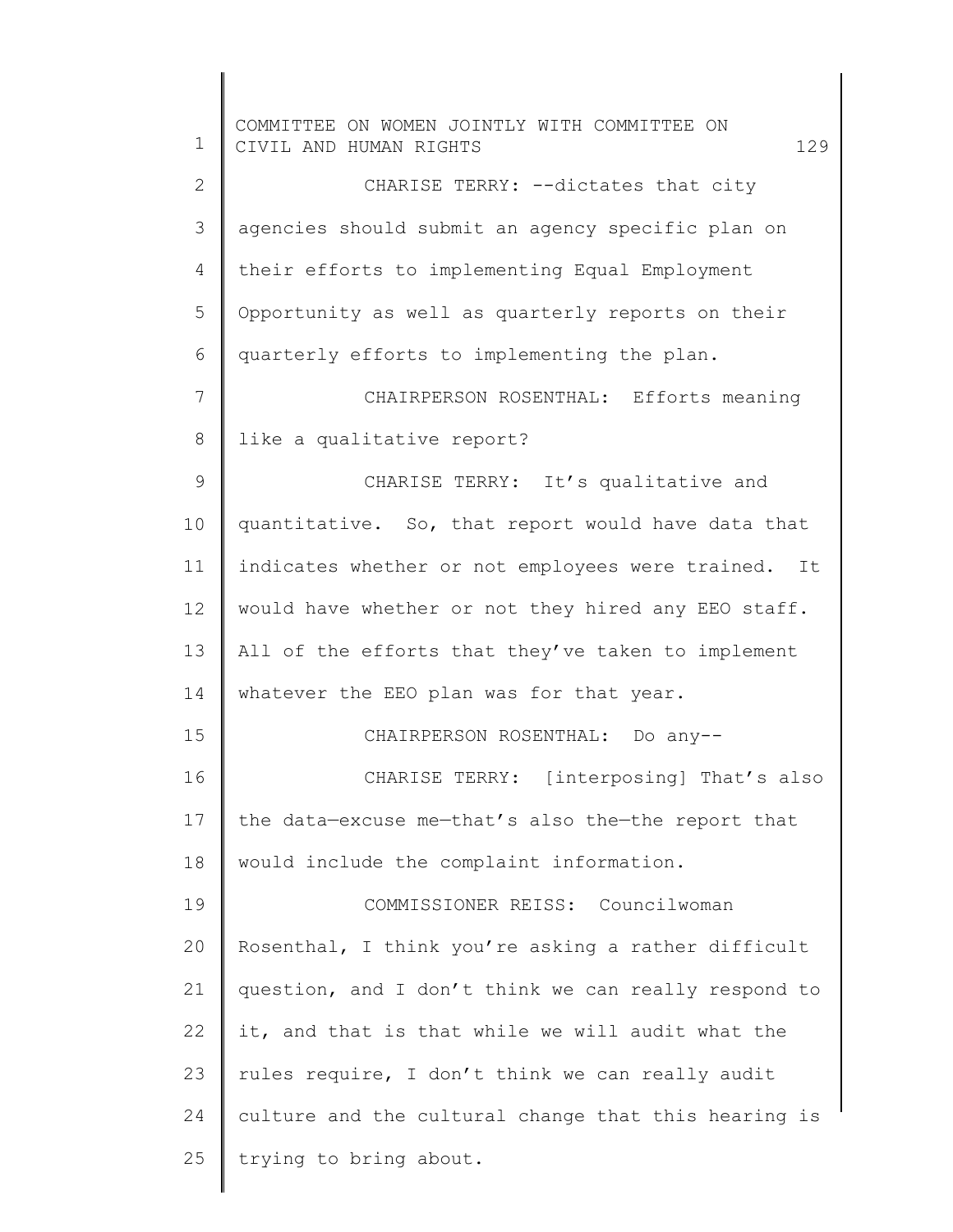| $\mathbf 1$    | COMMITTEE ON WOMEN JOINTLY WITH COMMITTEE ON<br>130<br>CIVIL AND HUMAN RIGHTS |
|----------------|-------------------------------------------------------------------------------|
| $\mathbf{2}$   | CHAIRPERSON ROSENTHAL: Uh-hm.                                                 |
| 3              | COMMISSIONER REISS: And so, we can tell                                       |
| 4              | you what we will discover with the data. We can tell                          |
| 5              | you what-what standards are in place. We can tell                             |
| 6              | you the number of people who complained. We cannot                            |
| $\overline{7}$ | tell you the number of people who did not complain.                           |
| $\,8\,$        | We cannot tell you the number of people who felt that                         |
| $\mathsf 9$    | if they came forward to complain, that no one would                           |
| 10             | listen. We can't-what we do is really assess the                              |
| 11             | data, and even though we look at it, qualitatively,                           |
| 12             | what we can't tell you about is what's not there.                             |
| 13             | CHAIRPERSON ROSENTHAL: And do you think                                       |
| 14             | that your commission should have the responsibility                           |
| 15             | to do that? In other words, to do a climate survey?                           |
| 16             | COMMISSIONER REISS: I'm-this Commission                                       |
| 17             | has conducted surveys in the past not specifically on                         |
| 18             | sexual harassment. However, a part of the survey was                          |
| 19             | concerning whether or not sexual harassment training                          |
| 20             | was done? It was under the-the question about EEO                             |
| 21             | training in general.                                                          |
| 22             | CHARISE TERRY: Okay, it's very difficult                                      |
| 23             | for us. Why? Because we have 14 people.                                       |
| 24             | CHAIRPERSON ROSENTHAL: Because you have                                       |
| 25             | 14 people?                                                                    |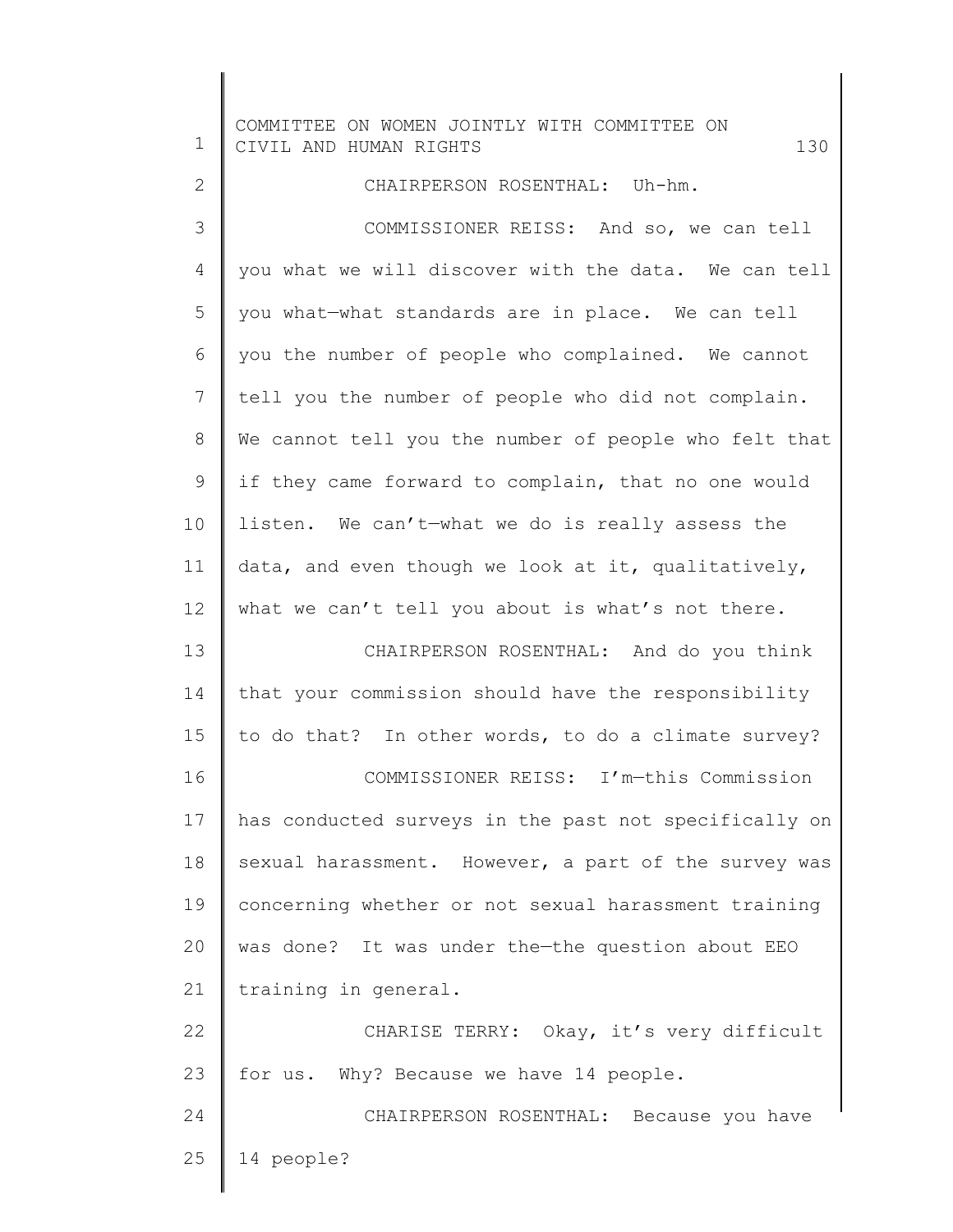| $\mathbf 1$  | COMMITTEE ON WOMEN JOINTLY WITH COMMITTEE ON<br>131<br>CIVIL AND HUMAN RIGHTS |
|--------------|-------------------------------------------------------------------------------|
| $\mathbf{2}$ | CHARISE TERRY: And we-and right and our                                       |
| 3            | headcount was recently-with the last let's say five                           |
| 4            | years we increased it-we increased to 14. The                                 |
| 5            | Manager of the Audit Unit, as she just said, it's her                         |
| 6            | and about 4 to 5 analysts. So, it's much more                                 |
| 7            | difficult for us to do a survey because we need                               |
| $8\,$        | cooperation from the agency and, you know, agencies                           |
| 9            | don't always like to cooperate during an audit.                               |
| 10           | CHAIRPERSON ROSENTHAL: But according to                                       |
| 11           | the Charter, they have to, is that right?                                     |
| 12           | CHARISE TERRY: Correct. We try to make                                        |
| 13           | them-with the cooperation.                                                    |
| 14           | COMMISSIONER REISS: [interposing] That's                                      |
| 15           | right, but they have--                                                        |
| 16           | CHAIRPERSON ROSENTHAL: [interposing]                                          |
| 17           | Just wanted that for the record.                                              |
| 18           | COMMISSIONER REISS: -- but they have                                          |
| 19           | their own problems. For example, the Parks                                    |
| 20           | Department, just use it as an example. How are you                            |
| 21           | going to survey them? They don't have computers. As                           |
| 22           | much as we would like to believe everybody does.                              |
| 23           | There isn't really the central location. We've                                |
| 24           | looked at it as being-I mean there-there's several                            |
| 25           | different problems differing with who the employees                           |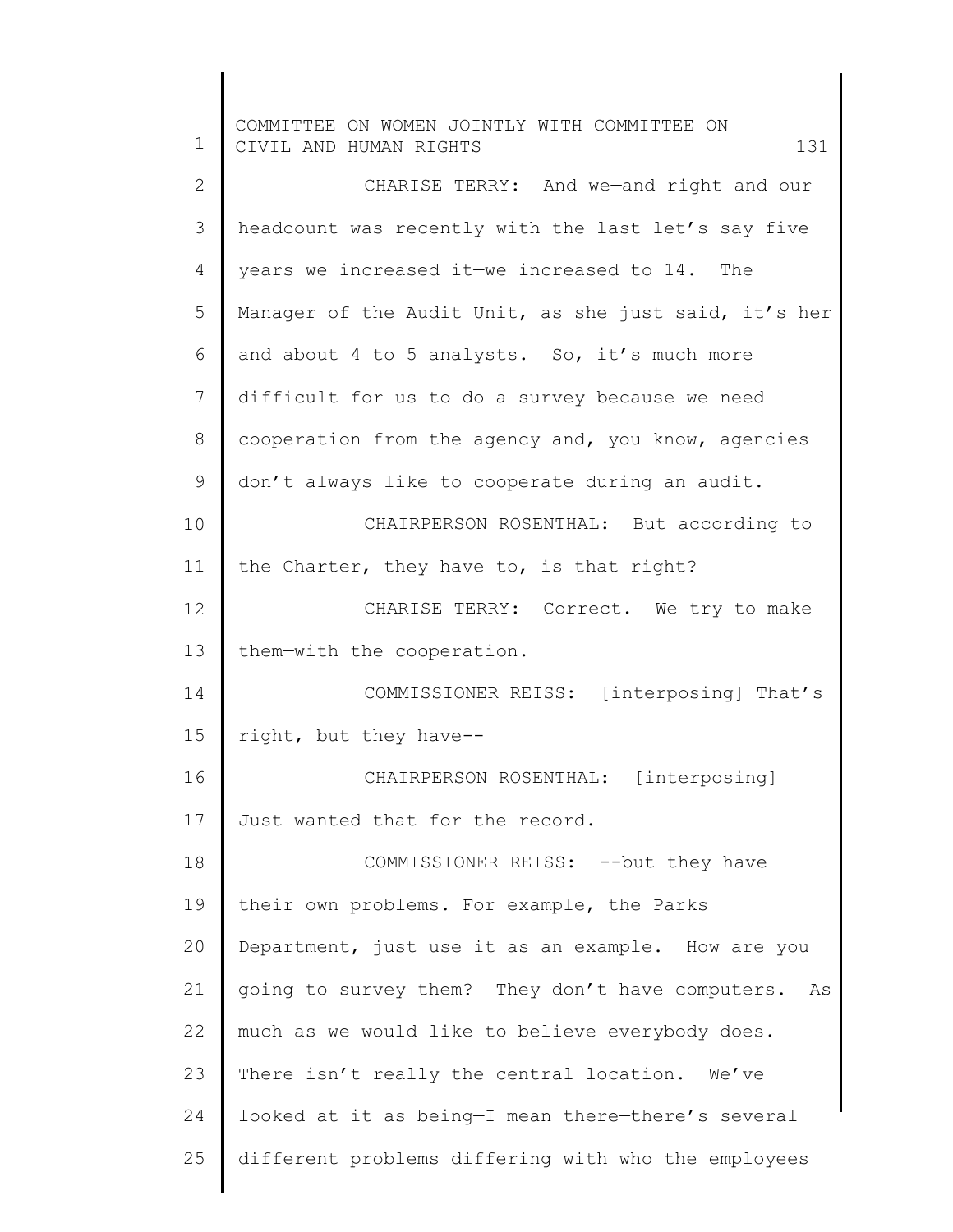1 2 3 4 5 6 7 8 9 10 11 12 13 14 15 16 17 18 19 20 21 22 23 24 25 COMMITTEE ON WOMEN JOINTLY WITH COMMITTEE ON CIVIL AND HUMAN RIGHTS 132 are and how you—how you would get the response. So, I—I'm not making excuses-- CHAIRPERSON ROSENTHAL: [interposing] Well, and another problem with part-COMMISSIONER REISS: [interposing] I'm not making excuses for anybody. I'm just indicating that we could undertake to do it. That doesn't mean our response rate will be depending on the—on a particular agency we might have trouble with it, and we could do it now. I mean we could-we have the authority. It isn't—I don't think that's the issue. CHAIRPERSON ROSENTHAL: Yep. COMMISSIONER REISS: And we are auditing. We have created because-we, too, know about the #MeToo movement. We have created a sexual harassment survey, if you will, or a mechanism to look at throughout the agencies. It's just based on the way we function will take us four years to know the entire city's employment base. CHAIRPERSON ROSENTHAL: You know, it's interesting that you bring up parks. Many of their workers are contracted workers, which adds another layer.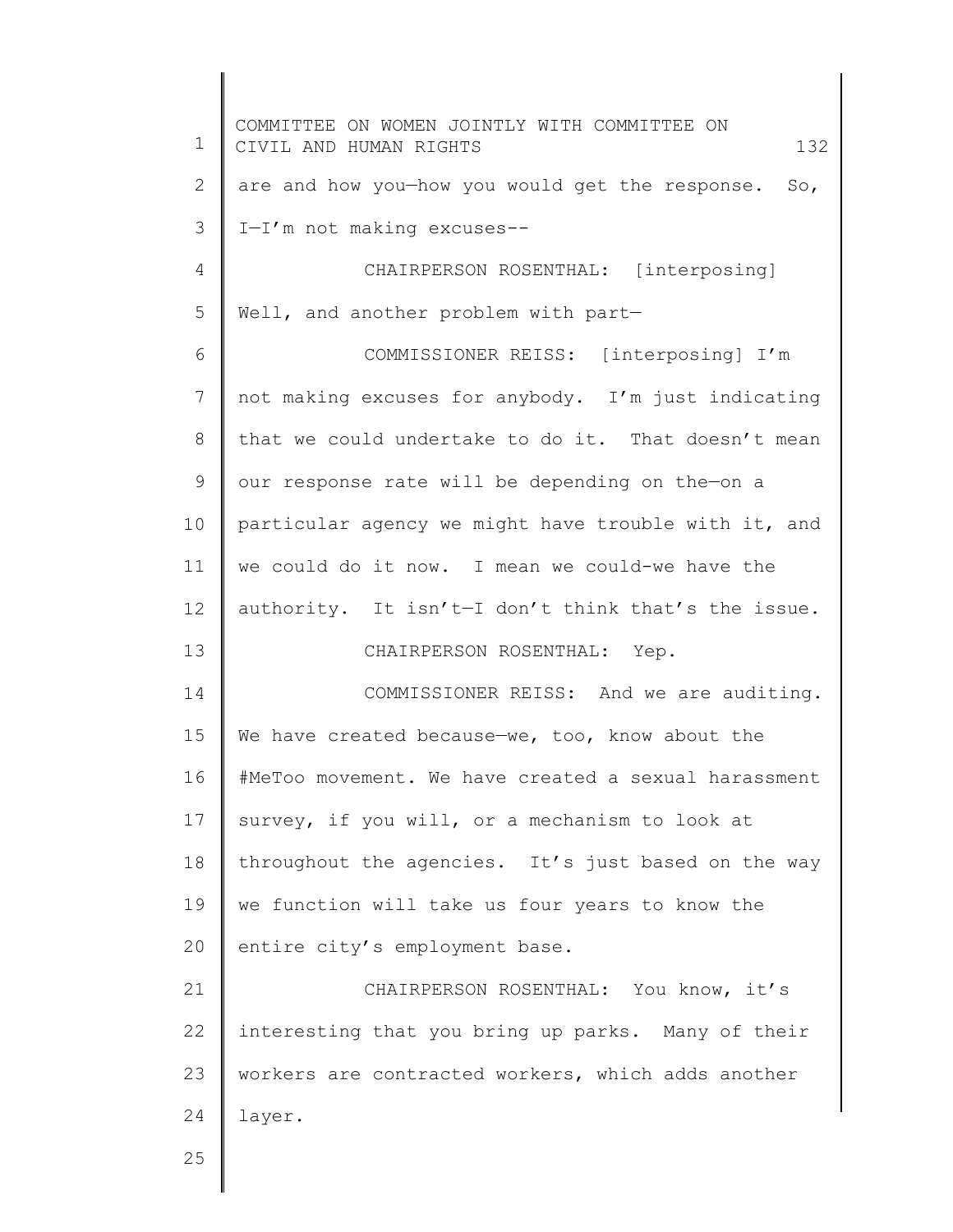1 2 3 4 5 6 7 8 9 10 11 12 13 14 15 16 17 18 19 20 21 22 23 24 25 COMMITTEE ON WOMEN JOINTLY WITH COMMITTEE ON CIVIL AND HUMAN RIGHTS 133 CHARISE TERRY: so I must put for the record Commissioner, I must say that we audit about 35 agencies per year, sometimes more. I anticipate that with the new abbreviated sexual harassment audit we would be able to do that audit faster because it's more specific than looking at all of the complaints that agencies may have and that will be—we will be implementing that audit for our 2018 to 2020 Audit Protocol or Audit Plan and Protocol. CHAIRPERSON ROSENTHAL: Have you—I'm pretty sure that this is in your purview—have you looked at the ne training modules that CCHR and DCAS were talking about. CHARISE TERRY: We looked at the new DCAS Training Module yes. CHAIRPERSON ROSENTHAL: I guess it was just issued yesterday. So, I think we had like-- CHARISE TERRY: [interposing] We had at the point when we received it, it was a pilot. CHAIRPERSON ROSENTHAL: Okay. Did you have input on—into their final program policy. CHARISE TERRY: I wouldn't want to—I'm— I'm not sure which one that one is.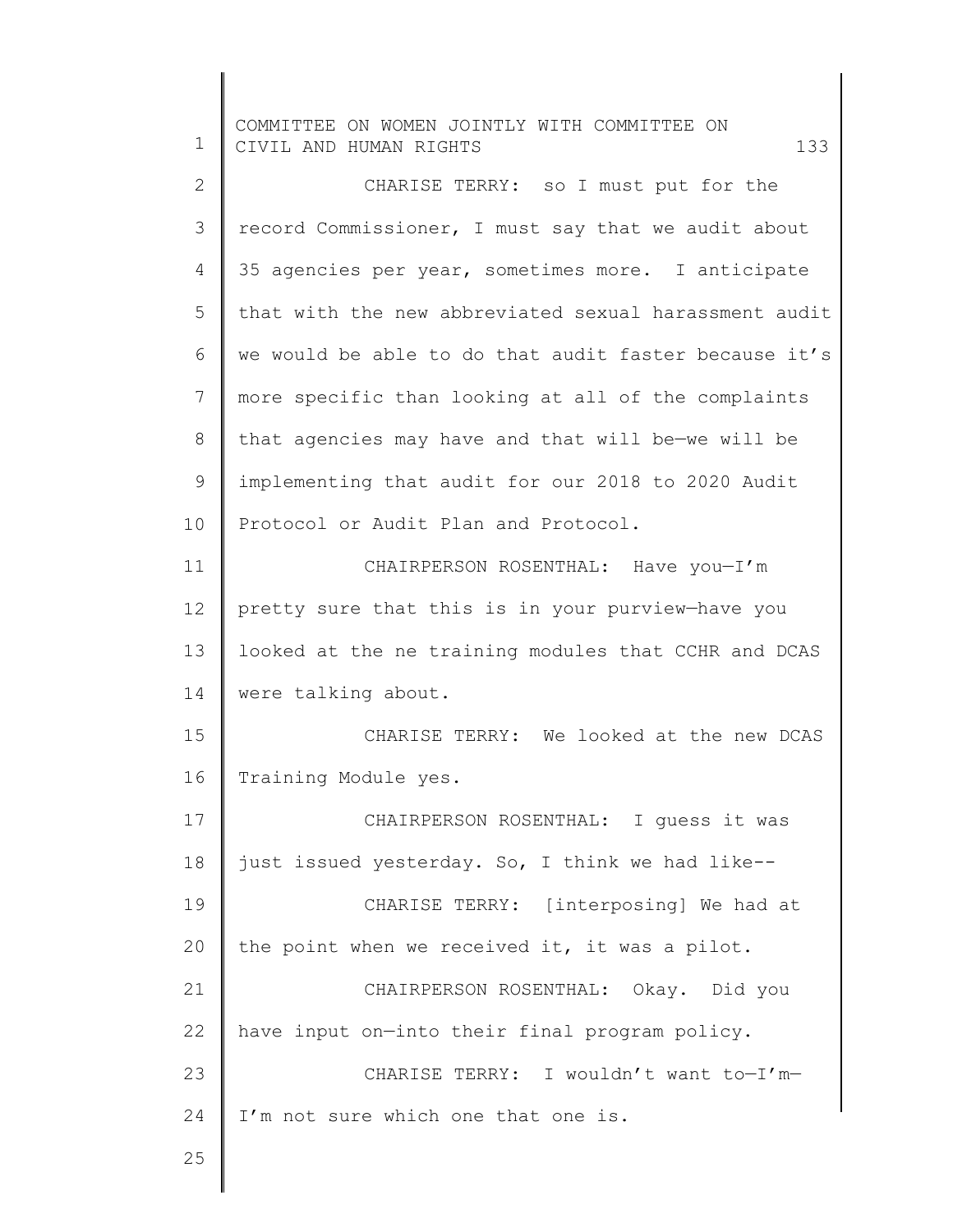1 2 3 4 5 6 7 8 9 10 11 12 13 14 15 16 17 18 19 20 21 22 23 24 25 COMMITTEE ON WOMEN JOINTLY WITH COMMITTEE ON CIVIL AND HUMAN RIGHTS 134 CHAIRPERSON ROSENTHAL: Okay. That's alright. This is an online training, Sexual Harassment Prevention: What to Know About Unlawful and Inappropriate Behaviors in the Workplace. It's the—the training that they came out with yesterday as a result of that pilot. CHARISE TERRY: That one seemed the—I don't think we received that on. CHAIRPERSON ROSENTHAL: This is just a Xerox of the website. Okay, I'd be interested in your opinion on that later. Let's see. Have been asked by the administration to do an audit on any specific agency as it has to do with sexual harassment? CHARISE TERRY: No. CHAIRPERSON ROSENTHAL: Okay, and have you made recommendations or monitored and agency as a result of that agency's sexual harassment policies or practices? CHARISE TERRY: In the course of doing a general EEO program audit, we have recommended during that audit that sexual harassment is added to maybe the training curriculum because we do review training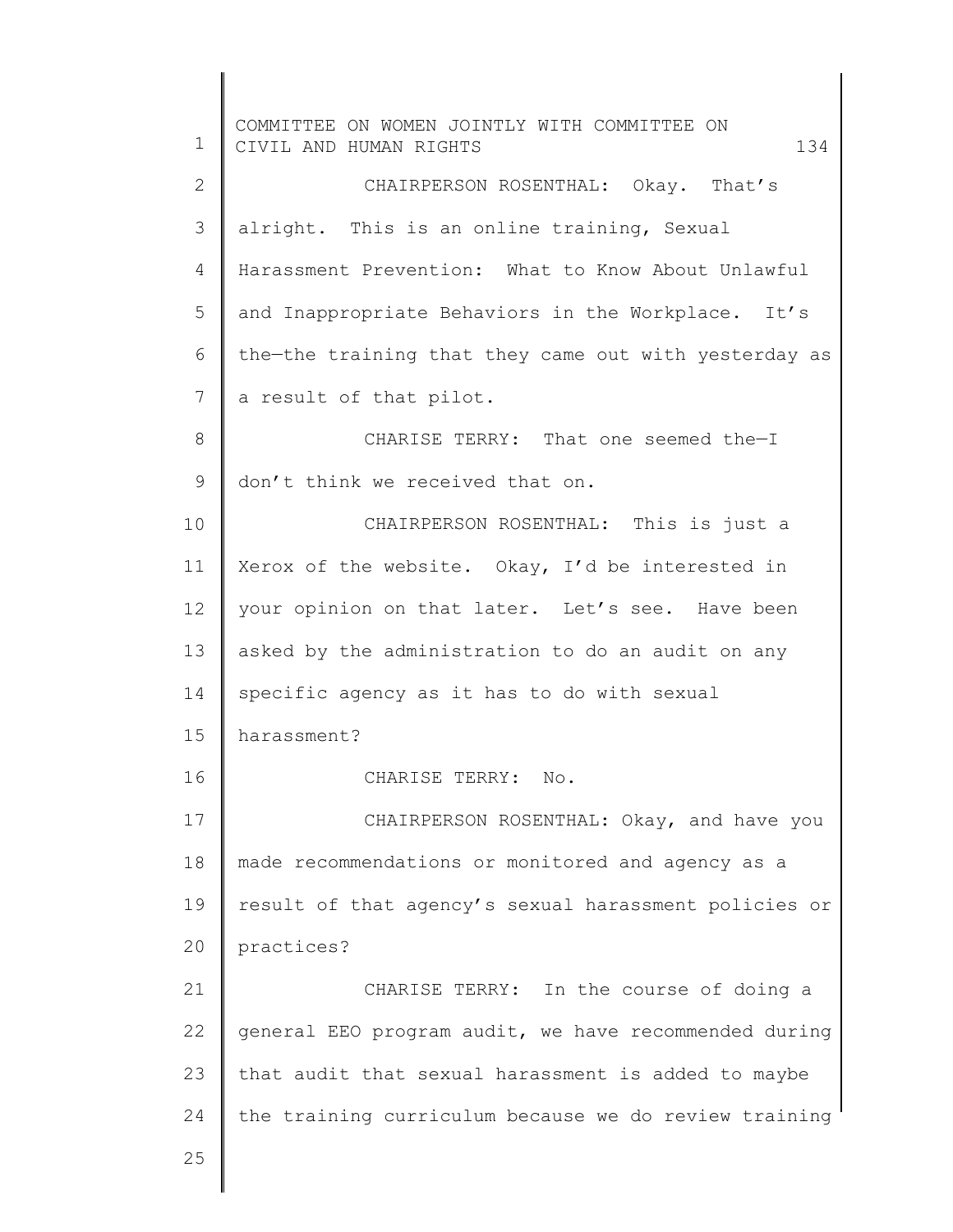1 2 3 4 5 6 7 8 9 10 11 12 13 14 15 16 17 18 19 20 21 22 23 24 25 COMMITTEE ON WOMEN JOINTLY WITH COMMITTEE ON CIVIL AND HUMAN RIGHTS 135 curriculum or we may recommend that sexual harassment is added to a policy or a policy statement. CHAIRPERSON ROSENTHAL: Yep, and in that audit, do you have the sense, which I understand you have limited not on the staff, but a limited number of agencies that you can audit, but do you have a sense of how many agencies maybe did not have a thorough sexual harassment training program? CHARISE TERRY: Most agencies either follow the Mayor's EEO Policy, which includes a sexual harassment statement and a description and directions on who to contact if there is sexual harassment, and those are the mayoral agencies. The non-mayoral agencies quite a few of them modeled their policies off of the Mayor's policy. CHAIRPERSON ROSENTHAL: Is anyone looking at the non-mayoral? CHARISE TERRY: We are. We audit 141 agencies. CHAIRPERSON ROSENTHAL: Including the non-mayoral? CHARISE TERRY: Right. We have agencies that are under our jurisdiction that are non-mayor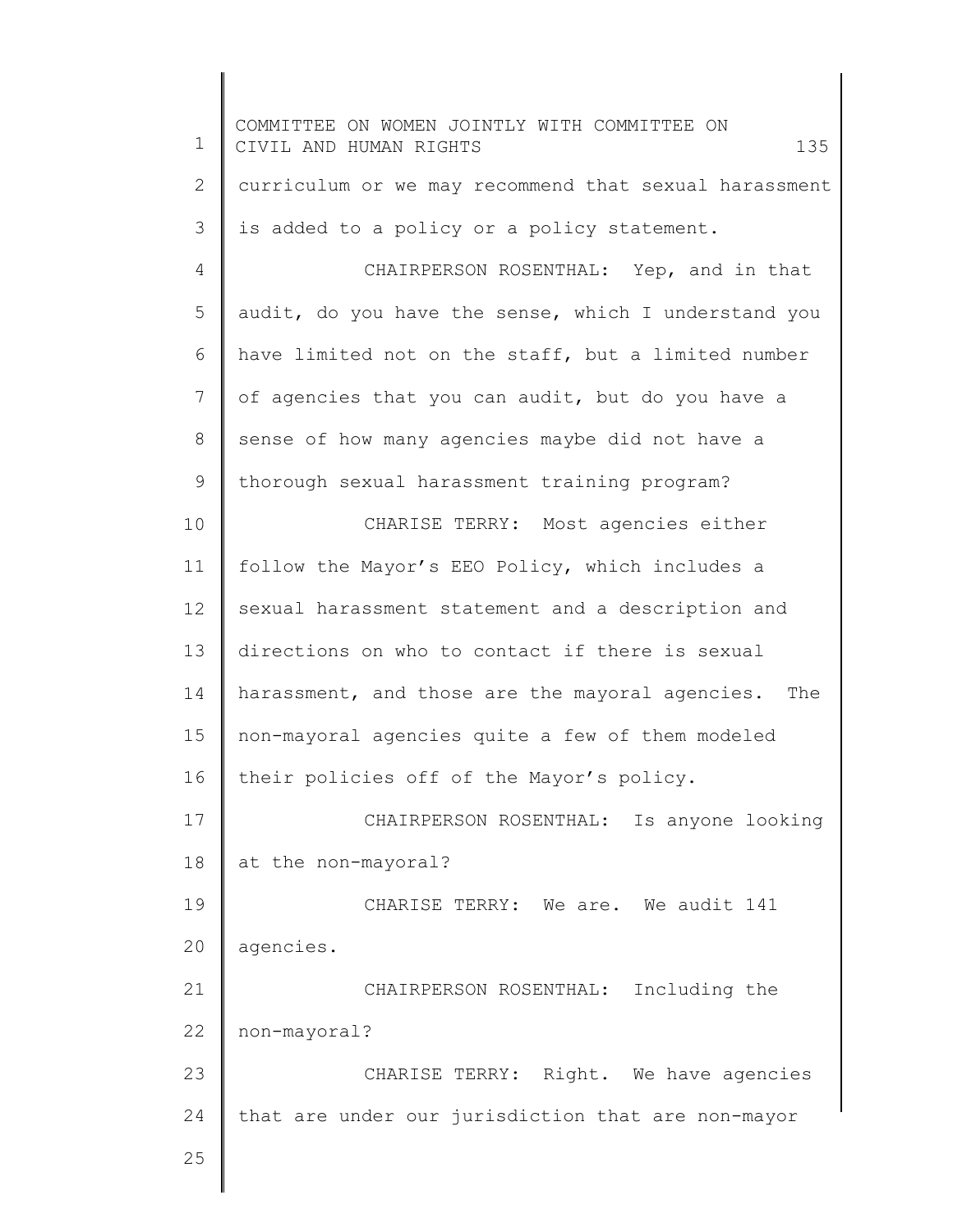1 2 3 4 5 6 7 8 9 10 11 12 13 14 15 16 17 18 19 20 21 22 23 24 25 COMMITTEE ON WOMEN JOINTLY WITH COMMITTEE ON CIVIL AND HUMAN RIGHTS 136 like the community colleges, the district attorneys, the borough presidents. CHAIRPERSON ROSENTHAL: And the DAs may or may not respond, comply. Not everyone-- CHARISE TERRY: Everybody responds. CHAIRPERSON ROSENTHAL: I'm not going to throw rocks. Okay. CHARISE TERRY: Everybody responds. CHAIRPERSON ROSENTHAL: Okay, great. I want to thank you so much for coming today. We heard you. We're going to be meeting with you a lot more. We really appreciate your time. Thank you, and if you could as a follow up, and you mentioned this, Commissioner Reiss, to the extent to which the pieces of legislation that we're talking about today duplicate effort, if you could write us a memo or your thoughts about that, that would be very much appreciated quickly. Okay. COMMISSIONER REISS: Yes, thank you. CHAIRPERSON ROSENTHAL: Thank care. Thank you. I'm next going to call up the first round of advocates—of non-city people. [laughter] If you're an assignment for Kathryn Wylde or the Partnership for New York, Emily May from Hollaback;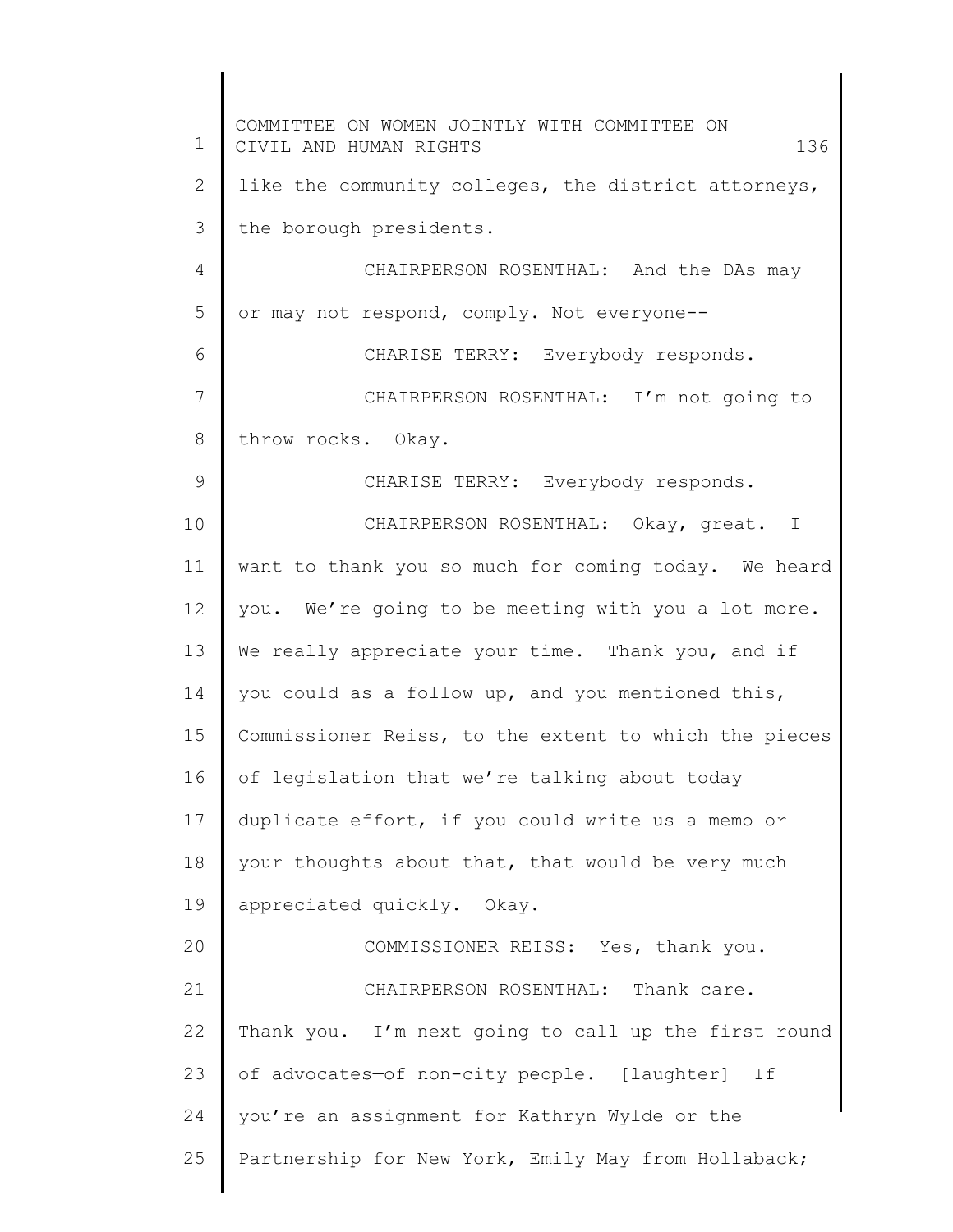1 2 3 4 5 6 7 8 9 10 11 12 13 14 15 16 17 18 19 20 21 22 23 24 25 COMMITTEE ON WOMEN JOINTLY WITH COMMITTEE ON CIVIL AND HUMAN RIGHTS 137 Meredith, Maskara, if I'm pronouncing that wrong from Girl Scouts of the Greater New York; and Allegra L. Fisher from Gender Equality Law Center. [pause] You know, I'm going to try very hard although you can tell it's not in my nature to hold you to a timeline. But if you could work very, very hard not to read your testimony, most everyone's testimony we have, and to summarize it, that would be very much appreciated. I'm going to ask the partnership to go first. FEMALE SPEAKER: Thank you. I'm reading the testimony as you said of Katherine Wylde, President and CEO. She wanted to be here in person, but she had a conflict this afternoon. CHAIRPERSON ROSENTHAL: Right, but I give you the authority to summarize. FEMALE SPEAKER: Okay. [laughs] So, a number of New York firms are global leaders in establishing policies and training programs to prevent or address sexual harassment, and long before the #MeToo movement, most employers understood the importance of creating corporate cultures in which employees treat each other with respect. In response to heightened awareness of the workplace sexual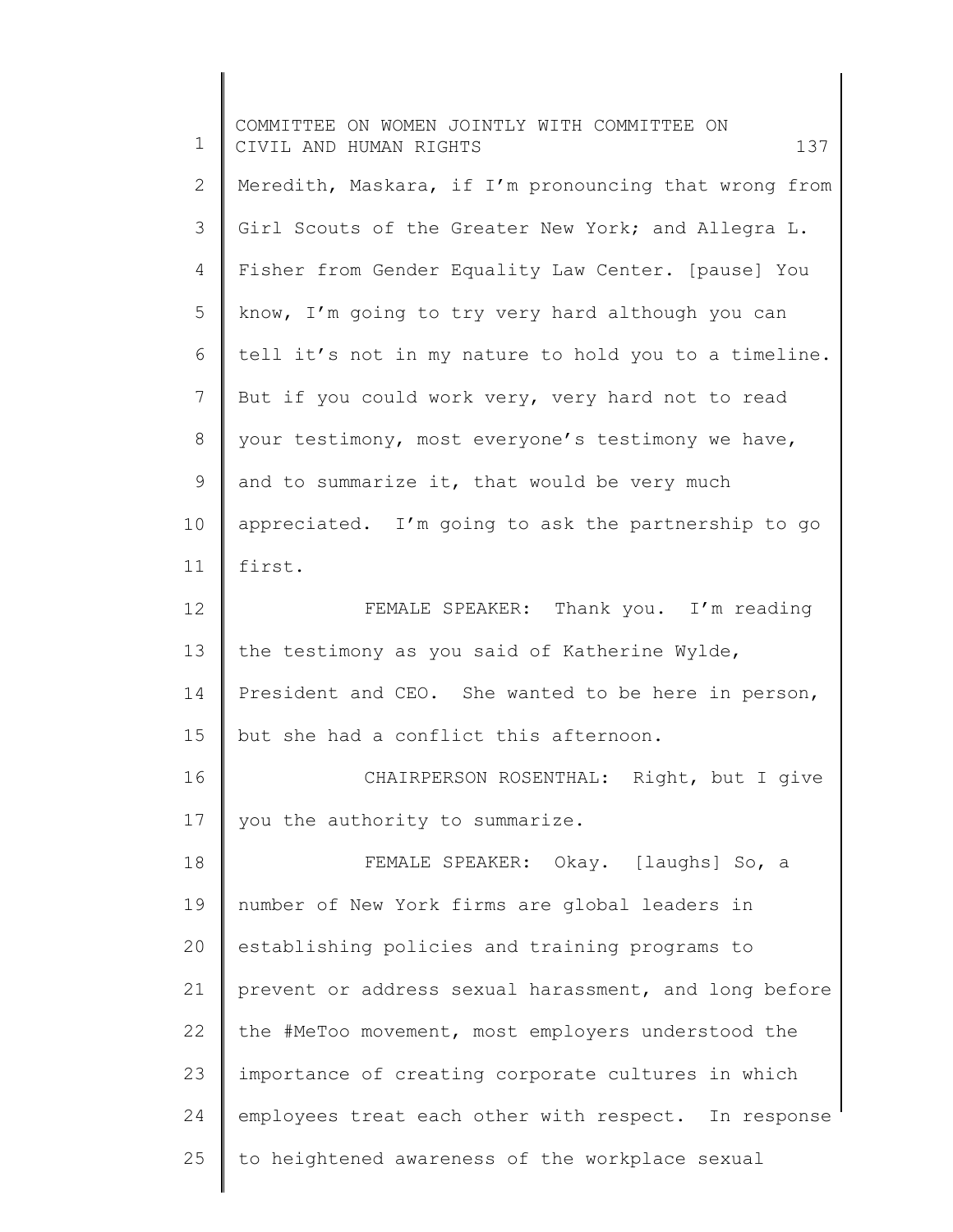1 2 3 4 5 6 7 8 9 10 11 12 13 14 15 16 17 18 19 20 21 22 23 24 COMMITTEE ON WOMEN JOINTLY WITH COMMITTEE ON CIVIL AND HUMAN RIGHTS 138 harassment, most employers are taking the opportunity to assess our current practice and make improvements. We would respectfully suggest that many employers have more knowledge and experience than the City Council regarding best practices for prevention, training and respond to sexual harassment. The partnership would be pleased to identify some of these employers and facilitate meetings with Council members and staff to inform your consideration of proposed law. We believe this input would be critical to achieve their objective of a harassment free workplace. The bill under consideration today has only been available for a few days and, therefore, have not been reviewed by employers. We are sure that the Council wants to enact legislation that encourage employers to act in the best interest of their employees without placing an undue administrative burden on those who are already doing the right thing. We hope the Council will be deliberative about its response to this important issue, and take the time for consultation. We are most willing to help in this process. CHAIRPERSON ROSENTHAL: Got it and sure

we'd be—we'd welcome that absolutely. My scheduler

25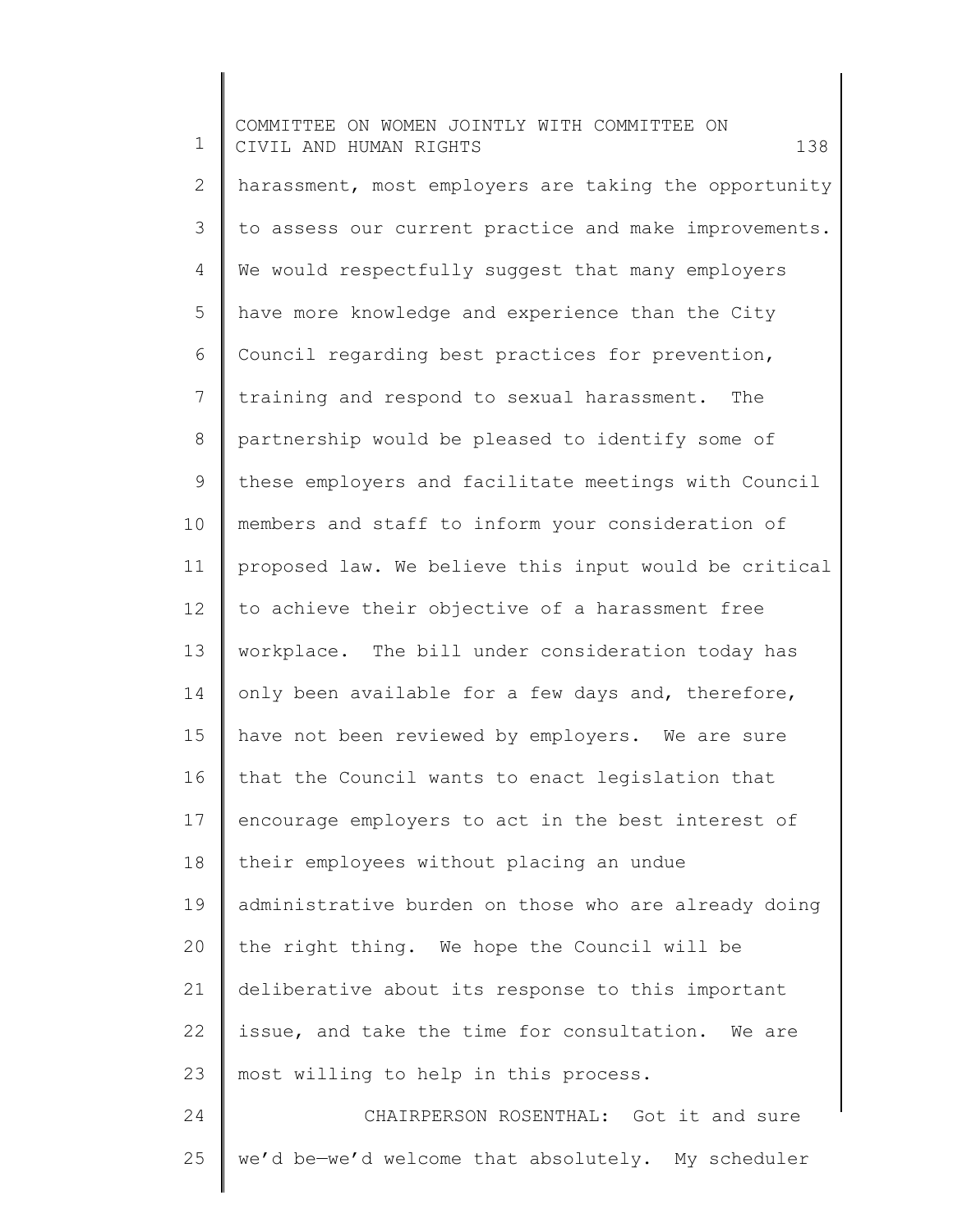1 2 3 4 5 6 7 8 9 10 11 12 13 14 15 16 17 18 19 20 21 22 23 24 25 COMMITTEE ON WOMEN JOINTLY WITH COMMITTEE ON CIVIL AND HUMAN RIGHTS 139 can be reached at [nparris@council.nyc.gov.](mailto:nparris@council.nyc.gov) We really await meeting with you. FEMALE SPEAKER: Great. Thanks. EMILY MAY: Great. [pause] Is that better? CHAIRPERSON ROSENTHAL: Yes. [off mic] EMILY MAY: Sure. Hi, everyone. I'm real excited to be here. My name is Emily May. I'm the Co-Founder and Executive Director of Hollaback. I'm going to go ahead and give you some quick notes since you have a copy of my testimony. As you probably already know, Hollaback addresses harassment in all of its forms. What I want to do today is underscore a little bit for you some of the forms of harassment that employees are facing that we don't always think about when we think about workplace harassment particularly harassment that happens on the street especially during people's commutes, and harassments that's happening online while people are at work, and then I want to highlight a couple of recommendations that we have in response to the amazing amount of legislation that you guys have put forward. So, in terms of the commute, what we see putting consistently happening is when people are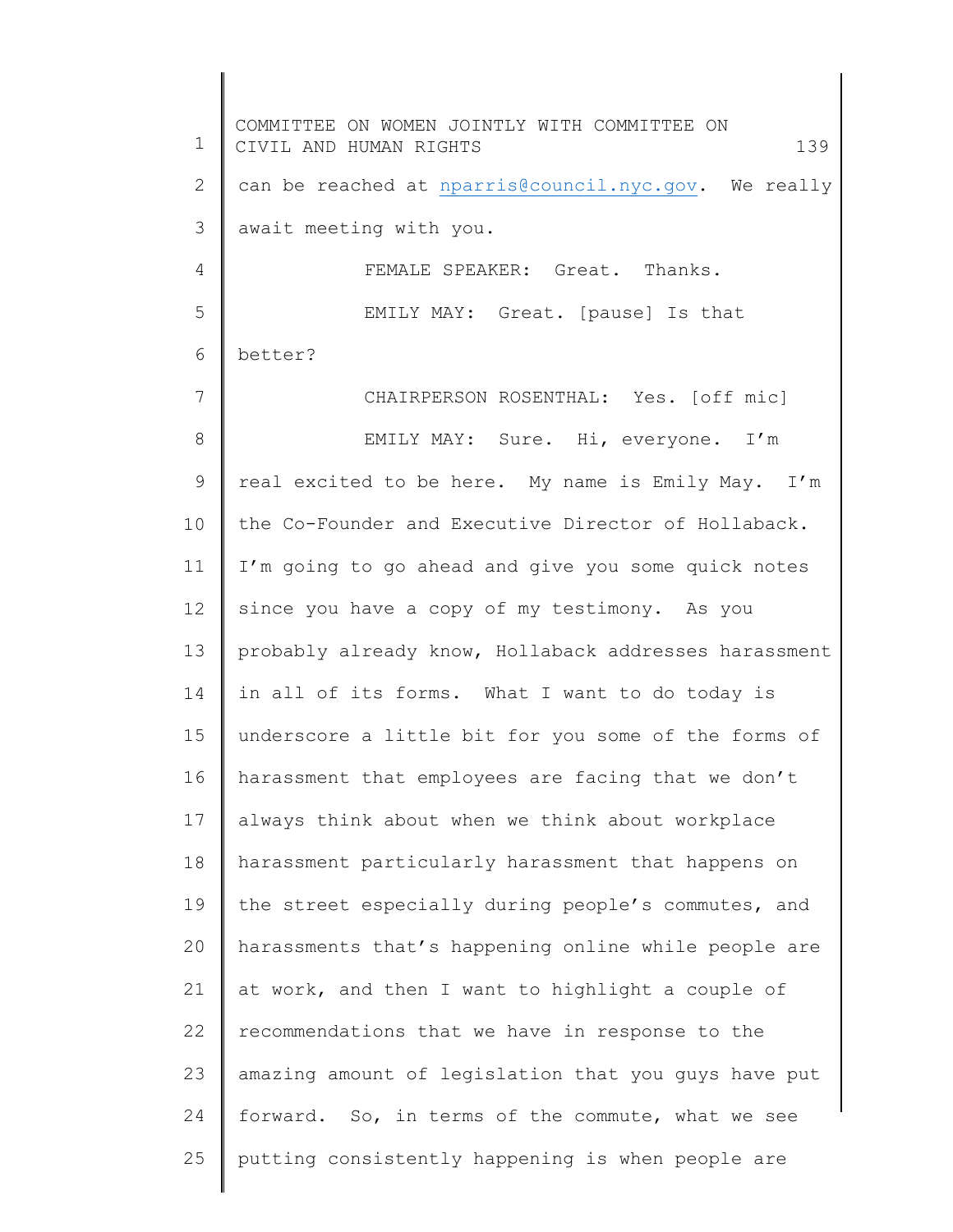1 2 3 4 5 6 7 8 9 10 11 12 13 14 15 16 17 18 19 20 21 22 23 24 25 COMMITTEE ON WOMEN JOINTLY WITH COMMITTEE ON CIVIL AND HUMAN RIGHTS 140 harassed on their commute to work they show up to work distracted. It's hard to work, right. They'll try to take a longer route to work to even—we've even heard people leaving jobs to avoid harassment, and so, we've partnered with Cornell to do research on this issues and—and have noted that, you know, the same effects that happen with any kind of sexual harassment in the workplace, anxiety, depression, Post-Traumatic Stress Disorder are also showing up related to street harassment when people are just trying get to work. And the same employee—employer impacts are showing up impacting punctuality, attendance, productivity, healthcare costs, morale, et cetera. And I bring this to your attention because one of the things that learned from the amazing work done on workplace harassment in the '80s and '90s is that it wasn't really until we had an assessment of the financial cost to employers that sexual harassment was—was taking on them like a very, very numeric money cost for employers that employers really showed up and took leadership on this. And so I think gathering research on this issues is really key. Also, oh, my goodness. Three—three minutes was quick. Online harassment.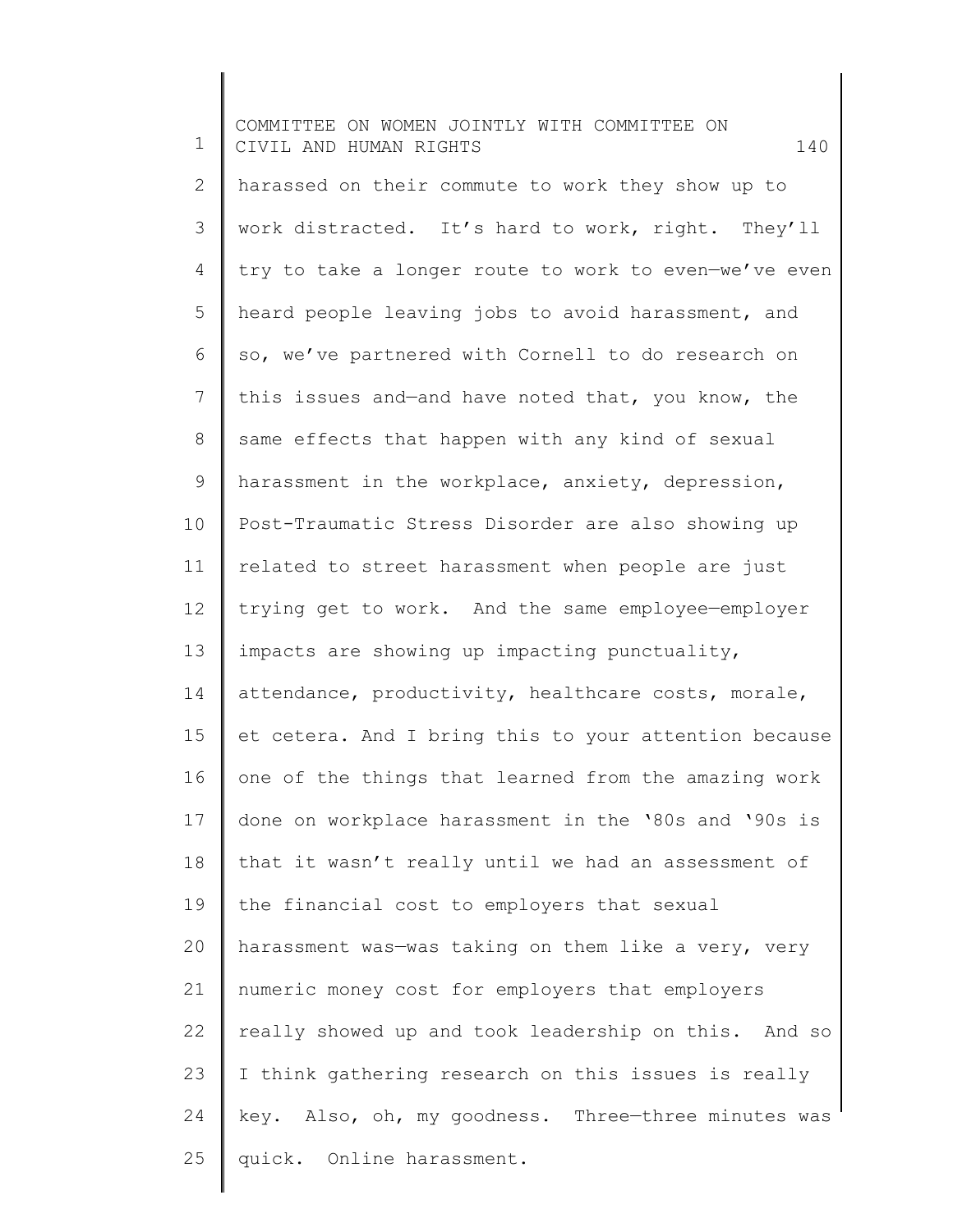1 2 3 4 5 6 7 8 9 10 11 12 13 14 15 16 17 18 19 20 21 22 23 24 25 COMMITTEE ON WOMEN JOINTLY WITH COMMITTEE ON CIVIL AND HUMAN RIGHTS 141 FEMALE SPEAKER: And extra one. [laughs] EMILY MAY: Just quickly. Online harassment is another key issue particularly if it's like journalists and anybody who is required to hold a personal social media account for their work. So, a recent poll of Time writers, for example, showed that 80% of people avoided topics to avoid harassment. We work significantly with the BuzzFeed to address this issue and we have a guide as well that we've done with the Mozilla Foundation and the Kairos Fellowship on how to address this. So, jumping ahead to quick recommendations, I love the fact that you guys are looking at training from employers on harassment. I want to encourage you to also look at how street harassment and online harassment are impacting their employees, and also I want to push you to move beyond looking at what's in the legislation as the Importance of bystander intervention, and also looking tactically at teaching employees what bystander intervention looks like in the workplace. What we know is just knowing it's important isn't enough. People need options. As you look at research on street—on—and –and that side of the equation and the climate surveys that you've put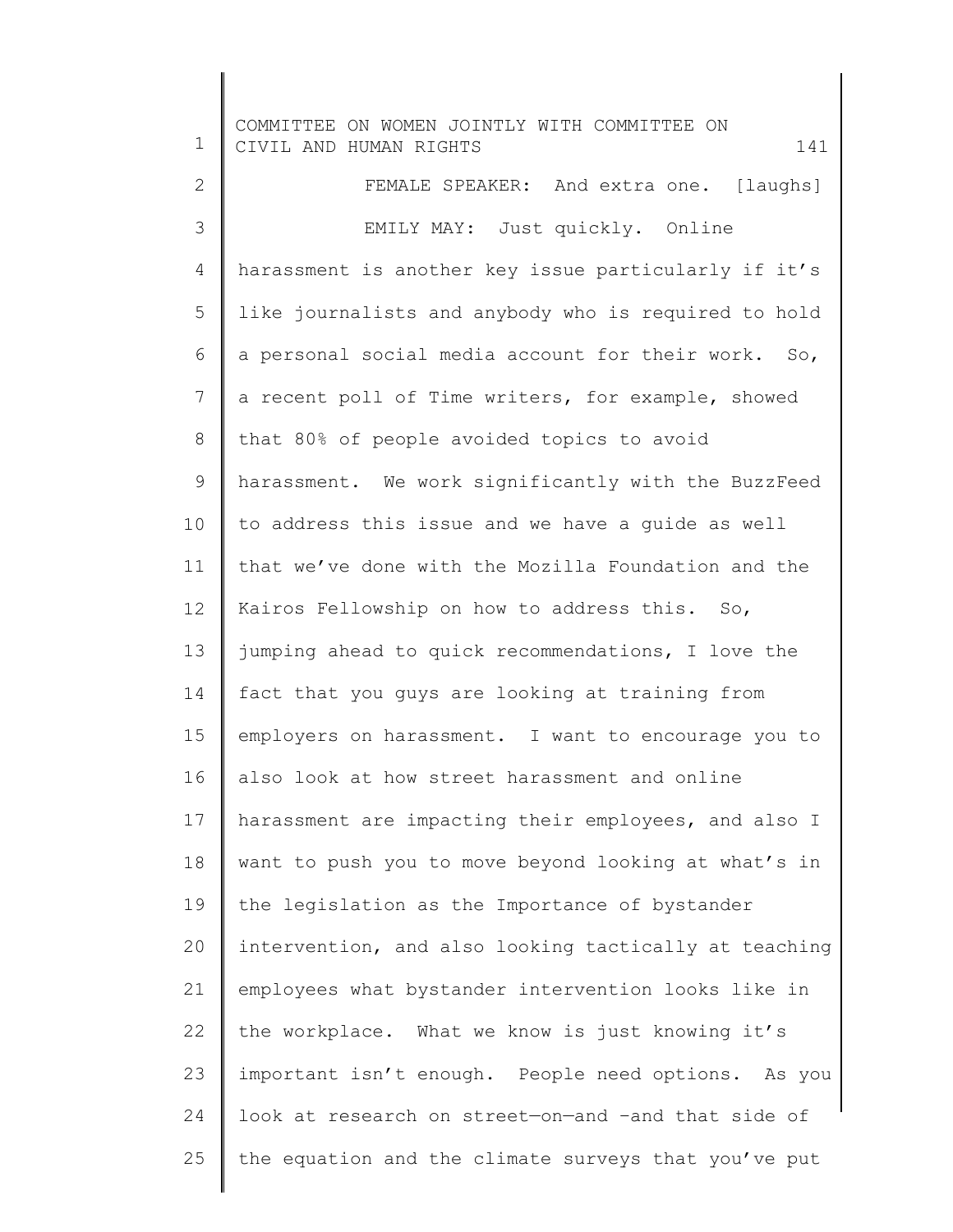1 2 3 4 5 6 7 8 9 10 11 12 13 14 15 16 17 18 19 20 21 22 23 24 25 COMMITTEE ON WOMEN JOINTLY WITH COMMITTEE ON CIVIL AND HUMAN RIGHTS 142 together, Council member, again wonderful. Let's also look at how street harassment and online harassment are impacting employees. Most employees have no idea how these two issues are impacting them, and are going to see the same effects in their—in their workforce as other folks. Lastly, we'd love to see training of 311 and 911 operators on all forms of harassment, and we'd love to see reasonable accommodations for—for harassment. Some—some different cities around the country have things called Sick and Safe Leave policies that allow people to use sick leave to—to secure their own safety and include certain accommodations like working from home or, you know, changing the hours of their commute, et cetera, et cetera, and we have a whole guidebook on how employers can do that as well. So, sorry to run over. CHAIRPERSON ROSENTHAL: Looking forward to seeing the guidebook. EMILY MAY: Yes. CHAIRPERSON ROSENTHAL: If you could submit that as part of your testimony, and also I'm very interested in what you came up with in your work with BuzzFeed. To the extent that can be submitted as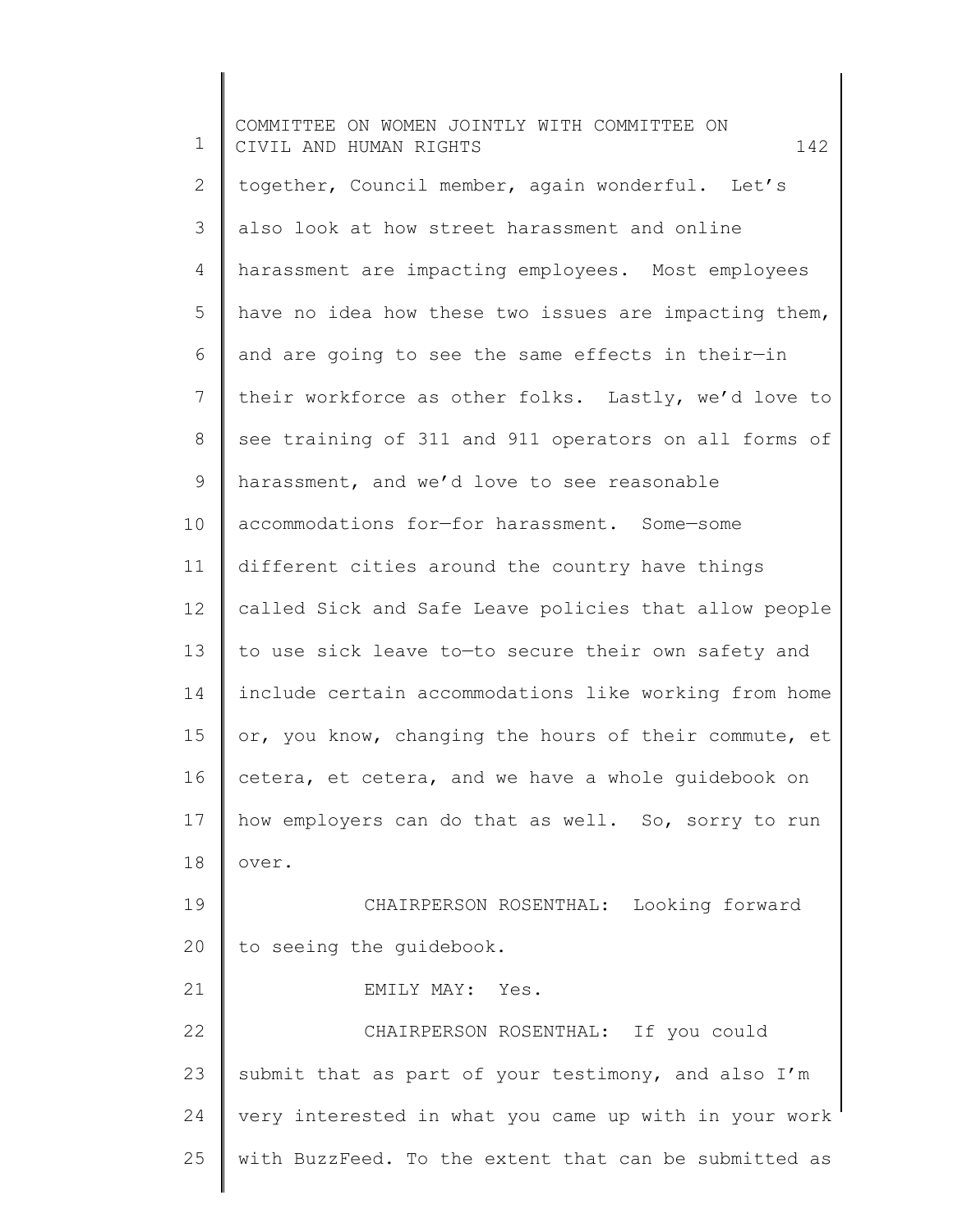1 2 3 4 5 6 7 8 9 10 11 12 13 14 15 16 17 18 19 20 21 22 23 24 25 COMMITTEE ON WOMEN JOINTLY WITH COMMITTEE ON CIVIL AND HUMAN RIGHTS 143 part of your testimony as well, we would welcome. We have a lot to learn. EMILY MAY: Thank you. CHAIRPERSON ROSENTHAL: Thank you. ALLEGRA L. FISHEL: Is this working? CHAIRPERSON ROSENTHAL: Yeah. ALLEGRA L. FISHEL: Sounds good. [coughs] Hello. My name is Allegra L. Fishel. I'm the Executive Director of the Gender Equality Law Center. We're a non-profit legal and advocacy center that works to combat gender-based discrimination in all its forms through a variety of different types of initiatives. As I think most people in this room would agree, sexual harassment is one of the most pernicious forms of gender-based discrimination and is not only emotionally devastating to its victims, but often causes them to be pushed out of the job and to lose their benefits earning a living. Just very quickly, to try to summarize our written testimony. I want to comment very briefly on some of the proposed bills. First, I want to applaud Council Member Powers' proposed legislation to expand the scope of coverage for sexual harassment victims, which would bring the law in line with the state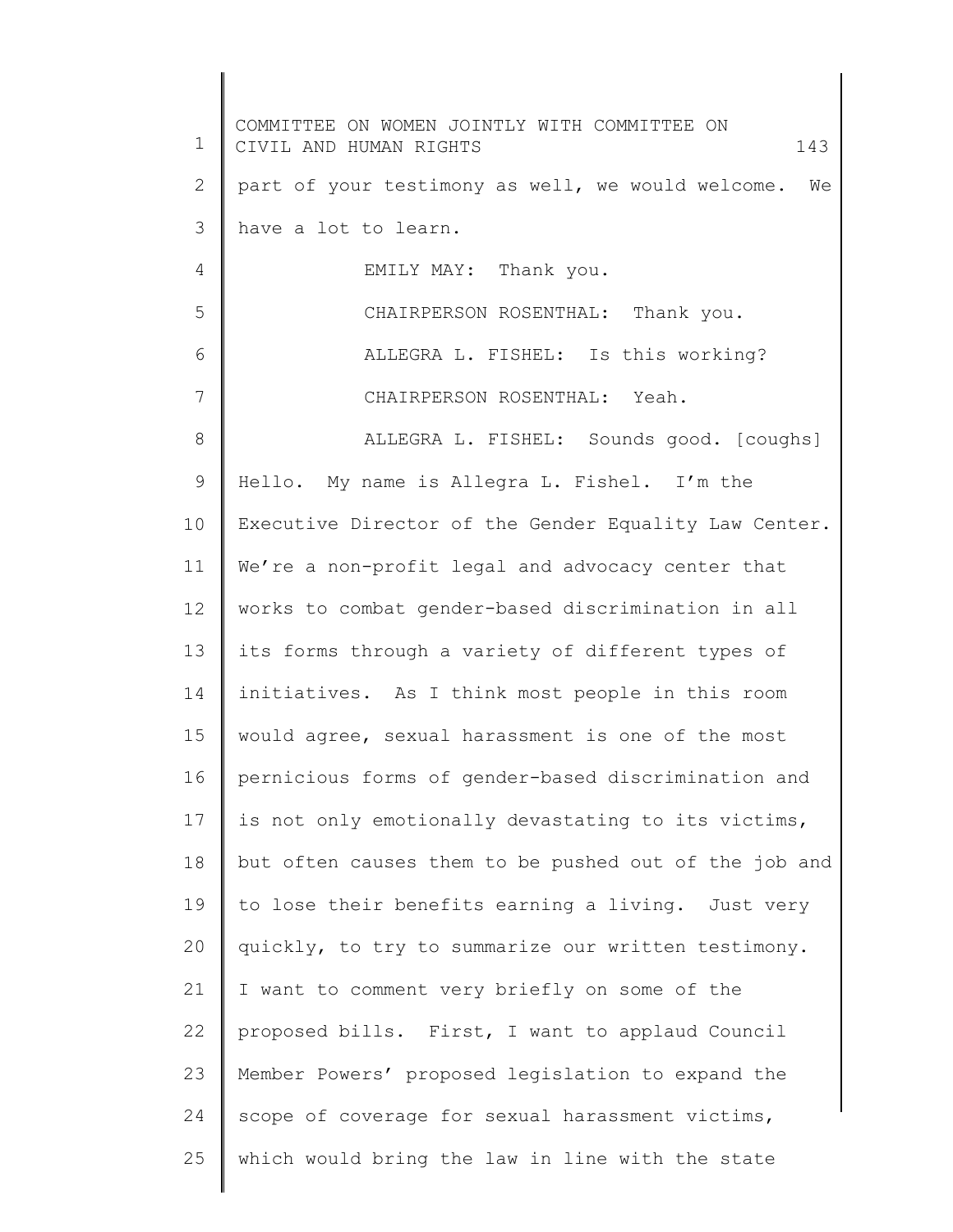1 2 3 4 5 6 7 8 9 10 11 12 13 14 15 16 17 18 19 20 21 22 23 24 25 COMMITTEE ON WOMEN JOINTLY WITH COMMITTEE ON CIVIL AND HUMAN RIGHTS 144 carve-out, which provides that even employee—even employers who has a sole employee would be able to bring a claim for sexual harassment. We do a lot of work with domestic workers and sexual harassment assault is a huge problem. We also really want to focus—to weigh in on how important some of the preventative measures are. They are set forth in these bills because as a long time litigator who litigates sexual harassment cases, it is much better to prevent the harassment than to be working to try to remedy the damage that it causes after the fact. We appreciate the notice requirement that was proposed by Council Member Cumbo. We do, and we set forth more in our written testimony, have concerns that notices alone are probably not terribly effective. In our experience, they're not posted. They're hidden, and it would be very awkward sometimes to be reading about your rights in front of your harasser, and so we propose that sexual harassment policies be mandated for all private employers [bell] and I'm going to quickly, quickly go through a couple of other points. We think the mandatory sexual harassment training—I'm not going to really talk about city agencies. For private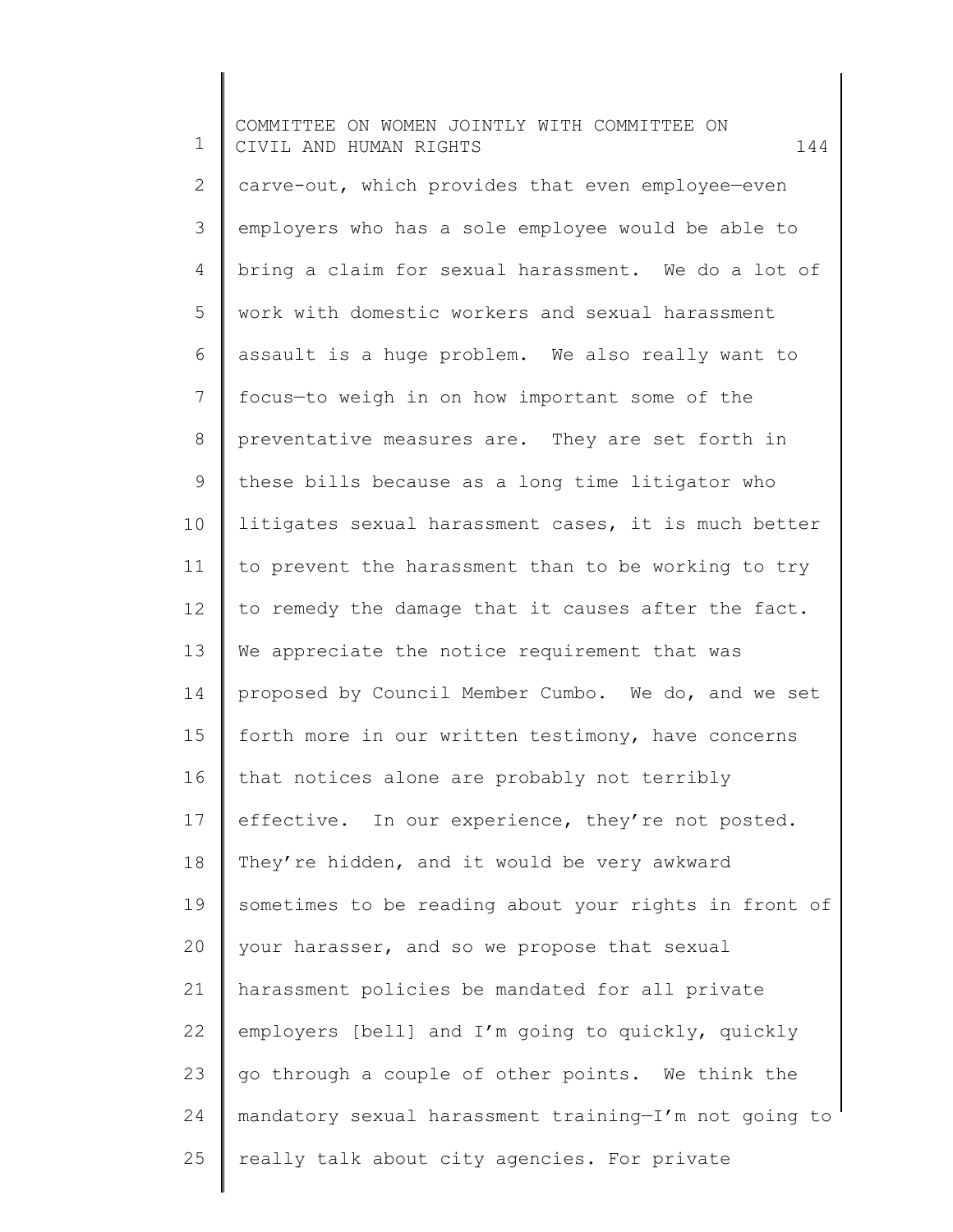1 2 3 4 5 6 7 8 9 10 11 12 13 14 15 16 17 18 19 20 21 22 23 24 25 COMMITTEE ON WOMEN JOINTLY WITH COMMITTEE ON CIVIL AND HUMAN RIGHTS 145 employers, it is absolutely key and we would suggest that all employers with four or more employees rather that 15 be required under the law to provide these trainings to their employees that the penalties be significantly strengthened, \$2,000 for a second offense for other than the tiniest of employers to us does not seem very meaningful, and I can tell you, and I think most people who have litigated these cases will share my opinion that it is really the threat of some serious financial repercussions that often does the trick to bring employers into line. And then I'll just add one other point, because I've run out of time, which is that we strongly suggest that City Council and this committee form some type of ad hoc committee that can reach out to a lot of different people to help inform this legislation. We would include community members that could inform the City Council about language barriers about cultural differences. We would include victims who actually had to tackle what are the barriers in the workplace from coming forward. Legal advocates that have litigated these cases and even people like therapists that understand the emotional ramification and we have a lot more detail in our written testimony.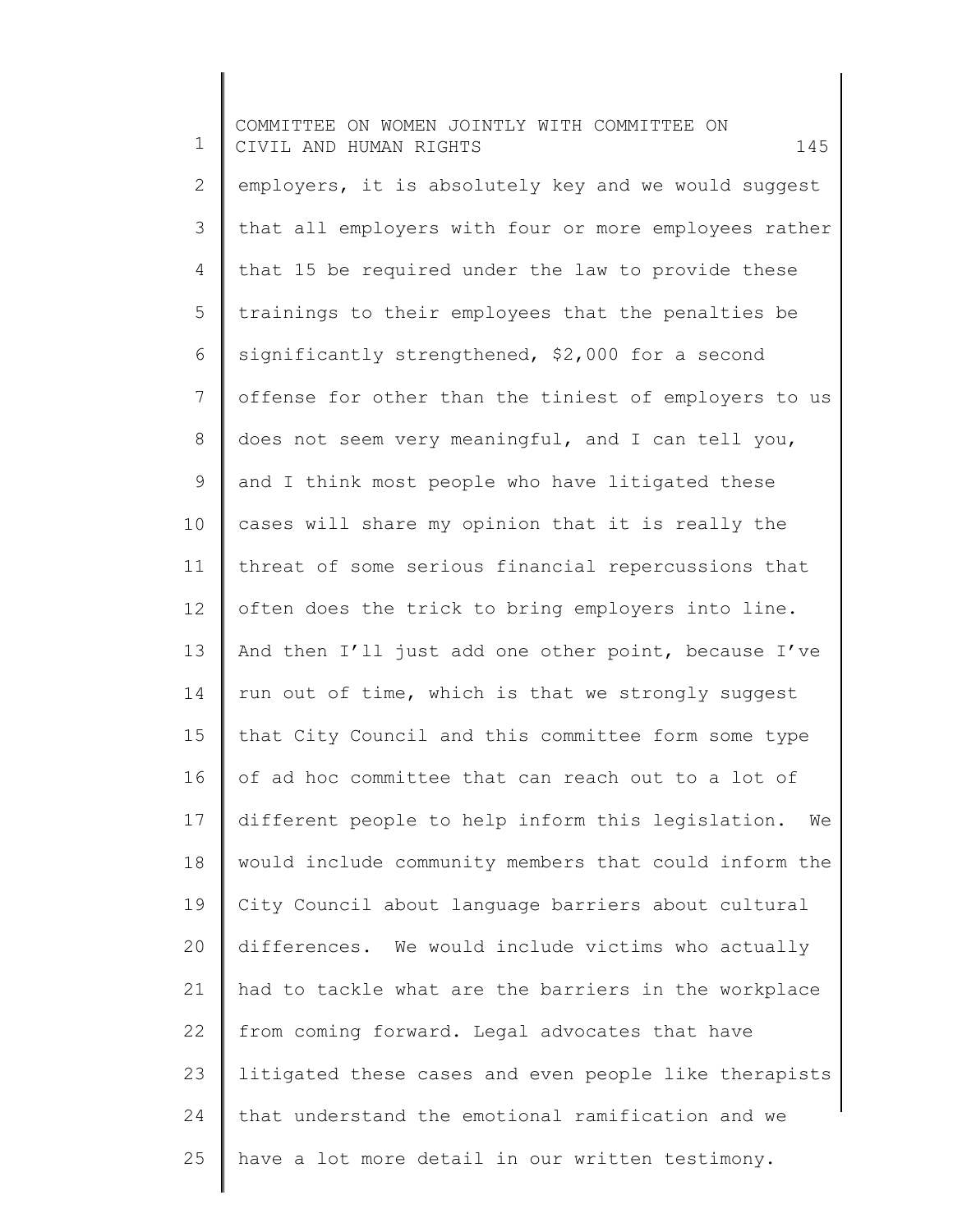1 2 3 4 5 6 7 8 9 10 11 12 13 14 15 16 17 18 19 20 21 22 23 24 25 COMMITTEE ON WOMEN JOINTLY WITH COMMITTEE ON CIVIL AND HUMAN RIGHTS 146 CHAIRPERSON ROSENTHAL: Thank you. That's exactly what we'd like to do. So, I'm eager for your help. ALLEGRA L. FISHEL: Thank you. We'd like to offer it. MEREDITH MASKARA: Thank you. My name is Meredith Maskara. I'm am the CEO of the Girl Scouts of Greater New York, and if you don't know, the Girl Scouts of Greater New York serves 29,000 girls between the ages of 5 and 17 in the five boroughs of youth count, and our program is mostly delivered by 8,000 volunteers, most of them all women, who are not just volunteers, but are also part of the workforce here in the city as well. So, we have launched this year as an advocacy—a year of advocacy for our girls. We teach our girls civic engagements, and for them to be able to speak up and use their voice when it comes to issues of their concern, and I can tell you that girls as young as the age of 9 have raised sexual harassment as one of their major concerns with us throughout our programming. This means that they have either experienced it themselves or that they know that one of their loved ones has or one of their volunteers who was a mentor near and dear to their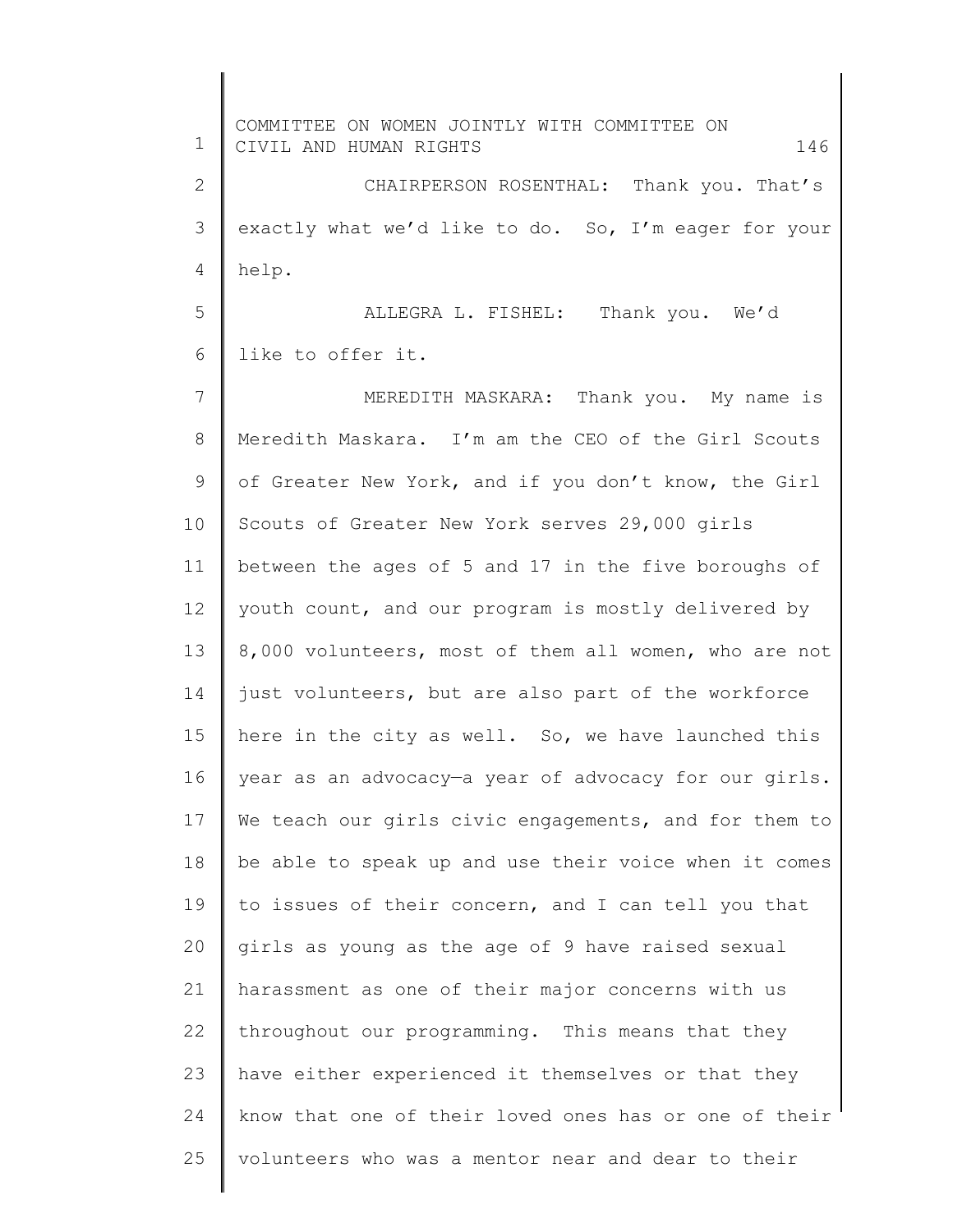1 2 3 4 5 6 7 8 9 10 11 12 13 14 15 16 17 18 19 20 21 22 23 24 25 COMMITTEE ON WOMEN JOINTLY WITH COMMITTEE ON CIVIL AND HUMAN RIGHTS 147 heart. So it is our—it is our duty as an organization to be able to speak on their behalf and on their future to make sure that we provide a safe space for them as and organization, and they now expect that to be translated into their work experience when they enter the workforce. So on behalf of the girls, and the volunteers here in New York City we thank you for all that you're doing, but let's make sure that—that we pass these—these initiatives so that we can protect our girls' space ad they become young women in our workforce. CHAIRPERSON ROSENTHAL: Okay, that's great. MEREDITH MASKARA: [off mic] On behalf [on mic] of the Girl Scouts, thank you. [laughter] CHAIRPERSON ROSENTHAL: It must have been. That's great, and that's great to be able to know we can think about you as an advocate for this and education. MEREDITH MASKARA: [interposing] And, of course, any time if you need-if you need to discuss this with girls we have girls who are ready, willing and able to—to come here and speak about their concerns as well.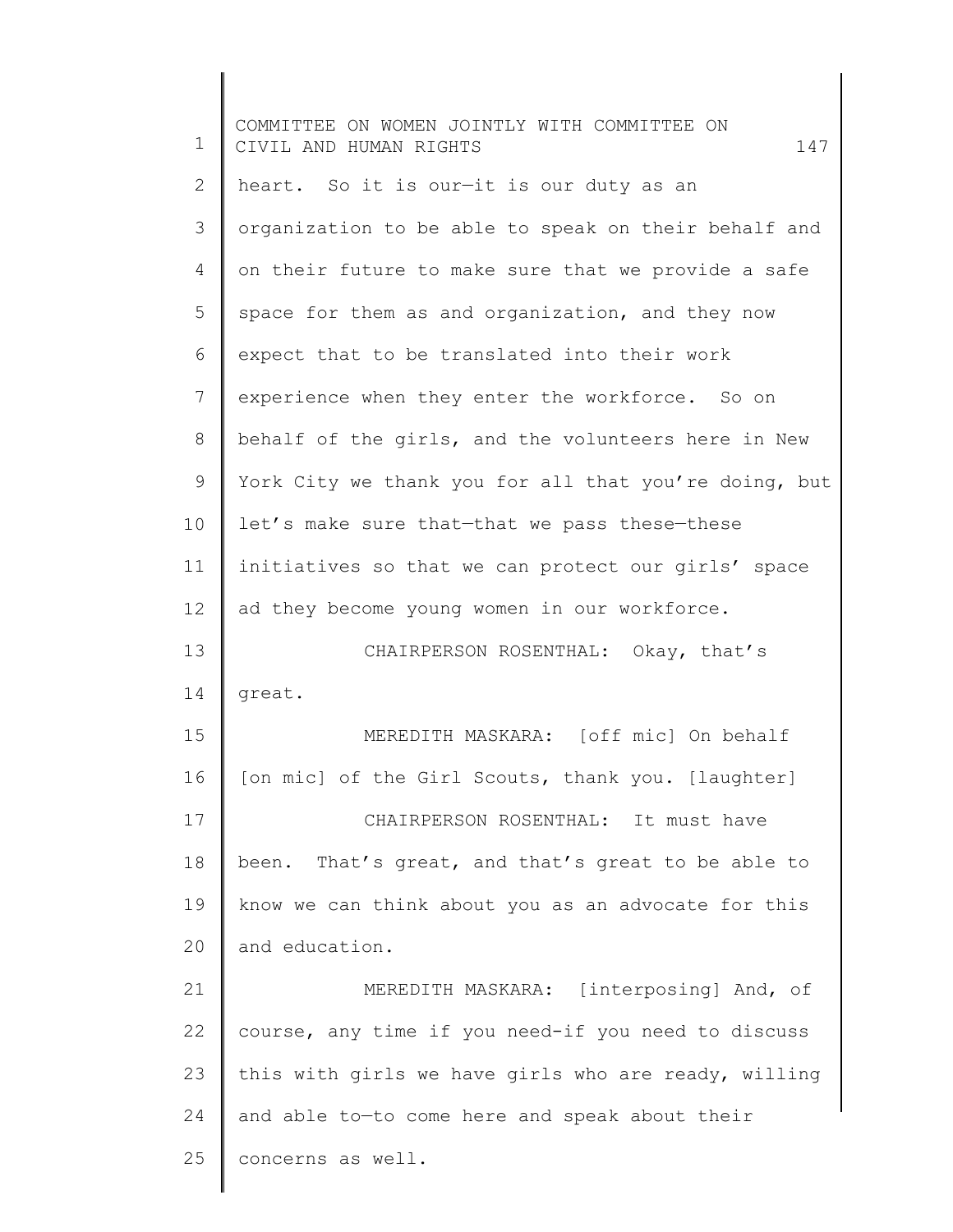1 2 3 4 5 6 7 8 9 10 11 12 13 14 15 16 17 18 19 20 21 22 23 24 25 COMMITTEE ON WOMEN JOINTLY WITH COMMITTEE ON CIVIL AND HUMAN RIGHTS 148 CHAIRPERSON ROSENTHAL: Let's follow up. MEREDITH MASKARA: Thank you. CHAIRPERSON ROSENTHAL: Okay, thank you all. Really appreciate it. MEREDITH MASKARA: Yes. CHAIRPERSON ROSENTHAL: Now moving onto our next panel from Self Horizons Blake Johns—Safe Horizons? Is that what I said? What did I say? Who knows? Okay, Safe Horizons, Blake Johnson, Francesca. FRANCESCA: [off mic] I'm here. CHAIRPERSON ROSENTHAL: Thank you and you'll introduce yourself, and Susan Scafidi from the Fashion Institute, and Jeff Trexler also from the Fashion—I want to saw Law Institute. JEFF TREXLER: [off mic] The Law Institute. CHAIRPERSON ROSENTHAL: Awesome. Come and join us. Look forward to your testimony. We're going to keep to the two-minute clock with apologies. Thank you and especially if you're submitting testimony know that we will all read it. So, if you could summarize, we'd appreciate that. The Fashion Law Institute you want to get us started? [pause]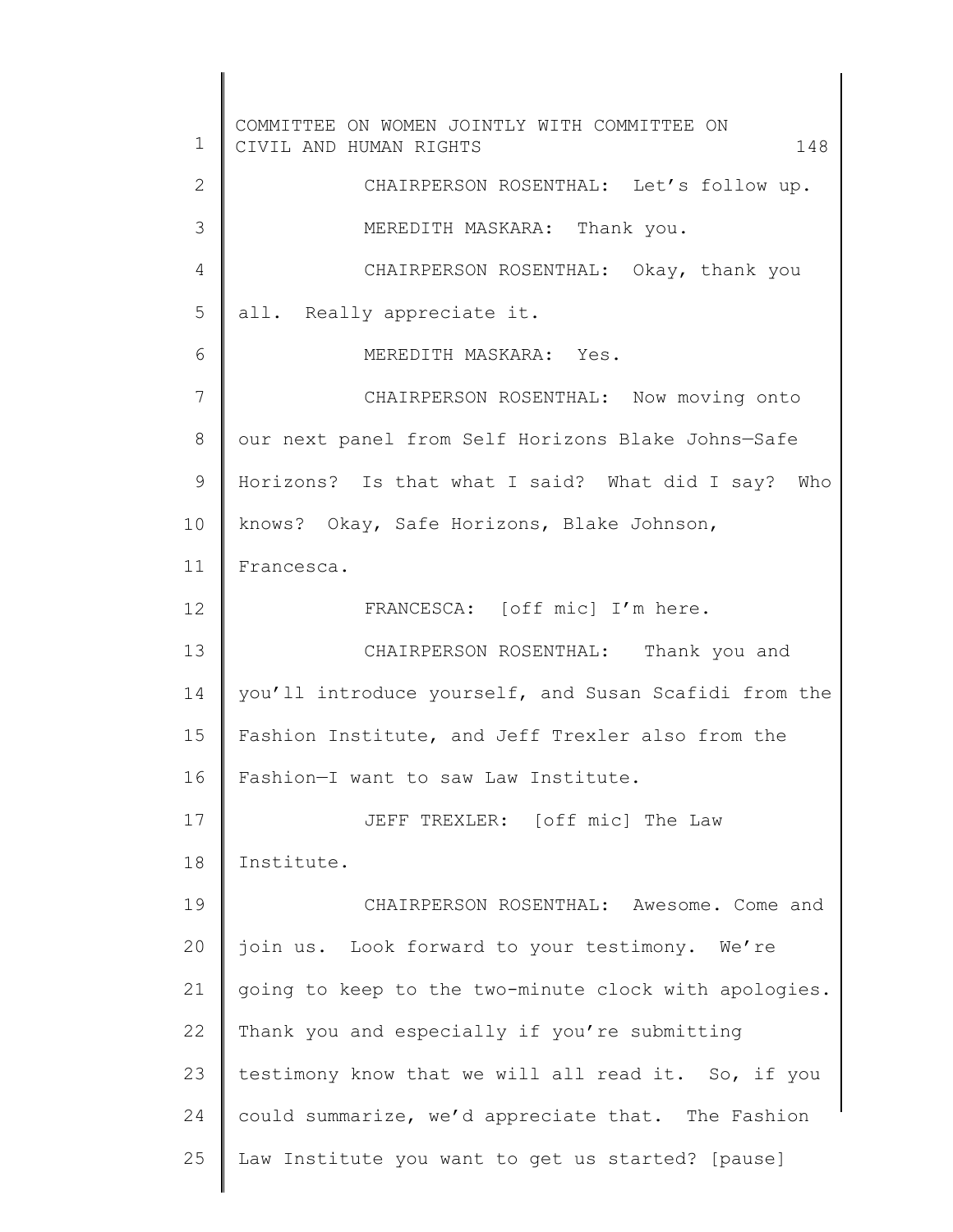1 2 3 4 5 6 7 8 9 10 11 12 13 14 15 16 17 18 19 20 21 22 23 24 25 COMMITTEE ON WOMEN JOINTLY WITH COMMITTEE ON CIVIL AND HUMAN RIGHTS 149 SUSAN SCAFIDI: Hi, Susan Scafidi, founder and Director of Fashion Institute. We're a non-profit. We're—but we're also based at Fordham University where we actually both teach, and so just to tell you briefly what we do is a range of things, academic research, analysis including those 12 bills. We read them all, advocacy can increase distance to individuals including a clinic and education of the industry as a whole. We work with everybody from enormous multi-national companies to trade associations to emerging designers. Fashion is actually the second largest industry in New York. So, I was delighted that Council Member Lander mentioned it and, of course, Commissioner Malalis as well. It's also a complex industry of design, manufacturing, retail, runway, the whole range. It's also a majority female industry actually except in certain job categories, but at the same time the creative outsider industry, which celebrates traditional rules, it celebrates rule breaking and also is—very oriented to physical appearance of course. So, we—it's a little bit schizophrenic in some ways. We have issues with harassment of both women and men, but also very proactive even pre-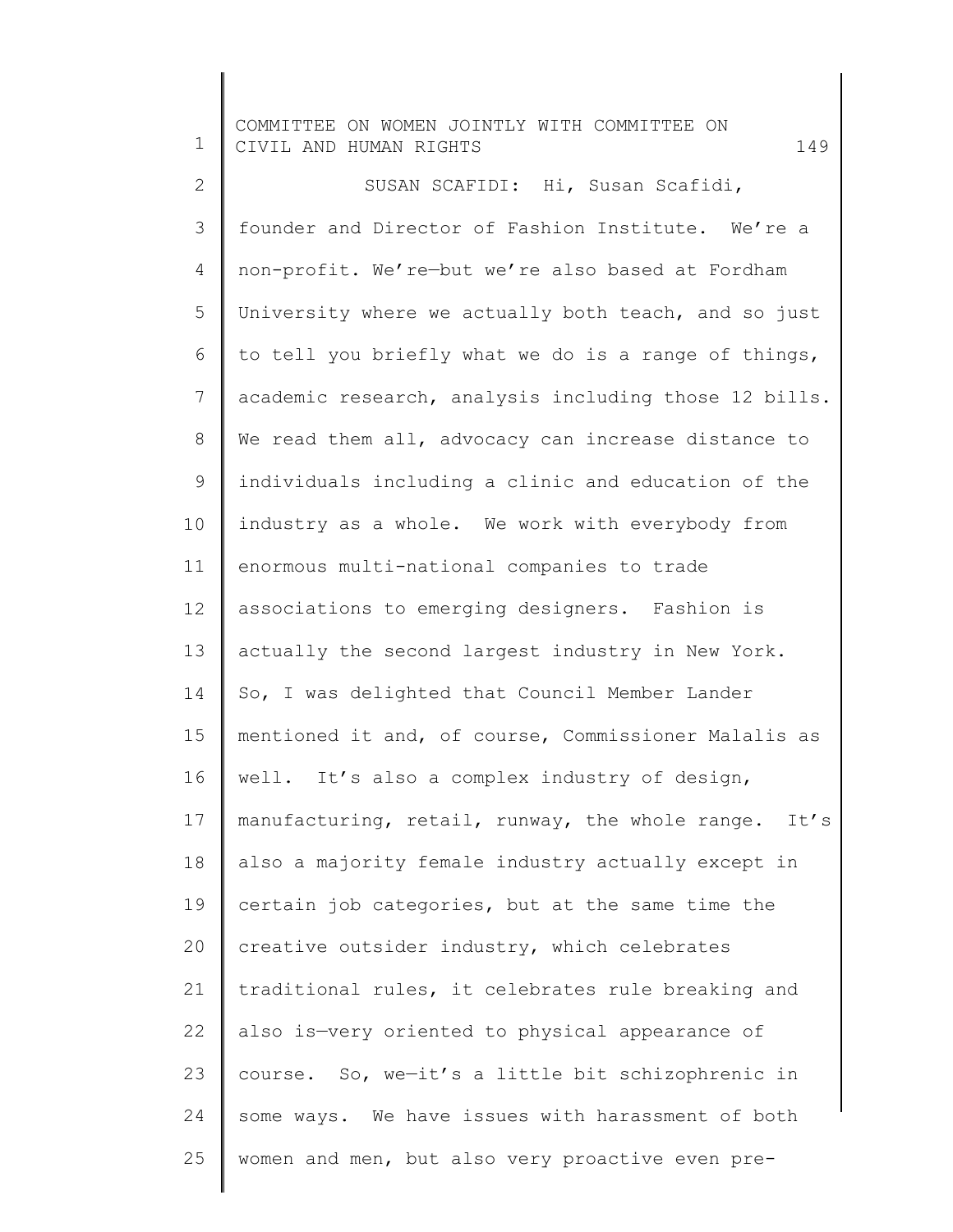1 2 3 4 5 6 7 8 9 10 11 12 13 14 15 16 17 18 19 20 21 22 23 24 25 COMMITTEE ON WOMEN JOINTLY WITH COMMITTEE ON CIVIL AND HUMAN RIGHTS 150 Weinstein efforts to form within the industry and from in companies and organizations within the industry changed these things. We should hope that and as we expressed in our testimony, some of the thing that we've come up with experienced shared can be universalized. We've heard quite a bit about models recently, and that's something we've worked on for the past eight years. We helped launch the Model Alliance and so forth, and that's certainly an important area to think about, but I think we really need to go, if you'll pardon the pun, behind the scenes a little bit to think about individuals throughout the industry that experience harassment, and I just want to share with you two examples very quickly from the—from people that we've—we've encountered and experienced work from the dozens if not hundreds of stories that we've heard. Because it gives a sense of the range of issues [bell] we're dealing with. An attorney, who's also an immigrant, who was in a fashion company experienced such pervasive environmental harassment that—that that individual was eventually pushed out of the company and left the industry altogether all the way down to an individual who was working as an independent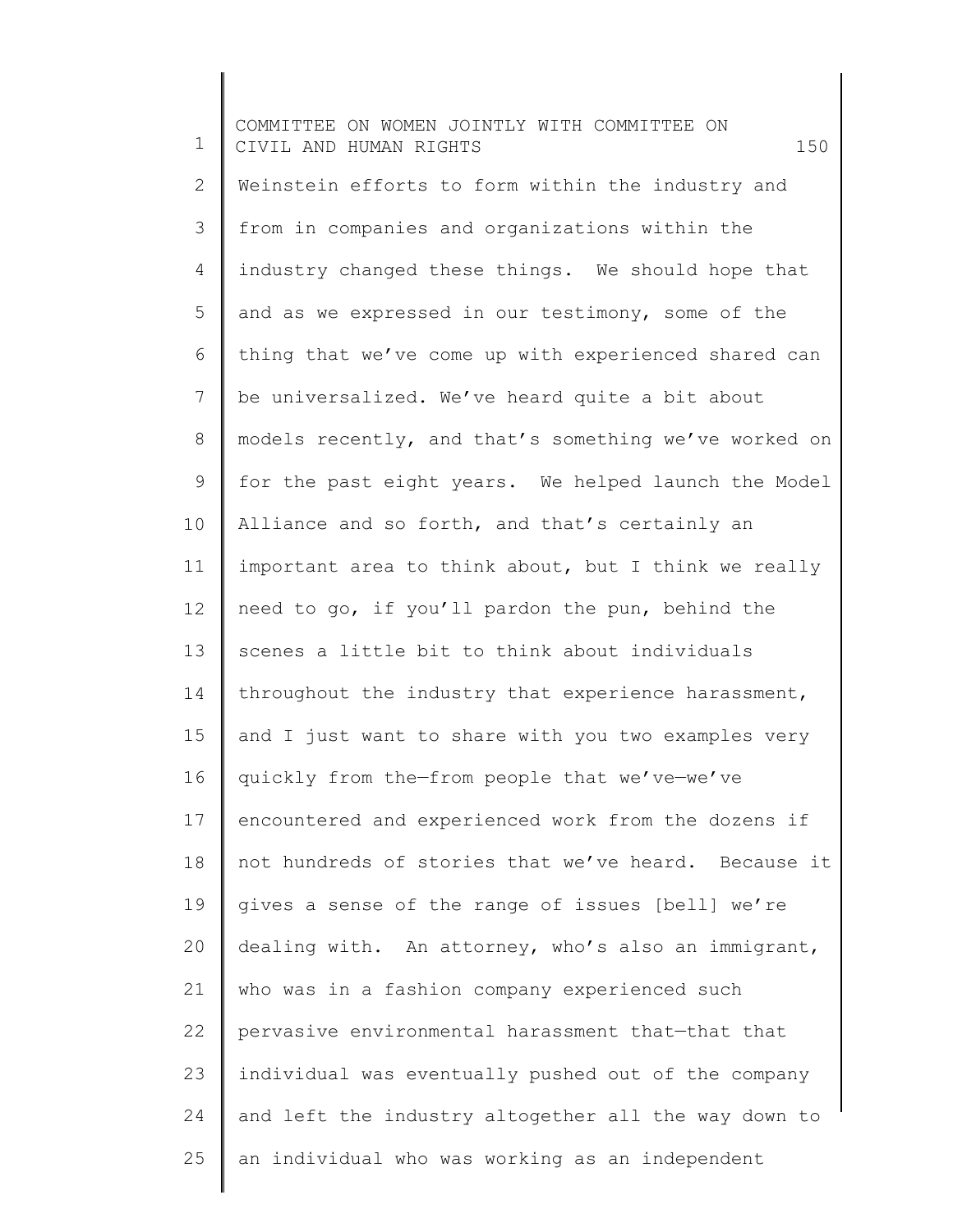1 2 3 4 5 6 7 8 9 10 11 12 13 14 15 16 17 18 19 20 21 22 23 24 25 COMMITTEE ON WOMEN JOINTLY WITH COMMITTEE ON CIVIL AND HUMAN RIGHTS 151 contractor and he head not the kind of education that an attorney had. He had a ticket to New York and a dream, and was so ashamed at the themed sex harassment that he encountered in the industry that when he came to our clinic his first question was will anyone see me or know that I'm here? And so, we can't continue to lose that kind of talent as people like those---those folks leave the industry. And so I'd like to sort of throw the hearing, the time over to my colleague Jeff Trexler who is the Associate Director of the—of the Institute and teaches our Fashion Ethic Course to just quickly summarize our specific recommendations. JEFF TREXLER: And thank you again. This is s very quick summary of a much longer document, and we'd love to keep working with you in the future. We have four recommendations largely centered around the problem of stigma. I know we've—we've been talking about how to reduce it, and how there can be an interplay between law and culture. One way you can do it is through transparency, and specifically requiring disclosure by all private employers in New York City, and not just whether they've received internal complaints, but also have there multiple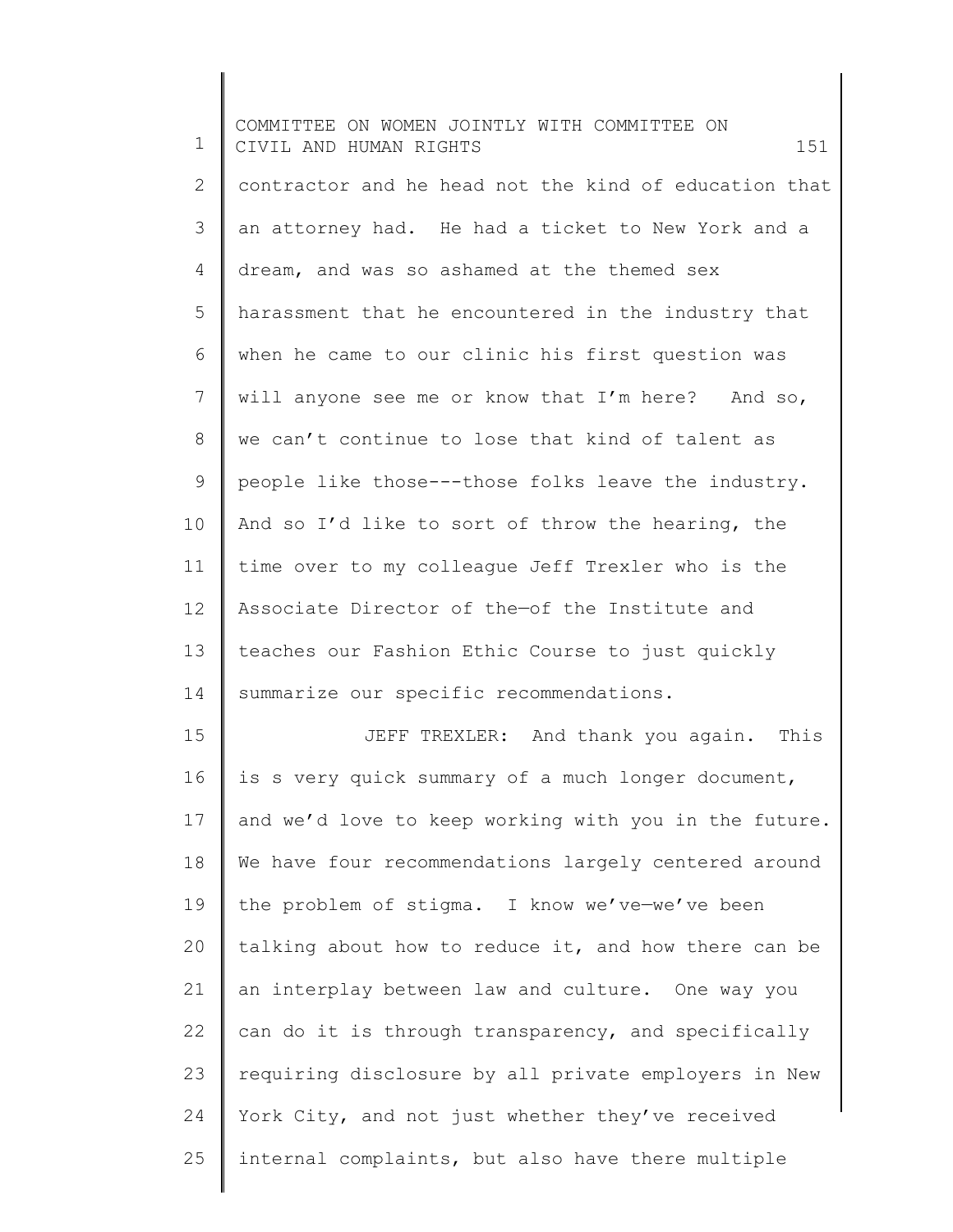1 2 3 4 5 6 7 8 9 10 11 12 13 14 15 16 17 18 19 20 21 22 23 24 25 COMMITTEE ON WOMEN JOINTLY WITH COMMITTEE ON CIVIL AND HUMAN RIGHTS 152 complaints directed at one individual or—and whoever the individual might be, and as a—and in the process of settlement are they giving money—monetary settlements or are they requiring departure. And I believe that you'll be able to data mount that, and see some very interesting patterns over time. We also make recommendation about non-disclosure agreements. We do not recommend banning them because a number of people do not want their stories to go public because of the stigma, but if you would remove liability for complainants who breach that who decide to tell their stories, that would be a good—a good move to make. We also heartily agree with expanding protection with independent contractors. We're an industry where you will often have an independent contractor working with an independent contractor so they fall outside the scope of current New York law, and—and—and/or they'll also or there will be small employers under force who want to close those loopholes. Stopping stigma is a—is a major, major part of our concern. We want you to—it would be great if there was some ways to encourage people to hire troublemakers, and also to create incentives not to fire people who bring—to bring these complaints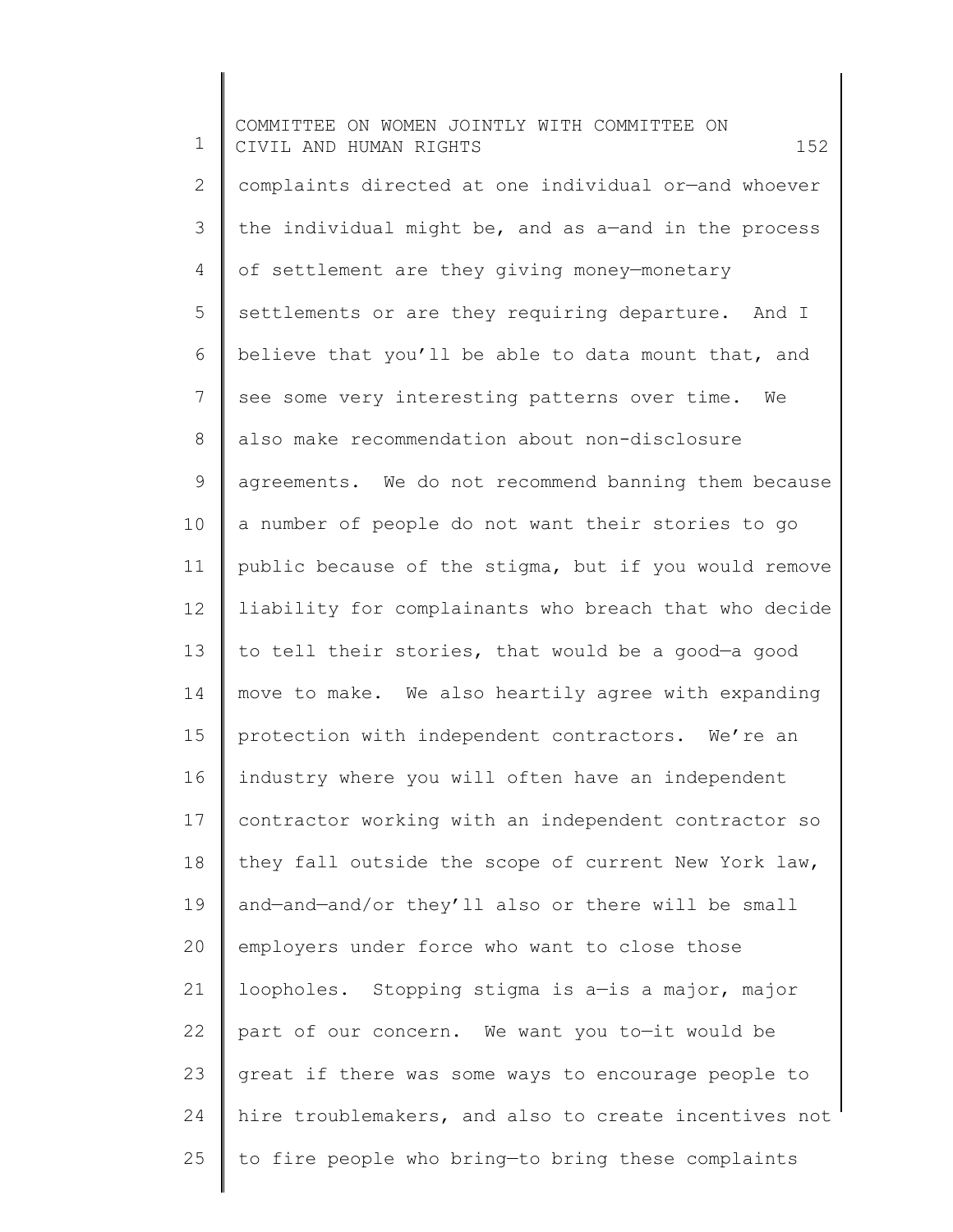| 1  | COMMITTEE ON WOMEN JOINTLY WITH COMMITTEE ON<br>153<br>CIVIL AND HUMAN RIGHTS |
|----|-------------------------------------------------------------------------------|
| 2  | particularly through surreptitiously through                                  |
| 3  | settlements. And finally, I want to second the                                |
| 4  | recommendation for a working group. We strongly                               |
| 5  | believe that this conversation should not end here.                           |
| 6  | It should not end with the current proposals. New                             |
| 7  | York brought this sexual harassment law to the fore                           |
| 8  | of the nation's consciousness 40 years ago, and now                           |
| 9  | we're in a position to be the innovators and redesign                         |
| 10 | sexual harassment law for the 21 <sup>st</sup> Century, and I                 |
| 11 | think it would be great for New York City to start                            |
| 12 | that conversation right there.                                                |
| 13 | CHAIRPERSON ROSENTHAL: Did I mention my                                       |
| 14 | scheduler's name and email address?                                           |
| 15 | JEFF TREXLER: If you could give that                                          |
| 16 | gain, please, that would be fantastic.                                        |
| 17 | CHAIRPERSON ROSENTHAL: Sure. His name                                         |
| 18 | is Ned Terrace and the email address is nterrace t-e-                         |
| 19 | r-r-a-c-e @coucnil.nyc.gov and you'll see our counsel                         |
| 20 | will be at the meeting as well. We're eager to learn                          |
| 21 | from you.                                                                     |
| 22 | JEFF TREXLER: Wonderful and I'd be                                            |
| 23 | delighted to be part of that conversation.                                    |
| 24 | CHAIRPERSON ROSENTHAL: [off mic] Is the                                       |
| 25 | red light off? No, [on mic] Now, it is.                                       |
|    |                                                                               |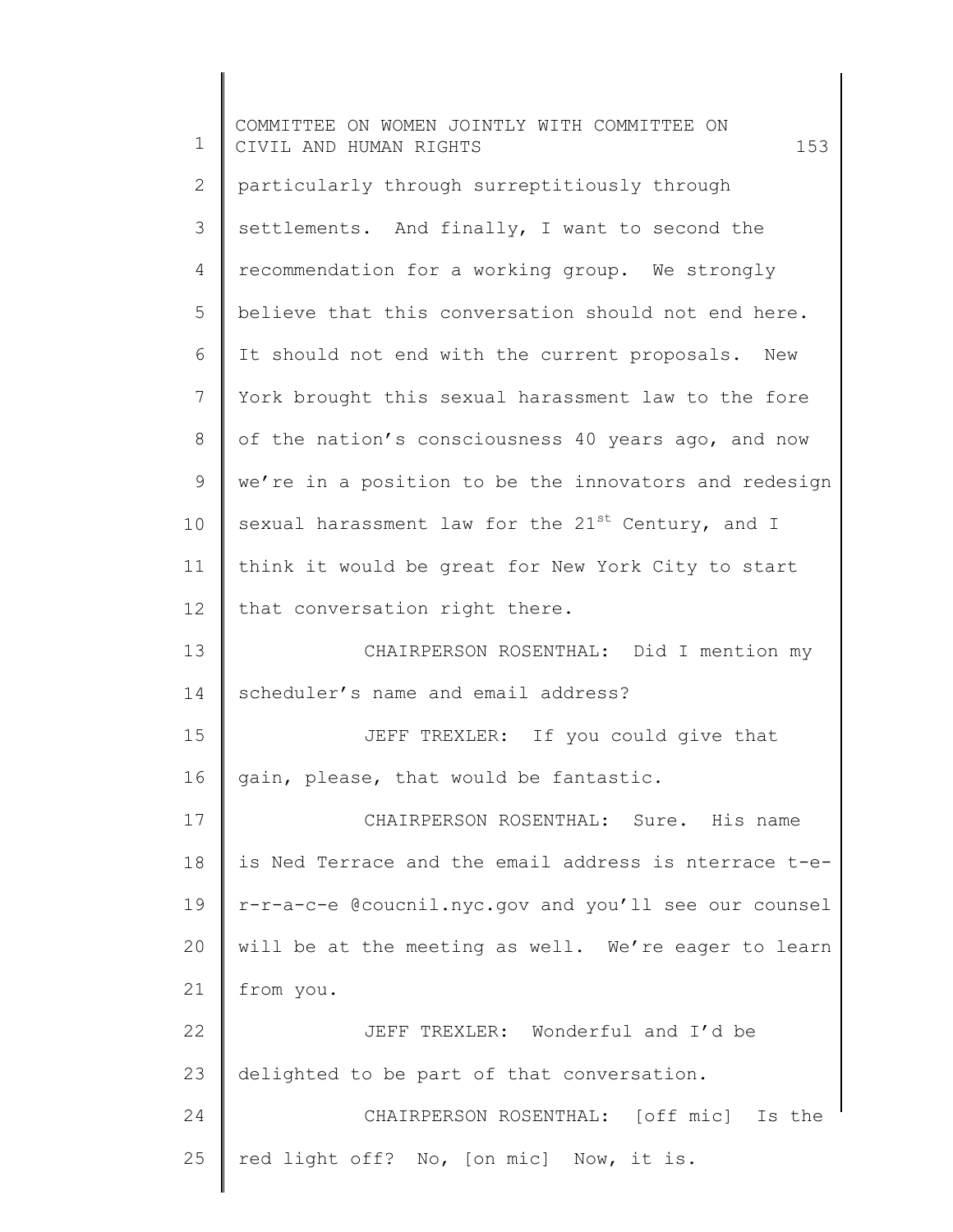1 2 3 4 5 6 7 8 9 10 11 12 13 14 15 16 17 18 19 20 21 22 23 24 25 COMMITTEE ON WOMEN JOINTLY WITH COMMITTEE ON CIVIL AND HUMAN RIGHTS 154 FRANCESCA BURACK: Good afternoon. I'm Francesca Burack and I'm President and CEO of Fearless Talent Development and I'm also President of the National Women's Federation of Business and Professional Women in New York City. We're and affiliate of the International Business and Professional Women and we are in 110 countries. We work very hard on advocacy issues for women not just here in New York but around the world, and in my firm we are primarily focused on women and helping women step into their power and take fearless action like this Council is doing with this—with this whole issue of sexual harassment, and I thank you so much for doing this. I'm going to focus on the training because our expertise as a business and as this women's organization is to really help create culture where women and other individuals feel respected and can come forth and present complaints and ideas in a meaningful way. So, I wanted to focus primarily first on the managers and supervisors because they are the ones that are creating the culture in their department or agency, and I think it's really important that whatever experience, training experience any worker is—is receiving, that the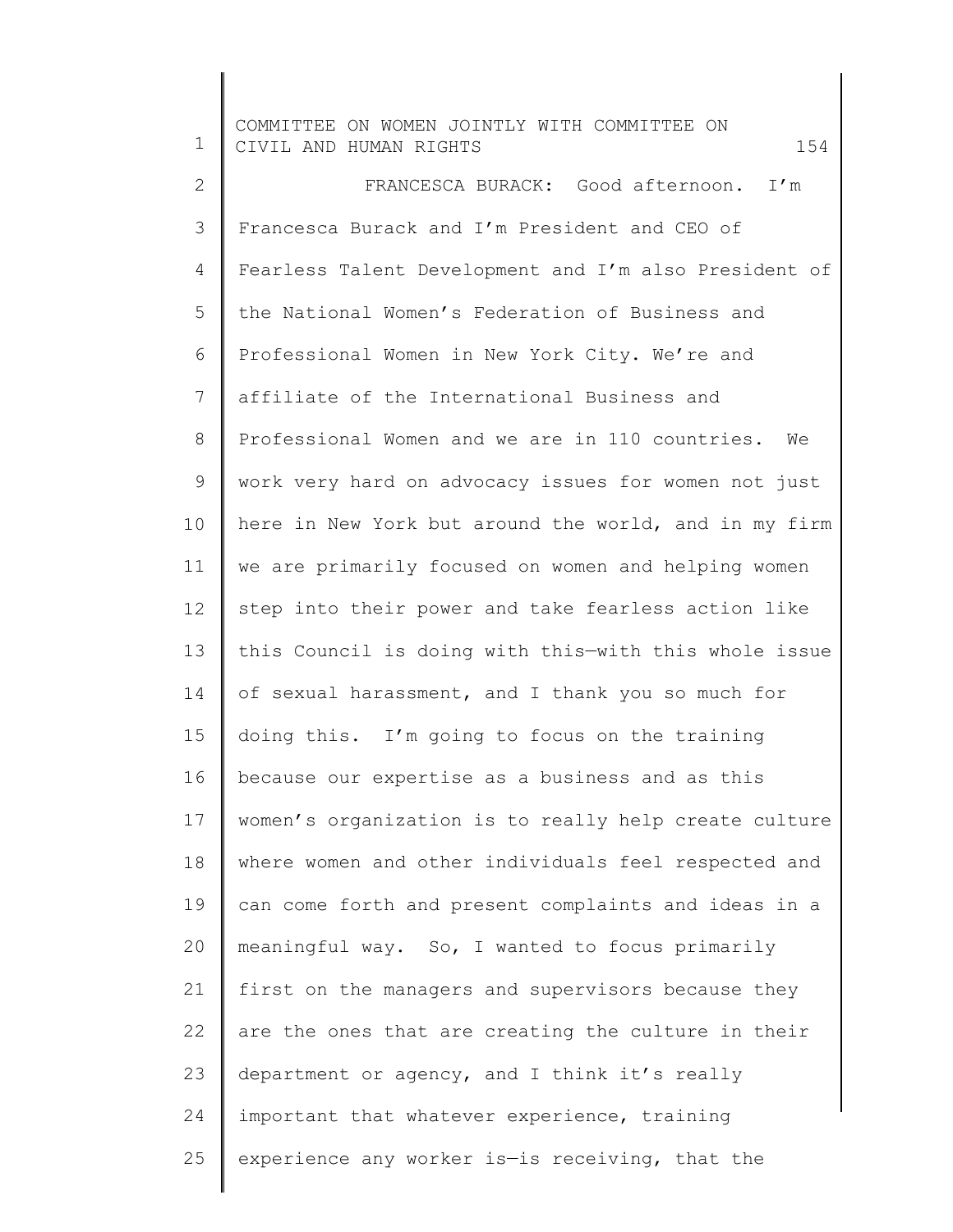1 2 3 4 5 6 7 8 9 10 11 12 13 14 15 16 17 18 19 20 21 22 23 24 25 COMMITTEE ON WOMEN JOINTLY WITH COMMITTEE ON CIVIL AND HUMAN RIGHTS 155 supervisors and managers go through that exact training so that they understand what's being said, and what employees are going to expect from them, and then there also, of course has to be a section on supervisors and managers and how to set culture and most important is not only the responsibility and accountability, but really their communication skills because everything starts and ends with communication, and how effectively we can communicate and that, of course, sets the whole cultural environment, and who is going to feel free enough to come by and talk to us [bell] and for us to treat them with dignity and respect so that they can feel like they're being heard. So, that's from me, and this can't be done online. This has to be done faceto-face with practice, practice, practice, and that's one recommendation, and the second is following this experience this training that all supervisors and managers should go through, this should be publicized so that employees realize that supervisors and managers are now trained. They can listen and hear what's being said, and they expect you to come forth if there is something going on in the workplace. So, that's really, really important, and the third is I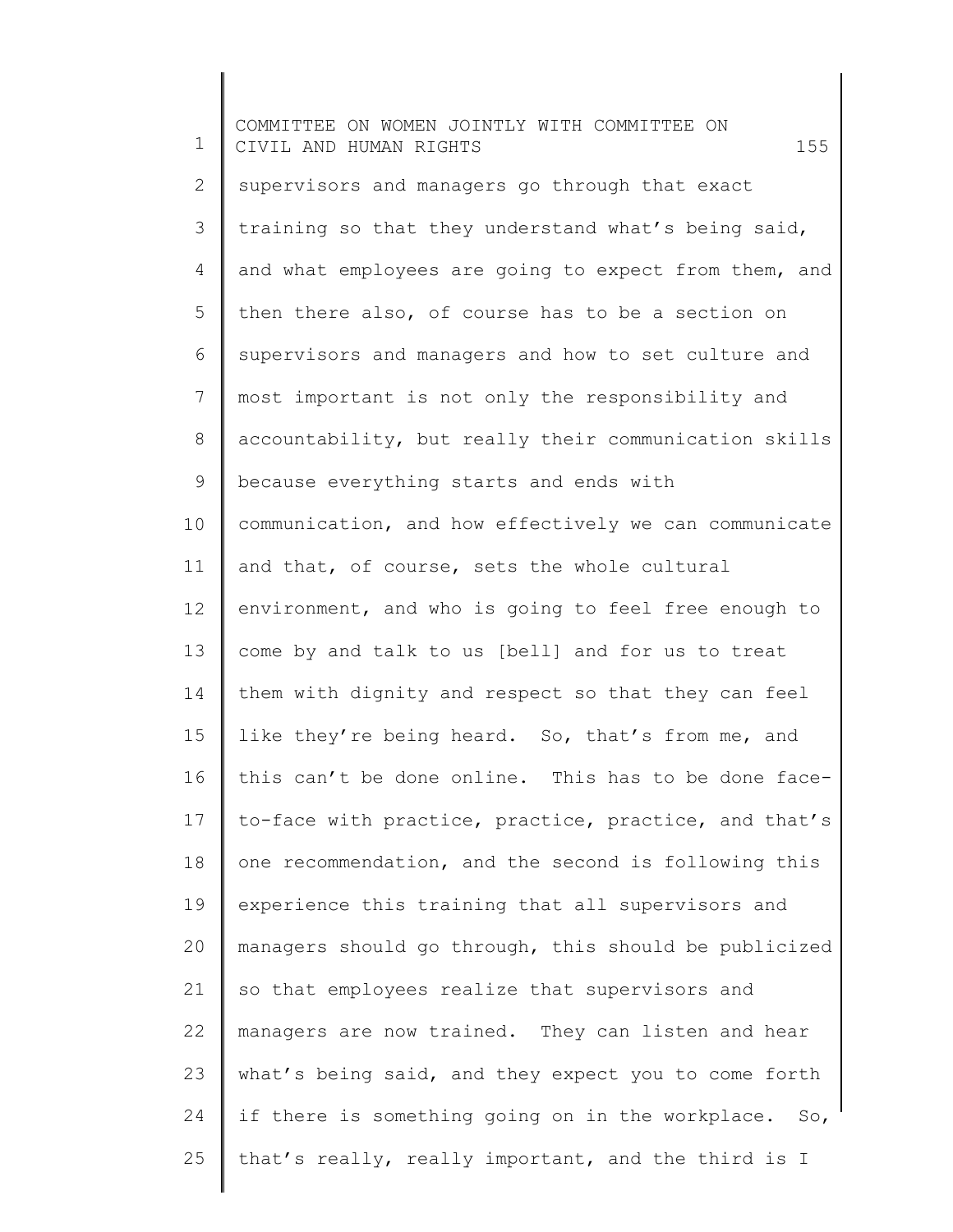1 2 3 4 5 6 7 8 9 10 11 12 13 14 15 16 17 18 19 20 21 22 23 24 25 COMMITTEE ON WOMEN JOINTLY WITH COMMITTEE ON CIVIL AND HUMAN RIGHTS 156 wasn't quite sure I saw that in the training that there were going to be two trainings per year, and I wasn't sure if it was the same training for different groups or if it's two different trainings that are going to be going on. One is the basics and the other is more advanced, but if there is going to be two for the same—for a—for the same population, there should be different titles so that people don't immediately think they're going through the same thing, and the training should be different. It should be more advanced one versus the other, and as for a question, I was a little surprised earlier. First of all, I think everyone is really trying their best in city agencies to make things happen, and I applaud them, but something as simple as a question put to people: Do you feel that the administration of your department could listen to you—would listen to you if you went to them with a complaint about sexual harassment? Yes or no, and if it's no, why not? And it could be anonymously done. I mean this is like a really simple thing that can be, you know, done, and I'm only too happy to lend my advice and counsel and my experience to anything that we're doing, and it's great to see you. The last time I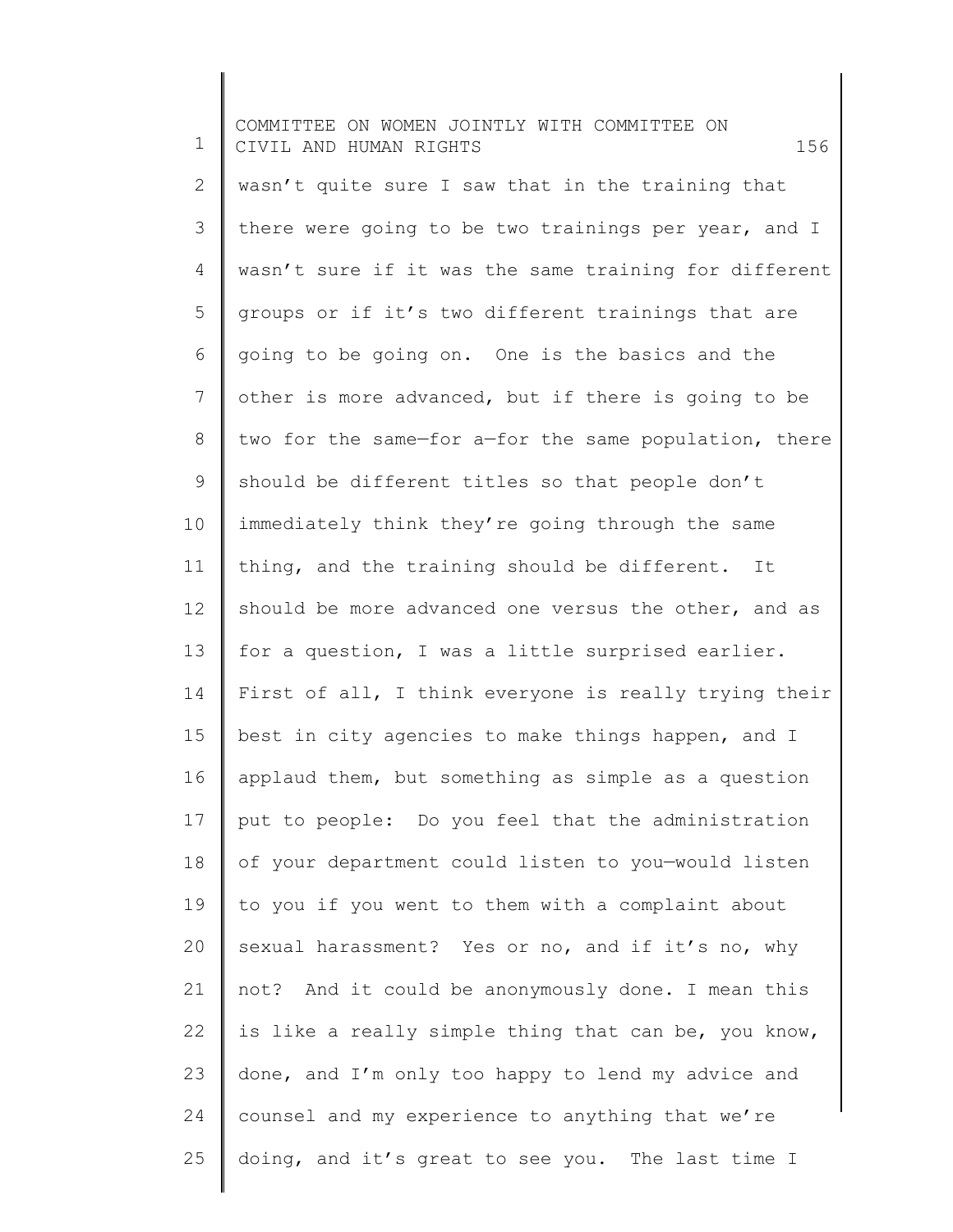1 2 3 4 5 6 7 8 9 10 11 12 13 14 15 16 17 18 19 20 21 22 23 24 25 COMMITTEE ON WOMEN JOINTLY WITH COMMITTEE ON CIVIL AND HUMAN RIGHTS 157 saw you in this situation was in 2015 with Martha Burk, and we were working on the vendor transparency on board diversity. CHAIRPERSON ROSENTHAL: [off mic] Thank you. FRANCESCA BURACK: Thank you. BLAKE JOHNSON: Here we do. I believe it's on. Okay. So, good afternoon, everyone. I'm Blake Johnson. I'm the Supervising Social Worker for Safe Horizons Community Program Helpline. At Safe Horizon we are the nation's leading victim assistance organization, and New York's largest provider of services to victims of crime. We are also the country's largest and domestic provider—domestic violence provider et al. Our mission is, of course, to provide support, prevent violence and promote justice for victims of crime and abuse and with families and communities. So, to just jump right into our—how it is that we view sexual violence. So we view sexual harassment and sexual assault as part of the same continuum arising from the same cultural and political factors. As has previously been mentioned here, we do view that these are all behaviors that are stemming ultimately from power and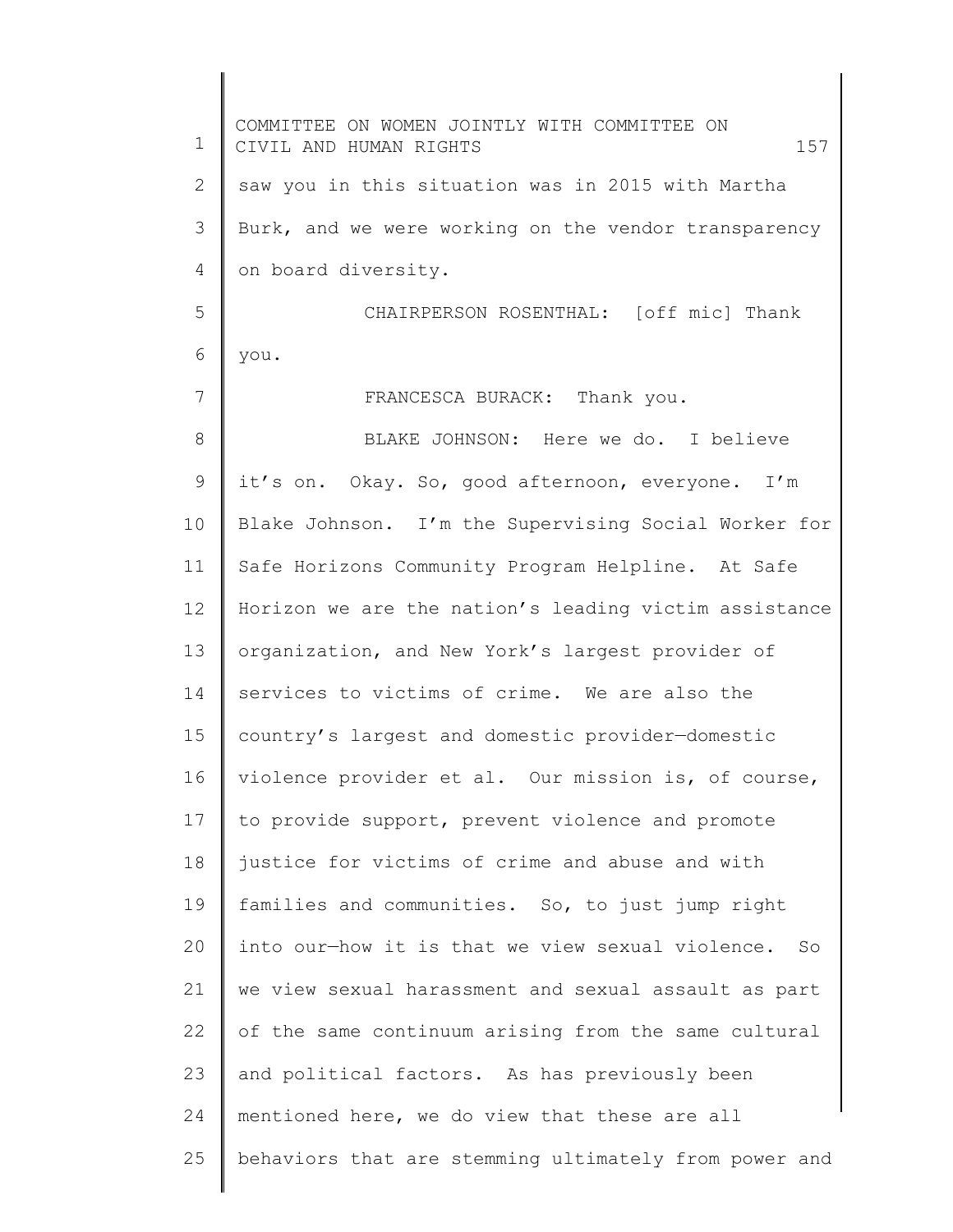1 2 3 4 5 6 7 8 9 10 11 12 13 14 15 16 17 18 19 20 21 22 23 24 25 COMMITTEE ON WOMEN JOINTLY WITH COMMITTEE ON CIVIL AND HUMAN RIGHTS 158 control. In the same way that we address these within the lives of the people who reach out to us, we also think it is very important to address these within workplaces. Since a lot of statistics has already been mentioned here in the room, to summarize the ones that are apart of the testimony, in addition to all of what other folks have contributed here, I think a huge point of the—what we have in—well what is in this testimony it's specifically about how sexual violence strongly impacts people or minority identity. So, specifically trans folks, gay men, bisexual and bisexual men and women, lesbians and also folks of many different immigration and racial groups are all strongly impacted by sexual violence both in the community and in the workplace. In terms of recommendations, regarding best practices and preventing sexual harassment, certainly be absolutely recommend stronger policies in which to address sexual [bell] harassment in the workplace. And we also want to note that though a strong policy can be in place, the strong policy is absolutely meaningless if it is not, if it is not accompanied by exceptionally strong culture within an organization that is also willing to enforce the policy and work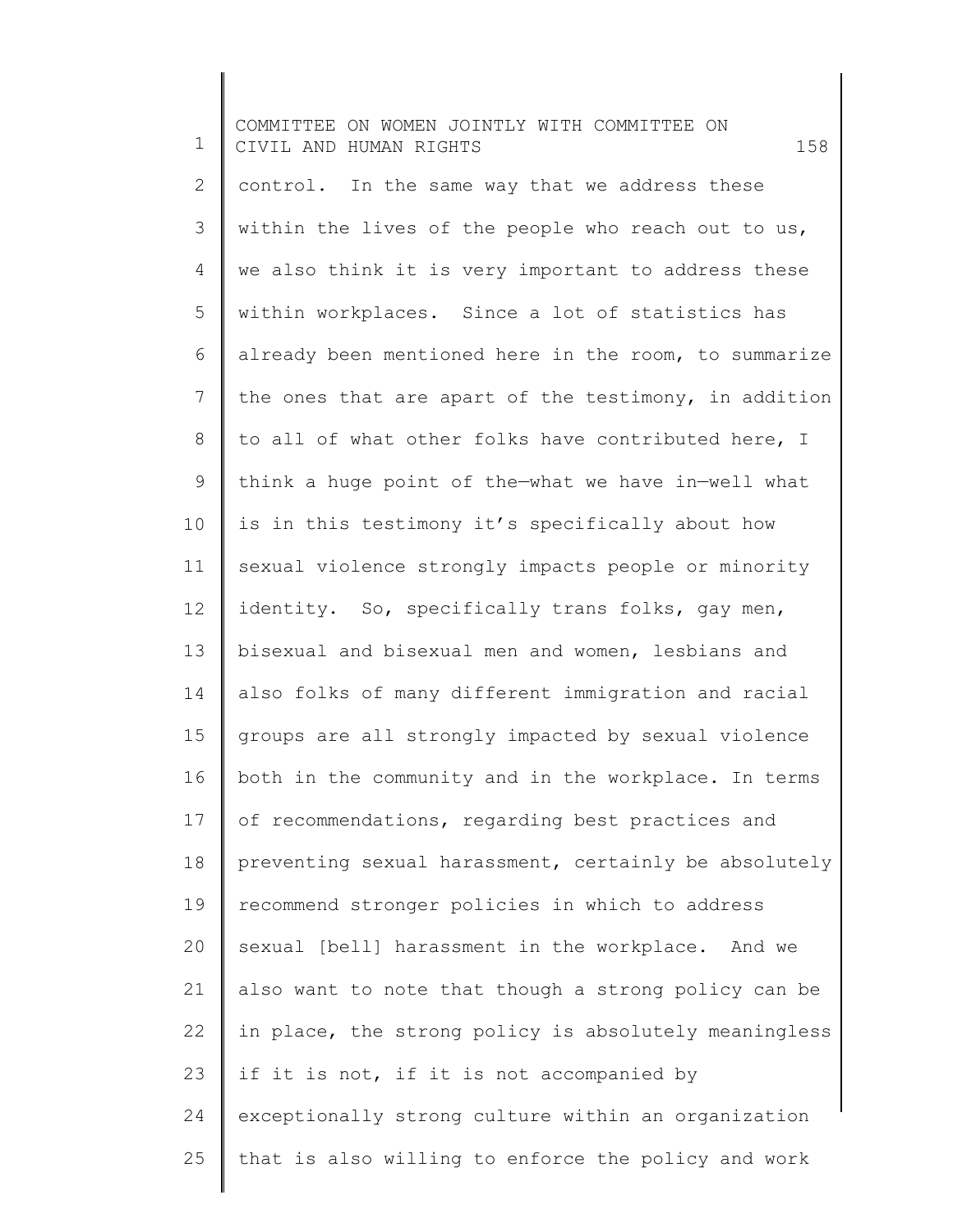1 2 3 4 5 6 7 8 9 10 11 12 13 14 15 16 17 18 19 20 21 22 23 24 25 COMMITTEE ON WOMEN JOINTLY WITH COMMITTEE ON CIVIL AND HUMAN RIGHTS 159 with it. Without this, the policy does not mean anything. We also want to—we also want to give light to a lot of other factors that are involved within victimization and things that should be thought about within policy. And, specifically, this is related to trauma that victims of sexual violence might experience and how policies should also be formed in a way that responds to the fact that people who have been through sexual violence might need different types of accommodations to deal with the trauma that they're going through in order to be able to, you know, file or engage in any type of policy or process that an organization implements. CHAIRPERSON ROSENTHAL: Thank you. Thank you all very much. Appreciate your expertise in your testimony. The next panel we're bringing up is Sarah Brafman from a Better Balance; Jeran Arisa, Rachel Piazza and Paige Sanborn, and I just want to thank you all for your patience. I know it's getting late, and we have couple of more panels, but we really appreciate your being here. Great. If we could— Sarah, if you start, start us off that would be great. Just introduce yourself and try to give the highlights. Thank you.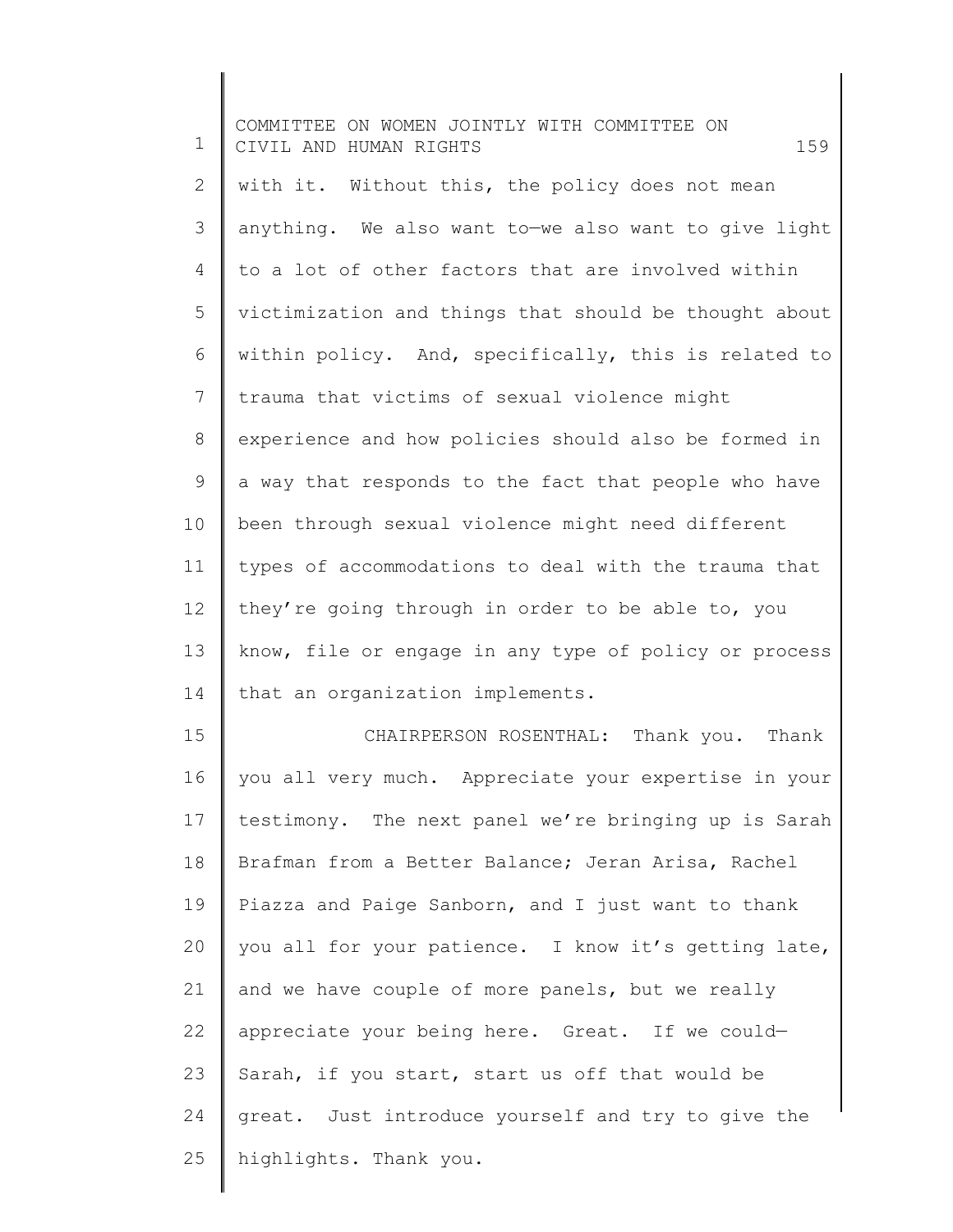1 2 3 4 5 6 7 8 9 10 11 12 13 14 15 16 17 18 19 20 21 22 23 24 25 COMMITTEE ON WOMEN JOINTLY WITH COMMITTEE ON CIVIL AND HUMAN RIGHTS 160 SARAH BRAFMAN: Is that better? Okay, thank you Council Member Rosenthal. I so appreciate your leading this effort and a Better Balance appreciates—appreciates your leading this effort. So, I'm Sarah Brafman. I'm an attorney with a Better Balance we work to combat many forms of discrimination in the workplace, but obviously gender based discrimination is one of them especially discrimination faced by women of color in—in New York City and low-wage workers. We very much applaud the very strong, very robust package of bills. I'm going to take us through a few recommendations that we have to strengthen both the legislation to have the sentence reduced, and some recommendations that we have for additional legislation that we'd like to see come out of the Council. So, the-the three points that I want to raise in terms of the introduced legislation is—the first one relates to the reporter contracting. Right now the bill really just talks about reporting on policies. We think that it's very important to have much stronger enforcement over city contractors who violate the Human Rights Law, and in our testimony suggest multiple ways to do that. So, really a two-prongs of it. First addressing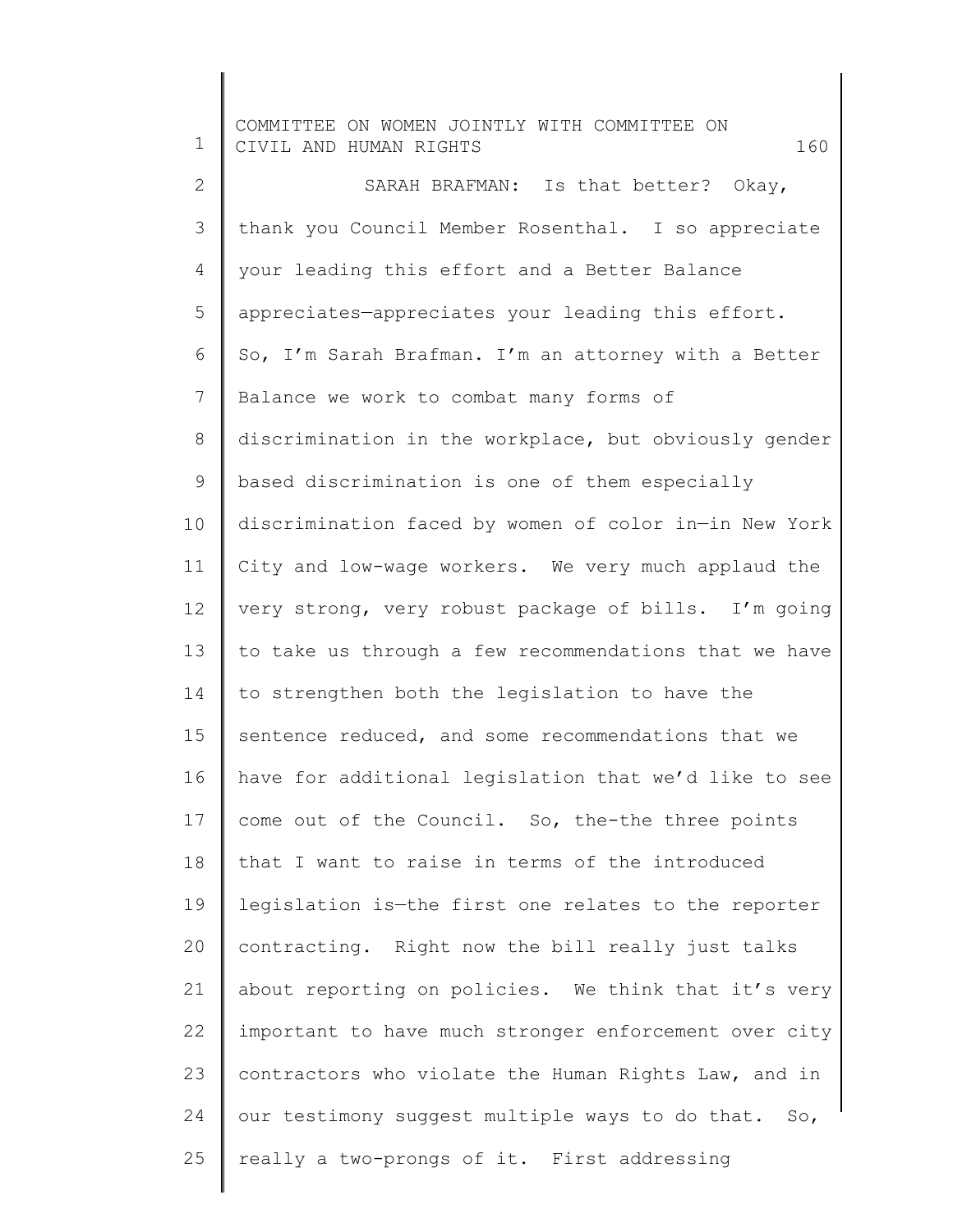1 2 3 4 5 6 7 8 9 10 11 12 13 14 15 16 17 18 19 20 21 22 23 24 25 COMMITTEE ON WOMEN JOINTLY WITH COMMITTEE ON CIVIL AND HUMAN RIGHTS 161 reporting requirements that they have, and the state is taking this on as well to really hold state contractors accountable for reporting complaints, violations, et cetera, and then the second piece is really, you know, not providing state contractor city contracts rather to contractors who are violating the Human Rights Law. And another piece of this is a lot of contractors and a lot of private employers we see put mandatory arbitration clauses into their contracts, and something that the city can do is to say, you know, we won't contract with you if you're going to put in those types of clauses. The second piece I wanted to address in terms of the introduced legislation is on the training. Wow, that time really does go by fast. So, the—in terms of the training, we think there should be qualification standards for the trainer both for city and private employers, and the third piece of it is that the current definition of sexual harassment, which has been defined in the case law, is very broad, and we wouldn't want the legislation to, for instance the legislation around extending the statute of limitations to unwittingly narrow the definition that has been set forth in the case law. And then in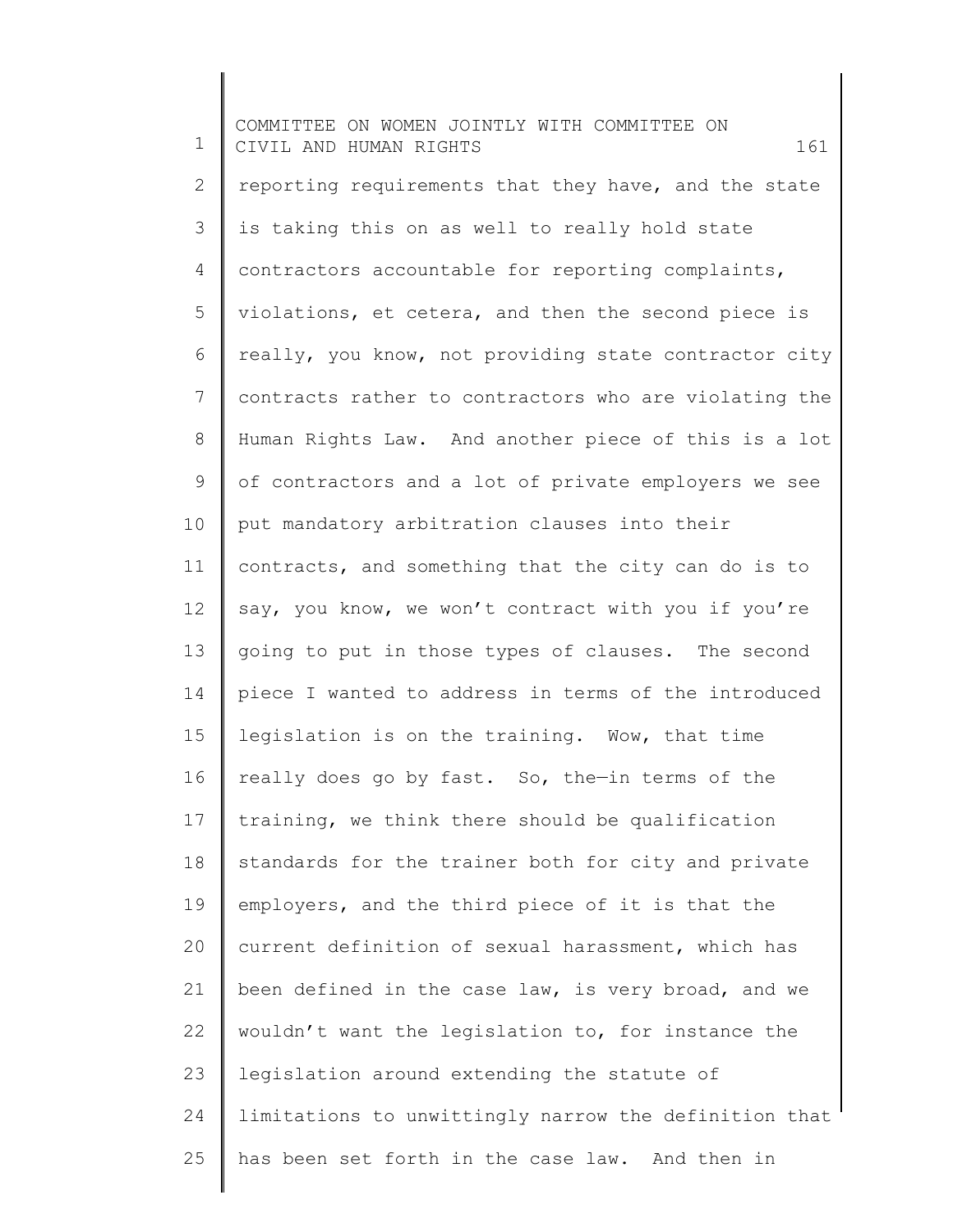1 2 3 4 5 6 7 8 9 10 11 12 13 14 15 16 17 18 19 20 21 22 23 24 25 COMMITTEE ON WOMEN JOINTLY WITH COMMITTEE ON CIVIL AND HUMAN RIGHTS 162 terms of the proposals that aren't here, but that we'd like to see, the first one is around preemployment non-disclosure agreements that private employers should not muzzle employees signing an employment contract, and the second one that I really want to flag is also industry specific legislation. So, we've heard from people in different industries, but there are especially in low-wage industries very targeted legislation that can help combat sexual harassment. So, for instance in Chicago, they just passed an ordinance—ordinance around hotel workers. In L.A., there was a movement around janitors and California passed legislation around janitors, and so, really to look at specific industry legislation that can help combat sexual harassment for vulnerable low-wage workers and workers in male dominated industries. The other piece I want to echo is strengthening protections for independent contractors. That includes changing the definition of independent contractors, changing the liability standard and do very strong public education for independent contractors, and I'll leave it there because the—the rest of it is outline in the rest of our testimony.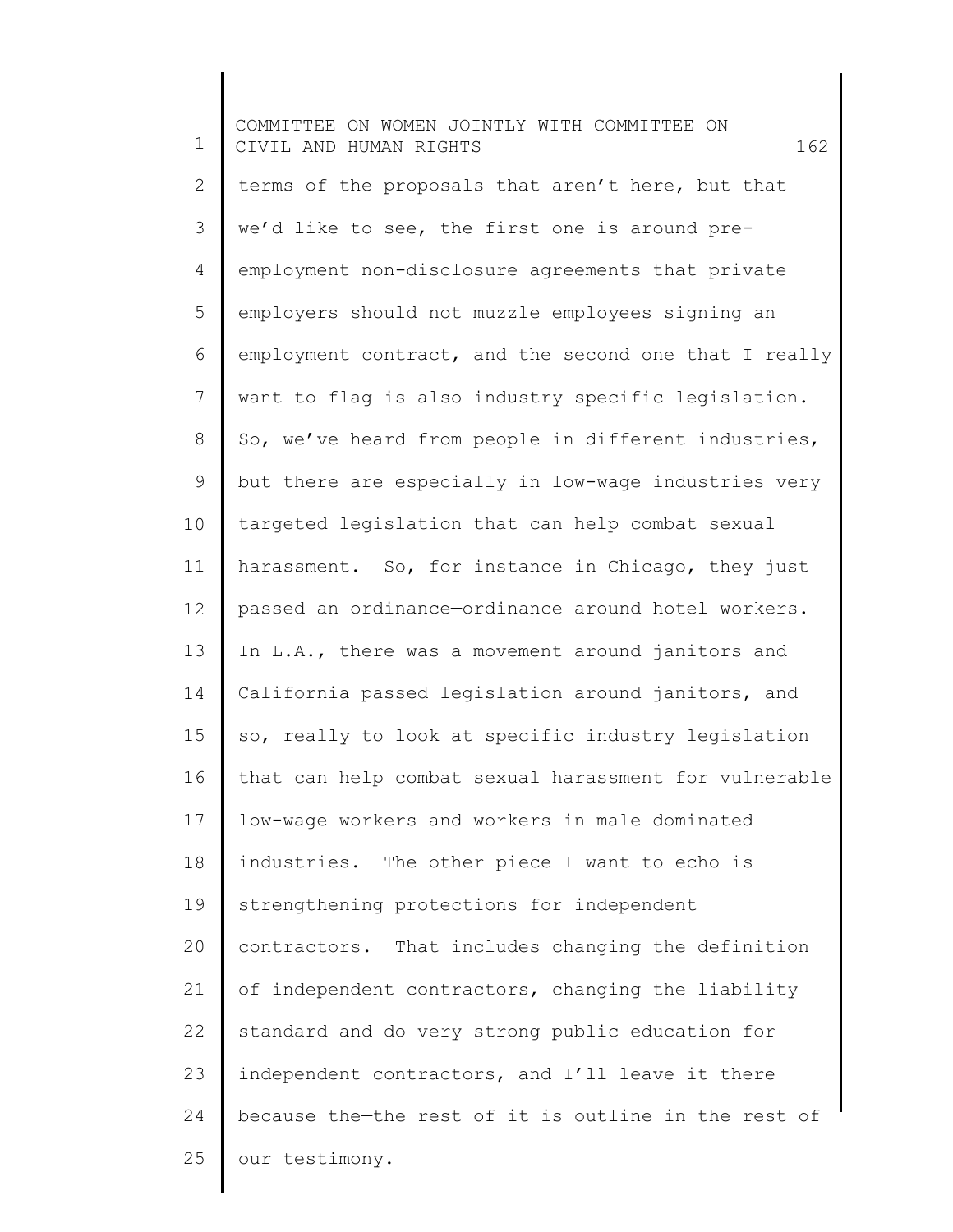1 2 3 4 5 6 7 8 9 10 11 12 13 14 15 16 17 18 19 20 21 22 23 24 25 COMMITTEE ON WOMEN JOINTLY WITH COMMITTEE ON CIVIL AND HUMAN RIGHTS 163 CHAIRPERSON ROSENTHAL: [off mic] We have it, and in the follow-up. SARAH BRAFMAN: Yean, and we look forward to working with you. CHAIRPERSON ROSENTHAL: [on mic] We have it in the follow-up. Thank you very much. RACHEL PIAZZA: Hi. Thank you so much for the opportunity to speak today. My name is Rachel Piazza. I teach women's and gender-- Am I in there? CHAIRPERSON ROSENTHAL: Yeah, just speak into the mic a little bit closer. RACHEL PIAZZA: Sure. So, my name is Rachel Piazza. I teach women's and gender studies at the University of Lovell. I have written for numerous publications about the spectrum of gender based discrimination, and I'm the founder of Feminist Self-Defense. It's a program that uses an evidence based model that has been shown to decrease incidents of sexual harassment and violence. I know from my work that women thrive when they're empowered with tools and strategies to confront sexual violence, and I teach women not only to defend themselves physically, but to interrupt incremental boundary violations as they occur. And research shows that women who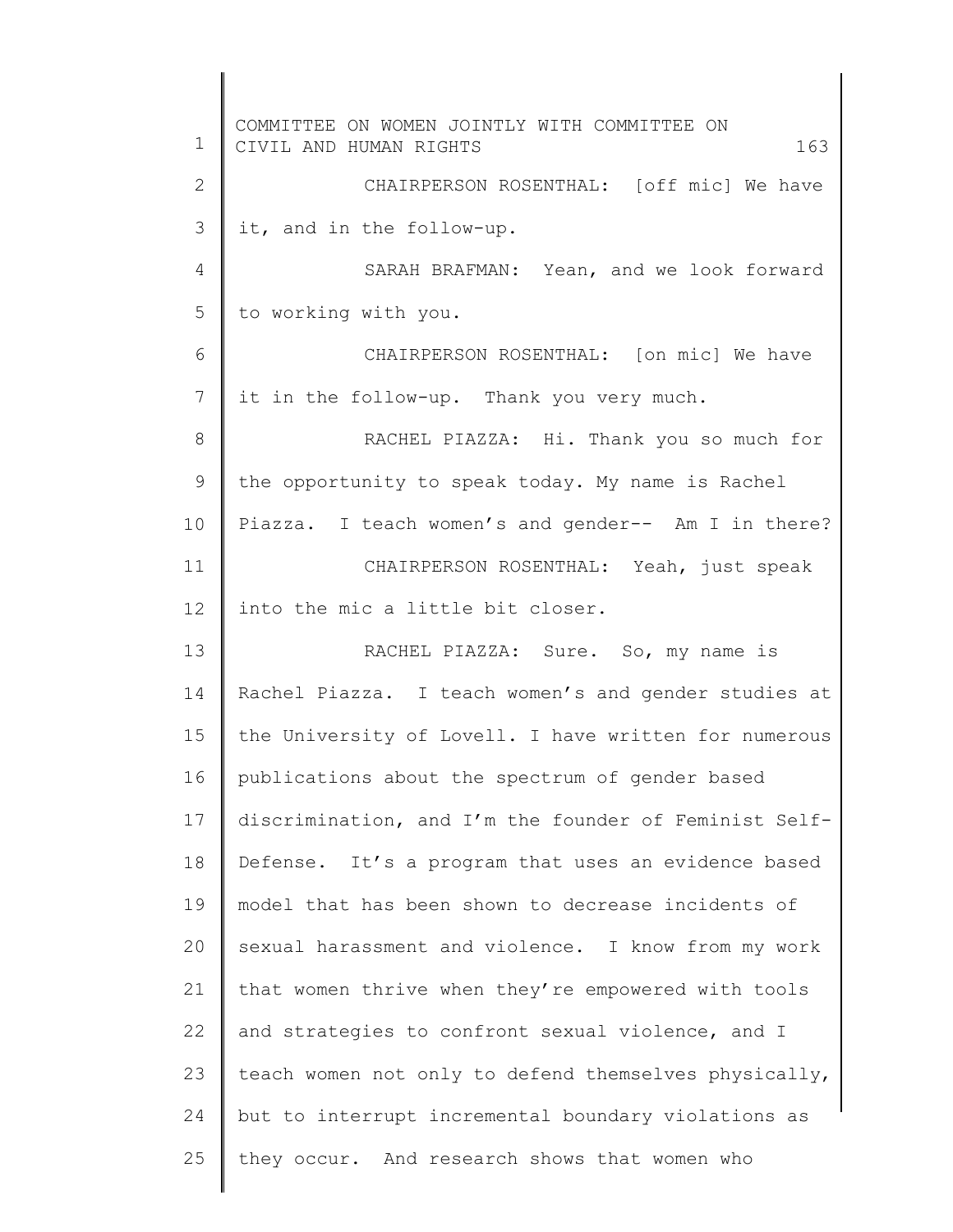| $\mathbf 1$ | COMMITTEE ON WOMEN JOINTLY WITH COMMITTEE ON<br>164<br>CIVIL AND HUMAN RIGHTS |
|-------------|-------------------------------------------------------------------------------|
| 2           | complete this type of self-defense training are 50 to                         |
| 3           | 60% less likely to encounter any type of sexual                               |
| 4           | harassment or assault, and so while it's important                            |
| 5           | that we don't hold women responsible for these types                          |
| 6           | of actions against them for sexual harassment, it's                           |
| 7           | also super important to that we empower women with                            |
| 8           | the tools that they need to respond and address them                          |
| 9           | front on. So, I would hope that this type of                                  |
| 10          | training could be considered in the future. Thank                             |
| 11          | you.                                                                          |
| 12          | CHAIRPERSON ROSENTHAL: [off mic] Thank                                        |
| 13          | you.                                                                          |
| 14          | JERAN ARISA: Council Member Rosenthal,                                        |
| 15          | thank you so much for your leadership on this topic,                          |
| 16          | for holding this hearing, and allowing me to submit                           |
| 17          | testimony. My name is Jeran Arisa. I spearheaded                              |
| 18          | sexual harassment policy for all of CUNY while                                |
| 19          | undocumented. Before our work there was no uniform                            |
| 20          | policy for all of CUNY, for the half of million                               |
| 21          | students and staff. When we worked on the CUNY                                |
| 22          | Policy, and we looked at the spectrum of violence,                            |
| 23          | and discrimination that incorporated sexual                                   |
| 24          | harassment, assault, domestic violence and stalking,                          |
| 25          | because as many of the speakers said, sexual                                  |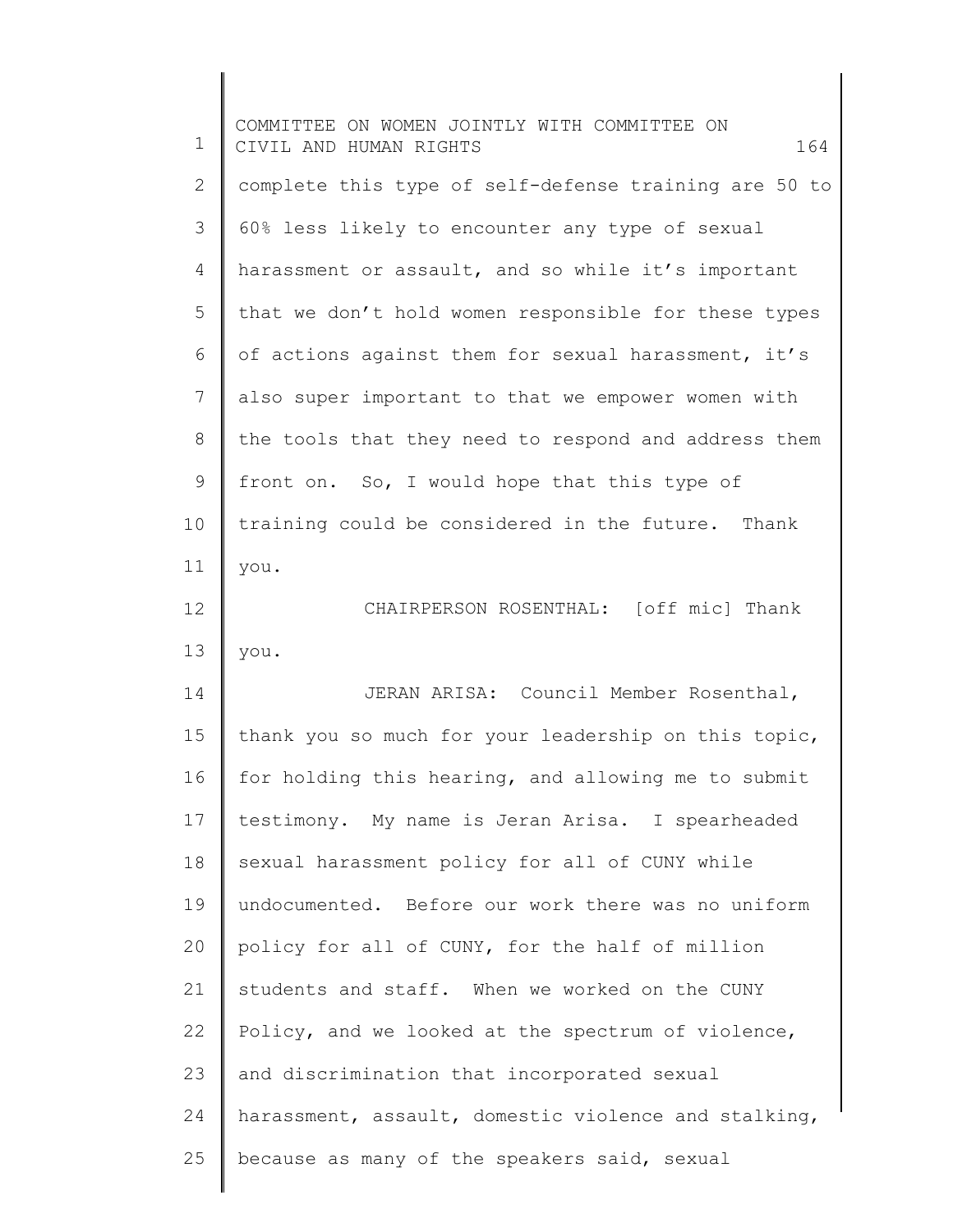1 2 3 4 5 6 7 8 9 10 11 12 13 14 15 16 17 18 19 20 21 22 23 24 COMMITTEE ON WOMEN JOINTLY WITH COMMITTEE ON CIVIL AND HUMAN RIGHTS 165 harassment is the most violent, it's like the most extreme forms of sex discrimination. Now, as a proud American citizen, I have continued my work in ending discrimination. I have designed, led and evaluated trainings for hundreds on ending sexual harassment. A recent New York Times article confirmed what I know from my own experience in both the non-profit and corporate sector, most sexual harassment trainings are not effective. They can actually make things worse because they're most often led by HR staff who don't understand the nuanced dynamics of this form of sex discrimination. The Times article explained what does work, which is bystander intervention training in person. Online training is not effective in this context. In closing, I hope you'll create a citywide policy that looks at the spectrum of gender-based discrimination that goes beyond sexual harassment, and I hope you'll spell you mandatory in-person training led by experts and not necessarily HR advocates that all three agencies must provide. [bell] Thank you. PAIGE SANBORN: Hi. Good afternoon. I'd like to thank you for this groundbreaking and

25 essential hearing and for your proposed legislation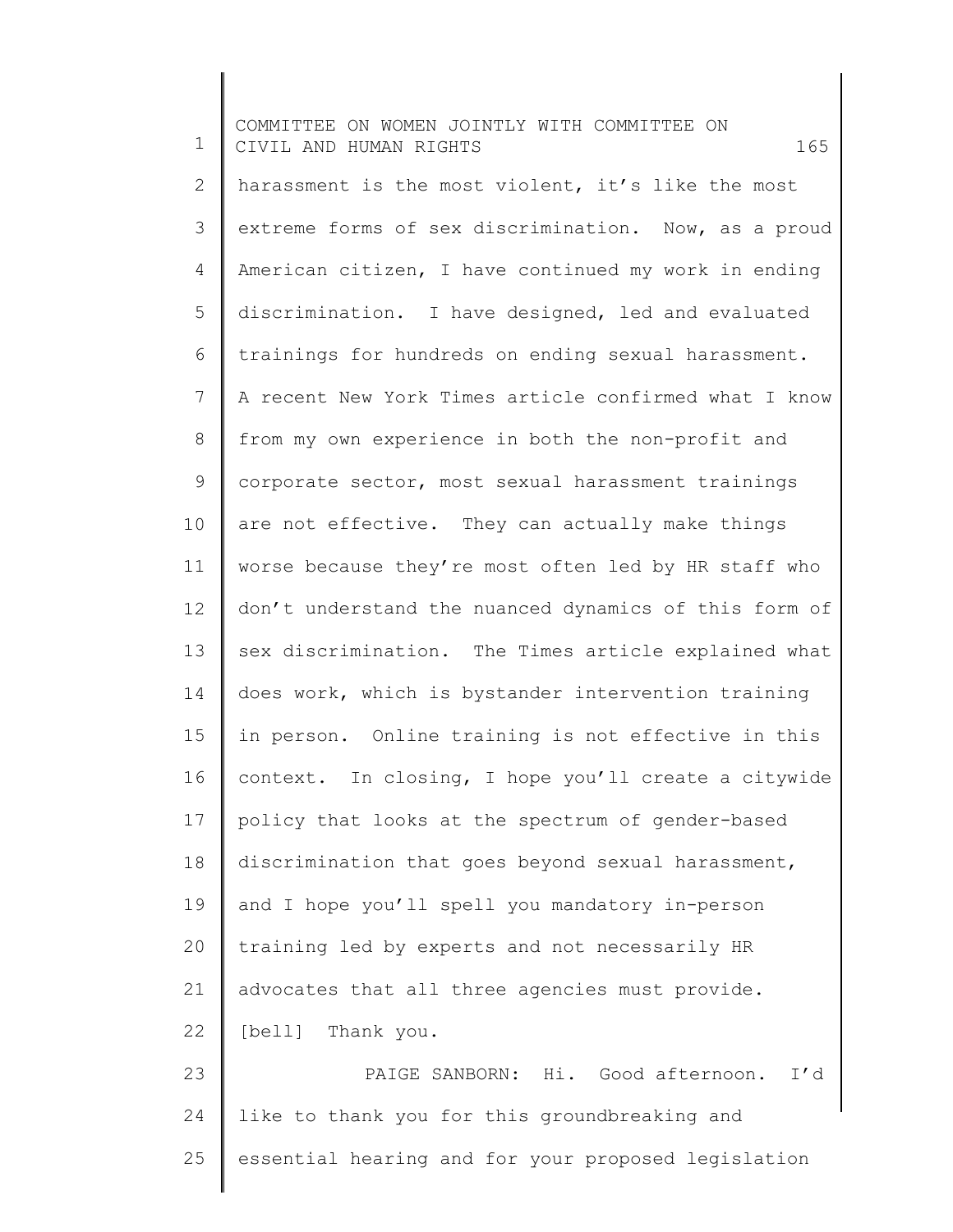1 2 3 4 5 6 7 8 9 10 11 12 13 14 15 16 17 18 19 20 21 22 23 24 25 COMMITTEE ON WOMEN JOINTLY WITH COMMITTEE ON CIVIL AND HUMAN RIGHTS 166 regarding sexual harassment. My name is Paige Sanborn. I'm a daughter, a sister, a mother of two and job that I call this. (sic) I am grateful to be here today in all of my roles as we are living in a daunting era of escalating violence some going into assault. Last year I identified and joined a New York based technology organization a data and technology organization called Bridget It. Bridge it has created an extraordinary digital platform that allows for easy reporting, icon-based in 60 seconds only, but not behavioral data in real time. The secure and confidential platform was created for K through 12 schools, but it is-they worked for two summers with students in Steps to End Violence. Steps to end Family Violence and Relationship Abuse Program, RAP, the Brooklyn Middle School that we pilot in over the past four years has seen 50% decrease in bullying incidents, and an increase in cognitive school culture and climate. Bridge. Its platform technology can now be used in settings at college campuses, private organizations, and government agencies. We've developed apps and websites and changed up the platform to be able to accommodate other needs. The platform is web enabled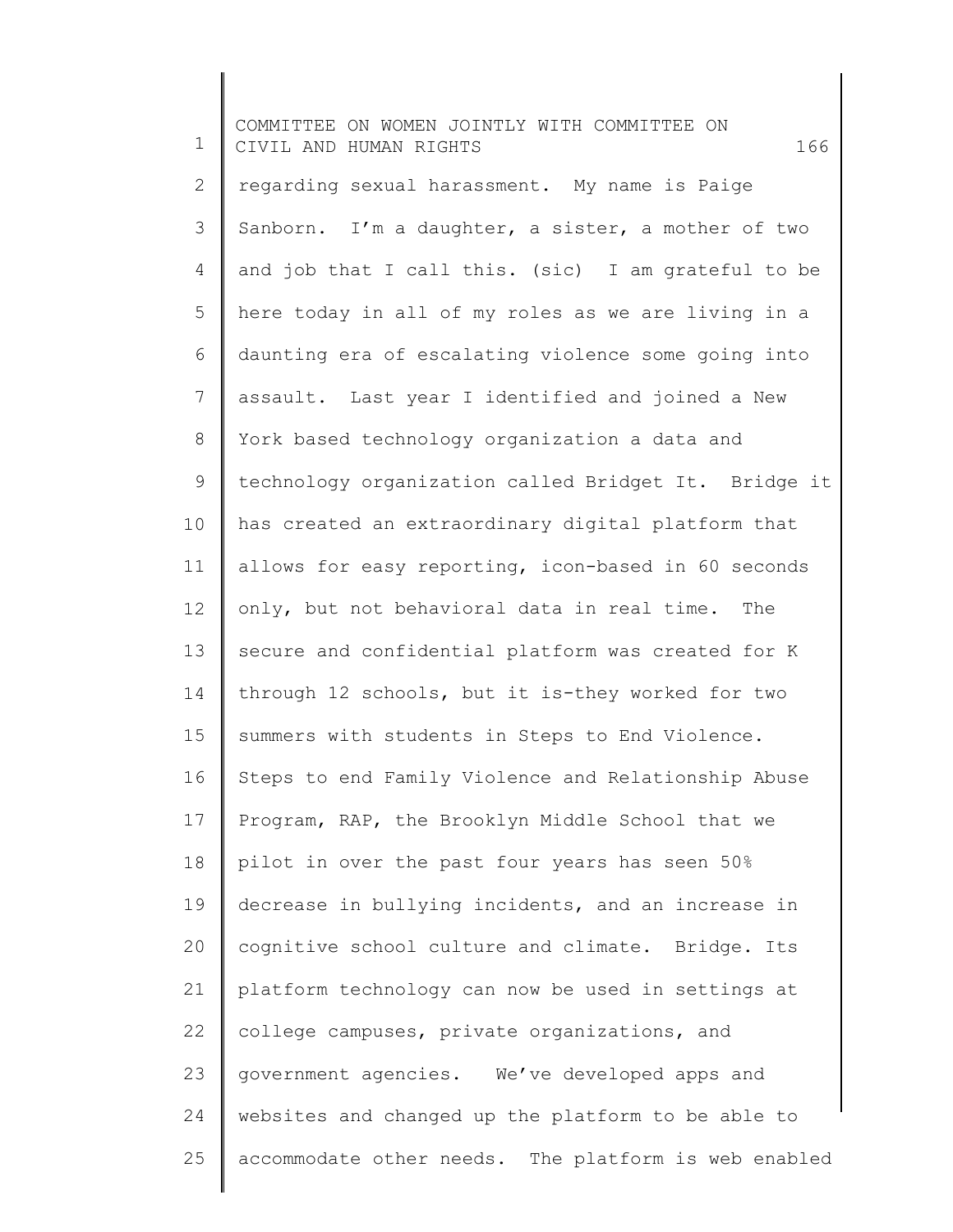1 2 3 4 5 6 7 8 9 10 11 12 13 14 15 16 17 18 19 20 21 22 23 24 25 COMMITTEE ON WOMEN JOINTLY WITH COMMITTEE ON CIVIL AND HUMAN RIGHTS 167 from any device, and it is an app both for an android and an Apple. The platform features 24/7 reporting application in which all at-risk behaviors are featured including 25 forms of sexual harassment from cat calling to unwanted intimacy, inappropriate sexual displays, misconduct to operate a risk. (sic) The notification is immediate and the reports are confidential. They can be anonymous, but the ones that are within the system are confidential and sent to whomever the governing body or staff members or agencies would like to select. The platform also addresses general harassment and hostile work environments [bell] and can be customized for any entity to track additional behaviors in order to have a clear understanding. The only other thing I wanted to add, the most important thing is that we also have a multi-lingual resource center. So, any—and it's an artificial intelligence based platform. So, any time anything is touched, any time the platform is touched, it is gathered. And so, if I were to report something I'm given information to help me. If I'm raped, I'm given—I'm sent hotlines and sent restorative techniques, books and legal definitions of what happened, and I think that's a really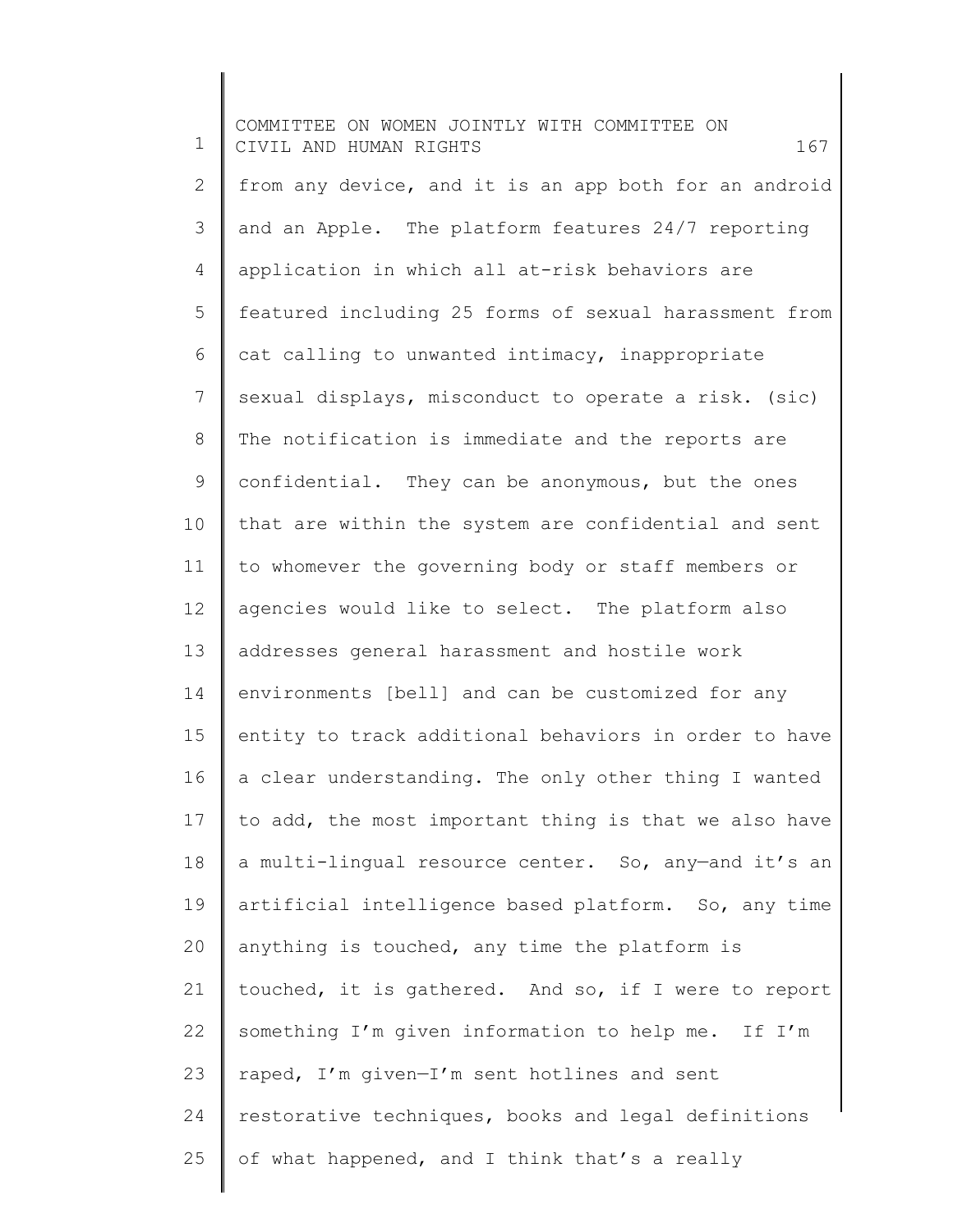1 2 3 4 5 6 7 8 9 10 11 12 13 14 15 16 17 18 19 20 21 22 23 24 25 COMMITTEE ON WOMEN JOINTLY WITH COMMITTEE ON CIVIL AND HUMAN RIGHTS 168 important piece of it. There's a ton more that goes on with it, but in terms of time, you have the testimony to read those. CHAIRPERSON ROSENTHAL: That is just great. Thank you. We're going to follow up with you. PAIGE SANBORN: Yeah, I hope so. CHAIRPERSON ROSENTHAL: I really appreciate that. Okay, the next panel we have Christina Chang from Planned Parenthood of New York; Emily Kadar from the National Institute for Reproductive Health; Zoe Ridolfi Starr from the Sexuality Education Alliance of New York City; and Manisch Schreva—oh, I was so close. Schreva Tess and Trevor. Okay, thank you from the Peer Health Exchange. Thank you. CHRISTINA CHANG: Good afternoon. My name is Christina Chang and I'm Vice President of Public Affairs of Planned Parenthood of New York City and thank you to the committee chairs, Rosenthal and Eugene and the Speaker for convening today's hearing. PPNYC has been a leading health and education provider in New York City for more than 100 years, and reaches more thank 25,000 New Yorkers annually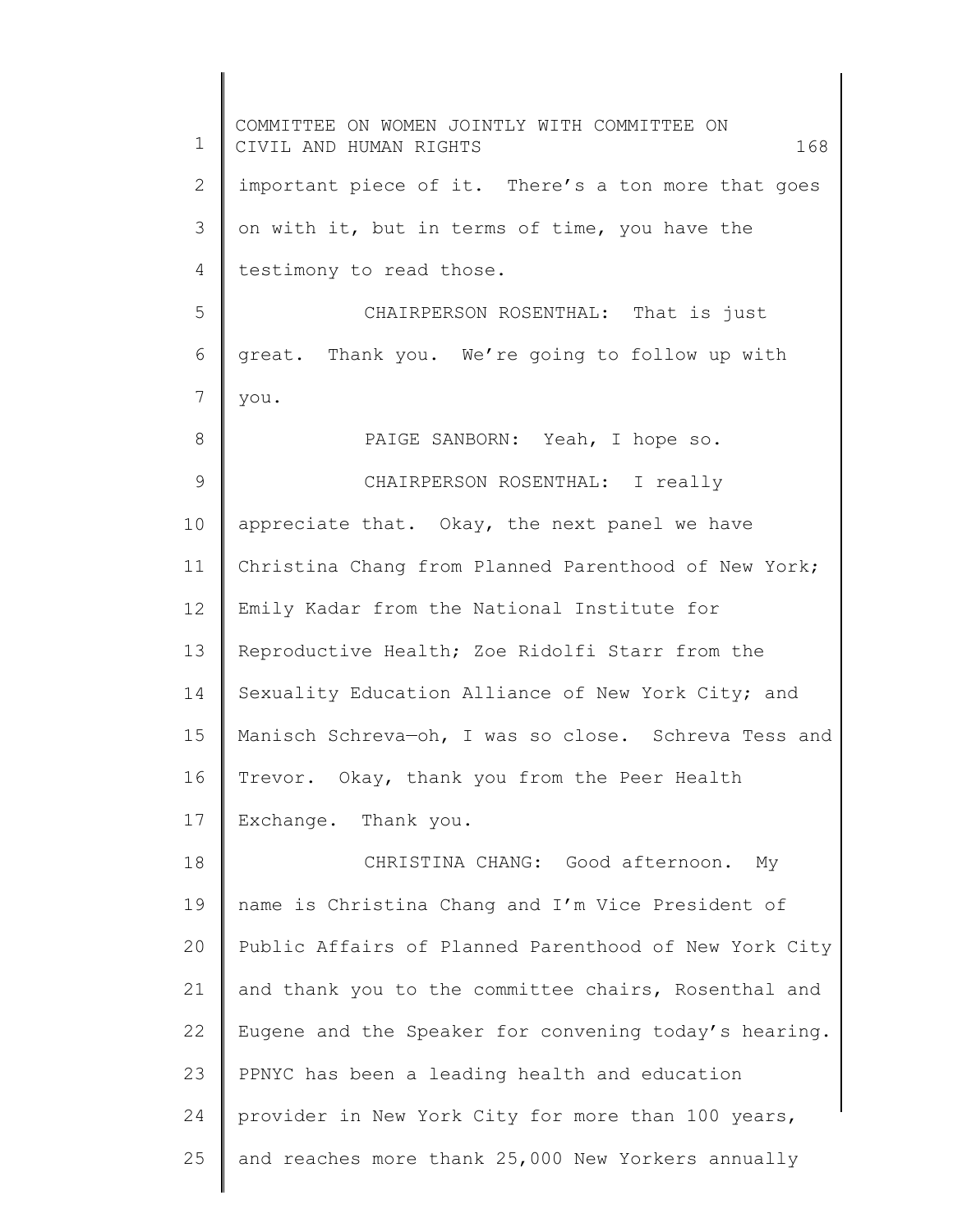1 2 3 4 5 6 7 8 9 10 11 12 13 14 15 16 17 18 19 20 21 22 23 24 25 COMMITTEE ON WOMEN JOINTLY WITH COMMITTEE ON CIVIL AND HUMAN RIGHTS 169 both youth and adults through our Youth and Education Adult Education Programs. All of our health curricula include a healthy relation and consent component and seeks to create an affirming space for all members of our community to thrive. In this political moment, public conversations on sexual harassment are more important than ever. The #MeToo Movement has brought to light the extent to which sexual harassment, assault and the devaluing of women pervades our society. Now work place or institution is free from these realities, and we're just beginning to take a hard look at the societal systems in place that enable such continued abuse. We applaud the Council for taking an important step in convening this hearing to examine the gaps that persist in work places across New York City and to begin to act on opportunities for change. In order for employees to be able to do their jobs effectively, they need to feel safe, and they need to feel their employer stands with them and values their wellbeing. As leading health educator, PPNYC knows first hand how important education and prevention is to addressing sexual harassment. Our staff provides workshops and training to adults, caregivers, parents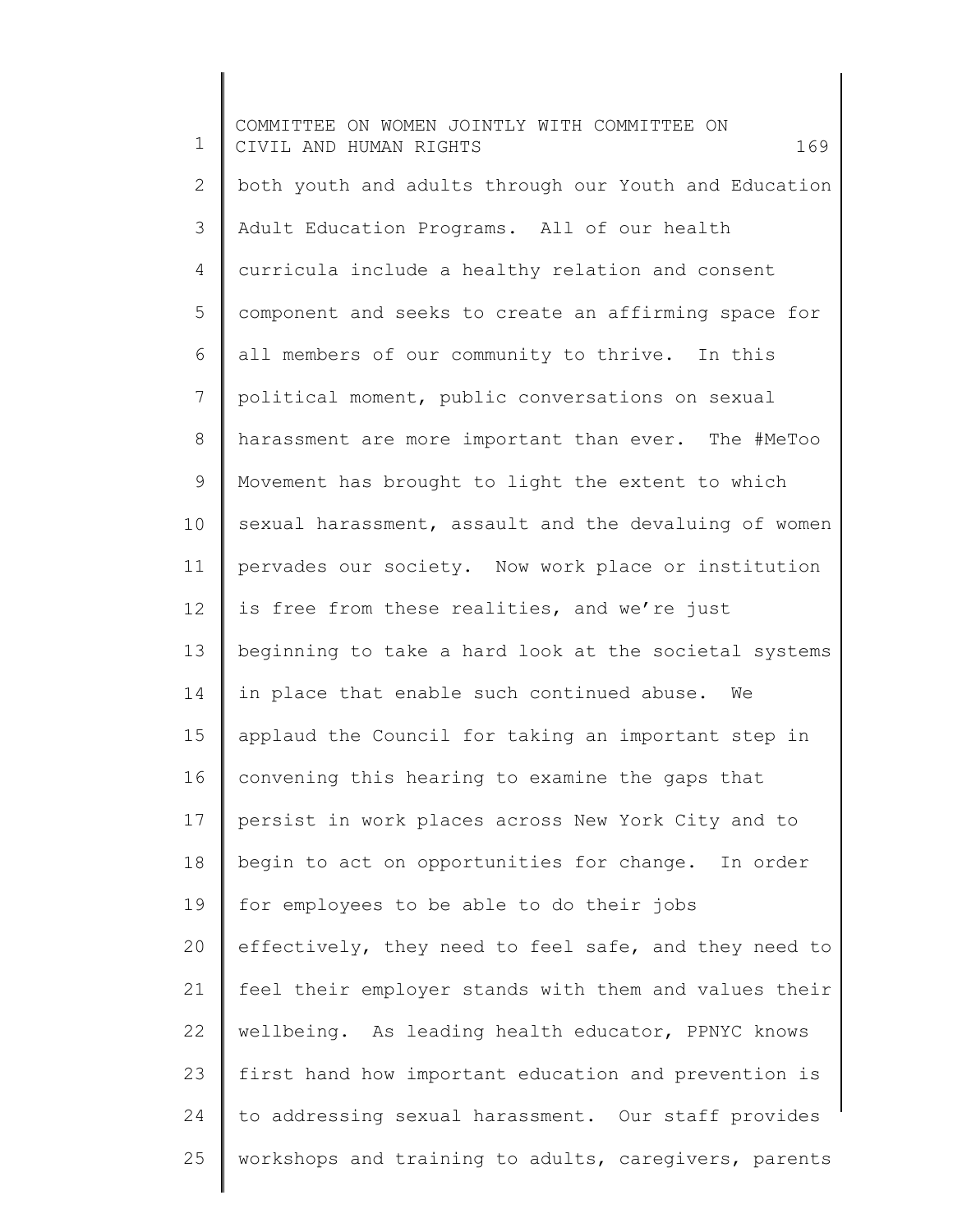1 2 3 4 5 6 7 8 9 10 11 12 13 14 15 16 17 18 19 20 21 22 23 24 25 COMMITTEE ON WOMEN JOINTLY WITH COMMITTEE ON CIVIL AND HUMAN RIGHTS 170 and professionals because people of all ages require learning around healthy relationships, consent and respectful communication. PPYNC supports a call to require anti-sexual harassment training in our workplaces so employees know their rights when it comes to sexual harassment and assault and are equipped with the tools and knowledge to identify and report harassment. Conversely, managers and employers need training to understand their responsibilities in preventing sexual harassment and the measures they can take to respond to and address complaints. As we see more individuals come forward, we need to ensure employers have the support and resources to be able to report without being subjected to undue retaliation or retribution. However, these resources should not be limited to places of employment. New Yorkers particularly women and transgender and gender non-conforming individual experience [bell] sexual harassment—I'll be quick long before they enter the workforce. We need to address the extent of sexual harassments we experience in our daily lives and take steps to created environments to help prevent harassment from occurring in the first place, and the way to do this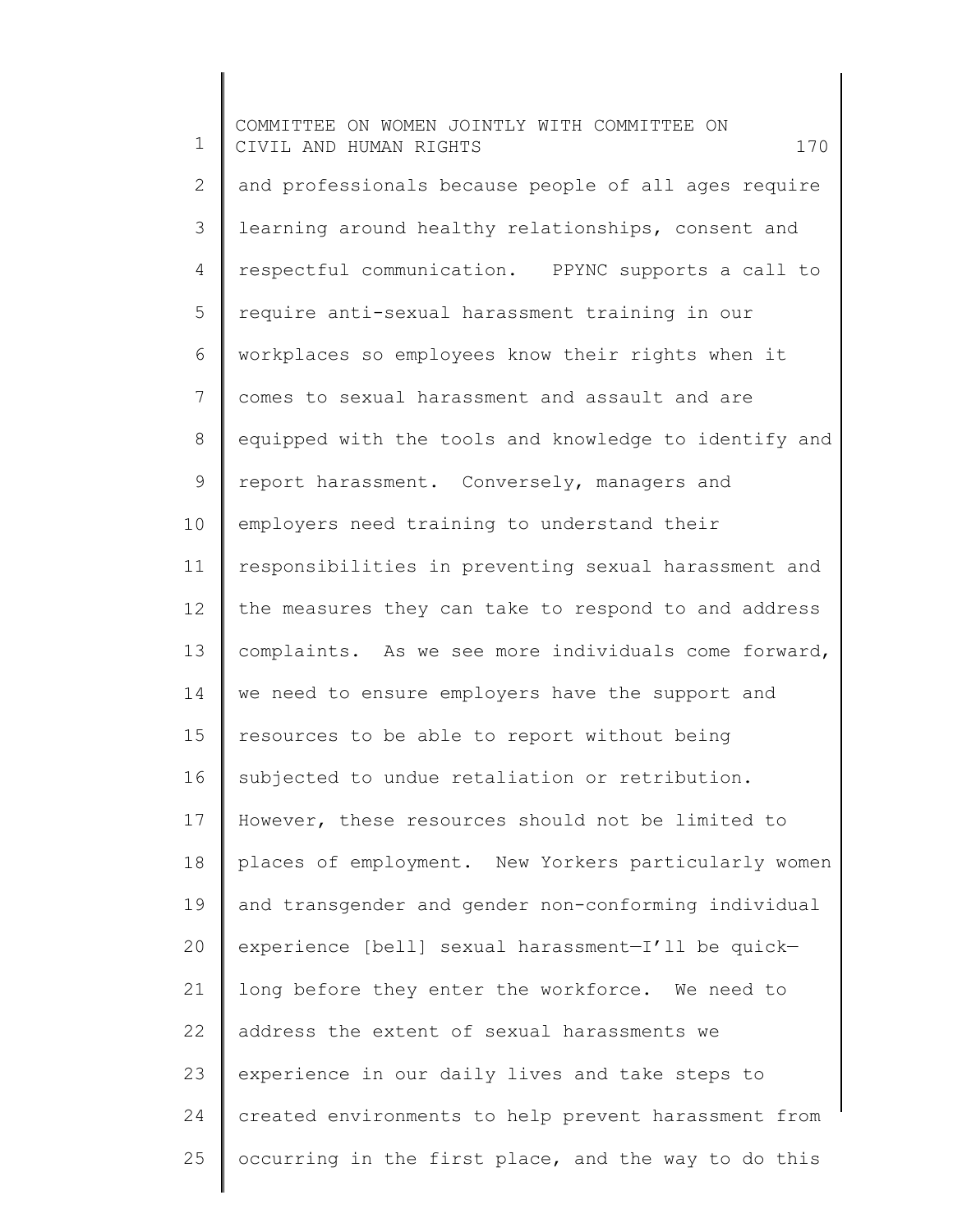1 2 3 4 5 6 7 8 9 10 11 12 13 14 15 16 17 18 19 20 21 22 23 24 25 COMMITTEE ON WOMEN JOINTLY WITH COMMITTEE ON CIVIL AND HUMAN RIGHTS 171 is and a core component of prevention requires an increased commitment to comprehensive sexual reality education. Research has consistently shown that comprehensive sex ed works. Position youth development education that focus on the physical mental, emotional and social dimensions of sexuality is critical in helping young people make health promoting decisions that can help shift broader cultural ideas about gender, power and sexuality challenging the deeply embedded culture of sexual harassment unearthed by the #MeToo Movement. Reports of harassment and assault are not new, but with this renewed awareness and call for action we have an unprecedented opportunity to move forward large scale changes. These efforts must include workplace education resources and support services, but it needs to start well before individuals enter the workforce. We applaud the Council's commitment to addressing sexual harassment in the workplace, and urge the city to advance comprehensive sexuality education citywide as a powerful tool to shift the prevailing culture that enables sexual harassment and abuse to one that build caring communities and institutions that build caring communities and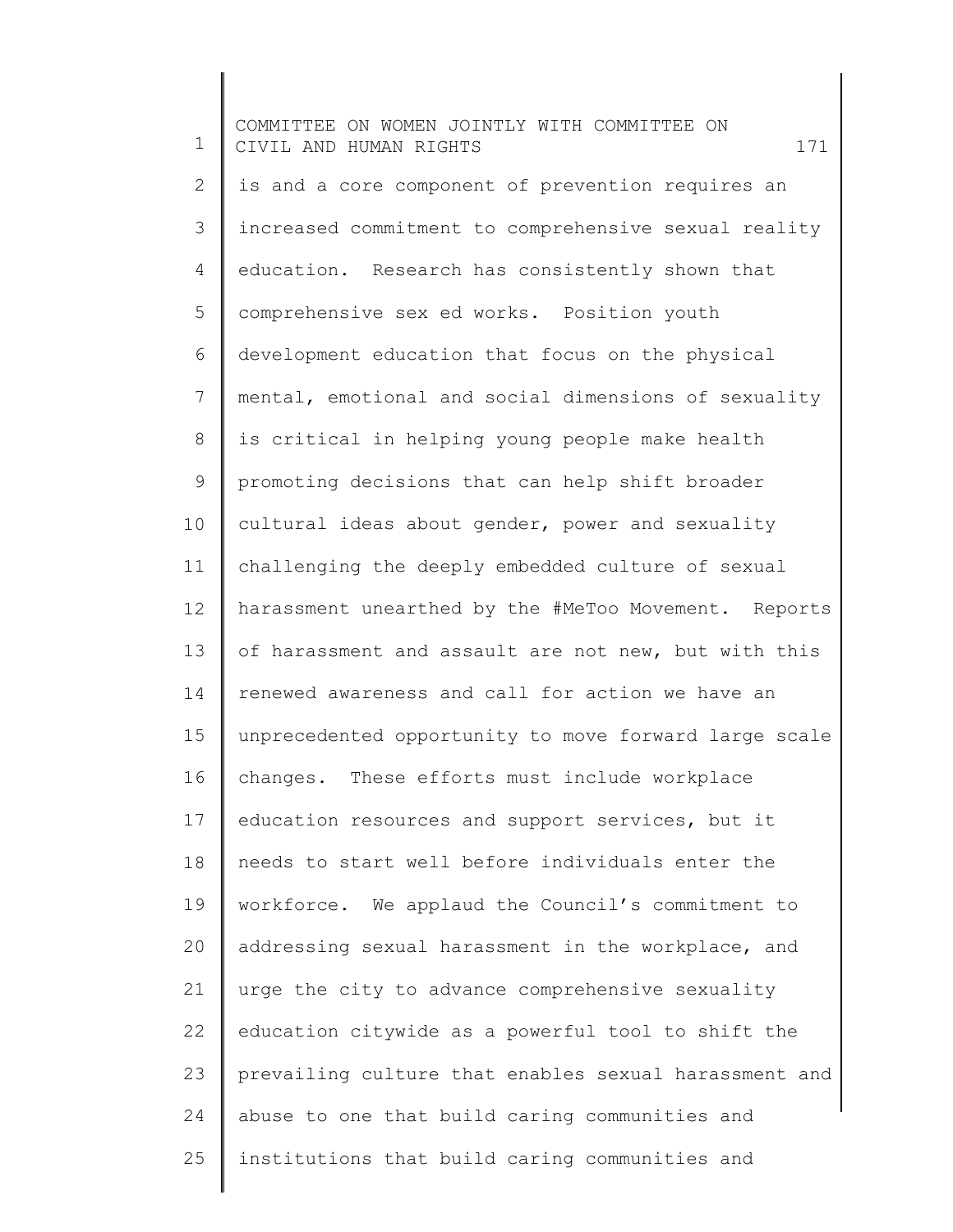| 1  | COMMITTEE ON WOMEN JOINTLY WITH COMMITTEE ON<br>172<br>CIVIL AND HUMAN RIGHTS |
|----|-------------------------------------------------------------------------------|
| 2  | institutions that respects the identities and rights                          |
| 3  | of all of us. Thank you.                                                      |
| 4  | ZOE RIDOLFI: Good afternoon. My name is                                       |
| 5  | Zoe Ridolfi Starr and I serve as the Co-Chair of                              |
| 6  | Policy for the Sexuality Education Alliance of New                            |
| 7  | York City. Thank you for convening this hearing and                           |
| 8  | for supporting the bills being discussed this                                 |
| 9  | afternoon. The Sexuality Education Alliance or                                |
| 10 | SEANYC advocates for comprehensive K-12 sex education                         |
| 11 | that meets the National Sexuality Education Standards                         |
| 12 | for all New York City youth. Our coalition includes                           |
| 13 | high school students and parents, educators, direct                           |
| 14 | service providers and advocacy organizations. We                              |
| 15 | commend the efforts of the City Council to strengthen                         |
| 16 | our city's response to sexual harassment in the                               |
| 17 | workplace. As many have articulated today,                                    |
| 18 | harassment in the workplace is a pervasive and urgent                         |
| 19 | issue in New York, and it's no wonder because each                            |
| 20 | year our city allows another generation of young                              |
| 21 | people to enter the workforce without providing the                           |
| 22 | sexuality education they need to make healthy                                 |
| 23 | responsible choices in the workplace and beyond.                              |
| 24 | While this package of bills offers some promising                             |
| 25 | solutions, there is a glaring gap: How do we                                  |
|    |                                                                               |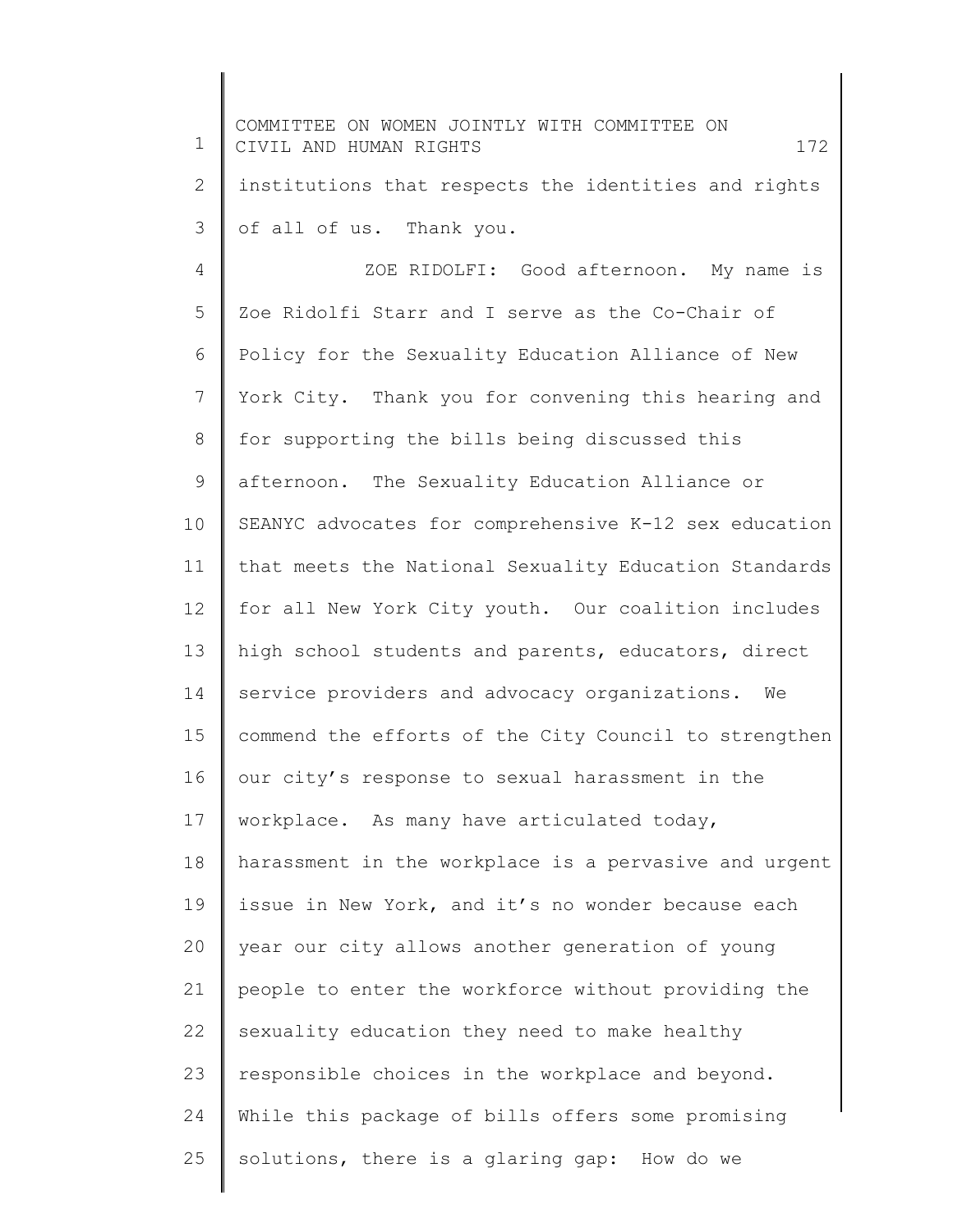1 2 3 4 5 6 7 8 9 10 11 12 13 14 15 16 17 18 19 20 21 22 23 24 25 COMMITTEE ON WOMEN JOINTLY WITH COMMITTEE ON CIVIL AND HUMAN RIGHTS 173 effectively change the culture and prevent sexual harassment in the first place? Children begin to learn about bodies, consent and boundaries at a very young age. With early and ongoing educational intervention, young people can learn how to responsibly navigate their own sexuality and to respect that of others. They can learn skills like how to responsibly navigate their own sexuality and respect others. When these students leave school, they are better equipped to navigate the workplace, more likely to identify and feel comfortable reporting unacceptable behavior, and less likely to engage in harmful behaviors themselves. Without comprehensive sexuality education, young people are often left to absorb their information from damaging representations in the media, ill-informed peers or teachers who are inadequately prepared. These young people will eventually enter the workforce, too, and the one-hour training video will not be sufficient to help them unlearn discriminatory or inappropriate attitudes. In order to truly eradicate sexual harassment, New York City must begin to prioritize comprehensive K through 12 sexuality education. Currently, the Department of Education requires only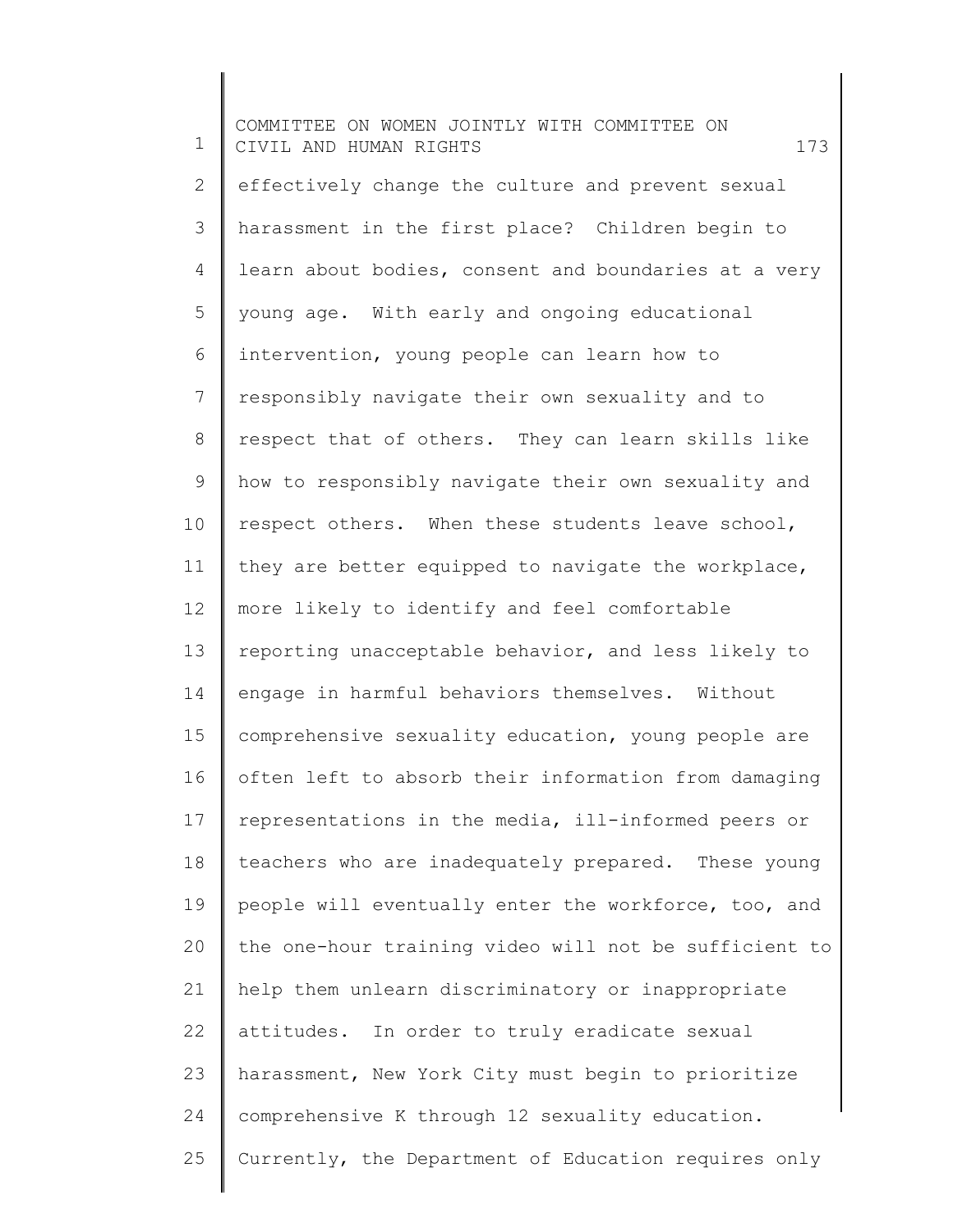1 2 3 4 5 6 7 8 9 10 11 12 13 14 15 16 17 18 19 20 21 22 23 24 25 COMMITTEE ON WOMEN JOINTLY WITH COMMITTEE ON CIVIL AND HUMAN RIGHTS 174 one semester of health education [bell] in middle school, and another in high school, and the Office of School Wellness Program calls for a portion of each of these semesters to cover sexuality education. This is the extent of our city's sexuality education requirement, and it is wholly insufficient. Research demonstrates that early and ongoing education is far more effective in changing norms, attitudes and behaviors than one-off lessons. Additionally, the dearth of qualified health teachers and the DOE's utter failure to effectively enforce even the existing mandate means that many schools are not completing—complying with the minimal requirement. According to DOE's own data, almost half of  $8^{\text{th}}$ graders who graduated in 2016 did not receive a single semester of health during middle school, and only 7.6 of all health education instructors have attended any training on sexuality education in the last two years. The prevalence of sexual harassment in our city's workplaces is a consequence of our failure to educate generations of New Yorkers about boundaries, consent and respect. While we do believe the measures being discussed today have the potential to address sexual harassment, it will only be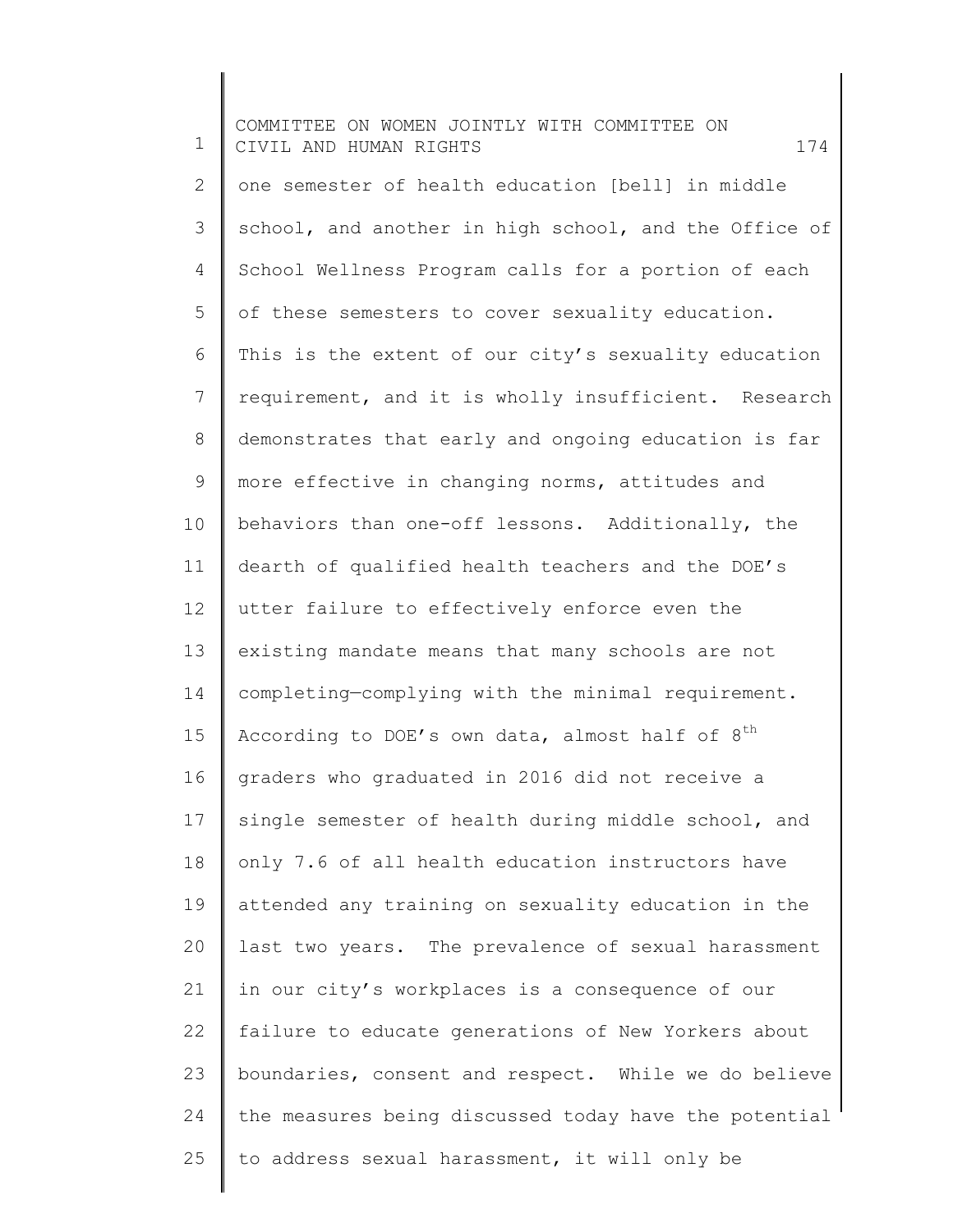1 2 3 4 5 6 7 8 9 10 11 12 13 14 15 16 17 18 19 20 21 22 23 24 25 COMMITTEE ON WOMEN JOINTLY WITH COMMITTEE ON CIVIL AND HUMAN RIGHTS 175 effective if coupled with a robust plan to expand comprehensive sexuality education across the city. In order to effectively prevent sexual harassment, New York City must achieve compliance with and strengthen our sexuality education policy. In pursuit of this goal, SEANYC has—had developed a set of recommendations in collaboration with teachers, students, school principals, and other stakeholders. This recommendation-- CHAIRPERSON ROSENTHAL: [interposing] Can you—all of that is in here-- ZOE RIDOLFI: [interposing] Yes. CHAIRPERSON ROSENTHAL: --right? If you could just wrap up. ZOE RIDOLFI: Yes. CHAIRPERSON ROSENTHAL: Thank you. ZOE RIDOLFI: Once again, we appreciate your leadership and look forward to the opportunity to work with you in the future. EMILY KADAR: Thank you, Chairwoman and the rest of the Council members for holding this important hearing today and giving us the opioids opportunity to speak. My name is Emily Kadar, and I'm here today representing the National Institute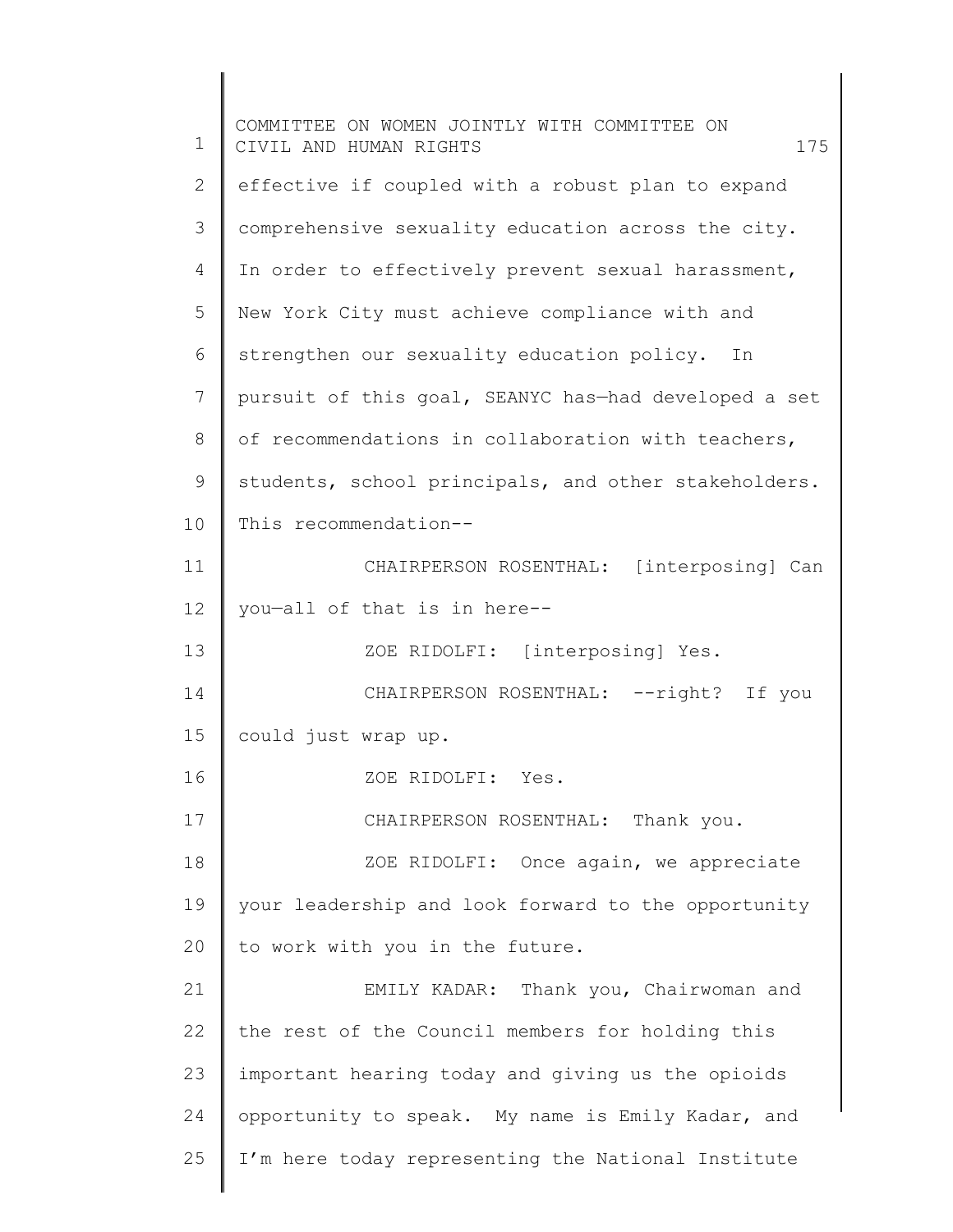1 2 3 4 5 6 7 8 9 10 11 12 13 14 15 16 17 18 19 20 21 22 23 24 25 COMMITTEE ON WOMEN JOINTLY WITH COMMITTEE ON CIVIL AND HUMAN RIGHTS 176 for Reproductive Health. I'm also here as a member of the Sexuality Education Alliance in New York City, which all of my colleagues at the table are as well. The #MeToo Movement has illuminated the sad fact that sexual harassment and gender inequity are pervasive in all industries and environments including schools. New York City must be a leader in addressing this insidious problem. The bills before you today, which include initiatives like sexual harassment assessment and the anti-harassment trainings at city agencies and private employers, greater transparency reporting and public information about sexual harassment makes expansions in strengthening our city's Human Rights Law are all steps in the right direction and demonstrate how seriously the Council is taking this issue, but we also urge the Council to confront sexual harassment at its earliest stages and consider how we are educating our young people on healthy relationships, consent, respect and communication. Since 2011, the New York City Department of Education has had the requirement, which you just heard Zoey describe and as we all know, comprehensive sexuality education includes vital information about the prevention of unintended pregnancy, HIV-AIDS and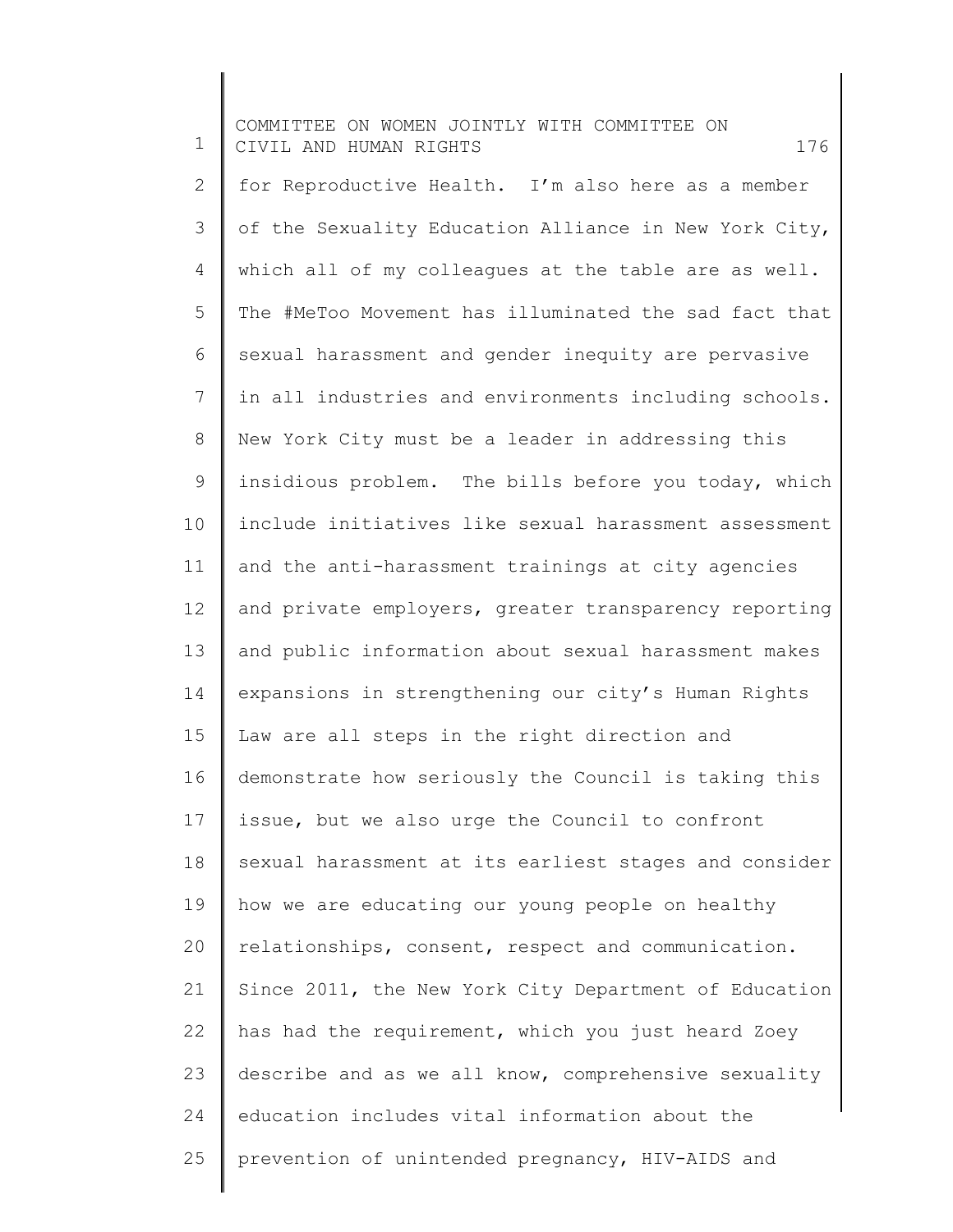1 2 3 4 5 6 7 8 9 10 11 12 13 14 15 16 17 18 19 20 21 22 23 24 25 COMMITTEE ON WOMEN JOINTLY WITH COMMITTEE ON CIVIL AND HUMAN RIGHTS 177 STIs, but it also provides some foundational understanding of the boundaries, bodily autonomy and consent. This knowledge can help prevent child sexual abuse, teen dating violence, bullying and sexual harassment. We at NRH believe that the current sexuality education policy does not go far enough. The DOE has the ability to mandate the Chancellor's regulation and its own wellness policy, a comprehensive age-appropriate sexuality education policy that reflects the National Standards for all student kindergarten through  $12^{th}$  Grade. I've included the road map lays this out with my testimony. We will only be able to combat these issues if we seek the roots of the problem and confront them early and often. NRH looks forward to continuing to work with the Council [bell] to ensure that all New Yorkers including women, LGBTQ individuals and young people are safe, healthy and protected from sexual harassment and violence. Thank you for the opportunity to testify today. MANEESHA SRIVATAVA: Thank you, Council Member Rosenthal for the opportunity to speak and for your leadership on this really important issue. My name is Maneesha Srivatava. (sp?) I'm a Program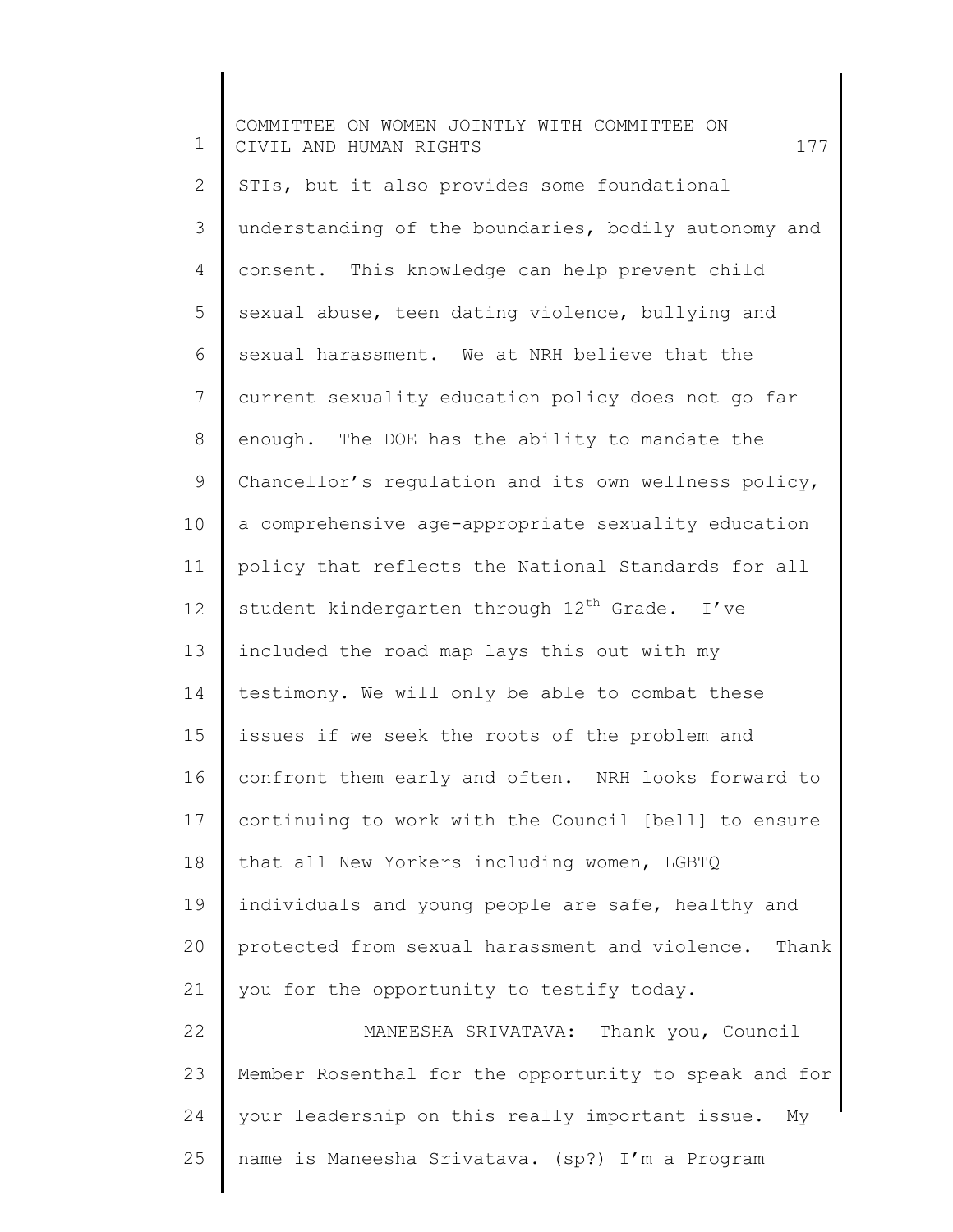1 2 3 4 5 6 7 8 9 10 11 12 13 14 15 16 17 18 19 20 21 22 23 24 25 COMMITTEE ON WOMEN JOINTLY WITH COMMITTEE ON CIVIL AND HUMAN RIGHTS 178 Manager with Peer Health Exchange, a non-profit that trains college students to deliver a skills based and culturally responsive health curriculum to underserved and under resources high schools. So, we really applaud the package of bills that have been discussed here today to combat sexual harassment and sexual assault, and education about sexual harassment we believe must start before someone actually enters the workplace. One in ten of New York City's public high school students have experienced sexual dating violence in the last 12 months. PHE believes the ideal and best place to be in conversations about respect, communication and consent is in our K through 12 schools. A lack of quality health education leads to a lack of understanding of the ability—and the ability to navigate consensual relationships. We partner with 53 high schools across New York City and reached over 5,600 high school students this year who would not otherwise be receiving health education. In a recent evaluation, we found that young people who received our programming were 20% more likely than their peers to have an accurate understanding of sexual consent. We know that sexual harassment is an issue that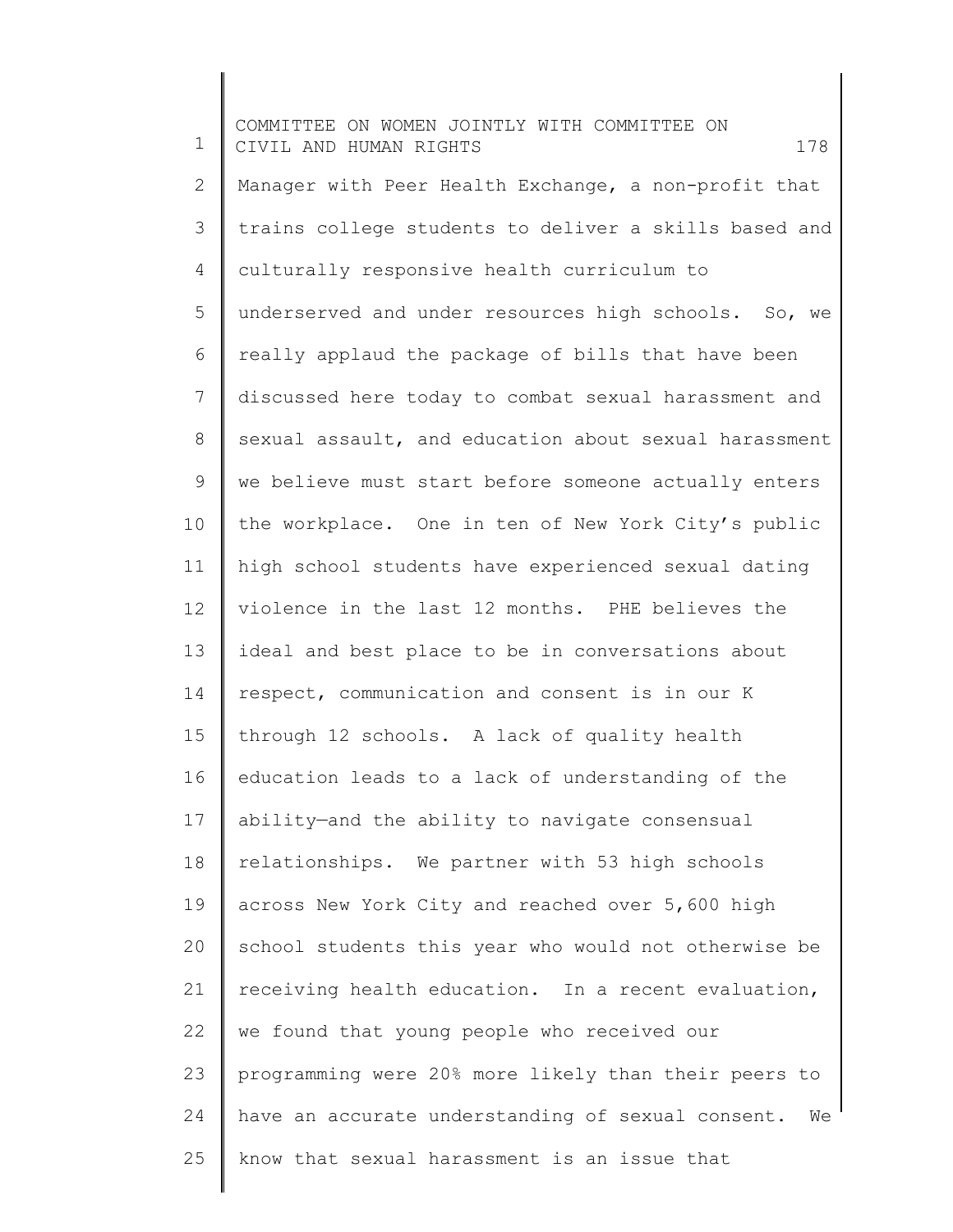1 2 3 4 5 6 7 8 9 10 11 12 13 14 15 16 17 18 19 20 21 22 23 24 25 COMMITTEE ON WOMEN JOINTLY WITH COMMITTEE ON CIVIL AND HUMAN RIGHTS 179 disproportionately affects women and it's an issue that dis—that is disproportionately perpetrated by men. And so, if we must critically engage with how we are discussing sexuality education, we must also critically engage with how we're specifically dealing with sexual education with young men. In a culture where toxic masculinity and the misunderstanding of social empowered dynamics are ubiquitous, there's a call to action for not just comprehensive sexuality education, but also health education that covers an addresses mental health stigmas for men, and the impacts of substance use. We commend the City Council's commitment to address the current rates of sexual harassment in the workplace, and beyond and we urge them to advance [bell] comprehensive K through 12 sexual health education for young people across the city. CHAIRPERSON ROSENTHAL: This is so terrific, and I really appreciate the road map that all of you stapled to your testimony. It's quite clear. FEMALE SPEAKER: Sure. CHAIRPERSON ROSENTHAL: So, thank you for that. Thank you for your time. Next we're going to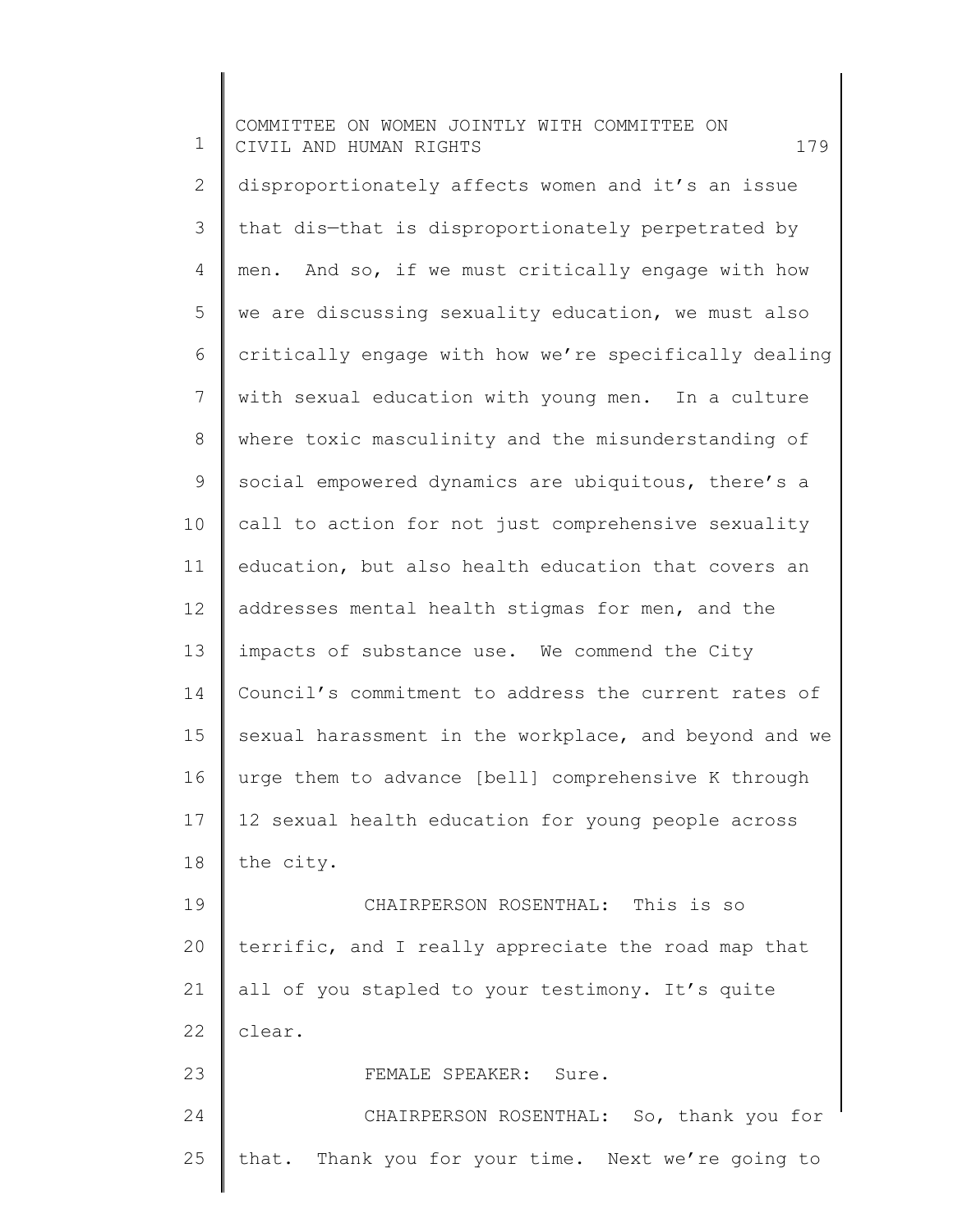1 2 3 4 5 6 7 8 9 10 11 12 13 14 15 16 17 18 19 20 21 22 23 24 25 COMMITTEE ON WOMEN JOINTLY WITH COMMITTEE ON CIVIL AND HUMAN RIGHTS 180 hear from Ethan Derringer Samick from Citizens Union; Carrie Tracy from Community Service Society of New York; Rebecca Litwin for—from the Girls for Gender Equity; and Brittany Brathwaite from—also from the Girls for Gender Equity. We really appreciate your time and your testimony. Can I ask you to start? Make sure the red button is on. ETHAN DERRINGER SAMICK: Good morning, Chair Rosenthal. My name is Ethan Derringer Samick, and I'm the Public Policy and Program Manager at Citizens Union and I thank you for the opportunity to testify today. Citizens Union is an independent nonpartisan civic organization of New Yorkers that promotes good government and advances in democratic reform in our city and state. As part of our mission, we work to ensure that public officials and the staff meet their responsibilities to the people and uphold the public trust. We feel strongly that guaranteeing a safe, empowering and dignified workplace for all New Yorkers especially women and especially women of color and especially those working in city government is at the basis of that effort. The reason that we're testifying today is because this is not only a labor rights issue, it's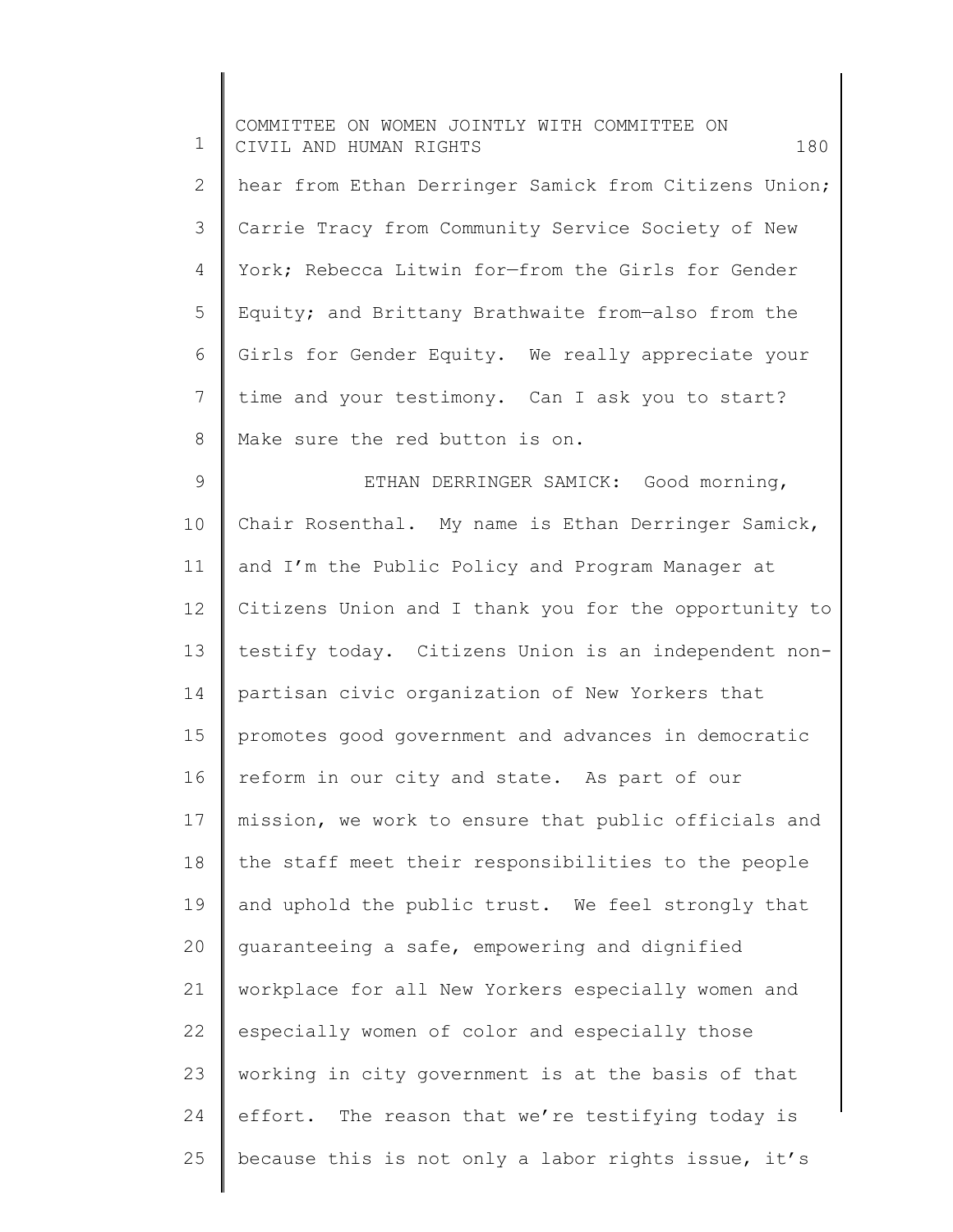1 2 3 4 5 6 7 8 9 10 11 12 13 14 15 16 17 18 19 20 21 22 23 24 25 COMMITTEE ON WOMEN JOINTLY WITH COMMITTEE ON CIVIL AND HUMAN RIGHTS 181 not only a public safety issue, it's also a good government issue when sexual harassment goes unaddressed in city government. It's a matter of democratic representation broadly speaking. How many voices have been silent due to sexual harassment over the many years that it's gone relatively, and I say relatively not lightly unaddressed? So, at this early stage in the review of the city's Sexual Harassment Policy, we offer just three recommendations. One, that the review is conducted with transparency, that it takes the detailed public reporting of sexual harassment metrics seriously, and finally to that end, that reporting should include other information on other factors like race and age and level of employment so that we can take into account that the experience of women are not always the same, and that women who are at the intersections of other axes of advantage and disadvantage are taken into account. Thank you. CHAIRPERSON ROSENTHAL: [off mic] Thank you. BECCA LITWIN: Good afternoon, Chair— Chair Rosenthal. My name is Becca Litwin. I'm currently pursuing my masters in social work and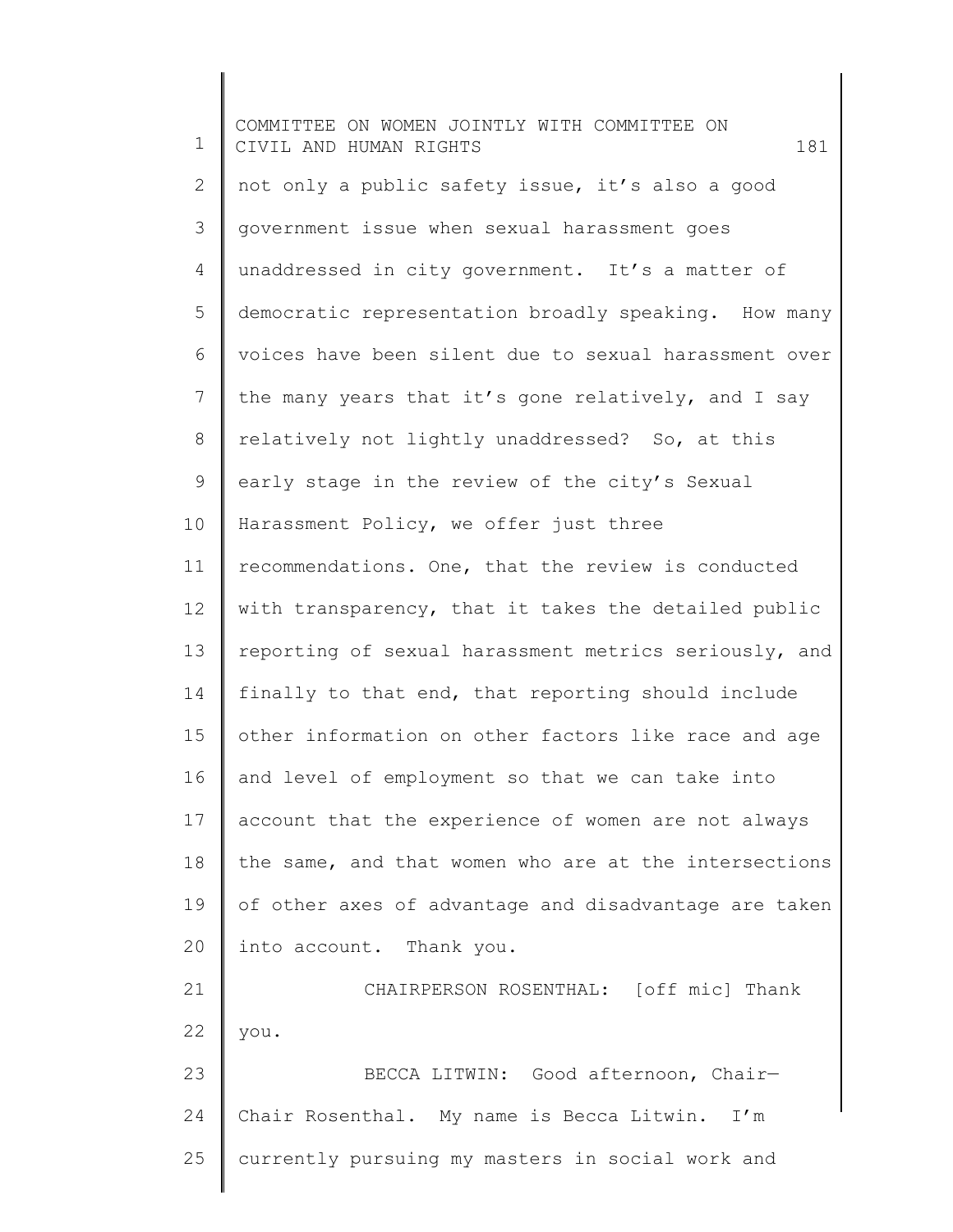1 2 3 4 5 6 7 8 9 10 11 12 13 14 15 16 17 18 19 20 21 22 23 24 25 COMMITTEE ON WOMEN JOINTLY WITH COMMITTEE ON CIVIL AND HUMAN RIGHTS 182 working at Girls for Gender Equity, an organization challenging structural forces that work to obstruct the freedom, full expression and rights of girls transgender and gender equity in communities of color. We are also proud members of the Dignity in Schools Campaign and SEANYC who just shared. Thank you for the opportunity to speak today. Sexual harassment in the workplace has long been an oppressive truth as has the reality of sexual violence in the workplace of our young people's school. With the Participatory Action Research Project we worked with over 100 girls and TDNC youth of color throughout New York City to identify barriers to education and envision the schools they want, need and deserve. Through this process we learned that 1 in 3 of the participants reported experiencing some form of sexual harassment in school. One young person described their experience sharing, "In elementary school people would cat call me in halls, make sexual comments, and I didn't report it because I didn't want to make a fuss over it." This quote highlights the way that some of our prior participants not only experience sexual harassment, but are also not reporting it or are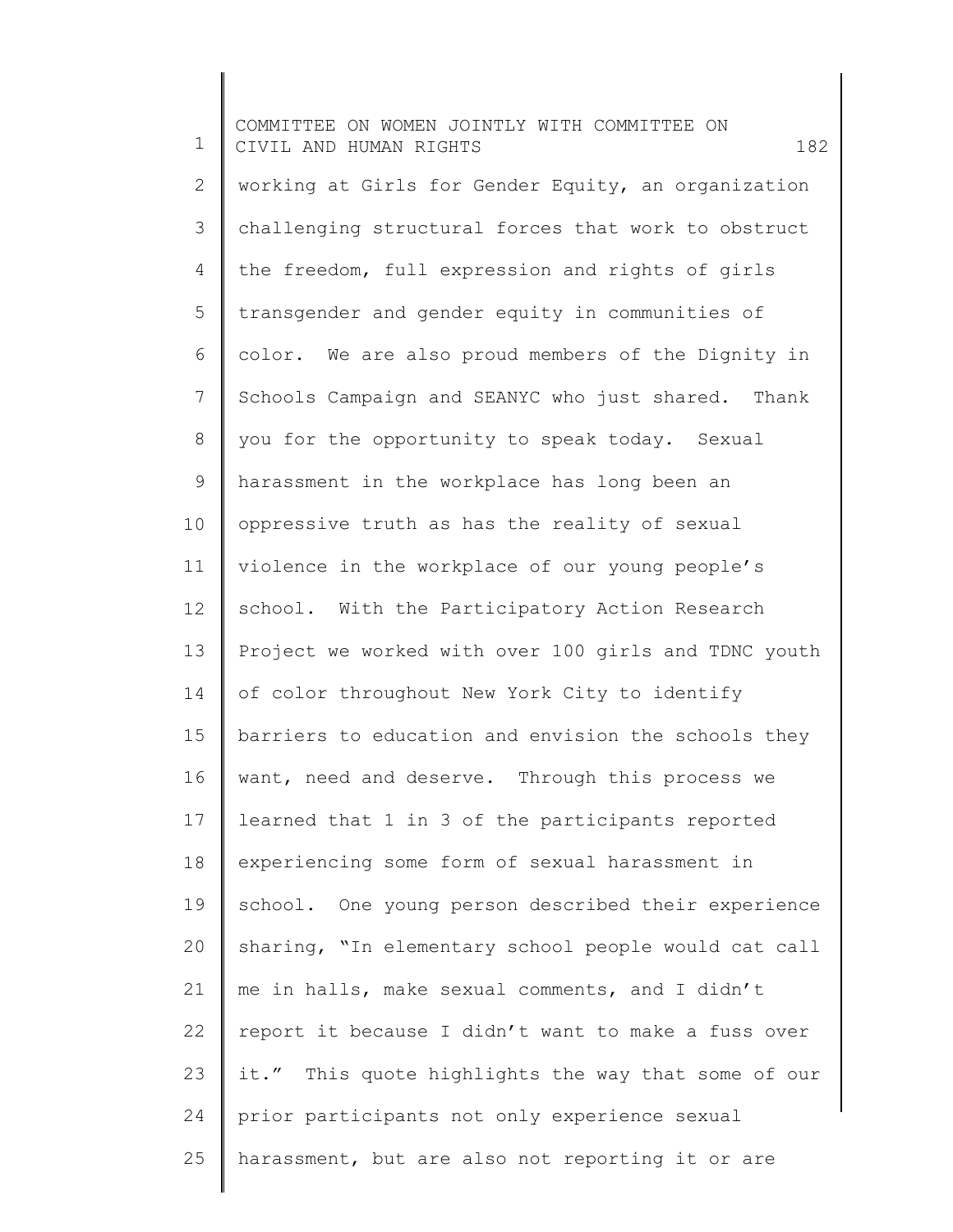1 2 3 4 5 6 7 8 9 10 11 12 13 14 15 16 17 18 19 20 21 22 23 24 25 COMMITTEE ON WOMEN JOINTLY WITH COMMITTEE ON CIVIL AND HUMAN RIGHTS 183 afraid to report it. Our schools recreate American society culture in which sexual harassment is a normalized and underreported part of the school experience. As a city, we have a duty and opportunity to change this story. To this end, we're calling on City Council to enforce a stronger implementation of Title IX of the Dignity Act with respect for all to support the mental, emotional and physical health of all young people. There are existing local, state and federal laws that are intersectional in nature. However, they're not given the adequate physical and implementation resources they require in order to be fully and successfully implemented. While the DOE has hired a Gender Equity Coordinator who has gotten near a thousand people trained on topics related to sexual harassment, it's not enough. Currently, New York City has 1.1 million students and only one Title IX Coordinator. We urgently need a Title IX Coordinator at every field support office who can both address sexual harassment and also work with schools on creating cultures of consent. Additionally, we need to divest from NYPD in schools and invest in creating the number increasing the number of trained and supervised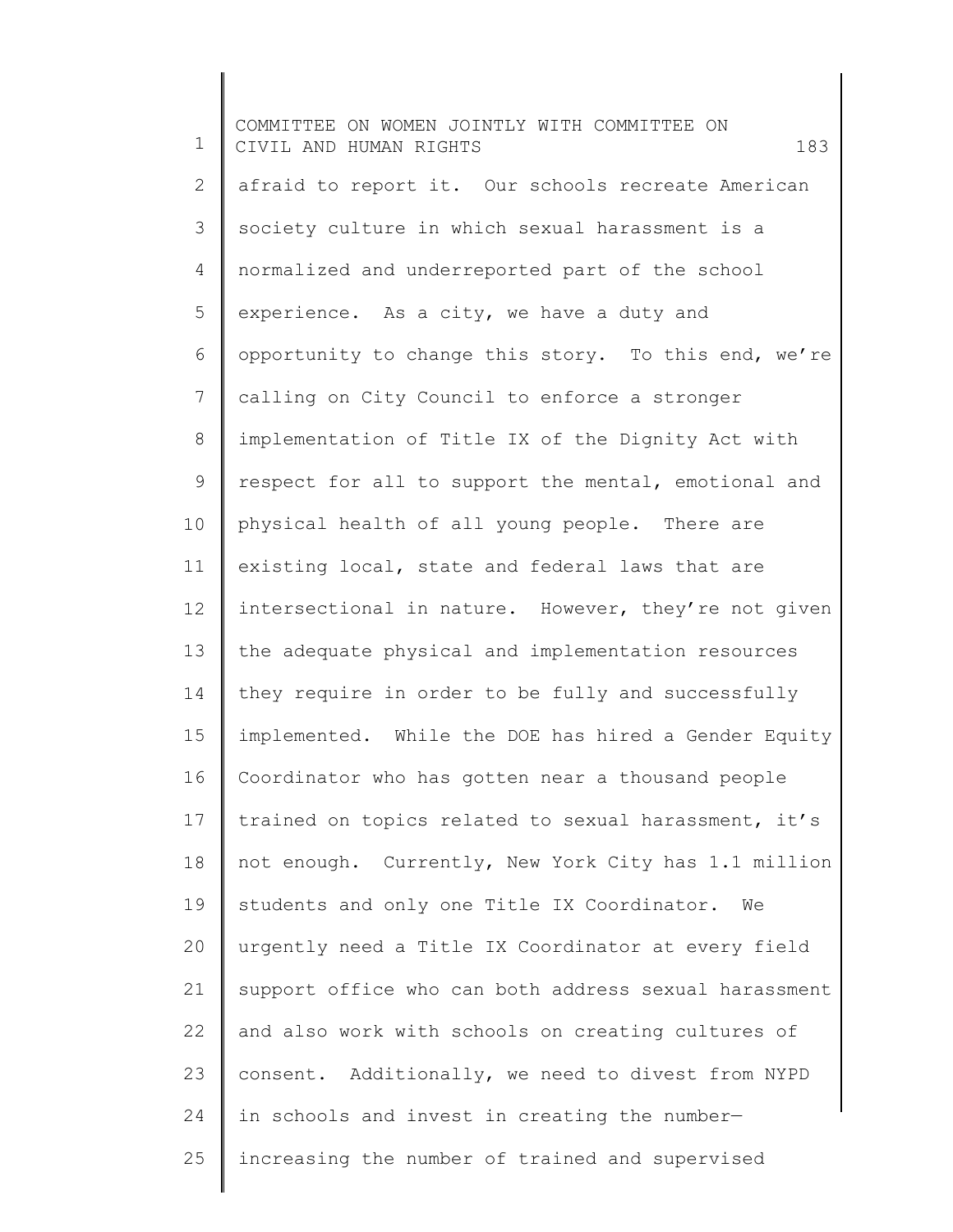1 2 3 4 5 6 7 8 9 10 11 12 13 14 15 COMMITTEE ON WOMEN JOINTLY WITH COMMITTEE ON CIVIL AND HUMAN RIGHTS 184 guidance counselors and social workers [bell] who are equipped to connect students to the community-based, culturally responsive survivor-led trauma informed support. We need to make sure there's comprehensive in-school support for students who are survivors of sexual violence. Finally, we must recognize that gender-based violence is a spectrum and sexual harassment is only one piece of that. #MeToo is movement to end all forms of gender-based violence, and this is a movement of the GGS. It's been a part for over 15 years. We can't afford to have—have this conversation end at sexual harassment and workplace policies alone. Thank you for your continued support and the opportunity to testify today.

16 17 18 19 20 21 22 23 24 25 BRITTANY BRAITHWAITE: Good afternoon, Council Member Rosenthal. Thank you so much for your leadership and the opportunity to speak today. My name is Brittany Brathwaite. I am the Organizing Innovation Manager at Girls for Gender Equity, Becca already said what that was, and so I want to echo those points that sexual harassment in the workplace is a pressing issue, but it is not limited to workplace settings, and it has a significant impact on youth attending schools everyday. Becca uplifted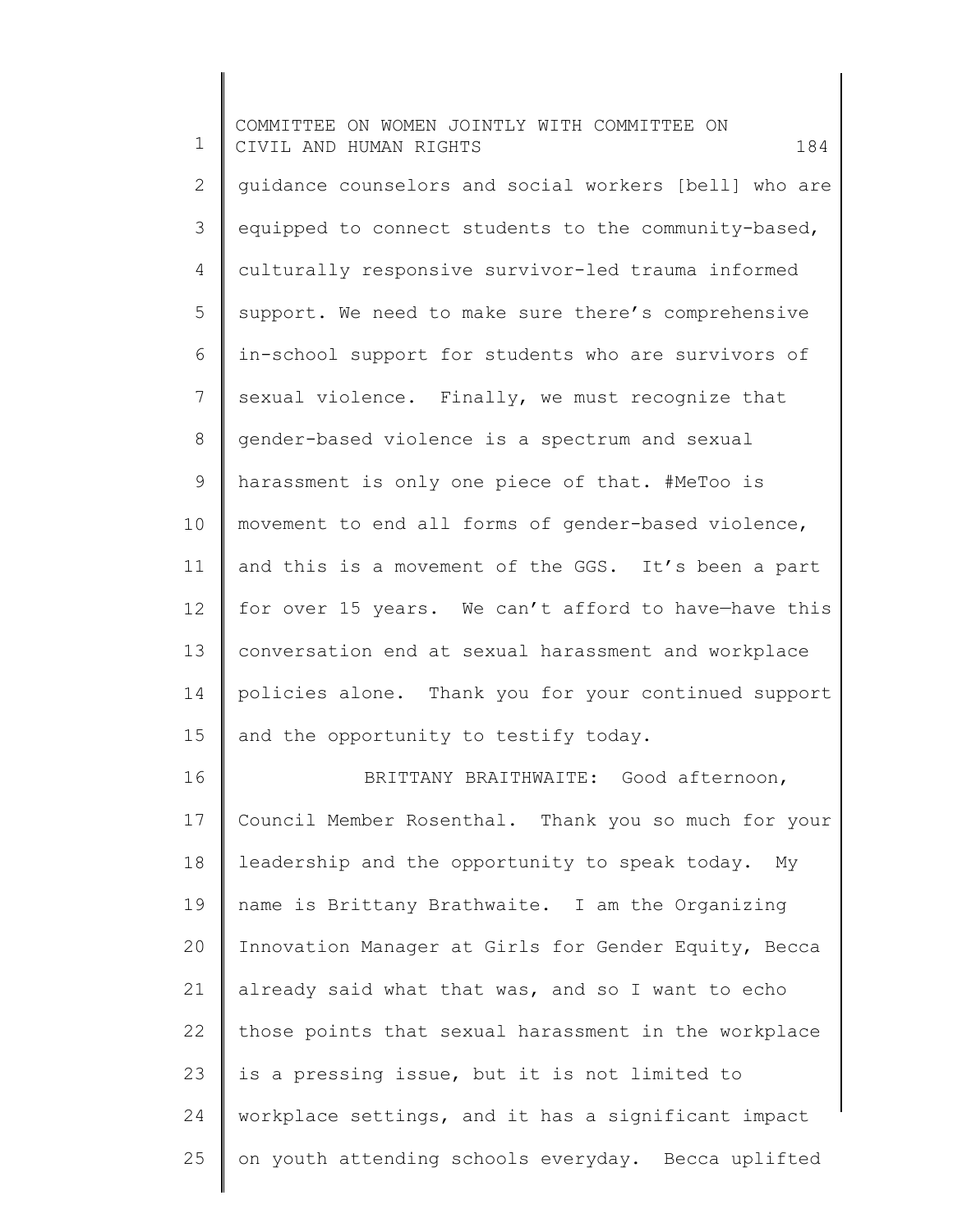1 2 3 4 5 6 7 8 9 10 11 12 13 14 15 16 17 18 19 20 21 22 23 24 25 COMMITTEE ON WOMEN JOINTLY WITH COMMITTEE ON CIVIL AND HUMAN RIGHTS 185 a report that we recently did. We did a similar study ten years ago and found the same thing, and so, we are not releasing much of a change. We know that the reports of sexual harassment are not novel and many young people have had no education in New York City public schools as to what sexual harassment or assault is, and how they can prevent it from occurring. In our recent report our young people expressed an overwhelming desire to have comprehensive sex education in grades K through 12 as uplifted by folks from the SEANYC panel. Comprehensive sex education is an extremely effective way to ensure that young people have the information to make self-determined decisions about their bodies and their lives. The lessons—there's lessons ranging from bodily autonomy respect, elements of healthy relationships, anti-bullying measures, bystander interventions, consent, safe sexual practices, et cetera, and we also know that while education offers us a powerful tool to transform how young people learn about themselves and each other, we cannot fully place the onus on young people for ending sexual harassment and assault. When we asked young people in our study to indicate whether they had ever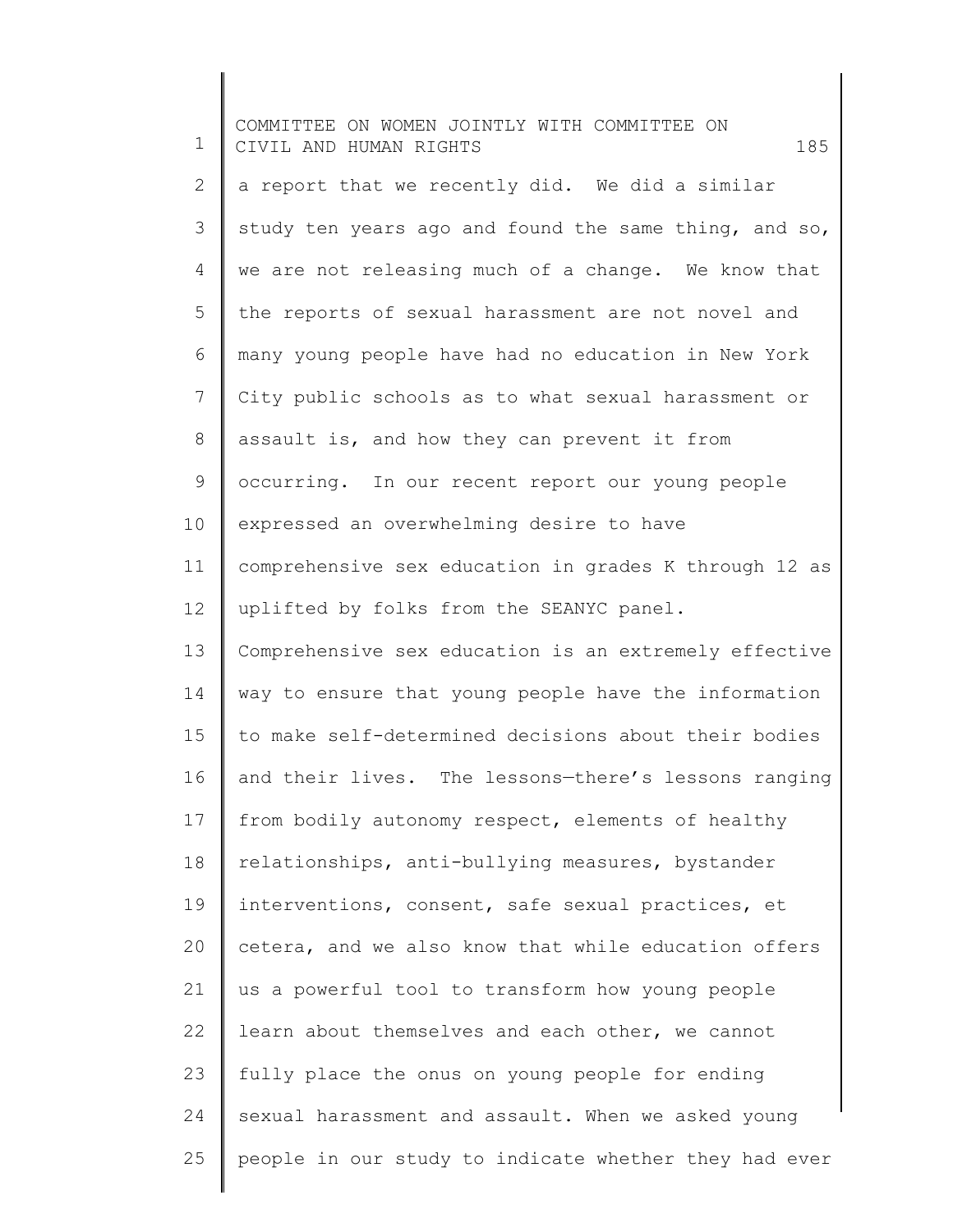1 2 3 4 5 6 7 8 9 10 11 12 13 14 15 16 17 18 19 20 21 22 23 24 25 COMMITTEE ON WOMEN JOINTLY WITH COMMITTEE ON CIVIL AND HUMAN RIGHTS 186 reported sexual harassment regardless of whether it happened to them directly, 97% of youth said they had not reported it. When participants were prompted to elaborate on their responses, several things emerged, the most common being that sexual harassment was simply accepted as part of what is meant to be at school. Sexual harassment and gender based violence cannot be an acceptable threat in the fabric of our education system. Young people have to attend school. It is a law. They cannot—they cannot leave or quit. Many workplaces have human resources departments, a union or an outside agency that employees can turn to report sexual harassment, and while these practices have a long way to go, there are often more clarity and process around reporting for adults in the workplace. In New York City students have one person, the Title IX Coordinator who in our experience most students don't even know who that is. One person to handle reports, prevention and intervention of any issues related to sexual harassment for 1.1 million students. We've done the math. The ratio is off. It would appear that if we're taking this issue seriously, would have allotted more resources and people power to ensure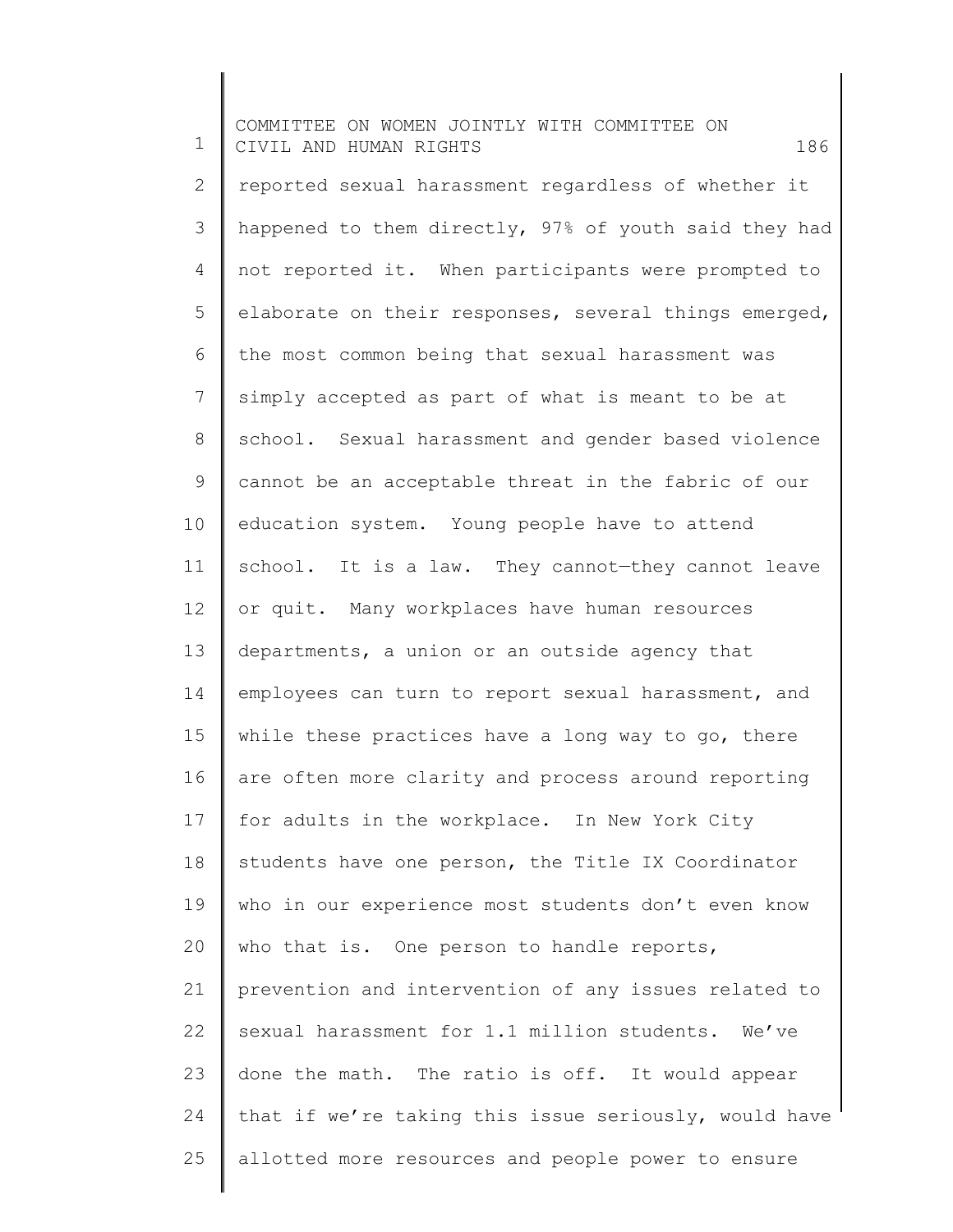1 2 3 4 5 6 7 8 9 10 11 12 13 14 15 16 17 18 19 20 21 22 23 24 25 COMMITTEE ON WOMEN JOINTLY WITH COMMITTEE ON CIVIL AND HUMAN RIGHTS 187 that schools are truly safe for all young people. Our vision along with yours is to create safe and supportive learning environments, and our efforts must include education, knowing one's rights, support resources and the full implementation of policies created to protect young people in the school environment. So, here act to advance comprehensive sex education citywide [bell] and make a serious investment in policies that protect and support students for sexual harassment like Title IX in the Dignity Act. Thank you. CHAIRPERSON ROSENTHAL: I really appreciate your bringing up those connections. So, thank you very much. Thank you for taking the time to come in and as all, we appreciate good government. So, thank you for making it clear it's part of the definition. Our next panel is Isadora Finkelstein from the Center for Anti-Violence Education, Talia Evans from the Center for Anti-Violence Education, Jubasala Castro also from the Center. I see we have a whole thing gong here. [laughter] This is good and Jacqueline Castro also from the Center for Anti-Violence Education. You're our last panel, women. IZZY FINKELSTEIN: Great.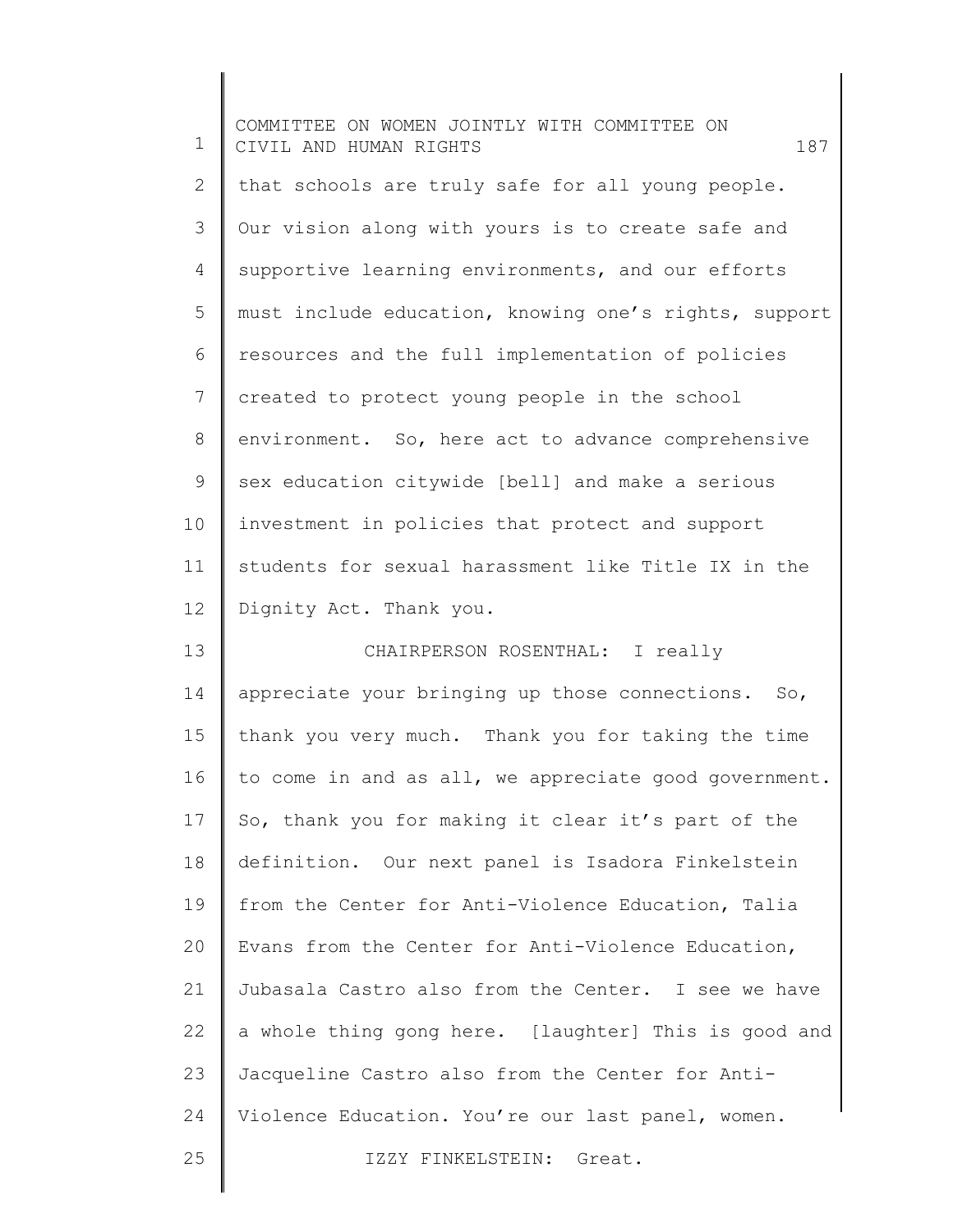1 2 3 4 5 6 7 8 9 10 11 12 13 14 15 16 17 18 19 20 21 22 23 24 COMMITTEE ON WOMEN JOINTLY WITH COMMITTEE ON CIVIL AND HUMAN RIGHTS 188 CHAIRPERSON ROSENTHAL: Thank you for staying all the way to the end. If you have copies of your testimony, terrific. You can hand it over to the sergeant-at-arms. Alright, whoever wants to start. Thank you. IZZY FINKELSTEIN: Okay. Hi everyone. My name is Izzy Finkelstein. I'm the Program Coordinator for School and Community Violence Prevention at the Center for Anti-Violence Education. We're going to leave most of the talking to the brilliant young people on either side of me, but a little bit about CAE. So, the Center for Anti-Violence Education builds strength to stop violence. The organization was founded in 1974, and for 44 years has been working throughout New York City with schools, non-profit organizations and other community groups to prevent, interrupt and heal from violence. We work primarily with girls, women, LGBTQ and trans and very non-conforming people, and others who are at risk of violence because of their identities. We are based in Council District 38, and are very thankful to the City Council for funding much of the work that we do, and I'm going to turn it over to these two.

25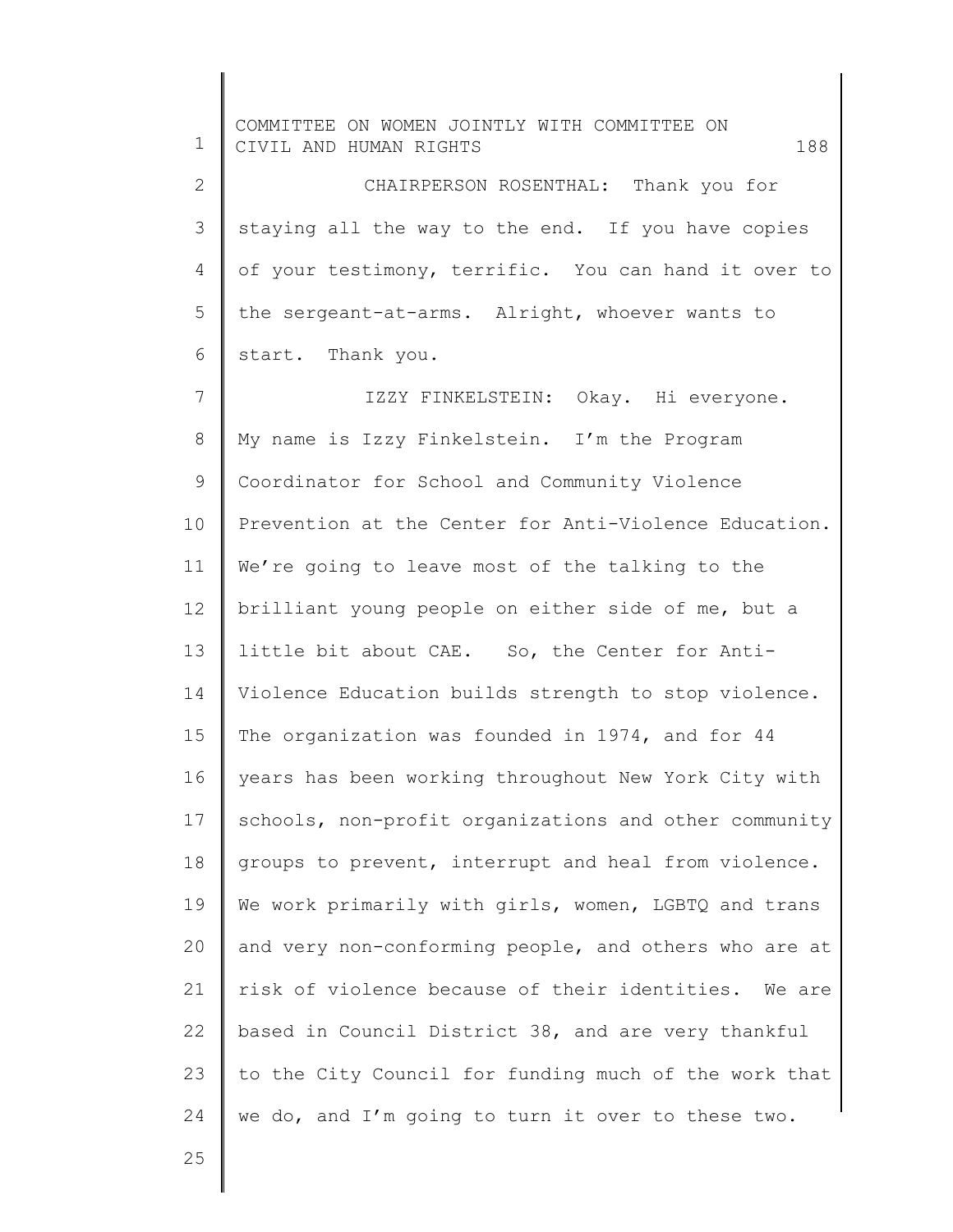1 2 3 4 5 6 7 8 9 10 11 12 13 14 15 16 17 18 19 20 21 22 23 24 25 COMMITTEE ON WOMEN JOINTLY WITH COMMITTEE ON CIVIL AND HUMAN RIGHTS 189 CHAIRPERSON ROSENTHAL: [off mic] Who is your Council Member? IZZY FINKELSTEIN: Lander. Uh-hm. JACQUELINE CASTRO: Alright. Hello and thank you for this opportunity to testify. My name is Jacqueline and I'm 16 and I go to-I'm a sophomore at High School of Telecommunications on Technology in Bay Ridge, and I'm also a peer educator at the Center for Anti-Violence Education, CAE and in CAE we learn self-defense and we also learn how to be up-standers. We get to teach others about these skills as well. We also come together as a community to break all kinds of cycles of violence, and when learning about and teaching self-defense, we talk about how to prepare yourself if you experience sexual harassment. We teach people how to use their voices like how to say no and create boundaries if someone approaches you in a way you don't like. And, like from—like some brief—brief background of myself is like—like nobody likes to get harassed, and no matter how many times you walk down a street whether you have on a dress or pants, you still don't feel safe. I'm not saying it's your fault for wearing what you wanted to wear today, but because people who see think it is okay to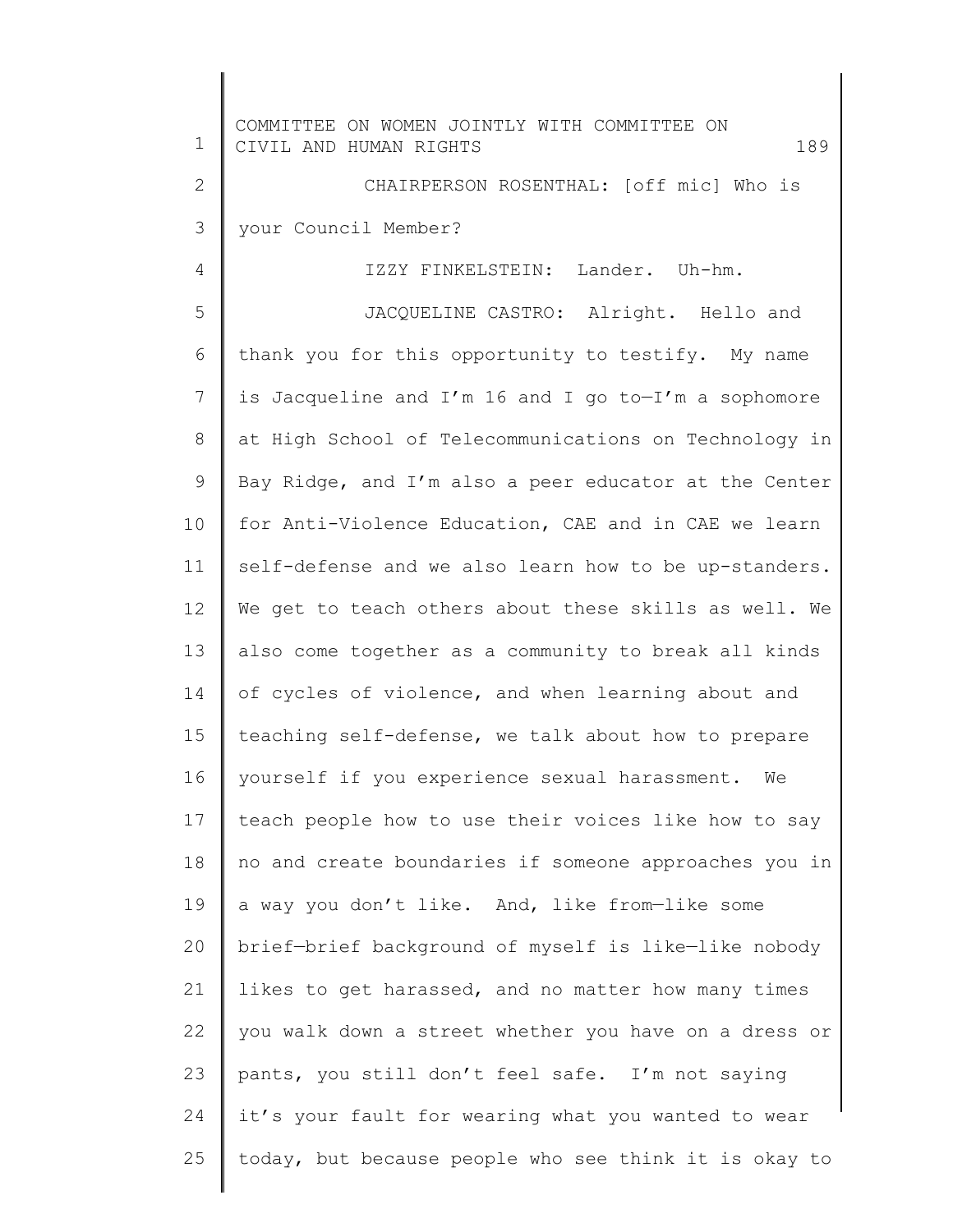1 2 3 4 5 6 7 8 9 10 11 12 13 14 15 16 17 18 19 20 21 22 23 24 25 COMMITTEE ON WOMEN JOINTLY WITH COMMITTEE ON CIVIL AND HUMAN RIGHTS 190 sexually harass you. Even if it's not physical harassment, verbal harassment plays an even bigger role and not much is being done. We learned a lot how to be—how to defend ourselves, but what about people who harass? I want to walk outside and not change blocks because one block isn't safe enough. I feel like schools should teach and have more awareness about sexual harassment. I know that people at my high school or any high school or even middle school are aware of what sexual harassment is and that it is wrong, but they aren't aware of how badly sexual harassment could trigger someone because either they're experiencing it at home with friends or everyday. I know if schools like mine had more policies about sexual harassment or posters like a day with no sexual harassment, it would change the point of view a lot of—of a lot of people. Thank you. [background comments] JUBI SALAI: Okay, good afternoon everyone. Thank you for this opportunity to testify. My name is Jubi Salai (sp?) I'm 14 years old, and I am a freshman at Fort Hamilton High School. I'm also a peer educator at the Center for Anti-Violence Education, and part of my job as a peer educator is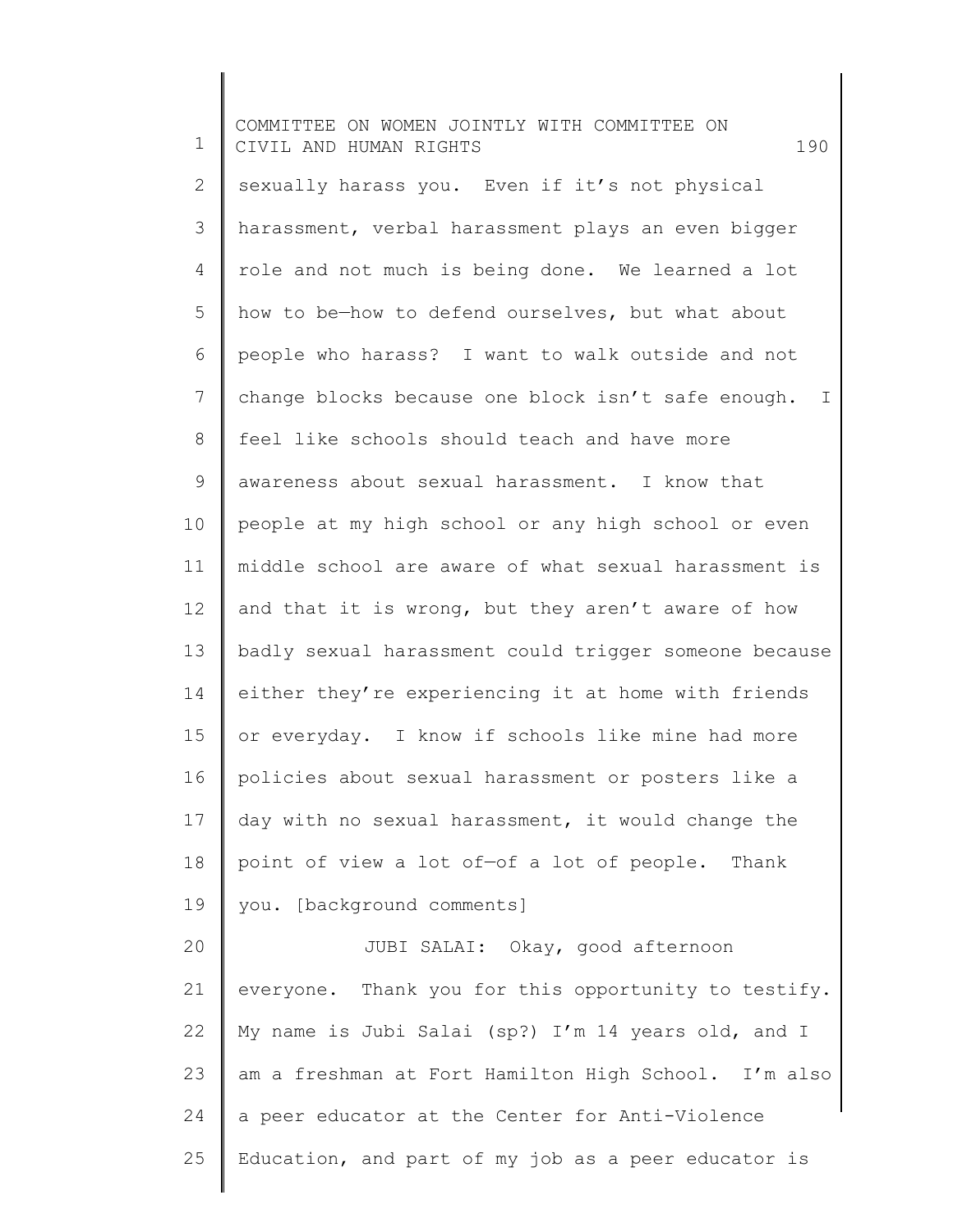1 2 3 4 5 6 7 8 9 10 11 12 13 14 15 16 17 18 19 20 21 22 23 24 25 COMMITTEE ON WOMEN JOINTLY WITH COMMITTEE ON CIVIL AND HUMAN RIGHTS 191 to teach girls In the Rising Strong Program at MS88. We teach girls some physical self-defense moves in case they were in a situation in which they needed to defend themselves, but we also mention things like sex trafficking and sexual harassment for them to be aware that stuff like this goes on. I feel this is important because when I was in middle school I didn't know much about sexual harassment and how to defend myself and try to prevent it. From experience, I know that sexual harassment is a problem at schools. For example, at my old middle school there was a boy who touched a girl inappropriately and he just go suspended, but do they really learn anything when they're suspended? He should have to learn how something like that affects the person who was harassed. I feel like school should have programs like CAE to teach others about what sexual harassment is, how to use your voice and defend yourself, and how to care for themselves. After experiencing sexual harassment, knowing that girls like me are being informed about how to fight back against sexual harassment makes me feel good like we're doing something about it, and we won't stay and do nothing. Thank you.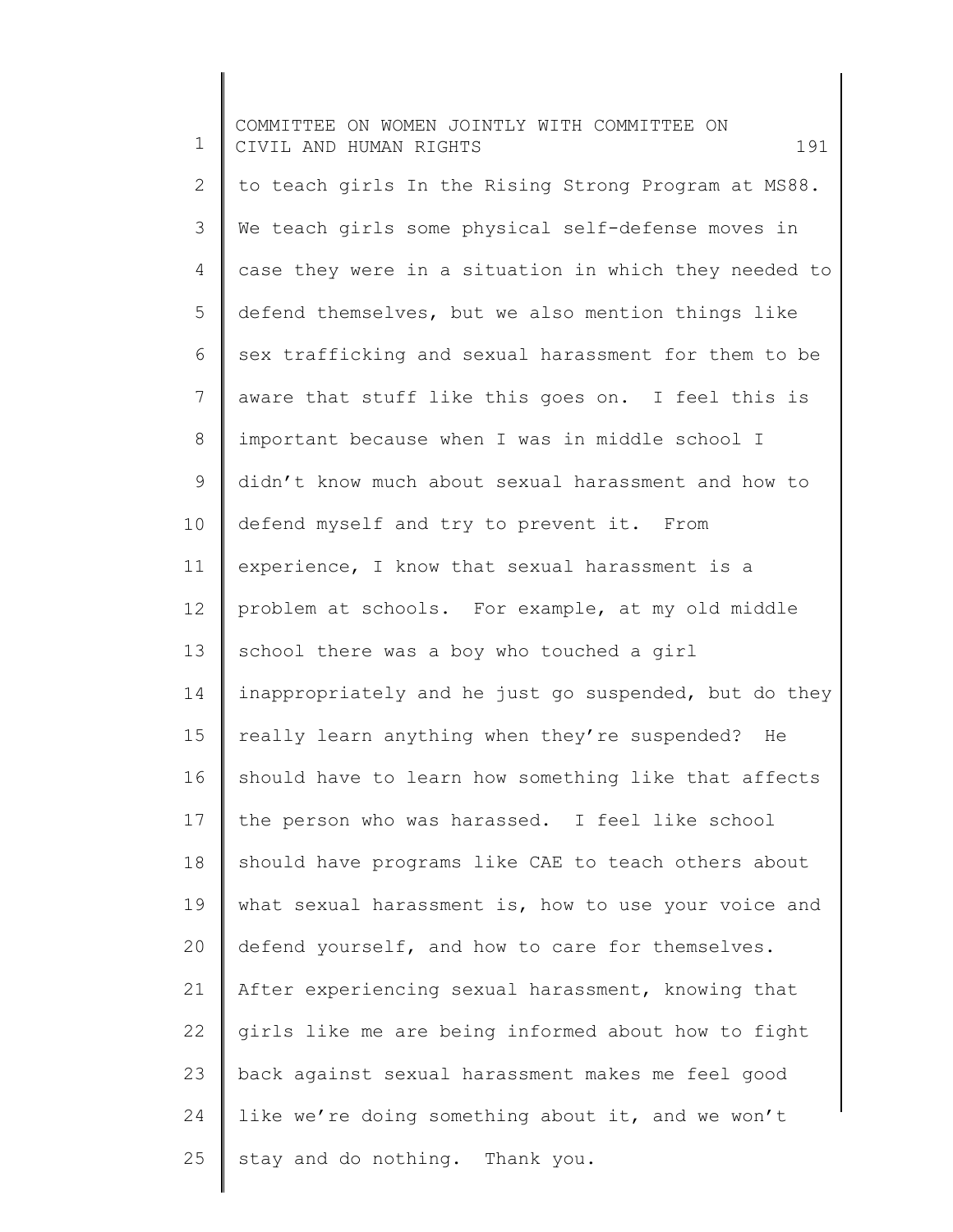1 2 3 4 5 6 7 8 9 10 11 12 13 14 15 16 17 18 19 20 21 22 23 24 COMMITTEE ON WOMEN JOINTLY WITH COMMITTEE ON CIVIL AND HUMAN RIGHTS 192 CHAIRPERSON ROSENTHAL: Wow. Thank you both so much for coming here to testify. We know today has been a little bit of a eye-opening experience for everyone who is here today to learn about what the city does and doesn't do, and the last three panels really have been talking about what we need to do in—in our schools, and after hearing you, I have to say I feel there's hope. So, this was just the perfect way to end today's hearing. I really want to thank you for coming, and thank everyone and folks who stuck around. Thank you very much, and especially to the Committee Counsels Aminta and Halmit. (sp?) [background comments] Maltese Maharlika. Maltese. [background comments] Okay. So, I'll get there and—and, of course Sean Fitzpatrick, thank you so much. Are you humiliated that I couldn't pronounce your name? Okay. I'll work on it. Okay, thank you all very much. Thank you for the preparation for this hearing. You guys did a great job. I really appreciate everyone's efforts, too. Today was a long day. Thank you. [background comments] [gavel] This hearing is closed.

25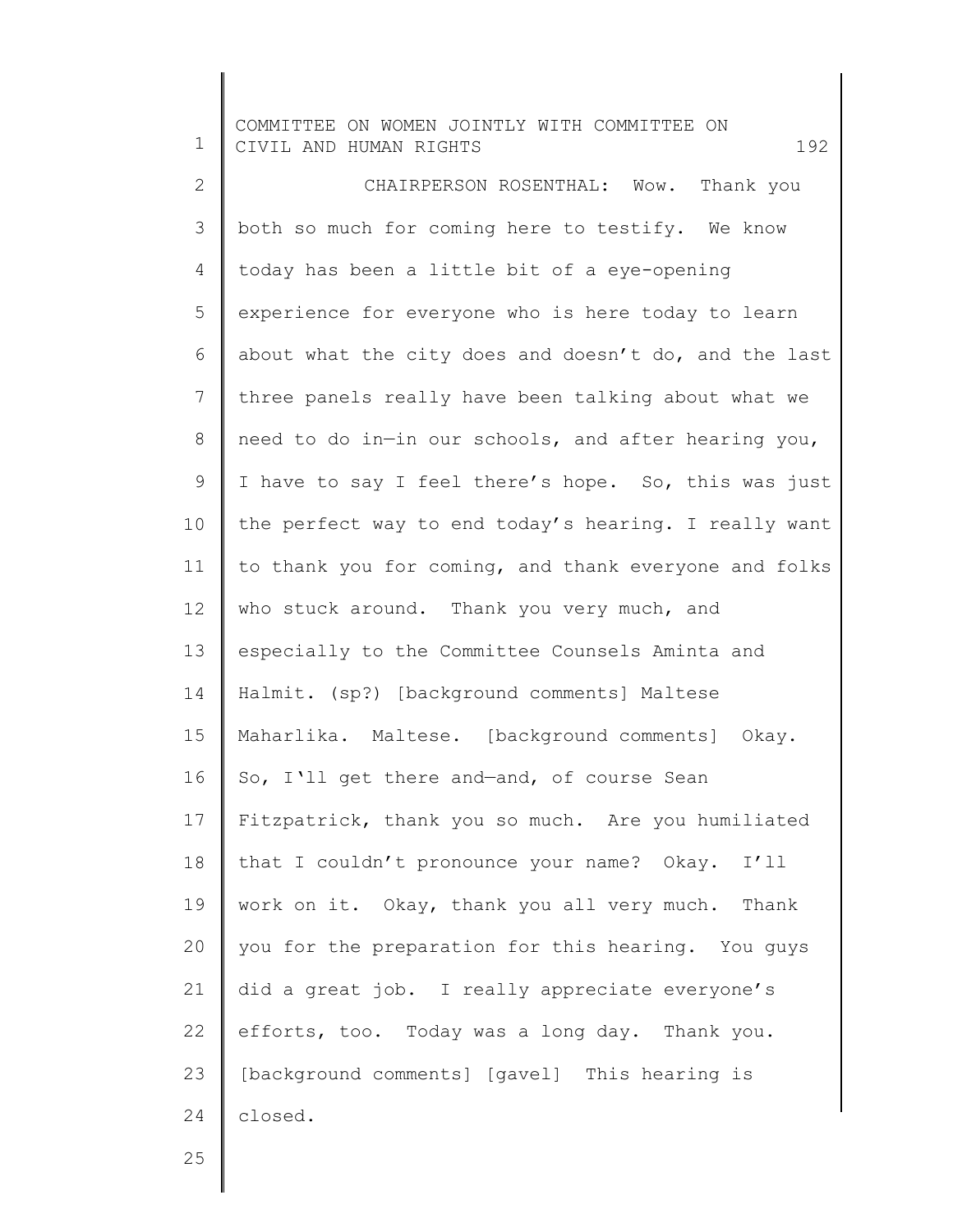| $\mathbf 1$    | CIVIL AND HUMAN RIGHTS | COMMITTEE ON WOMEN JOINTLY WITH COMMITTEE ON |  | 193 |
|----------------|------------------------|----------------------------------------------|--|-----|
| $\sqrt{2}$     |                        |                                              |  |     |
| $\mathsf 3$    |                        |                                              |  |     |
| $\overline{4}$ |                        |                                              |  |     |
| 5              |                        |                                              |  |     |
| $\epsilon$     |                        |                                              |  |     |
| $\overline{7}$ |                        |                                              |  |     |
| $\,8\,$        |                        |                                              |  |     |
| $\mathsf 9$    |                        |                                              |  |     |
| $10\,$         |                        |                                              |  |     |
| $11\,$         |                        |                                              |  |     |
| $12$           |                        |                                              |  |     |
| 13             |                        |                                              |  |     |
| 14             |                        |                                              |  |     |
| $15\,$         |                        |                                              |  |     |
| 16             |                        |                                              |  |     |
| 17             |                        |                                              |  |     |
| $1\,8$         |                        |                                              |  |     |
| 19             |                        |                                              |  |     |
| 20             |                        |                                              |  |     |
| 21             |                        |                                              |  |     |
| 22             |                        |                                              |  |     |
| 23             |                        |                                              |  |     |
| 24             |                        |                                              |  |     |
| 25<br>Ш        |                        |                                              |  |     |